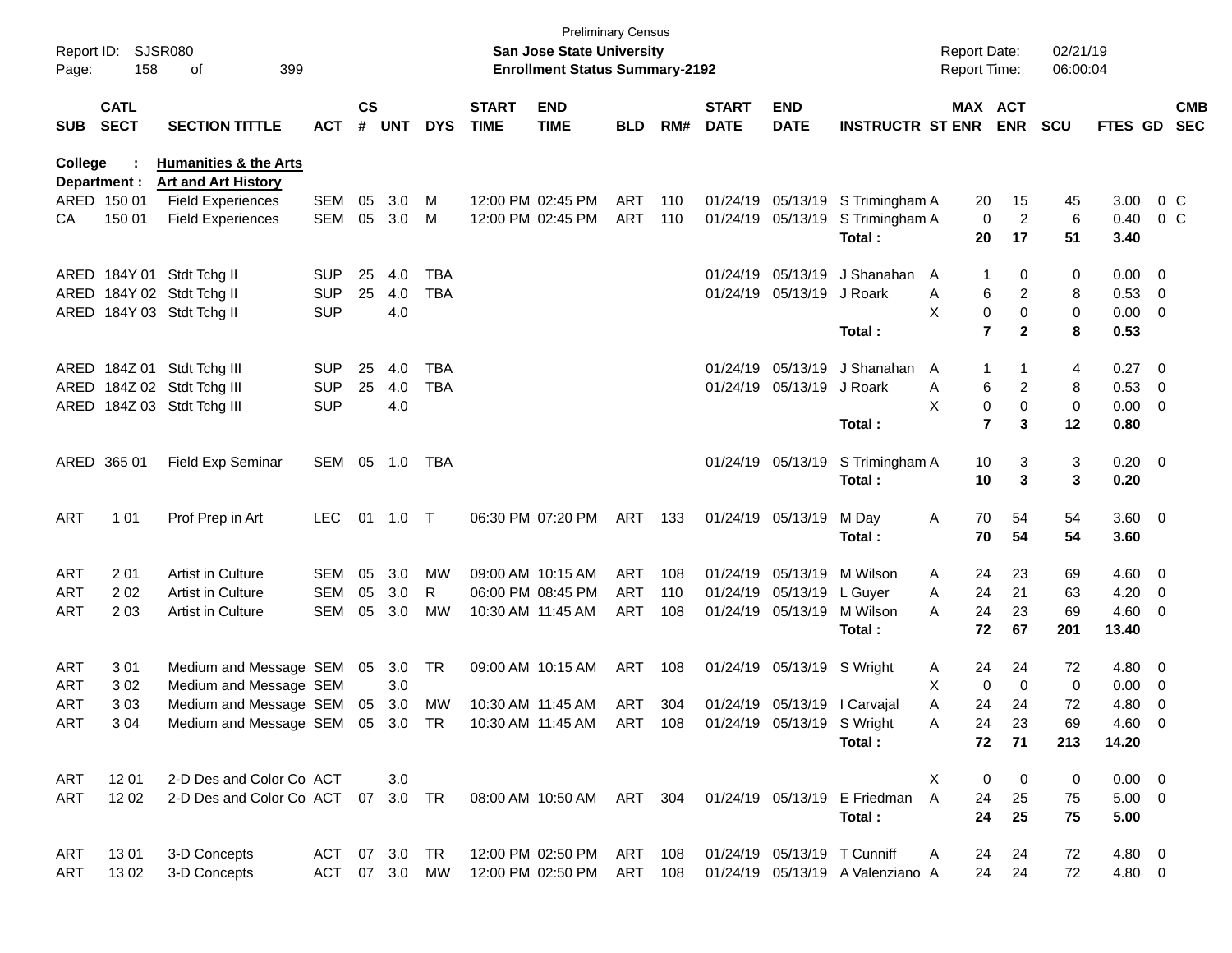| <b>SJSR080</b><br>Report ID:<br><b>San Jose State University</b><br><b>Report Date:</b><br><b>Enrollment Status Summary-2192</b><br><b>Report Time:</b><br>159<br>399<br>Page:<br>οf                                                                                                                                                                                                                                                                                                                                    | 02/21/19<br>06:00:04                                                |
|-------------------------------------------------------------------------------------------------------------------------------------------------------------------------------------------------------------------------------------------------------------------------------------------------------------------------------------------------------------------------------------------------------------------------------------------------------------------------------------------------------------------------|---------------------------------------------------------------------|
| <b>CATL</b><br>$\mathbf{c}\mathbf{s}$<br><b>END</b><br><b>START</b><br><b>END</b><br>MAX ACT<br><b>START</b><br><b>SECT</b><br>#<br><b>UNT</b><br><b>DATE</b><br><b>DATE</b><br><b>INSTRUCTR ST ENR</b><br><b>ENR</b><br><b>SECTION TITTLE</b><br><b>ACT</b><br><b>DYS</b><br><b>TIME</b><br><b>TIME</b><br><b>BLD</b><br>RM#<br><b>SCU</b><br><b>SUB</b>                                                                                                                                                               | <b>CMB</b><br><b>SEC</b><br><b>FTES GD</b>                          |
| <b>ACT</b><br>07<br>TR<br>03:00 PM 05:50 PM<br>ART<br>01/24/19 05/13/19<br>T Cunniff<br>22<br>ART<br>1303<br>3-D Concepts<br>3.0<br>108<br>Α<br>24<br>66<br>72<br>70<br>210<br>Total:                                                                                                                                                                                                                                                                                                                                   | $4.40 \quad 0$<br>14.00                                             |
| 07<br>ART<br>24 01<br><b>ACT</b><br>3.0<br>MW<br>08:00 AM 10:50 AM<br>ART<br>312<br>01/24/19<br>05/13/19<br>K Mergens<br>17<br>51<br>Drawing I<br>A<br>24                                                                                                                                                                                                                                                                                                                                                               | 3.45<br>$\overline{1}$                                              |
| <b>ACT</b><br>07<br>3.0<br>03:00 PM 05:50 PM<br><b>ART</b><br>304<br>ART<br>24 02<br>Drawing I<br>MW<br>01/24/19<br>05/13/19<br>D Feasel<br>24<br>22<br>66<br>A<br><b>ACT</b><br>07<br>3.0<br><b>TR</b><br>12:00 PM 02:50 PM<br><b>ART</b><br>ART<br>24 03<br>Drawing I<br>312<br>01/24/19<br>05/13/19<br>E Van Engel<br>24<br>17<br>51<br>A                                                                                                                                                                            | 4.40<br>- 0<br>3.40<br>$\overline{\mathbf{0}}$                      |
| 07<br><b>ACT</b><br>3.0<br><b>TR</b><br>03:00 PM 05:50 PM<br><b>ART</b><br>304<br>01/24/19<br>05/13/19<br>E Friedman<br>ART<br>24 04<br>Drawing I<br>24<br>24<br>72<br>A<br>07<br><b>TR</b><br><b>ACT</b><br>3.0<br>12:00 PM 02:50 PM<br><b>ART</b><br>304<br>01/24/19<br>E Friedman<br>24<br>ART<br>24 05<br>Drawing I<br>05/13/19<br>A<br>22<br>66<br>Total:<br>120<br>102<br>306                                                                                                                                     | 4.80<br>0<br>4.40<br>$\overline{\mathbf{0}}$<br>20.45               |
| 07<br>03:00 PM 05:50 PM<br>ART<br>01/24/19<br>05/13/19<br>ART<br>26 01<br><b>ACT</b><br>3.0<br>МW<br>312<br>J Adkins<br>24<br>18<br>54<br>Drawing II<br>A<br><b>ACT</b><br>07<br>12:00 PM 02:50 PM<br><b>ART</b><br>312<br>J Adkins<br>24<br>ART<br>26 02<br>Drawing II<br>3.0<br>МW<br>01/24/19<br>05/13/19<br>Α<br>15<br>45                                                                                                                                                                                           | 3.60<br>$\overline{\phantom{0}}$<br>3.00<br>$\overline{\mathbf{0}}$ |
| Total:<br>48<br>33<br>99                                                                                                                                                                                                                                                                                                                                                                                                                                                                                                | 6.60                                                                |
| Multi Arts/Children<br>07<br>TR<br>12:00 PM 02:50 PM<br>ART<br>S Trimingham A<br>ART<br>39 01<br>LAB<br>3.0<br>203<br>01/24/19 05/13/19<br>15<br>13<br>39<br>15<br>Total:<br>13<br>39                                                                                                                                                                                                                                                                                                                                   | $2.60 \t 0$<br>2.60                                                 |
| Intro to Ceramics<br><b>ACT</b><br>07<br>3.0<br>F<br>09:30 AM 03:30 PM<br>05/13/19<br>M Van Den DoA<br>ART<br>46 01<br>IS<br>124<br>01/24/19<br>18<br>54<br>25                                                                                                                                                                                                                                                                                                                                                          | 3.60<br>$\overline{\phantom{0}}$                                    |
| Intro to Ceramics<br><b>ACT</b><br>07<br>12:00 PM 02:50 PM<br>ART<br>46 02<br>3.0<br>MW<br>01/24/19<br>05/13/19<br>J Jenkins<br>25<br>25<br>75<br>IS<br>165<br>A<br>07<br>Intro to Ceramics<br><b>ACT</b><br>3.0<br><b>TR</b><br>12:00 PM 02:50 PM<br>ART<br>46 03<br>IS.<br>165<br>01/24/19<br>05/13/19<br>A Trippler<br>25<br>23<br>69<br>Α                                                                                                                                                                           | 5.00<br>$\overline{\mathbf{0}}$<br>4.60<br>0                        |
| 07<br><b>ACT</b><br>3.0<br><b>TR</b><br>06:00 PM 08:50 PM<br>A Alvarez Ma A<br>24<br>ART<br>46 04<br>Intro to Ceramics<br>IS<br>165<br>01/24/19 05/13/19<br>21<br>63<br>99<br>Total:<br>87<br>261                                                                                                                                                                                                                                                                                                                       | 4.20<br>0<br>17.40                                                  |
| ART<br>4701<br>ACT<br>07 3.0<br>09:30 AM 03:30 PM<br>01/24/19 05/13/19<br>Y Escalante<br>ART<br>Intro Metal Smithing<br>210<br>A<br>24<br>18<br>54<br>-F<br>24<br>Total:<br>18<br>54                                                                                                                                                                                                                                                                                                                                    | 3.60 0<br>3.60                                                      |
| 07<br>12:00 PM 02:50 PM<br>ART<br>306<br>01/24/19 05/13/19<br>D Feasel<br>ART<br>61 01<br>ACT<br>3.0<br>МW<br>A<br>24<br>23<br>69<br><b>Beginning Painting</b><br>24<br>Total:<br>23<br>69                                                                                                                                                                                                                                                                                                                              | $4.60 \quad 0$<br>4.60                                              |
| 07<br><b>TR</b><br>03:00 PM 05:50 PM<br>AF<br>01/24/19 05/13/19<br>25<br>16<br>ART<br>68 01<br>Beg. Sculpture<br><b>ACT</b><br>3.0<br>001<br>L Dau<br>Α<br>48<br>ART<br>ACT<br>07 3.0<br>01/24/19 05/13/19 L Dau<br>39<br>68 02<br>Beg. Sculpture<br>MW<br>09:00 AM 11:50 AM<br>AF<br>001<br>25.<br>13<br>Α<br>50<br>29<br>87<br>Total:                                                                                                                                                                                 | 3.20<br>$\overline{\phantom{0}}$<br>$2.60 \t 0$<br>5.80             |
| 74 01<br>03:00 PM 05:50 PM<br><b>ART</b><br>Intro to Digital Med<br>07 3.0<br><b>MW</b><br>ART<br>01/24/19 05/13/19 C Hott<br>ACT<br>241<br>24<br>23<br>69<br>A                                                                                                                                                                                                                                                                                                                                                         | $4.60$ 0                                                            |
| 07<br>ART<br>Intro to Digital Med<br><b>ACT</b><br>3.0<br>241<br>24<br><b>ART</b><br>74 02<br>MW<br>09:00 AM 11:50 AM<br>01/24/19 05/13/19 R Ebtehaj<br>23<br>Α<br>69<br><b>ACT</b><br>3.0<br>74 03<br>Intro to Digital Med<br>0<br>0<br><b>ART</b><br>Χ<br>0                                                                                                                                                                                                                                                           | $4.60$ 0<br>0.00<br>$\overline{\phantom{0}}$                        |
| Intro to Digital Med<br><b>ACT</b><br>07<br>3.0<br>ART<br><b>ART</b><br>74 04<br>06:00 PM 08:50 PM<br>01/24/19 05/13/19 C Hott<br>24<br>MW<br>241<br>Α<br>23<br>69<br>Intro to Digital Med<br><b>ACT</b><br>07<br>3.0<br><b>TR</b><br>ART<br><b>ART</b><br>74 05<br>09:00 AM 11:50 AM<br>241<br>01/24/19 05/13/19 N Khatibi<br>24<br>Α<br>23<br>69<br>Intro to Digital Med<br>ACT<br>07 3.0<br>12:00 PM 02:50 PM<br>ART<br>241<br>01/24/19 05/13/19 J Morgan<br><b>ART</b><br>74 06<br><b>MW</b><br>24<br>22<br>A<br>66 | 4.60<br>$\overline{\phantom{0}}$<br>4.60 0<br>4.40 0                |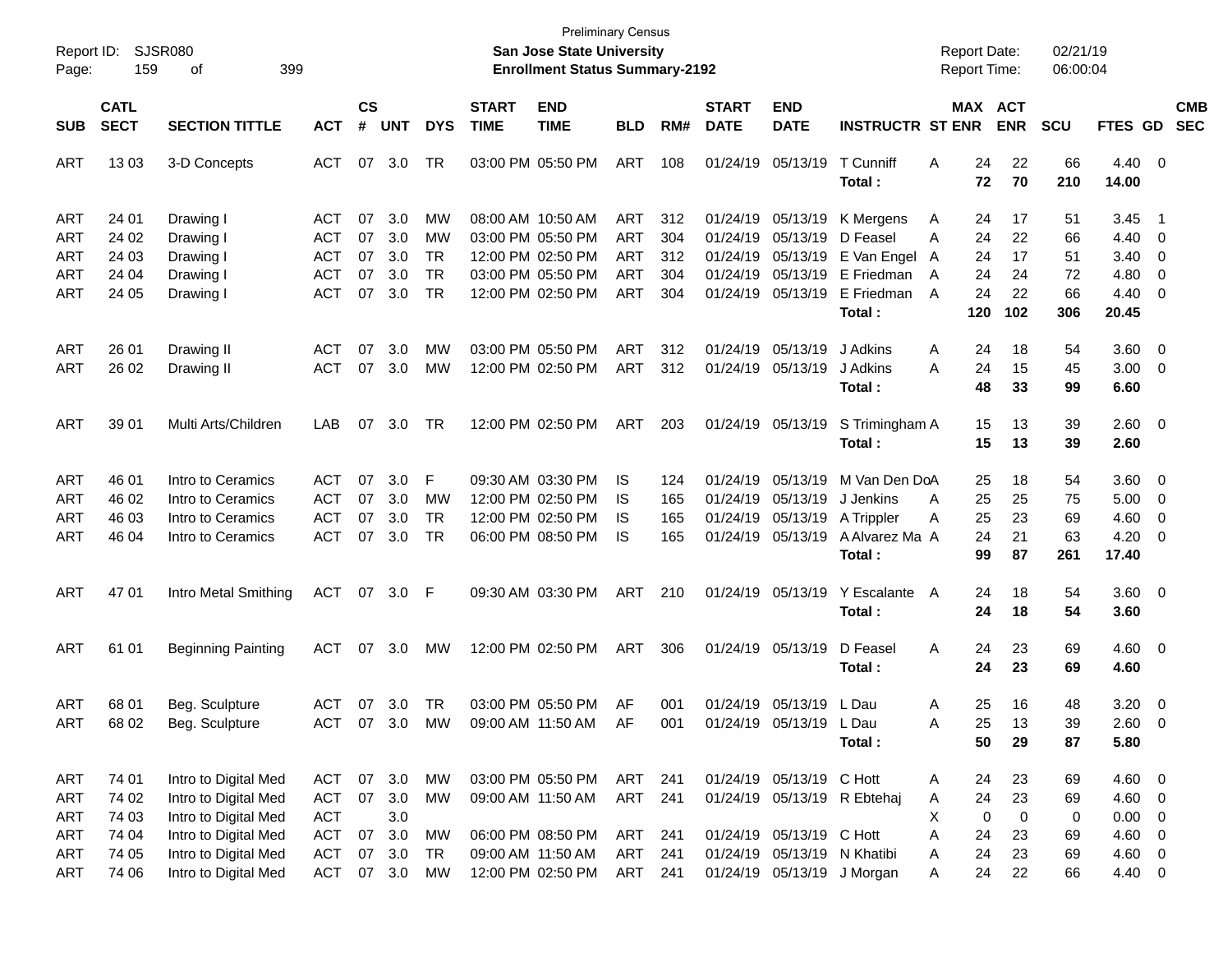| Page:      | Report ID: SJSR080<br>160  | 399<br>οf                                                    |              |                    |            |            |                             | <b>Preliminary Census</b><br>San Jose State University<br><b>Enrollment Status Summary-2192</b> |            |     |                             |                           |                                 | <b>Report Date:</b><br><b>Report Time:</b> |             | 02/21/19<br>06:00:04 |                     |                          |                          |
|------------|----------------------------|--------------------------------------------------------------|--------------|--------------------|------------|------------|-----------------------------|-------------------------------------------------------------------------------------------------|------------|-----|-----------------------------|---------------------------|---------------------------------|--------------------------------------------|-------------|----------------------|---------------------|--------------------------|--------------------------|
| <b>SUB</b> | <b>CATL</b><br><b>SECT</b> | <b>SECTION TITTLE</b>                                        | <b>ACT</b>   | $\mathsf{cs}$<br># | <b>UNT</b> | <b>DYS</b> | <b>START</b><br><b>TIME</b> | <b>END</b><br><b>TIME</b>                                                                       | <b>BLD</b> | RM# | <b>START</b><br><b>DATE</b> | <b>END</b><br><b>DATE</b> | <b>INSTRUCTR ST ENR</b>         | MAX ACT                                    | <b>ENR</b>  | <b>SCU</b>           | FTES GD             |                          | <b>CMB</b><br><b>SEC</b> |
|            |                            |                                                              |              |                    |            |            |                             |                                                                                                 |            |     |                             |                           | Total:                          |                                            | 120 114     | 342                  | 22.80               |                          |                          |
| ART        | 75 01                      | Intro Digital Video                                          | <b>ACT</b>   |                    | 3.0        |            |                             |                                                                                                 |            |     |                             |                           |                                 | 0<br>X                                     | 0           | 0                    | $0.00 \t 0$         |                          |                          |
| ART        | 75 02                      | Intro Digital Video                                          | <b>ACT</b>   |                    | 3.0        |            |                             |                                                                                                 |            |     |                             |                           |                                 | X<br>0                                     | 0           | 0                    | $0.00 \t 0$         |                          |                          |
| ART        | 75 03                      | Intro Digital Video                                          | <b>ACT</b>   |                    | 3.0        |            |                             |                                                                                                 |            |     |                             |                           |                                 | X<br>0                                     | 0           | 0                    | $0.00 \t 0$         |                          |                          |
| ART        | 75 04                      | Intro Digital Video                                          | <b>ACT</b>   | 07                 | 3.0        | MW         | 12:00 PM 02:50 PM           |                                                                                                 | ART        | 105 | 01/24/19 05/13/19           |                           | M BuckinghamA                   | 24                                         | 23          | 69                   | $4.60$ 0            |                          |                          |
| ART        | 75 05                      | Intro Digital Video                                          | <b>ACT</b>   | 07                 | 3.0        | <b>MW</b>  | 09:00 AM 11:50 AM           |                                                                                                 | ART        | 105 | 01/24/19 05/13/19           |                           | M BuckinghamA                   | 24                                         | 20          | 60                   | $4.00 \ 0$          |                          |                          |
|            |                            |                                                              |              |                    |            |            |                             |                                                                                                 |            |     |                             |                           | Total:                          | 48                                         | 43          | 129                  | 8.60                |                          |                          |
| ART        |                            | 100W 01 Writng Wrkshp FA                                     | <b>SEM</b>   | 04                 | 3.0        | MW         | 10:30 AM 11:45 AM           |                                                                                                 | ART        | 141 |                             | 01/24/19 05/13/19         | A Junkerman A                   | 25                                         | 24          | 72                   | 4.85                | $\blacksquare$ 1         |                          |
| ART        |                            | 100W 02 Writng Wrkshp FA                                     | <b>SEM</b>   |                    | 3.0        |            |                             |                                                                                                 |            |     |                             |                           |                                 | 0<br>X                                     | $\mathbf 0$ | 0                    | $0.00 \t 0$         |                          |                          |
| ART        |                            | 100W 03 Writng Wrkshp FA                                     | <b>SEM</b>   | 04                 | 3.0        | <b>TR</b>  | 10:30 AM 11:45 AM           |                                                                                                 | ART        | 141 |                             | 01/24/19 05/13/19         | J Silk                          | A<br>25                                    | 25          | 75                   | 5.00                | $\overline{\phantom{0}}$ |                          |
| ART        |                            | 100W 04 Writng Wrkshp FA                                     | SEM          | 04                 | 3.0        | TR         |                             | 12:00 PM 01:15 PM                                                                               | ART        | 141 | 01/24/19 05/13/19           |                           | J Silk                          | 25<br>Α                                    | 24          | 72                   | 4.80 0              |                          |                          |
|            |                            |                                                              |              |                    |            |            |                             |                                                                                                 |            |     |                             |                           | Total :                         | 75                                         | 73          | 219                  | 14.65               |                          |                          |
| ART        | 101 01                     | Digital Media Art                                            | ACT          | 07                 | 3.0        | TR         |                             | 12:00 PM 02:50 PM                                                                               | ART        | 237 | 01/24/19 05/13/19           |                           | S Durie                         | 24<br>Α                                    | 22          | 66                   | $4.40 \quad 0$      |                          |                          |
|            |                            |                                                              |              |                    |            |            |                             |                                                                                                 |            |     |                             |                           | Total:                          | 24                                         | 22          | 66                   | 4.40                |                          |                          |
| ART        | 102 01                     | 3D Modeling and Prin ACT 07 3.0 TR                           |              |                    |            |            | 03:00 PM 05:50 PM           |                                                                                                 | ART        | 237 | 01/24/19 05/13/19           |                           | R Holberton A                   | 24                                         | 28          | 84                   | 5.60 0              |                          |                          |
|            |                            |                                                              |              |                    |            |            |                             |                                                                                                 |            |     |                             |                           | Total:                          | 24                                         | 28          | 84                   | 5.60                |                          |                          |
|            |                            |                                                              |              |                    |            |            |                             |                                                                                                 |            |     |                             |                           |                                 |                                            |             |                      |                     |                          |                          |
| ART        | 103 01                     | Art as System                                                | ACT          |                    | 13 3.0     | МW         |                             | 03:00 PM 05:50 PM                                                                               | ART        | 237 | 01/24/19 05/13/19           |                           | S Durie<br>Total:               | 24<br>Α<br>24                              | 25<br>25    | 75<br>75             | $5.00 \t 0$<br>5.00 |                          |                          |
|            |                            |                                                              |              |                    |            |            |                             |                                                                                                 |            |     |                             |                           |                                 |                                            |             |                      |                     |                          |                          |
| ART        | 104 01                     | Interdisc Sem Dig Me SEM 05 3.0 T                            |              |                    |            |            |                             | 06:00 PM 08:45 PM                                                                               | ART        | 237 | 01/24/19 05/13/19           |                           | A Blanton                       | 24<br>Α                                    | 24          | 72                   | $4.80\ 0$           |                          |                          |
|            |                            |                                                              |              |                    |            |            |                             |                                                                                                 |            |     |                             |                           | Total :                         | 24                                         | 24          | 72                   | 4.80                |                          |                          |
| ART        | 105 01                     | Advanced Digit Video ACT 07 3.0 F                            |              |                    |            |            |                             | 10:00 AM 04:00 PM                                                                               | ART        | 241 | 01/24/19 05/13/19           |                           | M BuckinghamA                   | 24                                         | 23          | 69                   | 4.65 1              |                          |                          |
|            |                            |                                                              |              |                    |            |            |                             |                                                                                                 |            |     |                             |                           | Total:                          | 24                                         | 23          | 69                   | 4.65                |                          |                          |
| ART        | 106 01                     | Tpcs:Human/Mach InteACT 07 3.0 MW                            |              |                    |            |            |                             | 12:00 PM 02:50 PM                                                                               | ART        | 237 |                             | 01/24/19 05/13/19 S Durie |                                 | 24<br>A                                    | 23          | 69                   | $4.60 \quad 0$      |                          |                          |
|            |                            |                                                              |              |                    |            |            |                             |                                                                                                 |            |     |                             |                           | Total:                          | 24                                         | 23          | 69                   | 4.60                |                          |                          |
| ART        | 107 01                     | Adv Proj Digital Med ACT 07 3.0 TR 12:00 PM 02:50 PM ART 241 |              |                    |            |            |                             |                                                                                                 |            |     |                             |                           | 01/24/19 05/13/19 R Holberton A | 24                                         | 26          | 78                   | $5.20 \t 0$         |                          |                          |
|            |                            |                                                              |              |                    |            |            |                             |                                                                                                 |            |     |                             |                           | Total:                          | 24                                         | 26          | 78                   | 5.20                |                          |                          |
|            |                            |                                                              |              |                    |            |            |                             |                                                                                                 |            |     |                             |                           |                                 |                                            |             |                      |                     |                          |                          |
| ART        | 108 01                     | Intro Game Studies                                           | LEC 01 3.0   |                    |            | MW         |                             | 06:00 PM 07:15 PM ART 135                                                                       |            |     |                             |                           | 01/24/19 05/13/19 J Morgan      | 30<br>A                                    | 11          | 33                   | $2.20 \t 0 C$       |                          |                          |
| CS         | 108 01                     | Intro Game Studies                                           | <b>LEC</b>   | 01                 | 3.0        | MW         |                             | 06:00 PM 07:15 PM                                                                               | ART        | 135 |                             |                           | 01/24/19 05/13/19 J Morgan      | $\mathbf 0$<br>A                           | 29          | 87                   | 5.80 0 C            |                          |                          |
| <b>ART</b> | 108 02                     | Intro Game Studies                                           | LEC 01 3.0 F |                    |            |            |                             | 12:30 PM 03:15 PM                                                                               | ART 135    |     |                             |                           | 01/24/19 05/13/19 J Morgan      | 30<br>A                                    | 24          | 72                   | 4.85 1 C            |                          |                          |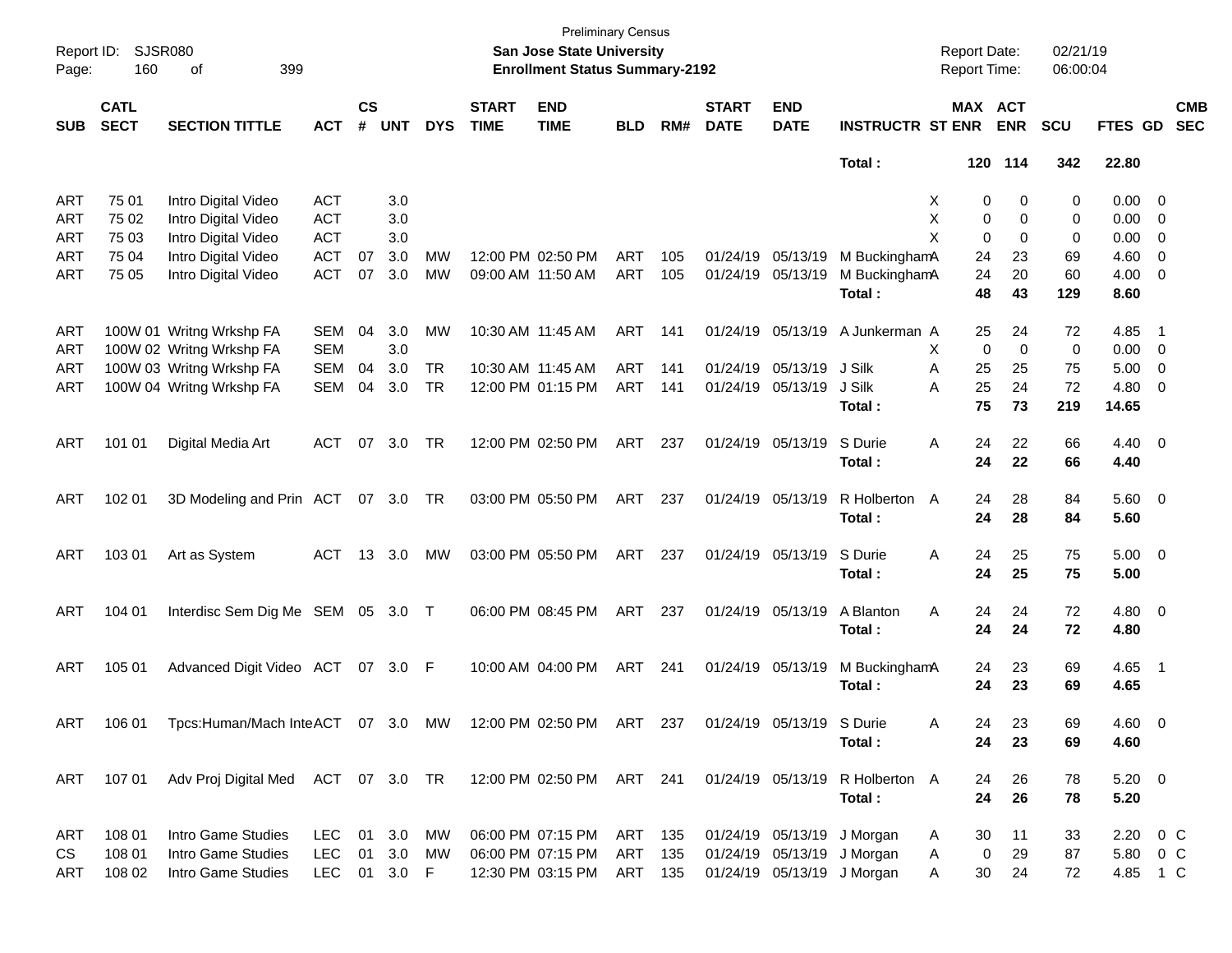| Report ID:<br>Page: | 161                        | SJSR080<br>399<br>οf                                      |                          |                |            |                        |                             | <b>Preliminary Census</b><br>San Jose State University<br><b>Enrollment Status Summary-2192</b> |                   |            |                             |                                        |                                             | <b>Report Date:</b><br><b>Report Time:</b> |                               | 02/21/19<br>06:00:04 |                        |                           |
|---------------------|----------------------------|-----------------------------------------------------------|--------------------------|----------------|------------|------------------------|-----------------------------|-------------------------------------------------------------------------------------------------|-------------------|------------|-----------------------------|----------------------------------------|---------------------------------------------|--------------------------------------------|-------------------------------|----------------------|------------------------|---------------------------|
| <b>SUB</b>          | <b>CATL</b><br><b>SECT</b> | <b>SECTION TITTLE</b>                                     | <b>ACT</b>               | <b>CS</b><br># | <b>UNT</b> | <b>DYS</b>             | <b>START</b><br><b>TIME</b> | <b>END</b><br><b>TIME</b>                                                                       | <b>BLD</b>        | RM#        | <b>START</b><br><b>DATE</b> | <b>END</b><br><b>DATE</b>              | <b>INSTRUCTR ST ENR</b>                     |                                            | <b>MAX ACT</b><br><b>ENR</b>  | <b>SCU</b>           | FTES GD                | <b>CMB</b><br><b>SEC</b>  |
| CS                  | 108 02                     | Intro Game Studies                                        | <b>LEC</b>               |                | 01 3.0     | F                      |                             | 12:30 PM 03:15 PM                                                                               | ART               | 135        |                             | 01/24/19 05/13/19                      | J Morgan<br>Total:                          | Α<br>60                                    | 0<br>0<br>64                  | 0<br>192             | 0.00<br>12.85          | $0\,$ C                   |
| ART                 | 132 01                     | <b>TpcsInterCeramics</b>                                  | ACT                      | 07             | 3.0        | MW                     |                             | 03:00 PM 05:50 PM                                                                               | IS                | 166        |                             | 01/24/19 05/13/19                      | A Shiverdeck A<br>Total :                   | 24<br>24                                   | 16<br>16                      | 48<br>48             | $3.25 \quad 1$<br>3.25 |                           |
| ART                 | 133 02                     | Tpcs:Ceramic Sculptu ACT 07 3.0 TR                        |                          |                |            |                        |                             | 03:00 PM 05:50 PM                                                                               | IS                | 124        |                             | 01/24/19 05/13/19                      | M Van Den DoA<br>Total :                    | 18<br>18                                   | 13<br>13                      | 39<br>39             | $2.65$ 1<br>2.65       |                           |
| ART                 | 134 01                     | Tpcs:Advanced CeramiACT                                   |                          |                | 13 3.0     | TR                     |                             | 03:00 PM 05:50 PM                                                                               | IS                | 124        |                             | 01/24/19 05/13/19                      | M Van Den DoA<br>Total :                    |                                            | 7<br>8<br>$\overline{7}$<br>8 | 24<br>24             | $1.60 \ 0$<br>1.60     |                           |
| ART                 | 135 01                     | Moldmaking                                                | <b>ACT</b>               | 07             | 3.0        | TR                     |                             | 09:00 AM 11:50 AM                                                                               | <b>ART</b>        | 210        |                             | 01/24/19 05/13/19                      | Y Escalante A<br>Total :                    | 24<br>24                                   | 19<br>19                      | 57<br>57             | 3.80 0<br>3.80         |                           |
| ART                 | 137 01                     | <b>Figure Modeling</b>                                    | ACT                      | 07             | 3.0        | TR                     |                             | 12:00 PM 02:50 PM                                                                               | IS                | 166        |                             | 01/24/19 05/13/19                      | M Van Den DoA<br>Total:                     | 25<br>25                                   | 18<br>18                      | 54<br>54             | 3.60 0<br>3.60         |                           |
| ART                 | 138 01                     | Elem Art Methods                                          | ACT                      | 07             | 3.0        | <b>TR</b>              |                             | 04:30 PM 07:20 PM                                                                               | ART               | 203        |                             | 01/24/19 05/13/19                      | <b>B</b> Hughes<br>Total:                   | 25<br>Α<br>25                              | 24<br>24                      | 72<br>72             | $4.80\ 0$<br>4.80      |                           |
| ART<br>CA           | 139 01<br>139 01           | <b>Teach Diversity Art</b><br><b>Teach Diversity Art</b>  | <b>ACT</b><br><b>ACT</b> | 07<br>07       | 3.0<br>3.0 | <b>TR</b><br><b>TR</b> |                             | 12:00 PM 02:50 PM<br>12:00 PM 02:50 PM                                                          | ART<br><b>ART</b> | 203<br>203 |                             | 01/24/19 05/13/19<br>01/24/19 05/13/19 | S Trimingham A<br>S Trimingham A<br>Total : | 10<br>10                                   | 7<br>0<br>$\mathbf 1$<br>8    | 21<br>3<br>24        | 1.40<br>0.20<br>1.60   | 0 <sup>o</sup><br>$0\,$ C |
| ART                 | 140 01                     | Glass                                                     | <b>ACT</b>               | 07             | 3.0        | МW                     |                             | 09:00 AM 11:50 AM                                                                               | IS                | 235        |                             | 01/24/19 05/13/19                      | C Straubing<br>Total :                      | 20<br>A<br>20                              | 12<br>12                      | 36<br>36             | $2.45$ 1<br>2.45       |                           |
| ART                 | 141 01                     | <b>Adv Glass</b>                                          | <b>ACT</b>               | 07             | 3.0        | МW                     |                             | 12:00 PM 02:50 PM                                                                               | IS                | 235        |                             | 01/24/19 05/13/19                      | C Straubing<br>Total :                      | 20<br>A<br>20                              | 11<br>11                      | 33<br>33             | $2.30$ 2<br>2.30       |                           |
| ART                 | 149 01                     | Tpcs:JewelSmSculp ACT 07 3.0 TR 12:00 PM 02:50 PM ART 210 |                          |                |            |                        |                             |                                                                                                 |                   |            |                             |                                        | 01/24/19 05/13/19 Y Escalante A<br>Total:   | 24<br>24                                   | 23<br>23                      | 69<br>69             | 4.65 1<br>4.65         |                           |
| ART                 | 150 01                     | <b>Topics Printmaking</b>                                 |                          |                |            |                        |                             | ACT 07 3.0 MW 12:00 PM 02:50 PM ART 307 01/24/19 05/13/19 I Carvajal                            |                   |            |                             |                                        | Total:                                      | A<br>24<br>24                              | 14<br>14                      | 42<br>42             | 2.80 0<br>2.80         |                           |
|                     |                            | ART 151 01 Screen-Printing                                |                          |                |            |                        |                             | ACT 07 3.0 MW 03:00 PM 05:50 PM ART 301 01/24/19 05/13/19 I Carvajal                            |                   |            |                             |                                        | Total:                                      | A<br>24<br>24                              | 24<br>24                      | 72<br>72             | $4.80\ 0$<br>4.80      |                           |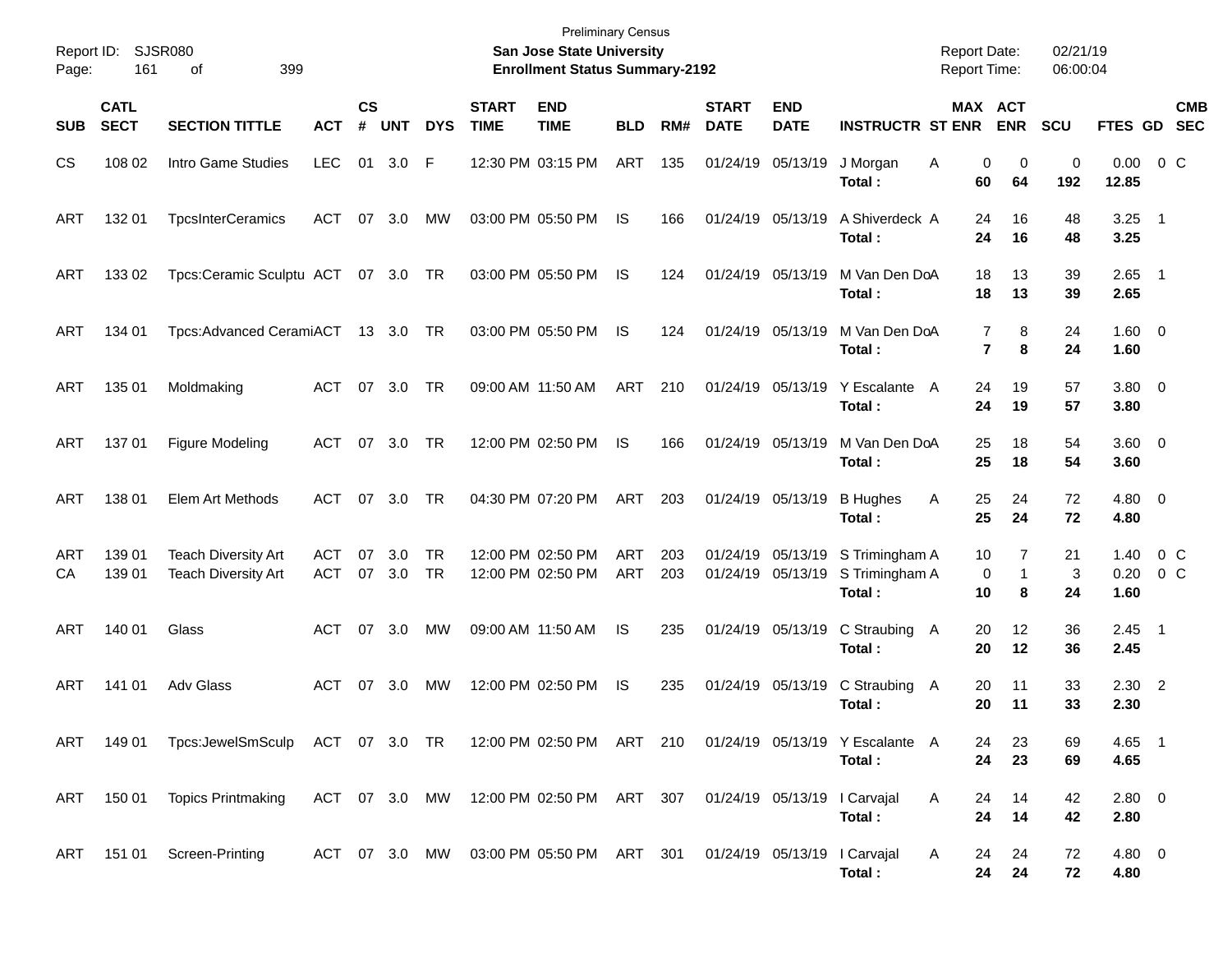| Page:      | Report ID: SJSR080<br>162  | 399<br>οf                              |                   |                             |               |            |                             | <b>Preliminary Census</b><br>San Jose State University<br><b>Enrollment Status Summary-2192</b> |            |            |                             |                                        |                                           | <b>Report Date:</b><br><b>Report Time:</b> |                       | 02/21/19<br>06:00:04 |                              |            |
|------------|----------------------------|----------------------------------------|-------------------|-----------------------------|---------------|------------|-----------------------------|-------------------------------------------------------------------------------------------------|------------|------------|-----------------------------|----------------------------------------|-------------------------------------------|--------------------------------------------|-----------------------|----------------------|------------------------------|------------|
| <b>SUB</b> | <b>CATL</b><br><b>SECT</b> | <b>SECTION TITTLE</b>                  | <b>ACT</b>        | $\mathsf{cs}$<br>$\pmb{\#}$ | <b>UNT</b>    | <b>DYS</b> | <b>START</b><br><b>TIME</b> | <b>END</b><br><b>TIME</b>                                                                       | <b>BLD</b> | RM#        | <b>START</b><br><b>DATE</b> | <b>END</b><br><b>DATE</b>              | <b>INSTRUCTR ST ENR</b>                   |                                            | MAX ACT<br><b>ENR</b> | <b>SCU</b>           | FTES GD SEC                  | <b>CMB</b> |
| ART        | 152 01                     | Tpcs in Lithography                    | ACT               |                             | 07 3.0        | TR         |                             | 03:00 PM 05:50 PM                                                                               | ART        | 307        |                             | 01/24/19 05/13/19                      | D Harris<br>Total:                        | 24<br>A                                    | 18<br>24<br>18        | 54<br>54             | $3.65$ 1<br>3.65             |            |
| ART        | 158 01                     | Tpcs: Adv Drawing                      | ACT               | 07                          | 3.0           | TR         |                             | 03:00 PM 05:50 PM                                                                               | ART        | 312        |                             | 01/24/19 05/13/19                      | M Taylor<br>Total:                        | 24<br>A                                    | 15<br>15<br>24        | 45<br>45             | $3.00 \ 0$<br>3.00           |            |
| ART        | 162 01                     | Watercolor                             | ACT               | 07                          | 3.0           | МW         |                             | 12:00 PM 02:50 PM                                                                               | ART        | 314        |                             | 01/24/19 05/13/19                      | <b>G</b> Antokal<br>Total:                | 24<br>A<br>24                              | 19<br>19              | 57<br>57             | $3.85$ 1<br>3.85             |            |
| ART        |                            | 164B 01 Int. Painting II               | ACT               | 07                          | 3.0           | TR         |                             | 03:00 PM 05:50 PM                                                                               | ART        | 310        |                             | 01/24/19 05/13/19                      | D Feasel<br>Total:                        | Α<br>24<br>24                              | 11<br>11              | 33<br>33             | $2.20 \t 0$<br>2.20          |            |
| ART        | 165 01                     | Tpcs: Figure Paintin                   | ACT 07 3.0        |                             |               | TR         |                             | 12:00 PM 02:50 PM                                                                               | ART        | 306        |                             | 01/24/19 05/13/19                      | M Taylor<br>Total:                        | A                                          | 24<br>24<br>24<br>24  | 72<br>72             | $4.80\ 0$<br>4.80            |            |
| ART        | 166 01                     | Tpcs: Advanced Painti LAB              |                   |                             | 15 3.0        | МW         |                             | 03:00 PM 05:50 PM                                                                               | ART        | 310        |                             | 01/24/19 05/13/19                      | <b>G</b> Antokal<br>Total:                | Α<br>24                                    | 15<br>24<br>15        | 45<br>45             | $3.15 \quad 3$<br>3.15       |            |
| ART        | 170 01                     | Tpcs:Fabricated Scul ACT 13 3.0        |                   |                             |               | MW         |                             | 03:00 PM 05:50 PM                                                                               | AF         | 001        |                             | 01/24/19 05/13/19                      | A Valenziano A<br>Total:                  | 24<br>24                                   | 16<br>16              | 48<br>48             | $3.25$ 1<br>3.25             |            |
| ART        | 173 01                     | Tpcs:InstallArt                        | ACT 13 3.0        |                             |               | - F        |                             | 09:30 AM 03:30 PM                                                                               | AF         | 001        |                             | 01/24/19 05/13/19                      | S Wright<br>Total:                        | 24<br>A<br>24                              | 20<br>20              | 60<br>60             | 4.10 2<br>4.10               |            |
| ART<br>ART | 175 01<br>175 02           | Sp Top Studio Art<br>Sp Top Studio Art | ACT<br><b>ACT</b> | 07                          | 3.0<br>07 3.0 | TR<br>TR   |                             | 09:00 AM 11:45 AM<br>12:00 PM 02:45 PM                                                          | ART<br>ART | 203<br>110 |                             | 01/24/19 05/13/19<br>01/24/19 05/13/19 | L Fung<br>G Hobbs<br>Total :              | 24<br>A<br>24<br>A<br>48                   | 13<br>15<br>28        | 39<br>45<br>84       | $2.70$ 2<br>$3.10$ 2<br>5.80 |            |
| ART        | 17701                      | <b>Prof Practices</b>                  | <b>LEC</b>        | 04                          | 3.0           | $\top$     |                             | 03:00 PM 05:45 PM                                                                               | ART        | 141        |                             | 01/24/19 05/13/19                      | J Hernandez A<br>Total:                   | 24                                         | 18<br>24<br>18        | 54<br>54             | $3.65$ 1<br>3.65             |            |
|            |                            | ART 178 01 Art Field Work              | SUP 36 3.0 TBA    |                             |               |            |                             |                                                                                                 |            |            |                             |                                        | 01/24/19 05/13/19 A Raynsford A<br>Total: |                                            | 0<br>6<br>6<br>0      | 0<br>0               | $0.00 \t 0$<br>0.00          |            |
| ART        |                            | 179 01 Spec Prob in Art                | SUP 36 3.0 TBA    |                             |               |            |                             |                                                                                                 |            |            |                             |                                        | 01/24/19 05/13/19 A Raynsford A<br>Total: |                                            | 6<br>0<br>6<br>0      | 0<br>0               | $0.00 \t 0$<br>0.00          |            |
| ART        |                            | 180 03 Indiv Studies                   | SUP 36 3.0 TBA    |                             |               |            |                             |                                                                                                 |            |            |                             |                                        | 01/24/19 05/13/19 A Raynsford A           |                                            | 30<br>9               | 27                   | $1.85$ 1                     |            |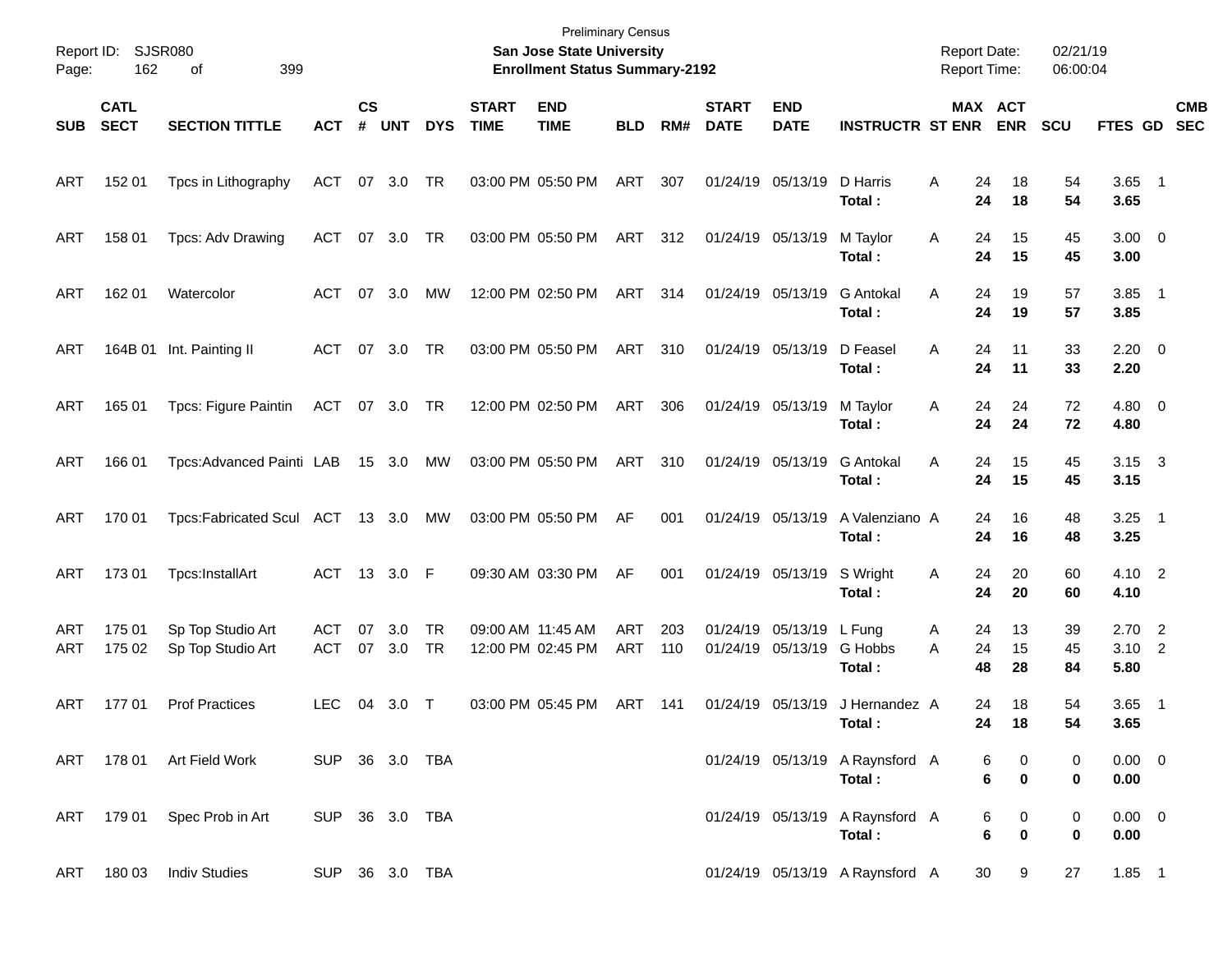| Page:      | Report ID: SJSR080<br>163  | 399<br>οf                               |                |                             |                |            |                             | <b>Preliminary Census</b><br>San Jose State University<br><b>Enrollment Status Summary-2192</b> |            |            |                             |                                        |                                           | <b>Report Date:</b><br><b>Report Time:</b> |                                            | 02/21/19<br>06:00:04 |                                  |            |
|------------|----------------------------|-----------------------------------------|----------------|-----------------------------|----------------|------------|-----------------------------|-------------------------------------------------------------------------------------------------|------------|------------|-----------------------------|----------------------------------------|-------------------------------------------|--------------------------------------------|--------------------------------------------|----------------------|----------------------------------|------------|
| <b>SUB</b> | <b>CATL</b><br><b>SECT</b> | <b>SECTION TITTLE</b>                   | <b>ACT</b>     | $\mathsf{cs}$<br>$\pmb{\#}$ | <b>UNT</b>     | <b>DYS</b> | <b>START</b><br><b>TIME</b> | <b>END</b><br><b>TIME</b>                                                                       | <b>BLD</b> | RM#        | <b>START</b><br><b>DATE</b> | <b>END</b><br><b>DATE</b>              | <b>INSTRUCTR ST ENR</b>                   |                                            | MAX ACT<br><b>ENR</b>                      | SCU                  | FTES GD SEC                      | <b>CMB</b> |
| ART        | 180 04                     | <b>Indiv Studies</b>                    | <b>SUP</b>     | 36                          | 1.0            | <b>TBA</b> |                             |                                                                                                 |            |            |                             | 01/24/19 05/13/19                      | A Raynsford A<br>Total:                   |                                            | 3<br>6<br>12<br>36                         | 3<br>30              | $0.20 \ 0$<br>2.05               |            |
| ART        | 195 01                     | <b>BFA Exhibition</b>                   | <b>ACT</b>     |                             | 20 3.0         | W          |                             | 03:00 PM 05:50 PM                                                                               | ART 141    |            |                             | 01/24/19 05/13/19                      | A Blanton<br>Total:                       | A                                          | 25<br>15<br>25<br>15                       | 45<br>45             | $3.05$ 1<br>3.05                 |            |
| ART        | 197 01                     | <b>BA Senior Project</b>                | LAB            | 78                          | 3.0 T          |            |                             | 06:00 PM 08:45 PM                                                                               | ART 110    |            |                             | 01/24/19 05/13/19                      | L Guyer<br>Total:                         | Α                                          | 24<br>13<br>24<br>13                       | 39<br>39             | 2.60 0<br>2.60                   |            |
| ART<br>ART | 198 01<br>198 02           | B.F.A. Seminar<br><b>B.F.A. Seminar</b> | SEM<br>SEM     | 05<br>05                    | 3.0<br>$3.0$ T | W          |                             | 12:00 PM 02:45 PM<br>06:00 PM 08:45 PM                                                          | ART<br>ART | 110<br>141 |                             | 01/24/19 05/13/19<br>01/24/19 05/13/19 | M Day<br>L Fung<br>Total:                 | A<br>A                                     | 20<br>24<br>24<br>21<br>48<br>41           | 60<br>63<br>123      | $4.00 \ 0$<br>$4.20 \ 0$<br>8.20 |            |
| ART        | 199 01                     | <b>BFA Project</b>                      | <b>SUP</b>     | 36                          | 3.0            | <b>TBA</b> |                             |                                                                                                 |            |            |                             | 01/24/19 05/13/19                      | A Raynsford A<br>Total:                   |                                            | 27<br>45<br>45<br>27                       | 81<br>81             | $5.40 \ 0$<br>5.40               |            |
| ART        | 208 01                     | <b>Grad Photo Crit</b>                  | LAB            |                             | 15 3.0 T       |            |                             | 06:00 PM 08:50 PM                                                                               | IS         |            | 219C 01/24/19 05/13/19      |                                        | <b>B</b> Danh<br>Total:                   | Α                                          | 15<br>12<br>15<br>12                       | 36<br>36             | 3.00 12<br>3.00                  |            |
| ART        | 21701                      | <b>Tutrls Pictorial</b>                 | LAB            |                             | 78 3.0         | <b>TBA</b> |                             |                                                                                                 |            |            |                             | 01/24/19 05/13/19                      | A Raynsford A<br>Total:                   |                                            | 7<br>6<br>$\overline{\mathbf{r}}$<br>6     | 21<br>21             | $1.75$ 7<br>1.75                 |            |
| ART        | 219 01                     | <b>Tutrls Spatial Art</b>               | LAB            |                             | 78 3.0         | TBA        |                             |                                                                                                 |            |            |                             | 01/24/19 05/13/19                      | A Raynsford A<br>Total:                   |                                            | $\overline{c}$<br>6<br>6<br>$\overline{2}$ | 6<br>6               | $0.50$ 2<br>0.50                 |            |
| ART        | 220 01                     | <b>Tutrls Digital Art</b>               | LAB            |                             | 78 3.0         | TBA        |                             |                                                                                                 |            |            |                             | 01/24/19 05/13/19                      | A Raynsford A<br>Total:                   |                                            | 6<br>4<br>6<br>4                           | 12<br>12             | 1.004<br>1.00                    |            |
| ART        | 222 01                     | <b>Grad Tutrls Photog</b>               | LAB            |                             | 78 3.0         | TBA        |                             |                                                                                                 |            |            |                             | 01/24/19 05/13/19                      | A Raynsford A<br>Total:                   |                                            | $\overline{c}$<br>6<br>6<br>$\overline{2}$ | 6<br>6               | $0.50$ 2<br>0.50                 |            |
| ART        | 260 01                     | Spec Tutrls in Art                      | LAB 78 3.0 TBA |                             |                |            |                             |                                                                                                 |            |            |                             |                                        | 01/24/19 05/13/19 A Raynsford A<br>Total: |                                            | 10<br>3<br>10<br>3                         | 9<br>9               | $0.75$ 3<br>0.75                 |            |
| ART        | 276 01                     | Artists Teach Art                       | SEM 05 3.0 R   |                             |                |            |                             | 06:00 PM 08:45 PM IS                                                                            |            |            |                             | 219C 01/24/19 05/13/19 G Hobbs         | Total:                                    | A                                          | 15<br>11<br>15<br>11                       | 33<br>33             | 2.75 11<br>2.75                  |            |
| ART        | 281 01                     | <b>Interdis Critique</b>                | SEM 05 3.0 W   |                             |                |            |                             | 06:00 PM 08:45 PM IS                                                                            |            | 219        |                             |                                        | 01/24/19 05/13/19 V Mendoza A<br>Total:   |                                            | 15<br>7<br>15<br>$\overline{7}$            | 21<br>21             | $1.75$ 7<br>1.75                 |            |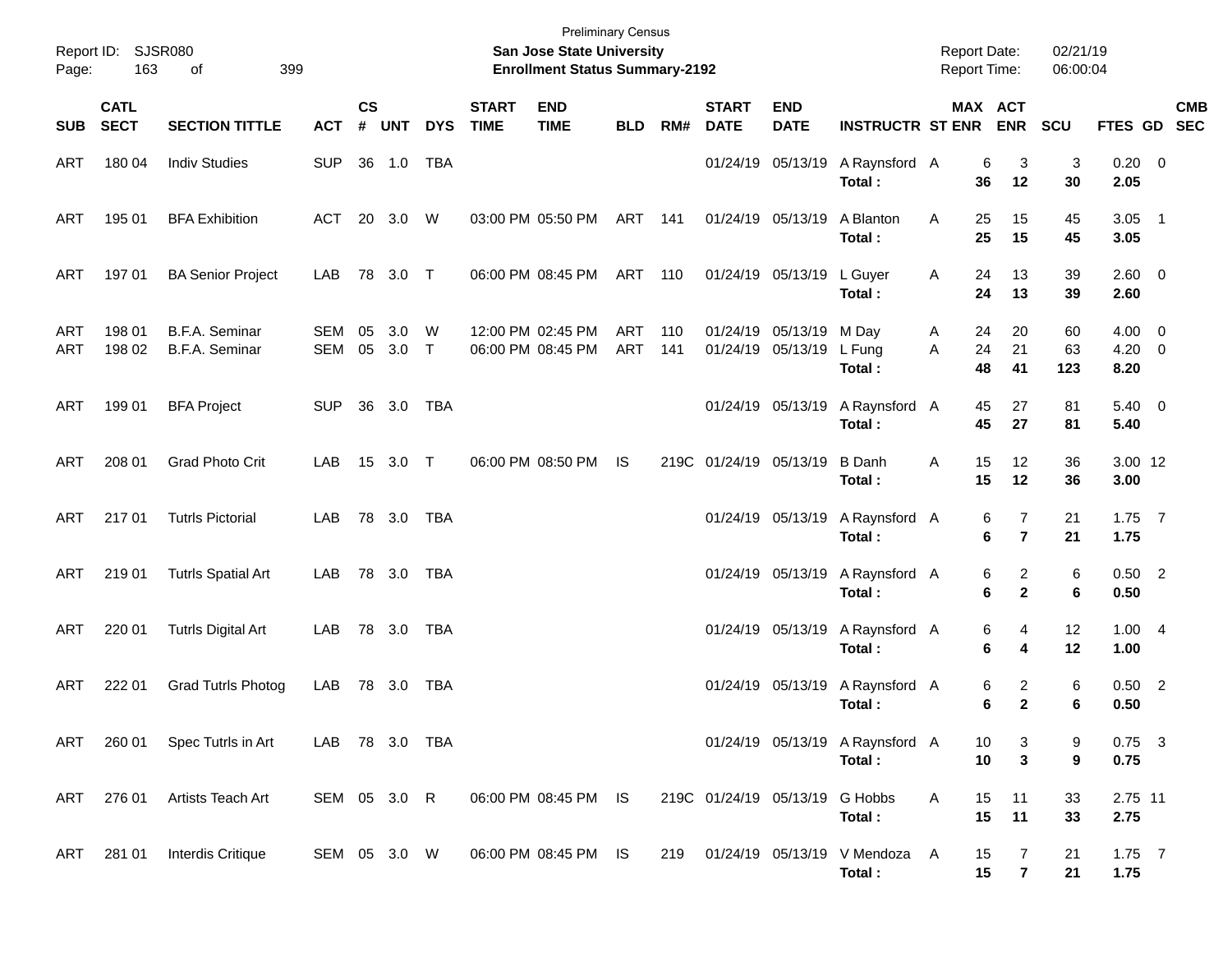| Page:               | Report ID: SJSR080<br>164                       | 399<br>οf                                                                        |                                                  |                    |                             |                        |                             | <b>Preliminary Census</b><br>San Jose State University<br><b>Enrollment Status Summary-2192</b> |                   |              |                             |                                        |                                                                                                    |        | <b>Report Date:</b><br><b>Report Time:</b> |                               | 02/21/19<br>06:00:04  |                                                  |                                                    |            |
|---------------------|-------------------------------------------------|----------------------------------------------------------------------------------|--------------------------------------------------|--------------------|-----------------------------|------------------------|-----------------------------|-------------------------------------------------------------------------------------------------|-------------------|--------------|-----------------------------|----------------------------------------|----------------------------------------------------------------------------------------------------|--------|--------------------------------------------|-------------------------------|-----------------------|--------------------------------------------------|----------------------------------------------------|------------|
| <b>SUB</b>          | <b>CATL</b><br><b>SECT</b>                      | <b>SECTION TITTLE</b>                                                            | <b>ACT</b>                                       | $\mathsf{cs}$<br># | <b>UNT</b>                  | <b>DYS</b>             | <b>START</b><br><b>TIME</b> | <b>END</b><br><b>TIME</b>                                                                       | <b>BLD</b>        | RM#          | <b>START</b><br><b>DATE</b> | <b>END</b><br><b>DATE</b>              | <b>INSTRUCTR ST ENR</b>                                                                            |        | <b>MAX ACT</b>                             | <b>ENR</b>                    | <b>SCU</b>            | FTES GD SEC                                      |                                                    | <b>CMB</b> |
| ART                 |                                                 | 282B 01 Sem Cont Art                                                             | SEM 05                                           |                    | 3.0                         | R                      |                             | 03:00 PM 05:45 PM                                                                               | ART               | 110          |                             | 01/24/19 05/13/19                      | J Silk<br>Total :                                                                                  | Α      | 25<br>25                                   | 13<br>13                      | 39<br>39              | 3.25 13<br>3.25                                  |                                                    |            |
| ART                 | 297A01                                          | <b>MA Special Study</b>                                                          | <b>SUP</b>                                       |                    | 25 3.0                      | TBA                    |                             |                                                                                                 |                   |              |                             | 01/24/19 05/13/19                      | A Raynsford A<br>Total:                                                                            |        | 6<br>6                                     | 0<br>$\mathbf 0$              | 0<br>$\mathbf 0$      | $0.00 \t 0$<br>0.00                              |                                                    |            |
| ART                 |                                                 | 297B 01 Masters Project                                                          | <b>SUP</b>                                       |                    | 25 3.0                      | TBA                    |                             |                                                                                                 |                   |              |                             | 01/24/19 05/13/19                      | A Raynsford A<br>Total:                                                                            |        | 6<br>6                                     | 0<br>0                        | 0<br>$\mathbf 0$      | $0.00 \t 0$<br>0.00                              |                                                    |            |
| ART                 | 298A01                                          | <b>MFA Special Study</b>                                                         | <b>SUP</b>                                       |                    | 25 3.0                      | TBA                    |                             |                                                                                                 |                   |              |                             | 01/24/19 05/13/19                      | A Raynsford A<br>Total:                                                                            |        | 10<br>10                                   | 6<br>6                        | 18<br>18              | $1.50\quad 6$<br>1.50                            |                                                    |            |
| ART                 |                                                 | 298B 01 MFA Project                                                              | <b>SUP</b>                                       |                    | 25 3.0                      | TBA                    |                             |                                                                                                 |                   |              |                             | 01/24/19 05/13/19                      | A Raynsford A<br>Total :                                                                           |        | 10<br>10                                   | 5<br>5                        | 15<br>15              | $1.25$ 5<br>1.25                                 |                                                    |            |
| ART                 | 299 01                                          | Master's Thesis                                                                  | <b>SUP</b>                                       |                    | 25 3.0                      | TBA                    |                             |                                                                                                 |                   |              |                             | 01/24/19 05/13/19                      | A Raynsford A<br>Total:                                                                            |        | 5<br>5                                     | 3<br>3                        | 9<br>9                | $0.75$ 3<br>0.75                                 |                                                    |            |
| <b>ARTH</b><br>ARTH | 15 01<br>15 02                                  | <b>Visual Culture</b><br><b>Visual Culture</b>                                   | LEC.<br><b>LEC</b>                               | 02                 | 3.0<br>02 3.0               | <b>MW</b><br><b>MW</b> |                             | 09:00 AM 10:15 AM<br>10:30 AM 11:45 AM                                                          | <b>ART</b><br>ART | 133<br>133   |                             | 01/24/19 05/13/19<br>01/24/19 05/13/19 | I Pafford<br>I Pafford<br>Total:                                                                   | A<br>A | 70<br>70<br>140                            | 69<br>70<br>139               | 207<br>210<br>417     | 13.80<br>14.00<br>27.80                          | $\overline{\mathbf{0}}$<br>$\overline{\mathbf{0}}$ |            |
| ARTH<br>ARTH        | 70A 01<br>70A 02                                | Art Hist Prehis-Med<br>Art Hist Prehis-Med                                       | <b>LEC</b><br><b>LEC</b>                         | 02                 | 3.0<br>3.0                  | MW                     |                             | 01:30 PM 02:45 PM                                                                               | ART               | 135          |                             | 01/24/19 05/13/19                      | A Junkerman A<br>Total:                                                                            | X      | 0<br>50<br>50                              | 0<br>33<br>33                 | 0<br>99<br>99         | $0.00 \t 0$<br>6.60<br>6.60                      | $\overline{\mathbf{0}}$                            |            |
| ARTH<br>ARTH        | 70B 01<br>70B 02                                | Art Hist Ren-Mod<br>Art Hist Ren-Mod                                             | <b>LEC</b><br><b>LEC</b>                         | 02                 | 3.0<br>02 3.0               | МW<br><b>MW</b>        |                             | 03:00 PM 04:15 PM<br>04:30 PM 05:45 PM                                                          | ART<br>ART        | 133<br>133   |                             | 01/24/19 05/13/19<br>01/24/19 05/13/19 | J Smits<br>A Junkerman A<br>Total :                                                                | Α      | 70<br>70<br>140                            | 56<br>57<br>113               | 168<br>171<br>339     | 11.20<br>11.40<br>22.60                          | $\overline{\mathbf{0}}$<br>$\overline{\mathbf{0}}$ |            |
| ARTH<br>ASIA        | 70C 01                                          | 70C 01 Arts of Asia<br>Arts of Asia                                              | LEC.<br><b>LEC</b>                               | 01<br>01           | 3.0<br>$3.0$ F              | - F                    |                             | 09:30 AM 12:15 PM<br>09:30 AM 12:15 PM                                                          | ART<br>ART        | - 135<br>135 |                             | 01/24/19 05/13/19                      | 01/24/19 05/13/19 M Gasparini A<br>M Gasparini A<br>Total:                                         |        | 50<br>0<br>50                              | 20<br>0<br>20                 | 60<br>0<br>60         | 4.00<br>0.00<br>4.00                             | 0 <sup>o</sup><br>$0\,C$                           |            |
| ARTH                | ARTH 72 01<br>72 02<br>ARTH 72 03<br>ARTH 72 04 | Design in Society<br>Design in Society<br>Design in Society<br>Design in Society | <b>LEC</b><br><b>LEC</b><br><b>LEC</b><br>LEC 01 | 01<br>01           | 3.0<br>3.0<br>3.0<br>3.0 TR | TR<br><b>TR</b>        |                             | 10:30 AM 11:45 AM<br>01:30 PM 02:45 PM<br>04:30 PM 05:45 PM ART 135                             | ART 133<br>ART    | 133          |                             |                                        | 01/24/19 05/13/19 J Thompson A<br>01/24/19 05/13/19 M Hankwitz A<br>01/24/19 05/13/19 M Hankwitz A | X      | 70<br>70<br>0<br>50                        | 69<br>66<br>$\mathbf 0$<br>26 | 207<br>198<br>0<br>78 | 13.80 0<br>13.20 0<br>$0.00 \t 0$<br>$5.20 \t 0$ |                                                    |            |
|                     |                                                 |                                                                                  |                                                  |                    |                             |                        |                             |                                                                                                 |                   |              |                             |                                        |                                                                                                    |        |                                            |                               |                       |                                                  |                                                    |            |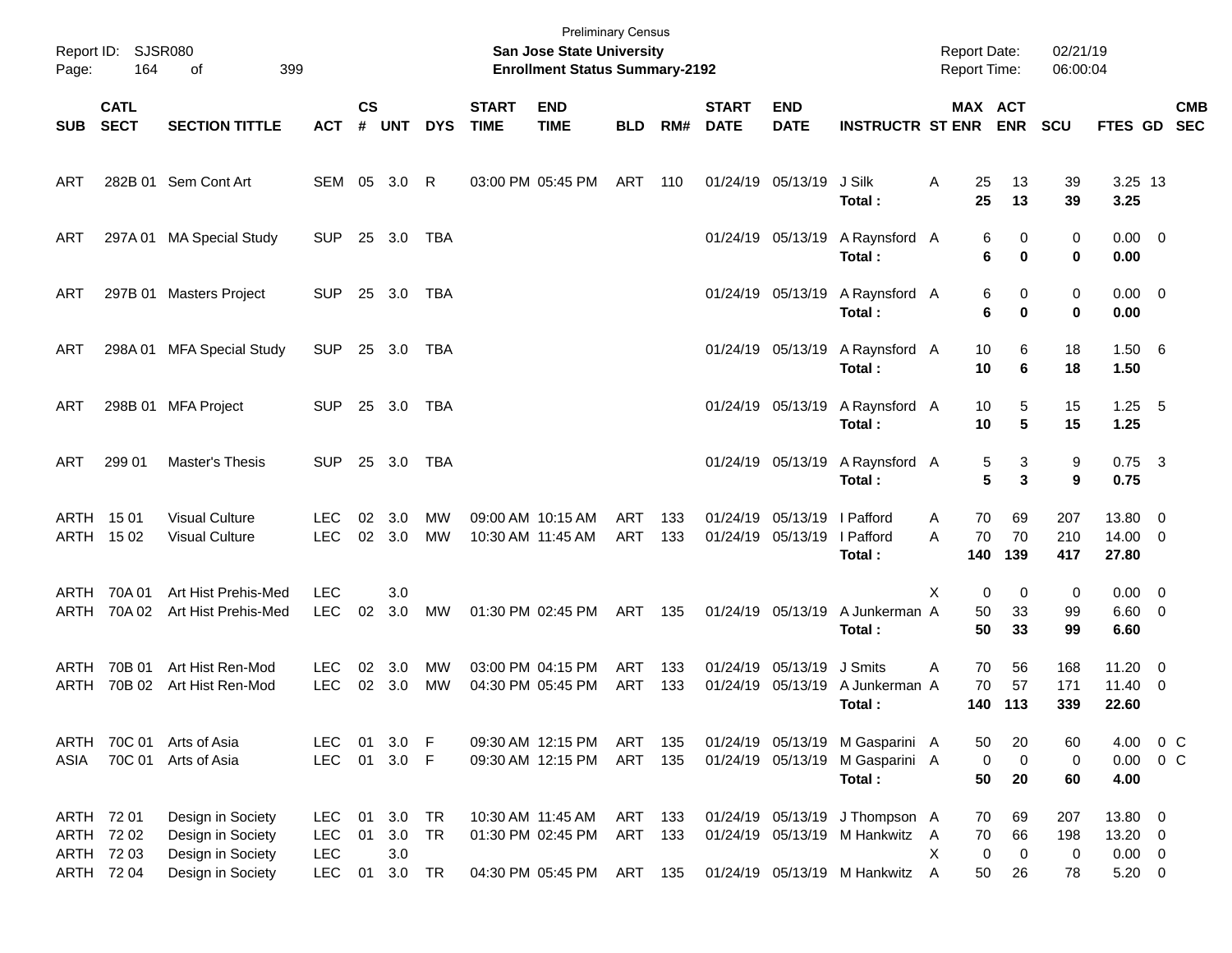| Report ID:<br>Page: | <b>SJSR080</b><br>165      | 399<br>οf                                                                                                                                |                                                      |                      |                          |                        |                             | <b>Preliminary Census</b><br>San Jose State University<br><b>Enrollment Status Summary-2192</b> |                                 |                          |                                        |                                                                                                  |                                                                              | <b>Report Date:</b><br>Report Time: |                           |                                   | 02/21/19<br>06:00:04         |                                       |                                               |                          |
|---------------------|----------------------------|------------------------------------------------------------------------------------------------------------------------------------------|------------------------------------------------------|----------------------|--------------------------|------------------------|-----------------------------|-------------------------------------------------------------------------------------------------|---------------------------------|--------------------------|----------------------------------------|--------------------------------------------------------------------------------------------------|------------------------------------------------------------------------------|-------------------------------------|---------------------------|-----------------------------------|------------------------------|---------------------------------------|-----------------------------------------------|--------------------------|
| <b>SUB</b>          | <b>CATL</b><br><b>SECT</b> | <b>SECTION TITTLE</b>                                                                                                                    | ACT                                                  | $\mathsf{cs}$<br>#   | <b>UNT</b>               | <b>DYS</b>             | <b>START</b><br><b>TIME</b> | <b>END</b><br><b>TIME</b>                                                                       | <b>BLD</b>                      | RM#                      | <b>START</b><br><b>DATE</b>            | <b>END</b><br><b>DATE</b>                                                                        | <b>INSTRUCTR ST ENR</b>                                                      |                                     |                           | <b>MAX ACT</b><br><b>ENR</b>      | <b>SCU</b>                   | FTES GD                               |                                               | <b>CMB</b><br><b>SEC</b> |
|                     |                            |                                                                                                                                          |                                                      |                      |                          |                        |                             |                                                                                                 |                                 |                          |                                        |                                                                                                  | Total:                                                                       |                                     |                           | 190 161                           | 483                          | 32.20                                 |                                               |                          |
|                     | ARTH 101 01                | Intro to Art History                                                                                                                     | SEM                                                  | 05                   | 3.0                      | $\top$                 |                             | 03:00 PM 05:45 PM                                                                               | ART                             | - 110                    | 01/24/19 05/13/19                      |                                                                                                  | D Solomon<br>Total:                                                          | A                                   | 15<br>15                  | 10<br>10                          | 30<br>30                     | $2.00 \t 0$<br>2.00                   |                                               |                          |
| ART                 | ARTH 110 01<br>110 01      | Hst/Thry New Media<br>Hst/Thry New Media                                                                                                 | <b>LEC</b><br><b>LEC</b>                             | 01<br>01             | 3.0<br>3.0               | TR<br><b>TR</b>        |                             | 10:30 AM 11:45 AM<br>10:30 AM 11:45 AM                                                          | ART<br>ART                      | 135<br>135               | 01/24/19 05/13/19                      | 01/24/19 05/13/19                                                                                | M Hankwitz<br>M Hankwitz<br>Total:                                           | A<br>A                              | 50<br>$\mathbf 0$<br>50   | 31<br>18<br>49                    | 93<br>54<br>147              | 6.20<br>3.60<br>9.80                  | $0\,C$<br>$0\,C$                              |                          |
|                     | ARTH 126 01<br>PHOT 126 01 | History of Photo<br>History of Photo                                                                                                     | LEC.<br><b>LEC</b>                                   | 02<br>02             | 3.0<br>3.0               | TR.<br><b>TR</b>       |                             | 09:00 AM 10:15 AM<br>09:00 AM 10:15 AM                                                          | ART<br>ART                      | 133<br>133               | 01/24/19 05/13/19                      | 01/24/19 05/13/19                                                                                | M Hankwitz<br>M Hankwitz<br>Total:                                           | A<br>A                              | 50<br>$\Omega$<br>50      | 6<br>6<br>12                      | 18<br>18<br>36               | 1.20<br>1.20<br>2.40                  | $0\,C$<br>$0\,C$                              |                          |
|                     | ARTH 161 01<br>ARTH 161 02 | <b>Cont Architecture</b><br><b>Cont Architecture</b>                                                                                     | <b>LEC</b><br><b>LEC</b>                             | 02                   | 3.0<br>3.0               | МW                     |                             | 09:00 AM 10:15 AM                                                                               | ART                             | 135                      |                                        | 01/24/19 05/13/19                                                                                | C Riley<br>Total:                                                            | X<br>A                              | 0<br>50<br>50             | 0<br>45<br>45                     | 0<br>135<br>135              | $0.00 \t 0$<br>$9.00 \t 0$<br>9.00    |                                               |                          |
|                     | ARTH 163 01<br>URBP 16301  | 20th Cent Urb Des<br>20th Cent Urb Des                                                                                                   | LEC.<br><b>LEC</b>                                   | 02<br>02             | 3.0<br>3.0               | <b>MW</b><br><b>MW</b> |                             | 10:30 AM 11:45 AM<br>10:30 AM 11:45 AM                                                          | ART<br>ART                      | 110<br>110               | 01/24/19 05/13/19<br>01/24/19 05/13/19 |                                                                                                  | A Raynsford A<br>A Raynsford A<br>Total:                                     |                                     | 25<br>$\mathbf 0$<br>25   | 12<br>$\overline{c}$<br>14        | 36<br>6<br>42                | 2.40<br>0.45<br>2.85                  | $0\,$ C<br>1 C                                |                          |
|                     |                            | ARTH 176A 01 Gr Des Hist/Theory<br>DSGD 176A 01 Gr Des Hist/Theory<br>ARTH 176A 02 Gr Des Hist/Theory<br>DSGD 176A 02 Gr Des Hist/Theory | <b>LEC</b><br><b>LEC</b><br><b>LEC</b><br><b>LEC</b> | 01<br>01<br>01<br>01 | 3.0<br>3.0<br>3.0<br>3.0 | MW<br>MW<br>MW<br>MW   |                             | 12:00 PM 01:15 PM<br>12:00 PM 01:15 PM<br>01:30 PM 02:45 PM<br>01:30 PM 02:45 PM                | ART<br>ART<br><b>ART</b><br>ART | 133<br>133<br>133<br>133 |                                        | 01/24/19 05/13/19 C Riley<br>01/24/19 05/13/19<br>01/24/19 05/13/19<br>01/24/19 05/13/19 C Riley | C Riley<br>C Riley<br>Total:                                                 | Α<br>A<br>A<br>А                    | 70<br>0<br>70<br>0<br>140 | 24<br>35<br>8<br>33<br>100        | 72<br>105<br>24<br>99<br>300 | 4.80<br>7.00<br>1.60<br>6.60<br>20.00 | $0\,C$<br>$0\,C$<br>$0\,$ C<br>0 <sup>o</sup> |                          |
|                     | ARTH 178 01                | Arth Field Work                                                                                                                          | <b>SUP</b>                                           | 36                   | 3.0                      | TBA                    |                             |                                                                                                 |                                 |                          | 01/24/19 05/13/19                      |                                                                                                  | A Raynsford A<br>Total:                                                      |                                     | 6<br>6                    | 0<br>0                            | 0<br>0                       | $0.00 \t 0$<br>0.00                   |                                               |                          |
|                     | ARTH 180 01<br>ARTH 180 02 | Indiv Studies ArtH<br>Indiv Studies ArtH                                                                                                 | SUP<br>SUP 78 1.0 TBA                                |                      | 36 3.0 TBA               |                        |                             |                                                                                                 |                                 |                          |                                        |                                                                                                  | 01/24/19 05/13/19 A Raynsford A<br>01/24/19 05/13/19 A Raynsford A<br>Total: |                                     | 6<br>10<br>16             | 3<br>$\overline{\mathbf{c}}$<br>5 | 9<br>2<br>11                 | $0.60 \t 0$<br>$0.15$ 1<br>0.75       |                                               |                          |
|                     | ARTH 185 01                | <b>Classical World</b>                                                                                                                   | LEC 01 3.0 MW                                        |                      |                          |                        |                             | 03:00 PM 04:15 PM ART 110                                                                       |                                 |                          | 01/24/19 05/13/19                      |                                                                                                  | I Pafford<br>Total:                                                          | Α                                   | 25<br>25                  | 10<br>10                          | 30<br>30                     | $2.05$ 1<br>2.05                      |                                               |                          |
|                     | ARTH 186 01                | Medieval Art                                                                                                                             | LEC 01 3.0 TR                                        |                      |                          |                        |                             | 10:30 AM 11:45 AM ART 110                                                                       |                                 |                          | 01/24/19 05/13/19                      |                                                                                                  | A Simonson A<br>Total:                                                       |                                     | 25<br>25                  | 14<br>14                          | 42<br>42                     | $2.90$ 2<br>2.90                      |                                               |                          |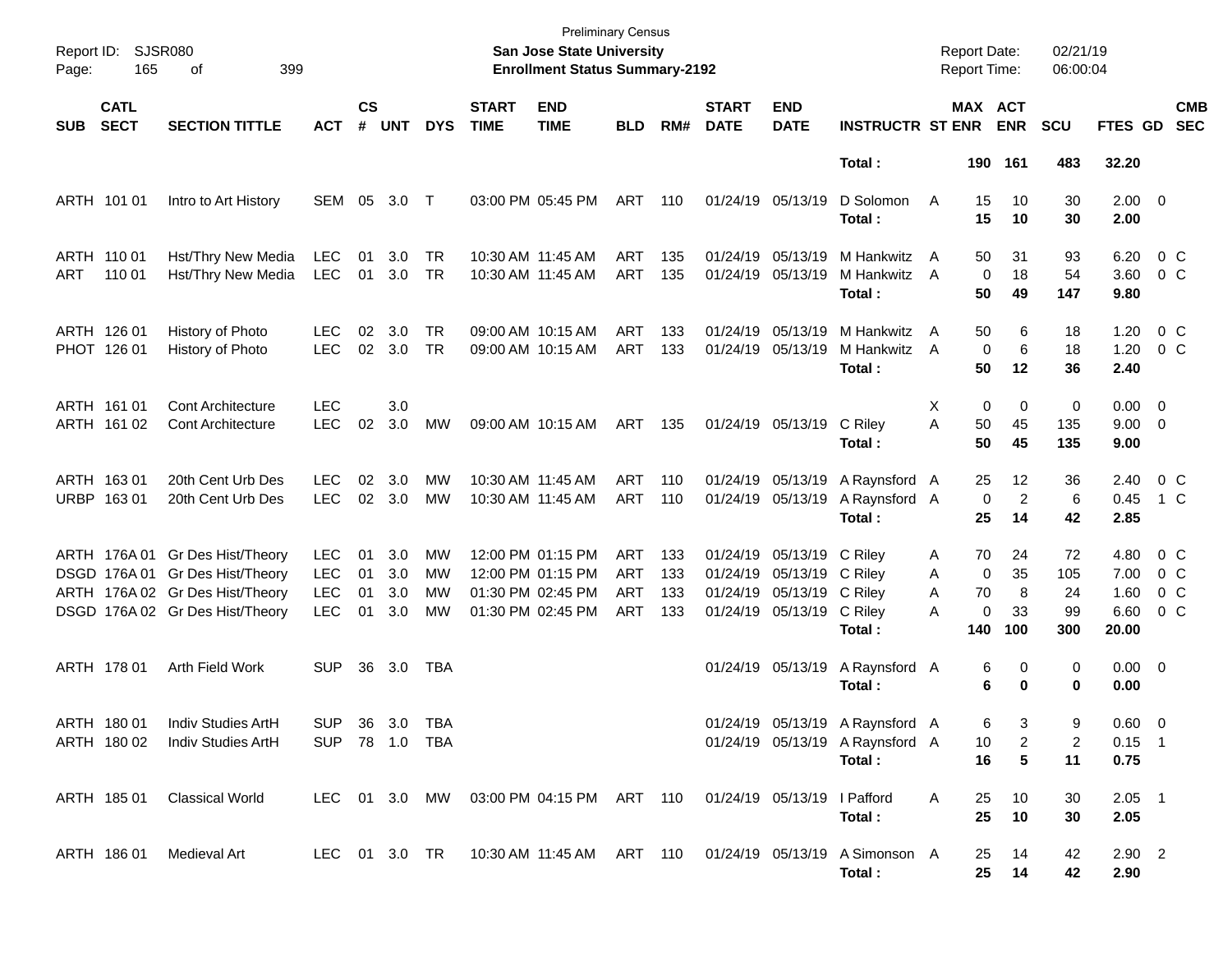| Page:      | <b>SJSR080</b><br>Report ID:<br>166<br>of<br>399<br><b>CATL</b> |                                      |               |                    |                         |            |                             | <b>Preliminary Census</b><br>San Jose State University<br><b>Enrollment Status Summary-2192</b> |                 |            |                             |                                        |                                       | <b>Report Date:</b><br>Report Time: |                                   | 02/21/19<br>06:00:04 |                               |                          |                          |
|------------|-----------------------------------------------------------------|--------------------------------------|---------------|--------------------|-------------------------|------------|-----------------------------|-------------------------------------------------------------------------------------------------|-----------------|------------|-----------------------------|----------------------------------------|---------------------------------------|-------------------------------------|-----------------------------------|----------------------|-------------------------------|--------------------------|--------------------------|
| <b>SUB</b> | <b>SECT</b>                                                     | <b>SECTION TITTLE</b>                | <b>ACT</b>    | $\mathsf{cs}$<br># | <b>UNT</b>              | <b>DYS</b> | <b>START</b><br><b>TIME</b> | <b>END</b><br><b>TIME</b>                                                                       | <b>BLD</b>      | RM#        | <b>START</b><br><b>DATE</b> | <b>END</b><br><b>DATE</b>              | <b>INSTRUCTR ST ENR</b>               |                                     | MAX ACT<br><b>ENR</b>             | <b>SCU</b>           | FTES GD                       |                          | <b>CMB</b><br><b>SEC</b> |
|            |                                                                 | ARTH 187B 01 Art Ital Ren 16th       | <b>LEC</b>    |                    | 3.0                     |            |                             |                                                                                                 |                 |            |                             |                                        | Total:                                | Χ                                   | 0<br>0<br>$\mathbf 0$<br>$\bf{0}$ | 0<br>0               | $0.00 \t 0$<br>0.00           |                          |                          |
|            |                                                                 | ARTH 190C 01 20th C Dada to Pop      | <b>LEC</b>    | 01                 | 3.0 TR                  |            |                             | 01:30 PM 02:45 PM                                                                               | ART 135         |            | 01/24/19 05/13/19           |                                        | J Thompson A<br>Total:                | 50<br>50                            | 35<br>35                          | 105<br>105           | $7.10$ 2<br>7.10              |                          |                          |
|            |                                                                 | ARTH 191A 01 Contemporary Issues LEC |               |                    | 3.0                     |            |                             |                                                                                                 |                 |            |                             |                                        |                                       | X                                   | 0<br>0                            | 0                    | $0.00 \t 0$                   |                          |                          |
|            |                                                                 | ARTH 191A 02 Contemporary Issues LEC |               | 01                 | 3.0 W                   |            |                             | 03:00 PM 05:45 PM                                                                               | ART 135         |            |                             | 01/24/19 05/13/19                      | E Linden<br>Total:                    | A<br>50<br>50                       | 15<br>15                          | 45<br>45             | $3.25$ 5<br>3.25              |                          |                          |
|            | ARTH 193A 01                                                    | Worlds Art/Culture                   | <b>LEC</b>    | 02                 | 3.0                     | MW         |                             | 12:00 PM 01:15 PM                                                                               | ART             | 135        |                             | 01/24/19 05/13/19                      | J Smits                               | Α<br>40                             | 37                                | 111                  | $7.40 \quad 0$                |                          |                          |
|            |                                                                 | ARTH 193A 02 Worlds Art/Culture      | <b>LEC</b>    | 02                 | 3.0                     | MW         |                             | 10:30 AM 11:45 AM                                                                               | ART             | 135        |                             | 01/24/19 05/13/19                      | J Smits<br>Total:                     | 40<br>A<br>80                       | 40<br>77                          | 120<br>231           | $8.00 \t 0$<br>15.40          |                          |                          |
|            | ARTH 193B 01                                                    | East West in Art                     | <b>LEC</b>    | 01                 | 3.0                     | -F         |                             | 01:30 PM 04:15 PM                                                                               | ART             | 133        |                             | 01/24/19 05/13/19                      | M Gasparini A                         | 50                                  | 16                                | 48                   | 3.20                          | 0 C                      |                          |
| ASIA       | 193B 01                                                         | East West in Art                     | <b>LEC</b>    | 01                 | 3.0                     | - F        |                             | 01:30 PM 04:15 PM                                                                               | ART             | 133        |                             | 01/24/19 05/13/19                      | M Gasparini A<br>Total :              | 50                                  | $\overline{c}$<br>0<br>18         | 6<br>54              | 0.40<br>3.60                  | $0\,$ C                  |                          |
|            | ARTH 275 01                                                     | Sem: 20th Cent Art                   |               |                    | SEM 05 3.0 T            |            |                             | 03:00 PM 05:45 PM                                                                               | ART             | - 110      |                             | 01/24/19 05/13/19                      | D Solomon<br>Total:                   | 15<br>A<br>15                       | 6<br>6                            | 18<br>18             | $1.35 \quad 3$<br>1.35        |                          |                          |
|            | ARTH 291 01                                                     | <b>Grad Prob Art Hist</b>            | SEM 78 3.0    |                    |                         | TBA        |                             |                                                                                                 |                 |            |                             | 01/24/19 05/13/19                      | A Raynsford A<br>Total:               |                                     | 5<br>5<br>$\mathbf 1$             | 3<br>3               | $0.25$ 1<br>0.25              |                          |                          |
|            | PHOT 40 01                                                      | Beg Photography                      | ACT           | 13                 | 3.0                     | MW         |                             | 12:00 PM 02:50 PM                                                                               | DH              | 410        |                             | 01/24/19 05/13/19                      | V Heilweil                            | Α<br>24                             | 24                                | 72                   | $4.80\ 0$                     |                          |                          |
| PHOT       | 40 02                                                           | Beg Photography                      | <b>ACT</b>    | 13                 | 3.0                     | <b>MW</b>  |                             | 03:00 PM 05:50 PM                                                                               | IS              | 219C       | 01/24/19 05/13/19           |                                        | M Hershenow A                         | 24                                  | 19                                | 57                   | $3.80 \ 0$                    |                          |                          |
|            | PHOT 40 03                                                      | Beg Photography                      | <b>ACT</b>    | 13                 | 3.0                     | <b>TR</b>  |                             | 03:00 PM 05:50 PM                                                                               | DH              | 410        |                             | 01/24/19 05/13/19                      | A Rios                                | 24<br>Α                             | 22                                | 66                   | $4.40 \quad 0$                |                          |                          |
| PHOT       | 40 04                                                           | Beg Photography                      | <b>ACT</b>    | 13                 | 3.0                     | <b>MW</b>  |                             | 06:00 PM 08:50 PM                                                                               | IS              |            |                             |                                        | 219C 01/24/19 05/13/19 A Andrawes     | 24<br>A                             | 14                                | 42                   | 2.80                          | $\overline{\phantom{0}}$ |                          |
|            | PHOT 40 05                                                      | Beg Photography                      | <b>ACT</b>    |                    | 3.0                     |            |                             |                                                                                                 |                 |            |                             |                                        |                                       | X                                   | 0<br>$\Omega$                     | 0                    | 0.00                          | - 0                      |                          |
|            | PHOT 40 06                                                      | Beg Photography                      | ACT           |                    | 13 3.0                  | <b>TR</b>  |                             | 12:00 PM 02:50 PM IS                                                                            |                 | 219C       |                             | 01/24/19 05/13/19 L Norton             |                                       | Α<br>24                             | 23                                | 69                   | $4.60\quad 0$                 |                          |                          |
|            | PHOT 40 07<br>PHOT 40 08                                        | Beg Photography<br>Beg Photography   | <b>ACT</b>    |                    | 13 3.0<br>ACT 13 3.0 TR | МW         |                             | 08:00 AM 10:50 AM<br>06:00 PM 08:50 PM                                                          | <b>DH</b><br>DH | 410<br>406 |                             | 01/24/19 05/13/19<br>01/24/19 05/13/19 | D Herrera                             | 24<br>Α<br>24<br>Α                  | 17<br>$\mathbf 0$                 | 51                   | $3.40 \quad 0$<br>$0.00 \t 0$ |                          |                          |
|            |                                                                 |                                      |               |                    |                         |            |                             |                                                                                                 |                 |            |                             |                                        | Total:                                |                                     | 168 119                           | 0<br>357             | 23.80                         |                          |                          |
|            | PHOT 110 01                                                     | Black & White Photo                  | ACT 13 3.0    |                    |                         | TR.        |                             | 12:00 PM 02:50 PM                                                                               | DH.             | 406        |                             | 01/24/19 05/13/19 E Cetto              |                                       | 24<br>Α                             | 23                                | 69                   | $4.60$ 0                      |                          |                          |
|            | PHOT 110 02                                                     | Black & White Photo                  | ACT 13 3.0 MW |                    |                         |            |                             | 12:00 PM 02:50 PM                                                                               | DH              | 406        |                             |                                        | 01/24/19 05/13/19 D Herrera<br>Total: | 24<br>Α<br>48                       | 9<br>32                           | 27<br>96             | 1.80 0<br>6.40                |                          |                          |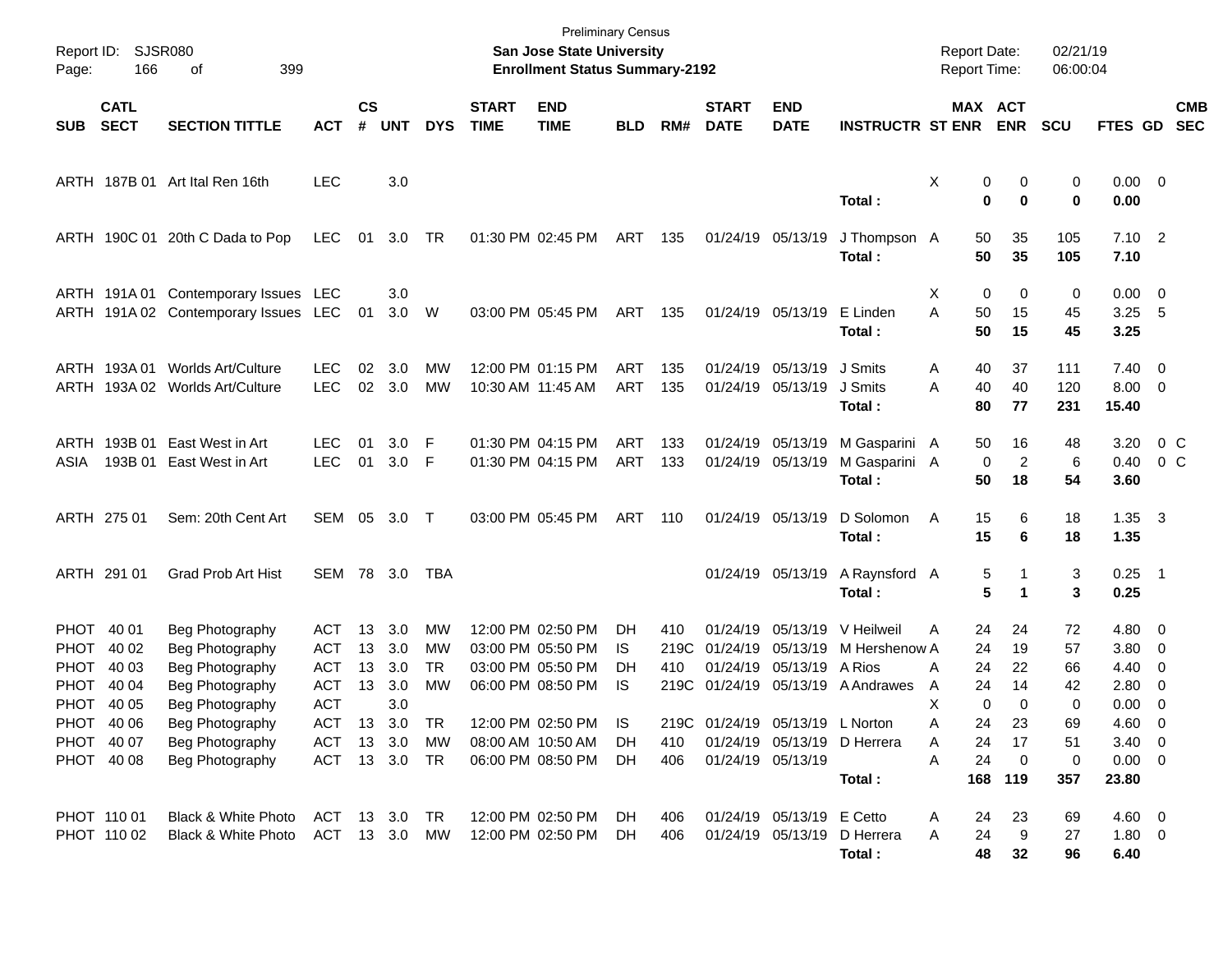| Report ID:<br>167<br>Page:                | SJSR080<br>399<br>οf                                                 |                                        |                    |                   |                        |                             | <b>Preliminary Census</b><br><b>San Jose State University</b><br><b>Enrollment Status Summary-2192</b> |                |                   |                                  |                                                  |                                                       | <b>Report Date:</b><br><b>Report Time:</b> |                      |                                                | 02/21/19<br>06:00:04  |                                       |                                                                                 |  |
|-------------------------------------------|----------------------------------------------------------------------|----------------------------------------|--------------------|-------------------|------------------------|-----------------------------|--------------------------------------------------------------------------------------------------------|----------------|-------------------|----------------------------------|--------------------------------------------------|-------------------------------------------------------|--------------------------------------------|----------------------|------------------------------------------------|-----------------------|---------------------------------------|---------------------------------------------------------------------------------|--|
| <b>CATL</b><br><b>SECT</b><br><b>SUB</b>  | <b>SECTION TITTLE</b>                                                | <b>ACT</b>                             | $\mathsf{cs}$<br># | <b>UNT</b>        | <b>DYS</b>             | <b>START</b><br><b>TIME</b> | <b>END</b><br><b>TIME</b>                                                                              | <b>BLD</b>     | RM#               | <b>START</b><br><b>DATE</b>      | <b>END</b><br><b>DATE</b>                        | <b>INSTRUCTR ST ENR</b>                               |                                            |                      | MAX ACT<br><b>ENR</b>                          | <b>SCU</b>            | FTES GD                               | <b>CMB</b><br><b>SEC</b>                                                        |  |
| PHOT 112 01                               | <b>Color Photo</b>                                                   | <b>ACT</b>                             | 13                 | 3.0               | МW                     |                             | 06:00 PM 08:50 PM                                                                                      | DH             | 410               | 01/24/19                         | 05/13/19                                         | Y Williams<br>Total:                                  | A                                          | 24<br>24             | 24<br>24                                       | 72<br>72              | 4.80 0<br>4.80                        |                                                                                 |  |
| PHOT 113 01                               | Alt Photo Media                                                      | <b>ACT</b>                             | 13                 | 3.0               | <b>TR</b>              |                             | 03:00 PM 05:50 PM                                                                                      | DH             | 406               |                                  | 01/24/19 05/13/19                                | <b>B</b> Danh<br>Total:                               | A                                          | 24<br>24             | 22<br>22                                       | 66<br>66              | 4.50 2<br>4.50                        |                                                                                 |  |
| PHOT 115 01<br>PHOT 115 02                | Int Digital Imaging<br>Int Digital Imaging                           | <b>ACT</b><br><b>ACT</b>               | 13<br>13           | 3.0<br>3.0        | MW<br>МW               |                             | 12:00 PM 02:50 PM<br>03:00 PM 05:50 PM                                                                 | IS.<br>IS      | 219<br>219        | 01/24/19<br>01/24/19             | 05/13/19<br>05/13/19                             | V Mendoza<br>V Mendoza<br>Total:                      | Α<br>A                                     | 24<br>24<br>48       | 25<br>24<br>49                                 | 75<br>72<br>147       | 5.00<br>4.80<br>9.80                  | $\overline{\mathbf{0}}$<br>$\overline{\mathbf{0}}$                              |  |
| PHOT 120 01<br>PHOT 120 02<br>PHOT 120 03 | Image and Idea<br>Image and Idea<br>Image and Idea                   | <b>ACT</b><br><b>ACT</b><br><b>ACT</b> | 07<br>13           | 3.0<br>3.0<br>3.0 | <b>TR</b><br><b>TR</b> |                             | 03:00 PM 05:50 PM<br>08:00 AM 10:50 AM                                                                 | IS.<br>IS.     | 219<br>219        | 01/24/19                         | 05/13/19<br>01/24/19 05/13/19                    | E Cetto<br>R Lasser<br>Total:                         | X<br>A<br>Α                                | 0<br>24<br>18<br>42  | 0<br>23<br>15<br>38                            | 0<br>69<br>45<br>114  | 0.00<br>4.60<br>3.00<br>7.60          | $\overline{\phantom{0}}$<br>$\overline{\mathbf{0}}$<br>$\overline{\phantom{0}}$ |  |
| PHOT 121 01<br>PHOT 121 02<br>PHOT 121 03 | Intro to Studio Ligh<br>Intro to Studio Ligh<br>Intro to Studio Ligh | <b>ACT</b><br><b>ACT</b><br><b>ACT</b> | 13<br>13<br>13     | 3.0<br>3.0<br>3.0 | MW<br><b>TR</b><br>MW  |                             | 12:00 PM 02:50 PM<br>08:00 AM 10:50 AM<br>03:00 PM 05:50 PM                                            | DН<br>DН<br>DH | 407<br>407<br>407 | 01/24/19<br>01/24/19<br>01/24/19 | 05/13/19<br>05/13/19<br>05/13/19                 | Y Williams<br>J Fung<br>Y Williams<br>Total:          | Α<br>Α<br>A                                | 18<br>18<br>18<br>54 | 18<br>18<br>18<br>54                           | 54<br>54<br>54<br>162 | 3.60 0<br>3.65<br>$3.60 \ 0$<br>10.85 | $\overline{1}$                                                                  |  |
| PHOT 122 01                               | Adv Studio Lighting                                                  | <b>ACT</b>                             |                    | 3.0               |                        |                             |                                                                                                        |                |                   |                                  |                                                  | Total:                                                | X                                          | 0<br>0               | 0<br>0                                         | 0<br>0                | $0.00 \t 0$<br>0.00                   |                                                                                 |  |
| PHOT 125 01                               | Special Topics: Phot                                                 | ACT                                    |                    | 13 3.0 F          |                        |                             | 09:30 AM 03:30 PM                                                                                      | DH             | 407               |                                  | 01/24/19 05/13/19                                | J Fung<br>Total:                                      | Α                                          | 18<br>18             | 17<br>17                                       | 51<br>51              | $3.40 \ 0$<br>3.40                    |                                                                                 |  |
| PHOT 129 01                               | Professional Prac Ph ACT                                             |                                        |                    | 13 3.0            | <b>TR</b>              |                             | 03:00 PM 05:50 PM                                                                                      | <b>DH</b>      | 407               |                                  | 01/24/19 05/13/19                                | J Aguilar-Di<br>Total:                                | A                                          | 18<br>18             | 17<br>17                                       | 51<br>51              | $3.40 \quad 0$<br>3.40                |                                                                                 |  |
| PHOT 180 01                               | Indiv St Photo                                                       | <b>SUP</b>                             | 36                 | 3.0               | TBA                    |                             |                                                                                                        |                |                   |                                  | 01/24/19 05/13/19                                | A Raynsford A<br>Total:                               |                                            | 12<br>12             | 6<br>6                                         | 18<br>18              | $1.20 \ 0$<br>1.20                    |                                                                                 |  |
|                                           | Department : Art and Art History                                     |                                        |                    |                   |                        |                             |                                                                                                        |                |                   |                                  | <b>Lower Division:</b><br><b>Upper Division:</b> | <b>Department Total:</b><br><b>Graduate Division:</b> |                                            | 171                  | 3723 2894 8563<br>1596 1334<br>1956 1475<br>85 | 3894<br>4420<br>249   | 576.78<br>259.65<br>296.58<br>20.55   |                                                                                 |  |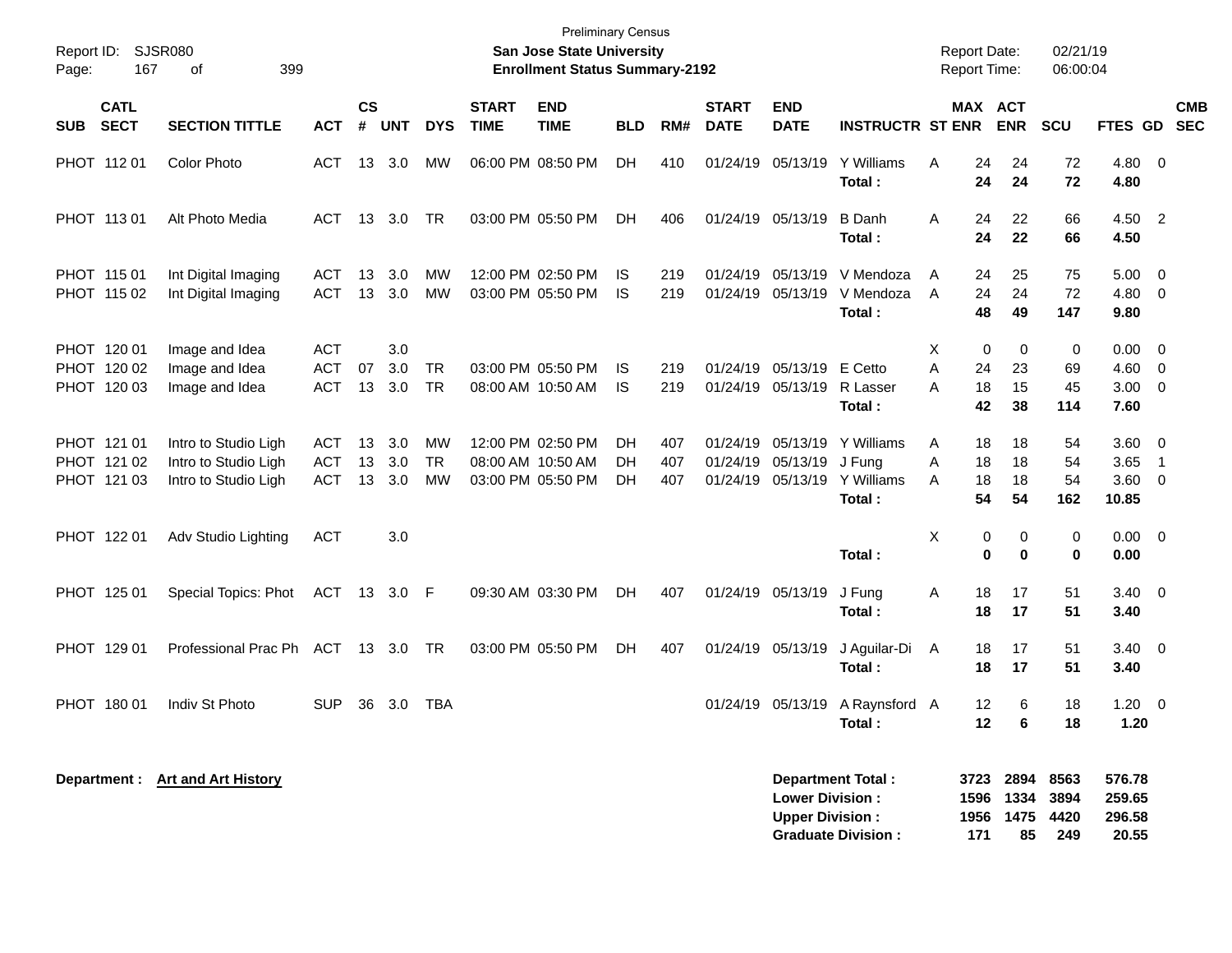| Report ID:<br>Page: | 168                        | SJSR080<br>399<br>οf             |            |                    |            |               |                             | <b>Preliminary Census</b><br><b>San Jose State University</b><br><b>Enrollment Status Summary-2192</b> |            |     |                             |                           |                             |   | <b>Report Date:</b><br>Report Time: |             | 02/21/19<br>06:00:04 |                |                         |                          |
|---------------------|----------------------------|----------------------------------|------------|--------------------|------------|---------------|-----------------------------|--------------------------------------------------------------------------------------------------------|------------|-----|-----------------------------|---------------------------|-----------------------------|---|-------------------------------------|-------------|----------------------|----------------|-------------------------|--------------------------|
| <b>SUB</b>          | <b>CATL</b><br><b>SECT</b> | <b>SECTION TITTLE</b>            | <b>ACT</b> | $\mathsf{cs}$<br># | <b>UNT</b> | <b>DYS</b>    | <b>START</b><br><b>TIME</b> | <b>END</b><br><b>TIME</b>                                                                              | <b>BLD</b> | RM# | <b>START</b><br><b>DATE</b> | <b>END</b><br><b>DATE</b> | <b>INSTRUCTR ST ENR</b>     |   | MAX ACT                             | <b>ENR</b>  | <b>SCU</b>           | <b>FTES GD</b> |                         | <b>CMB</b><br><b>SEC</b> |
| <b>College</b>      |                            | <b>Humanities &amp; the Arts</b> |            |                    |            |               |                             |                                                                                                        |            |     |                             |                           |                             |   |                                     |             |                      |                |                         |                          |
|                     | Department :               | <b>Design</b>                    |            |                    |            |               |                             |                                                                                                        |            |     |                             |                           |                             |   |                                     |             |                      |                |                         |                          |
| ANI                 | 14 01                      | <b>Color Principles</b>          | <b>ACT</b> | 07                 | 3.0        | MW            |                             | 12:00 PM 02:50 PM                                                                                      | <b>ART</b> | 206 | 01/24/19                    | 05/13/19                  | C Chun                      | A | 25                                  | 22          | 66                   | 4.40           | $\overline{0}$          |                          |
| ANI                 | 14 02                      | <b>Color Principles</b>          | <b>ACT</b> | 07                 | 3.0        | MW            |                             | 03:00 PM 05:50 PM                                                                                      | <b>ART</b> | 206 |                             | 01/24/19 05/13/19         | C Chun                      | Α | 25                                  | 18          | 54                   | 3.60           | 0                       |                          |
| ANI                 | 14 03                      | <b>Color Principles</b>          | <b>ACT</b> | 07                 | 3.0        | TR            |                             | 03:00 PM 05:50 PM                                                                                      | ART        | 206 | 01/24/19                    | 05/13/19                  | I Poslitur                  | Α | 25                                  | 25          | 75                   | 5.00           | 0                       |                          |
| ANI                 | 14 04                      | <b>Color Principles</b>          | <b>ACT</b> | 07                 | 3.0        | <b>TR</b>     |                             | 06:00 PM 08:50 PM                                                                                      | ART        | 206 | 01/24/19                    | 05/13/19                  | I Poslitur                  | Α | 25                                  | 24          | 72                   | 4.80           | 0                       |                          |
| ANI                 | 14 05                      | <b>Color Principles</b>          | <b>ACT</b> |                    | 3.0        |               |                             |                                                                                                        |            |     |                             |                           |                             | X | $\mathbf 0$                         | $\mathbf 0$ | 0                    | 0.00           | 0                       |                          |
|                     |                            |                                  |            |                    |            |               |                             |                                                                                                        |            |     |                             |                           | Total:                      |   | 100                                 | 89          | 267                  | 17.80          |                         |                          |
| ANI                 | 28 01                      | <b>ANI Fundamentals</b>          | <b>ACT</b> | 07                 | 3.0        | <b>TR</b>     |                             | 03:00 PM 05:50 PM                                                                                      | ART        | 218 |                             | 01/24/19 05/13/19         | <b>B</b> Moore              | Α | 25                                  | 25          | 75                   | 5.00           | $\overline{\mathbf{0}}$ |                          |
| ANI                 | 28 02                      | <b>ANI Fundamentals</b>          | <b>ACT</b> |                    | 3.0        |               |                             |                                                                                                        |            |     |                             |                           |                             | X | $\mathbf 0$                         | 0           | 0                    | 0.00           | $\overline{\mathbf{0}}$ |                          |
|                     |                            |                                  |            |                    |            |               |                             |                                                                                                        |            |     |                             |                           | Total:                      |   | 25                                  | 25          | 75                   | 5.00           |                         |                          |
| ANI                 | 51A01                      | Intro 3D Modeling                | <b>ACT</b> | 07                 | 3.0        | TR            |                             | 12:00 PM 02:50 PM                                                                                      | ART        | 222 |                             | 01/24/19 05/13/19         | T Austin                    | Α | 20                                  | 16          | 48                   | 3.20           | $\overline{0}$          |                          |
| ANI                 | 51A02                      | Intro 3D Modeling                | <b>ACT</b> | 07                 | 3.0        | MW            |                             | 08:00 AM 10:50 AM                                                                                      | ART        | 222 |                             | 01/24/19 05/13/19         | D Gustlin                   | A | 20                                  | 20          | 60                   | 4.00           | $\overline{0}$          |                          |
|                     |                            |                                  |            |                    |            |               |                             |                                                                                                        |            |     |                             |                           | Total:                      |   | 40                                  | 36          | 108                  | 7.20           |                         |                          |
| ANI                 | 51B 01                     | Intro 3D Animation               | <b>ACT</b> | 07                 | 3.0        | МW            |                             | 12:00 PM 02:50 PM                                                                                      | ART        | 224 | 01/24/19                    | 05/13/19                  | M Meeker                    | Α | 20                                  | 20          | 60                   | 4.00           | - 0                     |                          |
| ANI                 | 51B 02                     | Intro 3D Animation               | <b>ACT</b> | 07                 | 3.0        | TR            |                             | 12:00 PM 02:50 PM                                                                                      | <b>ART</b> | 224 |                             | 01/24/19 05/13/19         | <b>B</b> Moore              | A | 20                                  | 20          | 60                   | 4.00           | $\overline{0}$          |                          |
|                     |                            |                                  |            |                    |            |               |                             |                                                                                                        |            |     |                             |                           | Total:                      |   | 40                                  | 40          | 120                  | 8.00           |                         |                          |
| ANI                 | 55 01                      | Beg Drawing ANI                  | <b>ACT</b> | 07                 | 3.0        | F             |                             | 08:30 AM 02:10 PM                                                                                      | ART        | 314 |                             | 01/24/19 05/13/19         | S Borenstein A              |   | 25                                  | 25          | 75                   | 5.00           | - 0                     |                          |
| ANI                 | 55 02                      | Beg Drawing ANI                  | <b>ACT</b> | 07                 | 3.0        | F             |                             | 02:20 PM 08:00 PM                                                                                      | <b>ART</b> | 314 | 01/24/19                    | 05/13/19                  | S Borenstein A              |   | 25                                  | 18          | 54                   | 3.60           | $\overline{0}$          |                          |
| ANI                 | 55 03                      | Beg Drawing ANI                  | <b>ACT</b> | 07                 | 3.0        | TR            |                             | 03:00 PM 05:50 PM                                                                                      | ART        | 314 | 01/24/19                    | 05/13/19                  | L Hill                      | Α | 25                                  | 17          | 51                   | 3.40           | 0                       |                          |
| ANI                 | 55 04                      | Beg Drawing ANI                  | <b>ACT</b> | 07                 | 3.0        | TR            |                             | 12:00 PM 02:50 PM                                                                                      | <b>ART</b> | 314 |                             | 01/24/19 05/13/19         | J Jackson                   | A | 25                                  | 25          | 75                   | 5.00           | $\overline{0}$          |                          |
|                     |                            |                                  |            |                    |            |               |                             |                                                                                                        |            |     |                             |                           | Total:                      |   | 100                                 | 85          | 255                  | 17.00          |                         |                          |
| ANI                 | 112A 01                    | Intro to ANI                     | <b>ACT</b> | 07                 | 3.0        | MW            |                             | 12:00 PM 02:50 PM                                                                                      | ART        | 203 |                             | 01/24/19 05/13/19         | E Briggs                    | A | 25                                  | 25          | 75                   | 5.00           | $\overline{0}$          |                          |
| ANI                 | 112A 02                    | Intro to ANI                     | <b>ACT</b> | 07                 | 3.0        | МW            |                             | 03:00 PM 05:50 PM                                                                                      | ART        | 203 | 01/24/19                    | 05/13/19                  | E Briggs                    | Α | 25                                  | 19          | 57                   | 3.80           | 0                       |                          |
| ANI                 | 112A 03                    | Intro to ANI                     | <b>ACT</b> | 07                 | 3.0        | TR            |                             | 12:00 PM 02:50 PM                                                                                      | <b>ART</b> | 243 |                             | 01/24/19 05/13/19         | L Hill                      | Α | 25                                  | 16          | 48                   | 3.20           | 0                       |                          |
| ANI                 |                            | 112A 04 Intro to ANI             | ACT        |                    | 07 3.0     | МW            |                             | 12:00 PM 02:50 PM                                                                                      | <b>ART</b> | 218 |                             | 01/24/19 05/13/19 A Wu    |                             | А | 25                                  | 25          | 75                   | 5.00           | $\Omega$                |                          |
| ANI                 |                            | 112A 05 Intro to ANI             |            |                    |            | ACT 07 3.0 MW |                             | 08:00 AM 10:50 AM ART 218 01/24/19 05/13/19 A Wu                                                       |            |     |                             |                           |                             | A | 25                                  | 25          | 75                   | $5.00 \t 0$    |                         |                          |
|                     |                            |                                  |            |                    |            |               |                             |                                                                                                        |            |     |                             |                           | Total:                      |   |                                     | 125 110     | 330                  | 22.00          |                         |                          |
| ANI                 |                            | 113A 01 Inter. AI                |            |                    |            |               |                             | ACT 07 3.0 TR 12:00 PM 02:50 PM ART 206 01/24/19 05/13/19 I Poslitur                                   |            |     |                             |                           |                             | A | 25                                  | 17          | 51                   | $3.40 \quad 0$ |                         |                          |
|                     |                            |                                  |            |                    |            |               |                             |                                                                                                        |            |     |                             |                           | Total:                      |   | 25                                  | 17          | 51                   | 3.40           |                         |                          |
| ANI                 |                            | 113B 01 Inter Project            |            |                    |            | ACT 07 3.0 TR |                             | 08:00 AM 10:50 AM ART 218                                                                              |            |     |                             |                           | 01/24/19 05/13/19 O Aurelio | A | 25                                  | 31          | 93                   | $6.20 \quad 0$ |                         |                          |
| ANI                 |                            | 113B 02 Inter Project            |            |                    |            |               |                             | ACT 07 3.0 TR 12:00 PM 02:50 PM ART 218                                                                |            |     |                             |                           | 01/24/19 05/13/19 O Aurelio | A | 25                                  | 24          | 72                   | 4.80 0         |                         |                          |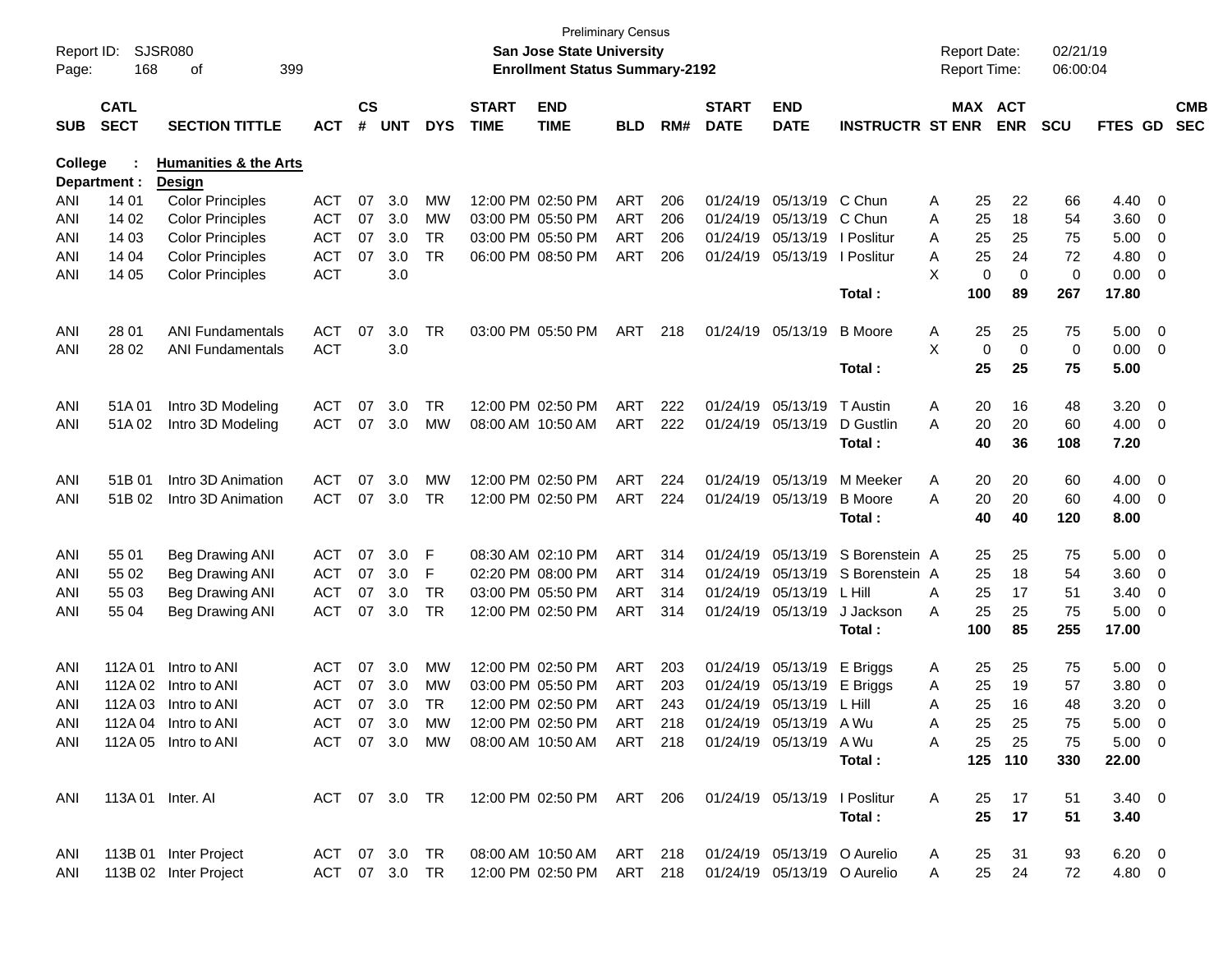| Report ID:<br>Page: | 169                        | SJSR080<br>399<br>οf                                     |                   |                |               |                  |                             | <b>Preliminary Census</b><br>San Jose State University<br><b>Enrollment Status Summary-2192</b> |                   |            |                             |                               |                          | <b>Report Date:</b><br><b>Report Time:</b> |                                | 02/21/19<br>06:00:04 |                                      |            |
|---------------------|----------------------------|----------------------------------------------------------|-------------------|----------------|---------------|------------------|-----------------------------|-------------------------------------------------------------------------------------------------|-------------------|------------|-----------------------------|-------------------------------|--------------------------|--------------------------------------------|--------------------------------|----------------------|--------------------------------------|------------|
| <b>SUB</b>          | <b>CATL</b><br><b>SECT</b> | <b>SECTION TITTLE</b>                                    | <b>ACT</b>        | <b>CS</b><br># | <b>UNT</b>    | <b>DYS</b>       | <b>START</b><br><b>TIME</b> | <b>END</b><br><b>TIME</b>                                                                       | <b>BLD</b>        | RM#        | <b>START</b><br><b>DATE</b> | <b>END</b><br><b>DATE</b>     | <b>INSTRUCTR ST ENR</b>  |                                            | MAX ACT<br><b>ENR</b>          | <b>SCU</b>           | FTES GD SEC                          | <b>CMB</b> |
| ANI                 |                            | 113B 03 Inter Project                                    | <b>ACT</b>        |                | 3.0           |                  |                             |                                                                                                 |                   |            |                             |                               | Total:                   | X<br>50                                    | 0<br>0<br>55                   | 0<br>165             | $0.00 \t 0$<br>11.00                 |            |
| ANI                 | 114 01                     | Animation                                                | ACT               | 07             | 3.0           | TR               |                             | 03:00 PM 05:50 PM                                                                               | ART               | 243        |                             | 01/24/19 05/13/19             | J Jackson<br>Total:      | 25<br>Α<br>25                              | 23<br>23                       | 69<br>69             | $4.60 \ 0$<br>4.60                   |            |
| ANI<br>ANI          | 115 01<br>115 02           | <b>Inter Animation</b><br>Inter Animation                | <b>ACT</b><br>ACT | 07<br>07       | 3.0<br>3.0    | TR.<br><b>MW</b> |                             | 08:00 AM 10:50 AM<br>03:00 PM 05:50 PM                                                          | <b>ART</b><br>ART | 206<br>218 | 01/24/19                    | 05/13/19<br>01/24/19 05/13/19 | D Chai<br>A Wu<br>Total: | 25<br>A<br>25<br>A<br>50                   | 22<br>15<br>37                 | 66<br>45<br>111      | $4.40 \quad 0$<br>$3.00 \ 0$<br>7.40 |            |
| ANI                 | 116 01                     | Conceptual Illus                                         | ACT               |                | 07 3.0        | TR               |                             | 06:00 PM 08:50 PM                                                                               | ART               | 243        |                             | 01/24/19 05/13/19             | R Storey<br>Total:       | 25<br>Α<br>25                              | 22<br>22                       | 66<br>66             | $4.40 \ 0$<br>4.40                   |            |
| ANI                 |                            | 117A 01 Adv Illustration                                 | LAB               | 07             | 3.0           | МW               |                             | 03:00 PM 05:50 PM                                                                               | ART               | 243        |                             | 01/24/19 05/13/19             | C Tang<br>Total:         | 25<br>Α<br>25                              | 27<br>27                       | 81<br>81             | $5.40 \ 0$<br>5.40                   |            |
| ANI                 |                            | 117B 01 Visual Development                               | LAB               |                | 15 3.0        | TR               |                             | 08:00 AM 10:50 AM                                                                               | ART               | 243        |                             | 01/24/19 05/13/19             | J Clapp<br>Total:        | 25<br>Α<br>25                              | 19<br>19                       | 57<br>57             | 3.80 0<br>3.80                       |            |
| ANI                 | 118 01                     | <b>Adv Animation</b>                                     | ACT               | 07             | 3.0           | МW               |                             | 12:00 PM 02:50 PM                                                                               | ART               | 243        |                             | 01/24/19 05/13/19             | D Yee<br>Total:          | 25<br>Α<br>25                              | 25<br>25                       | 75<br>75             | $5.00 \t 0$<br>5.00                  |            |
| ANI                 | 118B 01                    | Applied Adv Anim                                         | <b>ACT</b>        |                | 3.0           |                  |                             |                                                                                                 |                   |            |                             |                               | Total:                   | X                                          | 0<br>0<br>$\bf{0}$<br>$\bf{0}$ | 0<br>0               | $0.00 \t 0$<br>0.00                  |            |
| ANI                 | 128A01                     | Digital Animation I                                      | ACT               | 07             | 3.0           | МW               |                             | 03:00 PM 05:50 PM                                                                               | ART               | 224        |                             | 01/24/19 05/13/19             | M Meeker<br>Total:       | Α<br>20<br>20                              | 17<br>17                       | 51<br>51             | $3.40 \quad 0$<br>3.40               |            |
| ANI                 | 128B 01                    | <b>Digital Animation II</b>                              | ACT               | 07             | 3.0           | TR               |                             | 08:00 AM 10:50 AM                                                                               | ART               | 224        |                             | 01/24/19 05/13/19             | R Coelho<br>Total:       | Α<br>20<br>20                              | 18<br>18                       | 54<br>54             | 3.60 0<br>3.60                       |            |
| ANI<br>ANI          |                            | 130A 01 Digital Modeling I<br>130A 02 Digital Modeling I | ACT<br><b>ACT</b> | 07             | 3.0<br>3.0    | MW               |                             | 12:00 PM 02:50 PM ART 222 01/24/19 05/13/19 D Gustlin                                           |                   |            |                             |                               | Total:                   | 20<br>A<br>X<br>20                         | 19<br>0<br>0<br>19             | 57<br>0<br>57        | $3.80\ 0$<br>$0.00 \t 0$<br>3.80     |            |
| ANI                 |                            | 130B 01 Digital Modeling II                              |                   |                | ACT 07 3.0 TR |                  |                             | 08:00 AM 10:50 AM ART 222 01/24/19 05/13/19                                                     |                   |            |                             |                               | T Austin<br>Total:       | 20<br>Α<br>20                              | 9<br>9                         | 27<br>27             | 1.80 0<br>1.80                       |            |
| ANI                 | 179 01                     | Spec Topic Anim                                          | LEC               |                |               | 07 3.0 MW        |                             | 08:00 AM 10:50 AM ART 224 01/24/19 05/13/19 R Coelho                                            |                   |            |                             |                               |                          | 20<br>A                                    | 21                             | 63                   | $4.20 \ 0$                           |            |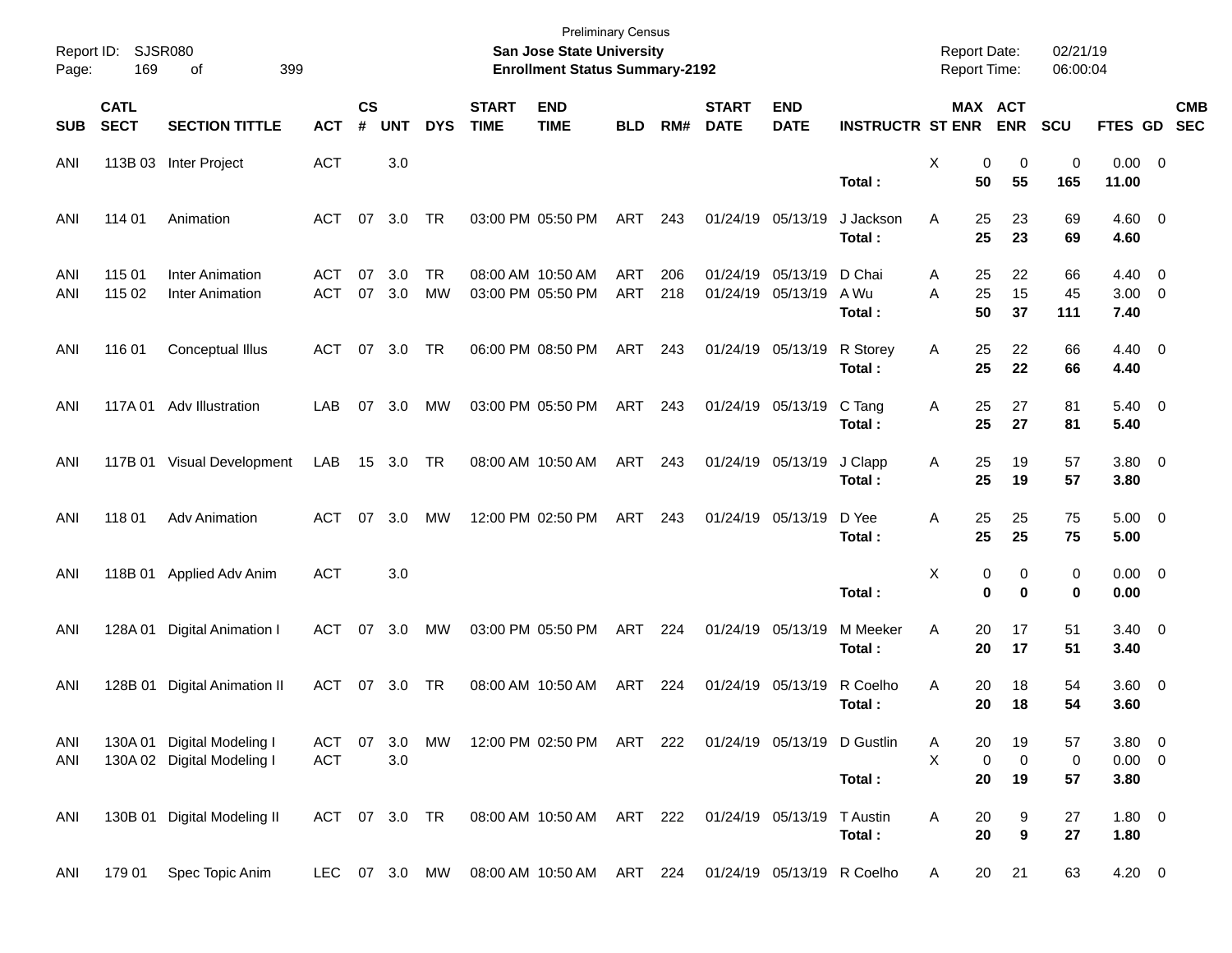| Report ID:<br>Page:      | SJSR080<br>170                                                                         | 399                                                                                                                              |                                               |                      |                                                             |                            | <b>Preliminary Census</b><br><b>San Jose State University</b><br><b>Enrollment Status Summary-2192</b> |                                                                                                                            |                                               |                                        |                             |                                                                                                             | <b>Report Date:</b><br><b>Report Time:</b>                               |                                                                 | 02/21/19<br>06:00:04             |                                  |                                                                                |                          |
|--------------------------|----------------------------------------------------------------------------------------|----------------------------------------------------------------------------------------------------------------------------------|-----------------------------------------------|----------------------|-------------------------------------------------------------|----------------------------|--------------------------------------------------------------------------------------------------------|----------------------------------------------------------------------------------------------------------------------------|-----------------------------------------------|----------------------------------------|-----------------------------|-------------------------------------------------------------------------------------------------------------|--------------------------------------------------------------------------|-----------------------------------------------------------------|----------------------------------|----------------------------------|--------------------------------------------------------------------------------|--------------------------|
| <b>SUB</b>               | <b>CATL</b><br><b>SECT</b>                                                             | <b>SECTION TITTLE</b>                                                                                                            | <b>ACT</b>                                    | <b>CS</b><br>#       | <b>UNT</b>                                                  | <b>DYS</b>                 | <b>START</b><br><b>TIME</b>                                                                            | <b>END</b><br><b>TIME</b>                                                                                                  | <b>BLD</b>                                    | RM#                                    | <b>START</b><br><b>DATE</b> | <b>END</b><br><b>DATE</b>                                                                                   | <b>INSTRUCTR ST ENR</b>                                                  |                                                                 | MAX ACT<br><b>ENR</b>            | <b>SCU</b>                       | FTES GD                                                                        | <b>CMB</b><br><b>SEC</b> |
| ANI                      | 179 02                                                                                 | Spec Topic Anim                                                                                                                  | <b>LEC</b>                                    | 07                   | 3.0                                                         | MW                         |                                                                                                        | 08:00 AM 10:50 AM                                                                                                          | ART                                           | 243                                    |                             | 01/24/19 05/13/19                                                                                           | J Clapp<br>Total:                                                        | 25<br>A<br>45                                                   | 11<br>32                         | 33<br>96                         | $2.20 \t 0$<br>6.40                                                            |                          |
| ANI                      | 180 01                                                                                 | <b>Indiv Studies</b>                                                                                                             | <b>SUP</b>                                    | 36                   | 3.0                                                         | TBA                        |                                                                                                        |                                                                                                                            |                                               |                                        |                             | 01/24/19 05/13/19                                                                                           | D Chai<br>Total:                                                         | Α<br>35<br>35                                                   | 16<br>16                         | 48<br>48                         | $3.20 \ 0$<br>3.20                                                             |                          |
| ANI<br>ANI<br>ANI<br>ANI | 199 01<br>199 02<br>199 03<br>199 04                                                   | Senior Project ANI<br>Senior Project ANI<br>Senior Project ANI<br>Senior Project ANI                                             | ACT<br><b>ACT</b><br><b>ACT</b><br><b>ACT</b> | 07<br>07<br>07<br>07 | 3.0<br>3.0<br>3.0<br>3.0                                    | F<br>F<br>F<br>F           |                                                                                                        | 08:30 AM 02:10 PM<br>08:30 AM 02:10 PM<br>08:30 AM 02:10 PM<br>08:30 AM 02:10 PM                                           | ART<br><b>ART</b><br><b>ART</b><br><b>ART</b> | 218<br>222<br>224<br>243               |                             | 01/24/19 05/13/19<br>01/24/19 05/13/19<br>01/24/19 05/13/19<br>01/24/19 05/13/19                            | J Clapp<br>T Austin<br>R Coelho<br>D Yee<br>Total :                      | 25<br>A<br>20<br>A<br>20<br>A<br>25<br>А<br>90                  | 24<br>12<br>14<br>13<br>63       | 72<br>36<br>42<br>39<br>189      | 4.80 0<br>$2.40 \ 0$<br>2.80<br>2.60 0<br>12.60                                | $\overline{\phantom{0}}$ |
|                          | DSGD 6301<br>DSGD 6302<br>DSGD 6303                                                    | Fund Graphic Visual<br>Fund Graphic Visual<br>Fund Graphic Visual                                                                | ACT<br><b>ACT</b><br>ACT                      | 07<br>07<br>07       | 3.0<br>3.0<br>3.0                                           | TR<br>TR<br>MW             |                                                                                                        | 08:00 AM 10:50 AM<br>12:00 PM 02:50 PM<br>03:00 PM 05:50 PM                                                                | ART<br><b>ART</b><br><b>ART</b>               | 212<br>212<br>201                      |                             | 01/24/19 05/13/19 J Levy<br>01/24/19 05/13/19<br>01/24/19 05/13/19                                          | J Levy<br>J Martinez<br>Total :                                          | 25<br>A<br>25<br>A<br>25<br>A<br>75                             | 24<br>25<br>22<br>71             | 72<br>75<br>66<br>213            | 4.80 0<br>5.00<br>$4.40 \ 0$<br>14.20                                          | $\overline{\phantom{0}}$ |
|                          | DSGD 8301<br>DSGD 8302<br>DSGD 8303                                                    | Digital Apps Basic<br>Digital Apps Basic<br>Digital Apps Basic                                                                   | <b>ACT</b><br><b>ACT</b><br><b>ACT</b>        | 07<br>07<br>07       | 3.0<br>3.0<br>3.0                                           | MW<br>MW<br>F              |                                                                                                        | 08:00 AM 10:50 AM<br>12:00 PM 02:50 PM<br>08:00 AM 01:50 PM                                                                | <b>ART</b><br><b>ART</b><br><b>ART</b>        | 201<br>201<br>201                      |                             | 01/24/19 05/13/19<br>01/24/19 05/13/19                                                                      | A Thompson A<br>01/24/19 05/13/19 A Thompson A<br>A Thompson A<br>Total: | 25<br>25<br>25<br>75                                            | 26<br>26<br>25<br>77             | 78<br>78<br>75<br>231            | $5.20 \ 0$<br>5.20<br>$5.00 \t 0$<br>15.40                                     | $\overline{\phantom{0}}$ |
|                          | DSGD 99 01<br>DSGD 99 02<br>DSGD 99 03                                                 | Intro to Typography<br>Intro to Typography<br>Intro to Typography                                                                | ACT<br><b>ACT</b><br>ACT                      | 07<br>07<br>07       | 3.0<br>3.0<br>3.0                                           | TR<br>MW<br>TR             |                                                                                                        | 12:00 PM 02:50 PM<br>12:00 PM 02:50 PM<br>06:00 PM 08:50 PM                                                                | <b>ART</b><br><b>ART</b><br><b>ART</b>        | 216<br>216<br>216                      |                             | 01/24/19 05/13/19<br>01/24/19 05/13/19<br>01/24/19 05/13/19                                                 | R Sexton<br>J Martinez<br>G Hom<br>Total:                                | 25<br>A<br>25<br>A<br>25<br>Α<br>75                             | 24<br>25<br>25<br>74             | 72<br>75<br>75<br>222            | 4.80 0<br>$5.00 \t 0$<br>$5.00 \t 0$<br>14.80                                  |                          |
|                          |                                                                                        | DSGD 103A 01 Adv Typography I                                                                                                    | ACT                                           | 07                   | 3.0                                                         | TR                         |                                                                                                        | 08:00 AM 10:50 AM                                                                                                          | <b>IS</b>                                     | 226                                    |                             | 01/24/19 05/13/19                                                                                           | R Sexton<br>Total :                                                      | 25<br>Α<br>25                                                   | 24<br>24                         | 72<br>72                         | 4.80 0<br>4.80                                                                 |                          |
|                          | DSGD 104 01<br>DSGD 104 02<br>DSGD 104 03<br>DSGD 104 04<br>DSGD 104 05<br>DSGD 104 06 | Intro to Grph Dsgn<br>Intro to Grph Dsgn<br>Intro to Grph Dsgn<br>Intro to Grph Dsgn<br>Intro to Grph Dsgn<br>Intro to Grph Dsgn | ACT<br>ACT<br>ACT<br>ACT<br>ACT<br>ACT        |                      | 07 3.0 TR<br>07 3.0<br>07 3.0<br>07 3.0<br>07 3.0<br>07 3.0 | TR<br>МW<br>МW<br>МW<br>TR |                                                                                                        | 03:00 PM 05:50 PM<br>08:00 AM 10:50 AM<br>03:00 PM 05:50 PM<br>08:00 AM 10:50 AM<br>08:00 AM 10:50 AM<br>03:00 PM 05:50 PM | ART<br>ART<br>ART<br>ART<br>ART<br>ART        | 216<br>216<br>216<br>216<br>212<br>212 |                             | 01/24/19 05/13/19 Y Han<br>01/24/19 05/13/19 J Kim<br>01/24/19 05/13/19 J Miller<br>01/24/19 05/13/19 G Hom | 01/24/19 05/13/19 R Sexton<br>01/24/19 05/13/19 J Martinez               | 25.<br>A<br>25<br>Α<br>25<br>Α<br>25<br>Α<br>25<br>Α<br>25<br>Α | 25<br>12<br>23<br>25<br>25<br>28 | 75<br>36<br>69<br>75<br>75<br>84 | $5.00 \quad 0$<br>$2.40 \ 0$<br>4.60 0<br>$5.00 \t 0$<br>$5.00 \t 0$<br>5.60 0 |                          |
|                          | DSGD 104 07                                                                            | Intro to Grph Dsgn                                                                                                               | ACT 07 3.0                                    |                      |                                                             | TR                         |                                                                                                        | 03:00 PM 05:50 PM                                                                                                          | ART                                           | 201                                    |                             |                                                                                                             | 01/24/19 05/13/19 P Krayna<br>Total:                                     | 25<br>A<br>175                                                  | 22<br>160                        | 66<br>480                        | 4.40 0<br>32.00                                                                |                          |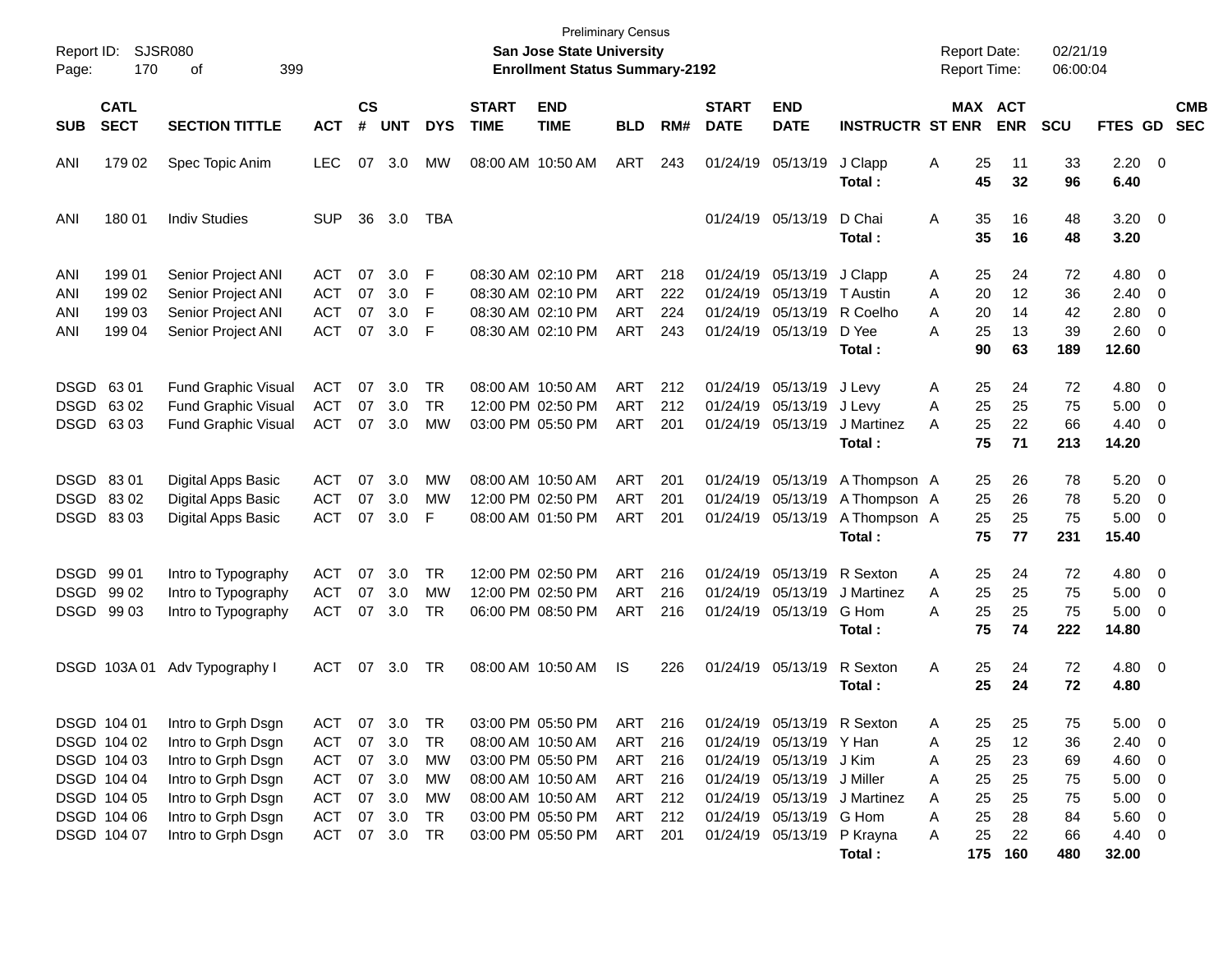| Report ID:<br>171<br>Page:                                           | SJSR080<br>399<br>οf                                                                                                                                                                                                                               |                                        |                                  |                                        |                                                   |                             | <b>San Jose State University</b><br><b>Enrollment Status Summary-2192</b>                                                  | <b>Preliminary Census</b>                                                 |                                        |                                                          |                                                                                     |                                                                                    | <b>Report Date:</b><br><b>Report Time:</b>                            |                                         | 02/21/19<br>06:00:04                    |                                                                     |                                                                                                              |                          |
|----------------------------------------------------------------------|----------------------------------------------------------------------------------------------------------------------------------------------------------------------------------------------------------------------------------------------------|----------------------------------------|----------------------------------|----------------------------------------|---------------------------------------------------|-----------------------------|----------------------------------------------------------------------------------------------------------------------------|---------------------------------------------------------------------------|----------------------------------------|----------------------------------------------------------|-------------------------------------------------------------------------------------|------------------------------------------------------------------------------------|-----------------------------------------------------------------------|-----------------------------------------|-----------------------------------------|---------------------------------------------------------------------|--------------------------------------------------------------------------------------------------------------|--------------------------|
| <b>CATL</b><br><b>SECT</b><br><b>SUB</b>                             | <b>SECTION TITTLE</b>                                                                                                                                                                                                                              | <b>ACT</b>                             | $\mathsf{cs}$<br>#               | <b>UNT</b>                             | <b>DYS</b>                                        | <b>START</b><br><b>TIME</b> | <b>END</b><br><b>TIME</b>                                                                                                  | <b>BLD</b>                                                                | RM#                                    | <b>START</b><br><b>DATE</b>                              | <b>END</b><br><b>DATE</b>                                                           | <b>INSTRUCTR ST ENR</b>                                                            | MAX ACT                                                               | <b>ENR</b>                              | <b>SCU</b>                              | <b>FTES GD</b>                                                      |                                                                                                              | <b>CMB</b><br><b>SEC</b> |
| DSGD 105 01                                                          | Intermed Grph Dsgn                                                                                                                                                                                                                                 | ACT                                    |                                  | 07 3.0                                 | TR                                                |                             | 12:00 PM 02:50 PM                                                                                                          | IS.                                                                       | 226                                    |                                                          | 01/24/19 05/13/19                                                                   | E Gee<br>Total:                                                                    | 25<br>Α<br>25                                                         | 24<br>24                                | 72<br>72                                | 4.80 0<br>4.80                                                      |                                                                                                              |                          |
| DSGD 108 01                                                          | Gr Des Portfolio                                                                                                                                                                                                                                   | <b>ACT</b>                             | 07                               | 3.0                                    | MW                                                |                             | 08:00 AM 10:50 AM                                                                                                          | IS                                                                        | 226                                    |                                                          | 01/24/19 05/13/19                                                                   | C Kim<br>Total:                                                                    | 25<br>Α<br>25                                                         | 23<br>23                                | 69<br>69                                | $4.60 \ 0$<br>4.60                                                  |                                                                                                              |                          |
| DSGD 111 01<br>DSGD 111 02<br>DSGD 111 03                            | <b>Design Practices</b><br><b>Design Practices</b><br><b>Design Practices</b>                                                                                                                                                                      | <b>ACT</b><br><b>ACT</b><br><b>ACT</b> | 07<br>07<br>07                   | 3.0<br>3.0<br>3.0                      | МW<br>МW<br>TR                                    |                             | 12:00 PM 02:50 PM<br>03:00 PM 05:50 PM<br>06:00 PM 08:50 PM                                                                | ART<br><b>ART</b><br><b>ART</b>                                           | 212<br>212<br>201                      | 01/24/19<br>01/24/19                                     | 05/13/19<br>05/13/19<br>01/24/19 05/13/19                                           | J Miller<br>J Miller<br>P Krayna<br>Total:                                         | 25<br>Α<br>25<br>Α<br>25<br>Α<br>75                                   | 25<br>25<br>27<br>77                    | 75<br>75<br>81<br>231                   | $5.00 \ 0$<br>5.00<br>5.40<br>15.40                                 | $\overline{\phantom{0}}$<br>$\overline{\phantom{0}}$                                                         |                          |
| DSGD 131 01                                                          | <b>Motion Graphics</b>                                                                                                                                                                                                                             | ACT                                    |                                  | 07 3.0                                 | TR                                                |                             | 03:00 PM 05:50 PM                                                                                                          | IS                                                                        | 226                                    |                                                          | 01/24/19 05/13/19                                                                   | Y Han<br>Total:                                                                    | 25<br>Α<br>25                                                         | 23<br>23                                | 69<br>69                                | $4.60 \ 0$<br>4.60                                                  |                                                                                                              |                          |
| DSGD 132 01                                                          | UI & Interaction D                                                                                                                                                                                                                                 | ACT                                    |                                  | 07 3.0                                 | MW                                                |                             | 03:00 PM 05:50 PM                                                                                                          | IS.                                                                       | 226                                    |                                                          | 01/24/19 05/13/19                                                                   | C Kim<br>Total:                                                                    | 25<br>Α<br>25                                                         | 24<br>24                                | 72<br>72                                | $4.80\ 0$<br>4.80                                                   |                                                                                                              |                          |
| DSGD 150 01                                                          | <b>GD Senior Studio</b>                                                                                                                                                                                                                            | ACT                                    | 07                               | 4.0                                    | MW                                                |                             | 12:00 PM 02:50 PM                                                                                                          | IS.                                                                       | 226                                    |                                                          | 01/24/19 05/13/19                                                                   | D Lee<br>Total:                                                                    | 25<br>Α<br>25                                                         | 23<br>23                                | 69<br>69                                | $6.13 \quad 0$<br>6.13                                              |                                                                                                              |                          |
|                                                                      | DSGN 100W 01 Writing Workshop: De LEC<br>DSGN 100W 02 Writing Workshop: De LEC<br>DSGN 100W 03 Writing Workshop: De LEC<br>DSGN 100W 04 Writing Workshop: De LEC<br>DSGN 100W 05 Writing Workshop: De LEC<br>DSGN 100W 06 Writing Workshop: De LEC |                                        | 04<br>04<br>04<br>04<br>04<br>04 | 3.0<br>3.0<br>3.0<br>3.0<br>3.0<br>3.0 | МW<br>МW<br>МW<br>TR<br>TR<br><b>TR</b>           |                             | 01:30 PM 02:45 PM<br>03:00 PM 04:15 PM<br>04:30 PM 05:45 PM<br>12:00 PM 01:15 PM<br>10:30 AM 11:45 AM<br>04:30 PM 05:45 PM | HGH<br><b>BBC</b><br><b>BBC</b><br><b>BBC</b><br><b>BBC</b><br><b>BBC</b> | 217<br>205<br>205<br>205<br>205<br>222 | 01/24/19<br>01/24/19<br>01/24/19<br>01/24/19<br>01/24/19 | 05/13/19<br>05/13/19 M Skov<br>01/24/19 05/13/19 A Tran                             | 05/13/19 J Loomis<br>05/13/19 J Loomis<br>J Loomis<br>05/13/19 S Domingo<br>Total: | 25<br>Α<br>25<br>A<br>25<br>A<br>25<br>A<br>25<br>A<br>25<br>Α<br>150 | 25<br>24<br>25<br>28<br>25<br>24<br>151 | 75<br>72<br>75<br>84<br>75<br>72<br>453 | $5.00 \quad 0$<br>4.80<br>5.00<br>$5.60$ 0<br>5.00<br>4.80<br>30.20 | $\overline{\phantom{0}}$<br>$\overline{\phantom{0}}$<br>$\overline{\phantom{0}}$<br>$\overline{\phantom{0}}$ |                          |
| <b>DSGN 12701</b><br><b>DSGN 12702</b><br>DSGN 127 03<br>DSGN 127 04 | Intern<br>Intern<br>Intern<br>Intern                                                                                                                                                                                                               | SUP<br><b>SUP</b><br><b>SUP</b>        | 36<br>36                         | 3.0<br>4.0                             | TBA<br><b>TBA</b><br>SUP 36 2.0 TBA<br>36 1.0 TBA |                             |                                                                                                                            |                                                                           |                                        | 01/24/19                                                 | 01/24/19 05/13/19 C Hwang<br>01/24/19 05/13/19 C Hwang<br>01/24/19 05/13/19 C Hwang | 05/13/19 C Hwang<br>Total:                                                         | 45<br>Α<br>25<br>Α<br>15<br>A<br>15<br>A<br>100                       | 7<br>$\overline{7}$<br>6<br>7<br>27     | 21<br>28<br>12<br>7<br>68               | $1.40 \quad 0$<br>1.87<br>$0.80 \t 0$<br>0.47 0<br>4.53             | $\overline{\phantom{0}}$                                                                                     |                          |
| DSGN 180 01<br>DSGN 180 02                                           | <b>Indiv Studies</b><br><b>Indiv Studies</b>                                                                                                                                                                                                       | <b>SUP</b>                             |                                  |                                        | 36 3.0 TBA<br>SUP 78 1.0 TBA                      |                             |                                                                                                                            |                                                                           |                                        |                                                          | 01/24/19 05/13/19 C Hwang<br>01/24/19 05/13/19 C Hwang                              | Total:                                                                             | 45<br>A<br>A<br>45<br>90                                              | 2<br>11<br>13                           | 6<br>11<br>17                           | $0.40 \ 0$<br>$0.73 \ 0$<br>1.13                                    |                                                                                                              |                          |
| DSGN 197 01                                                          | <b>BA Senior Project</b>                                                                                                                                                                                                                           | ACT 07 3.0 TR                          |                                  |                                        |                                                   |                             | 08:00 AM 10:50 AM ART 201                                                                                                  |                                                                           |                                        |                                                          |                                                                                     | 01/24/19 05/13/19 A English                                                        | 25<br>A                                                               | 17                                      | 51                                      | $3.40 \ 0$                                                          |                                                                                                              |                          |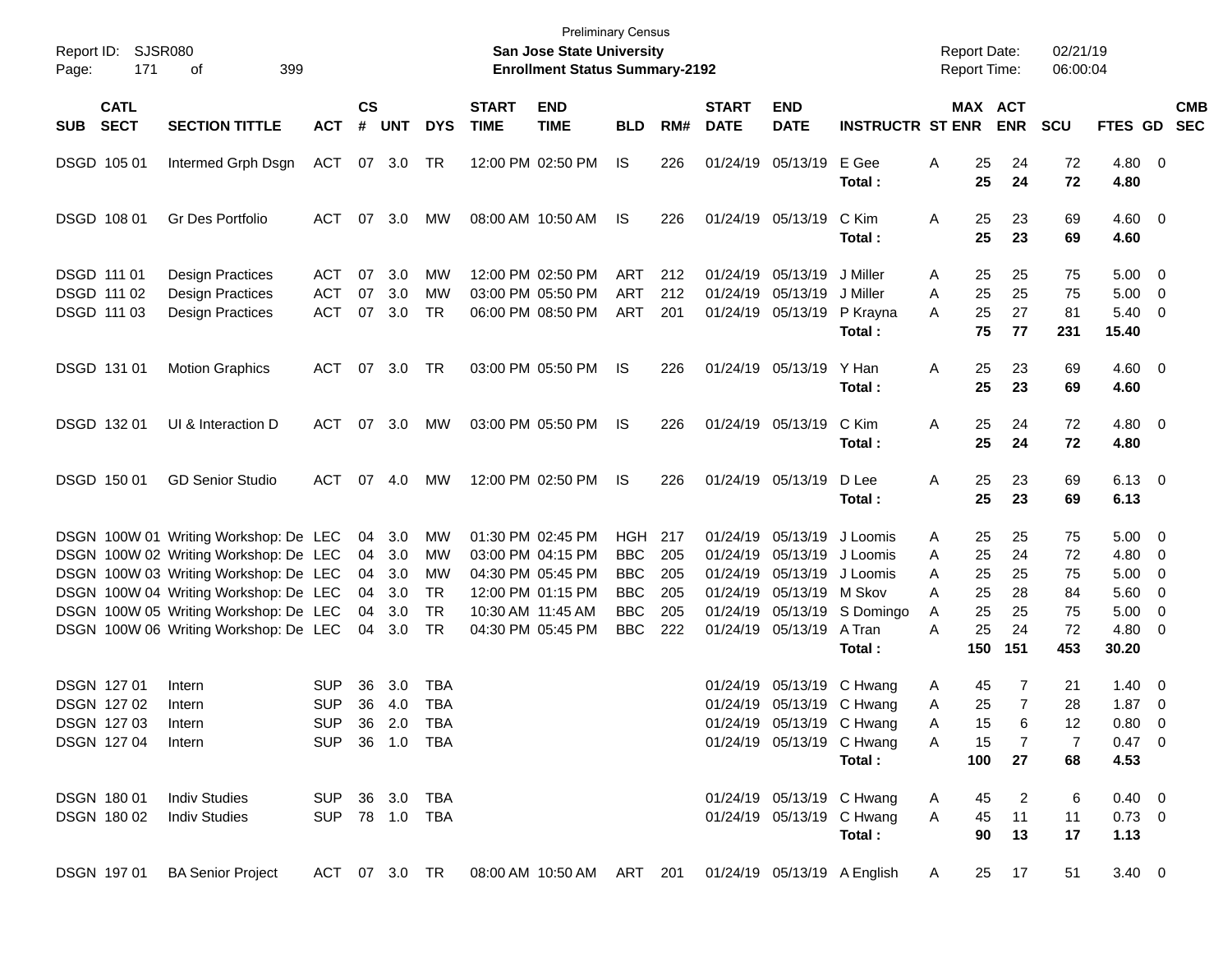| Report ID:<br>Page:                       | 172                             | SJSR080<br>399<br>οf                                                                                 |                                 |                |                          |                       |                             | <b>Preliminary Census</b><br><b>San Jose State University</b><br><b>Enrollment Status Summary-2192</b> |                                        |                   |                             |                                                             |                                                  | <b>Report Date:</b><br><b>Report Time:</b> |                                          | 02/21/19<br>06:00:04  |                                                  |                                                                               |                          |
|-------------------------------------------|---------------------------------|------------------------------------------------------------------------------------------------------|---------------------------------|----------------|--------------------------|-----------------------|-----------------------------|--------------------------------------------------------------------------------------------------------|----------------------------------------|-------------------|-----------------------------|-------------------------------------------------------------|--------------------------------------------------|--------------------------------------------|------------------------------------------|-----------------------|--------------------------------------------------|-------------------------------------------------------------------------------|--------------------------|
| <b>SUB</b>                                | <b>CATL</b><br><b>SECT</b>      | <b>SECTION TITTLE</b>                                                                                | <b>ACT</b>                      | <b>CS</b><br># | <b>UNT</b>               | <b>DYS</b>            | <b>START</b><br><b>TIME</b> | <b>END</b><br><b>TIME</b>                                                                              | <b>BLD</b>                             | RM#               | <b>START</b><br><b>DATE</b> | <b>END</b><br><b>DATE</b>                                   | <b>INSTRUCTR ST ENR</b>                          |                                            | MAX ACT<br><b>ENR</b>                    | <b>SCU</b>            | <b>FTES GD</b>                                   |                                                                               | <b>CMB</b><br><b>SEC</b> |
|                                           | DSGN 197 02<br>DSGN 197 03      | <b>BA Senior Project</b><br><b>BA Senior Project</b>                                                 | <b>ACT</b><br><b>ACT</b>        | 07<br>07       | 3.0<br>3.0               | TR<br>MW              |                             | 12:00 PM 02:50 PM<br>06:00 PM 08:50 PM                                                                 | ART<br>ART                             | 201<br>201        | 01/24/19                    | 01/24/19 05/13/19                                           | 05/13/19 A English<br>E Briggs<br>Total:         | A<br>25<br>A                               | 25<br>25<br>15<br>75<br>57               | 75<br>45<br>171       | 5.00<br>3.00<br>11.40                            | $\overline{\mathbf{0}}$<br>$\overline{0}$                                     |                          |
| <b>DSID</b><br><b>DSID</b><br><b>DSID</b> | 22 01<br>22 02<br>22 03         | <b>Visualization II</b><br><b>Visualization II</b><br><b>Visualization II</b>                        | ACT<br><b>ACT</b><br><b>ACT</b> | 07<br>07<br>07 | 3.0<br>3.0<br>3.0        | MW<br><b>TR</b><br>MW |                             | 08:00 AM 10:50 AM<br>03:00 PM 05:50 PM<br>12:00 PM 02:50 PM                                            | IS<br>IS<br>IS                         | 118<br>118<br>118 |                             | 01/24/19 05/13/19<br>01/24/19 05/13/19<br>01/24/19 05/13/19 | J McClusky<br>K Scott<br>J McClusky<br>Total:    | 20<br>A<br>20<br>A<br>20<br>A<br>60        | 15<br>14<br>15<br>44                     | 45<br>42<br>45<br>132 | 3.00 <sub>1</sub><br>2.80<br>3.00<br>8.80        | $\overline{\mathbf{0}}$<br>$\overline{\mathbf{0}}$<br>$\overline{0}$          |                          |
| <b>DSID</b><br><b>DSID</b><br><b>DSID</b> | 32 01<br>32 02<br>32 03         | <b>ID Foundation II</b><br><b>ID Foundation II</b><br><b>ID Foundation II</b>                        | ACT<br><b>ACT</b><br><b>ACT</b> | 13<br>13<br>13 | 3.0<br>3.0<br>3.0        | MW<br><b>TR</b><br>TR |                             | 03:00 PM 05:50 PM<br>08:00 AM 10:50 AM<br>12:00 PM 02:50 PM                                            | <b>ART</b><br><b>ART</b><br><b>ART</b> | 103<br>103<br>103 | 01/24/19                    | 05/13/19<br>01/24/19 05/13/19<br>01/24/19 05/13/19          | J Shook<br>J Nelson<br>A Armstrong<br>Total:     | A<br>20<br>20<br>Α<br>20<br>A              | 12<br>15<br>15<br>60<br>42               | 24<br>30<br>30<br>84  | 2.40<br>3.00<br>3.00<br>8.40                     | $\overline{\mathbf{0}}$<br>$\overline{\mathbf{0}}$<br>$\overline{\mathbf{0}}$ |                          |
| <b>DSID</b><br><b>DSID</b>                | 32A 01<br>32A 02                | Portfolio Project I<br>Portfolio Project I                                                           | <b>ACT</b><br><b>ACT</b>        | 07<br>07       | 1.0<br>1.0               | F<br>-F               |                             | 08:00 AM 09:50 AM<br>10:00 AM 11:50 AM                                                                 | IS<br>IS                               | 118<br>118        |                             | 01/24/19 05/13/19<br>01/24/19 05/13/19                      | E Briggs<br>E Briggs<br>Total:                   | 24<br>A<br>24<br>A                         | 19<br>19<br>48<br>38                     | 19<br>19<br>38        | 1.27<br>1.27<br>2.53                             | $\overline{0}$<br>$\overline{0}$                                              |                          |
| <b>DSID</b><br><b>DSID</b>                | 122 01<br>122 02                | C&CS: Ind. Design<br>C&CS: Ind. Design                                                               | <b>LEC</b><br><b>ACT</b>        |                | 3.0<br>0.0               |                       |                             |                                                                                                        |                                        |                   |                             |                                                             | Total:                                           | X<br>X                                     | 0<br>0<br>0<br>0<br>$\bf{0}$<br>$\bf{0}$ | 0<br>0<br>0           | $0.00 \t 0$<br>$0.00 \t 0$<br>0.00               |                                                                               |                          |
| DSID                                      |                                 | 123A 01 Portfolio Proj 2                                                                             | <b>ACT</b>                      | 07             | 3.0                      | TR                    |                             | 06:00 PM 08:50 PM                                                                                      | IS                                     | 118               |                             | 01/24/19 05/13/19                                           | K Scott<br>Total :                               | 24<br>Α                                    | 22<br>22<br>24                           | 22<br>22              | $4.40 \quad 0$<br>4.40                           |                                                                               |                          |
| <b>DSID</b>                               |                                 | 125A 01 Portfolio Proj 3                                                                             | LAB                             | 15             | 2.0                      | MW                    |                             | 04:00 PM 05:50 PM                                                                                      | ART                                    | 205               |                             | 01/24/19 05/13/19                                           | M Mathe<br>Total :                               | Α                                          | 24<br>22<br>22<br>24                     | 44<br>44              | $2.93$ 0<br>2.93                                 |                                                                               |                          |
| <b>DSID</b><br><b>DSID</b>                | 126 01<br>126 02<br>DSID 126 03 | Ergonom for Design<br>Ergonom for Design<br>Ergonom for Design<br>DSID 126 04 Ergonom for Design ACT | LEC<br><b>ACT</b><br><b>LEC</b> | 02<br>13       | 3.0<br>0.0<br>3.0<br>0.0 | TR<br>TR              |                             | 08:00 AM 08:50 AM<br>08:50 AM 10:50 AM                                                                 | IS<br>IS                               | 118<br>118        |                             | 01/24/19 05/13/19                                           | A Armstrong A<br>01/24/19 05/13/19 A Armstrong A | 24<br>24<br>X<br>X                         | 23<br>23<br>$\Omega$<br>0<br>0<br>0      | 46<br>23<br>0<br>0    | 4.60<br>0.00<br>$0.00 \quad 0$<br>$0.00 \quad 0$ | $\overline{\phantom{0}}$<br>$\overline{0}$                                    |                          |
|                                           |                                 | DSID 128 01 Adv Projects in ID                                                                       |                                 |                |                          |                       |                             | ACT 13 3.0 MW 12:00 PM 02:50 PM ART 205 01/24/19 05/13/19 J Shook                                      |                                        |                   |                             |                                                             | Total:<br>Total:                                 | 48<br>A<br>24                              | 46<br>20<br>24<br>20                     | 69<br>60<br>60        | 4.60<br>$4.00 \t 0$<br>4.00                      |                                                                               |                          |
|                                           |                                 | DSID 128A 01 Portfolio Proj 4                                                                        |                                 |                |                          |                       |                             | ACT 07 1.0 MW 03:00 PM 03:50 PM ART 205 01/24/19 05/13/19                                              |                                        |                   |                             |                                                             | M Mathe<br>Total:                                | A<br>24                                    | 20<br>24<br>20                           | 20<br>20              | $1.33 \ 0$<br>1.33                               |                                                                               |                          |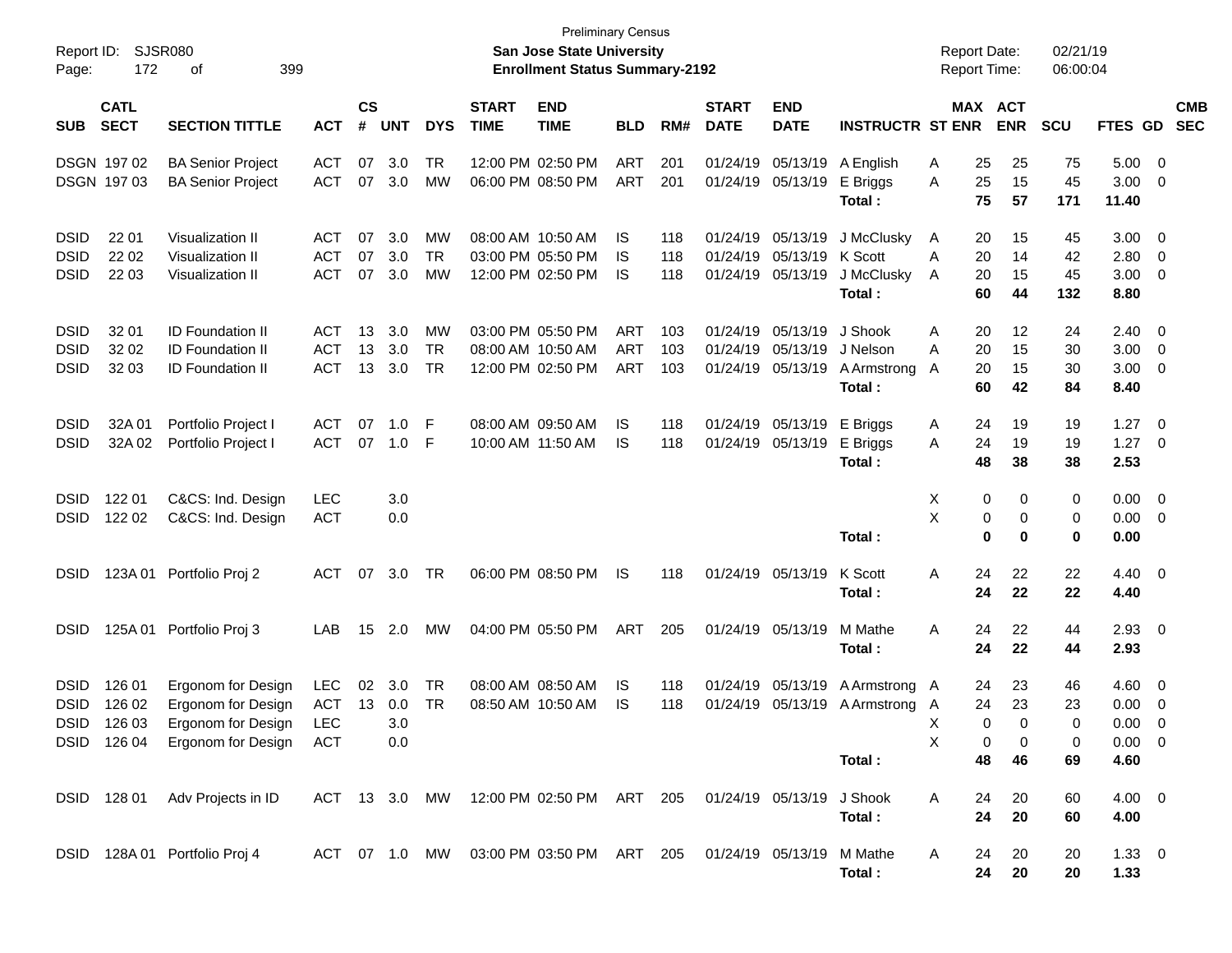| Page:                      | Report ID: SJSR080<br>173  | 399<br>of                                                  |                          |                    |            |                 |                             | <b>Preliminary Census</b><br>San Jose State University<br><b>Enrollment Status Summary-2192</b> |                          |            |                             |                                        |                                                          | <b>Report Date:</b><br><b>Report Time:</b> |                                          | 02/21/19<br>06:00:04 |                                    |                          |
|----------------------------|----------------------------|------------------------------------------------------------|--------------------------|--------------------|------------|-----------------|-----------------------------|-------------------------------------------------------------------------------------------------|--------------------------|------------|-----------------------------|----------------------------------------|----------------------------------------------------------|--------------------------------------------|------------------------------------------|----------------------|------------------------------------|--------------------------|
| <b>SUB</b>                 | <b>CATL</b><br><b>SECT</b> | <b>SECTION TITTLE</b>                                      | <b>ACT</b>               | $\mathsf{cs}$<br># | <b>UNT</b> | <b>DYS</b>      | <b>START</b><br><b>TIME</b> | <b>END</b><br><b>TIME</b>                                                                       | <b>BLD</b>               | RM#        | <b>START</b><br><b>DATE</b> | <b>END</b><br><b>DATE</b>              | <b>INSTRUCTR ST ENR</b>                                  |                                            | MAX ACT<br><b>ENR</b>                    | <b>SCU</b>           | <b>FTES GD</b>                     | <b>CMB</b><br><b>SEC</b> |
| <b>DSID</b>                | 130 01                     | Sustainable Design                                         | ACT                      | 07                 | 3.0        | TR              |                             | 12:00 PM 02:50 PM                                                                               | ART                      | 205        |                             | 01/24/19 05/13/19                      | R Boeder<br>Total:                                       | Α<br>24<br>24                              | 16<br>16                                 | 48<br>48             | $3.20 \ 0$<br>3.20                 |                          |
| <b>DSID</b>                | 13301                      | Design: Making It                                          | <b>ACT</b>               |                    | 3.0        |                 |                             |                                                                                                 |                          |            |                             |                                        | Total:                                                   | х                                          | 0<br>0<br>0<br>$\bf{0}$                  | 0<br>0               | $0.00 \t 0$<br>0.00                |                          |
| <b>DSID</b>                | 134 01                     | Design and Meaning                                         | <b>ACT</b>               | 07                 | 3.0 F      |                 |                             | 09:00 AM 02:50 PM                                                                               | ART                      | 205        |                             | 01/24/19 05/13/19                      | J McClusky<br>Total:                                     | A<br>24                                    | 24<br>21<br>21                           | 63<br>63             | $4.20 \ 0$<br>4.20                 |                          |
| <b>DSID</b><br><b>DSID</b> | 137 01<br>137 02           | <b>Adv Physical Prototy</b><br><b>Adv Physical Prototy</b> | ACT<br>ACT               | 07<br>07           | 3.0<br>3.0 | F<br>M          |                             | 09:00 AM 02:50 PM<br>09:00 AM 02:50 PM                                                          | <b>ART</b><br><b>ART</b> | 103<br>103 |                             | 01/24/19 05/13/19<br>01/24/19 05/13/19 | R Zuchowski A<br>A Rollins<br>Total:                     | 24<br>24<br>Α<br>48                        | 19<br>9<br>28                            | 57<br>27<br>84       | 3.80 0<br>$1.80 \ 0$<br>5.60       |                          |
| <b>DSID</b><br><b>DSID</b> | 143 01<br>143 02           | Adv M, P & Tech<br>Adv M, P & Tech                         | <b>ACT</b><br><b>ACT</b> | 07                 | 3.0<br>3.0 | <b>TR</b>       |                             | 03:00 PM 05:50 PM                                                                               | ART                      | 205        |                             | 01/24/19 05/13/19                      | R Boeder<br>Total:                                       | Α<br>X<br>24                               | 24<br>23<br>0<br>$\mathbf 0$<br>23       | 69<br>0<br>69        | $4.60$ 0<br>$0.00 \t 0$<br>4.60    |                          |
| <b>DSID</b><br><b>DSID</b> | 226 01<br>226 02           | Ergonom for Design<br>Ergonom for Design                   | <b>LEC</b><br><b>ACT</b> |                    | 3.0<br>0.0 |                 |                             |                                                                                                 |                          |            |                             |                                        | Total:                                                   | X<br>X                                     | 0<br>0<br>0<br>0<br>$\bf{0}$<br>$\bf{0}$ | 0<br>0<br>0          | $0.00 \t 0$<br>$0.00 \t 0$<br>0.00 |                          |
| <b>DSIT</b>                | 10 01                      | Sketch+Draw+Model                                          | ACT                      | 07                 | 3.0        | TR              |                             | 06:00 PM 08:50 PM                                                                               | <b>IS</b>                | 241        |                             | 01/24/19 05/13/19                      | M Cheng<br>Total:                                        | 25<br>Α<br>25                              | 20<br>20                                 | 60<br>60             | $4.00 \ 0$<br>4.00                 |                          |
| <b>DSIT</b>                | 29 01                      | <b>Design Process</b>                                      | <b>ACT</b>               |                    | 3.0        |                 |                             |                                                                                                 |                          |            |                             |                                        | Total:                                                   | х                                          | 0<br>0<br>$\bf{0}$<br>$\bf{0}$           | 0<br>0               | $0.00 \t 0$<br>0.00                |                          |
| <b>DSIT</b>                | 33 01                      | <b>Arch Presentation</b>                                   | ACT                      | 07                 | 3.0        | -F              |                             | 03:00 PM 08:50 PM                                                                               | <b>IS</b>                | 241        |                             | 01/24/19 05/13/19                      | M Medved<br>Total:                                       | 25<br>Α<br>25                              | 23<br>23                                 | 69<br>69             | 4.60 0<br>4.60                     |                          |
| DSIT                       | 34 01                      | Int Arch Fdn Stud                                          | ACT 07 3.0 TR            |                    |            |                 |                             | 08:00 AM 10:50 AM                                                                               | - IS                     | 241        |                             | 01/24/19 05/13/19                      | B Tan<br>Total:                                          | 25<br>A                                    | 23<br>25<br>23                           | 69<br>69             | $4.60$ 0<br>4.60                   |                          |
| DSIT                       | 8301                       | Vis communicatn 1                                          | ACT 07 3.0 TR            |                    |            |                 |                             | 03:00 PM 05:50 PM IS                                                                            |                          | 240        |                             |                                        | 01/24/19 05/13/19 A Karavokiri A<br>Total:               |                                            | 18<br>25<br>25<br>18                     | 54<br>54             | 3.60 0<br>3.60                     |                          |
|                            | DSIT 100 01<br>DSIT 100 02 | <b>Building Codes</b><br><b>Building Codes</b>             | ACT 07 3.0<br>ACT 07 3.0 |                    |            | MW<br><b>MW</b> |                             | 03:00 PM 05:50 PM<br>06:00 PM 08:50 PM                                                          | IS<br>IS.                | 241<br>241 |                             |                                        | 01/24/19 05/13/19 M Medved<br>01/24/19 05/13/19 M Medved | A<br>Α                                     | 25<br>21<br>25<br>20                     | 63<br>60             | $4.20 \ 0$<br>$4.00 \t 0$          |                          |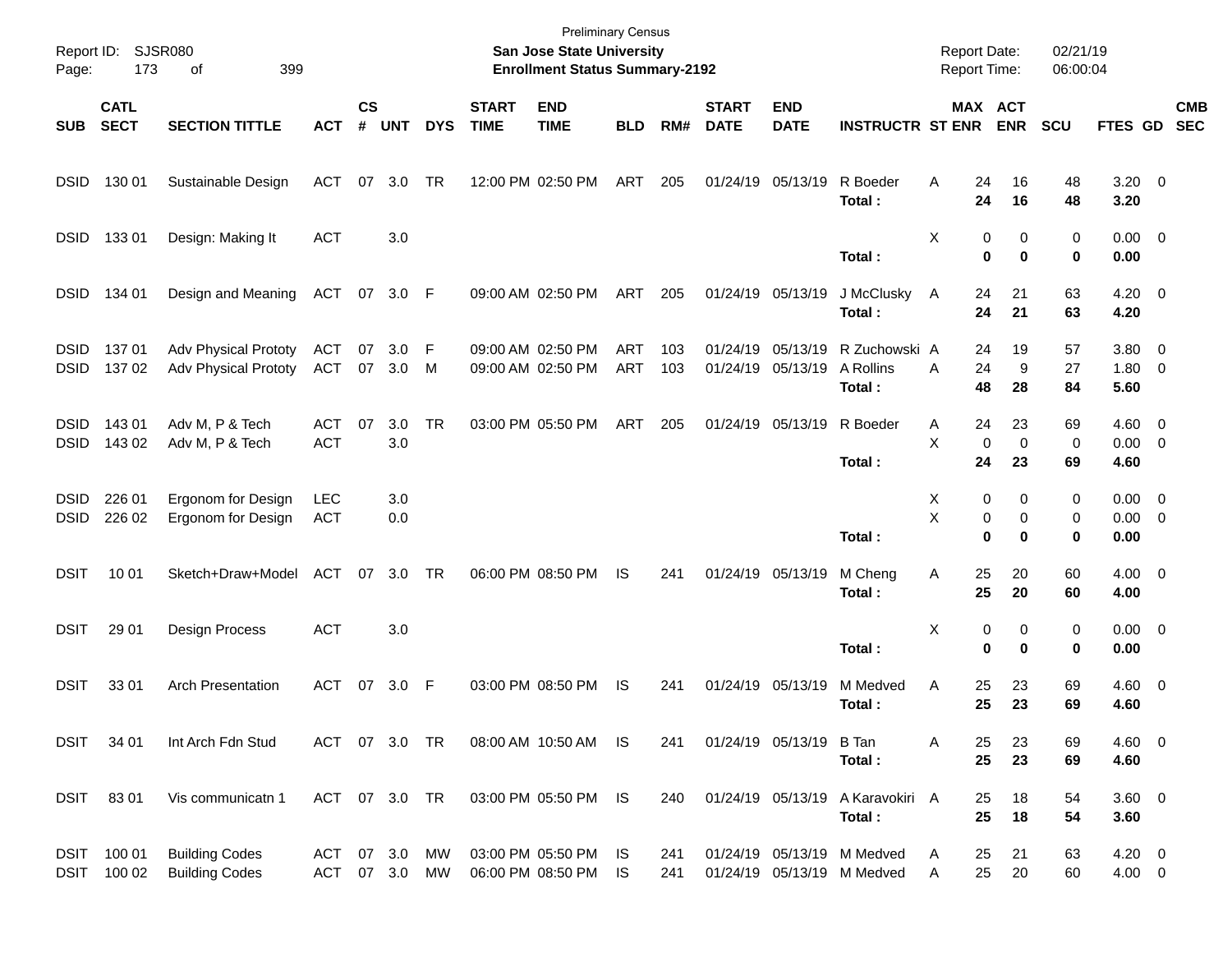| Report ID:<br>Page: | 174                        | <b>SJSR080</b><br>399<br>οf |            |                    |            |            |                             | <b>Preliminary Census</b><br>San Jose State University<br><b>Enrollment Status Summary-2192</b> |            |     |                             |                                                                              |                           |   | <b>Report Date:</b><br>Report Time: |                                    | 02/21/19<br>06:00:04 |                                    |                          |
|---------------------|----------------------------|-----------------------------|------------|--------------------|------------|------------|-----------------------------|-------------------------------------------------------------------------------------------------|------------|-----|-----------------------------|------------------------------------------------------------------------------|---------------------------|---|-------------------------------------|------------------------------------|----------------------|------------------------------------|--------------------------|
| <b>SUB</b>          | <b>CATL</b><br><b>SECT</b> | <b>SECTION TITTLE</b>       | <b>ACT</b> | $\mathsf{cs}$<br># | <b>UNT</b> | <b>DYS</b> | <b>START</b><br><b>TIME</b> | <b>END</b><br><b>TIME</b>                                                                       | <b>BLD</b> | RM# | <b>START</b><br><b>DATE</b> | <b>END</b><br><b>DATE</b>                                                    | <b>INSTRUCTR ST ENR</b>   |   | MAX ACT                             | <b>ENR</b>                         | <b>SCU</b>           | FTES GD                            | <b>CMB</b><br><b>SEC</b> |
|                     |                            |                             |            |                    |            |            |                             |                                                                                                 |            |     |                             |                                                                              | Total:                    |   | 50                                  | 41                                 | 123                  | 8.20                               |                          |
| <b>DSIT</b>         | 102 01                     | Comp Graph Int Arc          | <b>ACT</b> | 07                 | 3.0        | TR         |                             | 03:00 PM 05:50 PM                                                                               | IS         | 241 | 01/24/19 05/13/19           |                                                                              | J Komen<br>Total:         | Α | 25<br>25                            | 17<br>17                           | 51<br>51             | $3.40 \ 0$<br>3.40                 |                          |
| <b>DSIT</b>         | 103 01                     | Arch. Studio                | <b>ACT</b> | 07                 | 3.0        | TR         |                             | 12:00 PM 02:50 PM                                                                               | IS         | 241 | 01/24/19 05/13/19           |                                                                              | J Komen<br>Total:         | Α | 25<br>25                            | 17<br>17                           | 51<br>51             | $3.40 \ 0$<br>3.40                 |                          |
| <b>DSIT</b>         | 104 01                     | Int Arc Sp Plan             | <b>ACT</b> | 07                 | 3.0        | MW         |                             | 12:00 PM 02:50 PM                                                                               | IS         | 241 | 01/24/19 05/13/19           |                                                                              | D Seah<br>Total:          | Α | 25<br>25                            | 21<br>21                           | 63<br>63             | $4.20 \ 0$<br>4.20                 |                          |
| <b>DSIT</b>         | 105 01                     | Int Arc Adv Studio          | <b>ACT</b> | 07                 | 3.0        | F          |                             | 08:00 AM 02:50 PM                                                                               | IS         | 241 | 01/24/19 05/13/19           |                                                                              | M Farnsworth A<br>Total:  |   | 25<br>25                            | 23<br>23                           | 69<br>69             | $4.60$ 0<br>4.60                   |                          |
| <b>DSIT</b>         | 106 01                     | Arch Proj Material          | <b>ACT</b> | 07                 | 3.0        | МW         |                             | 08:00 AM 10:50 AM                                                                               | IS         | 241 | 01/24/19 05/13/19           |                                                                              | D Seah<br>Total:          | Α | 25<br>25                            | 22<br>22                           | 66<br>66             | 4.40 0<br>4.40                     |                          |
| <b>DSIT</b>         | 107 01                     | <b>Furniture Design</b>     | ACT        | 07                 | 3.0        | TR         |                             | 12:00 PM 02:50 PM                                                                               | IS         | 240 | 01/24/19 05/13/19           |                                                                              | <b>B</b> Allen<br>Total:  | Α | 25<br>25                            | 23<br>23                           | 69<br>69             | $4.60$ 0<br>4.60                   |                          |
| <b>DSIT</b>         | 108 01                     | Arch Lighting Des           | ACT        | 07                 | 3.0        | МW         |                             | 08:00 AM 10:50 AM                                                                               | IS         | 240 | 01/24/19 05/13/19           |                                                                              | E Pries<br>Total:         | Α | 25<br>25                            | 22<br>22                           | 66<br>66             | 4.40 0<br>4.40                     |                          |
| <b>DSIT</b>         | 109 01                     | <b>Object Des Interior</b>  | <b>ACT</b> | 07                 | 3.0        | MW         |                             | 12:00 PM 02:50 PM                                                                               | IS         | 240 | 01/24/19 05/13/19           |                                                                              | V San Fratel A<br>Total:  |   | 25<br>25                            | 18<br>18                           | 54<br>54             | 3.60 0<br>3.60                     |                          |
| <b>DSIT</b>         | 111 01                     | Interior Arch Sem           | <b>ACT</b> | 07                 | 3.0        | МW         |                             | 03:00 PM 05:50 PM                                                                               | IS         | 240 |                             | 01/24/19 05/13/19                                                            | V San Fratel A<br>Total:  |   | 25<br>25                            | 24<br>24                           | 72<br>72             | 4.80 0<br>4.80                     |                          |
| <b>DSIT</b>         | 112 01                     | Prof Prac Int Dsgn          | <b>ACT</b> | 07                 | 3.0        | - F        |                             | 03:00 PM 08:50 PM                                                                               | IS         | 240 |                             | 01/24/19 05/13/19                                                            | S Polcyn<br>Total:        | Α | 25<br>25                            | 27<br>27                           | 81<br>81             | 5.40 0<br>5.40                     |                          |
|                     | Department: Design         |                             |            |                    |            |            |                             |                                                                                                 |            |     |                             | <b>Department Total:</b><br><b>Lower Division:</b><br><b>Upper Division:</b> | <b>Graduate Division:</b> |   | 798<br>2004<br>0                    | 2802 2313 6611<br>705<br>1608<br>0 | 1997<br>4614<br>0    | 448.00<br>135.93<br>312.07<br>0.00 |                          |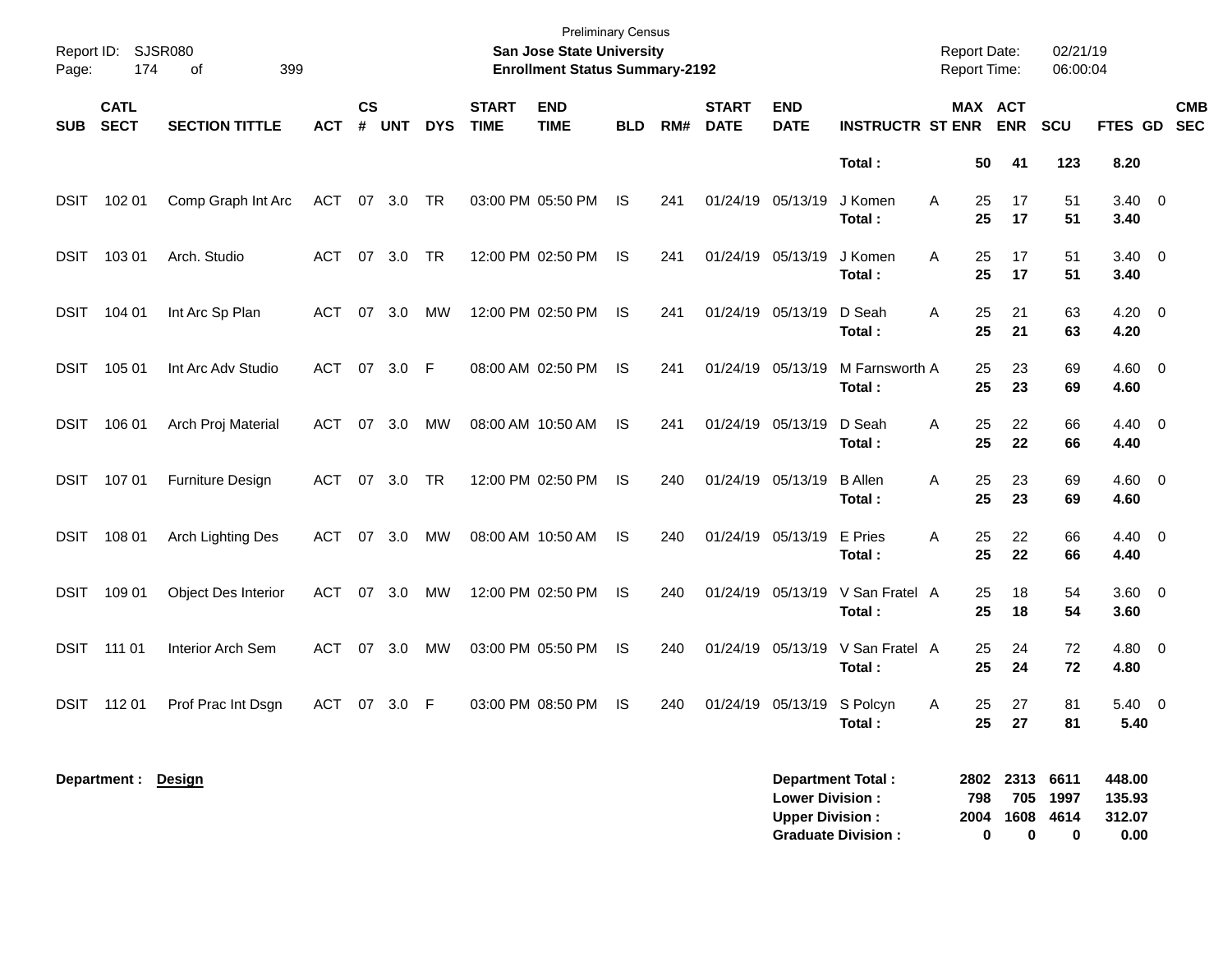| Report ID:<br>Page:        | 175                        | SJSR080<br>399<br>οf                     |                   |                    |            |            |                             | <b>San Jose State University</b><br><b>Enrollment Status Summary-2192</b> | <b>Preliminary Census</b>    |       |                             |                           |                                                                     |        | <b>Report Date:</b><br>Report Time: |            | 02/21/19<br>06:00:04 |                |                         |                          |
|----------------------------|----------------------------|------------------------------------------|-------------------|--------------------|------------|------------|-----------------------------|---------------------------------------------------------------------------|------------------------------|-------|-----------------------------|---------------------------|---------------------------------------------------------------------|--------|-------------------------------------|------------|----------------------|----------------|-------------------------|--------------------------|
| <b>SUB</b>                 | <b>CATL</b><br><b>SECT</b> | <b>SECTION TITTLE</b>                    | <b>ACT</b>        | $\mathsf{cs}$<br># | <b>UNT</b> | <b>DYS</b> | <b>START</b><br><b>TIME</b> | <b>END</b><br><b>TIME</b>                                                 | <b>BLD</b>                   | RM#   | <b>START</b><br><b>DATE</b> | <b>END</b><br><b>DATE</b> | <b>INSTRUCTR ST ENR</b>                                             |        | MAX ACT                             | <b>ENR</b> | <b>SCU</b>           | <b>FTES GD</b> |                         | <b>CMB</b><br><b>SEC</b> |
| <b>College</b>             |                            | <b>Humanities &amp; the Arts</b>         |                   |                    |            |            |                             |                                                                           |                              |       |                             |                           |                                                                     |        |                                     |            |                      |                |                         |                          |
|                            | Department :               | <b>Film &amp; Theatre</b>                |                   |                    |            |            |                             |                                                                           |                              |       |                             |                           |                                                                     |        |                                     |            |                      |                |                         |                          |
| <b>RTVF</b>                | 10 01                      | Art of Film                              | <b>LEC</b>        | 01                 | 3.0        | м          |                             | 03:00 PM 05:45 PM                                                         | HGH                          | 118   | 01/24/19                    | 05/13/19                  | J Todd                                                              | A      | 45                                  | 45         | 135                  | 9.00           | - 0                     |                          |
| <b>RTVF</b>                | 10 02                      | Art of Film                              | <b>LEC</b>        | 01                 | 3.0        | R          |                             | 03:00 PM 05:45 PM                                                         | <b>HGH</b>                   | 118   | 01/24/19                    | 05/13/19                  | L Walker                                                            | Α      | 45                                  | 46         | 138                  | 9.20           | $\overline{0}$          |                          |
| <b>RTVF</b>                | 10 03                      | Art of Film                              | <b>LEC</b>        | 01                 | 3.0        | F          |                             | 10:30 AM 01:15 PM                                                         | <b>HGH 118</b>               |       | 01/24/19                    | 05/13/19                  | L Walker                                                            | Α      | 45                                  | 45         | 135                  | 9.00           | 0                       |                          |
| <b>RTVF</b>                | 10 04                      | Art of Film                              | <b>LEC</b>        | 01                 | 3.0        | F          |                             | 01:30 PM 04:15 PM                                                         | <b>HGH 118</b>               |       | 01/24/19                    | 05/13/19                  | L Walker                                                            | A      | 45                                  | 36         | 108                  | 7.20           | 0                       |                          |
| <b>RTVF</b>                | 1080                       | Art of Film                              | <b>LEC</b>        | 01                 | 3.0        | <b>TBA</b> |                             |                                                                           |                              |       | 01/24/19                    | 05/13/19                  | S Burtnett                                                          | A      | 35                                  | 35         | 105                  | 7.00           | 0                       |                          |
| <b>RTVF</b>                | 1081                       | Art of Film                              | <b>LEC</b>        | 01                 | 3.0        | <b>TBA</b> |                             |                                                                           |                              |       |                             | 01/24/19 05/13/19         | J Todd                                                              | A      | 35                                  | 35         | 105                  | 7.00           | 0                       |                          |
|                            |                            |                                          |                   |                    |            |            |                             |                                                                           |                              |       |                             |                           | Total:                                                              |        | 250                                 | 242        | 726                  | 48.40          |                         |                          |
| <b>RTVF</b>                | 20 01                      | Intro Sound Prod                         | <b>LEC</b>        | 01                 | 3.0        | Т          |                             | 02:00 PM 03:45 PM                                                         | HGH                          | - 114 | 01/24/19                    | 05/13/19                  | J Abramson                                                          | A      | 18                                  | 18         | 36                   | 3.60           | - 0                     |                          |
| <b>RTVF</b>                | 20 02                      | Intro Sound Prod                         | <b>ACT</b>        | 07                 | 0.0        | Т          |                             | 04:00 PM 05:45 PM                                                         | <b>HGH</b>                   | 121F  | 01/24/19                    | 05/13/19                  | J Abramson                                                          | A      | 18                                  | 18         | 18                   | 0.00           | $\overline{0}$          |                          |
| <b>RTVF</b>                | 20 03                      | Intro Sound Prod                         | <b>LEC</b>        | 01                 | 3.0        | Т          |                             | 06:00 PM 07:45 PM                                                         | <b>HGH</b>                   | 120   | 01/24/19                    | 05/13/19                  | J Abramson                                                          | A      | 18                                  | 18         | 36                   | 3.60           | 0                       |                          |
| <b>RTVF</b>                | 20 04                      | Intro Sound Prod                         | <b>ACT</b>        | 07                 | 0.0        | Т          |                             | 08:00 PM 09:45 PM                                                         | HGH.                         | 121F  | 01/24/19                    | 05/13/19                  | J Abramson                                                          | A      | 18                                  | 18         | 18                   | 0.00           | 0                       |                          |
| <b>RTVF</b>                | 20 05                      | Intro Sound Prod                         | LEC               | 01                 | 3.0        | R          |                             | 06:00 PM 07:45 PM                                                         | <b>HGH</b>                   | 120   | 01/24/19                    | 05/13/19                  | J Abramson                                                          | A      | 18                                  | 17         | 34                   | 3.40           | 0                       |                          |
| <b>RTVF</b>                | 20 06                      | Intro Sound Prod                         | <b>ACT</b>        | 07                 | 0.0        | R          |                             | 08:00 PM 09:45 PM                                                         | <b>HGH</b>                   | 121F  |                             | 01/24/19 05/13/19         | J Abramson                                                          | A      | 18                                  | 17         | 17                   | 0.00           | 0                       |                          |
|                            |                            |                                          |                   |                    |            |            |                             |                                                                           |                              |       |                             |                           | Total:                                                              |        | 108                                 | 106        | 159                  | 10.60          |                         |                          |
| <b>RTVF</b>                | 21 01                      | <b>KSJS On-Air Operat</b>                | <b>LEC</b>        | 02                 | 3.0        | <b>TBA</b> |                             |                                                                           |                              |       |                             | 01/24/19 05/13/19         |                                                                     | A      | 35                                  | 33         | 33                   | 6.60           | $\overline{\mathbf{0}}$ |                          |
| <b>RTVF</b>                | 21 02                      | KSJS On-Air Operat                       | <b>ACT</b>        |                    | 07 0.0     | <b>TBA</b> |                             |                                                                           |                              |       |                             | 01/24/19 05/13/19         | J Biagini                                                           | A      | 35                                  | 33         | 66                   | 0.00           | - 0                     |                          |
|                            |                            |                                          |                   |                    |            |            |                             |                                                                           |                              |       |                             |                           | Total:                                                              |        | 70                                  | 66         | 99                   | 6.60           |                         |                          |
|                            |                            |                                          |                   |                    |            |            |                             |                                                                           |                              |       |                             |                           |                                                                     |        |                                     |            |                      |                |                         |                          |
| <b>RTVF</b>                | 30 01                      | Intro Film/TV Prod                       | <b>LEC</b>        | 02                 | 3.0        | Т          |                             | 06:00 PM 07:45 PM                                                         | <b>HGH 114</b>               |       | 01/24/19                    | 05/13/19                  | J Serna                                                             | A      | 18                                  | 17         | 34                   | 3.40           | $\overline{\mathbf{0}}$ |                          |
| <b>RTVF</b>                | 30 02                      | Intro Film/TV Prod                       | <b>ACT</b>        | 07                 | 0.0        | Т          |                             | 08:00 PM 09:45 PM                                                         | <b>HGH 115</b>               |       | 01/24/19                    | 05/13/19                  | J Serna                                                             | Α      | 18                                  | 17         | 17                   | 0.00           | $\overline{0}$          |                          |
| <b>RTVF</b><br><b>RTVF</b> | 30 03                      | Intro Film/TV Prod                       | <b>LEC</b>        | 02                 | 3.0        | F          |                             | 09:00 AM 10:45 AM<br>11:00 AM 12:45 PM                                    | <b>HGH 114</b>               |       | 01/24/19                    | 05/13/19<br>05/13/19      | C Guzzetta<br>C Guzzetta                                            | A      | 18                                  | 17         | 34                   | 3.40           | 0                       |                          |
| <b>RTVF</b>                | 30 04<br>30 05             | Intro Film/TV Prod<br>Intro Film/TV Prod | <b>ACT</b><br>LEC | 07<br>02           | 0.0<br>3.0 | F<br>F     |                             | 01:30 PM 03:15 PM                                                         | <b>HGH 115</b><br><b>HGH</b> | 114   | 01/24/19<br>01/24/19        | 05/13/19                  | C Guzzetta                                                          | A      | 18<br>18                            | 17<br>13   | 17<br>26             | 0.00<br>2.60   | 0                       |                          |
| <b>RTVF</b>                | 30 06                      | Intro Film/TV Prod                       | <b>ACT</b>        | 07                 | 0.0        | F          |                             |                                                                           | <b>HGH 115</b>               |       |                             | 01/24/19 05/13/19         | C Guzzetta                                                          | Α<br>A | 18                                  | 13         | 13                   |                | 0<br>0                  |                          |
|                            |                            |                                          |                   |                    |            |            |                             | 03:30 PM 05:15 PM                                                         |                              |       |                             |                           | Total:                                                              |        | 108                                 | 94         | 141                  | 0.00<br>9.40   |                         |                          |
|                            |                            |                                          |                   |                    |            |            |                             |                                                                           |                              |       |                             |                           |                                                                     |        |                                     |            |                      |                |                         |                          |
| <b>RTVF</b>                | 31 80                      | <b>FILM/TV Aesthetics</b>                | $LEC$ 02 3.0      |                    |            | <b>TBA</b> |                             |                                                                           |                              |       |                             |                           | 01/24/19 05/13/19 B Sarrafan                                        | A      | 30                                  | 29         | 87                   | 5.80           | - 0                     |                          |
|                            | RTVF 3181                  | <b>FILM/TV Aesthetics</b>                | LEC 02 3.0 TBA    |                    |            |            |                             |                                                                           |                              |       |                             |                           | 01/24/19 05/13/19 B Sarrafan A                                      |        | 30                                  | 30         | 90                   | $6.00 \quad 0$ |                         |                          |
|                            |                            |                                          |                   |                    |            |            |                             |                                                                           |                              |       |                             |                           | Total:                                                              |        | 60                                  | 59         | 177                  | 11.80          |                         |                          |
|                            | RTVF 80 01                 | Introduction to Medi                     |                   |                    |            |            |                             |                                                                           |                              |       |                             |                           | LEC 02 3.0 TR 10:30 AM 11:45 AM HGH 118 01/24/19 05/13/19 C Burrows | A      | 48                                  | 42         | 126                  | 8.40 0         |                         |                          |
|                            | RTVF 80 02                 | Introduction to Medi                     |                   |                    |            |            |                             | LEC 02 3.0 TR 12:00 PM 01:15 PM HGH 118                                   |                              |       |                             |                           | 01/24/19 05/13/19 C Burrows                                         | A      | 48                                  | 34         | 102                  | 6.80 0         |                         |                          |
|                            |                            |                                          |                   |                    |            |            |                             |                                                                           |                              |       |                             |                           | Total:                                                              |        | 96                                  | 76         | 228                  | 15.20          |                         |                          |
|                            | RTVF 8201                  | Intro Film History                       | LEC 02 3.0 T      |                    |            |            |                             | 03:00 PM 05:45 PM HGH 118 01/24/19 05/13/19 A McKee                       |                              |       |                             |                           |                                                                     | A      | 48                                  | 33         | 99                   | $6.60 \quad 0$ |                         |                          |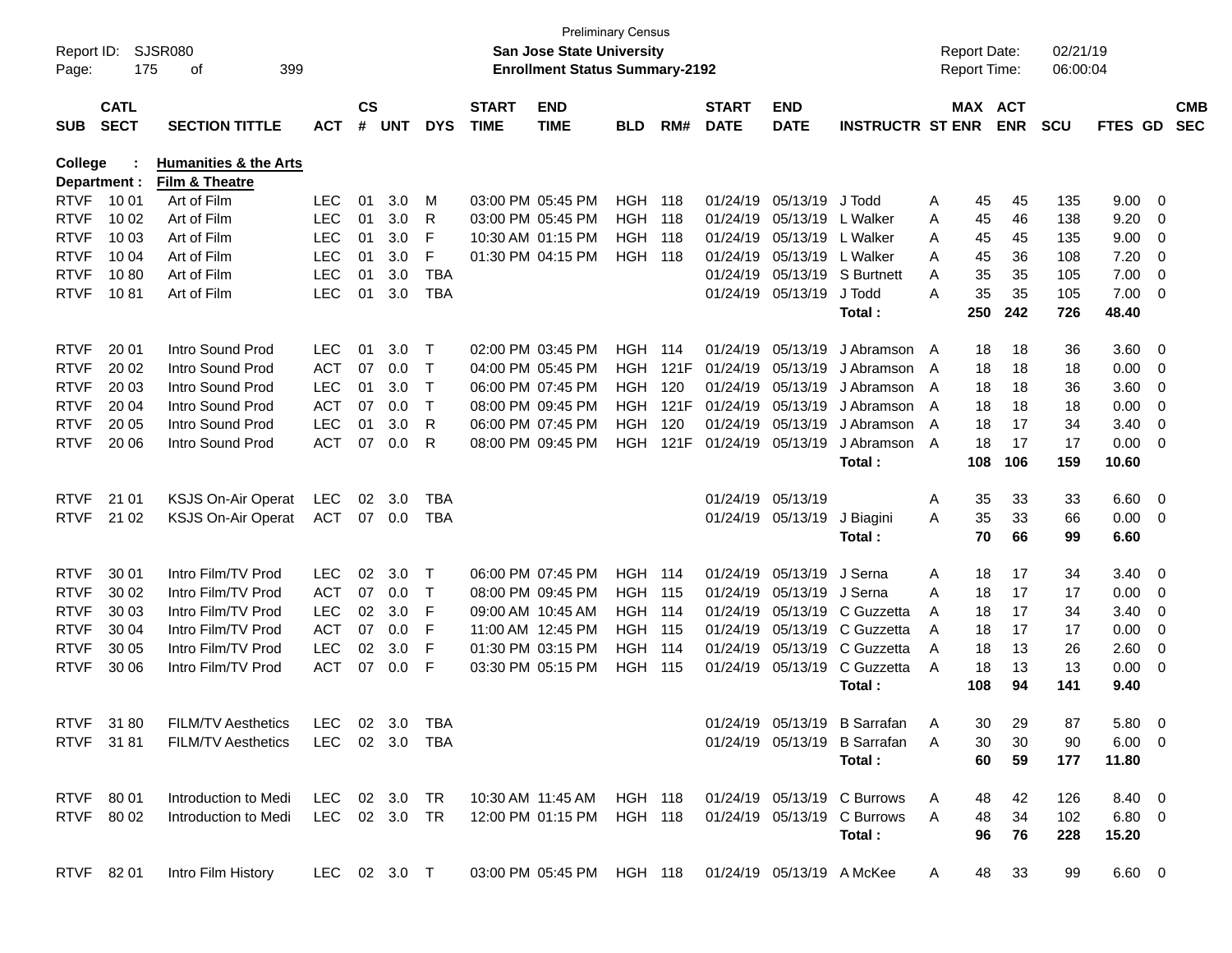| Report ID:<br>Page:                       | 176                                       | SJSR080<br>399<br>οf                                                      |                                        |                |                      |                                       |                             | <b>San Jose State University</b><br><b>Enrollment Status Summary-2192</b> | <b>Preliminary Census</b>                          |                     |                                  |                                                 |                                                                                              | <b>Report Date:</b><br><b>Report Time:</b> |                  |                       | 02/21/19<br>06:00:04 |                                             |                                                                                  |                          |
|-------------------------------------------|-------------------------------------------|---------------------------------------------------------------------------|----------------------------------------|----------------|----------------------|---------------------------------------|-----------------------------|---------------------------------------------------------------------------|----------------------------------------------------|---------------------|----------------------------------|-------------------------------------------------|----------------------------------------------------------------------------------------------|--------------------------------------------|------------------|-----------------------|----------------------|---------------------------------------------|----------------------------------------------------------------------------------|--------------------------|
| <b>SUB</b>                                | <b>CATL</b><br><b>SECT</b>                | <b>SECTION TITTLE</b>                                                     | <b>ACT</b>                             | <b>CS</b><br># | <b>UNT</b>           | <b>DYS</b>                            | <b>START</b><br><b>TIME</b> | <b>END</b><br><b>TIME</b>                                                 | <b>BLD</b>                                         | RM#                 | <b>START</b><br><b>DATE</b>      | <b>END</b><br><b>DATE</b>                       | <b>INSTRUCTR ST ENR</b>                                                                      |                                            |                  | MAX ACT<br><b>ENR</b> | <b>SCU</b>           | FTES GD                                     |                                                                                  | <b>CMB</b><br><b>SEC</b> |
| <b>RTVF</b>                               | 8280                                      | Intro Film History                                                        | <b>LEC</b>                             |                | 02 3.0               | <b>TBA</b>                            |                             |                                                                           |                                                    |                     |                                  | 01/24/19 05/13/19                               | S Sublett<br>Total :                                                                         | Α                                          | 35<br>83         | 35<br>68              | 105<br>204           | $7.00 \t 0$<br>13.60                        |                                                                                  |                          |
|                                           | RTVF 110 01<br>RTVF 110 02                | Media and Culture<br>Media and Culture                                    | <b>LEC</b><br><b>LEC</b>               | 01<br>01       | 3.0<br>3.0           | MW<br>MW                              |                             | 10:30 AM 11:45 AM<br>12:00 PM 01:15 PM                                    | <b>HGH 118</b><br><b>HGH</b>                       | 118                 | 01/24/19                         | 05/13/19 J Biagini                              | 01/24/19 05/13/19 C Burrows                                                                  | A<br>Α                                     | 45<br>45         | 45<br>45              | 135<br>135           | $9.00 \t 0$<br>9.00                         | $\overline{\phantom{0}}$                                                         |                          |
| <b>RTVF</b><br><b>RTVF</b><br><b>RTVF</b> | 110 03<br>110 04<br>110 05                | Media and Culture<br><b>Media and Culture</b><br>Media and Culture        | <b>LEC</b><br><b>LEC</b><br><b>LEC</b> | 01<br>01<br>01 | 3.0<br>3.0<br>3.0    | MW<br>MW<br><b>TR</b>                 |                             | 01:30 PM 02:45 PM<br>04:30 PM 05:45 PM<br>12:00 PM 01:15 PM               | <b>HGH</b><br><b>HGH</b><br>HGH                    | 118<br>124<br>124   | 01/24/19<br>01/24/19<br>01/24/19 | 05/13/19<br>05/13/19 Z Hasan                    | J Biagini<br>05/13/19 A Berney                                                               | Α<br>Α<br>A                                | 45<br>40<br>40   | 34<br>21<br>39        | 102<br>63<br>117     | 6.80<br>4.20<br>7.80                        | $\overline{\mathbf{0}}$<br>$\overline{\mathbf{0}}$<br>$\overline{\phantom{0}}$   |                          |
| <b>RTVF</b>                               | 110 06<br>RTVF 110 80<br>RTVF 110 81      | Media and Culture<br><b>Media and Culture</b><br><b>Media and Culture</b> | <b>LEC</b><br><b>LEC</b><br><b>LEC</b> | 01<br>01<br>01 | 3.0<br>3.0<br>3.0    | <b>TR</b><br><b>TBA</b><br><b>TBA</b> |                             | 01:30 PM 02:45 PM                                                         | <b>HGH 118</b>                                     |                     | 01/24/19                         | 01/24/19 05/13/19 K Clark                       | 05/13/19 C Burrows<br>01/24/19 05/13/19 K Massey                                             | A<br>Α<br>A                                | 45<br>35<br>35   | 33<br>35<br>35        | 99<br>105<br>105     | 6.60<br>7.00<br>7.00                        | $\overline{\phantom{0}}$<br>$\overline{\phantom{0}}$<br>$\overline{\mathbf{0}}$  |                          |
| <b>RTVF</b>                               | RTVF 110 82<br>11083                      | Media and Culture<br><b>Media and Culture</b>                             | <b>LEC</b><br><b>LEC</b>               | 01<br>01       | 3.0<br>3.0           | <b>TBA</b><br><b>TBA</b>              |                             |                                                                           |                                                    |                     |                                  | 01/24/19 05/13/19 A Berney<br>01/24/19 05/13/19 | K Clark<br>Total:                                                                            | Α<br>A                                     | 35<br>35<br>400  | 34<br>35<br>356       | 102<br>105<br>1068   | 6.80<br>$7.00 \t 0$<br>71.20                | $\overline{\mathbf{0}}$                                                          |                          |
|                                           | RTVF 111 01<br>RTVF 111 02                | Alternative Cinema<br>Alternative Cinema                                  | <b>LEC</b><br><b>LEC</b>               | 01<br>01       | 3.0<br>3.0           | M<br>W                                |                             | 06:00 PM 08:45 PM<br>06:00 PM 08:45 PM                                    | HGH<br><b>HGH</b>                                  | 118<br>118          | 01/24/19<br>01/24/19             | 05/13/19<br>05/13/19                            | J Todd<br>J Todd                                                                             | Α<br>A                                     | 48<br>48         | 48<br>47              | 144<br>141           | 9.60 0<br>9.40                              | $\overline{\phantom{0}}$                                                         |                          |
|                                           | RTVF 111 03<br>RTVF 111 04                | Alternative Cinema<br>Alternative Cinema                                  | <b>LEC</b><br><b>LEC</b>               | 01<br>01       | 3.0<br>3.0           | W<br>R                                |                             | 07:00 PM 09:45 PM<br>06:00 PM 08:45 PM                                    | <b>YUH</b><br><b>HGH</b>                           | 124<br>118          | 01/24/19                         | 01/24/19 05/13/19                               | 05/13/19 H Mathias<br>L Walker<br>Total:                                                     | A<br>A                                     | 120<br>48<br>264 | 84<br>32<br>211       | 252<br>96<br>633     | 16.80<br>6.40<br>42.20                      | $\overline{\mathbf{0}}$<br>$\overline{\phantom{0}}$                              |                          |
|                                           | RTVF 120 01                               | Intermediate Sound                                                        | <b>LEC</b>                             | 02             | 3.0                  | M                                     |                             | 06:00 PM 07:45 PM                                                         | <b>HGH</b>                                         | 120                 | 01/24/19                         | 05/13/19                                        | M Altin                                                                                      | Α                                          | 18               | 19                    | 38                   | 3.80 0                                      |                                                                                  |                          |
| <b>RTVF</b><br><b>RTVF</b>                | RTVF 120 02<br>120 03<br>120 04           | Intermediate Sound<br>Intermediate Sound<br>Intermediate Sound            | <b>ACT</b><br><b>LEC</b><br><b>ACT</b> | 07<br>02<br>07 | 0.0<br>3.0<br>0.0    | M<br>W<br>W                           |                             | 08:00 PM 09:45 PM<br>06:00 PM 07:45 PM<br>08:00 PM 09:45 PM               | HGH<br><b>HGH</b><br>HGH                           | 121F<br>120<br>121F | 01/24/19<br>01/24/19             | 05/13/19<br>05/13/19<br>01/24/19 05/13/19       | M Altin<br>M Altin<br>M Altin                                                                | A<br>A<br>A                                | 18<br>18<br>18   | 19<br>20<br>20        | 19<br>40<br>20       | 0.00<br>4.00<br>0.00                        | $\overline{\phantom{0}}$<br>$\overline{\phantom{0}}$<br>$\overline{\phantom{0}}$ |                          |
|                                           | RTVF 121 01                               | <b>KSJS-FM Radio</b>                                                      | ACT                                    |                | 20 3.0               | TBA                                   |                             |                                                                           |                                                    |                     |                                  | 01/24/19 05/13/19                               | Total :                                                                                      | Α                                          | 72<br>150        | 78<br>75              | 117<br>75            | 7.80<br>15.00 0                             |                                                                                  |                          |
| RTVF                                      | 122 80                                    | <b>KSJS Management</b>                                                    |                                        |                | LEC 05 3.0 TBA       |                                       |                             |                                                                           |                                                    |                     |                                  |                                                 | Total :<br>01/24/19 05/13/19 K Massey                                                        | A                                          | 150<br>20        | 75<br>13              | 75<br>13             | 15.00<br>$2.60 \t 0$                        |                                                                                  |                          |
|                                           |                                           | RTVF 122 81 KSJS Management ACT 07 0.0 TBA                                |                                        |                |                      |                                       |                             |                                                                           |                                                    |                     |                                  |                                                 | 01/24/19 05/13/19 K Massey<br>Total:                                                         | A                                          | 20<br>40         | 13<br>26              | 26<br>39             | $0.00 \t 0$<br>2.60                         |                                                                                  |                          |
|                                           | RTVF 130 01<br>RTVF 130 02<br>RTVF 130 03 | Inter Film/TV Prod<br>Inter Film/TV Prod<br>Inter Film/TV Prod            | LEC 02 3.0 T<br>ACT<br>LEC             |                | 12 0.0 T<br>02 3.0 R |                                       |                             | 12:00 PM 01:45 PM<br>02:00 PM 03:45 PM<br>09:00 AM 10:45 AM               | <b>HGH 114</b><br><b>HGH 115</b><br><b>HGH 114</b> |                     |                                  |                                                 | 01/24/19 05/13/19 B Sarrafan<br>01/24/19 05/13/19 B Sarrafan<br>01/24/19 05/13/19 C Guzzetta | A<br>A<br>A                                | 18<br>18<br>18   | 18<br>18<br>13        | 36<br>18<br>26       | $3.60 \ 0$<br>$0.00 \t 0$<br>$2.60 \quad 0$ |                                                                                  |                          |
|                                           | RTVF 130 04<br>RTVF 130 05                | Inter Film/TV Prod<br>Inter Film/TV Prod                                  | ACT 12 0.0<br>LEC 02 3.0 R             |                |                      | R                                     |                             | 11:00 AM 12:45 PM<br>01:30 PM 03:15 PM                                    | <b>HGH 115</b><br><b>HGH 114</b>                   |                     |                                  |                                                 | 01/24/19 05/13/19 C Guzzetta<br>01/24/19 05/13/19 C Guzzetta                                 | A<br>A                                     | 18<br>18         | 13<br>17              | 13<br>34             | $0.00 \t 0$<br>$3.40 \ 0$                   |                                                                                  |                          |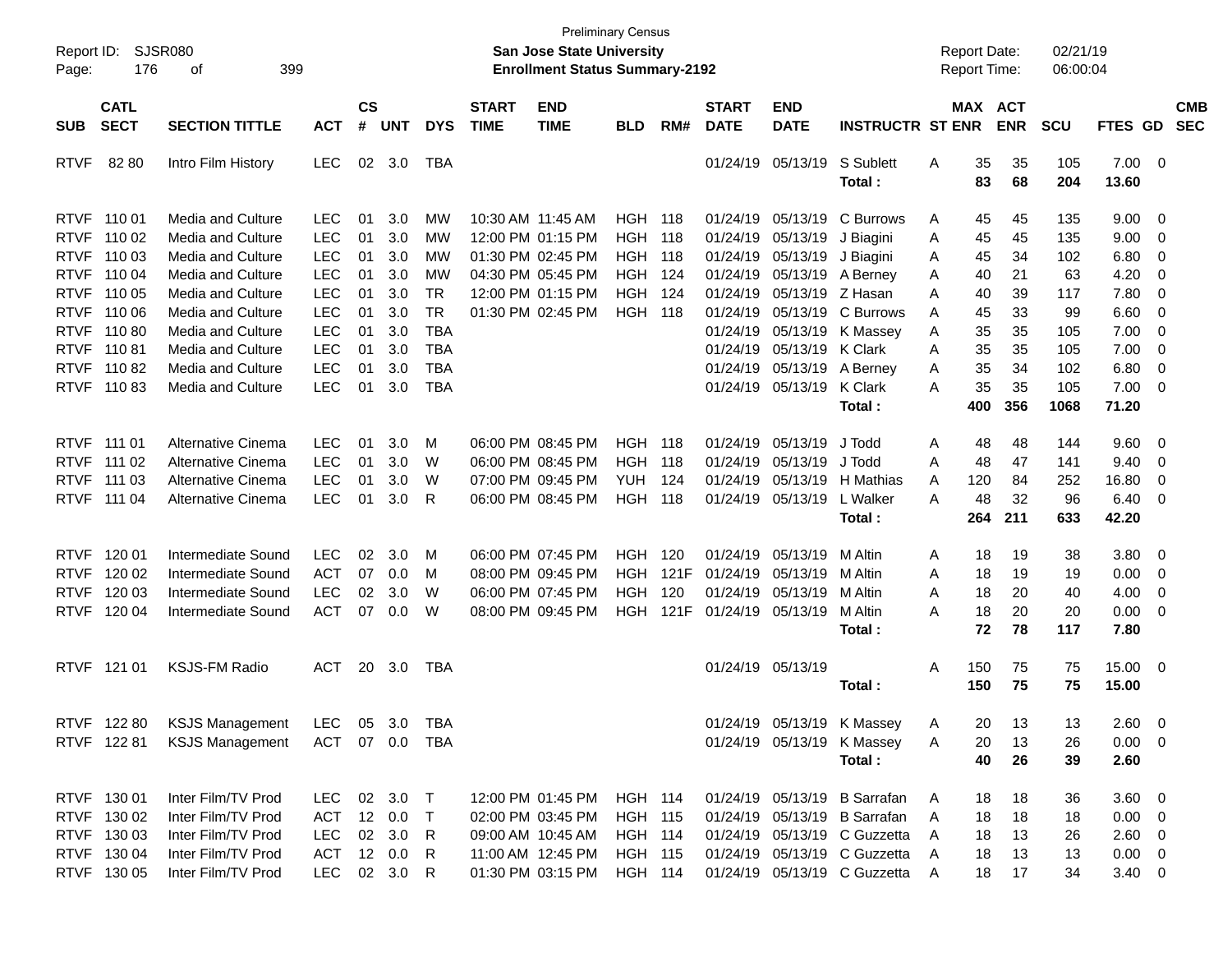| Report ID:<br>Page:                       | 177                        | SJSR080<br>399<br>οf                                                                              |                          |                       |                   |                               |                                        | <b>Preliminary Census</b><br><b>San Jose State University</b><br><b>Enrollment Status Summary-2192</b> |                                  |            |                             |                                           |                                                     |             | <b>Report Date:</b><br><b>Report Time:</b>   | 02/21/19<br>06:00:04  |                                   |                                                              |  |
|-------------------------------------------|----------------------------|---------------------------------------------------------------------------------------------------|--------------------------|-----------------------|-------------------|-------------------------------|----------------------------------------|--------------------------------------------------------------------------------------------------------|----------------------------------|------------|-----------------------------|-------------------------------------------|-----------------------------------------------------|-------------|----------------------------------------------|-----------------------|-----------------------------------|--------------------------------------------------------------|--|
| <b>SUB</b>                                | <b>CATL</b><br><b>SECT</b> | <b>SECTION TITTLE</b>                                                                             | <b>ACT</b>               | <b>CS</b><br>#        | <b>UNT</b>        | <b>DYS</b>                    | <b>START</b><br><b>TIME</b>            | <b>END</b><br><b>TIME</b>                                                                              | <b>BLD</b>                       | RM#        | <b>START</b><br><b>DATE</b> | <b>END</b><br><b>DATE</b>                 | <b>INSTRUCTR ST ENR</b>                             |             | MAX ACT<br><b>ENR</b>                        | <b>SCU</b>            | FTES GD                           | <b>CMB</b><br><b>SEC</b>                                     |  |
| <b>RTVF</b>                               | 130 06                     | Inter Film/TV Prod                                                                                | ACT                      | 12                    | 0.0               | R                             | 03:30 PM 05:15 PM                      |                                                                                                        | <b>HGH 115</b>                   |            | 01/24/19                    | 05/13/19                                  | C Guzzetta<br>Total:                                | A           | 18<br>17<br>108<br>96                        | 17<br>144             | $0.00 \t 0$<br>9.60               |                                                              |  |
| <b>RTVF</b><br><b>RTVF</b>                | 131B 01                    | Post Prod&Deliv<br>131B 02 Post Prod&Deliv                                                        | <b>LEC</b><br>LAB        | 02<br>15              | 3.0<br>0.0        | М<br>M                        | 07:00 PM 08:45 PM<br>09:00 PM 10:45 PM |                                                                                                        | <b>YUH</b><br><b>YUH</b>         | 124<br>124 | 01/24/19<br>01/24/19        | 05/13/19<br>05/13/19                      | H Mathias<br>H Mathias<br>Total:                    | Α<br>A      | 25<br>27<br>25<br>27<br>50<br>54             | 54<br>27<br>81        | 5.40<br>$0.00 \t 0$<br>5.40       | $\overline{\phantom{0}}$                                     |  |
| <b>RTVF</b><br><b>RTVF</b>                | 132A 01                    | Intr Cinematograpy<br>132A 02 Intr Cinematograpy                                                  | <b>LEC</b><br><b>ACT</b> | 02                    | 3.0<br>07 0.0     | М<br>M                        | 03:00 PM 04:45 PM<br>05:00 PM 06:45 PM |                                                                                                        | <b>HGH</b><br><b>HGH</b>         | 217<br>226 | 01/24/19<br>01/24/19        | 05/13/19<br>05/13/19                      | H Mathias<br>H Mathias<br>Total:                    | Α<br>A      | 18<br>19<br>18<br>19<br>36<br>38             | 38<br>19<br>57        | 3.80<br>$0.00 \t 0$<br>3.80       | $\overline{\mathbf{0}}$                                      |  |
| <b>RTVF</b><br><b>RTVF</b>                |                            | 132B 01 Adv Cinematography<br>132B 02 Adv Cinematography                                          | <b>LEC</b><br>LAB        | 02<br>15              | 3.0<br>0.0        | W<br>W                        | 03:00 PM 04:45 PM<br>05:00 PM 06:45 PM |                                                                                                        | <b>HGH</b><br><b>HGH</b>         | 217<br>226 | 01/24/19<br>01/24/19        | 05/13/19<br>05/13/19                      | H Mathias<br>H Mathias<br>Total:                    | Α<br>A      | 18<br>17<br>18<br>17<br>36<br>34             | 34<br>17<br>51        | $3.40 \ 0$<br>$0.00 \ 0$<br>3.40  |                                                              |  |
| <b>RTVF</b>                               | 13301                      | Film/TV Mgmnt                                                                                     | <b>LEC</b>               | 02                    | 3.0               | $\top$                        |                                        | 03:00 PM 05:45 PM                                                                                      | <b>HGH 124</b>                   |            | 01/24/19 05/13/19           |                                           | N Martinez<br>Total:                                | Α           | 25<br>25<br>25<br>25                         | 75<br>75              | $5.00 \t 0$<br>5.00               |                                                              |  |
| <b>RTVF</b><br><b>RTVF</b>                | 135 01<br>135 02           | <b>RTVF Prod Projects</b><br><b>RTVF Prod Projects</b>                                            | <b>LEC</b><br><b>ACT</b> | 02<br>12 <sup>2</sup> | 3.0<br>0.0        | М<br>M                        | 01:30 PM 03:15 PM<br>03:30 PM 05:15 PM |                                                                                                        | <b>HGH 114</b><br><b>HGH 115</b> |            | 01/24/19<br>01/24/19        | 05/13/19<br>05/13/19                      | <b>B</b> Sarrafan<br><b>B</b> Sarrafan<br>Total:    | A<br>A      | 18<br>18<br>18<br>18<br>36<br>36             | 36<br>18<br>54        | $3.60 \ 0$<br>$0.00 \t 0$<br>3.60 |                                                              |  |
| <b>RTVF</b><br><b>RTVF</b><br><b>RTVF</b> | 160 01<br>16080<br>16081   | Intro Screenwriting<br>Intro Screenwriting<br>Intro Screenwriting                                 | SEM<br>SEM<br>SEM        | 04<br>04<br>04        | 3.0<br>3.0<br>3.0 | M<br><b>TBA</b><br><b>TBA</b> |                                        | 03:00 PM 05:45 PM                                                                                      | <b>HGH 120</b>                   |            | 01/24/19<br>01/24/19        | 05/13/19<br>05/13/19<br>01/24/19 05/13/19 | <b>B</b> Dallas<br>S Sublett<br>S Sublett<br>Total: | Α<br>A<br>A | 25<br>27<br>25<br>25<br>25<br>25<br>75<br>77 | 81<br>75<br>75<br>231 | 5.45<br>5.05<br>5.05<br>15.55     | $\overline{\phantom{1}}$<br>$\overline{1}$<br>$\overline{1}$ |  |
| <b>RTVF</b>                               | 161 01                     | <b>Adv Screenwriting</b>                                                                          | <b>LEC</b>               | 01                    | 3.0               | R                             |                                        | 03:00 PM 05:45 PM                                                                                      | <b>HGH 124</b>                   |            |                             | 01/24/19 05/13/19                         | L Schapiro<br>Total:                                | Α           | 25<br>18<br>25<br>18                         | 54<br>54              | $3.70\quad 2$<br>3.70             |                                                              |  |
|                                           |                            | RTVF 180S 01 Individual Studies                                                                   | SUP                      |                       | 36 3.0 TBA        |                               |                                        |                                                                                                        |                                  |            |                             |                                           | 01/24/19 05/13/19 A McKee<br>Total :                | A           | 15<br>2<br>$\mathbf{2}$<br>15                | 6<br>6                | $0.40 \quad 0$<br>0.40            |                                                              |  |
|                                           |                            | RTVF 181 01 Modern Film History LEC 02 3.0 W 03:00 PM 05:45 PM HGH 118 01/24/19 05/13/19 J Todd   |                          |                       |                   |                               |                                        |                                                                                                        |                                  |            |                             |                                           | Total:                                              | A           | 39<br>48<br>48<br>39                         | 117<br>117            | $7.80\ 0$<br>7.80                 |                                                              |  |
|                                           |                            | RTVF 183 01 Study-Resrch RTVF LEC 03 3.0 MW 12:00 PM 01:15 PM HGH 124 01/24/19 05/13/19 C Burrows |                          |                       |                   |                               |                                        |                                                                                                        |                                  |            |                             |                                           | Total:                                              | A           | 35<br>40<br>35 <sub>5</sub><br>40            | 120<br>120            | $8.00 \t 0$<br>8.00               |                                                              |  |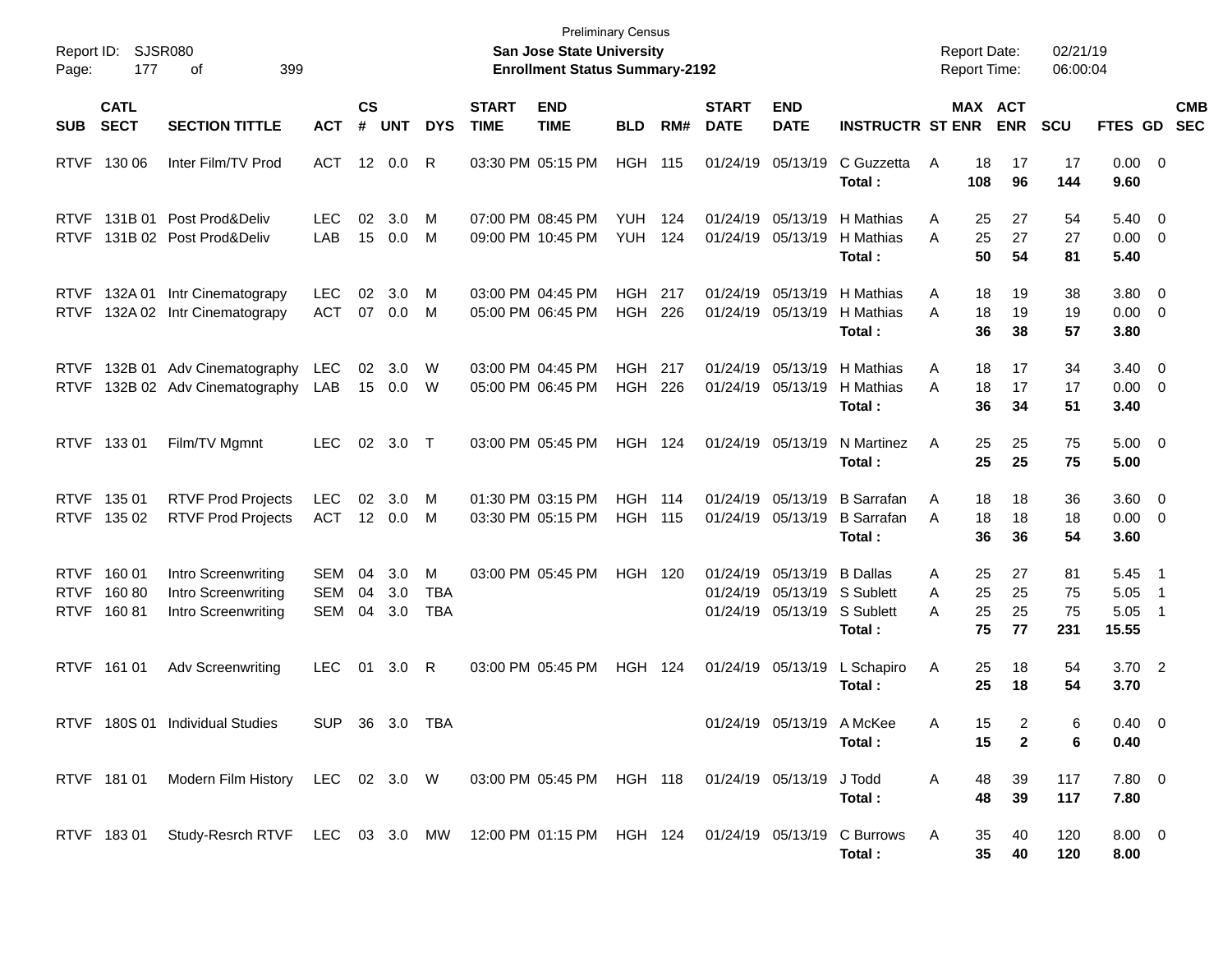| Report ID:<br>Page:                                                        | 178                                                                                                | <b>SJSR080</b><br>399<br>οf                                                                                                              |                                                                                                                                                                                    |                                                                      |                                                                                         |                                                                                                               |                             | <b>Preliminary Census</b><br><b>San Jose State University</b><br><b>Enrollment Status Summary-2192</b>                                                                                                                                                   |                                                                                                                                                                      |                                                                                  |                                                                                                                                              |                                                                                                                                              |                                                                                                                                                                                                       | <b>Report Date:</b><br><b>Report Time:</b>                       |                                                                                  |                                                                                  | 02/21/19<br>06:00:04                                                             |                                                                                                               |                                                                         |                          |
|----------------------------------------------------------------------------|----------------------------------------------------------------------------------------------------|------------------------------------------------------------------------------------------------------------------------------------------|------------------------------------------------------------------------------------------------------------------------------------------------------------------------------------|----------------------------------------------------------------------|-----------------------------------------------------------------------------------------|---------------------------------------------------------------------------------------------------------------|-----------------------------|----------------------------------------------------------------------------------------------------------------------------------------------------------------------------------------------------------------------------------------------------------|----------------------------------------------------------------------------------------------------------------------------------------------------------------------|----------------------------------------------------------------------------------|----------------------------------------------------------------------------------------------------------------------------------------------|----------------------------------------------------------------------------------------------------------------------------------------------|-------------------------------------------------------------------------------------------------------------------------------------------------------------------------------------------------------|------------------------------------------------------------------|----------------------------------------------------------------------------------|----------------------------------------------------------------------------------|----------------------------------------------------------------------------------|---------------------------------------------------------------------------------------------------------------|-------------------------------------------------------------------------|--------------------------|
| <b>SUB</b>                                                                 | <b>CATL</b><br><b>SECT</b>                                                                         | <b>SECTION TITTLE</b>                                                                                                                    | <b>ACT</b>                                                                                                                                                                         | $\mathsf{cs}$<br>#                                                   | <b>UNT</b>                                                                              | <b>DYS</b>                                                                                                    | <b>START</b><br><b>TIME</b> | <b>END</b><br><b>TIME</b>                                                                                                                                                                                                                                | <b>BLD</b>                                                                                                                                                           | RM#                                                                              | <b>START</b><br><b>DATE</b>                                                                                                                  | <b>END</b><br><b>DATE</b>                                                                                                                    | <b>INSTRUCTR ST ENR</b>                                                                                                                                                                               |                                                                  |                                                                                  | MAX ACT<br><b>ENR</b>                                                            | <b>SCU</b>                                                                       | FTES GD                                                                                                       |                                                                         | <b>CMB</b><br><b>SEC</b> |
| <b>RTVF</b><br><b>RTVF</b>                                                 | 19801<br>198 02                                                                                    | <b>RTVF</b> Internships<br><b>RTVF</b> Internships                                                                                       | <b>ACT</b><br><b>LEC</b>                                                                                                                                                           | 20<br>02                                                             | 3.0<br>0.0                                                                              | <b>TBA</b><br><b>TBA</b>                                                                                      |                             |                                                                                                                                                                                                                                                          |                                                                                                                                                                      |                                                                                  | 01/24/19<br>01/24/19                                                                                                                         | 05/13/19<br>05/13/19                                                                                                                         | K Massey<br>K Massey<br>Total:                                                                                                                                                                        | Α<br>A                                                           | 30<br>30<br>60                                                                   | 31<br>31<br>62                                                                   | 62<br>31<br>93                                                                   | 6.20<br>0.00<br>6.20                                                                                          | 0<br>$\mathbf 0$                                                        |                          |
| TA<br>TA<br>TA<br>TA<br>TA<br>TA<br>TA<br>TA<br>TA<br>TA<br>TA<br>TA<br>TA | 501<br>502<br>503<br>504<br>5 0 5<br>5 0 6<br>507<br>508<br>509<br>5 10<br>5 1 1<br>5 1 2<br>5 1 3 | Acting<br>Acting<br>Acting<br>Acting<br>Acting<br>Acting<br>Acting<br>Acting<br>Acting<br>Acting<br>Acting<br>Acting<br>Acting           | <b>LEC</b><br><b>LEC</b><br><b>LEC</b><br><b>LEC</b><br><b>LEC</b><br><b>LEC</b><br><b>LEC</b><br><b>LEC</b><br><b>LEC</b><br><b>LEC</b><br><b>LEC</b><br><b>LEC</b><br><b>LEC</b> | 04<br>04<br>04<br>04<br>04<br>04<br>04<br>04<br>04<br>04<br>04<br>04 | 3.0<br>3.0<br>3.0<br>3.0<br>3.0<br>3.0<br>3.0<br>3.0<br>3.0<br>3.0<br>3.0<br>3.0<br>3.0 | МW<br>МW<br>МW<br>МW<br>МW<br><b>TR</b><br><b>TR</b><br><b>TR</b><br><b>TR</b><br><b>TR</b><br><b>TR</b><br>F |                             | 09:00 AM 10:15 AM<br>10:30 AM 11:45 AM<br>12:00 PM 01:15 PM<br>01:30 PM 02:45 PM<br>03:00 PM 04:15 PM<br>09:00 AM 10:15 AM<br>10:30 AM 11:45 AM<br>12:00 PM 01:15 PM<br>01:30 PM 02:45 PM<br>03:00 PM 04:15 PM<br>04:30 PM 05:45 PM<br>09:00 AM 11:45 AM | <b>HGH</b><br><b>HGH</b><br><b>HGH</b><br><b>HGH</b><br><b>HGH</b><br><b>HGH</b><br><b>HGH</b><br><b>HGH</b><br><b>HGH</b><br><b>HGH</b><br><b>HGH</b><br><b>HGH</b> | 226<br>226<br>226<br>226<br>226<br>226<br>226<br>226<br>226<br>226<br>226<br>226 | 01/24/19<br>01/24/19<br>01/24/19<br>01/24/19<br>01/24/19<br>01/24/19<br>01/24/19<br>01/24/19<br>01/24/19<br>01/24/19<br>01/24/19<br>01/24/19 | 05/13/19<br>05/13/19<br>05/13/19<br>05/13/19<br>05/13/19<br>05/13/19<br>05/13/19<br>05/13/19<br>05/13/19<br>05/13/19<br>05/13/19<br>05/13/19 | N Carlin<br>S Anderson<br>L Long<br><b>B</b> Butler<br><b>B</b> Butler<br>K Normington A<br>J Moreno<br>K Kratochvil<br><b>B</b> Swanson<br><b>B</b> Swanson<br>K Normington A<br>S Cummins<br>Total: | Α<br>A<br>A<br>A<br>A<br>A<br>$\overline{A}$<br>A<br>A<br>A<br>X | 24<br>24<br>24<br>24<br>24<br>24<br>24<br>24<br>24<br>24<br>24<br>24<br>0<br>288 | 24<br>23<br>24<br>24<br>24<br>23<br>23<br>24<br>24<br>24<br>22<br>14<br>0<br>273 | 72<br>69<br>72<br>72<br>72<br>69<br>69<br>72<br>72<br>72<br>66<br>42<br>0<br>819 | 4.80<br>4.60<br>4.80<br>4.80<br>4.80<br>4.60<br>4.60<br>4.80<br>4.80<br>4.80<br>4.40<br>2.80<br>0.00<br>54.60 | 0<br>0<br>0<br>0<br>0<br>0<br>0<br>0<br>0<br>0<br>0<br>0<br>$\mathbf 0$ |                          |
| TA<br>TA<br>TA<br>TA<br>TA<br>TA<br>TA                                     | 10 01<br>10 02<br>10 03<br>10 04<br>10 05<br>1080<br>1081                                          | Theatre Apprecia<br>Theatre Apprecia<br>Theatre Apprecia<br>Theatre Apprecia<br>Theatre Apprecia<br>Theatre Apprecia<br>Theatre Apprecia | <b>LEC</b><br><b>LEC</b><br><b>LEC</b><br><b>LEC</b><br><b>LEC</b><br><b>LEC</b><br><b>LEC</b>                                                                                     | 01<br>01<br>01<br>01<br>01<br>01<br>01                               | 3.0<br>3.0<br>3.0<br>3.0<br>3.0<br>3.0<br>3.0                                           | <b>MW</b><br><b>TR</b><br><b>TR</b><br><b>TR</b><br><b>TR</b><br><b>TBA</b><br><b>TBA</b>                     |                             | 09:00 AM 10:15 AM<br>09:00 AM 10:15 AM<br>10:30 AM 11:45 AM<br>01:30 PM 02:45 PM<br>03:00 PM 04:15 PM                                                                                                                                                    | <b>HGH</b><br><b>HGH</b><br><b>HGH</b><br><b>HGH</b><br>HGH                                                                                                          | 103<br>103<br>103<br>103<br>103                                                  | 01/24/19<br>01/24/19<br>01/24/19<br>01/24/19<br>01/24/19<br>01/24/19                                                                         | 05/13/19<br>05/13/19<br>05/13/19<br>05/13/19<br>05/13/19<br>05/13/19<br>01/24/19 05/13/19                                                    | K Normington A<br>S Anderson<br>A Bechert<br>S Anderson<br>K Kratochvil<br>S Anderson<br>K Kratochvil<br>Total:                                                                                       | A<br>A<br>A<br>$\overline{A}$<br>A<br>$\overline{A}$             | 50<br>50<br>50<br>50<br>50<br>40<br>40<br>330                                    | 31<br>16<br>47<br>49<br>50<br>39<br>40<br>272                                    | 93<br>48<br>141<br>147<br>150<br>117<br>120<br>816                               | 6.20<br>3.20<br>9.40<br>9.80<br>10.00<br>7.80<br>8.00<br>54.40                                                | 0<br>0<br>0<br>0<br>0<br>0<br>0                                         |                          |
| TA<br>TA<br>TA                                                             | 11 01<br>1301<br>1380                                                                              | <b>Script Analysis</b><br>Great Comedies for T LEC<br>Great Comedies for T LEC                                                           | <b>LEC</b>                                                                                                                                                                         | 03                                                                   | 3.0<br>03 3.0                                                                           | MW<br>03 3.0 MW<br>TBA                                                                                        |                             | 09:00 AM 10:15 AM<br>01:30 PM 02:45 PM HGH 120                                                                                                                                                                                                           | <b>HGH 217</b>                                                                                                                                                       |                                                                                  |                                                                                                                                              | 01/24/19 05/13/19<br>01/24/19 05/13/19 K Brandt                                                                                              | L Long<br>Total:<br>01/24/19 05/13/19 S Sublett<br>Total:                                                                                                                                             | Α<br>A<br>A                                                      | 30<br>30<br>30<br>30<br>60                                                       | 29<br>29<br>30<br>30<br>60                                                       | 87<br>87<br>90<br>90<br>180                                                      | 5.80<br>5.80<br>$6.00 \quad 0$<br>$6.00 \t 0$<br>12.00                                                        | $\overline{\mathbf{0}}$                                                 |                          |
| TA<br>TA                                                                   | 1701<br>1702                                                                                       | Int Acting<br>Int Acting                                                                                                                 | LEC.<br>ACT 12 0.0 M                                                                                                                                                               |                                                                      | 04 3.0 M                                                                                |                                                                                                               |                             | 01:30 PM 03:15 PM<br>03:30 PM 05:15 PM                                                                                                                                                                                                                   | HGH 103<br>HGH 103                                                                                                                                                   |                                                                                  |                                                                                                                                              | 01/24/19 05/13/19 N Carlin<br>01/24/19 05/13/19                                                                                              | N Carlin<br>Total:                                                                                                                                                                                    | A<br>Α                                                           | 26<br>26<br>52                                                                   | 22<br>22<br>44                                                                   | 44<br>22<br>66                                                                   | $4.40 \quad 0$<br>$0.00 \t 0$<br>4.40                                                                         |                                                                         |                          |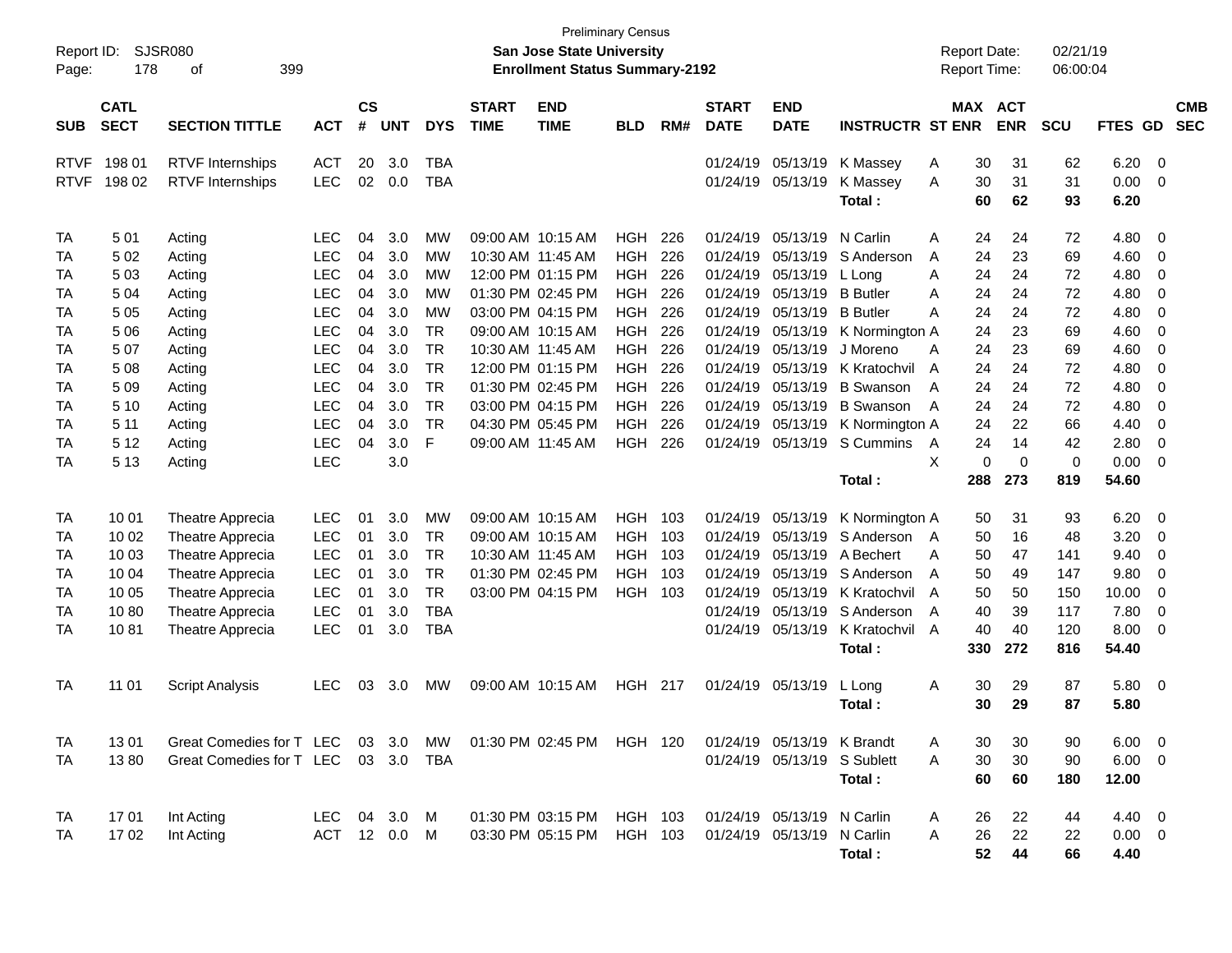| Report ID:<br>Page: | 179                        | SJSR080<br>399<br>οf                                                                |                                        |                    |                   |                         |                             | <b>Preliminary Census</b><br><b>San Jose State University</b><br><b>Enrollment Status Summary-2192</b> |                                     |            |                             |                                                             |                                                                   | <b>Report Date:</b><br><b>Report Time:</b> |                            | 02/21/19<br>06:00:04      |                                      |                                                                       |                          |
|---------------------|----------------------------|-------------------------------------------------------------------------------------|----------------------------------------|--------------------|-------------------|-------------------------|-----------------------------|--------------------------------------------------------------------------------------------------------|-------------------------------------|------------|-----------------------------|-------------------------------------------------------------|-------------------------------------------------------------------|--------------------------------------------|----------------------------|---------------------------|--------------------------------------|-----------------------------------------------------------------------|--------------------------|
| <b>SUB</b>          | <b>CATL</b><br><b>SECT</b> | <b>SECTION TITTLE</b>                                                               | <b>ACT</b>                             | $\mathsf{cs}$<br># | <b>UNT</b>        | <b>DYS</b>              | <b>START</b><br><b>TIME</b> | <b>END</b><br><b>TIME</b>                                                                              | <b>BLD</b>                          | RM#        | <b>START</b><br><b>DATE</b> | <b>END</b><br><b>DATE</b>                                   | <b>INSTRUCTR ST ENR</b>                                           |                                            | MAX ACT<br><b>ENR</b>      | <b>SCU</b>                | <b>FTES GD</b>                       |                                                                       | <b>CMB</b><br><b>SEC</b> |
| TA<br>TA            | 48 01<br>48 02             | Voice & Movement<br>Voice & Movement                                                | <b>LEC</b><br><b>LEC</b>               | 01<br>01           | 3.0<br>3.0        | TR<br>W                 |                             | 12:00 PM 01:15 PM<br>10:30 AM 01:15 PM                                                                 | <b>HGH</b><br><b>HGH</b>            | 103<br>103 |                             | 01/24/19 05/13/19<br>01/24/19 05/13/19                      | K Normington A<br>N Carlin<br>Total :                             | 30<br>30<br>A<br>60                        | 20<br>9<br>29              | 60<br>27<br>87            | 4.00<br>1.85<br>5.85                 | $\overline{\phantom{0}}$<br>- 1                                       |                          |
| TA<br>TA            | 51A 01<br>51A 02           | <b>Scenery Props Arts</b><br><b>Scenery Props Arts</b>                              | <b>LEC</b><br><b>ACT</b>               | 02<br>15           | 1.0<br>0.0        | R<br><b>TBA</b>         |                             | 09:00 AM 10:15 AM                                                                                      | <b>HGH 124</b>                      |            |                             | 01/24/19 05/13/19<br>01/24/19 05/13/19                      | J York<br>J York<br>Total :                                       | A<br>18<br>A<br>36                         | 10<br>18<br>10<br>20       | 5<br>5<br>10              | 0.67<br>0.00<br>0.67                 | $\overline{\mathbf{0}}$<br>$\overline{\mathbf{0}}$                    |                          |
| TA<br>TA            | 51B 01<br>51B 02           | <b>Costume Perf Arts</b><br><b>Costume Perf Arts</b>                                | ACT<br><b>LEC</b>                      | 15<br>02           | 1.0<br>0.0        | Т<br><b>TBA</b>         |                             | 09:00 AM 10:15 AM                                                                                      | <b>HGH 124</b>                      |            |                             | 01/24/19 05/13/19<br>01/24/19 05/13/19                      | D Weber<br>D Weber<br>Total :                                     | 18<br>A<br>18<br>Α<br>36                   | 13<br>13<br>26             | 7<br>$\overline{7}$<br>13 | 0.87<br>0.00<br>0.87                 | $\overline{\mathbf{0}}$<br>$\overline{\mathbf{0}}$                    |                          |
| TA<br>TA            | 51C 01<br>51C 02           | <b>Stage Management</b><br><b>Stage Management</b>                                  | <b>ACT</b><br><b>LEC</b>               | 15                 | 1.0<br>02 0.0     | W<br><b>TBA</b>         |                             | 03:15 PM 04:30 PM                                                                                      | <b>HGH 114</b>                      |            | 01/24/19                    | 05/13/19<br>01/24/19 05/13/19                               | S Mannshardt A<br>S Mannshardt A<br>Total:                        | 20<br>40                                   | 8<br>20<br>8<br>16         | 4<br>$\overline{4}$<br>8  | 0.53<br>$0.00 \t 0$<br>0.53          | $\overline{\mathbf{0}}$                                               |                          |
| TA<br>TA            | 55 01<br>55 02             | Design for Theatre<br>Design for Theatre                                            | <b>LEC</b><br><b>ACT</b>               | 02                 | 3.0<br>12 0.0     | <b>TR</b><br><b>TBA</b> |                             | 03:00 PM 04:15 PM                                                                                      | <b>HGH 217</b>                      |            |                             | 01/24/19 05/13/19<br>01/24/19 05/13/19                      | M Locher<br>M Locher<br>Total :                                   | 25<br>Α<br>25<br>Α<br>50                   | 11<br>11<br>22             | 22<br>11<br>33            | 2.20<br>0.00<br>2.20                 | $\overline{\mathbf{0}}$<br>$\overline{\mathbf{0}}$                    |                          |
| TA<br>TA            | 64 01<br>64 02             | Make-up<br>Make-up                                                                  | <b>LEC</b><br><b>ACT</b>               | 04                 | 3.0<br>12 0.0     | $\top$<br>R             |                             | 02:30 PM 04:25 PM<br>02:30 PM 04:25 PM                                                                 | <b>HGH</b><br><b>HGH</b>            | 120<br>120 |                             | 01/24/19 05/13/19<br>01/24/19 05/13/19                      | C Carpenter A<br>C Carpenter A<br>Total :                         | 18<br>36                                   | 10<br>18<br>10<br>20       | 20<br>10<br>30            | $2.00 \t 0$<br>0.00<br>2.00          | $\overline{\mathbf{0}}$                                               |                          |
| TA<br>TA<br>TA      |                            | 100W 01 Wrt Wkshp Th Arts<br>100W 02 Wrt Wkshp Th Arts<br>100W 03 Wrt Wkshp Th Arts | <b>LEC</b><br><b>LEC</b><br><b>LEC</b> | 04<br>04<br>04     | 3.0<br>3.0<br>3.0 | MW<br>MW<br>TR          |                             | 01:30 PM 02:45 PM<br>03:00 PM 04:15 PM<br>01:30 PM 02:45 PM                                            | HGH<br><b>HGH</b><br><b>HGH 124</b> | 124<br>124 |                             | 01/24/19 05/13/19<br>01/24/19 05/13/19<br>01/24/19 05/13/19 | L Long<br>L Lona<br>K Kratochvil<br>Total :                       | Α<br>25<br>25<br>A<br>25<br>A<br>75        | 25<br>16<br>27<br>68       | 75<br>48<br>81<br>204     | 5.00<br>3.20<br>5.40<br>13.60        | $\overline{\phantom{0}}$<br>$\overline{\mathbf{0}}$<br>$\overline{0}$ |                          |
| TA<br>TA            | 103 01<br>103 02           | <b>Musical Theatre</b><br><b>Musical Theatre</b>                                    | <b>LEC</b><br>LAB                      | 04                 | 3.0<br>15 0.0     | F<br>F                  |                             | 01:30 PM 03:15 PM<br>03:30 PM 05:15 PM                                                                 | <b>HGH</b><br>HGH 103               | 103        |                             | 01/24/19 05/13/19<br>01/24/19 05/13/19 K Brandt             | K Brandt<br>Total:                                                | A<br>30<br>A                               | 15<br>30<br>15<br>60<br>30 | 30<br>15<br>45            | $3.00 \t 0$<br>$0.00 \t 0$<br>3.00   |                                                                       |                          |
| TA                  | 112 01                     | Rehearse & Perform ACT 20 3.0 W                                                     |                                        |                    |                   |                         |                             |                                                                                                        |                                     |            |                             |                                                             | 02:30 PM 06:15 PM HGH 103 01/24/19 05/13/19 S Cummins A<br>Total: |                                            | 26<br>10<br>26<br>10       | 30<br>30                  | $2.00 \t 0$<br>2.00                  |                                                                       |                          |
| TA<br>TA            | 11301<br>113 02            | <b>Acting Career Prep</b><br><b>Acting Career Prep</b>                              | LEC 02 0.0 F<br>ACT 12 3.0 F           |                    |                   |                         |                             | 09:00 AM 10:45 AM<br>11:00 AM 12:45 PM                                                                 | HGH 115<br>HGH 103                  |            |                             | 01/24/19 05/13/19                                           | 01/24/19 05/13/19 J Moreno<br>J Moreno<br>Total:                  | 25<br>A<br>25<br>Α                         | 18<br>18<br>50<br>36       | 18<br>36<br>54            | $0.00 \quad 0$<br>$3.60 \ 0$<br>3.60 |                                                                       |                          |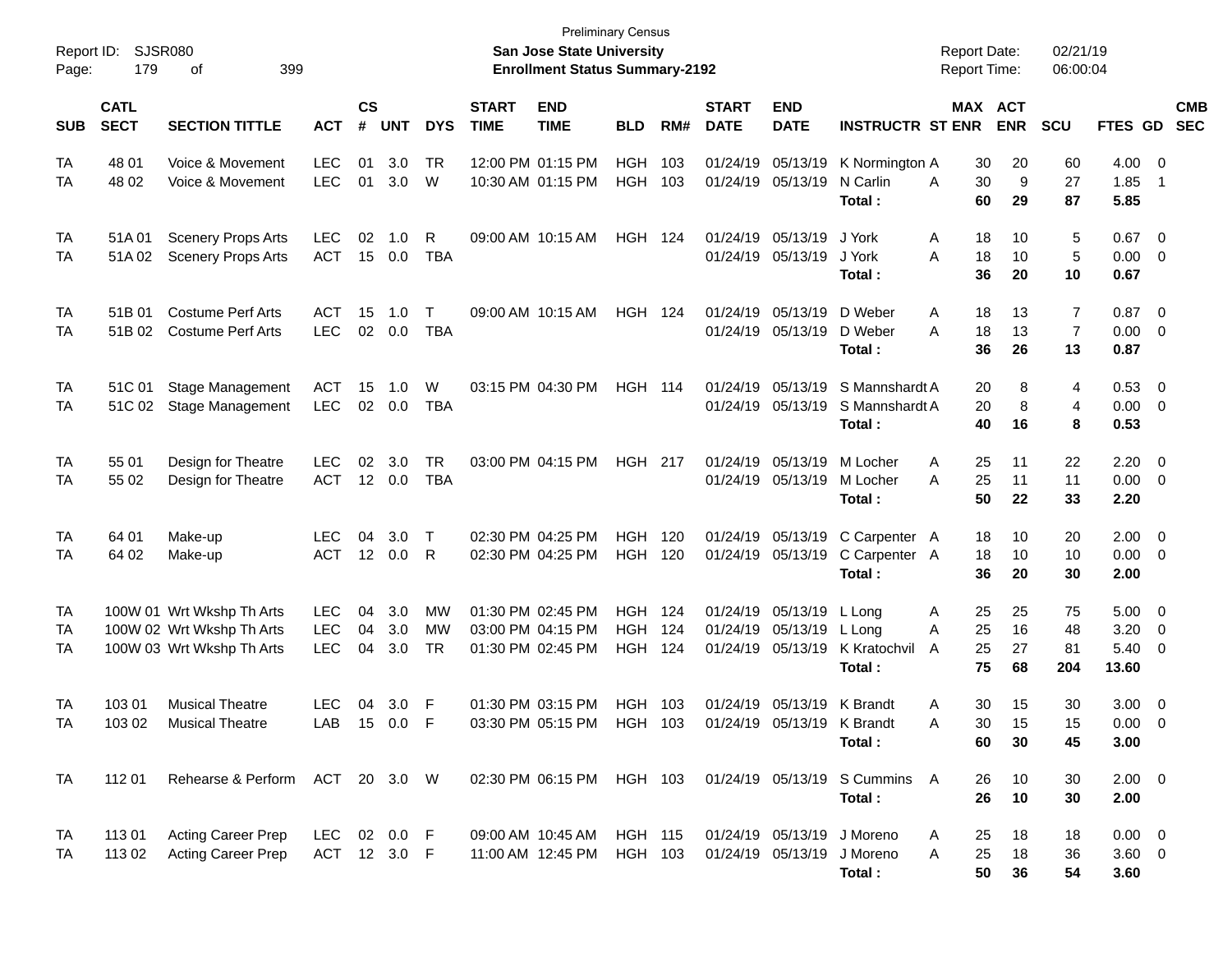| Page:      | Report ID: SJSR080<br>180  | 399<br>οf                                                                                                                                                                                              |                                  |                    |               |                 |                             | San Jose State University<br><b>Enrollment Status Summary-2192</b> | <b>Preliminary Census</b>        |            |                                        |                                        |                                                                                | <b>Report Date:</b><br><b>Report Time:</b> |                         | 02/21/19<br>06:00:04 |                                       |                       |            |
|------------|----------------------------|--------------------------------------------------------------------------------------------------------------------------------------------------------------------------------------------------------|----------------------------------|--------------------|---------------|-----------------|-----------------------------|--------------------------------------------------------------------|----------------------------------|------------|----------------------------------------|----------------------------------------|--------------------------------------------------------------------------------|--------------------------------------------|-------------------------|----------------------|---------------------------------------|-----------------------|------------|
| <b>SUB</b> | <b>CATL</b><br><b>SECT</b> | <b>SECTION TITTLE</b>                                                                                                                                                                                  | <b>ACT</b>                       | $\mathsf{cs}$<br># | <b>UNT</b>    | <b>DYS</b>      | <b>START</b><br><b>TIME</b> | <b>END</b><br><b>TIME</b>                                          | <b>BLD</b>                       | RM#        | <b>START</b><br><b>DATE</b>            | <b>END</b><br><b>DATE</b>              | <b>INSTRUCTR ST ENR</b>                                                        |                                            | MAX ACT<br><b>ENR</b>   | <b>SCU</b>           | <b>FTES GD</b>                        | <b>SEC</b>            | <b>CMB</b> |
| TA         | 117 01                     | <b>Pract Act or Direc</b>                                                                                                                                                                              | ACT                              |                    | 20 1.0        | TBA             |                             |                                                                    |                                  |            |                                        | 01/24/19 05/13/19                      | K Brandt<br>Total:                                                             | Α<br>25<br>25                              | 20<br>20                | 20<br>20             | $1.33 \ 0$<br>1.33                    |                       |            |
| TA         | 121 01                     | <b>Topics Perf Hist</b>                                                                                                                                                                                | LEC.                             | 02                 | 3.0           | MW              |                             | 10:30 AM 11:45 AM                                                  | <b>HGH 120</b>                   |            |                                        | 01/24/19 05/13/19                      | <b>B</b> Butler<br>Total:                                                      | Α<br>30<br>30                              | 14<br>14                | 42<br>42             | $2.80 \t 0$<br>2.80                   |                       |            |
| TA<br>ENGL | 127 01<br>127 01           | <b>Contemp Theatre</b><br><b>Contemp Theatre</b>                                                                                                                                                       | <b>LEC</b><br><b>LEC</b>         | 02                 | 3.0<br>02 3.0 | <b>TR</b><br>TR |                             | 01:30 PM 02:45 PM<br>01:30 PM 02:45 PM                             | HGH 217<br><b>HGH</b>            | 217        | 01/24/19 05/13/19<br>01/24/19 05/13/19 |                                        | K Normington A<br>K Normington A<br>Total:                                     | 30<br>$\mathbf 0$<br>30                    | 16<br>6<br>22           | 48<br>18<br>66       | 3.20<br>1.25<br>4.45                  | 0 <sup>o</sup><br>1 C |            |
| <b>TA</b>  | 129 01                     | <b>Adv Scriptwriting</b>                                                                                                                                                                               | LEC.                             | $02\,$             | 3.0           | МW              |                             | 09:00 AM 10:15 AM                                                  | <b>HGH 120</b>                   |            |                                        | 01/24/19 05/13/19                      | <b>B</b> Butler<br>Total :                                                     | 25<br>Α<br>25                              | 8<br>8                  | 24<br>24             | $1.60 \t 0$<br>1.60                   |                       |            |
| TA<br>TA   | 131 01<br>131 02           | Storytelling<br>Storytelling                                                                                                                                                                           | <b>LEC</b><br><b>LEC</b>         | 04<br>04           | 3.0<br>3.0    | <b>TR</b><br>TR |                             | 10:30 AM 11:45 AM<br>12:00 PM 01:15 PM                             | <b>HGH 217</b><br><b>HGH 217</b> |            |                                        | 01/24/19 05/13/19<br>01/24/19 05/13/19 | <b>B</b> Swanson<br><b>B</b> Swanson<br>Total:                                 | 25<br>A<br>25<br>A<br>50                   | 18<br>19<br>37          | 54<br>57<br>111      | 3.60 0<br>$3.80\ 0$<br>7.40           |                       |            |
| TA<br>TA   | 153 01<br>153 02           | Costume Design<br>Costume Design                                                                                                                                                                       | <b>LEC</b><br><b>ACT</b>         | 04                 | 3.0<br>12 0.0 | $\top$<br>R     |                             | 12:30 PM 02:25 PM<br>12:30 PM 02:25 PM                             | <b>HGH</b><br><b>HGH</b>         | 120<br>120 |                                        | 01/24/19 05/13/19<br>01/24/19 05/13/19 | C Carpenter A<br>C Carpenter A<br>Total:                                       | 25<br>25<br>50                             | 4<br>4<br>8             | 8<br>4<br>12         | 0.80 0<br>$0.00 \t 0$<br>0.80         |                       |            |
| TA<br>TA   | 154 01<br>154 02           | Scenic Design<br>Scenic Design                                                                                                                                                                         | <b>LEC</b><br><b>ACT</b>         | 04                 | 3.0<br>12 0.0 | $\top$<br>R     |                             | 08:30 AM 10:25 AM<br>08:30 AM 10:25 AM                             | <b>HGH</b><br><b>HGH</b>         | 120<br>120 |                                        | 01/24/19 05/13/19<br>01/24/19 05/13/19 | A Bechert<br>A Bechert<br>Total:                                               | 25<br>Α<br>25<br>Α<br>50                   | 10<br>10<br>20          | 20<br>10<br>30       | $2.00 \t 0$<br>$0.00 \t 0$<br>2.00    |                       |            |
| TA<br>TA   | 161 01<br>161 02           | Theatre Design Top<br>Theatre Design Top                                                                                                                                                               | <b>LEC</b><br><b>ACT</b>         | 04                 | 3.0<br>12 0.0 | $\top$<br>R     |                             | 10:30 AM 12:25 PM<br>10:30 AM 12:25 PM                             | <b>HGH</b><br><b>HGH</b>         | 120<br>120 |                                        | 01/24/19 05/13/19<br>01/24/19 05/13/19 | M Locher<br>M Locher<br>Total :                                                | 25<br>A<br>25<br>Α<br>50                   | 5<br>5<br>10            | 10<br>5<br>15        | $1.00 \t 0$<br>$0.00 \t 0$<br>1.00    |                       |            |
| TA<br>TA.  |                            | 170A 80 Act & Dir Camera<br>170A 81 Act & Dir Camera                                                                                                                                                   | LEC 02 3.0 TBA<br>ACT 12 0.0 TBA |                    |               |                 |                             |                                                                    |                                  |            |                                        |                                        | 01/24/19 05/13/19 A Glazer Con A<br>01/24/19 05/13/19 A Glazer Con A<br>Total: | 26                                         | 15<br>26 15<br>52 30    | 30<br>15<br>45       | $3.00 \ 0$<br>$0.00 \t 0$<br>3.00     |                       |            |
| TA<br>TA I |                            | 170B 01 Adv Act & Dir Cam LEC 02 3.0 W 10:30 AM 12:15 PM HGH 114 01/24/19 05/13/19 A Glazer Con A<br>170B 02 Adv Act & Dir Cam ACT 12 0.0 W 12:30 PM 02:15 PM HGH 115 01/24/19 05/13/19 A Glazer Con A |                                  |                    |               |                 |                             |                                                                    |                                  |            |                                        |                                        | Total:                                                                         |                                            | 26 25<br>26 25<br>52 50 | 50<br>25<br>75       | $5.00 \t 0$<br>$0.00 \quad 0$<br>5.00 |                       |            |
| TA         |                            | 180 01 Indiv Studies                                                                                                                                                                                   | SUP 36 1.0 TBA                   |                    |               |                 |                             |                                                                    |                                  |            |                                        |                                        | 01/24/19 05/13/19 A Glazer Con A                                               |                                            | 20 0                    | $\mathbf{0}$         | $0.00 \quad 0$                        |                       |            |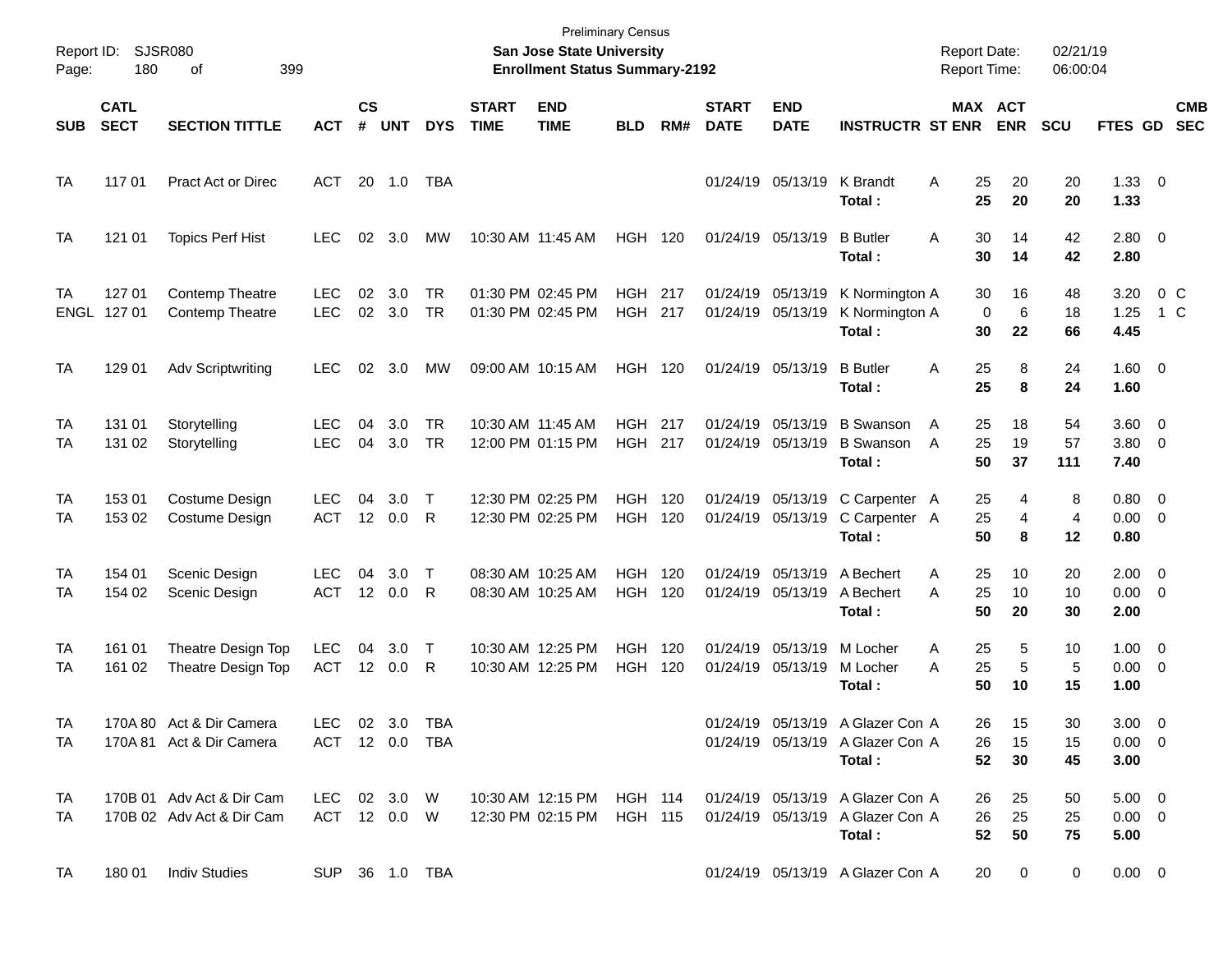| Report ID:<br>Page: | 181                        | SJSR080<br>399<br>оf  |            |                |            |            |                             | <b>San Jose State University</b><br><b>Enrollment Status Summary-2192</b> | <b>Preliminary Census</b> |     |                             |                                                  |                                                | <b>Report Date:</b><br><b>Report Time:</b> |                                | 02/21/19<br>06:00:04      |                                    |     |                          |
|---------------------|----------------------------|-----------------------|------------|----------------|------------|------------|-----------------------------|---------------------------------------------------------------------------|---------------------------|-----|-----------------------------|--------------------------------------------------|------------------------------------------------|--------------------------------------------|--------------------------------|---------------------------|------------------------------------|-----|--------------------------|
| <b>SUB</b>          | <b>CATL</b><br><b>SECT</b> | <b>SECTION TITTLE</b> | <b>ACT</b> | <b>CS</b><br># | <b>UNT</b> | <b>DYS</b> | <b>START</b><br><b>TIME</b> | <b>END</b><br>TIME                                                        | <b>BLD</b>                | RM# | <b>START</b><br><b>DATE</b> | <b>END</b><br><b>DATE</b>                        | <b>INSTRUCTR ST ENR</b>                        | MAX                                        | <b>ACT</b><br><b>ENR</b>       | <b>SCU</b>                | FTES GD                            |     | <b>CMB</b><br><b>SEC</b> |
|                     |                            |                       |            |                |            |            |                             |                                                                           |                           |     |                             |                                                  | Total:                                         | 20                                         | $\mathbf 0$                    | 0                         | 0.00                               |     |                          |
| TA                  | 191 01                     | Act Proj Thea Prod    | <b>ACT</b> | 20             | 1.0        | TBA        |                             |                                                                           |                           |     | 01/24/19                    | 05/13/19                                         | A Bechert                                      | $\mathsf{A}$                               | 15<br>5                        | 5                         | 0.33                               | - 0 |                          |
| TA                  | 191 02                     | Act Proj Thea Prod    | ACT        | 20             | 1.0        | TBA        |                             |                                                                           |                           |     | 01/24/19                    | 05/13/19                                         | M Locher                                       | 15<br>A                                    | 3                              | 3                         | 0.20                               | - 0 |                          |
| <b>TA</b>           | 191 03                     | Act Proj Thea Prod    | ACT        | 20             | 1.0        | TBA        |                             |                                                                           |                           |     | 01/24/19                    | 05/13/19                                         | C Carpenter A                                  | 15                                         | 9                              | 9                         | 0.60                               | - 0 |                          |
| TA                  | 191 04                     | Act Proj Thea Prod    | ACT        | 20             | 1.0        | TBA        |                             |                                                                           |                           |     | 01/24/19                    | 05/13/19                                         | S Mannshardt A                                 |                                            | 3<br>15                        | 3                         | 0.20                               | - 0 |                          |
|                     |                            |                       |            |                |            |            |                             |                                                                           |                           |     |                             |                                                  | Total:                                         | 60                                         | 20                             | 20                        | 1.33                               |     |                          |
|                     | Department :               | Film & Theatre        |            |                |            |            |                             |                                                                           |                           |     |                             | <b>Lower Division:</b><br><b>Upper Division:</b> | Department Total:<br><b>Graduate Division:</b> | 3973<br>1793<br>2180                       | 3172<br>1522<br>1650<br>0<br>0 | 7691<br>3883<br>3808<br>0 | 523.08<br>258.92<br>264.17<br>0.00 |     |                          |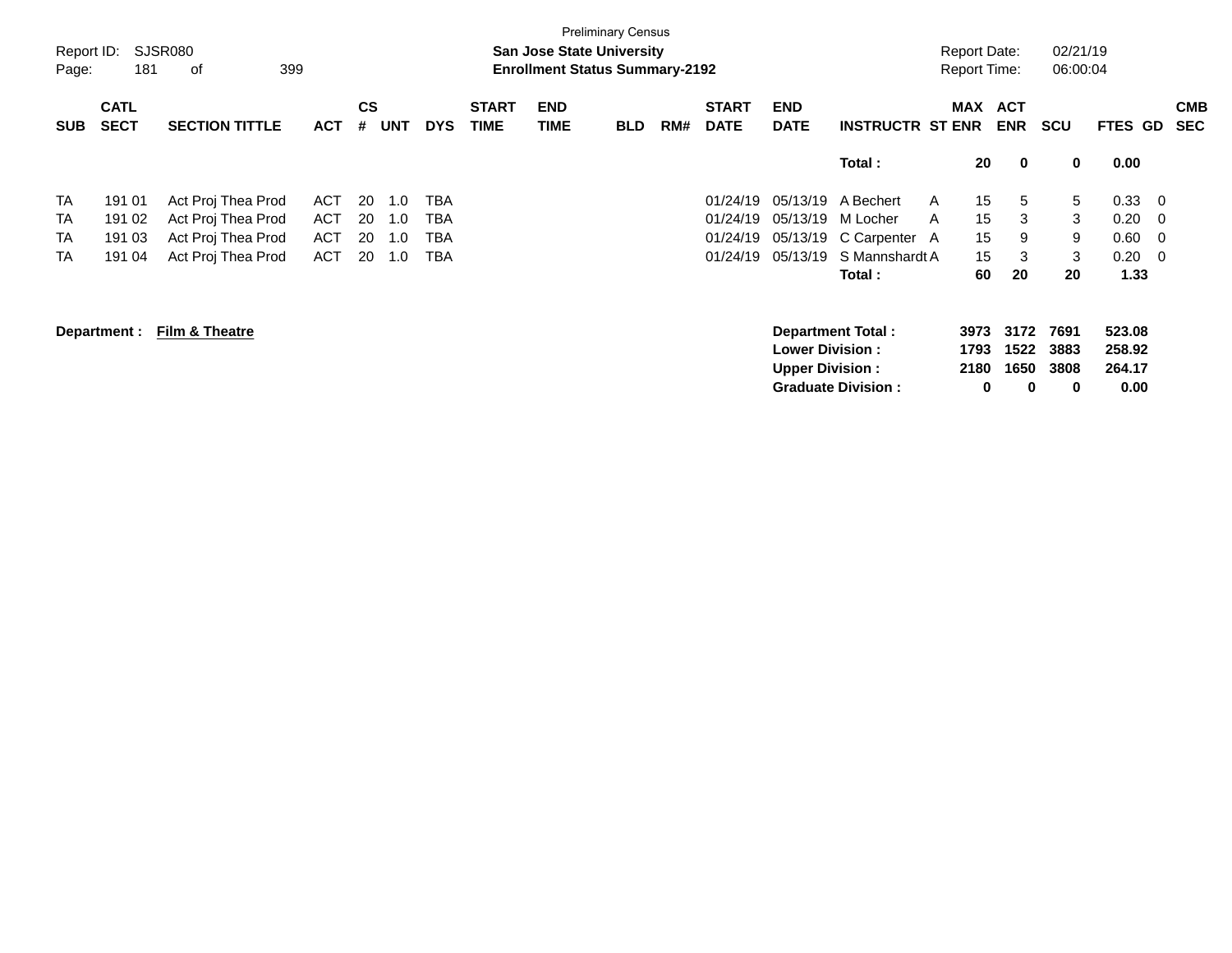| Report ID:<br>Page: | SJSR080<br>182             | 399<br>оf                                   |            |                    |            |            |                             | <b>Preliminary Census</b><br>San Jose State University<br><b>Enrollment Status Summary-2192</b> |            |     |                             |                            |                                  |   |    | <b>Report Date:</b><br><b>Report Time:</b> | 02/21/19<br>06:00:04 |             |                          |            |
|---------------------|----------------------------|---------------------------------------------|------------|--------------------|------------|------------|-----------------------------|-------------------------------------------------------------------------------------------------|------------|-----|-----------------------------|----------------------------|----------------------------------|---|----|--------------------------------------------|----------------------|-------------|--------------------------|------------|
| <b>SUB</b>          | <b>CATL</b><br><b>SECT</b> | <b>SECTION TITTLE</b>                       | <b>ACT</b> | $\mathsf{cs}$<br># | <b>UNT</b> | <b>DYS</b> | <b>START</b><br><b>TIME</b> | <b>END</b><br><b>TIME</b>                                                                       | <b>BLD</b> | RM# | <b>START</b><br><b>DATE</b> | <b>END</b><br><b>DATE</b>  | <b>INSTRUCTR ST ENR</b>          |   |    | MAX ACT<br><b>ENR</b>                      | <b>SCU</b>           | FTES GD SEC |                          | <b>CMB</b> |
| College             |                            | <b>Humanities &amp; the Arts</b>            |            |                    |            |            |                             |                                                                                                 |            |     |                             |                            |                                  |   |    |                                            |                      |             |                          |            |
|                     | Department :               | <b>English &amp; Comparative Literature</b> |            |                    |            |            |                             |                                                                                                 |            |     |                             |                            |                                  |   |    |                                            |                      |             |                          |            |
|                     |                            | ENED 184Y 01 Stdt Tchg II                   | <b>SUP</b> | 25                 | 4.0        | <b>TBA</b> |                             |                                                                                                 |            |     | 01/24/19                    | 05/13/19 S Ball            |                                  | A | 3  | 2                                          | 8                    | 0.53        | 0                        |            |
|                     |                            | ENED 184Y 02 Stdt Tchg II                   | <b>SUP</b> | 25                 | 4.0        | <b>TBA</b> |                             |                                                                                                 |            |     | 01/24/19                    | 05/13/19 L Hamor           |                                  | A | 6  | 5                                          | 20                   | 1.33        | 0                        |            |
|                     |                            | ENED 184Y 03 Stdt Tchg II                   | <b>SUP</b> | 25                 | 4.0        | <b>TBA</b> |                             |                                                                                                 |            |     | 01/24/19                    | 05/13/19                   | E Burchard                       | A | 3  | 3                                          | 12                   | 0.80        | $\overline{0}$           |            |
|                     |                            | ENED 184Y 04 Stdt Tchg II                   | <b>SUP</b> | 25                 | 4.0        | <b>TBA</b> |                             |                                                                                                 |            |     | 01/24/19 05/13/19           |                            |                                  | Α | 3  | 0                                          | 0                    | 0.00        | $\overline{\phantom{0}}$ |            |
|                     |                            |                                             |            |                    |            |            |                             |                                                                                                 |            |     |                             |                            | Total:                           |   | 15 | 10                                         | 40                   | 2.67        |                          |            |
|                     |                            | ENED 184Z 01 Stdt Tchg III                  | <b>SUP</b> | 25                 | 4.0        | <b>TBA</b> |                             |                                                                                                 |            |     | 01/24/19                    | 05/13/19 S Ball            |                                  | A | 3  | 1                                          | 4                    | 0.27        | - 0                      |            |
|                     |                            | ENED 184Z 02 Stdt Tchg III                  | <b>SUP</b> | 25                 | 4.0        | <b>TBA</b> |                             |                                                                                                 |            |     | 01/24/19                    | 05/13/19 L Hamor           |                                  | A | 6  | 5                                          | 20                   | 1.33        | 0                        |            |
|                     |                            | ENED 184Z 03 Stdt Tchg III                  | <b>SUP</b> | 25                 | 4.0        | <b>TBA</b> |                             |                                                                                                 |            |     | 01/24/19                    | 05/13/19                   | E Burchard                       | A | 3  | 3                                          | 12                   | 0.80        | 0                        |            |
|                     |                            | ENED 184Z 04 Stdt Tchg III                  | <b>SUP</b> | 25                 | 4.0        | <b>TBA</b> |                             |                                                                                                 |            |     | 01/24/19 05/13/19           |                            |                                  | Α | 3  | 0                                          | 0                    | 0.00        | $\overline{\mathbf{0}}$  |            |
|                     |                            |                                             |            |                    |            |            |                             |                                                                                                 |            |     |                             |                            | Total:                           |   | 15 | 9                                          | 36                   | 2.40        |                          |            |
|                     | ENED 353 01                | Meth Tchng English                          | SEM 05 3.0 |                    |            | $\top$     |                             | 04:00 PM 06:45 PM                                                                               | <b>SH</b>  | 435 |                             | 01/24/19 05/13/19          | J Johnson                        | Α | 25 | 16                                         | 48                   | $3.20 \ 0$  |                          |            |
|                     |                            |                                             |            |                    |            |            |                             |                                                                                                 |            |     |                             |                            | Total:                           |   | 25 | 16                                         | 48                   | 3.20        |                          |            |
|                     |                            |                                             |            |                    |            |            |                             |                                                                                                 |            |     |                             |                            |                                  |   |    |                                            |                      |             |                          |            |
|                     | ENED 365 01                | Seminar in English E SEM 05 2.0 R           |            |                    |            |            |                             | 04:00 PM 06:45 PM                                                                               | <b>SH</b>  | 212 |                             | 01/24/19 05/13/19          | M Warner                         | A | 25 | 9                                          | 18                   | $1.20 \t 0$ |                          |            |
|                     |                            |                                             |            |                    |            |            |                             |                                                                                                 |            |     |                             |                            | Total:                           |   | 25 | 9                                          | 18                   | 1.20        |                          |            |
| ENGL                | 1A 01                      | <b>First Year Writing</b>                   | <b>LEC</b> | 03                 | 3.0        | <b>MW</b>  |                             | 07:30 AM 08:45 AM                                                                               | <b>BBC</b> | 121 | 01/24/19                    | 05/13/19                   | A Tran                           | A | 23 | 23                                         | 69                   | 4.60        | $\overline{\phantom{0}}$ |            |
| <b>ENGL</b>         | 1A 02                      | <b>First Year Writing</b>                   | <b>LEC</b> | 03                 | 3.0        | <b>TR</b>  |                             | 07:30 AM 08:45 AM                                                                               | CL.        | 316 | 01/24/19                    | 05/13/19 E Sams            |                                  | A | 23 | 23                                         | 69                   | 4.60        | - 0                      |            |
| <b>ENGL</b>         | 1A 03                      | <b>First Year Writing</b>                   | <b>LEC</b> | 03                 | 3.0        | МW         |                             | 07:30 AM 08:45 AM                                                                               | <b>BBC</b> | 124 | 01/24/19                    | 05/13/19                   | J Navarro                        | A | 23 | 23                                         | 69                   | 4.60        | 0                        |            |
| <b>ENGL</b>         | 1A 04                      | <b>First Year Writing</b>                   | <b>LEC</b> | 03                 | 3.0        | МW         |                             | 04:30 PM 05:45 PM                                                                               | <b>BBC</b> | 121 | 01/24/19                    |                            | 05/13/19 Z Babaci-Wil            | A | 23 | 22                                         | 66                   | 4.40        | 0                        |            |
| <b>ENGL</b>         | 1A 05                      | <b>First Year Writing</b>                   | <b>LEC</b> | 03                 | 3.0        | МW         |                             | 09:00 AM 10:15 AM                                                                               | <b>BBC</b> | 221 | 01/24/19                    | 05/13/19 A Mills           |                                  | A | 23 | 23                                         | 69                   | 4.60        | 0                        |            |
| <b>ENGL</b>         | 1A 06                      | <b>First Year Writing</b>                   | <b>LEC</b> | 03                 | 3.0        | TR         |                             | 09:00 AM 10:15 AM                                                                               | <b>BBC</b> | 121 | 01/24/19                    | 05/13/19 S Sloan           |                                  | A | 23 | 23                                         | 69                   | 4.60        | 0                        |            |
| <b>ENGL</b>         | 1A 07                      | <b>First Year Writing</b>                   | <b>LEC</b> | 03                 | 3.0        | МW         |                             | 09:00 AM 10:15 AM                                                                               | SН         | 411 | 01/24/19                    | 05/13/19                   | H Meservey                       | A | 23 | 23                                         | 69                   | 4.60        | 0                        |            |
| <b>ENGL</b>         | 1A 08                      | <b>First Year Writing</b>                   | <b>LEC</b> | 03                 | 3.0        | <b>TR</b>  |                             | 04:30 PM 05:45 PM                                                                               | CL.        | 316 | 01/24/19                    |                            | 05/13/19 E Hansen                | A | 23 | 24                                         | 72                   | 4.80        | 0                        |            |
| <b>ENGL</b>         | 1A 09                      | <b>First Year Writing</b>                   | <b>LEC</b> | 03                 | 3.0        | МW         |                             | 09:00 AM 10:15 AM                                                                               | <b>BBC</b> | 122 | 01/24/19                    | 05/13/19                   | L Lindelof                       | A | 23 | 23                                         | 69                   | 4.60        | 0                        |            |
| ENGL                | 1A 10                      | <b>First Year Writing</b>                   | <b>LEC</b> | 03                 | 3.0        | TR         |                             | 09:00 AM 10:15 AM                                                                               | <b>SH</b>  | 413 |                             | 01/24/19 05/13/19 R Vora   |                                  | A | 23 | 23                                         | 69                   | 4.60        | 0                        |            |
| ENGL                | 1A 11                      | <b>First Year Writing</b>                   | <b>LEC</b> | 03                 | 3.0        | <b>TR</b>  |                             | 10:30 AM 11:45 AM                                                                               | <b>BBC</b> | 121 |                             | 01/24/19 05/13/19 S Sloan  |                                  | A | 23 | 22                                         | 66                   | 4.40        | 0                        |            |
| ENGL                | 1A 12                      | <b>First Year Writing</b>                   | <b>LEC</b> | 03                 | 3.0        | МW         |                             | 10:30 AM 11:45 AM                                                                               | <b>SH</b>  | 413 |                             | 01/24/19 05/13/19 J Dunn   |                                  | A | 23 | 22                                         | 66                   | 4.40        | 0                        |            |
| ENGL                | 1A 13                      | <b>First Year Writing</b>                   | <b>LEC</b> | 03                 | 3.0        | TR         |                             | 10:30 AM 11:45 AM                                                                               | <b>BBC</b> | 130 |                             | 01/24/19 05/13/19 K O'Hare |                                  | A | 23 | 22                                         | 66                   | 4.40        | - 0                      |            |
| ENGL                | 1A 14                      | <b>First Year Writing</b>                   | <b>LEC</b> | 03                 | 3.0        | TR         |                             | 10:30 AM 11:45 AM                                                                               | <b>BBC</b> | 122 |                             | 01/24/19 05/13/19 E Sams   |                                  | A | 23 | 23                                         | 69                   | 4.60        | $\overline{\phantom{0}}$ |            |
| ENGL                | 1A 15                      | <b>First Year Writing</b>                   | <b>LEC</b> | 03                 | 3.0        | <b>MW</b>  |                             | 10:30 AM 11:45 AM                                                                               | <b>BBC</b> | 122 |                             | 01/24/19 05/13/19 J Damm   |                                  | A | 23 | 23                                         | 69                   | 4.60        | $\overline{\mathbf{0}}$  |            |
| ENGL                | 1A 16                      | <b>First Year Writing</b>                   | <b>LEC</b> | 03                 | 3.0        | TR         |                             | 12:00 PM 01:15 PM                                                                               | <b>BBC</b> | 130 |                             | 01/24/19 05/13/19 TAdry    |                                  | Α | 23 | 23                                         | 69                   | 4.60        | $\overline{\mathbf{0}}$  |            |
| ENGL                | 1A 17                      | <b>First Year Writing</b>                   | <b>LEC</b> | 03                 | 3.0        | TR         |                             | 12:00 PM 01:15 PM                                                                               | <b>SH</b>  | 238 |                             | 01/24/19 05/13/19 O Lee    |                                  | Α | 23 | 23                                         | 69                   | 4.60        | $\overline{\phantom{0}}$ |            |
| ENGL                | 1A 18                      | First Year Writing                          | <b>LEC</b> |                    | 03 3.0     | TR         |                             | 12:00 PM 01:15 PM                                                                               | DMH 354    |     |                             |                            | 01/24/19 05/13/19 C Garrecht-W A |   | 23 | 23                                         | 69                   | 4.60 0      |                          |            |
| ENGL                | 1A 19                      | <b>First Year Writing</b>                   | <b>LEC</b> |                    | 03 3.0     | TR         |                             | 12:00 PM 01:15 PM                                                                               | CL         | 316 |                             | 01/24/19 05/13/19 E Sams   |                                  | A | 23 | 23                                         | 69                   | 4.60 0      |                          |            |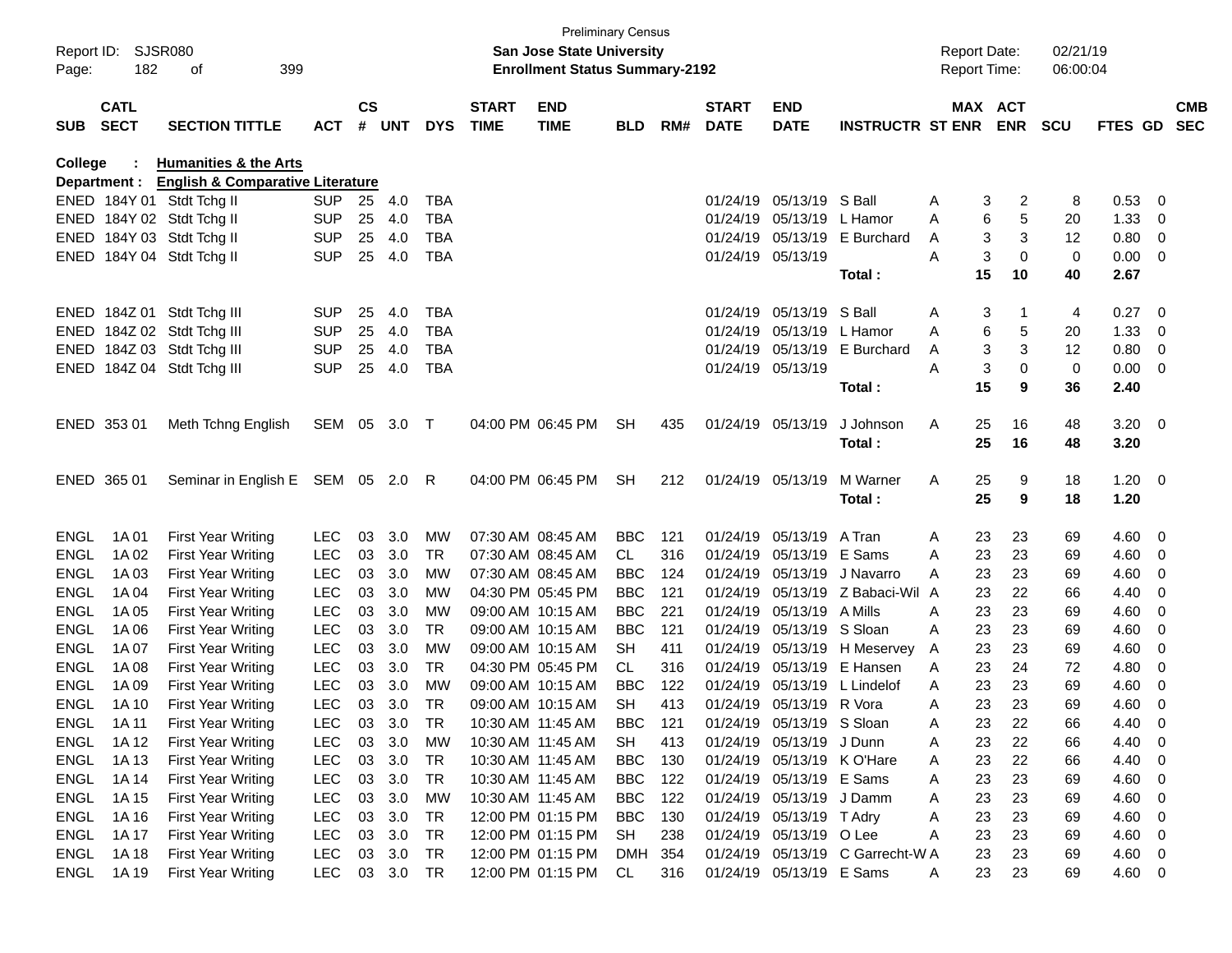| Report ID:<br>Page: | <b>SJSR080</b><br>183      | 399<br>of                       |            |                    |            |            |                             | <b>Preliminary Census</b><br><b>San Jose State University</b><br><b>Enrollment Status Summary-2192</b> |            |     |                             |                            |                         | <b>Report Date:</b><br>Report Time: |                       |     | 02/21/19<br>06:00:04 |            |                          |
|---------------------|----------------------------|---------------------------------|------------|--------------------|------------|------------|-----------------------------|--------------------------------------------------------------------------------------------------------|------------|-----|-----------------------------|----------------------------|-------------------------|-------------------------------------|-----------------------|-----|----------------------|------------|--------------------------|
| <b>SUB</b>          | <b>CATL</b><br><b>SECT</b> | <b>SECTION TITTLE</b>           | <b>ACT</b> | $\mathsf{cs}$<br># | <b>UNT</b> | <b>DYS</b> | <b>START</b><br><b>TIME</b> | <b>END</b><br><b>TIME</b>                                                                              | <b>BLD</b> | RM# | <b>START</b><br><b>DATE</b> | <b>END</b><br><b>DATE</b>  | <b>INSTRUCTR ST ENR</b> |                                     | MAX ACT<br><b>ENR</b> |     | SCU                  | FTES GD    | <b>CMB</b><br><b>SEC</b> |
| <b>ENGL</b>         | 1A 20                      | <b>First Year Writing</b>       | LEC        | 03                 | 3.0        | <b>MW</b>  |                             | 01:30 PM 02:45 PM                                                                                      | <b>SH</b>  | 413 | 01/24/19                    | 05/13/19                   | C Criez                 | Α                                   | 23                    | 23  | 69                   | 4.60       | 0                        |
| <b>ENGL</b>         | 1A 21                      | <b>First Year Writing</b>       | <b>LEC</b> | 03                 | 3.0        | <b>TR</b>  |                             | 01:30 PM 02:45 PM                                                                                      | <b>BBC</b> | 123 | 01/24/19                    | 05/13/19                   | S Kirby                 | Α                                   | 23                    | 22  | 66                   | 4.40       | 0                        |
| <b>ENGL</b>         | 1A 22                      | <b>First Year Writing</b>       | LEC        | 03                 | 3.0        | <b>MW</b>  |                             | 01:30 PM 02:45 PM                                                                                      | <b>CL</b>  | 316 | 01/24/19                    | 05/13/19                   | J Murphy                | Α                                   | 23                    | 23  | 69                   | 4.60       | 0                        |
| <b>ENGL</b>         | 1A 23                      | <b>First Year Writing</b>       | LEC        | 03                 | 3.0        | <b>TR</b>  |                             | 01:30 PM 02:45 PM                                                                                      | <b>SH</b>  | 411 | 01/24/19                    | 05/13/19                   | A Van Wey               | Α                                   | 23                    | 22  | 66                   | 4.40       | 0                        |
| <b>ENGL</b>         | 1A 24                      | <b>First Year Writing</b>       | LEC        | 03                 | 3.0        | <b>MW</b>  |                             | 01:30 PM 02:45 PM                                                                                      | <b>BBC</b> | 121 | 01/24/19                    | 05/13/19                   | A Tran                  | Α                                   | 23                    | 22  | 66                   | 4.40       | 0                        |
| <b>ENGL</b>         | 1A 25                      | <b>First Year Writing</b>       | LEC        | 03                 | 3.0        | <b>TR</b>  |                             | 01:30 PM 02:45 PM                                                                                      | <b>BBC</b> | 128 | 01/24/19                    | 05/13/19                   | K Schwartz              | A                                   | 23                    | 23  | 69                   | 4.60       | 0                        |
| <b>ENGL</b>         | 1A 26                      | <b>First Year Writing</b>       | LEC        | 03                 | 3.0        | <b>MW</b>  |                             | 03:00 PM 04:15 PM                                                                                      | <b>BBC</b> | 121 | 01/24/19                    | 05/13/19                   | M Dowdy                 | Α                                   | 23                    | 23  | 69                   | 4.60       | 0                        |
| <b>ENGL</b>         | 1A 27                      | <b>First Year Writing</b>       | LEC        | 03                 | 3.0        | <b>TR</b>  |                             | 03:00 PM 04:15 PM                                                                                      | <b>BBC</b> | 128 | 01/24/19                    | 05/13/19                   | E Rosser                | Α                                   | 23                    | 23  | 69                   | 4.60       | 0                        |
| <b>ENGL</b>         | 1A 28                      | <b>First Year Writing</b>       | LEC        | 03                 | 3.0        | <b>TR</b>  |                             | 03:00 PM 04:15 PM                                                                                      | <b>DMH</b> | 354 | 01/24/19                    | 05/13/19                   | C Garrecht-W A          |                                     | 23                    | 23  | 69                   | 4.60       | 0                        |
| <b>ENGL</b>         | 1A 29                      | <b>First Year Writing</b>       | LEC        | 03                 | 3.0        | <b>TR</b>  | 09:00 AM 10:15 AM           |                                                                                                        | <b>BBC</b> | 123 | 01/24/19                    | 05/13/19                   | P O'Sullivan A          |                                     | 23                    | 23  | 69                   | 4.60       | 0                        |
| <b>ENGL</b>         | 1A 30                      | <b>First Year Writing</b>       | LEC        | 03                 | 3.0        | <b>TR</b>  | 07:30 AM 08:45 AM           |                                                                                                        | <b>BBC</b> | 123 | 01/24/19                    | 05/13/19                   | P O'Sullivan            | A                                   | 23                    | 22  | 66                   | 4.40       | 0                        |
| <b>ENGL</b>         | 1A 31                      | <b>First Year Writing</b>       | LEC        | 03                 | 3.0        | <b>MW</b>  | 10:30 AM 11:45 AM           |                                                                                                        | <b>BBC</b> | 121 | 01/24/19                    | 05/13/19                   | C Vines                 | Α                                   | 23                    | 21  | 63                   | 4.20       | 0                        |
| <b>ENGL</b>         | 1A 32                      | <b>First Year Writing</b>       | <b>LEC</b> |                    | 3.0        |            |                             |                                                                                                        |            |     |                             |                            |                         | X                                   | 0                     | 0   | 0                    | 0.00       | 0                        |
| <b>ENGL</b>         | 1A 33                      | <b>First Year Writing</b>       | LEC        |                    | 3.0        |            |                             |                                                                                                        |            |     |                             |                            |                         | X                                   | 0                     | 0   | 0                    | 0.00       | 0                        |
| <b>ENGL</b>         | 1A 34                      | <b>First Year Writing</b>       | LEC        |                    | 3.0        |            |                             |                                                                                                        |            |     |                             |                            |                         | X                                   | 0                     | 0   | 0                    | 0.00       | 0                        |
| <b>ENGL</b>         | 1A 35                      | <b>First Year Writing</b>       | LEC        |                    | 3.0        |            |                             |                                                                                                        |            |     |                             |                            |                         | X                                   | 0                     | 0   | 0                    | 0.00       | 0                        |
| <b>ENGL</b>         | 1A 36                      | <b>First Year Writing</b>       | LEC        |                    | 3.0        |            |                             |                                                                                                        |            |     |                             |                            |                         | X                                   | 0                     | 0   | 0                    | 0.00       | 0                        |
| <b>ENGL</b>         | 1A 37                      | <b>First Year Writing</b>       | LEC        |                    | 3.0        |            |                             |                                                                                                        |            |     |                             |                            |                         | X                                   | 0                     | 0   | 0                    | 0.00       | 0                        |
| <b>ENGL</b>         | 1A 38                      | <b>First Year Writing</b>       | LEC        |                    | 3.0        |            |                             |                                                                                                        |            |     |                             |                            |                         | X                                   | 0                     | 0   | 0                    | 0.00       | 0                        |
| <b>ENGL</b>         | 1A 39                      | <b>First Year Writing</b>       | LEC        |                    | 3.0        |            |                             |                                                                                                        |            |     |                             |                            |                         | X                                   | 0                     | 0   | 0                    | 0.00       | 0                        |
| <b>ENGL</b>         | 1A 40                      | <b>First Year Writing</b>       | LEC        |                    | 3.0        |            |                             |                                                                                                        |            |     |                             |                            |                         | X                                   | 0                     | 0   | 0                    | 0.00       | 0                        |
| <b>ENGL</b>         | 1A 41                      | <b>First Year Writing</b>       | LEC        |                    | 3.0        |            |                             |                                                                                                        |            |     |                             |                            |                         | X                                   | 0                     | 0   | 0                    | 0.00       | 0                        |
| <b>ENGL</b>         | 1A 42                      | <b>First Year Writing</b>       | LEC        |                    | 3.0        |            |                             |                                                                                                        |            |     |                             |                            |                         | X                                   | 0                     | 0   | 0                    | 0.00       | 0                        |
| <b>ENGL</b>         | 1A43                       | <b>First Year Writing</b>       | LEC        |                    | 3.0        |            |                             |                                                                                                        |            |     |                             |                            |                         | X                                   | 0                     | 0   | 0                    | 0.00       | 0                        |
| <b>ENGL</b>         | 1A 44                      | <b>First Year Writing</b>       | LEC        |                    | 3.0        |            |                             |                                                                                                        |            |     |                             |                            |                         | X                                   | 0                     | 0   | 0                    | 0.00       | 0                        |
| <b>ENGL</b>         | 1A 45                      | <b>First Year Writing</b>       | LEC        |                    | 3.0        |            |                             |                                                                                                        |            |     |                             |                            |                         | X                                   | 0                     | 0   | 0                    | 0.00       | 0                        |
| <b>ENGL</b>         | 1A 46                      | <b>First Year Writing</b>       | LEC        | 03                 | 3.0        | <b>MW</b>  | 10:30 AM 11:45 AM           |                                                                                                        | <b>SH</b>  | 411 | 01/24/19                    | 05/13/19                   | H Meservey              | Α                                   | 23                    | 22  | 66                   | 4.40       | -0                       |
|                     |                            |                                 |            |                    |            |            |                             |                                                                                                        |            |     |                             |                            | <b>Total :</b>          | 736                                 |                       | 726 | 2178                 | 145.20     |                          |
| ENGL                |                            | 1AS 01 FYW: Stretch English LEC |            |                    | 03 3.0     | МW         | 10:30 AM 11:45 AM           |                                                                                                        | BBC        | 124 | 01/24/19                    | 05/13/19                   | A Ahmad                 | A                                   | 22                    | 19  | 57                   | 3.80       | - 0                      |
| <b>ENGL</b>         |                            | 1AS 02 FYW: Stretch English LEC |            | 03                 | 3.0        | MW         |                             | 12:00 PM 01:15 PM                                                                                      | <b>BBC</b> | 128 |                             | 01/24/19 05/13/19 A Ahmad  |                         | A                                   | 22                    | 20  | 60                   | 4.00       | $\overline{0}$           |
| ENGL                |                            | 1AS 03 FYW: Stretch English LEC |            |                    | 03 3.0     | <b>MW</b>  |                             | 04:30 PM 05:45 PM                                                                                      | <b>BBC</b> | 123 |                             | 01/24/19 05/13/19 A Ahmad  |                         | A                                   | 22                    | 17  | 51                   | 3.40       | $\overline{0}$           |
| ENGL                |                            | 1AS 04 FYW: Stretch English LEC |            |                    | 03 3.0     | <b>TR</b>  |                             | 10:30 AM 11:45 AM                                                                                      | <b>SH</b>  | 411 |                             | 01/24/19 05/13/19 T Morgan |                         | A                                   | 22                    | 22  | 66                   | 4.40       | $\overline{\mathbf{0}}$  |
| <b>ENGL</b>         |                            | 1AS 05 FYW: Stretch English LEC |            |                    | 03 3.0     | МW         |                             | 09:00 AM 10:15 AM                                                                                      | CL         | 316 |                             | 01/24/19 05/13/19          | M Dowdy                 | Α                                   | 22                    | 21  | 63                   | 4.20       | $\overline{\mathbf{0}}$  |
| <b>ENGL</b>         |                            | 1AS 06 FYW: Stretch English LEC |            |                    | 03 3.0     | МW         | 10:30 AM 11:45 AM           |                                                                                                        | CL         | 316 |                             | 01/24/19 05/13/19          | M Dowdy                 | Α                                   | 22                    | 22  | 66                   | 4.40       | $\overline{\mathbf{0}}$  |
| <b>ENGL</b>         |                            | 1AS 07 FYW: Stretch English LEC |            |                    | 03 3.0     | TR         |                             | 09:00 AM 10:15 AM                                                                                      | CL         | 111 |                             | 01/24/19 05/13/19          | <b>B</b> Hoffer         | Α                                   | 22                    | 19  | 57                   | 3.80       | $\overline{\phantom{0}}$ |
| <b>ENGL</b>         |                            | 1AS 08 FYW: Stretch English LEC |            |                    | 03 3.0     | TR         |                             | 12:00 PM 01:15 PM                                                                                      | <b>SH</b>  | 413 |                             | 01/24/19 05/13/19 S Sloan  |                         | Α                                   | 22                    | 22  | 66                   | 4.40       | - 0                      |
| <b>ENGL</b>         |                            | 1AS 09 FYW: Stretch English LEC |            |                    | 03 3.0     | <b>MW</b>  |                             | 03:00 PM 04:15 PM                                                                                      | <b>BBC</b> | 124 |                             | 01/24/19 05/13/19 J Logan  |                         | A                                   | 22                    | 20  | 60                   | $4.00 \ 0$ |                          |
| <b>ENGL</b>         |                            | 1AS 10 FYW: Stretch English LEC |            |                    | 03 3.0     | МW         |                             | 04:30 PM 05:45 PM                                                                                      | <b>BBC</b> | 124 |                             | 01/24/19 05/13/19 J Logan  |                         | A                                   | 22                    | 19  | 57                   | 3.80 0     |                          |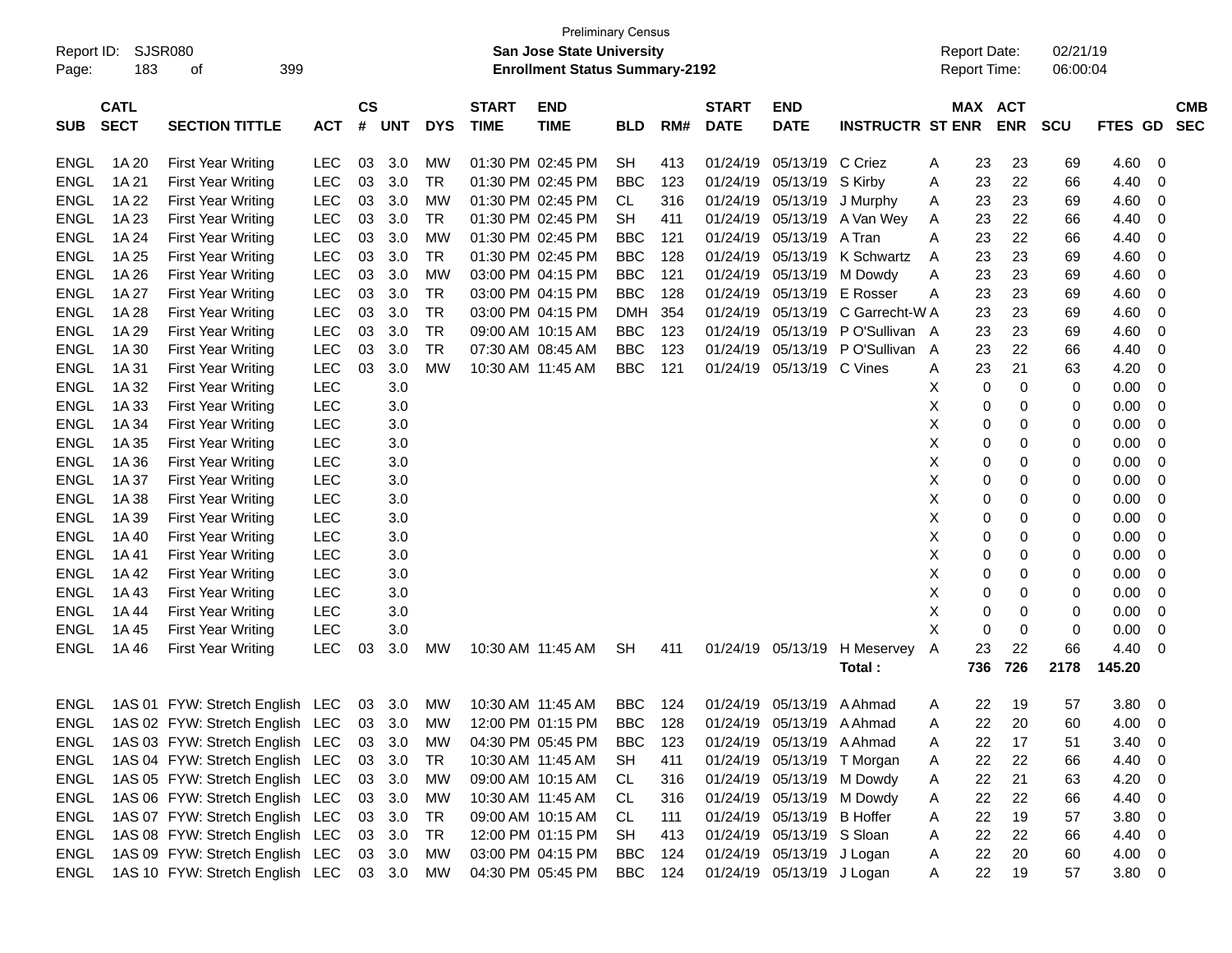| <b>Enrollment Status Summary-2192</b><br><b>Report Time:</b><br>06:00:04<br>Page:<br>$\mathsf{cs}$<br><b>CATL</b><br><b>START</b><br><b>END</b><br><b>START</b><br><b>END</b><br>MAX ACT<br><b>CMB</b><br><b>SECT</b><br><b>TIME</b><br><b>SECTION TITTLE</b><br><b>ACT</b><br>#<br><b>UNT</b><br><b>DYS</b><br><b>TIME</b><br>RM#<br><b>DATE</b><br><b>DATE</b><br><b>INSTRUCTR ST ENR</b><br><b>ENR</b><br><b>SCU</b><br><b>FTES GD</b><br><b>SEC</b><br><b>SUB</b><br><b>BLD</b><br><b>BBC</b><br>22<br>23<br>1AS 11 FYW: Stretch English LEC<br>03<br>3.0<br>TR<br>04:30 PM 05:45 PM<br>128<br>01/24/19<br>05/13/19<br><b>B</b> Hoffer<br>69<br>4.60<br>ENGL<br>0<br>A<br>1AS 12 FYW: Stretch English LEC<br>03<br><b>MW</b><br><b>BBC</b><br>123<br>01/24/19<br>05/13/19<br>F Kirk<br>22<br>21<br>63<br>4.20<br><b>ENGL</b><br>3.0<br>09:00 AM 10:15 AM<br>Α<br>0<br>03<br><b>BBC</b><br>123<br>22<br><b>ENGL</b><br>1AS 13 FYW: Stretch English LEC<br>3.0<br><b>MW</b><br>10:30 AM 11:45 AM<br>01/24/19<br>05/13/19 F Kirk<br>19<br>57<br>3.80<br>A<br>0<br>03<br>01:30 PM 02:45 PM<br>354<br>22<br><b>ENGL</b><br>1AS 14 FYW: Stretch English LEC<br>3.0<br><b>MW</b><br><b>DMH</b><br>01/24/19<br>05/13/19 F Kirk<br>19<br>57<br>3.80<br>0<br>A<br>03<br>03:00 PM 04:15 PM<br><b>SH</b><br>238<br>22<br>18<br><b>ENGL</b><br>1AS 15 FYW: Stretch English LEC<br>3.0<br><b>MW</b><br>01/24/19<br>05/13/19 K Golden<br>3.60<br>0<br>A<br>54<br>03<br><b>MW</b><br>12:00 PM 01:15 PM<br><b>BBC</b><br>22<br>22<br>4.40<br><b>ENGL</b><br>1AS 16 FYW: Stretch English LEC<br>3.0<br>130<br>01/24/19<br>05/13/19<br>66<br>0<br>L Landau<br>A<br>22<br>03<br><b>TR</b><br>01:30 PM 02:45 PM<br><b>SH</b><br>05/13/19 S Sloan<br>20<br>4.00<br><b>ENGL</b><br>1AS 18 FYW: Stretch English LEC<br>3.0<br>413<br>01/24/19<br>60<br>0<br>A<br>03<br><b>TR</b><br><b>SH</b><br>22<br>20<br>4.00<br><b>ENGL</b><br>1AS 22 FYW: Stretch English LEC<br>3.0<br>09:00 AM 10:15 AM<br>411<br>01/24/19<br>05/13/19<br>J Patchigond A<br>60<br>0<br><b>TR</b><br>03<br><b>BBC</b><br>22<br>19<br><b>ENGL</b><br>1AS 26 FYW: Stretch English LEC<br>3.0<br>09:00 AM 10:15 AM<br>130<br>01/24/19<br>05/13/19<br>K Schwartz<br>57<br>3.80<br>A<br>0<br>03<br><b>TR</b><br>12:00 PM 01:15 PM<br><b>BBC</b><br>128<br>01/24/19<br>05/13/19<br>K Schwartz<br>22<br>21<br>4.20<br><b>ENGL</b><br>1AS 27 FYW: Stretch English LEC<br>3.0<br>63<br>0<br>Α<br>03<br><b>TR</b><br><b>SH</b><br>05/13/19<br>A Smith<br>22<br>19<br>3.80<br><b>ENGL</b><br>1AS 29 FYW: Stretch English LEC<br>3.0<br>09:00 AM 10:15 AM<br>444<br>01/24/19<br>57<br>0<br>A<br><b>TR</b><br>03<br><b>SH</b><br>05/13/19 A Smith<br>22<br>22<br>4.40<br><b>ENGL</b><br>1AS 30 FYW: Stretch English LEC<br>3.0<br>10:30 AM 11:45 AM<br>444<br>01/24/19<br>66<br>A<br>0<br>03<br><b>TR</b><br>01:30 PM 02:45 PM<br><b>SH</b><br>05/13/19 A Smith<br>22<br>19<br>3.80<br><b>ENGL</b><br>1AS 31 FYW: Stretch English LEC<br>3.0<br>444<br>01/24/19<br>57<br>0<br>A<br>03<br><b>MW</b><br><b>BBC</b><br>A St. Dennis<br>22<br>18<br>3.60<br><b>ENGL</b><br>1AS 33 FYW: Stretch English LEC<br>3.0<br>09:00 AM 10:15 AM<br>121<br>01/24/19<br>05/13/19<br>54<br>0<br>A<br>03<br><b>TR</b><br>12:00 PM 01:15 PM<br><b>SH</b><br>22<br>20<br>4.00<br><b>ENGL</b><br>1AS 36 FYW: Stretch English LEC<br>3.0<br>411<br>01/24/19<br>05/13/19<br>T Morgan<br>60<br>0<br>A<br>03<br><b>TR</b><br>03:00 PM 04:15 PM<br><b>BBC</b><br>22<br>22<br>4.40<br><b>ENGL</b><br>1AS 37 FYW: Stretch English LEC<br>3.0<br>130<br>01/24/19<br>05/13/19<br>66<br>T Morgan<br>A<br>0<br>03<br><b>TR</b><br><b>SH</b><br>22<br>12<br>36<br>2.40<br><b>ENGL</b><br>1AS 41 FYW: Stretch English LEC<br>3.0<br>07:30 AM 08:45 AM<br>411<br>01/24/19<br>05/13/19<br>J Patchigond A<br>0<br>03<br><b>MW</b><br>01:30 PM 02:45 PM<br><b>SH</b><br>238<br>01/24/19<br>22<br>17<br><b>ENGL</b><br>1AS 43 FYW: Stretch English LEC<br>3.0<br>05/13/19<br>K Golden<br>51<br>3.40<br>0<br>A<br>22<br>03<br><b>MW</b><br><b>BBC</b><br>221<br>01/24/19<br>20<br>60<br>4.00<br>ENGL<br>1AS 45 FYW: Stretch English LEC<br>3.0<br>10:30 AM 11:45 AM<br>05/13/19<br>A Petty<br>A<br>0<br>572<br>638<br>1716<br>114.40<br>Total:<br>04:30 PM 05:45 PM<br>25<br><b>ENGL</b><br>1B 01<br>Argument and Analysi LEC<br>3.0<br><b>MW</b><br><b>CL</b><br>316<br>01/24/19<br>05/13/19<br>A Rohatgi<br>25<br>75<br>5.00<br>03<br>0<br>A<br>1B 02<br><b>TR</b><br><b>BBC</b><br>124<br>25<br>25<br>75<br><b>ENGL</b><br>Argument and Analysi LEC<br>03<br>3.0<br>07:30 AM 08:45 AM<br>01/24/19 05/13/19 S Harvey<br>5.00<br>A<br>0<br>1B 03<br>Argument and Analysi LEC<br>X<br>0<br>0<br><b>ENGL</b><br>3.0<br>0<br>0.00<br>0<br>X<br>1B 04<br><b>ENGL</b><br>Argument and Analysi LEC<br>3.0<br>0<br>0<br>0.00<br>0<br>0<br>1B 05<br>25<br>23<br>4.60<br><b>ENGL</b><br>Argument and Analysi LEC<br>3.0<br><b>MW</b><br>09:00 AM 10:15 AM<br><b>DMH</b><br>354<br>01/24/19<br>05/13/19<br>D Sirkin<br>Α<br>69<br>03<br>0<br>25<br>1B 06<br><b>TR</b><br><b>BBC</b><br>124<br>25<br>75<br>5.00<br><b>ENGL</b><br>Argument and Analysi LEC<br>03<br>3.0<br>09:00 AM 10:15 AM<br>01/24/19<br>05/13/19<br>S Harvey<br>0<br>A<br>1B 07<br><b>MW</b><br>128<br>25<br>25<br><b>ENGL</b><br>Argument and Analysi LEC<br>03<br>3.0<br>10:30 AM 11:45 AM<br><b>BBC</b><br>01/24/19<br>05/13/19<br>M Edgerton<br>75<br>5.00<br>A<br>0<br>25<br>25<br>75<br><b>ENGL</b><br>1B 08<br>Argument and Analysi LEC<br>03<br>3.0<br><b>MW</b><br>10:30 AM 11:45 AM<br><b>DMH</b><br>354<br>01/24/19<br>05/13/19<br>D Sirkin<br>5.00<br>A<br>0<br>25<br>03<br><b>TR</b><br>04:30 PM 05:45 PM<br><b>BBC</b><br>121<br>01/24/19<br>05/13/19 R James<br>25<br>75<br>5.00<br>ENGL<br>1B 09<br>Argument and Analysi LEC<br>3.0<br>0<br>A<br>ENGL<br>Argument and Analysi LEC<br><b>TR</b><br><b>SH</b><br>1B 10<br>03<br>413<br>01/24/19<br>25<br>25<br>75<br>3.0<br>10:30 AM 11:45 AM<br>05/13/19 R James<br>Α<br>5.00<br>0<br>03<br>3.0<br>12:00 PM 01:15 PM<br>01/24/19 05/13/19 A Rohatgi<br>25<br>23<br>4.60<br>ENGL<br>1B 11<br>Argument and Analysi LEC<br>МW<br>CL<br>316<br>69<br>A<br>0<br>25<br><b>ENGL</b><br>1B 12<br>Argument and Analysi LEC<br>03<br>3.0<br><b>TR</b><br>12:00 PM 01:15 PM<br><b>BBC</b><br>121<br>01/24/19 05/13/19 R James<br>24<br>72<br>4.80<br>0<br>A<br><b>TR</b><br>25<br><b>ENGL</b><br>1B 13<br>Argument and Analysi LEC<br>03<br>3.0<br>01:30 PM 02:45 PM<br><b>BBC</b><br>122<br>01/24/19 05/13/19 S Harvey<br>25<br>75<br>5.00<br>$\mathbf 0$<br>Α<br><b>TR</b><br><b>ENGL</b><br>1B 14<br>Argument and Analysi LEC<br>03<br>3.0<br>12:00 PM 01:15 PM<br><b>BBC</b><br>122<br>01/24/19 05/13/19 S Harvey<br>25<br>25<br>75<br>5.00<br>Α<br>0<br>25<br><b>ENGL</b><br>1B 15<br>Argument and Analysi LEC<br>03<br>3.0<br><b>MW</b><br>01:30 PM 02:45 PM<br><b>SH</b><br>01/24/19 05/13/19 M Edgerton<br>24<br>72<br>4.80<br>0<br>444<br>Α<br>25<br><b>ENGL</b><br>1B 16<br>Argument and Analysi LEC<br>03<br>3.0<br><b>TR</b><br>01:30 PM 02:45 PM<br><b>BBC</b><br>221<br>01/24/19 05/13/19 C Saylor<br>25<br>75<br>5.00<br>$\mathbf 0$<br>A<br>Argument and Analysi LEC<br><b>ENGL</b><br>1B 17<br>03<br>3.0<br><b>MW</b><br>03:00 PM 04:15 PM<br>01/24/19<br>05/13/19<br>A Rohatgi<br>25<br>25<br>5.00<br>CL<br>316<br>75<br>$\overline{0}$<br>A<br>25<br>Argument and Analysi LEC<br>03 3.0<br>03:00 PM 04:15 PM<br>01/24/19 05/13/19 R James<br>$\overline{\mathbf{0}}$ | Report ID:  | SJSR080<br>184 | 399<br>οf |  |           | <b>Preliminary Census</b><br>San Jose State University |            |     |  |   | <b>Report Date:</b> | 02/21/19 |      |  |
|------------------------------------------------------------------------------------------------------------------------------------------------------------------------------------------------------------------------------------------------------------------------------------------------------------------------------------------------------------------------------------------------------------------------------------------------------------------------------------------------------------------------------------------------------------------------------------------------------------------------------------------------------------------------------------------------------------------------------------------------------------------------------------------------------------------------------------------------------------------------------------------------------------------------------------------------------------------------------------------------------------------------------------------------------------------------------------------------------------------------------------------------------------------------------------------------------------------------------------------------------------------------------------------------------------------------------------------------------------------------------------------------------------------------------------------------------------------------------------------------------------------------------------------------------------------------------------------------------------------------------------------------------------------------------------------------------------------------------------------------------------------------------------------------------------------------------------------------------------------------------------------------------------------------------------------------------------------------------------------------------------------------------------------------------------------------------------------------------------------------------------------------------------------------------------------------------------------------------------------------------------------------------------------------------------------------------------------------------------------------------------------------------------------------------------------------------------------------------------------------------------------------------------------------------------------------------------------------------------------------------------------------------------------------------------------------------------------------------------------------------------------------------------------------------------------------------------------------------------------------------------------------------------------------------------------------------------------------------------------------------------------------------------------------------------------------------------------------------------------------------------------------------------------------------------------------------------------------------------------------------------------------------------------------------------------------------------------------------------------------------------------------------------------------------------------------------------------------------------------------------------------------------------------------------------------------------------------------------------------------------------------------------------------------------------------------------------------------------------------------------------------------------------------------------------------------------------------------------------------------------------------------------------------------------------------------------------------------------------------------------------------------------------------------------------------------------------------------------------------------------------------------------------------------------------------------------------------------------------------------------------------------------------------------------------------------------------------------------------------------------------------------------------------------------------------------------------------------------------------------------------------------------------------------------------------------------------------------------------------------------------------------------------------------------------------------------------------------------------------------------------------------------------------------------------------------------------------------------------------------------------------------------------------------------------------------------------------------------------------------------------------------------------------------------------------------------------------------------------------------------------------------------------------------------------------------------------------------------------------------------------------------------------------------------------------------------------------------------------------------------------------------------------------------------------------------------------------------------------------------------------------------------------------------------------------------------------------------------------------------------------------------------------------------------------------------------------------------------------------------------------------------------------------------------------------------------------------------------------------------------------------------------------------------------------------------------------------------------------------------------------------------------------------------------------------------------------------------------------------------------------------------------------------------------------------------------------------------------------------------------------------------------------------------------------------------------------------------------------------------------------------------------------------------------------------------------------------------------------------------------------------------------------------------------------------------------------------------------------------------------------------------------------------------------------------------------------------------------------------------------------------------------------------------------------------------------------------------------------------------------------------------------------------------------------------------------------------------------------------------------------------------------------------------------------------------------------------------------------------------------------------------------------------------------------------------------------------------------------------------------------------------------------------------------------------------------------------------------------------------------------------------------------------------------------------------------------------------------------------------------|-------------|----------------|-----------|--|-----------|--------------------------------------------------------|------------|-----|--|---|---------------------|----------|------|--|
|                                                                                                                                                                                                                                                                                                                                                                                                                                                                                                                                                                                                                                                                                                                                                                                                                                                                                                                                                                                                                                                                                                                                                                                                                                                                                                                                                                                                                                                                                                                                                                                                                                                                                                                                                                                                                                                                                                                                                                                                                                                                                                                                                                                                                                                                                                                                                                                                                                                                                                                                                                                                                                                                                                                                                                                                                                                                                                                                                                                                                                                                                                                                                                                                                                                                                                                                                                                                                                                                                                                                                                                                                                                                                                                                                                                                                                                                                                                                                                                                                                                                                                                                                                                                                                                                                                                                                                                                                                                                                                                                                                                                                                                                                                                                                                                                                                                                                                                                                                                                                                                                                                                                                                                                                                                                                                                                                                                                                                                                                                                                                                                                                                                                                                                                                                                                                                                                                                                                                                                                                                                                                                                                                                                                                                                                                                                                                                                                                                                                                                                                                                                                                                                                                                                                                                                                                                                                                                                                                                                                                                                                                                                                                                                                                                                                                                                                                                                                                                                                                                      |             |                |           |  |           |                                                        |            |     |  |   |                     |          |      |  |
|                                                                                                                                                                                                                                                                                                                                                                                                                                                                                                                                                                                                                                                                                                                                                                                                                                                                                                                                                                                                                                                                                                                                                                                                                                                                                                                                                                                                                                                                                                                                                                                                                                                                                                                                                                                                                                                                                                                                                                                                                                                                                                                                                                                                                                                                                                                                                                                                                                                                                                                                                                                                                                                                                                                                                                                                                                                                                                                                                                                                                                                                                                                                                                                                                                                                                                                                                                                                                                                                                                                                                                                                                                                                                                                                                                                                                                                                                                                                                                                                                                                                                                                                                                                                                                                                                                                                                                                                                                                                                                                                                                                                                                                                                                                                                                                                                                                                                                                                                                                                                                                                                                                                                                                                                                                                                                                                                                                                                                                                                                                                                                                                                                                                                                                                                                                                                                                                                                                                                                                                                                                                                                                                                                                                                                                                                                                                                                                                                                                                                                                                                                                                                                                                                                                                                                                                                                                                                                                                                                                                                                                                                                                                                                                                                                                                                                                                                                                                                                                                                                      |             |                |           |  |           |                                                        |            |     |  |   |                     |          |      |  |
|                                                                                                                                                                                                                                                                                                                                                                                                                                                                                                                                                                                                                                                                                                                                                                                                                                                                                                                                                                                                                                                                                                                                                                                                                                                                                                                                                                                                                                                                                                                                                                                                                                                                                                                                                                                                                                                                                                                                                                                                                                                                                                                                                                                                                                                                                                                                                                                                                                                                                                                                                                                                                                                                                                                                                                                                                                                                                                                                                                                                                                                                                                                                                                                                                                                                                                                                                                                                                                                                                                                                                                                                                                                                                                                                                                                                                                                                                                                                                                                                                                                                                                                                                                                                                                                                                                                                                                                                                                                                                                                                                                                                                                                                                                                                                                                                                                                                                                                                                                                                                                                                                                                                                                                                                                                                                                                                                                                                                                                                                                                                                                                                                                                                                                                                                                                                                                                                                                                                                                                                                                                                                                                                                                                                                                                                                                                                                                                                                                                                                                                                                                                                                                                                                                                                                                                                                                                                                                                                                                                                                                                                                                                                                                                                                                                                                                                                                                                                                                                                                                      |             |                |           |  |           |                                                        |            |     |  |   |                     |          |      |  |
|                                                                                                                                                                                                                                                                                                                                                                                                                                                                                                                                                                                                                                                                                                                                                                                                                                                                                                                                                                                                                                                                                                                                                                                                                                                                                                                                                                                                                                                                                                                                                                                                                                                                                                                                                                                                                                                                                                                                                                                                                                                                                                                                                                                                                                                                                                                                                                                                                                                                                                                                                                                                                                                                                                                                                                                                                                                                                                                                                                                                                                                                                                                                                                                                                                                                                                                                                                                                                                                                                                                                                                                                                                                                                                                                                                                                                                                                                                                                                                                                                                                                                                                                                                                                                                                                                                                                                                                                                                                                                                                                                                                                                                                                                                                                                                                                                                                                                                                                                                                                                                                                                                                                                                                                                                                                                                                                                                                                                                                                                                                                                                                                                                                                                                                                                                                                                                                                                                                                                                                                                                                                                                                                                                                                                                                                                                                                                                                                                                                                                                                                                                                                                                                                                                                                                                                                                                                                                                                                                                                                                                                                                                                                                                                                                                                                                                                                                                                                                                                                                                      |             |                |           |  |           |                                                        |            |     |  |   |                     |          |      |  |
|                                                                                                                                                                                                                                                                                                                                                                                                                                                                                                                                                                                                                                                                                                                                                                                                                                                                                                                                                                                                                                                                                                                                                                                                                                                                                                                                                                                                                                                                                                                                                                                                                                                                                                                                                                                                                                                                                                                                                                                                                                                                                                                                                                                                                                                                                                                                                                                                                                                                                                                                                                                                                                                                                                                                                                                                                                                                                                                                                                                                                                                                                                                                                                                                                                                                                                                                                                                                                                                                                                                                                                                                                                                                                                                                                                                                                                                                                                                                                                                                                                                                                                                                                                                                                                                                                                                                                                                                                                                                                                                                                                                                                                                                                                                                                                                                                                                                                                                                                                                                                                                                                                                                                                                                                                                                                                                                                                                                                                                                                                                                                                                                                                                                                                                                                                                                                                                                                                                                                                                                                                                                                                                                                                                                                                                                                                                                                                                                                                                                                                                                                                                                                                                                                                                                                                                                                                                                                                                                                                                                                                                                                                                                                                                                                                                                                                                                                                                                                                                                                                      |             |                |           |  |           |                                                        |            |     |  |   |                     |          |      |  |
|                                                                                                                                                                                                                                                                                                                                                                                                                                                                                                                                                                                                                                                                                                                                                                                                                                                                                                                                                                                                                                                                                                                                                                                                                                                                                                                                                                                                                                                                                                                                                                                                                                                                                                                                                                                                                                                                                                                                                                                                                                                                                                                                                                                                                                                                                                                                                                                                                                                                                                                                                                                                                                                                                                                                                                                                                                                                                                                                                                                                                                                                                                                                                                                                                                                                                                                                                                                                                                                                                                                                                                                                                                                                                                                                                                                                                                                                                                                                                                                                                                                                                                                                                                                                                                                                                                                                                                                                                                                                                                                                                                                                                                                                                                                                                                                                                                                                                                                                                                                                                                                                                                                                                                                                                                                                                                                                                                                                                                                                                                                                                                                                                                                                                                                                                                                                                                                                                                                                                                                                                                                                                                                                                                                                                                                                                                                                                                                                                                                                                                                                                                                                                                                                                                                                                                                                                                                                                                                                                                                                                                                                                                                                                                                                                                                                                                                                                                                                                                                                                                      |             |                |           |  |           |                                                        |            |     |  |   |                     |          |      |  |
|                                                                                                                                                                                                                                                                                                                                                                                                                                                                                                                                                                                                                                                                                                                                                                                                                                                                                                                                                                                                                                                                                                                                                                                                                                                                                                                                                                                                                                                                                                                                                                                                                                                                                                                                                                                                                                                                                                                                                                                                                                                                                                                                                                                                                                                                                                                                                                                                                                                                                                                                                                                                                                                                                                                                                                                                                                                                                                                                                                                                                                                                                                                                                                                                                                                                                                                                                                                                                                                                                                                                                                                                                                                                                                                                                                                                                                                                                                                                                                                                                                                                                                                                                                                                                                                                                                                                                                                                                                                                                                                                                                                                                                                                                                                                                                                                                                                                                                                                                                                                                                                                                                                                                                                                                                                                                                                                                                                                                                                                                                                                                                                                                                                                                                                                                                                                                                                                                                                                                                                                                                                                                                                                                                                                                                                                                                                                                                                                                                                                                                                                                                                                                                                                                                                                                                                                                                                                                                                                                                                                                                                                                                                                                                                                                                                                                                                                                                                                                                                                                                      |             |                |           |  |           |                                                        |            |     |  |   |                     |          |      |  |
|                                                                                                                                                                                                                                                                                                                                                                                                                                                                                                                                                                                                                                                                                                                                                                                                                                                                                                                                                                                                                                                                                                                                                                                                                                                                                                                                                                                                                                                                                                                                                                                                                                                                                                                                                                                                                                                                                                                                                                                                                                                                                                                                                                                                                                                                                                                                                                                                                                                                                                                                                                                                                                                                                                                                                                                                                                                                                                                                                                                                                                                                                                                                                                                                                                                                                                                                                                                                                                                                                                                                                                                                                                                                                                                                                                                                                                                                                                                                                                                                                                                                                                                                                                                                                                                                                                                                                                                                                                                                                                                                                                                                                                                                                                                                                                                                                                                                                                                                                                                                                                                                                                                                                                                                                                                                                                                                                                                                                                                                                                                                                                                                                                                                                                                                                                                                                                                                                                                                                                                                                                                                                                                                                                                                                                                                                                                                                                                                                                                                                                                                                                                                                                                                                                                                                                                                                                                                                                                                                                                                                                                                                                                                                                                                                                                                                                                                                                                                                                                                                                      |             |                |           |  |           |                                                        |            |     |  |   |                     |          |      |  |
|                                                                                                                                                                                                                                                                                                                                                                                                                                                                                                                                                                                                                                                                                                                                                                                                                                                                                                                                                                                                                                                                                                                                                                                                                                                                                                                                                                                                                                                                                                                                                                                                                                                                                                                                                                                                                                                                                                                                                                                                                                                                                                                                                                                                                                                                                                                                                                                                                                                                                                                                                                                                                                                                                                                                                                                                                                                                                                                                                                                                                                                                                                                                                                                                                                                                                                                                                                                                                                                                                                                                                                                                                                                                                                                                                                                                                                                                                                                                                                                                                                                                                                                                                                                                                                                                                                                                                                                                                                                                                                                                                                                                                                                                                                                                                                                                                                                                                                                                                                                                                                                                                                                                                                                                                                                                                                                                                                                                                                                                                                                                                                                                                                                                                                                                                                                                                                                                                                                                                                                                                                                                                                                                                                                                                                                                                                                                                                                                                                                                                                                                                                                                                                                                                                                                                                                                                                                                                                                                                                                                                                                                                                                                                                                                                                                                                                                                                                                                                                                                                                      |             |                |           |  |           |                                                        |            |     |  |   |                     |          |      |  |
|                                                                                                                                                                                                                                                                                                                                                                                                                                                                                                                                                                                                                                                                                                                                                                                                                                                                                                                                                                                                                                                                                                                                                                                                                                                                                                                                                                                                                                                                                                                                                                                                                                                                                                                                                                                                                                                                                                                                                                                                                                                                                                                                                                                                                                                                                                                                                                                                                                                                                                                                                                                                                                                                                                                                                                                                                                                                                                                                                                                                                                                                                                                                                                                                                                                                                                                                                                                                                                                                                                                                                                                                                                                                                                                                                                                                                                                                                                                                                                                                                                                                                                                                                                                                                                                                                                                                                                                                                                                                                                                                                                                                                                                                                                                                                                                                                                                                                                                                                                                                                                                                                                                                                                                                                                                                                                                                                                                                                                                                                                                                                                                                                                                                                                                                                                                                                                                                                                                                                                                                                                                                                                                                                                                                                                                                                                                                                                                                                                                                                                                                                                                                                                                                                                                                                                                                                                                                                                                                                                                                                                                                                                                                                                                                                                                                                                                                                                                                                                                                                                      |             |                |           |  |           |                                                        |            |     |  |   |                     |          |      |  |
|                                                                                                                                                                                                                                                                                                                                                                                                                                                                                                                                                                                                                                                                                                                                                                                                                                                                                                                                                                                                                                                                                                                                                                                                                                                                                                                                                                                                                                                                                                                                                                                                                                                                                                                                                                                                                                                                                                                                                                                                                                                                                                                                                                                                                                                                                                                                                                                                                                                                                                                                                                                                                                                                                                                                                                                                                                                                                                                                                                                                                                                                                                                                                                                                                                                                                                                                                                                                                                                                                                                                                                                                                                                                                                                                                                                                                                                                                                                                                                                                                                                                                                                                                                                                                                                                                                                                                                                                                                                                                                                                                                                                                                                                                                                                                                                                                                                                                                                                                                                                                                                                                                                                                                                                                                                                                                                                                                                                                                                                                                                                                                                                                                                                                                                                                                                                                                                                                                                                                                                                                                                                                                                                                                                                                                                                                                                                                                                                                                                                                                                                                                                                                                                                                                                                                                                                                                                                                                                                                                                                                                                                                                                                                                                                                                                                                                                                                                                                                                                                                                      |             |                |           |  |           |                                                        |            |     |  |   |                     |          |      |  |
|                                                                                                                                                                                                                                                                                                                                                                                                                                                                                                                                                                                                                                                                                                                                                                                                                                                                                                                                                                                                                                                                                                                                                                                                                                                                                                                                                                                                                                                                                                                                                                                                                                                                                                                                                                                                                                                                                                                                                                                                                                                                                                                                                                                                                                                                                                                                                                                                                                                                                                                                                                                                                                                                                                                                                                                                                                                                                                                                                                                                                                                                                                                                                                                                                                                                                                                                                                                                                                                                                                                                                                                                                                                                                                                                                                                                                                                                                                                                                                                                                                                                                                                                                                                                                                                                                                                                                                                                                                                                                                                                                                                                                                                                                                                                                                                                                                                                                                                                                                                                                                                                                                                                                                                                                                                                                                                                                                                                                                                                                                                                                                                                                                                                                                                                                                                                                                                                                                                                                                                                                                                                                                                                                                                                                                                                                                                                                                                                                                                                                                                                                                                                                                                                                                                                                                                                                                                                                                                                                                                                                                                                                                                                                                                                                                                                                                                                                                                                                                                                                                      |             |                |           |  |           |                                                        |            |     |  |   |                     |          |      |  |
|                                                                                                                                                                                                                                                                                                                                                                                                                                                                                                                                                                                                                                                                                                                                                                                                                                                                                                                                                                                                                                                                                                                                                                                                                                                                                                                                                                                                                                                                                                                                                                                                                                                                                                                                                                                                                                                                                                                                                                                                                                                                                                                                                                                                                                                                                                                                                                                                                                                                                                                                                                                                                                                                                                                                                                                                                                                                                                                                                                                                                                                                                                                                                                                                                                                                                                                                                                                                                                                                                                                                                                                                                                                                                                                                                                                                                                                                                                                                                                                                                                                                                                                                                                                                                                                                                                                                                                                                                                                                                                                                                                                                                                                                                                                                                                                                                                                                                                                                                                                                                                                                                                                                                                                                                                                                                                                                                                                                                                                                                                                                                                                                                                                                                                                                                                                                                                                                                                                                                                                                                                                                                                                                                                                                                                                                                                                                                                                                                                                                                                                                                                                                                                                                                                                                                                                                                                                                                                                                                                                                                                                                                                                                                                                                                                                                                                                                                                                                                                                                                                      |             |                |           |  |           |                                                        |            |     |  |   |                     |          |      |  |
|                                                                                                                                                                                                                                                                                                                                                                                                                                                                                                                                                                                                                                                                                                                                                                                                                                                                                                                                                                                                                                                                                                                                                                                                                                                                                                                                                                                                                                                                                                                                                                                                                                                                                                                                                                                                                                                                                                                                                                                                                                                                                                                                                                                                                                                                                                                                                                                                                                                                                                                                                                                                                                                                                                                                                                                                                                                                                                                                                                                                                                                                                                                                                                                                                                                                                                                                                                                                                                                                                                                                                                                                                                                                                                                                                                                                                                                                                                                                                                                                                                                                                                                                                                                                                                                                                                                                                                                                                                                                                                                                                                                                                                                                                                                                                                                                                                                                                                                                                                                                                                                                                                                                                                                                                                                                                                                                                                                                                                                                                                                                                                                                                                                                                                                                                                                                                                                                                                                                                                                                                                                                                                                                                                                                                                                                                                                                                                                                                                                                                                                                                                                                                                                                                                                                                                                                                                                                                                                                                                                                                                                                                                                                                                                                                                                                                                                                                                                                                                                                                                      |             |                |           |  |           |                                                        |            |     |  |   |                     |          |      |  |
|                                                                                                                                                                                                                                                                                                                                                                                                                                                                                                                                                                                                                                                                                                                                                                                                                                                                                                                                                                                                                                                                                                                                                                                                                                                                                                                                                                                                                                                                                                                                                                                                                                                                                                                                                                                                                                                                                                                                                                                                                                                                                                                                                                                                                                                                                                                                                                                                                                                                                                                                                                                                                                                                                                                                                                                                                                                                                                                                                                                                                                                                                                                                                                                                                                                                                                                                                                                                                                                                                                                                                                                                                                                                                                                                                                                                                                                                                                                                                                                                                                                                                                                                                                                                                                                                                                                                                                                                                                                                                                                                                                                                                                                                                                                                                                                                                                                                                                                                                                                                                                                                                                                                                                                                                                                                                                                                                                                                                                                                                                                                                                                                                                                                                                                                                                                                                                                                                                                                                                                                                                                                                                                                                                                                                                                                                                                                                                                                                                                                                                                                                                                                                                                                                                                                                                                                                                                                                                                                                                                                                                                                                                                                                                                                                                                                                                                                                                                                                                                                                                      |             |                |           |  |           |                                                        |            |     |  |   |                     |          |      |  |
|                                                                                                                                                                                                                                                                                                                                                                                                                                                                                                                                                                                                                                                                                                                                                                                                                                                                                                                                                                                                                                                                                                                                                                                                                                                                                                                                                                                                                                                                                                                                                                                                                                                                                                                                                                                                                                                                                                                                                                                                                                                                                                                                                                                                                                                                                                                                                                                                                                                                                                                                                                                                                                                                                                                                                                                                                                                                                                                                                                                                                                                                                                                                                                                                                                                                                                                                                                                                                                                                                                                                                                                                                                                                                                                                                                                                                                                                                                                                                                                                                                                                                                                                                                                                                                                                                                                                                                                                                                                                                                                                                                                                                                                                                                                                                                                                                                                                                                                                                                                                                                                                                                                                                                                                                                                                                                                                                                                                                                                                                                                                                                                                                                                                                                                                                                                                                                                                                                                                                                                                                                                                                                                                                                                                                                                                                                                                                                                                                                                                                                                                                                                                                                                                                                                                                                                                                                                                                                                                                                                                                                                                                                                                                                                                                                                                                                                                                                                                                                                                                                      |             |                |           |  |           |                                                        |            |     |  |   |                     |          |      |  |
|                                                                                                                                                                                                                                                                                                                                                                                                                                                                                                                                                                                                                                                                                                                                                                                                                                                                                                                                                                                                                                                                                                                                                                                                                                                                                                                                                                                                                                                                                                                                                                                                                                                                                                                                                                                                                                                                                                                                                                                                                                                                                                                                                                                                                                                                                                                                                                                                                                                                                                                                                                                                                                                                                                                                                                                                                                                                                                                                                                                                                                                                                                                                                                                                                                                                                                                                                                                                                                                                                                                                                                                                                                                                                                                                                                                                                                                                                                                                                                                                                                                                                                                                                                                                                                                                                                                                                                                                                                                                                                                                                                                                                                                                                                                                                                                                                                                                                                                                                                                                                                                                                                                                                                                                                                                                                                                                                                                                                                                                                                                                                                                                                                                                                                                                                                                                                                                                                                                                                                                                                                                                                                                                                                                                                                                                                                                                                                                                                                                                                                                                                                                                                                                                                                                                                                                                                                                                                                                                                                                                                                                                                                                                                                                                                                                                                                                                                                                                                                                                                                      |             |                |           |  |           |                                                        |            |     |  |   |                     |          |      |  |
|                                                                                                                                                                                                                                                                                                                                                                                                                                                                                                                                                                                                                                                                                                                                                                                                                                                                                                                                                                                                                                                                                                                                                                                                                                                                                                                                                                                                                                                                                                                                                                                                                                                                                                                                                                                                                                                                                                                                                                                                                                                                                                                                                                                                                                                                                                                                                                                                                                                                                                                                                                                                                                                                                                                                                                                                                                                                                                                                                                                                                                                                                                                                                                                                                                                                                                                                                                                                                                                                                                                                                                                                                                                                                                                                                                                                                                                                                                                                                                                                                                                                                                                                                                                                                                                                                                                                                                                                                                                                                                                                                                                                                                                                                                                                                                                                                                                                                                                                                                                                                                                                                                                                                                                                                                                                                                                                                                                                                                                                                                                                                                                                                                                                                                                                                                                                                                                                                                                                                                                                                                                                                                                                                                                                                                                                                                                                                                                                                                                                                                                                                                                                                                                                                                                                                                                                                                                                                                                                                                                                                                                                                                                                                                                                                                                                                                                                                                                                                                                                                                      |             |                |           |  |           |                                                        |            |     |  |   |                     |          |      |  |
|                                                                                                                                                                                                                                                                                                                                                                                                                                                                                                                                                                                                                                                                                                                                                                                                                                                                                                                                                                                                                                                                                                                                                                                                                                                                                                                                                                                                                                                                                                                                                                                                                                                                                                                                                                                                                                                                                                                                                                                                                                                                                                                                                                                                                                                                                                                                                                                                                                                                                                                                                                                                                                                                                                                                                                                                                                                                                                                                                                                                                                                                                                                                                                                                                                                                                                                                                                                                                                                                                                                                                                                                                                                                                                                                                                                                                                                                                                                                                                                                                                                                                                                                                                                                                                                                                                                                                                                                                                                                                                                                                                                                                                                                                                                                                                                                                                                                                                                                                                                                                                                                                                                                                                                                                                                                                                                                                                                                                                                                                                                                                                                                                                                                                                                                                                                                                                                                                                                                                                                                                                                                                                                                                                                                                                                                                                                                                                                                                                                                                                                                                                                                                                                                                                                                                                                                                                                                                                                                                                                                                                                                                                                                                                                                                                                                                                                                                                                                                                                                                                      |             |                |           |  |           |                                                        |            |     |  |   |                     |          |      |  |
|                                                                                                                                                                                                                                                                                                                                                                                                                                                                                                                                                                                                                                                                                                                                                                                                                                                                                                                                                                                                                                                                                                                                                                                                                                                                                                                                                                                                                                                                                                                                                                                                                                                                                                                                                                                                                                                                                                                                                                                                                                                                                                                                                                                                                                                                                                                                                                                                                                                                                                                                                                                                                                                                                                                                                                                                                                                                                                                                                                                                                                                                                                                                                                                                                                                                                                                                                                                                                                                                                                                                                                                                                                                                                                                                                                                                                                                                                                                                                                                                                                                                                                                                                                                                                                                                                                                                                                                                                                                                                                                                                                                                                                                                                                                                                                                                                                                                                                                                                                                                                                                                                                                                                                                                                                                                                                                                                                                                                                                                                                                                                                                                                                                                                                                                                                                                                                                                                                                                                                                                                                                                                                                                                                                                                                                                                                                                                                                                                                                                                                                                                                                                                                                                                                                                                                                                                                                                                                                                                                                                                                                                                                                                                                                                                                                                                                                                                                                                                                                                                                      |             |                |           |  |           |                                                        |            |     |  |   |                     |          |      |  |
|                                                                                                                                                                                                                                                                                                                                                                                                                                                                                                                                                                                                                                                                                                                                                                                                                                                                                                                                                                                                                                                                                                                                                                                                                                                                                                                                                                                                                                                                                                                                                                                                                                                                                                                                                                                                                                                                                                                                                                                                                                                                                                                                                                                                                                                                                                                                                                                                                                                                                                                                                                                                                                                                                                                                                                                                                                                                                                                                                                                                                                                                                                                                                                                                                                                                                                                                                                                                                                                                                                                                                                                                                                                                                                                                                                                                                                                                                                                                                                                                                                                                                                                                                                                                                                                                                                                                                                                                                                                                                                                                                                                                                                                                                                                                                                                                                                                                                                                                                                                                                                                                                                                                                                                                                                                                                                                                                                                                                                                                                                                                                                                                                                                                                                                                                                                                                                                                                                                                                                                                                                                                                                                                                                                                                                                                                                                                                                                                                                                                                                                                                                                                                                                                                                                                                                                                                                                                                                                                                                                                                                                                                                                                                                                                                                                                                                                                                                                                                                                                                                      |             |                |           |  |           |                                                        |            |     |  |   |                     |          |      |  |
|                                                                                                                                                                                                                                                                                                                                                                                                                                                                                                                                                                                                                                                                                                                                                                                                                                                                                                                                                                                                                                                                                                                                                                                                                                                                                                                                                                                                                                                                                                                                                                                                                                                                                                                                                                                                                                                                                                                                                                                                                                                                                                                                                                                                                                                                                                                                                                                                                                                                                                                                                                                                                                                                                                                                                                                                                                                                                                                                                                                                                                                                                                                                                                                                                                                                                                                                                                                                                                                                                                                                                                                                                                                                                                                                                                                                                                                                                                                                                                                                                                                                                                                                                                                                                                                                                                                                                                                                                                                                                                                                                                                                                                                                                                                                                                                                                                                                                                                                                                                                                                                                                                                                                                                                                                                                                                                                                                                                                                                                                                                                                                                                                                                                                                                                                                                                                                                                                                                                                                                                                                                                                                                                                                                                                                                                                                                                                                                                                                                                                                                                                                                                                                                                                                                                                                                                                                                                                                                                                                                                                                                                                                                                                                                                                                                                                                                                                                                                                                                                                                      |             |                |           |  |           |                                                        |            |     |  |   |                     |          |      |  |
|                                                                                                                                                                                                                                                                                                                                                                                                                                                                                                                                                                                                                                                                                                                                                                                                                                                                                                                                                                                                                                                                                                                                                                                                                                                                                                                                                                                                                                                                                                                                                                                                                                                                                                                                                                                                                                                                                                                                                                                                                                                                                                                                                                                                                                                                                                                                                                                                                                                                                                                                                                                                                                                                                                                                                                                                                                                                                                                                                                                                                                                                                                                                                                                                                                                                                                                                                                                                                                                                                                                                                                                                                                                                                                                                                                                                                                                                                                                                                                                                                                                                                                                                                                                                                                                                                                                                                                                                                                                                                                                                                                                                                                                                                                                                                                                                                                                                                                                                                                                                                                                                                                                                                                                                                                                                                                                                                                                                                                                                                                                                                                                                                                                                                                                                                                                                                                                                                                                                                                                                                                                                                                                                                                                                                                                                                                                                                                                                                                                                                                                                                                                                                                                                                                                                                                                                                                                                                                                                                                                                                                                                                                                                                                                                                                                                                                                                                                                                                                                                                                      |             |                |           |  |           |                                                        |            |     |  |   |                     |          |      |  |
|                                                                                                                                                                                                                                                                                                                                                                                                                                                                                                                                                                                                                                                                                                                                                                                                                                                                                                                                                                                                                                                                                                                                                                                                                                                                                                                                                                                                                                                                                                                                                                                                                                                                                                                                                                                                                                                                                                                                                                                                                                                                                                                                                                                                                                                                                                                                                                                                                                                                                                                                                                                                                                                                                                                                                                                                                                                                                                                                                                                                                                                                                                                                                                                                                                                                                                                                                                                                                                                                                                                                                                                                                                                                                                                                                                                                                                                                                                                                                                                                                                                                                                                                                                                                                                                                                                                                                                                                                                                                                                                                                                                                                                                                                                                                                                                                                                                                                                                                                                                                                                                                                                                                                                                                                                                                                                                                                                                                                                                                                                                                                                                                                                                                                                                                                                                                                                                                                                                                                                                                                                                                                                                                                                                                                                                                                                                                                                                                                                                                                                                                                                                                                                                                                                                                                                                                                                                                                                                                                                                                                                                                                                                                                                                                                                                                                                                                                                                                                                                                                                      |             |                |           |  |           |                                                        |            |     |  |   |                     |          |      |  |
|                                                                                                                                                                                                                                                                                                                                                                                                                                                                                                                                                                                                                                                                                                                                                                                                                                                                                                                                                                                                                                                                                                                                                                                                                                                                                                                                                                                                                                                                                                                                                                                                                                                                                                                                                                                                                                                                                                                                                                                                                                                                                                                                                                                                                                                                                                                                                                                                                                                                                                                                                                                                                                                                                                                                                                                                                                                                                                                                                                                                                                                                                                                                                                                                                                                                                                                                                                                                                                                                                                                                                                                                                                                                                                                                                                                                                                                                                                                                                                                                                                                                                                                                                                                                                                                                                                                                                                                                                                                                                                                                                                                                                                                                                                                                                                                                                                                                                                                                                                                                                                                                                                                                                                                                                                                                                                                                                                                                                                                                                                                                                                                                                                                                                                                                                                                                                                                                                                                                                                                                                                                                                                                                                                                                                                                                                                                                                                                                                                                                                                                                                                                                                                                                                                                                                                                                                                                                                                                                                                                                                                                                                                                                                                                                                                                                                                                                                                                                                                                                                                      |             |                |           |  |           |                                                        |            |     |  |   |                     |          |      |  |
|                                                                                                                                                                                                                                                                                                                                                                                                                                                                                                                                                                                                                                                                                                                                                                                                                                                                                                                                                                                                                                                                                                                                                                                                                                                                                                                                                                                                                                                                                                                                                                                                                                                                                                                                                                                                                                                                                                                                                                                                                                                                                                                                                                                                                                                                                                                                                                                                                                                                                                                                                                                                                                                                                                                                                                                                                                                                                                                                                                                                                                                                                                                                                                                                                                                                                                                                                                                                                                                                                                                                                                                                                                                                                                                                                                                                                                                                                                                                                                                                                                                                                                                                                                                                                                                                                                                                                                                                                                                                                                                                                                                                                                                                                                                                                                                                                                                                                                                                                                                                                                                                                                                                                                                                                                                                                                                                                                                                                                                                                                                                                                                                                                                                                                                                                                                                                                                                                                                                                                                                                                                                                                                                                                                                                                                                                                                                                                                                                                                                                                                                                                                                                                                                                                                                                                                                                                                                                                                                                                                                                                                                                                                                                                                                                                                                                                                                                                                                                                                                                                      |             |                |           |  |           |                                                        |            |     |  |   |                     |          |      |  |
|                                                                                                                                                                                                                                                                                                                                                                                                                                                                                                                                                                                                                                                                                                                                                                                                                                                                                                                                                                                                                                                                                                                                                                                                                                                                                                                                                                                                                                                                                                                                                                                                                                                                                                                                                                                                                                                                                                                                                                                                                                                                                                                                                                                                                                                                                                                                                                                                                                                                                                                                                                                                                                                                                                                                                                                                                                                                                                                                                                                                                                                                                                                                                                                                                                                                                                                                                                                                                                                                                                                                                                                                                                                                                                                                                                                                                                                                                                                                                                                                                                                                                                                                                                                                                                                                                                                                                                                                                                                                                                                                                                                                                                                                                                                                                                                                                                                                                                                                                                                                                                                                                                                                                                                                                                                                                                                                                                                                                                                                                                                                                                                                                                                                                                                                                                                                                                                                                                                                                                                                                                                                                                                                                                                                                                                                                                                                                                                                                                                                                                                                                                                                                                                                                                                                                                                                                                                                                                                                                                                                                                                                                                                                                                                                                                                                                                                                                                                                                                                                                                      |             |                |           |  |           |                                                        |            |     |  |   |                     |          |      |  |
|                                                                                                                                                                                                                                                                                                                                                                                                                                                                                                                                                                                                                                                                                                                                                                                                                                                                                                                                                                                                                                                                                                                                                                                                                                                                                                                                                                                                                                                                                                                                                                                                                                                                                                                                                                                                                                                                                                                                                                                                                                                                                                                                                                                                                                                                                                                                                                                                                                                                                                                                                                                                                                                                                                                                                                                                                                                                                                                                                                                                                                                                                                                                                                                                                                                                                                                                                                                                                                                                                                                                                                                                                                                                                                                                                                                                                                                                                                                                                                                                                                                                                                                                                                                                                                                                                                                                                                                                                                                                                                                                                                                                                                                                                                                                                                                                                                                                                                                                                                                                                                                                                                                                                                                                                                                                                                                                                                                                                                                                                                                                                                                                                                                                                                                                                                                                                                                                                                                                                                                                                                                                                                                                                                                                                                                                                                                                                                                                                                                                                                                                                                                                                                                                                                                                                                                                                                                                                                                                                                                                                                                                                                                                                                                                                                                                                                                                                                                                                                                                                                      |             |                |           |  |           |                                                        |            |     |  |   |                     |          |      |  |
|                                                                                                                                                                                                                                                                                                                                                                                                                                                                                                                                                                                                                                                                                                                                                                                                                                                                                                                                                                                                                                                                                                                                                                                                                                                                                                                                                                                                                                                                                                                                                                                                                                                                                                                                                                                                                                                                                                                                                                                                                                                                                                                                                                                                                                                                                                                                                                                                                                                                                                                                                                                                                                                                                                                                                                                                                                                                                                                                                                                                                                                                                                                                                                                                                                                                                                                                                                                                                                                                                                                                                                                                                                                                                                                                                                                                                                                                                                                                                                                                                                                                                                                                                                                                                                                                                                                                                                                                                                                                                                                                                                                                                                                                                                                                                                                                                                                                                                                                                                                                                                                                                                                                                                                                                                                                                                                                                                                                                                                                                                                                                                                                                                                                                                                                                                                                                                                                                                                                                                                                                                                                                                                                                                                                                                                                                                                                                                                                                                                                                                                                                                                                                                                                                                                                                                                                                                                                                                                                                                                                                                                                                                                                                                                                                                                                                                                                                                                                                                                                                                      |             |                |           |  |           |                                                        |            |     |  |   |                     |          |      |  |
|                                                                                                                                                                                                                                                                                                                                                                                                                                                                                                                                                                                                                                                                                                                                                                                                                                                                                                                                                                                                                                                                                                                                                                                                                                                                                                                                                                                                                                                                                                                                                                                                                                                                                                                                                                                                                                                                                                                                                                                                                                                                                                                                                                                                                                                                                                                                                                                                                                                                                                                                                                                                                                                                                                                                                                                                                                                                                                                                                                                                                                                                                                                                                                                                                                                                                                                                                                                                                                                                                                                                                                                                                                                                                                                                                                                                                                                                                                                                                                                                                                                                                                                                                                                                                                                                                                                                                                                                                                                                                                                                                                                                                                                                                                                                                                                                                                                                                                                                                                                                                                                                                                                                                                                                                                                                                                                                                                                                                                                                                                                                                                                                                                                                                                                                                                                                                                                                                                                                                                                                                                                                                                                                                                                                                                                                                                                                                                                                                                                                                                                                                                                                                                                                                                                                                                                                                                                                                                                                                                                                                                                                                                                                                                                                                                                                                                                                                                                                                                                                                                      |             |                |           |  |           |                                                        |            |     |  |   |                     |          |      |  |
|                                                                                                                                                                                                                                                                                                                                                                                                                                                                                                                                                                                                                                                                                                                                                                                                                                                                                                                                                                                                                                                                                                                                                                                                                                                                                                                                                                                                                                                                                                                                                                                                                                                                                                                                                                                                                                                                                                                                                                                                                                                                                                                                                                                                                                                                                                                                                                                                                                                                                                                                                                                                                                                                                                                                                                                                                                                                                                                                                                                                                                                                                                                                                                                                                                                                                                                                                                                                                                                                                                                                                                                                                                                                                                                                                                                                                                                                                                                                                                                                                                                                                                                                                                                                                                                                                                                                                                                                                                                                                                                                                                                                                                                                                                                                                                                                                                                                                                                                                                                                                                                                                                                                                                                                                                                                                                                                                                                                                                                                                                                                                                                                                                                                                                                                                                                                                                                                                                                                                                                                                                                                                                                                                                                                                                                                                                                                                                                                                                                                                                                                                                                                                                                                                                                                                                                                                                                                                                                                                                                                                                                                                                                                                                                                                                                                                                                                                                                                                                                                                                      |             |                |           |  |           |                                                        |            |     |  |   |                     |          |      |  |
|                                                                                                                                                                                                                                                                                                                                                                                                                                                                                                                                                                                                                                                                                                                                                                                                                                                                                                                                                                                                                                                                                                                                                                                                                                                                                                                                                                                                                                                                                                                                                                                                                                                                                                                                                                                                                                                                                                                                                                                                                                                                                                                                                                                                                                                                                                                                                                                                                                                                                                                                                                                                                                                                                                                                                                                                                                                                                                                                                                                                                                                                                                                                                                                                                                                                                                                                                                                                                                                                                                                                                                                                                                                                                                                                                                                                                                                                                                                                                                                                                                                                                                                                                                                                                                                                                                                                                                                                                                                                                                                                                                                                                                                                                                                                                                                                                                                                                                                                                                                                                                                                                                                                                                                                                                                                                                                                                                                                                                                                                                                                                                                                                                                                                                                                                                                                                                                                                                                                                                                                                                                                                                                                                                                                                                                                                                                                                                                                                                                                                                                                                                                                                                                                                                                                                                                                                                                                                                                                                                                                                                                                                                                                                                                                                                                                                                                                                                                                                                                                                                      |             |                |           |  |           |                                                        |            |     |  |   |                     |          |      |  |
|                                                                                                                                                                                                                                                                                                                                                                                                                                                                                                                                                                                                                                                                                                                                                                                                                                                                                                                                                                                                                                                                                                                                                                                                                                                                                                                                                                                                                                                                                                                                                                                                                                                                                                                                                                                                                                                                                                                                                                                                                                                                                                                                                                                                                                                                                                                                                                                                                                                                                                                                                                                                                                                                                                                                                                                                                                                                                                                                                                                                                                                                                                                                                                                                                                                                                                                                                                                                                                                                                                                                                                                                                                                                                                                                                                                                                                                                                                                                                                                                                                                                                                                                                                                                                                                                                                                                                                                                                                                                                                                                                                                                                                                                                                                                                                                                                                                                                                                                                                                                                                                                                                                                                                                                                                                                                                                                                                                                                                                                                                                                                                                                                                                                                                                                                                                                                                                                                                                                                                                                                                                                                                                                                                                                                                                                                                                                                                                                                                                                                                                                                                                                                                                                                                                                                                                                                                                                                                                                                                                                                                                                                                                                                                                                                                                                                                                                                                                                                                                                                                      |             |                |           |  |           |                                                        |            |     |  |   |                     |          |      |  |
|                                                                                                                                                                                                                                                                                                                                                                                                                                                                                                                                                                                                                                                                                                                                                                                                                                                                                                                                                                                                                                                                                                                                                                                                                                                                                                                                                                                                                                                                                                                                                                                                                                                                                                                                                                                                                                                                                                                                                                                                                                                                                                                                                                                                                                                                                                                                                                                                                                                                                                                                                                                                                                                                                                                                                                                                                                                                                                                                                                                                                                                                                                                                                                                                                                                                                                                                                                                                                                                                                                                                                                                                                                                                                                                                                                                                                                                                                                                                                                                                                                                                                                                                                                                                                                                                                                                                                                                                                                                                                                                                                                                                                                                                                                                                                                                                                                                                                                                                                                                                                                                                                                                                                                                                                                                                                                                                                                                                                                                                                                                                                                                                                                                                                                                                                                                                                                                                                                                                                                                                                                                                                                                                                                                                                                                                                                                                                                                                                                                                                                                                                                                                                                                                                                                                                                                                                                                                                                                                                                                                                                                                                                                                                                                                                                                                                                                                                                                                                                                                                                      |             |                |           |  |           |                                                        |            |     |  |   |                     |          |      |  |
|                                                                                                                                                                                                                                                                                                                                                                                                                                                                                                                                                                                                                                                                                                                                                                                                                                                                                                                                                                                                                                                                                                                                                                                                                                                                                                                                                                                                                                                                                                                                                                                                                                                                                                                                                                                                                                                                                                                                                                                                                                                                                                                                                                                                                                                                                                                                                                                                                                                                                                                                                                                                                                                                                                                                                                                                                                                                                                                                                                                                                                                                                                                                                                                                                                                                                                                                                                                                                                                                                                                                                                                                                                                                                                                                                                                                                                                                                                                                                                                                                                                                                                                                                                                                                                                                                                                                                                                                                                                                                                                                                                                                                                                                                                                                                                                                                                                                                                                                                                                                                                                                                                                                                                                                                                                                                                                                                                                                                                                                                                                                                                                                                                                                                                                                                                                                                                                                                                                                                                                                                                                                                                                                                                                                                                                                                                                                                                                                                                                                                                                                                                                                                                                                                                                                                                                                                                                                                                                                                                                                                                                                                                                                                                                                                                                                                                                                                                                                                                                                                                      |             |                |           |  |           |                                                        |            |     |  |   |                     |          |      |  |
|                                                                                                                                                                                                                                                                                                                                                                                                                                                                                                                                                                                                                                                                                                                                                                                                                                                                                                                                                                                                                                                                                                                                                                                                                                                                                                                                                                                                                                                                                                                                                                                                                                                                                                                                                                                                                                                                                                                                                                                                                                                                                                                                                                                                                                                                                                                                                                                                                                                                                                                                                                                                                                                                                                                                                                                                                                                                                                                                                                                                                                                                                                                                                                                                                                                                                                                                                                                                                                                                                                                                                                                                                                                                                                                                                                                                                                                                                                                                                                                                                                                                                                                                                                                                                                                                                                                                                                                                                                                                                                                                                                                                                                                                                                                                                                                                                                                                                                                                                                                                                                                                                                                                                                                                                                                                                                                                                                                                                                                                                                                                                                                                                                                                                                                                                                                                                                                                                                                                                                                                                                                                                                                                                                                                                                                                                                                                                                                                                                                                                                                                                                                                                                                                                                                                                                                                                                                                                                                                                                                                                                                                                                                                                                                                                                                                                                                                                                                                                                                                                                      |             |                |           |  |           |                                                        |            |     |  |   |                     |          |      |  |
|                                                                                                                                                                                                                                                                                                                                                                                                                                                                                                                                                                                                                                                                                                                                                                                                                                                                                                                                                                                                                                                                                                                                                                                                                                                                                                                                                                                                                                                                                                                                                                                                                                                                                                                                                                                                                                                                                                                                                                                                                                                                                                                                                                                                                                                                                                                                                                                                                                                                                                                                                                                                                                                                                                                                                                                                                                                                                                                                                                                                                                                                                                                                                                                                                                                                                                                                                                                                                                                                                                                                                                                                                                                                                                                                                                                                                                                                                                                                                                                                                                                                                                                                                                                                                                                                                                                                                                                                                                                                                                                                                                                                                                                                                                                                                                                                                                                                                                                                                                                                                                                                                                                                                                                                                                                                                                                                                                                                                                                                                                                                                                                                                                                                                                                                                                                                                                                                                                                                                                                                                                                                                                                                                                                                                                                                                                                                                                                                                                                                                                                                                                                                                                                                                                                                                                                                                                                                                                                                                                                                                                                                                                                                                                                                                                                                                                                                                                                                                                                                                                      |             |                |           |  |           |                                                        |            |     |  |   |                     |          |      |  |
|                                                                                                                                                                                                                                                                                                                                                                                                                                                                                                                                                                                                                                                                                                                                                                                                                                                                                                                                                                                                                                                                                                                                                                                                                                                                                                                                                                                                                                                                                                                                                                                                                                                                                                                                                                                                                                                                                                                                                                                                                                                                                                                                                                                                                                                                                                                                                                                                                                                                                                                                                                                                                                                                                                                                                                                                                                                                                                                                                                                                                                                                                                                                                                                                                                                                                                                                                                                                                                                                                                                                                                                                                                                                                                                                                                                                                                                                                                                                                                                                                                                                                                                                                                                                                                                                                                                                                                                                                                                                                                                                                                                                                                                                                                                                                                                                                                                                                                                                                                                                                                                                                                                                                                                                                                                                                                                                                                                                                                                                                                                                                                                                                                                                                                                                                                                                                                                                                                                                                                                                                                                                                                                                                                                                                                                                                                                                                                                                                                                                                                                                                                                                                                                                                                                                                                                                                                                                                                                                                                                                                                                                                                                                                                                                                                                                                                                                                                                                                                                                                                      |             |                |           |  |           |                                                        |            |     |  |   |                     |          |      |  |
|                                                                                                                                                                                                                                                                                                                                                                                                                                                                                                                                                                                                                                                                                                                                                                                                                                                                                                                                                                                                                                                                                                                                                                                                                                                                                                                                                                                                                                                                                                                                                                                                                                                                                                                                                                                                                                                                                                                                                                                                                                                                                                                                                                                                                                                                                                                                                                                                                                                                                                                                                                                                                                                                                                                                                                                                                                                                                                                                                                                                                                                                                                                                                                                                                                                                                                                                                                                                                                                                                                                                                                                                                                                                                                                                                                                                                                                                                                                                                                                                                                                                                                                                                                                                                                                                                                                                                                                                                                                                                                                                                                                                                                                                                                                                                                                                                                                                                                                                                                                                                                                                                                                                                                                                                                                                                                                                                                                                                                                                                                                                                                                                                                                                                                                                                                                                                                                                                                                                                                                                                                                                                                                                                                                                                                                                                                                                                                                                                                                                                                                                                                                                                                                                                                                                                                                                                                                                                                                                                                                                                                                                                                                                                                                                                                                                                                                                                                                                                                                                                                      |             |                |           |  |           |                                                        |            |     |  |   |                     |          |      |  |
|                                                                                                                                                                                                                                                                                                                                                                                                                                                                                                                                                                                                                                                                                                                                                                                                                                                                                                                                                                                                                                                                                                                                                                                                                                                                                                                                                                                                                                                                                                                                                                                                                                                                                                                                                                                                                                                                                                                                                                                                                                                                                                                                                                                                                                                                                                                                                                                                                                                                                                                                                                                                                                                                                                                                                                                                                                                                                                                                                                                                                                                                                                                                                                                                                                                                                                                                                                                                                                                                                                                                                                                                                                                                                                                                                                                                                                                                                                                                                                                                                                                                                                                                                                                                                                                                                                                                                                                                                                                                                                                                                                                                                                                                                                                                                                                                                                                                                                                                                                                                                                                                                                                                                                                                                                                                                                                                                                                                                                                                                                                                                                                                                                                                                                                                                                                                                                                                                                                                                                                                                                                                                                                                                                                                                                                                                                                                                                                                                                                                                                                                                                                                                                                                                                                                                                                                                                                                                                                                                                                                                                                                                                                                                                                                                                                                                                                                                                                                                                                                                                      | <b>ENGL</b> | 1B 18          |           |  | <b>TR</b> |                                                        | <b>BBC</b> | 121 |  | A | 25                  | 75       | 5.00 |  |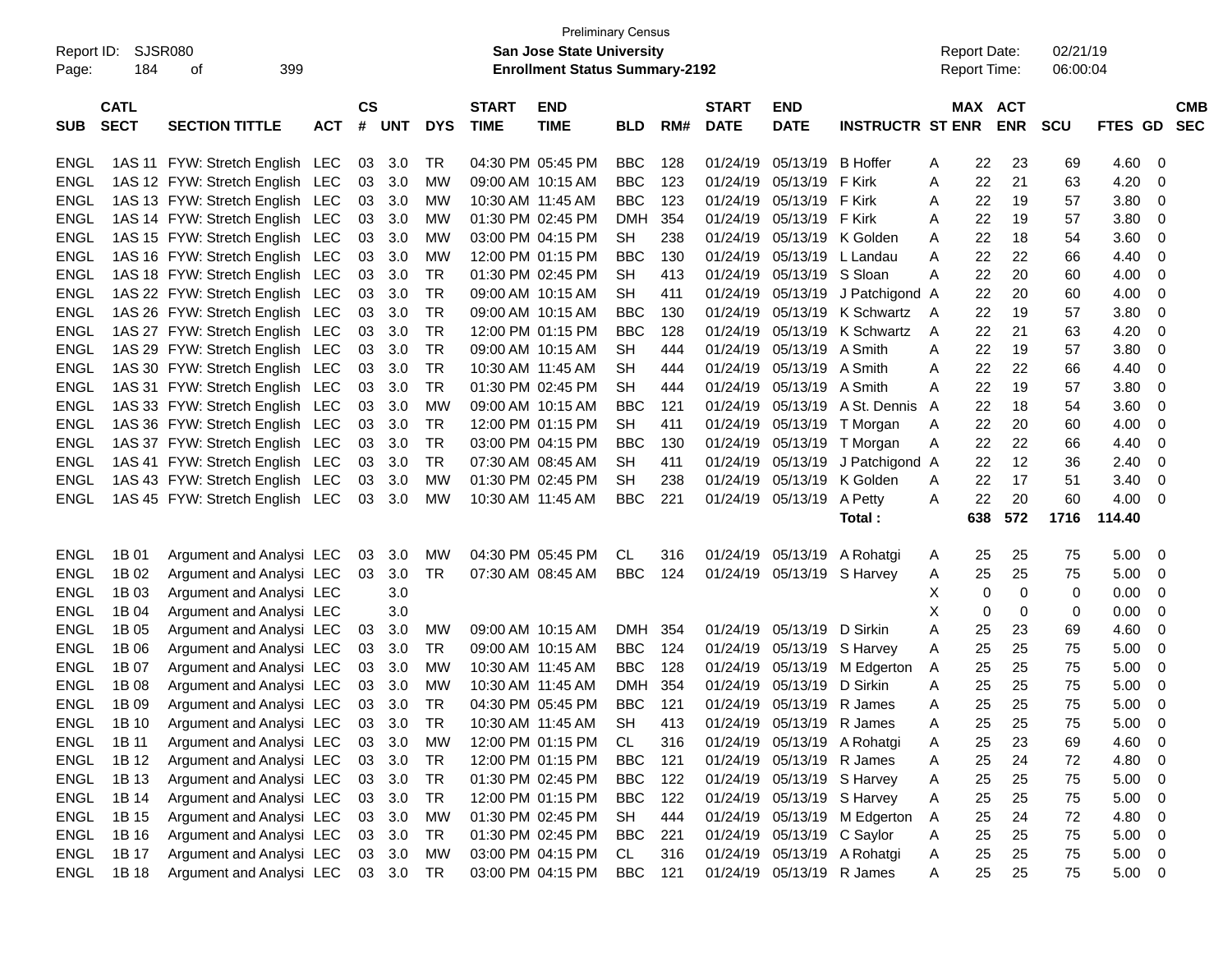| Report ID:<br>Page: | 185                        | <b>SJSR080</b><br>399<br>οf |            |                |            |            |                             | <b>Preliminary Census</b><br><b>San Jose State University</b><br><b>Enrollment Status Summary-2192</b> |            |      |                             |                            |                                  |   | <b>Report Date:</b><br><b>Report Time:</b> |                          | 02/21/19<br>06:00:04 |             |                                       |  |
|---------------------|----------------------------|-----------------------------|------------|----------------|------------|------------|-----------------------------|--------------------------------------------------------------------------------------------------------|------------|------|-----------------------------|----------------------------|----------------------------------|---|--------------------------------------------|--------------------------|----------------------|-------------|---------------------------------------|--|
| <b>SUB</b>          | <b>CATL</b><br><b>SECT</b> | <b>SECTION TITTLE</b>       | <b>ACT</b> | <b>CS</b><br># | <b>UNT</b> | <b>DYS</b> | <b>START</b><br><b>TIME</b> | <b>END</b><br><b>TIME</b>                                                                              | <b>BLD</b> | RM#  | <b>START</b><br><b>DATE</b> | <b>END</b><br><b>DATE</b>  | <b>INSTRUCTR ST ENR</b>          |   | <b>MAX</b>                                 | <b>ACT</b><br><b>ENR</b> | <b>SCU</b>           | <b>FTES</b> | <b>CMB</b><br><b>SEC</b><br><b>GD</b> |  |
| <b>ENGL</b>         | 1B 19                      | Argument and Analysi LEC    |            | 03             | 3.0        | MW         |                             | 07:30 AM 08:45 AM                                                                                      | <b>BBC</b> | 123  | 01/24/19                    | 05/13/19                   | PO'Sullivan A                    |   | 25                                         | 25                       | 75                   | 5.00        | 0                                     |  |
| <b>ENGL</b>         | 1B 20                      | Argument and Analysi LEC    |            | 03             | 3.0        | MW         |                             | 09:00 AM 10:15 AM                                                                                      | <b>SH</b>  | 444  | 01/24/19                    | 05/13/19                   | PO'Sullivan A                    |   | 25                                         | 25                       | 75                   | 5.00        | 0                                     |  |
| <b>ENGL</b>         | 1B 21                      | Argument and Analysi LEC    |            |                | 3.0        |            |                             |                                                                                                        |            |      |                             |                            |                                  | Χ | 0                                          | 0                        | 0                    | 0.00        | 0                                     |  |
| <b>ENGL</b>         | 1B 22                      | Argument and Analysi LEC    |            |                | 3.0        |            |                             |                                                                                                        |            |      |                             |                            |                                  | Х | 0                                          | 0                        | 0                    | 0.00        | 0                                     |  |
| <b>ENGL</b>         | 1B 23                      | Argument and Analysi LEC    |            |                | 3.0        |            |                             |                                                                                                        |            |      |                             |                            |                                  | X | 0                                          | 0                        | 0                    | 0.00        | 0                                     |  |
|                     |                            |                             |            |                |            |            |                             |                                                                                                        |            |      |                             |                            | Total:                           |   | 450                                        | 444                      | 1332                 | 88.80       |                                       |  |
| <b>ENGL</b>         | 2 0 1                      | Critical Thinking an        | LEC        | 03             | 3.0        | <b>MW</b>  |                             | 07:30 AM 08:45 AM                                                                                      | <b>CL</b>  | 238  | 01/24/19                    | 05/13/19                   | D Hendel De A                    |   | 25                                         | 25                       | 75                   | 5.00        | 0                                     |  |
| <b>ENGL</b>         | 202                        | Critical Thinking an        | <b>LEC</b> | 03             | 3.0        | <b>TR</b>  |                             | 07:30 AM 08:45 AM                                                                                      | <b>BBC</b> | 221  | 01/24/19                    | 05/13/19                   | D Hendel De A                    |   | 25                                         | 25                       | 75                   | 5.00        | 0                                     |  |
| <b>ENGL</b>         | 203                        | Critical Thinking an        | <b>LEC</b> | 03             | 3.0        | <b>MW</b>  |                             | 07:30 AM 08:45 AM                                                                                      | <b>SH</b>  | 413  | 01/24/19                    | 05/13/19                   | C Saylor                         | A | 25                                         | 24                       | 72                   | 4.80        | 0                                     |  |
| <b>ENGL</b>         | 2 0 4                      | Critical Thinking an        | <b>LEC</b> | 03             | 3.0        | TR         |                             | 09:00 AM 10:15 AM                                                                                      | <b>BBC</b> | 221  | 01/24/19                    | 05/13/19                   | D Hendel De A                    |   | 25                                         | 25                       | 75                   | 5.00        | 0                                     |  |
| <b>ENGL</b>         | 2 0 5                      | Critical Thinking an        | <b>LEC</b> | 03             | 3.0        | F          |                             | 09:30 AM 12:15 PM                                                                                      | <b>BBC</b> | 121  | 01/24/19                    | 05/13/19                   | C Saylor                         | A | 25                                         | 25                       | 75                   | 5.00        | 0                                     |  |
| <b>ENGL</b>         | 2 0 6                      | Critical Thinking an        | <b>LEC</b> | 03             | 3.0        | TR         |                             | 09:00 AM 10:15 AM                                                                                      | <b>DMH</b> | 149B | 01/24/19                    | 05/13/19                   | J Fussell                        | Α | 25                                         | 25                       | 75                   | 5.00        | 0                                     |  |
| <b>ENGL</b>         | 207                        | Critical Thinking an        | <b>LEC</b> | 03             | 3.0        | <b>MW</b>  |                             | 09:00 AM 10:15 AM                                                                                      | <b>BBC</b> | 124  | 01/24/19                    | 05/13/19                   | J Navarro                        | Α | 25                                         | 25                       | 75                   | 5.00        | 0                                     |  |
| <b>ENGL</b>         | 2 0 8                      | Critical Thinking an        | <b>LEC</b> | 03             | 3.0        | <b>MW</b>  | 10:30 AM 11:45 AM           |                                                                                                        | <b>BBC</b> | 130  | 01/24/19                    | 05/13/19                   | L Landau                         | Α | 25                                         | 25                       | 75                   | 5.00        | 0                                     |  |
| <b>ENGL</b>         | 209                        | Critical Thinking an        | <b>LEC</b> | 03             | 3.0        | <b>TR</b>  | 10:30 AM 11:45 AM           |                                                                                                        | <b>BBC</b> | 221  | 01/24/19                    | 05/13/19                   | N Justin                         | Α | 25                                         | 25                       | 75                   | 5.00        | 0                                     |  |
| <b>ENGL</b>         | 2 10                       | Critical Thinking an        | <b>LEC</b> | 03             | 3.0        | <b>TR</b>  | 10:30 AM 11:45 AM           |                                                                                                        | CL         | 238  | 01/24/19                    | 05/13/19                   | S Prasad                         | Α | 25                                         | 25                       | 75                   | 5.00        | 0                                     |  |
| <b>ENGL</b>         | 2 1 1                      | Critical Thinking an        | <b>LEC</b> | 03             | 3.0        | <b>TR</b>  | 10:30 AM 11:45 AM           |                                                                                                        | <b>BBC</b> | 124  | 01/24/19                    | 05/13/19                   | <b>B</b> Hoffer                  | Α | 25                                         | 25                       | 75                   | 5.00        | 0                                     |  |
| <b>ENGL</b>         | 2 1 2                      | Critical Thinking an        | <b>LEC</b> | 03             | 3.0        | <b>TR</b>  |                             | 12:00 PM 01:15 PM                                                                                      | <b>BBC</b> | 221  | 01/24/19                    | 05/13/19                   | K O'Hare                         | Α | 25                                         | 25                       | 75                   | 5.00        | 0                                     |  |
| <b>ENGL</b>         | 2 1 3                      | Critical Thinking an        | <b>LEC</b> | 03             | 3.0        | <b>MW</b>  |                             | 12:00 PM 01:15 PM                                                                                      | <b>BBC</b> | 124  | 01/24/19                    | 05/13/19                   | A Petty                          | Α | 25                                         | 25                       | 75                   | 5.00        | 0                                     |  |
| <b>ENGL</b>         | 2 14                       | Critical Thinking an        | <b>LEC</b> | 03             | 3.0        | TR         |                             | 12:00 PM 01:15 PM                                                                                      | CL         | 238  | 01/24/19                    | 05/13/19                   | S Prasad                         | Α | 25                                         | 25                       | 75                   | 5.00        | 0                                     |  |
| <b>ENGL</b>         | 2 1 5                      | Critical Thinking an        | <b>LEC</b> | 03             | 3.0        | <b>TR</b>  |                             | 12:00 PM 01:15 PM                                                                                      | <b>BBC</b> | 124  | 01/24/19                    | 05/13/19                   | Y Yang                           | Α | 25                                         | 25                       | 75                   | 5.00        | 0                                     |  |
| <b>ENGL</b>         | 2 1 6                      | Critical Thinking an        | <b>LEC</b> | 03             | 3.0        | <b>TR</b>  |                             | 01:30 PM 02:45 PM                                                                                      | <b>BBC</b> | 124  | 01/24/19                    | 05/13/19                   | N Justin                         | Α | 25                                         | 25                       | 75                   | 5.00        | 0                                     |  |
| <b>ENGL</b>         | 2 1 7                      | Critical Thinking an        | <b>LEC</b> | 03             | 3.0        | <b>TR</b>  |                             | 01:30 PM 02:45 PM                                                                                      | <b>DMH</b> | 354  | 01/24/19                    | 05/13/19                   | Y Yang                           | Α | 25                                         | 25                       | 75                   | 5.00        | 0                                     |  |
| <b>ENGL</b>         | 2 1 8                      | Critical Thinking an        | <b>LEC</b> | 03             | 3.0        | <b>MW</b>  |                             | 01:30 PM 02:45 PM                                                                                      | <b>BBC</b> | 123  | 01/24/19                    | 05/13/19                   | J Damm                           | Α | 25                                         | 24                       | 72                   | 4.80        | 0                                     |  |
| <b>ENGL</b>         | 2 1 9                      | Critical Thinking an        | <b>LEC</b> | 03             | 3.0        | <b>TR</b>  |                             | 01:30 PM 02:45 PM                                                                                      | <b>BBC</b> | 121  | 01/24/19                    | 05/13/19                   | C Mujal                          | Α | 25                                         | 24                       | 72                   | 4.80        | 0                                     |  |
| <b>ENGL</b>         | 2 2 0                      | Critical Thinking an        | <b>LEC</b> | 03             | 3.0        | F          |                             | 09:30 AM 12:15 PM                                                                                      | <b>BBC</b> | 123  | 01/24/19                    | 05/13/19                   | S Hervey                         | A | 25                                         | 18                       | 54                   | 3.60        | 0                                     |  |
| <b>ENGL</b>         | 2 2 1                      | Critical Thinking an        | <b>LEC</b> | 03             | 3.0        | MW         |                             | 03:00 PM 04:15 PM                                                                                      | <b>BBC</b> | 130  | 01/24/19                    | 05/13/19                   | L Landau                         | A | 25                                         | 23                       | 69                   | 4.60        | 0                                     |  |
| <b>ENGL</b>         | 2 2 2                      | Critical Thinking an        | <b>LEC</b> | 03             | 3.0        | <b>TR</b>  |                             | 03:00 PM 04:15 PM                                                                                      | <b>BBC</b> | 123  | 01/24/19                    | 05/13/19                   | C Mujal                          | Α | 25                                         | 24                       | 72                   | 4.80        | 0                                     |  |
| <b>ENGL</b>         | 2 2 3                      | Critical Thinking an        | <b>LEC</b> | 03             | 3.0        | <b>MW</b>  |                             | 03:00 PM 04:15 PM                                                                                      | <b>BBC</b> | 123  | 01/24/19                    | 05/13/19                   | J Damm                           | Α | 25                                         | 24                       | 72                   | 4.80        | 0                                     |  |
| ENGL                | 2 2 4                      | Critical Thinking an        | LEC        | 03             | 3.0        | <b>TR</b>  |                             | 04:30 PM 05:45 PM                                                                                      | <b>BBC</b> | 124  |                             | 01/24/19 05/13/19 N Justin |                                  | A | 25                                         | 25                       | 75                   | 5.00        | 0                                     |  |
| ENGL                | 2 2 5                      | Critical Thinking an        | LEC        | 03             | 3.0        | МW         |                             | 04:30 PM 05:45 PM                                                                                      | <b>BBC</b> | 122  |                             | 01/24/19 05/13/19 L Landau |                                  | A | 25                                         | 24                       | 72                   | 4.80        | 0                                     |  |
| ENGL                | 2 2 6                      | Critical Thinking an        | LEC        | 03             | 3.0        | TR         |                             | 10:30 AM 11:45 AM                                                                                      | CL         | 316  |                             | 01/24/19 05/13/19 Y Yang   |                                  | A | 25                                         | 25                       | 75                   | 5.00        | 0                                     |  |
| ENGL                | 2 2 7                      | Critical Thinking an        | LEC        | 03             | 3.0        | <b>TR</b>  |                             | 04:30 PM 05:45 PM                                                                                      | <b>BBC</b> | 123  |                             | 01/24/19 05/13/19 C Mujal  |                                  | A | 25                                         | 25                       | 75                   | 5.00        | 0                                     |  |
| ENGL                | 2 2 8                      | Critical Thinking an        | LEC        | 03             | 3.0        | TR         |                             | 06:00 PM 07:15 PM                                                                                      | <b>BBC</b> | 123  |                             | 01/24/19 05/13/19 C Mujal  |                                  | A | 25                                         | 26                       | 78                   | 5.20        | 0                                     |  |
| <b>ENGL</b>         | 2 2 9                      | Critical Thinking an        | LEC        | 03             | 3.0        | <b>TR</b>  |                             | 09:00 AM 10:15 AM                                                                                      | <b>BBC</b> | 122  |                             | 01/24/19 05/13/19 Y Yang   |                                  | Α | 25                                         | 25                       | 75                   | 5.00        | 0                                     |  |
| ENGL                | 2 3 0                      | Critical Thinking an        | <b>LEC</b> | 03             | 3.0        | W          |                             | 06:00 PM 08:45 PM                                                                                      | CL         | 316  |                             |                            | 01/24/19 05/13/19 Z Babaci-Wil A |   | 25                                         | 25                       | 75                   | 5.00        | 0                                     |  |
| ENGL                | 2 3 1                      | Critical Thinking an        | <b>LEC</b> | 03             | 3.0        | M          |                             | 06:00 PM 08:45 PM                                                                                      | CL         | 316  |                             |                            | 01/24/19 05/13/19 Z Babaci-Wil A |   | 25                                         | 25                       | 75                   | 5.00        | 0                                     |  |
| ENGL                | 2 3 2                      | Critical Thinking an        | LEC 03 3.0 |                |            | <b>MW</b>  |                             | 03:00 PM 04:15 PM                                                                                      | DMH 354    |      |                             |                            | 01/24/19 05/13/19 Z Babaci-Wil A |   | 25                                         | 25                       | 75                   | 5.00        | $\mathbf 0$                           |  |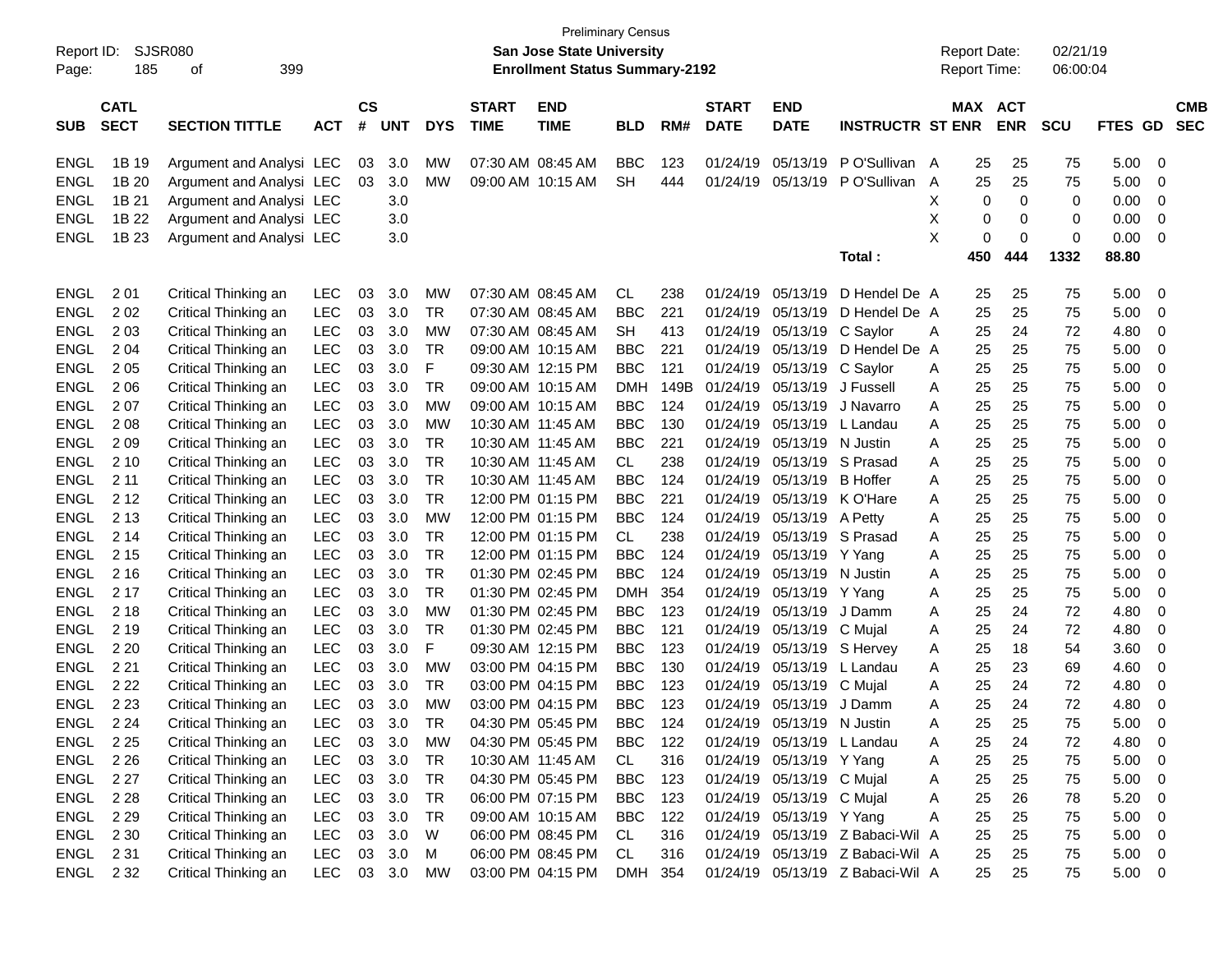| Report ID:<br>Page:                                 | 186                        | SJSR080<br>399<br>оf                                                                                                 |                                                      |                      |                          |                            |                             | <b>Preliminary Census</b><br><b>San Jose State University</b><br><b>Enrollment Status Summary-2192</b> |                                             |                          |                                  |                                                |                                                         | <b>Report Date:</b><br><b>Report Time:</b> |                              | 02/21/19<br>06:00:04 |                                                   |                                                                                                            |                          |
|-----------------------------------------------------|----------------------------|----------------------------------------------------------------------------------------------------------------------|------------------------------------------------------|----------------------|--------------------------|----------------------------|-----------------------------|--------------------------------------------------------------------------------------------------------|---------------------------------------------|--------------------------|----------------------------------|------------------------------------------------|---------------------------------------------------------|--------------------------------------------|------------------------------|----------------------|---------------------------------------------------|------------------------------------------------------------------------------------------------------------|--------------------------|
| <b>SUB</b>                                          | <b>CATL</b><br><b>SECT</b> | <b>SECTION TITTLE</b>                                                                                                | <b>ACT</b>                                           | $\mathsf{cs}$<br>#   | <b>UNT</b>               | <b>DYS</b>                 | <b>START</b><br><b>TIME</b> | <b>END</b><br><b>TIME</b>                                                                              | <b>BLD</b>                                  | RM#                      | <b>START</b><br><b>DATE</b>      | <b>END</b><br><b>DATE</b>                      | <b>INSTRUCTR ST ENR</b>                                 |                                            | MAX ACT<br><b>ENR</b>        | <b>SCU</b>           | FTES GD                                           |                                                                                                            | <b>CMB</b><br><b>SEC</b> |
| ENGL<br><b>ENGL</b>                                 | 2 3 3<br>2 3 4             | Critical Thinking an<br>Critical Thinking an                                                                         | <b>LEC</b><br><b>LEC</b>                             | 03<br>03             | 3.0<br>3.0               | TR<br>TR                   |                             | 10:30 AM 11:45 AM<br>03:00 PM 04:15 PM                                                                 | <b>BBC</b><br><b>BBC</b>                    | 123<br>124               | 01/24/19<br>01/24/19             | 05/13/19<br>05/13/19                           | D Hendel De A<br>N Justin<br>Total :                    | 25<br>A<br>850                             | 25<br>21<br>24<br>831        | 63<br>72<br>2493     | $4.20 \ 0$<br>4.80<br>166.20                      | $\overline{\mathbf{0}}$                                                                                    |                          |
| ENGL 20 01                                          |                            | <b>Graphic Novel</b>                                                                                                 | <b>LEC</b>                                           | 02                   | $3.0$ F                  |                            |                             | 09:30 AM 12:15 PM                                                                                      | <b>SH</b>                                   | 413                      |                                  | 01/24/19 05/13/19                              | E Sams<br>Total :                                       | Α<br>40                                    | 17<br>40<br>17               | 51<br>51             | $3.40 \quad 0$<br>3.40                            |                                                                                                            |                          |
| ENGL 21 01                                          |                            | <b>Detective Fiction</b>                                                                                             | <b>LEC</b>                                           | $02\,$               | 3.0                      | MW                         |                             | 09:00 AM 10:15 AM                                                                                      | <b>BBC</b>                                  | 130                      |                                  | 01/24/19 05/13/19                              | C Saylor<br>Total:                                      | 40<br>A                                    | 40<br>40<br>40               | 120<br>120           | $8.00 \t 0$<br>8.00                               |                                                                                                            |                          |
| ENGL 22 01                                          |                            | <b>Fantasy Science Fic</b>                                                                                           | LEC                                                  | 03                   | 3.0                      | МW                         |                             | 12:00 PM 01:15 PM                                                                                      | <b>SH</b>                                   | 413                      |                                  | 01/24/19 05/13/19                              | M Douglass A<br>Total:                                  | 40                                         | 39<br>40<br>39               | 117<br>117           | 7.80 0<br>7.80                                    |                                                                                                            |                          |
| ENGL 50 01                                          |                            | Lit Survey before 16                                                                                                 | LEC                                                  | 02                   | 3.0                      | МW                         |                             | 10:30 AM 11:45 AM                                                                                      | <b>SH</b>                                   | 348                      |                                  | 01/24/19 05/13/19                              | A Eastwood<br>Total:                                    | A                                          | 32<br>30<br>30<br>32         | 96<br>96             | $6.40 \quad 0$<br>6.40                            |                                                                                                            |                          |
| ENGL 60 01                                          |                            | Lit Survey 1680-1860 LEC                                                                                             |                                                      |                      | 02 4.0                   | TBA                        |                             |                                                                                                        |                                             |                          |                                  | 01/24/19 05/13/19                              | Total :                                                 | Α                                          | 40<br>40<br>40<br>40         | 160<br>160           | 10.67 0<br>10.67                                  |                                                                                                            |                          |
| ENGL 70 01                                          |                            | Lit Survey 1860 to p                                                                                                 | LEC                                                  |                      | 02 3.0                   | МW                         |                             | 04:30 PM 05:45 PM                                                                                      | <b>BBC</b>                                  | 130                      |                                  | 01/24/19 05/13/19                              | W Wilson<br>Total :                                     | A                                          | 40<br>40<br>40<br>40         | 120<br>120           | $8.00 \t 0$<br>8.00                               |                                                                                                            |                          |
| ENGL 71 01<br>ENGL 71 03                            | ENGL 71 02<br>ENGL 71 04   | Intro Creative Writ<br>Intro Creative Writ<br><b>Intro Creative Writ</b><br>Intro Creative Writ                      | <b>SEM</b><br><b>SEM</b><br><b>SEM</b><br><b>SEM</b> | 04<br>04             | 3.0<br>3.0<br>3.0<br>3.0 | TR<br>MW                   |                             | 12:00 PM 01:15 PM<br>01:30 PM 02:45 PM                                                                 | <b>BBC</b><br><b>BBC</b>                    | 123<br>124               |                                  | 01/24/19 05/13/19 S Kirby<br>01/24/19 05/13/19 | J Navarro                                               | Χ<br>25<br>Α<br>Χ<br>A<br>25               | 0<br>0<br>25<br>0<br>0<br>23 | 0<br>75<br>0<br>69   | $0.00 \t 0$<br>$5.00 \t 0$<br>$0.00 \t 0$<br>4.60 | $\overline{\phantom{0}}$                                                                                   |                          |
| ENGL 71 05<br>ENGL 71 06<br>ENGL 7107<br>ENGL 71 08 |                            | <b>Intro Creative Writ</b><br><b>Intro Creative Writ</b><br><b>Intro Creative Writ</b><br><b>Intro Creative Writ</b> | <b>SEM</b><br><b>SEM</b><br><b>SEM</b><br><b>SEM</b> | 04<br>04<br>04<br>04 | 3.0<br>3.0<br>3.0<br>3.0 | MW<br><b>TR</b><br>MW<br>F |                             | 12:00 PM 01:15 PM<br>03:00 PM 04:15 PM<br>04:30 PM 05:45 PM<br>09:30 AM 12:15 PM                       | <b>BBC</b><br>CL<br><b>DMH</b><br><b>CL</b> | 123<br>316<br>354<br>316 | 01/24/19<br>01/24/19<br>01/24/19 | 05/13/19<br>05/13/19<br>01/24/19 05/13/19      | J Damm<br>L Lindelof<br>05/13/19 M Edgerton<br>T Morgan | 25<br>A<br>25<br>A<br>25<br>A<br>25<br>A   | 25<br>24<br>17<br>17         | 75<br>72<br>51<br>51 | 5.00<br>4.80<br>3.40<br>3.40                      | $\overline{\phantom{0}}$<br>$\overline{\mathbf{0}}$<br>$\overline{\mathbf{0}}$<br>$\overline{\phantom{0}}$ |                          |
|                                                     |                            | ENGL 100A 01 Writing Competency                                                                                      | SEM                                                  |                      | 05 3.0                   | TR                         |                             | 09:00 AM 10:15 AM                                                                                      | SH                                          | 348                      |                                  | 01/24/19 05/13/19 A Petty                      | Total:                                                  | A                                          | 150 131<br>21<br>22          | 393<br>63            | 26.20<br>$4.20 \ 0$                               |                                                                                                            |                          |
|                                                     |                            | ENGL 100A 02 Writing Competency<br>ENGL 100A 03 Writing Competency                                                   | <b>SEM</b><br>SEM                                    | 05                   | 3.0<br>05 3.0            | TR<br>МW                   |                             | 10:30 AM 11:45 AM<br>12:00 PM 01:15 PM                                                                 | <b>SH</b><br><b>BBC</b>                     | 348<br>121               |                                  | 01/24/19 05/13/19 A Petty                      | 01/24/19 05/13/19 A St. Dennis A<br>Total:              | 22<br>A                                    | 22<br>22<br>22<br>66<br>65   | 66<br>66<br>195      | 4.40 0<br>$4.40 \quad 0$<br>13.00                 |                                                                                                            |                          |
|                                                     |                            | ENGL 100W 01 Wrtg Wrkshop<br>ENGL 100W 02 Wrtg Wrkshop                                                               | <b>SEM</b><br>SEM                                    | 04                   | 3.0<br>3.0 TR            |                            |                             | 12:00 PM 01:15 PM                                                                                      | SH                                          | 348                      |                                  |                                                | 01/24/19 05/13/19 K McSharry                            | Χ<br>A                                     | 0<br>0<br>25<br>25           | 0<br>75              | $0.00 \t 0$<br>$5.00 \t 0$                        |                                                                                                            |                          |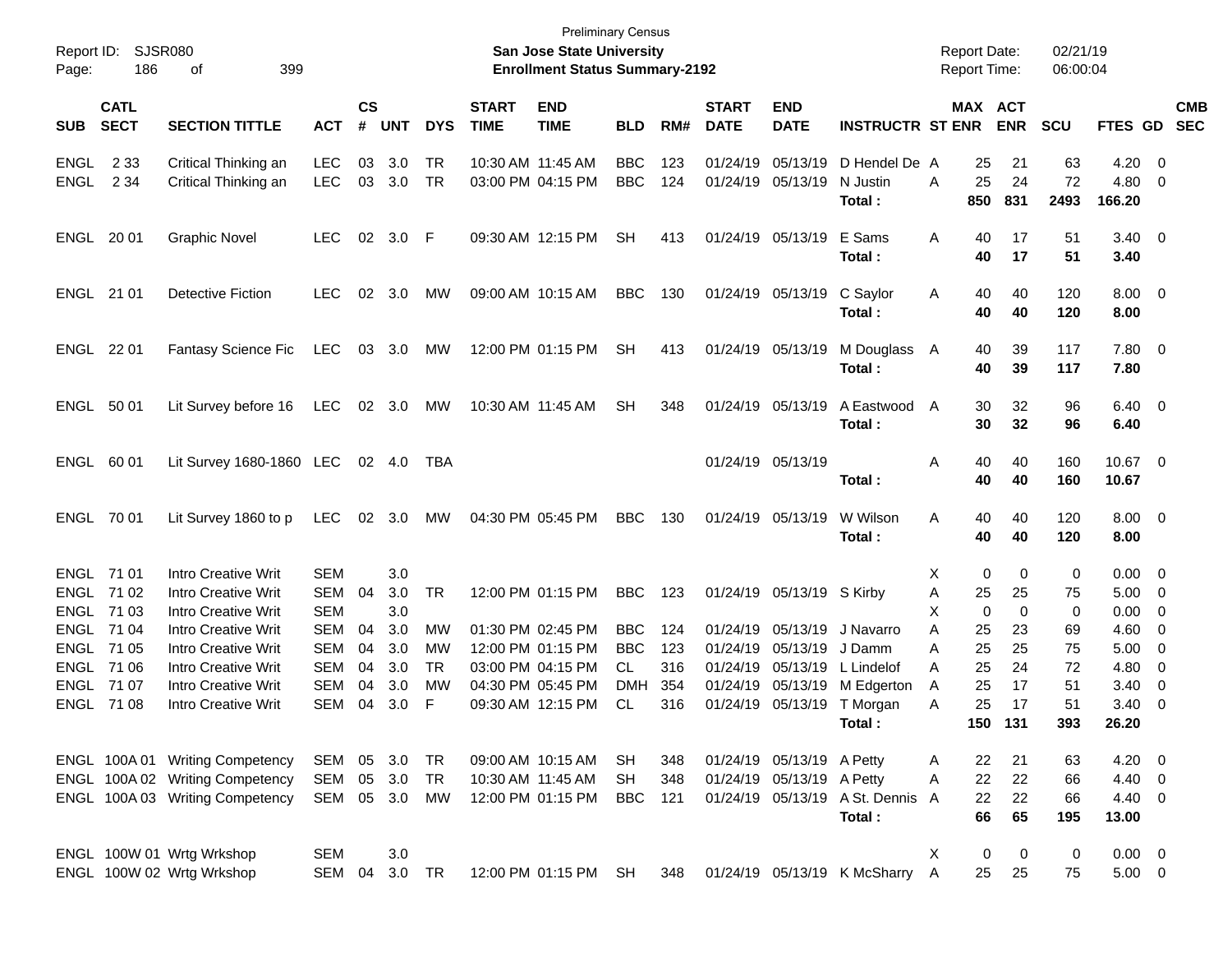| Report ID:<br>Page: | 187                        | SJSR080<br>399<br>οf                                                           |            |                    |            |            |                             | <b>Preliminary Census</b><br>San Jose State University<br><b>Enrollment Status Summary-2192</b> |                 |            |                             |                                        |                                 |        | <b>Report Date:</b><br><b>Report Time:</b> |            | 02/21/19<br>06:00:04 |                |                                |                          |
|---------------------|----------------------------|--------------------------------------------------------------------------------|------------|--------------------|------------|------------|-----------------------------|-------------------------------------------------------------------------------------------------|-----------------|------------|-----------------------------|----------------------------------------|---------------------------------|--------|--------------------------------------------|------------|----------------------|----------------|--------------------------------|--------------------------|
| <b>SUB</b>          | <b>CATL</b><br><b>SECT</b> | <b>SECTION TITTLE</b>                                                          | <b>ACT</b> | $\mathsf{cs}$<br># | <b>UNT</b> | <b>DYS</b> | <b>START</b><br><b>TIME</b> | <b>END</b><br><b>TIME</b>                                                                       | <b>BLD</b>      | RM#        | <b>START</b><br><b>DATE</b> | <b>END</b><br><b>DATE</b>              | <b>INSTRUCTR ST ENR</b>         |        | MAX ACT                                    | <b>ENR</b> | <b>SCU</b>           | <b>FTES GD</b> |                                | <b>CMB</b><br><b>SEC</b> |
| ENGL                |                            | ENGL 100W 03 Wrtg Wrkshop<br>100W 04 Wrtg Wrkshop                              | SEM<br>SEM | 04<br>04           | 3.0<br>3.0 | TR<br>MW   |                             | 04:30 PM 05:45 PM<br>12:00 PM 01:15 PM                                                          | <b>SH</b><br>SН | 348<br>348 |                             | 01/24/19 05/13/19<br>01/24/19 05/13/19 | A Johnson<br>K McSharry         | Α<br>A | 25<br>25                                   | 12<br>23   | 36<br>69             | 2.40<br>4.60   | $\overline{\mathbf{0}}$<br>- 0 |                          |
|                     |                            |                                                                                |            |                    |            |            |                             |                                                                                                 |                 |            |                             |                                        | Total:                          |        | 75                                         | 60         | 180                  | 12.00          |                                |                          |
|                     |                            | ENGL 100WB 01Written Comm Busines LEC<br>ENGL 100WB 02Written Comm Busines LEC |            |                    | 3.0<br>3.0 |            |                             |                                                                                                 |                 |            |                             |                                        |                                 | X<br>X | 0<br>0                                     | 0<br>0     | 0<br>0               | 0.00<br>0.00   | - 0<br>- 0                     |                          |
|                     |                            | ENGL 100WB 03Written Comm Busines LEC                                          |            | 03                 | 3.0        | MW         |                             | 01:30 PM 02:45 PM                                                                               | CL.             | 111        |                             | 01/24/19 05/13/19                      | S West                          | A      | 25                                         | 21         | 63                   | 4.20           | 0                              |                          |
|                     |                            | ENGL 100WB 04Written Comm Busines LEC                                          |            | 03                 | 3.0        | МW         |                             | 10:30 AM 11:45 AM                                                                               | CL.             | 111        | 01/24/19                    | 05/13/19                               | L Lindelof                      | A      | 25                                         | 25         | 75                   | 5.00           | 0                              |                          |
|                     |                            | ENGL 100WB 05Written Comm Busines LEC                                          |            | 03                 | 3.0        | МW         |                             | 03:00 PM 04:15 PM                                                                               | BBC             | 128        | 01/24/19                    | 05/13/19                               | J Hessler                       | A      | 25                                         | 24         | 72                   | 4.80           | 0                              |                          |
|                     |                            | ENGL 100WB 06Written Comm Busines LEC                                          |            | 03                 | 3.0        | МW         |                             | 04:30 PM 05:45 PM                                                                               | <b>BBC</b>      | 128        |                             | 01/24/19 05/13/19                      | J Hessler                       | A      | 25                                         | 24         | 72                   | 4.80           | 0                              |                          |
|                     |                            | ENGL 100WB 07Written Comm Busines LEC                                          |            | 03                 | 3.0        | м          |                             | 06:00 PM 08:45 PM                                                                               | <b>BBC</b>      | 128        |                             | 01/24/19 05/13/19                      | J Hessler                       | A      | 25                                         | 16         | 48                   | 3.20           | 0                              |                          |
|                     |                            | ENGL 100WB 08Written Comm Busines LEC                                          |            | 03                 | 3.0        | W          |                             | 06:00 PM 08:45 PM                                                                               | <b>BBC</b>      | 128        |                             | 01/24/19 05/13/19                      | J Hessler                       | A      | 25                                         | 24         | 72                   | 4.80           | 0                              |                          |
|                     |                            | ENGL 100WB 09Written Comm Busines LEC                                          |            |                    | 3.0        |            |                             |                                                                                                 |                 |            |                             |                                        |                                 | X      | 0                                          | 0          | 0                    | 0.00           | 0                              |                          |
|                     |                            |                                                                                |            |                    |            |            |                             |                                                                                                 |                 |            |                             |                                        | Total:                          |        | 150                                        | 134        | 402                  | 26.80          |                                |                          |
|                     | ENGL 101 01                | <b>Literary Criticism</b>                                                      | LEC        |                    | 4.0        |            |                             |                                                                                                 |                 |            |                             |                                        |                                 | Х      | 0                                          | 0          | 0                    | 0.00           | $\overline{\mathbf{0}}$        |                          |
|                     | ENGL 101 02                | <b>Literary Criticism</b>                                                      | <b>LEC</b> | 04                 | 4.0        | MW         |                             | 12:00 PM 01:15 PM                                                                               | <b>SH</b>       | 238        |                             | 01/24/19 05/13/19                      | A Brada                         | A      | 25                                         | 27         | 108                  | 7.27           | - 1                            |                          |
|                     |                            |                                                                                |            |                    |            |            |                             |                                                                                                 |                 |            |                             |                                        | Total:                          |        | 25                                         | 27         | 108                  | 7.27           |                                |                          |
|                     | ENGL 103 01                | Modern English                                                                 | <b>LEC</b> | 02                 | 4.0        | TBA        |                             |                                                                                                 |                 |            |                             | 01/24/19 05/13/19                      |                                 | A      | 35                                         | 29         | 116                  | 7.73           | $\overline{\mathbf{0}}$        |                          |
|                     | ENGL 103 02                | Modern English                                                                 | <b>LEC</b> |                    | 02 4.0     | TBA        |                             |                                                                                                 |                 |            |                             | 01/24/19 05/13/19                      |                                 | A      | 35                                         | 39         | 156                  | 10.47          | -1                             |                          |
|                     |                            |                                                                                |            |                    |            |            |                             |                                                                                                 |                 |            |                             |                                        | Total:                          |        | 70                                         | 68         | 272                  | 18.20          |                                |                          |
|                     | ENGL 106 01                | <b>Editing for Writers</b>                                                     | <b>LEC</b> |                    | 02 4.0     | TBA        |                             |                                                                                                 |                 |            |                             | 01/24/19 05/13/19                      |                                 | A      | 25                                         | 25         | 100                  | $6.73$ 1       |                                |                          |
|                     |                            |                                                                                |            |                    |            |            |                             |                                                                                                 |                 |            |                             |                                        | Total:                          |        | 25                                         | 25         | 100                  | 6.73           |                                |                          |
|                     | ENGL 107 01                | <b>Prof Tech Writing</b>                                                       | <b>LEC</b> |                    | 02 4.0     | TBA        |                             |                                                                                                 |                 |            | 01/24/19 05/13/19           |                                        |                                 | A      | 25                                         | 25         | 100                  | 6.67           | $\overline{\phantom{0}}$       |                          |
|                     |                            |                                                                                |            |                    |            |            |                             |                                                                                                 |                 |            |                             |                                        | Total:                          |        | 25                                         | 25         | 100                  | 6.67           |                                |                          |
|                     | ENGL 108 01                | Gaming and Narrative LEC                                                       |            |                    | 4.0        |            |                             |                                                                                                 |                 |            |                             |                                        |                                 | Χ      | 0                                          | 0          | 0                    | 0.00           | $\overline{\phantom{0}}$       |                          |
|                     |                            |                                                                                |            |                    |            |            |                             |                                                                                                 |                 |            |                             |                                        | Total:                          |        | 0                                          | 0          | 0                    | 0.00           |                                |                          |
|                     |                            | ENGL 110 01 Visual Rhetoric and LEC 02 4.0 TBA                                 |            |                    |            |            |                             |                                                                                                 |                 |            |                             | 01/24/19 05/13/19                      |                                 | A      | 25                                         | 26         | 104                  | $7.13 \quad 3$ |                                |                          |
|                     |                            |                                                                                |            |                    |            |            |                             |                                                                                                 |                 |            |                             |                                        | Total:                          |        | 25                                         | 26         | 104                  | 7.13           |                                |                          |
|                     |                            | ENGL 112A 01 Childrens Lit                                                     |            |                    |            |            |                             | LEC 03 3.0 TR  10:30 AM  11:45 AM  SH                                                           |                 | 239        |                             | 01/24/19 05/13/19 R Vora               |                                 | A      | 35                                         | 35         | 105                  | $7.00 \t 0$    |                                |                          |
|                     |                            | ENGL 112A 02 Childrens Lit                                                     |            |                    |            |            |                             | LEC 03 3.0 MW 09:00 AM 10:15 AM SH                                                              |                 | 413        |                             |                                        | 01/24/19 05/13/19 D Hendel De A |        | 35                                         | 35         | 105                  | $7.00 \t 0$    |                                |                          |
|                     |                            |                                                                                |            |                    |            |            |                             |                                                                                                 |                 |            |                             |                                        | Total:                          |        |                                            | 70 70      | 210                  | 14.00          |                                |                          |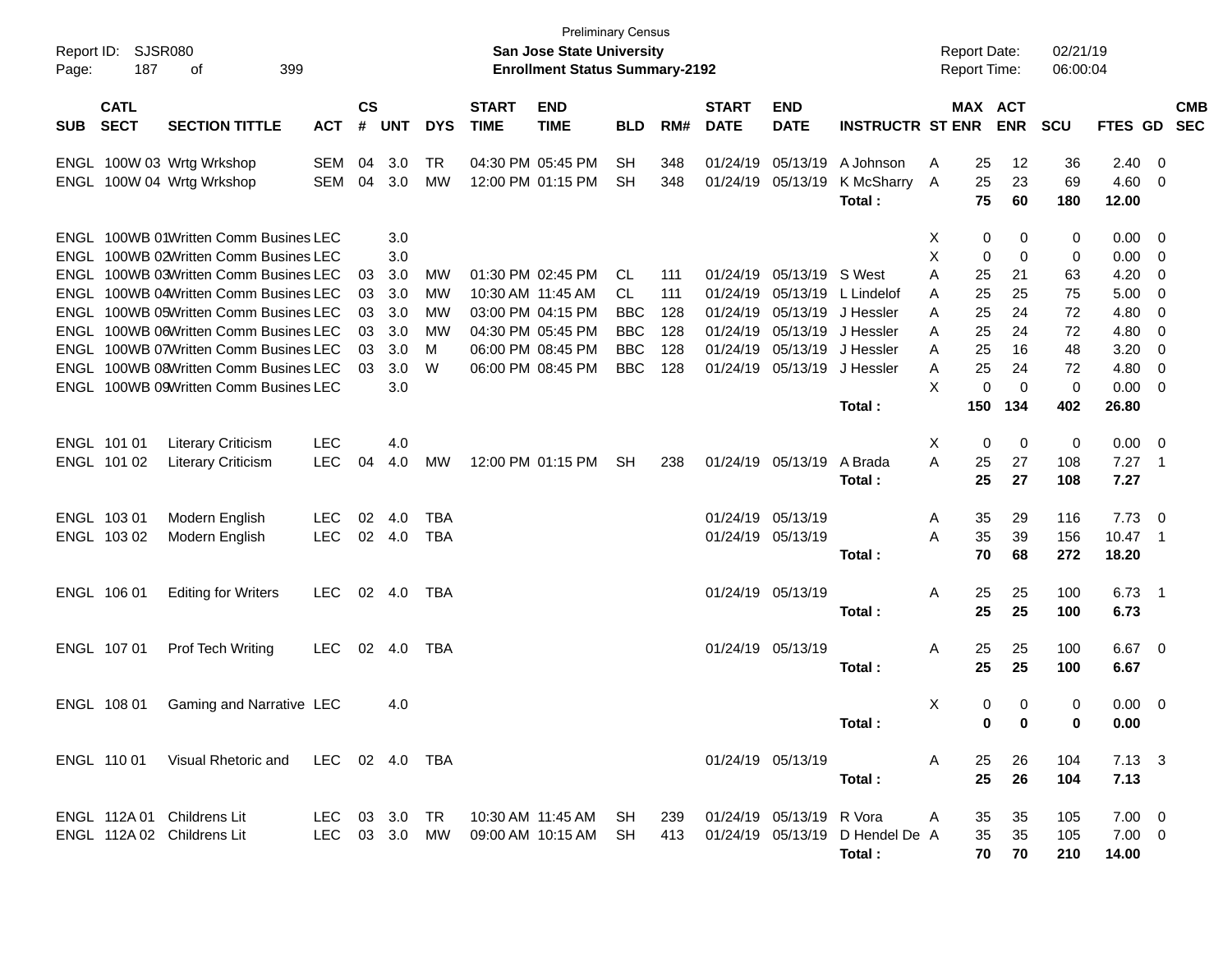| Page: | Report ID: SJSR080<br>188  | 399<br>of                                        |                          |                |                |                          |                             | <b>San Jose State University</b><br><b>Enrollment Status Summary-2192</b> | <b>Preliminary Census</b> |     |                             |                                        |                         | <b>Report Date:</b><br><b>Report Time:</b> |                | 02/21/19<br>06:00:04 |                             |            |  |
|-------|----------------------------|--------------------------------------------------|--------------------------|----------------|----------------|--------------------------|-----------------------------|---------------------------------------------------------------------------|---------------------------|-----|-----------------------------|----------------------------------------|-------------------------|--------------------------------------------|----------------|----------------------|-----------------------------|------------|--|
| SUB   | <b>CATL</b><br><b>SECT</b> | <b>SECTION TITTLE</b>                            | <b>ACT</b>               | <b>CS</b><br># | <b>UNT</b>     | <b>DYS</b>               | <b>START</b><br><b>TIME</b> | <b>END</b><br><b>TIME</b>                                                 | <b>BLD</b>                | RM# | <b>START</b><br><b>DATE</b> | <b>END</b><br><b>DATE</b>              | <b>INSTRUCTR ST ENR</b> | MAX ACT                                    | <b>ENR</b>     | SCU                  | FTES GD SEC                 | <b>CMB</b> |  |
|       |                            | ENGL 112B 01 Lit for Young Adults                | <b>LEC</b>               |                | 02 4.0         | <b>TBA</b>               |                             |                                                                           |                           |     |                             | 01/24/19 05/13/19                      | Total:                  | 35<br>Α<br>35                              | 22<br>22       | 88<br>88             | 5.87 0<br>5.87              |            |  |
|       | ENGL 116 01                | Myth in Literature                               | <b>LEC</b>               |                | 02 4.0         | TBA                      |                             |                                                                           |                           |     |                             | 01/24/19 05/13/19                      | Total:                  | 30<br>Α<br>30                              | 29<br>29       | 116<br>116           | 7.93 3<br>7.93              |            |  |
|       |                            | ENGL 117B 01 Glbl Film, Lit, Cult                | <b>LEC</b>               |                | 03 3.0 F       |                          |                             | 09:30 AM 12:15 PM                                                         | <b>BBC</b>                | 205 |                             | 01/24/19 05/13/19                      | F Kirk<br>Total:        | 40<br>Α<br>40                              | 38<br>38       | 114<br>114           | $7.60 \t 0$<br>7.60         |            |  |
|       |                            | ENGL 123B 01 Global-Lit-Africa                   | LEC.                     |                | 03 3.0 TR      |                          |                             | 09:00 AM 10:15 AM                                                         | <b>SH</b>                 | 238 |                             | 01/24/19 05/13/19                      | <b>B</b> Chow<br>Total: | 35<br>A<br>35                              | 28<br>28       | 84<br>84             | 5.60 0<br>5.60              |            |  |
|       |                            | ENGL 123D 01 Global-Lit-Asia                     | <b>LEC</b>               |                | 03 3.0         | <b>TR</b>                |                             | 01:30 PM 02:45 PM                                                         | <b>SH</b>                 | 238 |                             | 01/24/19 05/13/19                      | <b>B</b> Chow<br>Total: | 35<br>A<br>35                              | 16<br>16       | 48<br>48             | $3.20 \ 0$<br>3.20          |            |  |
|       | ENGL 125 01                | European Lit                                     | <b>LEC</b>               |                | 02 4.0         | <b>TBA</b>               |                             |                                                                           |                           |     |                             | 01/24/19 05/13/19                      | Total:                  | 30<br>Α<br>30                              | 29<br>29       | 116<br>116           | $7.73 \t 0$<br>7.73         |            |  |
|       | ENGL 129 01                | Intro Career Wrtg                                | <b>LEC</b>               |                | 02 4.0         | TBA                      |                             |                                                                           |                           |     |                             | 01/24/19 05/13/19                      | Total:                  | 25<br>Α<br>25                              | 25<br>25       | 100<br>100           | $6.67$ 0<br>6.67            |            |  |
|       | ENGL 130 01<br>ENGL 130 02 | <b>Writing Fiction</b><br><b>Writing Fiction</b> | <b>LEC</b><br><b>LEC</b> | 02             | 4.0<br>02 4.0  | <b>TBA</b><br><b>TBA</b> |                             |                                                                           |                           |     |                             | 01/24/19 05/13/19<br>01/24/19 05/13/19 | Total:                  | 25<br>A<br>25<br>A<br>50                   | 25<br>22<br>47 | 100<br>88<br>188     | $6.67$ 0<br>5.87 0<br>12.53 |            |  |
|       | ENGL 131 01                | <b>Writing Poetry</b>                            | LEC.                     |                | 02 4.0         | TBA                      |                             |                                                                           |                           |     |                             | 01/24/19 05/13/19                      | Total:                  | 25<br>Α<br>25                              | 15<br>15       | 60<br>60             | $4.00 \ 0$<br>4.00          |            |  |
|       | ENGL 133 01                | Reed Magazine                                    | LEC.                     |                | $02 \quad 4.0$ | TBA                      |                             |                                                                           |                           |     |                             | 01/24/19 05/13/19                      | Total:                  | 25<br>A<br>25                              | 26<br>26       | 104<br>104           | 7.67 11<br>7.67             |            |  |
|       |                            | ENGL 135 01 Writing Nonfiction                   | LEC 02 4.0 TBA           |                |                |                          |                             |                                                                           |                           |     |                             | 01/24/19 05/13/19                      | Total:                  | A<br>25<br>25                              | 25<br>25       | 100<br>100           | 6.87 3<br>6.87              |            |  |
|       |                            | ENGL 139 01 Visiting Authors                     | LEC 02 4.0 TBA           |                |                |                          |                             |                                                                           |                           |     |                             | 01/24/19 05/13/19                      | Total:                  | A<br>25<br>25                              | 15<br>15       | 60<br>60             | 4.00 0<br>4.00              |            |  |
|       |                            | ENGL 140B 01 Beowulf                             | LEC 02 4.0 TBA           |                |                |                          |                             |                                                                           |                           |     |                             | 01/24/19 05/13/19                      | Total:                  | 30<br>A<br>30 <sub>o</sub>                 | 17<br>17       | 68<br>68             | 4.80 4<br>4.80              |            |  |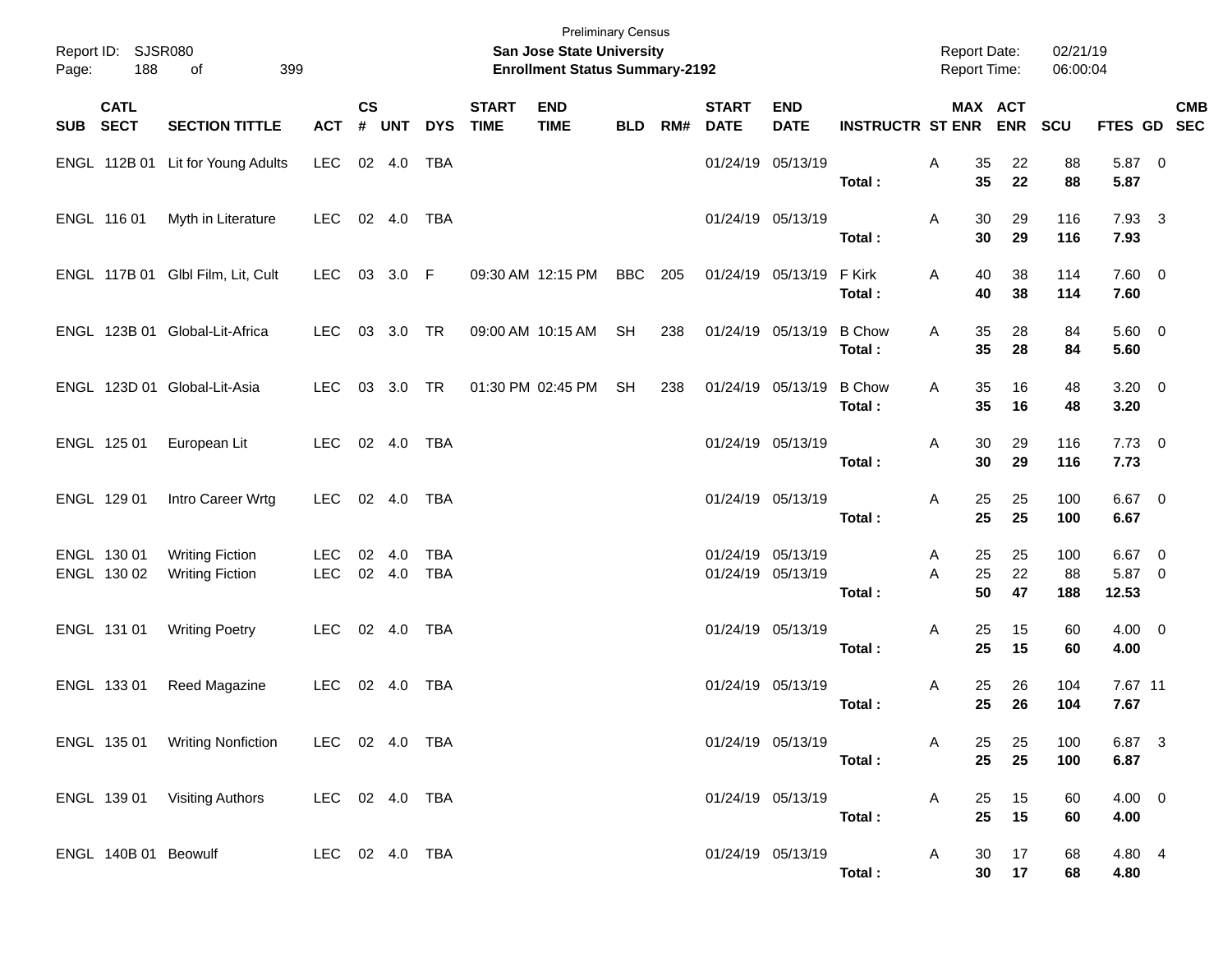| Page:      | Report ID: SJSR080<br>189                 | 399<br>of                                                         |                                        |                    |                   |                                        |                             | <b>Preliminary Census</b><br>San Jose State University<br><b>Enrollment Status Summary-2192</b> |            |     |                                        |                                                             |                                            | <b>Report Date:</b><br><b>Report Time:</b> |                               | 02/21/19<br>06:00:04            |                                        |                          |            |
|------------|-------------------------------------------|-------------------------------------------------------------------|----------------------------------------|--------------------|-------------------|----------------------------------------|-----------------------------|-------------------------------------------------------------------------------------------------|------------|-----|----------------------------------------|-------------------------------------------------------------|--------------------------------------------|--------------------------------------------|-------------------------------|---------------------------------|----------------------------------------|--------------------------|------------|
| <b>SUB</b> | <b>CATL</b><br><b>SECT</b>                | <b>SECTION TITTLE</b>                                             | <b>ACT</b>                             | $\mathsf{cs}$<br># | <b>UNT</b>        | <b>DYS</b>                             | <b>START</b><br><b>TIME</b> | <b>END</b><br><b>TIME</b>                                                                       | <b>BLD</b> | RM# | <b>START</b><br><b>DATE</b>            | <b>END</b><br><b>DATE</b>                                   | <b>INSTRUCTR ST ENR</b>                    | MAX ACT                                    | <b>ENR</b>                    | <b>SCU</b>                      | FTES GD SEC                            |                          | <b>CMB</b> |
| TA         | ENGL 144 01<br>144 01                     | Shakespeare I<br>Shakespeare I                                    | <b>LEC</b><br>LEC                      | 02                 | 4.0<br>02 4.0     | <b>TBA</b><br><b>TBA</b>               |                             |                                                                                                 |            |     | 01/24/19 05/13/19<br>01/24/19 05/13/19 |                                                             | Total:                                     | 30<br>A<br>$\mathbf 0$<br>A<br>30          | 27<br>$\mathbf 0$<br>27       | 108<br>0<br>108                 | 7.20<br>$0.00 \t 0 C$<br>7.20          | 0 C                      |            |
| TA         | ENGL 145 01<br>145 01                     | Shakespeare + Perfor LEC<br>Shakespeare + Perfor LEC 02 4.0       |                                        |                    | 02 4.0            | <b>TBA</b><br><b>TBA</b>               |                             |                                                                                                 |            |     | 01/24/19 05/13/19<br>01/24/19 05/13/19 |                                                             | Total:                                     | 30<br>A<br>$\mathbf 0$<br>A<br>30          | 26<br>$\mathbf 0$<br>26       | 104<br>0<br>104                 | 7.00<br>$0.00 \t 0 C$<br>7.00          | 1 C                      |            |
|            | ENGL 165 01<br>AFAM 165 01                | Topics Ethnic Lit<br>Topics Ethnic Lit                            | <b>LEC</b><br>LEC                      | 02                 | 4.0<br>02 4.0     | <b>TBA</b><br><b>TBA</b>               |                             |                                                                                                 |            |     | 01/24/19 05/13/19<br>01/24/19 05/13/19 |                                                             | Total:                                     | 25<br>A<br>0<br>A<br>25                    | 2<br>$\overline{4}$<br>6      | 8<br>16<br>24                   | 0.53<br>1.07<br>1.60                   | $0\,C$<br>0 <sup>o</sup> |            |
|            | ENGL 166 01                               | Amer Lit 1945 - Now                                               | <b>LEC</b>                             |                    | 4.0               |                                        |                             |                                                                                                 |            |     |                                        |                                                             | Total:                                     | X<br>0<br>$\bf{0}$                         | 0<br>$\bf{0}$                 | 0<br>0                          | $0.00 \t 0$<br>0.00                    |                          |            |
|            | ENGL 168 01                               | <b>Amer Novel</b>                                                 | <b>LEC</b>                             |                    | 02 4.0            | TBA                                    |                             |                                                                                                 |            |     | 01/24/19 05/13/19                      |                                                             | Total:                                     | 30<br>Α<br>30                              | 20<br>20                      | 80<br>80                        | 5.53 3<br>5.53                         |                          |            |
|            | ENGL 169 01                               | Ethnicity in Amer Li                                              | <b>LEC</b>                             |                    | 03 3.0 TR         |                                        |                             | 03:00 PM 04:15 PM                                                                               | <b>SH</b>  | 348 |                                        | 01/24/19 05/13/19                                           | <b>B</b> Chow<br>Total:                    | 30<br>Α<br>30                              | 21<br>21                      | 63<br>63                        | $4.20 \ 0$<br>4.20                     |                          |            |
|            | ENGL 180 01<br>ENGL 180 02<br>ENGL 180 03 | <b>Indv Studies</b><br><b>Indv Studies</b><br><b>Indv Studies</b> | <b>SUP</b><br><b>SUP</b><br><b>SUP</b> | 36<br>36<br>36     | 1.0<br>2.0<br>3.0 | <b>TBA</b><br><b>TBA</b><br><b>TBA</b> |                             |                                                                                                 |            |     |                                        | 01/24/19 05/13/19<br>01/24/19 05/13/19<br>01/24/19 05/13/19 | R McNabb<br>R McNabb<br>R McNabb<br>Total: | 10<br>A<br>10<br>A<br>6<br>A<br>26         | 6<br>-1<br>9<br>16            | 6<br>$\overline{2}$<br>27<br>35 | $0.42$ 1<br>$0.13 \ 0$<br>1.85<br>2.40 | $\overline{\phantom{0}}$ |            |
|            | ENGL 199 01                               | Writing Internship                                                | <b>SUP</b>                             | 36                 | 3.0               | TBA                                    |                             |                                                                                                 |            |     |                                        | 01/24/19 05/13/19                                           | M Thompson A<br>Total:                     | 20<br>20                                   | -1<br>$\mathbf 1$             | 3<br>3                          | $0.20 \ 0$<br>0.20                     |                          |            |
|            | ENGL 202 01                               | Poetic Craft & Theo SEM 05 4.0 TBA                                |                                        |                    |                   |                                        |                             |                                                                                                 |            |     | 01/24/19 05/13/19                      |                                                             | Total:                                     | 16<br>A<br>16                              | 15<br>15                      | 60<br>60                        | 5.00 15<br>5.00                        |                          |            |
|            |                                           | ENGL 208 01 Sem Compar Lit                                        | SEM 05 4.0 TBA                         |                    |                   |                                        |                             |                                                                                                 |            |     |                                        | 01/24/19 05/13/19                                           | Total:                                     | A<br>16<br>16                              | 11<br>11                      | 44<br>44                        | 3.67 11<br>3.67                        |                          |            |
|            |                                           | ENGL 230 01 Sem 18th-Cen Brlt                                     | SEM                                    |                    | 4.0               |                                        |                             |                                                                                                 |            |     |                                        |                                                             | Total:                                     | X<br>0                                     | 0<br>$\mathbf 0$<br>$\pmb{0}$ | 0<br>0                          | $0.00 \t 0$<br>0.00                    |                          |            |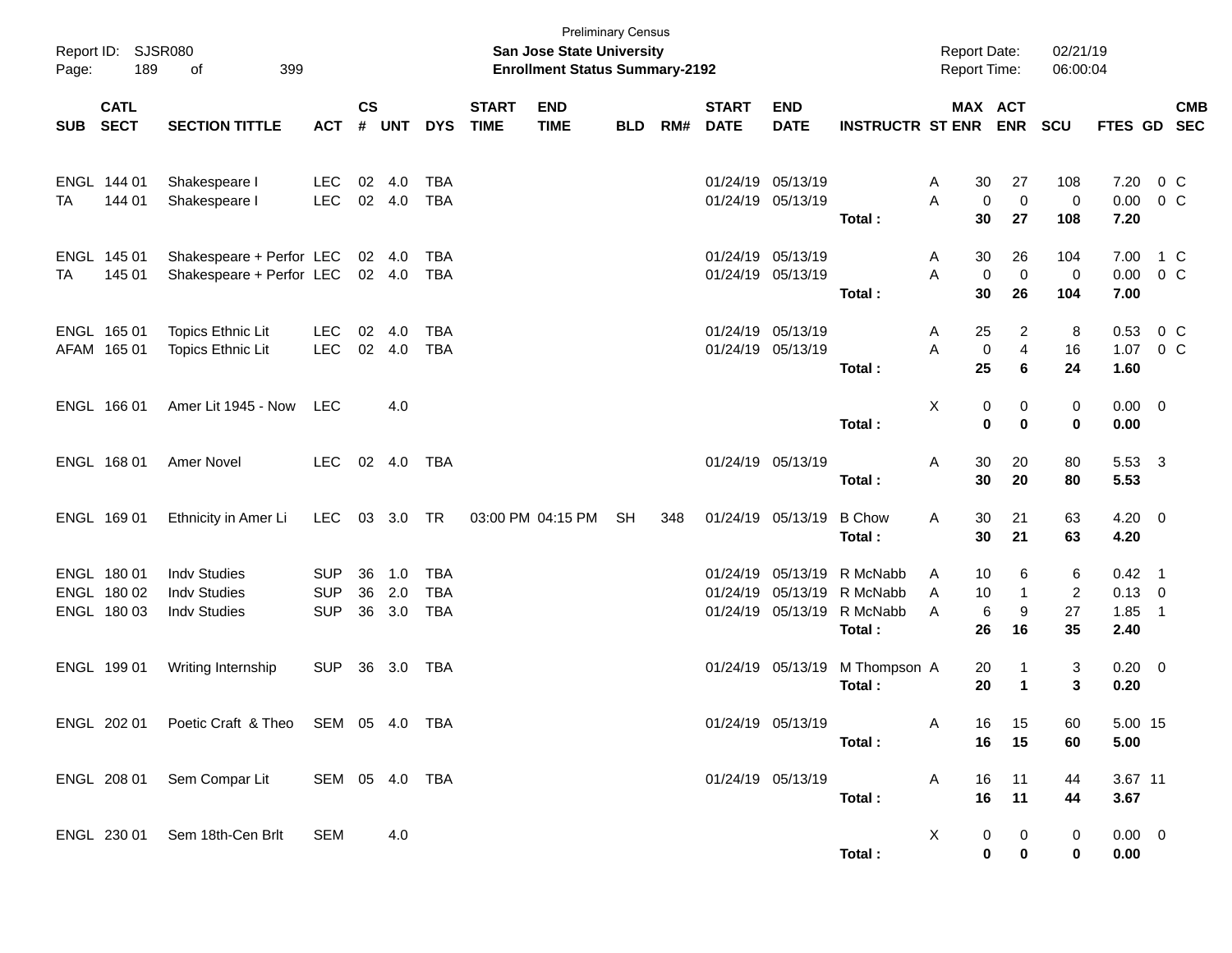| <b>Preliminary Census</b><br><b>SJSR080</b><br>Report ID:<br><b>San Jose State University</b><br><b>Enrollment Status Summary-2192</b><br>190<br>399<br>of<br>Page: |                                                                         |                                                                                                                           |                                                                    |                            |                                 |                                                                    |                             |                           |            |     |                                              |                                                                   |                                | <b>Report Date:</b><br><b>Report Time:</b> |                                | 02/21/19<br>06:00:04                         |                              |                                              |                                                                      |            |
|---------------------------------------------------------------------------------------------------------------------------------------------------------------------|-------------------------------------------------------------------------|---------------------------------------------------------------------------------------------------------------------------|--------------------------------------------------------------------|----------------------------|---------------------------------|--------------------------------------------------------------------|-----------------------------|---------------------------|------------|-----|----------------------------------------------|-------------------------------------------------------------------|--------------------------------|--------------------------------------------|--------------------------------|----------------------------------------------|------------------------------|----------------------------------------------|----------------------------------------------------------------------|------------|
| <b>SUB</b>                                                                                                                                                          | <b>CATL</b><br><b>SECT</b>                                              | <b>SECTION TITTLE</b>                                                                                                     | <b>ACT</b>                                                         | <b>CS</b>                  | # UNT                           | <b>DYS</b>                                                         | <b>START</b><br><b>TIME</b> | <b>END</b><br><b>TIME</b> | <b>BLD</b> | RM# | <b>START</b><br><b>DATE</b>                  | <b>END</b><br><b>DATE</b>                                         | <b>INSTRUCTR ST ENR</b>        |                                            | MAX ACT                        | <b>ENR</b>                                   | <b>SCU</b>                   | FTES GD SEC                                  |                                                                      | <b>CMB</b> |
|                                                                                                                                                                     | ENGL 232 01                                                             | Sem Romanticism                                                                                                           | SEM 05 4.0                                                         |                            |                                 | TBA                                                                |                             |                           |            |     |                                              | 01/24/19 05/13/19                                                 | Total:                         | A                                          | 16<br>16                       | 5<br>5                                       | 20<br>20                     | 1.67<br>1.67                                 | 5                                                                    |            |
|                                                                                                                                                                     | ENGL 241 01                                                             | Fic Writ Workshop                                                                                                         | SEM 05 4.0                                                         |                            |                                 | TBA                                                                |                             |                           |            |     |                                              | 01/24/19 05/13/19                                                 | Total:                         | A                                          | 16<br>16                       | 13<br>13                                     | 52<br>52                     | 4.27 12<br>4.27                              |                                                                      |            |
|                                                                                                                                                                     | ENGL 254 01                                                             | Genres in Amer Lit                                                                                                        | SEM 05 4.0                                                         |                            |                                 | <b>TBA</b>                                                         |                             |                           |            |     |                                              | 01/24/19 05/13/19                                                 | Total:                         | A                                          | 16<br>16                       | 16<br>16                                     | 64<br>64                     | 5.20 14<br>5.20                              |                                                                      |            |
|                                                                                                                                                                     | ENGL 257 01                                                             | Sem Hist of Rhetor                                                                                                        | SEM 05 4.0                                                         |                            |                                 | TBA                                                                |                             |                           |            |     |                                              | 01/24/19 05/13/19                                                 | Total:                         | $\mathsf{A}$                               | 16<br>16                       | 12<br>12                                     | 48<br>48                     | 3.93 11<br>3.93                              |                                                                      |            |
|                                                                                                                                                                     | ENGL 298 01<br>ENGL 298 02<br>ENGL 298 03<br>ENGL 298 04                | <b>Spec Study</b><br>Spec Study<br>Spec Study<br>Spec Study                                                               | <b>SUP</b><br><b>SUP</b><br><b>SUP</b><br><b>SUP</b>               | 25<br>25<br>25<br>25       | 1.0<br>2.0<br>3.0<br>4.0        | <b>TBA</b><br><b>TBA</b><br><b>TBA</b><br><b>TBA</b>               |                             |                           |            |     | 01/24/19<br>01/24/19<br>01/24/19             | 05/13/19<br>05/13/19<br>05/13/19<br>01/24/19 05/13/19             | R McNabb<br>R McNabb<br>Total: | A<br>A<br>A<br>A                           | 3<br>3<br>10<br>6<br>22        | 1<br>0<br>0<br>3<br>4                        | 0<br>0<br>12<br>13           | 0.08<br>0.00<br>0.00<br>1.00<br>1.08         | $\overline{1}$<br>$\mathbf 0$<br>$\overline{0}$<br>3                 |            |
|                                                                                                                                                                     | ENGL 299 01<br>ENGL 299 02<br>ENGL 299 03<br>ENGL 299 04<br>ENGL 299 05 | <b>Masters Thesis</b><br><b>Masters Thesis</b><br><b>Masters Thesis</b><br><b>Masters Thesis</b><br><b>Masters Thesis</b> | <b>SUP</b><br><b>SUP</b><br><b>SUP</b><br><b>SUP</b><br><b>SUP</b> | 25<br>25<br>25<br>25<br>25 | 1.0<br>2.0<br>3.0<br>6.0<br>4.0 | <b>TBA</b><br><b>TBA</b><br><b>TBA</b><br><b>TBA</b><br><b>TBA</b> |                             |                           |            |     | 01/24/19<br>01/24/19<br>01/24/19<br>01/24/19 | 01/24/19 05/13/19<br>05/13/19<br>05/13/19<br>05/13/19<br>05/13/19 | R McNabb<br>R McNabb<br>Total: | A<br>A<br>A<br>A<br>A                      | 6<br>10<br>3<br>10<br>10<br>39 | 0<br>$\mathbf 0$<br>$\Omega$<br>1<br>9<br>10 | 0<br>0<br>0<br>6<br>36<br>42 | 0.00<br>0.00<br>0.00<br>0.50<br>3.00<br>3.50 | $\overline{\mathbf{0}}$<br>$\overline{0}$<br>$\mathbf 0$<br>-1<br>-9 |            |
|                                                                                                                                                                     |                                                                         |                                                                                                                           |                                                                    |                            |                                 |                                                                    |                             |                           |            |     |                                              |                                                                   |                                |                                            |                                |                                              |                              |                                              |                                                                      |            |

**Department : English & Comparative Literature Department Total : 4423 3991 12595 847.25 Lower Division : 3054 2912 8776 585.07 Upper Division : 1162 968 3410 229.47 Graduate Division : 207 111 409 32.72**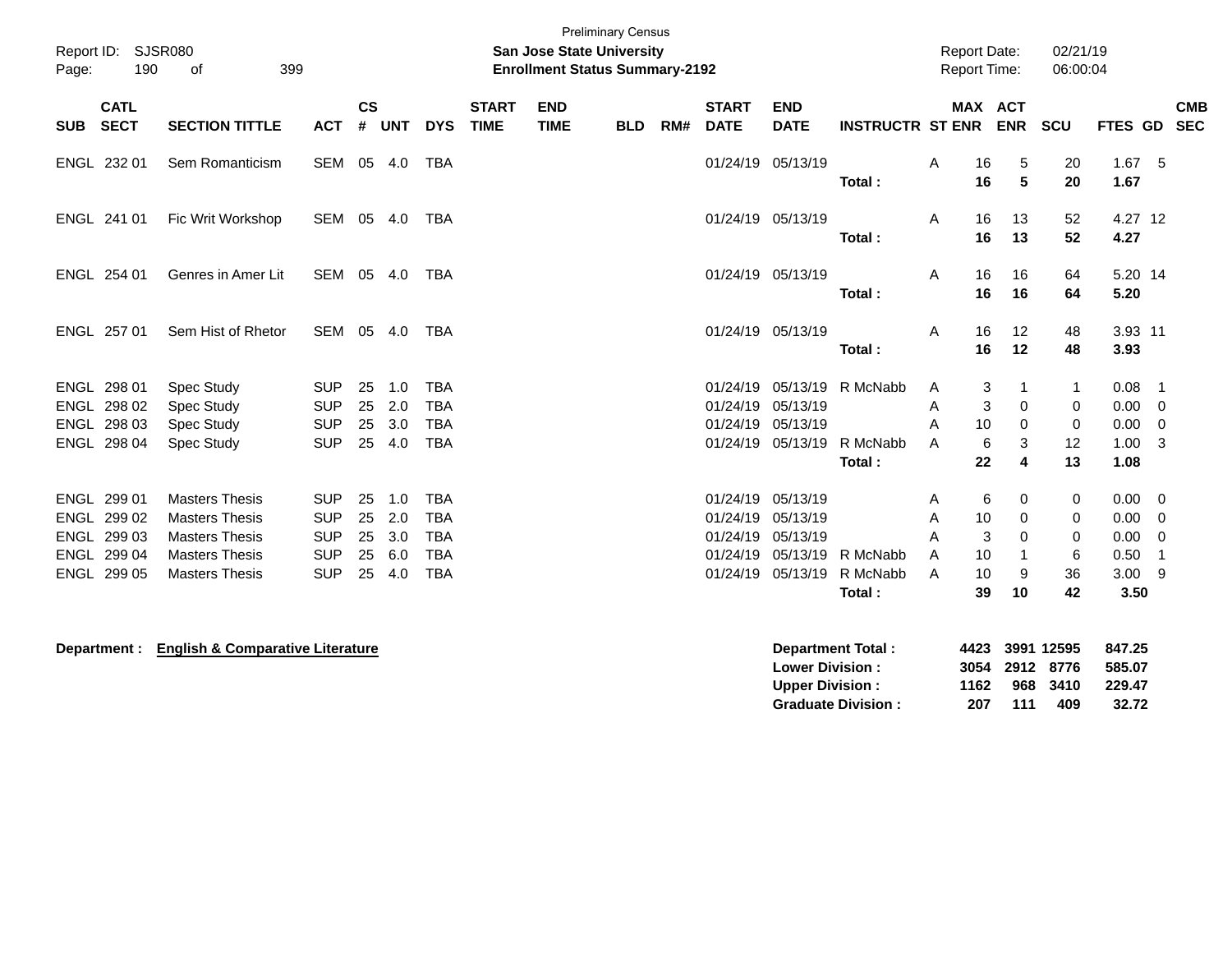| Page:       | Report ID: SJSR080<br>191  | 399<br>οf                                                                    |                                                    |               |                  |            |                             | <b>Preliminary Census</b><br><b>San Jose State University</b><br><b>Enrollment Status Summary-2192</b> |            |     |                             |                                               |                                                                                                                 | <b>Report Date:</b><br>Report Time: |              |                                 | 02/21/19<br>06:00:04     |                                                |            |
|-------------|----------------------------|------------------------------------------------------------------------------|----------------------------------------------------|---------------|------------------|------------|-----------------------------|--------------------------------------------------------------------------------------------------------|------------|-----|-----------------------------|-----------------------------------------------|-----------------------------------------------------------------------------------------------------------------|-------------------------------------|--------------|---------------------------------|--------------------------|------------------------------------------------|------------|
| SUB SECT    | <b>CATL</b>                | <b>SECTION TITTLE</b>                                                        | <b>ACT</b>                                         | $\mathsf{cs}$ | # UNT            | <b>DYS</b> | <b>START</b><br><b>TIME</b> | <b>END</b><br><b>TIME</b>                                                                              | <b>BLD</b> | RM# | <b>START</b><br><b>DATE</b> | <b>END</b><br><b>DATE</b>                     | <b>INSTRUCTR ST ENR ENR</b>                                                                                     |                                     |              | MAX ACT                         | <b>SCU</b>               | FTES GD SEC                                    | <b>CMB</b> |
| College     | Department :               | <b>Humanities &amp; the Arts</b><br><b>World Languages &amp; Literatures</b> |                                                    |               |                  |            |                             |                                                                                                        |            |     |                             |                                               |                                                                                                                 |                                     |              |                                 |                          |                                                |            |
| <b>CHIN</b> | 1A 01                      | Elem Chinese                                                                 | LEC 02 4.0                                         |               |                  | MW         |                             | 08:30 AM 10:10 AM                                                                                      | CL         | 206 |                             | 01/24/19 05/13/19 C Peng                      | Total:                                                                                                          | A                                   | 30<br>30     | 30<br>30                        | 120<br>120               | $8.00 \t 0$<br>8.00                            |            |
| <b>CHIN</b> | 1B 01                      | Elem Chinese                                                                 | <b>LEC</b>                                         |               | 02 4.0           | MW         |                             | 01:30 PM 03:10 PM                                                                                      | CL         | 206 |                             | 01/24/19 05/13/19                             | C Peng<br>Total:                                                                                                | A                                   | 30<br>30     | 27<br>27                        | 108<br>108               | $7.20 \t 0$<br>7.20                            |            |
| <b>CHIN</b> | 25B 01                     | Inter Chinese                                                                | LEC                                                |               | 02  4.0  TBA     |            |                             |                                                                                                        |            |     |                             | 01/24/19 05/13/19                             | Total:                                                                                                          | A                                   | 30<br>30     | 30<br>30                        | 120<br>120               | $8.00 \t 0$<br>8.00                            |            |
|             |                            | CHIN 101B 01 Advanced Chinese                                                | LEC 02 4.0 TBA                                     |               |                  |            |                             |                                                                                                        |            |     |                             | 01/24/19 05/13/19                             | Total:                                                                                                          | A                                   | 30<br>30     | 10<br>10                        | 40<br>40                 | $2.67$ 0<br>2.67                               |            |
|             | CHIN 180 01<br>CHIN 180 02 | <b>Indiv Studies</b><br><b>Indiv Studies</b>                                 | <b>SUP</b><br><b>SUP</b>                           |               | 78 1.0<br>78 3.0 | TBA<br>TBA |                             |                                                                                                        |            |     |                             | 01/24/19 05/13/19 C Peng<br>01/24/19 05/13/19 | C Peng<br>Total:                                                                                                | A<br>A                              | 5<br>5<br>10 | 4<br>4<br>8                     | 4<br>12<br>16            | $0.27$ 0<br>0.80 0<br>1.07                     |            |
|             |                            | FLED 184Y 01 Stdt Tchg II                                                    | SUP 25 4.0 TBA                                     |               |                  |            |                             |                                                                                                        |            |     |                             | 01/24/19 05/13/19                             | A Jensen<br>Total:                                                                                              | Α                                   | 10<br>10     | 5<br>5                          | 20<br>20                 | $1.33 \ 0$<br>1.33                             |            |
|             |                            | FLED 184Z 01 Stdt Tchg III                                                   | SUP 25 4.0 TBA                                     |               |                  |            |                             |                                                                                                        |            |     |                             | 01/24/19 05/13/19                             | A Jensen<br>Total:                                                                                              | Α                                   | 10<br>10     | 4<br>4                          | 16<br>16                 | $1.07 \t 0$<br>1.07                            |            |
|             |                            | FLED 285 01 Teaching Sem FL Ed SEM 06 1.0 TBA                                |                                                    |               |                  |            |                             |                                                                                                        |            |     |                             | 01/24/19 05/13/19                             | Total:                                                                                                          | A                                   | 10<br>10     | 4<br>4                          | 4<br>4                   | $0.27$ 0<br>0.27                               |            |
|             |                            | FORL 100W 01 Writing Workshop                                                | SEM 04 3.0 M                                       |               |                  |            |                             | 05:30 PM 08:15 PM                                                                                      | BBC        | 120 |                             | 01/24/19 05/13/19                             | A lacomini-B A<br>Total:                                                                                        |                                     | 25<br>25     | 14<br>14                        | 42<br>42                 | $2.80 \t 0$<br>2.80                            |            |
|             | FREN 1A80                  | Elem French<br>FREN 1A81 Elem French<br>FREN 1A 99 Elem French               | LEC 02 4.0 TBA<br>LEC 02 4.0 TBA<br>LEC 02 4.0 TBA |               |                  |            |                             |                                                                                                        |            |     |                             |                                               | 01/24/19 05/13/19 L Pilot-Dari A<br>01/24/19 05/13/19 F Herrmann A<br>01/24/19 05/13/19 F Herrmann A<br>Total : |                                     | 40           | 40<br>40 39<br>40 39<br>120 118 | 160<br>156<br>156<br>472 | 10.67 0<br>$10.40 \quad 0$<br>10.53 2<br>31.60 |            |
|             |                            | FREN 1B 01 Elem French<br>FREN 1B 99 Elem French                             | LEC 02 4.0 TBA<br>LEC 02 4.0 TBA                   |               |                  |            |                             |                                                                                                        |            |     |                             |                                               | 01/24/19 05/13/19 L Pilot-Dari A<br>01/24/19 05/13/19 J Desalvo A<br>Total :                                    |                                     |              | 30 10<br>40 18<br>70 28         | 40<br>72<br>112          | $2.67 \t 0$<br>4.87 1<br>7.53                  |            |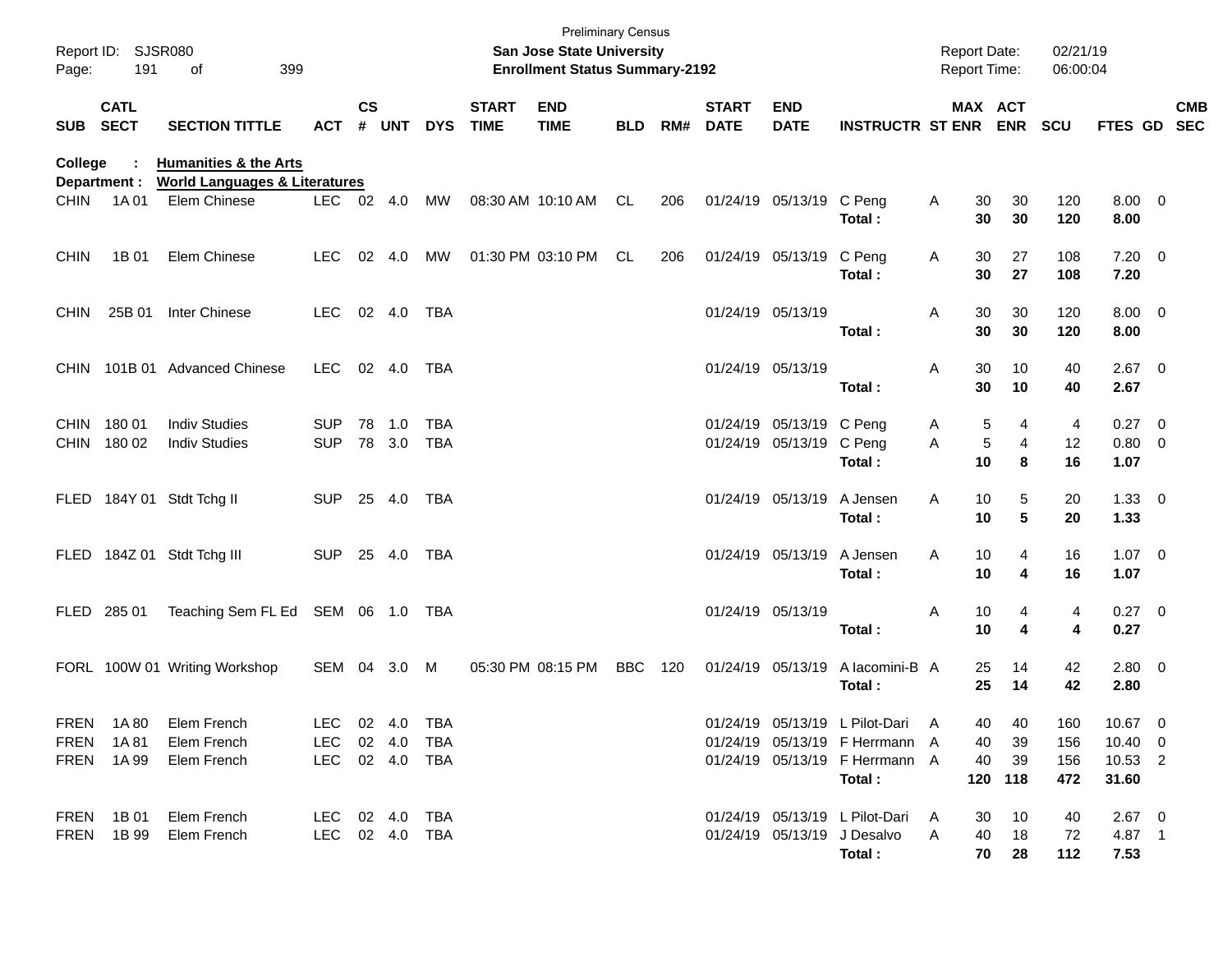| Page:      | Report ID: SJSR080<br>192  | 399<br>of                                                                                       |                                 |                             |                   |                          |                             | <b>Preliminary Census</b><br><b>San Jose State University</b><br><b>Enrollment Status Summary-2192</b> |                  |            |                               |                               |                                           | <b>Report Date:</b><br><b>Report Time:</b> |                                                      | 02/21/19<br>06:00:04        |                                                   |                           |
|------------|----------------------------|-------------------------------------------------------------------------------------------------|---------------------------------|-----------------------------|-------------------|--------------------------|-----------------------------|--------------------------------------------------------------------------------------------------------|------------------|------------|-------------------------------|-------------------------------|-------------------------------------------|--------------------------------------------|------------------------------------------------------|-----------------------------|---------------------------------------------------|---------------------------|
| <b>SUB</b> | <b>CATL</b><br><b>SECT</b> | <b>SECTION TITTLE</b>                                                                           | <b>ACT</b>                      | $\mathsf{cs}$<br>$\pmb{\#}$ | <b>UNT</b>        | <b>DYS</b>               | <b>START</b><br><b>TIME</b> | <b>END</b><br><b>TIME</b>                                                                              | <b>BLD</b>       | RM#        | <b>START</b><br><b>DATE</b>   | <b>END</b><br><b>DATE</b>     | <b>INSTRUCTR ST ENR</b>                   |                                            | MAX ACT<br><b>ENR</b>                                | SCU                         |                                                   | <b>CMB</b><br>FTES GD SEC |
|            | FREN 25B 80                | Inter Fren Writing                                                                              | <b>LEC</b>                      |                             | 02 4.0            | TBA                      |                             |                                                                                                        |                  |            |                               | 01/24/19 05/13/19             | J Desalvo<br>Total:                       | Α<br>30<br>30                              | 8<br>8                                               | 32<br>32                    | $2.20$ 1<br>2.20                                  |                           |
|            |                            | FREN 101B 80 Adv Frn Writt Comm                                                                 | LEC                             |                             | 02 4.0            | TBA                      |                             |                                                                                                        |                  |            | 01/24/19 05/13/19             |                               | J Desalvo<br>Total:                       | A<br>20<br>20                              | 9<br>9                                               | 36<br>36                    | $2.40 \ 0$<br>2.40                                |                           |
|            |                            | FREN 102B 99 Frncphone Lit & Cine SEM 04 3.0                                                    |                                 |                             |                   | TBA                      |                             |                                                                                                        |                  |            | 01/24/19 05/13/19             |                               | J Desalvo<br>Total:                       | 30<br>A<br>30                              | 6<br>6                                               | 18<br>18                    | $1.20 \t 0$<br>1.20                               |                           |
|            | FREN 132 80                | Fren for Careers                                                                                | SEM 05 4.0                      |                             |                   | <b>TBA</b>               |                             |                                                                                                        |                  |            | 01/24/19 05/13/19             |                               | J Desalvo<br>Total:                       | 20<br>A<br>20                              | $\overline{2}$<br>$\mathbf{2}$                       | 6<br>6                      | 0.53 0<br>0.53                                    |                           |
|            | FREN 180 01<br>FREN 180 02 | <b>Indiv Studies</b><br><b>Indiv Studies</b>                                                    | <b>SUP</b><br><b>SUP</b>        |                             | 78 3.0<br>78 1.0  | <b>TBA</b><br><b>TBA</b> |                             |                                                                                                        |                  |            | 01/24/19                      | 05/13/19<br>01/24/19 05/13/19 | J Desalvo<br>J Desalvo<br>Total:          | 5<br>A<br>A<br>5<br>10                     | $\mathbf 0$<br>0<br>$\bf{0}$                         | 0<br>0<br>$\bf{0}$          | $0.00 \t 0$<br>$0.00 \t 0$<br>0.00                |                           |
|            | GERM 1A01<br>GERM 1A02     | Elem Germ<br>Elem Germ                                                                          | SEM<br>SEM                      | 04                          | 4.0<br>04 4.0     | <b>MW</b><br><b>TR</b>   |                             | 06:00 PM 07:45 PM<br>08:30 AM 10:10 AM                                                                 | <b>BBC</b><br>CL | 203<br>206 | 01/24/19<br>01/24/19 05/13/19 | 05/13/19                      | A Morgenster A<br>L Chiriaeva A<br>Total: | 30<br>30<br>60                             | $\overline{7}$<br>16<br>23                           | 28<br>64<br>92              | $1.87 \ 0$<br>4.27 0<br>6.13                      |                           |
| GERM       | 1B 01<br>GERM 1B02         | Elem Germ<br>Elem Germ                                                                          | SEM<br><b>SEM</b>               | 04                          | 4.0<br>4.0        | <b>MW</b>                |                             | 03:00 PM 04:40 PM                                                                                      | CL               | 208        | 01/24/19 05/13/19             |                               | L Chiriaeva<br>Total:                     | 30<br>A<br>X<br>$\mathbf 0$<br>30          | 14<br>$\mathbf 0$<br>14                              | 56<br>$\mathbf 0$<br>56     | $3.87$ 2<br>$0.00 \t 0$<br>3.87                   |                           |
|            | GERM 25A 01                | Inter German                                                                                    | <b>SEM</b>                      |                             | $5.0$             |                          |                             |                                                                                                        |                  |            |                               |                               | Total:                                    | X<br>0<br>0                                | 0<br>$\bf{0}$                                        | 0<br>0                      | $0.00 \t 0$<br>0.00                               |                           |
|            | GERM 180 01                | Ind Studies German                                                                              | SUP 78 1.0                      |                             |                   | TBA                      |                             |                                                                                                        |                  |            | 01/24/19 05/13/19             |                               | L Chiriaeva<br>Total:                     | A<br>1<br>$\blacktriangleleft$             | $\mathbf{1}$<br>$\blacktriangleleft$                 | $\mathbf{1}$<br>$\mathbf 1$ | $0.07$ 0<br>0.07                                  |                           |
|            |                            | HEBR 10B 01 Elementary Hebrew<br>JWSS 10B 01 Elementary Hebrew<br>RELS 10B 01 Elementary Hebrew | SEM<br><b>SEM</b><br><b>SEM</b> |                             | 3.0<br>3.0<br>3.0 |                          |                             |                                                                                                        |                  |            |                               |                               | Total:                                    | X<br>X<br>0<br>X<br>0<br>0                 | $\overline{0}$<br>$\mathbf{0}$<br>0<br>0<br>$\bf{0}$ | $\mathbf 0$<br>0<br>0<br>0  | $0.00 \t 0$<br>$0.00 \t 0$<br>$0.00 \t 0$<br>0.00 |                           |
|            |                            | HEBR 10X 01 Elem HEBR Indv Learn ACT 13 3.0 TBA                                                 |                                 |                             |                   |                          |                             |                                                                                                        |                  |            | 01/24/19 05/13/19             |                               | Total:                                    | 8<br>Α<br>8                                | $\overline{\mathbf{c}}$<br>$\mathbf{2}$              | 6<br>6                      | $0.40 \ 0$<br>0.40                                |                           |
|            |                            | HEBR 15B 01 Inter Hebrew                                                                        | <b>SEM</b>                      |                             | 3.0               |                          |                             |                                                                                                        |                  |            |                               |                               |                                           | X                                          | $\pmb{0}$<br>0                                       | 0                           | $0.00 \t 0$                                       |                           |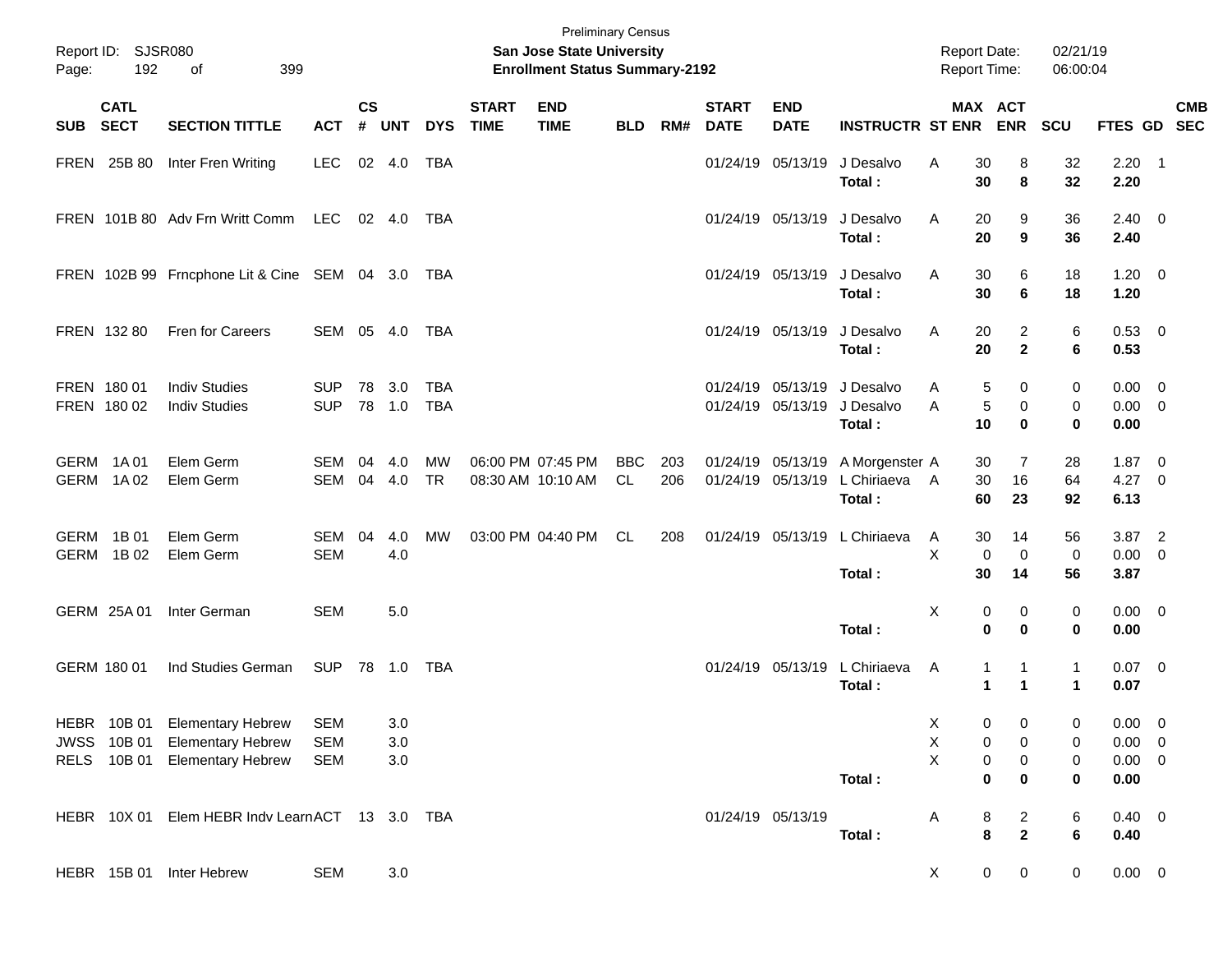| Page:       | Report ID: SJSR080<br>193  | 399<br>оf                                                                              |            |                |            |            |                             | San Jose State University<br><b>Enrollment Status Summary-2192</b> | <b>Preliminary Census</b> |     |                             |                            |                             | <b>Report Date:</b><br>Report Time: |                              | 02/21/19<br>06:00:04 |             |                         |            |
|-------------|----------------------------|----------------------------------------------------------------------------------------|------------|----------------|------------|------------|-----------------------------|--------------------------------------------------------------------|---------------------------|-----|-----------------------------|----------------------------|-----------------------------|-------------------------------------|------------------------------|----------------------|-------------|-------------------------|------------|
| SUB         | <b>CATL</b><br><b>SECT</b> | <b>SECTION TITTLE</b>                                                                  | <b>ACT</b> | <b>CS</b><br># | <b>UNT</b> | <b>DYS</b> | <b>START</b><br><b>TIME</b> | <b>END</b><br><b>TIME</b>                                          | <b>BLD</b>                | RM# | <b>START</b><br><b>DATE</b> | <b>END</b><br><b>DATE</b>  | <b>INSTRUCTR ST ENR</b>     |                                     | <b>MAX ACT</b><br><b>ENR</b> | <b>SCU</b>           | FTES GD SEC |                         | <b>CMB</b> |
| JWSS        | 15B 01                     | Inter Hebrew                                                                           | <b>SEM</b> |                | 3.0        |            |                             |                                                                    |                           |     |                             |                            |                             | х                                   | 0<br>0                       | 0                    | 0.00        | 0                       |            |
| <b>RELS</b> | 15B 01                     | Inter Hebrew                                                                           | <b>SEM</b> |                | 3.0        |            |                             |                                                                    |                           |     |                             |                            |                             | X                                   | 0<br>0                       | 0                    | 0.00        | - 0                     |            |
|             |                            |                                                                                        |            |                |            |            |                             |                                                                    |                           |     |                             |                            | Total:                      |                                     | $\bf{0}$<br>0                | $\bf{0}$             | 0.00        |                         |            |
|             | <b>HEBR</b> 15X 01         | Int. HEBR Indv Lrng                                                                    | ACT 13 3.0 |                |            | TBA        |                             |                                                                    |                           |     |                             | 01/24/19 05/13/19          |                             | Α                                   | 8                            | 3                    | $0.20 \ 0$  |                         |            |
|             |                            |                                                                                        |            |                |            |            |                             |                                                                    |                           |     |                             |                            | Total:                      |                                     | 8<br>1                       | 3                    | 0.20        |                         |            |
|             |                            | HEBR 102B 01 Adv Hebrew                                                                | <b>SEM</b> |                | 3.0        |            |                             |                                                                    |                           |     |                             |                            |                             | X                                   | 0<br>0                       | 0                    | 0.00        | 0                       |            |
|             | <b>JWSS 102B 01</b>        | Adv Hebrew                                                                             | <b>SEM</b> |                | 3.0        |            |                             |                                                                    |                           |     |                             |                            |                             | X                                   | 0<br>$\mathbf 0$             | 0                    | 0.00        | 0                       |            |
| <b>RELS</b> |                            | 102B 01 Adv Hebrew                                                                     | <b>SEM</b> |                | 3.0        |            |                             |                                                                    |                           |     |                             |                            |                             | X                                   | 0<br>0                       | 0                    | 0.00        | $\overline{0}$          |            |
|             |                            |                                                                                        |            |                |            |            |                             |                                                                    |                           |     |                             |                            | Total:                      |                                     | $\bf{0}$<br>0                | 0                    | 0.00        |                         |            |
|             |                            | HEBR 102X 01 Adv HEBR Indv Lrng                                                        | ACT 13 1.0 |                |            | TBA        |                             |                                                                    |                           |     |                             | 01/24/19 05/13/19          | R Katzen                    | Α<br>-1                             | 0                            | 0                    | $0.00 \t 0$ |                         |            |
|             |                            |                                                                                        |            |                |            |            |                             |                                                                    |                           |     |                             |                            | Total:                      | 1                                   | 0                            | 0                    | 0.00        |                         |            |
| <b>ITAL</b> | 1B 01                      | Elem Italian                                                                           | <b>SEM</b> |                | 5.0        |            |                             |                                                                    |                           |     |                             |                            |                             | Χ                                   | 0<br>0                       | 0                    | $0.00 \t 0$ |                         |            |
|             |                            |                                                                                        |            |                |            |            |                             |                                                                    |                           |     |                             |                            | Total:                      |                                     | $\bf{0}$<br>$\mathbf 0$      | $\bf{0}$             | 0.00        |                         |            |
| <b>JPN</b>  | 1A 01                      |                                                                                        | <b>LEC</b> | 02             | 4.0        |            |                             | MTWR 12:00 PM 12:50 PM                                             | <b>BBC</b>                | 203 |                             | 01/24/19 05/13/19          | Y Shimazu                   | 30                                  | 30                           | 120                  | 8.00        |                         |            |
| <b>JPN</b>  | 1A 02                      | Elem Japanese<br>Elem Japanese                                                         | <b>LEC</b> | 02             | 4.0        |            |                             | MTWR01:30 PM 02:20 PM                                              | <b>BBC</b>                | 203 |                             |                            | 01/24/19 05/13/19 Y Shimazu | Α<br>30<br>A                        | 30                           | 120                  | 8.00        | 0<br>0                  |            |
| <b>JPN</b>  | 1A 03                      | Elem Japanese                                                                          | <b>LEC</b> | 02             | 4.0        |            |                             | MWF 09:00 AM 10:10 AM                                              | <b>BBC</b>                | 203 |                             | 01/24/19 05/13/19 M Iwata  |                             | 30<br>A                             | 29                           | 116                  | 7.73        | 0                       |            |
| JPN         | 1A 04                      | Elem Japanese                                                                          | <b>LEC</b> | 02             | 4.0        |            | MWF 10:30 AM 11:40 AM       |                                                                    | <b>ENG</b>                | 403 |                             | 01/24/19 05/13/19 K Hollin |                             | 30<br>A                             | 30                           | 120                  | 8.00        | $\overline{\mathbf{0}}$ |            |
|             |                            |                                                                                        |            |                |            |            |                             |                                                                    |                           |     |                             |                            | Total:                      | 120                                 | 119                          | 476                  | 31.73       |                         |            |
| <b>JPN</b>  | 1B 01                      | Elem Japanese                                                                          | <b>LEC</b> | 02             | 4.0        | MWF        |                             | 12:00 PM 01:10 PM                                                  | <b>BBC</b>                | 120 |                             | 01/24/19 05/13/19 X Miao   |                             | 30<br>A                             | 25                           | 100                  | 6.67        | $\overline{0}$          |            |
| <b>JPN</b>  | 1B 02                      | Elem Japanese                                                                          | <b>LEC</b> | 02             | 4.0        |            | MWF 10:30 AM 11:40 AM       |                                                                    | <b>BBC</b>                | 120 |                             | 01/24/19 05/13/19 X Miao   |                             | A<br>30                             | 19                           | 76                   | 5.07        | $\overline{\mathbf{0}}$ |            |
|             |                            |                                                                                        |            |                |            |            |                             |                                                                    |                           |     |                             |                            | Total:                      | 60                                  | 44                           | 176                  | 11.73       |                         |            |
|             |                            |                                                                                        |            |                |            |            |                             |                                                                    |                           |     |                             |                            |                             |                                     |                              |                      |             |                         |            |
| <b>JPN</b>  | 25A 01                     | Interm Japanese                                                                        | <b>LEC</b> | 02             | -4.0       |            |                             | MWF 01:30 PM 02:40 PM                                              | <b>BBC</b>                | 120 |                             | 01/24/19 05/13/19          | M Iwata                     | A<br>30                             | 16                           | 64<br>64             | $4.27 \t 0$ |                         |            |
|             |                            |                                                                                        |            |                |            |            |                             |                                                                    |                           |     |                             |                            | Total:                      | 30                                  | 16                           |                      | 4.27        |                         |            |
| JPN         |                            | 25B 01 Interm Japanese                                                                 |            |                |            |            |                             | LEC 02 4.0 MWF 12:00 PM 01:10 PM CL 218 01/24/19 05/13/19 M Ishida |                           |     |                             |                            |                             | A<br>26                             | 15                           | 60                   | 4.07 1      |                         |            |
|             |                            |                                                                                        |            |                |            |            |                             |                                                                    |                           |     |                             |                            | Total:                      | 26                                  | 15                           | 60                   | 4.07        |                         |            |
| <b>JPN</b>  |                            | 101A 01 Advanced Jpanese                                                               |            |                |            |            |                             | SEM 04 4.0 MWF 10:30 AM 11:40 AM BBC 203                           |                           |     |                             | 01/24/19 05/13/19          | M Iwata                     | Α<br>30                             | 17                           | 68                   | 4.53 0      |                         |            |
|             |                            |                                                                                        |            |                |            |            |                             |                                                                    |                           |     |                             |                            | Total:                      | 30                                  | 17                           | 68                   | 4.53        |                         |            |
|             |                            | JPN 101B 01 Advanced Japanese SEM 04 4.0 MW 03:00 PM 04:40 PM CL 218 01/24/19 05/13/19 |            |                |            |            |                             |                                                                    |                           |     |                             |                            | M Ishida                    | 26<br>A                             | 11                           | 44                   | $3.00$ 1    |                         |            |
|             |                            |                                                                                        |            |                |            |            |                             |                                                                    |                           |     |                             |                            | Total:                      | 26                                  | 11                           | 44                   | 3.00        |                         |            |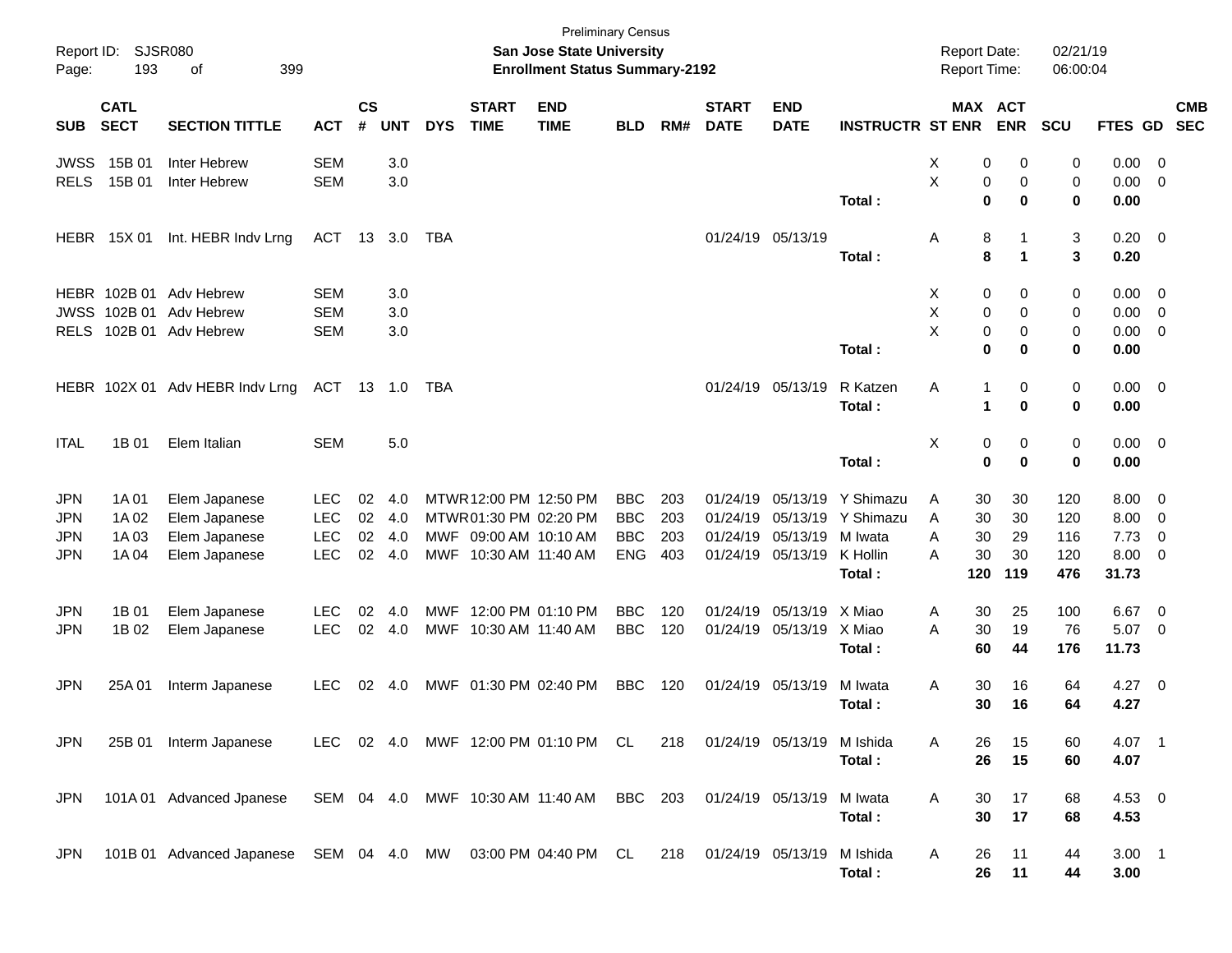| Page:                                                                   | Report ID: SJSR080<br>194                 | 399<br>οf                                                                    |                                                                    |                    |                                                |                                                        |                             | <b>Preliminary Census</b><br>San Jose State University<br><b>Enrollment Status Summary-2192</b>       |                                                                    |                                 |                             |                                                                                       |                                                                    | <b>Report Date:</b><br>Report Time:          |                              | 02/21/19<br>06:00:04            |                                              |                                                                                                                                          |            |
|-------------------------------------------------------------------------|-------------------------------------------|------------------------------------------------------------------------------|--------------------------------------------------------------------|--------------------|------------------------------------------------|--------------------------------------------------------|-----------------------------|-------------------------------------------------------------------------------------------------------|--------------------------------------------------------------------|---------------------------------|-----------------------------|---------------------------------------------------------------------------------------|--------------------------------------------------------------------|----------------------------------------------|------------------------------|---------------------------------|----------------------------------------------|------------------------------------------------------------------------------------------------------------------------------------------|------------|
| <b>SUB</b>                                                              | <b>CATL</b><br><b>SECT</b>                | <b>SECTION TITTLE</b>                                                        | <b>ACT</b>                                                         | $\mathsf{cs}$<br># | <b>UNT</b>                                     | <b>DYS</b>                                             | <b>START</b><br><b>TIME</b> | <b>END</b><br><b>TIME</b>                                                                             | <b>BLD</b>                                                         | RM#                             | <b>START</b><br><b>DATE</b> | <b>END</b><br><b>DATE</b>                                                             | <b>INSTRUCTR ST ENR ENR</b>                                        | MAX ACT                                      |                              | <b>SCU</b>                      | FTES GD SEC                                  |                                                                                                                                          | <b>CMB</b> |
| <b>JPN</b>                                                              |                                           | 101C 01 Adv. Japanese Conv LEC 02 4.0 TR                                     |                                                                    |                    |                                                |                                                        |                             | 03:00 PM 04:40 PM                                                                                     | CL                                                                 | 111                             |                             | 01/24/19 05/13/19 Y Yanai                                                             | Total:                                                             | A<br>30<br>30                                | 17<br>17                     | 68<br>68                        | 4.53 0<br>4.53                               |                                                                                                                                          |            |
| <b>JPN</b>                                                              | 102 01                                    | Japanese Culture                                                             | SEM 04 3.0                                                         |                    |                                                | MW                                                     |                             | 01:30 PM 02:45 PM                                                                                     | CL                                                                 | 218                             |                             | 01/24/19 05/13/19                                                                     | M Ishida<br>Total:                                                 | A<br>20<br>20                                | 18<br>18                     | 54<br>54                        | 3.60 0<br>3.60                               |                                                                                                                                          |            |
| <b>JPN</b>                                                              | 120 01                                    | Japanese Lit and Tra LEC 02 4.0                                              |                                                                    |                    |                                                | TBA                                                    |                             |                                                                                                       |                                                                    |                                 | 01/24/19 05/13/19           |                                                                                       | Total:                                                             | Α<br>21<br>21                                | 14<br>14                     | 56<br>56                        | $3.73 \quad 0$<br>3.73                       |                                                                                                                                          |            |
| <b>JPN</b>                                                              | 150 01                                    | Jpns Narratives & Li LEC                                                     |                                                                    |                    | 02 4.0                                         | TBA                                                    |                             |                                                                                                       |                                                                    |                                 | 01/24/19 05/13/19           |                                                                                       | Total:                                                             | Α<br>21<br>21                                | 16<br>16                     | 64<br>64                        | $4.27$ 0<br>4.27                             |                                                                                                                                          |            |
| <b>JPN</b><br><b>JPN</b>                                                | 180 01<br>180 02                          | <b>Indiv Studies</b><br><b>Indiv Studies</b>                                 | <b>SUP</b><br><b>SUP</b>                                           | 78                 | 1.0<br>3.0                                     | <b>TBA</b>                                             |                             |                                                                                                       |                                                                    |                                 |                             | 01/24/19 05/13/19 Y Yanai                                                             | Total:                                                             | х<br>0<br>A<br>3<br>3                        | 0<br>1                       | 0<br>3<br>3                     | $0.00 \t 0$<br>$0.20 \ 0$<br>0.20            |                                                                                                                                          |            |
| <b>PORT</b>                                                             | 1A 01                                     | Elem Portuguese                                                              | SEM 04 5.0                                                         |                    |                                                | TBA                                                    |                             |                                                                                                       |                                                                    |                                 |                             | 01/24/19 05/13/19                                                                     | A Dias Ferre A<br>Total:                                           | 26<br>26                                     | 8<br>8                       | 40<br>40                        | $2.67$ 0<br>2.67                             |                                                                                                                                          |            |
| <b>PORT</b><br><b>PORT</b><br><b>PORT</b>                               | 1B 01<br>1B 02<br>1B 03                   | Elem Portuguese<br>Elem Portuguese II<br>Elem Portuguese II                  | <b>SEM</b><br><b>SEM</b><br>SEM                                    | 04                 | 5.0<br>5.0<br>5.0                              | TBA                                                    |                             |                                                                                                       |                                                                    |                                 | 01/24/19 05/13/19           |                                                                                       | Total:                                                             | 0<br>X.<br>X<br>$\mathbf 0$<br>Α<br>30<br>30 | 0<br>$\mathbf 0$<br>10<br>10 | 0<br>0<br>50<br>50              | $0.00 \t 0$<br>$0.00 \t 0$<br>3.3300<br>3.33 |                                                                                                                                          |            |
|                                                                         |                                           | PORT 102B 80 Brazilian Culture                                               | <b>LEC</b>                                                         |                    | 02 3.0                                         | TBA                                                    |                             |                                                                                                       |                                                                    |                                 |                             | 01/24/19 05/13/19                                                                     | D Carvalho P A<br>Total:                                           | 30<br>30                                     | 17<br>17                     | 51<br>51                        | $3.45$ 1<br>3.45                             |                                                                                                                                          |            |
|                                                                         | PORT 180 01                               | <b>Indiv Studies</b>                                                         | <b>SUP</b>                                                         |                    | 78 3.0                                         | TBA                                                    |                             |                                                                                                       |                                                                    |                                 |                             | 01/24/19 05/13/19                                                                     | D Carvalho P A<br>Total:                                           | 5<br>5                                       | 0<br>$\mathbf 0$             | 0<br>0                          | $0.00 \t 0$<br>0.00                          |                                                                                                                                          |            |
| <b>SPAN</b><br><b>SPAN</b><br><b>SPAN</b><br><b>SPAN</b><br><b>SPAN</b> | 1A 01<br>1A 02<br>1A 03<br>1A 04<br>1A 05 | Elem Spanish<br>Elem Spanish<br>Elem Spanish<br>Elem Spanish<br>Elem Spanish | <b>LEC</b><br><b>LEC</b><br><b>LEC</b><br><b>LEC</b><br><b>LEC</b> |                    | 02 4.0<br>02 4.0<br>02 4.0<br>02 4.0<br>02 4.0 | MW<br><b>TR</b><br><b>MW</b><br><b>TR</b><br><b>TR</b> |                             | 08:30 AM 10:10 AM<br>08:30 AM 10:10 AM<br>03:00 PM 04:40 PM<br>03:00 PM 04:40 PM<br>03:00 PM 04:40 PM | <b>BBC</b><br><b>BBC</b><br><b>BBC</b><br><b>BBC</b><br><b>BBC</b> | 120<br>120<br>120<br>120<br>205 |                             | 01/24/19 05/13/19 E Marsh<br>01/24/19 05/13/19 N Montes<br>01/24/19 05/13/19 L Flores | 01/24/19 05/13/19 L Cruz-Cruz A<br>01/24/19 05/13/19 M Mendoza-ToA | 30<br>Α<br>30<br>30<br>30<br>A<br>30<br>Α    | 31<br>29<br>25<br>28<br>26   | 124<br>116<br>100<br>112<br>104 | 8.27<br>7.73<br>6.67<br>7.47<br>6.93         | $\overline{\phantom{0}}$<br>$\overline{\phantom{0}}$<br>$\overline{\phantom{0}}$<br>$\overline{\phantom{0}}$<br>$\overline{\phantom{0}}$ |            |
| <b>SPAN</b>                                                             | 1A 06                                     | Elem Spanish                                                                 | <b>LEC</b>                                                         |                    | 02 4.0                                         | MW                                                     |                             | 03:00 PM 04:40 PM                                                                                     | <b>BBC</b>                                                         | 203                             |                             | 01/24/19 05/13/19 E Marsh                                                             | Total:                                                             | 30<br>A<br>180                               | 29<br>168                    | 116<br>672                      | $7.73$ 0<br>44.80                            |                                                                                                                                          |            |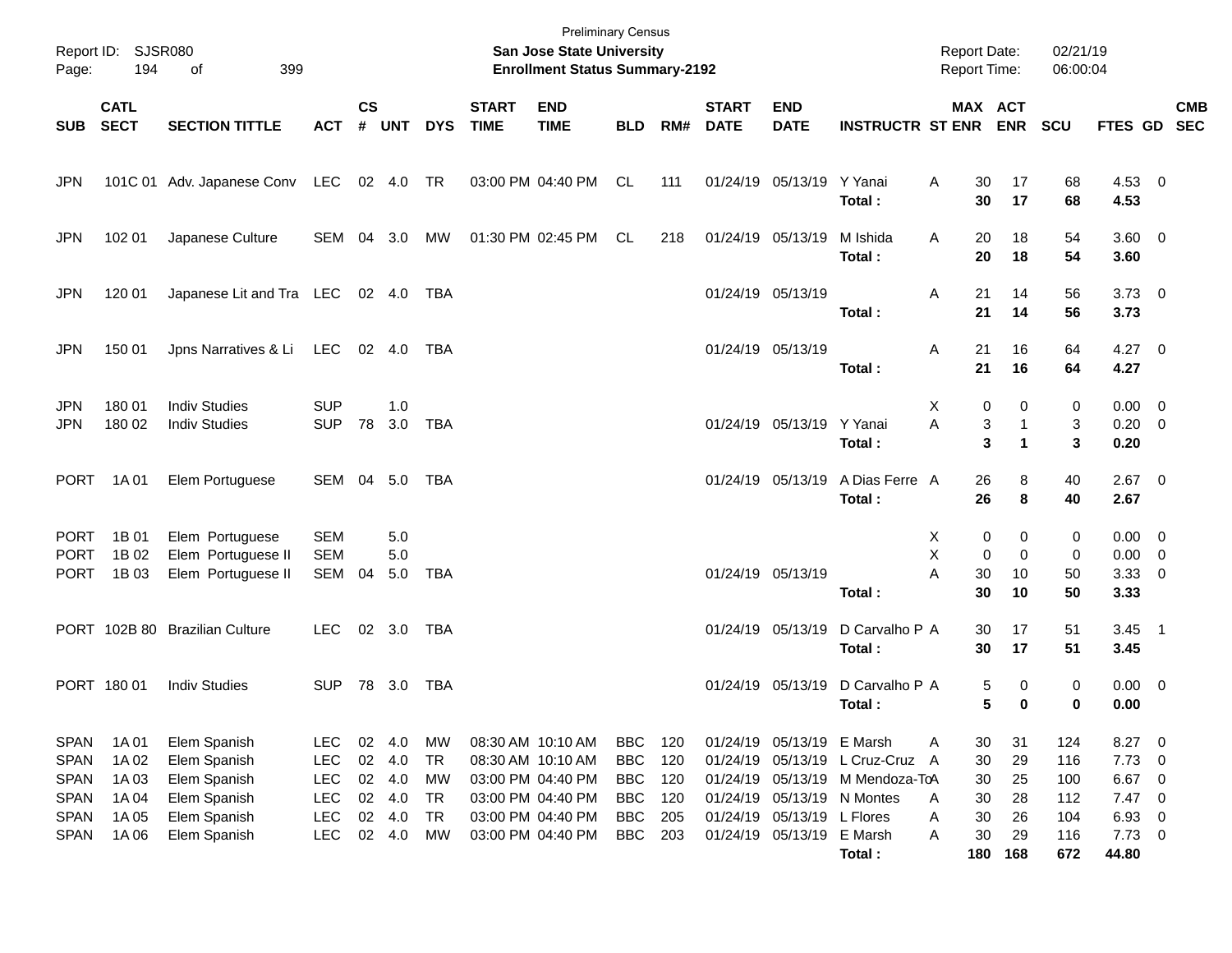| Report ID:<br>Page: | <b>SJSR080</b><br>195      | 399<br>οf                      |                |                |            |            |                             | <b>Preliminary Census</b><br><b>San Jose State University</b><br><b>Enrollment Status Summary-2192</b> |            |       |                             |                           |                              | <b>Report Date:</b><br>Report Time: |             | 02/21/19<br>06:00:04 |                |                            |                          |
|---------------------|----------------------------|--------------------------------|----------------|----------------|------------|------------|-----------------------------|--------------------------------------------------------------------------------------------------------|------------|-------|-----------------------------|---------------------------|------------------------------|-------------------------------------|-------------|----------------------|----------------|----------------------------|--------------------------|
| <b>SUB</b>          | <b>CATL</b><br><b>SECT</b> | <b>SECTION TITTLE</b>          | <b>ACT</b>     | <b>CS</b><br># | <b>UNT</b> | <b>DYS</b> | <b>START</b><br><b>TIME</b> | <b>END</b><br><b>TIME</b>                                                                              | <b>BLD</b> | RM#   | <b>START</b><br><b>DATE</b> | <b>END</b><br><b>DATE</b> | <b>INSTRUCTR ST ENR</b>      | MAX ACT                             | <b>ENR</b>  | SCU                  | <b>FTES GD</b> |                            | <b>CMB</b><br><b>SEC</b> |
| <b>SPAN</b>         | 1B 01                      | Elem Spanish                   | <b>LEC</b>     | 02             | 4.0        | MW         |                             | 08:30 AM 10:10 AM                                                                                      | <b>BBC</b> | 125   | 01/24/19                    | 05/13/19                  | J Bush                       | 30<br>A                             | 18          | 72                   | 4.80           | - 0                        |                          |
| <b>SPAN</b>         | 1B 02                      | Elem Spanish                   | <b>LEC</b>     | 02             | 4.0        | <b>MW</b>  |                             | 03:00 PM 04:40 PM                                                                                      | ENG        | 403   | 01/24/19                    | 05/13/19                  | T Cordova Es A               | 30                                  | 12          | 48                   | 3.20           | - 0                        |                          |
| <b>SPAN</b>         | 1B 03                      | Elem Spanish                   | <b>LEC</b>     | 02             | 4.0        | <b>TR</b>  |                             | 03:00 PM 04:40 PM                                                                                      | <b>BBC</b> | 203   | 01/24/19                    | 05/13/19                  | V Fernández A                | 30                                  | 17          | 68                   | 4.53           | 0                          |                          |
| <b>SPAN</b>         | 1B 04                      | Elem Spanish                   | <b>LEC</b>     | 02             | 4.0        | <b>TR</b>  |                             | 08:30 AM 10:10 AM                                                                                      | <b>BBC</b> | 125   | 01/24/19                    | 05/13/19                  | E Marsh                      | A<br>30                             | 17          | 68                   | 4.53           | $\overline{\mathbf{0}}$    |                          |
|                     |                            |                                |                |                |            |            |                             |                                                                                                        |            |       |                             |                           | Total:                       | 120                                 | 64          | 256                  | 17.07          |                            |                          |
| <b>SPAN</b>         | 380                        | <b>Practical Spanish</b>       | <b>LEC</b>     | 02             | 4.0        | TBA        |                             |                                                                                                        |            |       |                             | 01/24/19 05/13/19         | F De La Call A               | 30                                  | 24          | 96                   | 6.40           | $\overline{\phantom{0}}$   |                          |
|                     |                            |                                |                |                |            |            |                             |                                                                                                        |            |       |                             |                           | Total:                       | 30                                  | 24          | 96                   | 6.40           |                            |                          |
| <b>SPAN</b>         | 4A 80                      | Basic Spanish I                | <b>LEC</b>     |                | 02 4.0     | TBA        |                             |                                                                                                        |            |       |                             | 01/24/19 05/13/19         | A Long                       | 30<br>Α                             | 28          | 112                  | $7.47 \quad 0$ |                            |                          |
|                     |                            |                                |                |                |            |            |                             |                                                                                                        |            |       |                             |                           | Total:                       | 30                                  | 28          | 112                  | 7.47           |                            |                          |
| <b>SPAN</b>         | 4B 80                      | <b>Basic Spanish II</b>        | <b>LEC</b>     |                | 02 4.0     | TBA        |                             |                                                                                                        |            |       |                             | 01/24/19 05/13/19         | A Dias Ferre A               | 30                                  | 28          | 112                  | 7.53           | $\overline{\phantom{0}}$ 1 |                          |
|                     |                            |                                |                |                |            |            |                             |                                                                                                        |            |       |                             |                           | Total:                       | 30                                  | 28          | 112                  | 7.53           |                            |                          |
| <b>SPAN</b>         | 25A 01                     | Inter Spanish                  | <b>LEC</b>     |                | 02 4.0     | MW         |                             | 03:00 PM 04:40 PM                                                                                      | <b>SH</b>  | 414   |                             | 01/24/19 05/13/19         | J Sempere-MaA                | 30                                  | 24          | 96                   | $6.40 \quad 0$ |                            |                          |
|                     |                            |                                |                |                |            |            |                             |                                                                                                        |            |       |                             |                           | Total:                       | 30                                  | 24          | 96                   | 6.40           |                            |                          |
| <b>SPAN</b>         | 25B 01                     | Inter Spanish                  | <b>LEC</b>     |                | 02 4.0     | <b>TR</b>  |                             | 10:30 AM 12:10 PM                                                                                      | <b>CL</b>  | 206   |                             | 01/24/19 05/13/19         | C Samuelson A                | 30                                  | 16          | 64                   | 4.27           | $\overline{\phantom{0}}$   |                          |
|                     |                            |                                |                |                |            |            |                             |                                                                                                        |            |       |                             |                           | Total:                       | 30                                  | 16          | 64                   | 4.27           |                            |                          |
|                     |                            | SPAN 101A 01 Advanced Spanish  | <b>SEM</b>     | 04             | 4.0        | <b>MW</b>  |                             | 08:30 AM 10:10 AM                                                                                      | HB         | 405   |                             | 01/24/19 05/13/19         | A Campos Alb A               | 21                                  | 6           | 24                   | 1.60           | $\overline{\mathbf{0}}$    |                          |
|                     |                            | SPAN 101A 02 Advanced Spanish  | SEM            |                | 04 4.0     | <b>MW</b>  |                             | 03:00 PM 04:40 PM                                                                                      | <b>BBC</b> | 222   |                             | 01/24/19 05/13/19         | A Campos Alb A               | 30                                  | 18          | 72                   | 4.80           | $\overline{\phantom{0}}$   |                          |
|                     |                            |                                |                |                |            |            |                             |                                                                                                        |            |       |                             |                           | Total:                       | 51                                  | 24          | 96                   | 6.40           |                            |                          |
|                     |                            | SPAN 101B 01 Advanced Spanish  | SEM            |                | 04 4.0     | <b>TR</b>  |                             | 03:00 PM 04:40 PM                                                                                      | <b>HB</b>  | 405   |                             | 01/24/19 05/13/19         | T Estrabao                   | 21<br>A                             | 21          | 84                   | 5.60 0         |                            |                          |
|                     |                            |                                |                |                |            |            |                             |                                                                                                        |            |       |                             |                           | Total:                       | 21                                  | 21          | 84                   | 5.60           |                            |                          |
| SPAN                | 102A 01                    | Spanish Culture                | <b>LEC</b>     | 02             | - 4.0      |            |                             |                                                                                                        |            |       |                             | 01/24/19 05/13/19         |                              | X<br>$\mathbf 0$                    | 0           | 0                    | 0.00           | $\overline{\mathbf{0}}$    |                          |
|                     |                            | SPAN 102A 02 Spanish Culture   | <b>LEC</b>     | 02             | 4.0        | TBA        |                             |                                                                                                        |            |       |                             | 01/24/19 05/13/19         |                              | 35<br>A                             | 19          | 76                   | 5.07           | $\overline{\mathbf{0}}$    |                          |
|                     |                            |                                |                |                |            |            |                             |                                                                                                        |            |       |                             |                           | Total:                       | 35                                  | 19          | 76                   | 5.07           |                            |                          |
|                     |                            | SPAN 102B 01 Hisp Amer Culture | SEM 04 3.0     |                |            | TR         |                             | 09:00 AM 10:15 AM                                                                                      | BBC        | - 203 |                             |                           | 01/24/19 05/13/19 T Estrabao | A<br>30                             | 9           | 27                   | $1.80 \t 0$    |                            |                          |
|                     |                            | SPAN 102B 02 Hisp Amer Culture | SEM            | 04             | 3.0        | TR         |                             | 10:30 AM 11:45 AM                                                                                      | <b>BBC</b> | 203   |                             | 01/24/19 05/13/19         | T Estrabao                   | 30<br>Α                             | 15          | 45                   | $3.00 \ 0$     |                            |                          |
|                     |                            | SPAN 102B 03 Hisp Amer Culture | <b>SEM</b>     |                | 3.0        |            |                             |                                                                                                        |            |       |                             |                           |                              | X<br>0                              | $\mathbf 0$ | 0                    | $0.00 \t 0$    |                            |                          |
|                     |                            |                                |                |                |            |            |                             |                                                                                                        |            |       |                             |                           | Total:                       | 60                                  | 24          | 72                   | 4.80           |                            |                          |
|                     | SPAN 105 01                | Spanish Phonology              | LEC 02 4.0 TBA |                |            |            |                             |                                                                                                        |            |       |                             | 01/24/19 05/13/19         |                              | Α<br>21                             | 15          | 60                   | $4.00 \t 0$    |                            |                          |
|                     |                            |                                |                |                |            |            |                             |                                                                                                        |            |       |                             |                           | Total:                       | 21                                  | 15          | 60                   | 4.00           |                            |                          |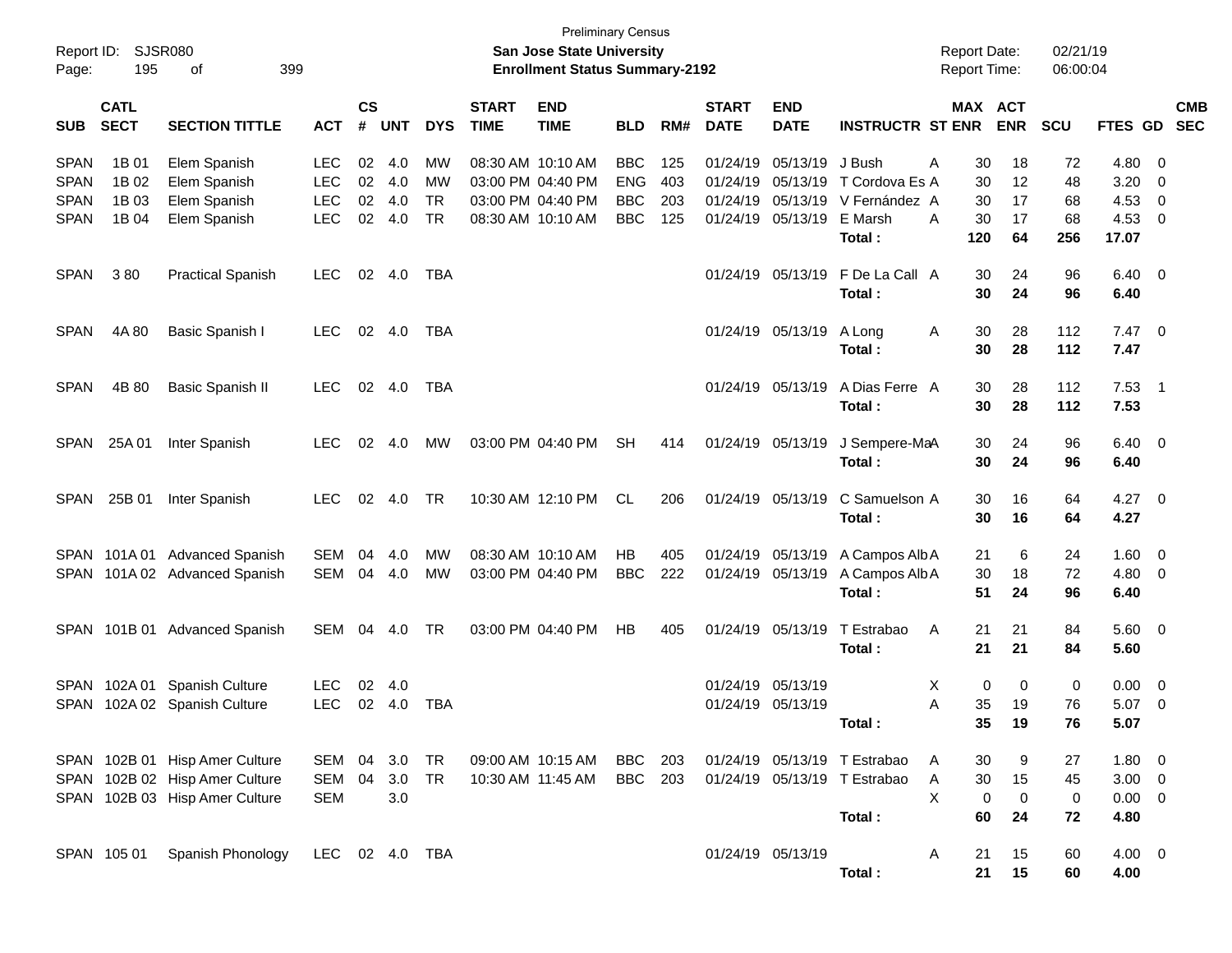| Page:       | Report ID: SJSR080<br>196  | 399<br>of                                                |                          |                             |            |                          |                             | <b>Preliminary Census</b><br>San Jose State University<br><b>Enrollment Status Summary-2192</b> |            |     |                             |                                                                              |                                          | <b>Report Date:</b><br>Report Time: |                  | 02/21/19<br>06:00:04     |                               |            |
|-------------|----------------------------|----------------------------------------------------------|--------------------------|-----------------------------|------------|--------------------------|-----------------------------|-------------------------------------------------------------------------------------------------|------------|-----|-----------------------------|------------------------------------------------------------------------------|------------------------------------------|-------------------------------------|------------------|--------------------------|-------------------------------|------------|
| <b>SUB</b>  | <b>CATL</b><br><b>SECT</b> | <b>SECTION TITTLE</b>                                    | <b>ACT</b>               | $\mathsf{cs}$<br>$\pmb{\#}$ | <b>UNT</b> | <b>DYS</b>               | <b>START</b><br><b>TIME</b> | <b>END</b><br><b>TIME</b>                                                                       | <b>BLD</b> | RM# | <b>START</b><br><b>DATE</b> | <b>END</b><br><b>DATE</b>                                                    | <b>INSTRUCTR ST ENR ENR</b>              | MAX ACT                             |                  | <b>SCU</b>               | FTES GD SEC                   | <b>CMB</b> |
|             | SPAN 111 01                | Adv Spanish Conver                                       | LEC                      | 02 4.0                      |            | TBA                      |                             |                                                                                                 |            |     | 01/24/19 05/13/19           |                                                                              | Total:                                   | Α<br>26<br>26                       | 26<br>26         | 104<br>104               | 6.93 0<br>6.93                |            |
|             | SPAN 115 01                | Intro Lit Studies                                        | <b>LEC</b>               |                             | 02 4.0     | <b>TBA</b>               |                             |                                                                                                 |            |     | 01/24/19 05/13/19           |                                                                              | Total:                                   | 26<br>Α<br>26                       | 16<br>16         | 64<br>64                 | $4.27 \t 0$<br>4.27           |            |
|             |                            | SPAN 120B 01 Spanish Literature I                        | LEC                      |                             | 02 4.0     | TBA                      |                             |                                                                                                 |            |     | 01/24/19 05/13/19           |                                                                              | Total:                                   | 32<br>Α<br>32                       | 13<br>13         | 52<br>52                 | $3.60$ 2<br>3.60              |            |
|             | SPAN 132 01                | Span for Careers                                         | <b>LEC</b>               |                             | 4.0        |                          |                             |                                                                                                 |            |     |                             |                                                                              | Total:                                   | X<br>0<br>0                         | 0<br>0           | 0<br>0                   | $0.00 \t 0$<br>0.00           |            |
|             |                            | SPAN 140B 01 Spanish American Lit LEC 02 4.0             |                          |                             |            | TBA                      |                             |                                                                                                 |            |     | 01/24/19 05/13/19           |                                                                              | Total:                                   | 30<br>Α<br>30                       | 13<br>13         | 52<br>52                 | $3.60$ 2<br>3.60              |            |
|             |                            | SPAN 160B 01 Hispanic Ling<br>SPAN 160B 02 Hispanic Ling | <b>LEC</b><br><b>LEC</b> | 02                          | 4.0<br>4.0 | <b>TBA</b>               |                             |                                                                                                 |            |     | 01/24/19 05/13/19           |                                                                              | Total:                                   | X<br>0<br>Α<br>30<br>30             | 0<br>15<br>15    | 0<br>60<br>60            | $0.00 \t 0$<br>4.47 7<br>4.47 |            |
|             | SPAN 201 01                | Modern Spanish                                           | SEM 05 3.0               |                             |            | M                        |                             | 06:00 PM 08:45 PM                                                                               | HB         | 405 |                             | 01/24/19 05/13/19                                                            | J Sempere-MaA<br>Total:                  | 15<br>15                            | 13<br>13         | 39<br>39                 | 3.25 13<br>3.25               |            |
|             | SPAN 250 01                | Siglo De Oro                                             | SEM 05 3.0 T             |                             |            |                          |                             | 06:00 PM 08:45 PM                                                                               | CL.        | 111 |                             | 01/24/19 05/13/19                                                            | C Bacich<br>Total:                       | 15<br>A<br>15                       | 14<br>14         | 42<br>42                 | 3.50 14<br>3.50               |            |
|             | SPAN 298 01<br>SPAN 298 02 | <b>Special Study</b><br><b>Special Study</b>             | <b>SUP</b><br><b>SUP</b> | 78 1.0                      | 78 1.0     | <b>TBA</b><br><b>TBA</b> |                             |                                                                                                 |            |     |                             | 01/24/19 05/13/19<br>01/24/19 05/13/19                                       | V Fernández A<br>V Fernández A<br>Total: | 10<br>10<br>20                      | 6<br>3<br>9      | 6<br>3<br>9              | 0.50 6<br>$0.22$ 1<br>0.72    |            |
| <b>VIET</b> | 1B 01                      | Elem Vietnamese                                          | SEM 04 3.0 T             |                             |            |                          |                             | 03:00 PM 05:45 PM                                                                               | CL         | 218 |                             | 01/24/19 05/13/19 H Le                                                       | Total:                                   | 26<br>A<br>26                       | 16<br>16         | 48<br>48                 | $3.25$ 1<br>3.25              |            |
|             |                            | Department : World Languages & Literatures               |                          |                             |            |                          |                             |                                                                                                 |            |     |                             | <b>Department Total:</b><br><b>Lower Division:</b><br><b>Upper Division:</b> |                                          | 1184<br>685                         | 1929 1257<br>861 | 4860<br>3443<br>356 1323 | 327.03<br>230.12<br>89.18     |            |

**Graduate Division : 60 40 94 7.73**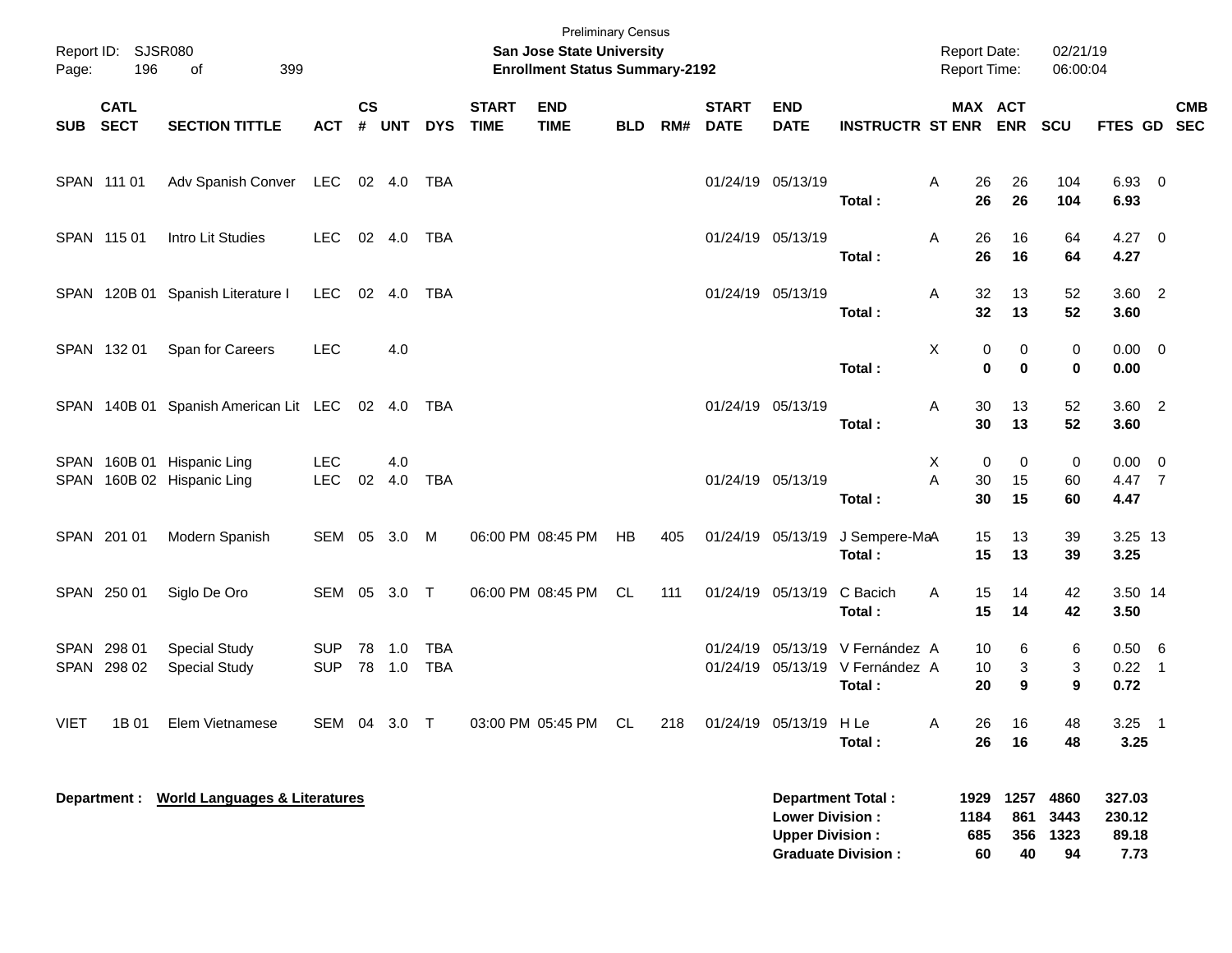| Report ID:<br>Page: | 197                        | SJSR080<br>399<br>οf             |            |                |            |            |                             | <b>San Jose State University</b><br><b>Enrollment Status Summary-2192</b> | <b>Preliminary Census</b> |      |                             |                           |                             |   | <b>Report Date:</b><br><b>Report Time:</b> |            | 02/21/19<br>06:00:04 |                |                          |  |
|---------------------|----------------------------|----------------------------------|------------|----------------|------------|------------|-----------------------------|---------------------------------------------------------------------------|---------------------------|------|-----------------------------|---------------------------|-----------------------------|---|--------------------------------------------|------------|----------------------|----------------|--------------------------|--|
| <b>SUB</b>          | <b>CATL</b><br><b>SECT</b> | <b>SECTION TITTLE</b>            | АСТ        | <b>CS</b><br># | <b>UNT</b> | <b>DYS</b> | <b>START</b><br><b>TIME</b> | <b>END</b><br><b>TIME</b>                                                 | BLD                       | RM#  | <b>START</b><br><b>DATE</b> | <b>END</b><br><b>DATE</b> | <b>INSTRUCTR ST ENR</b>     |   | MAX ACT                                    | <b>ENR</b> | scu                  | <b>FTES GD</b> | <b>CMB</b><br><b>SEC</b> |  |
| <b>College</b>      |                            | <b>Humanities &amp; the Arts</b> |            |                |            |            |                             |                                                                           |                           |      |                             |                           |                             |   |                                            |            |                      |                |                          |  |
|                     | Department :               | <b>Humanities</b>                |            |                |            |            |                             |                                                                           |                           |      |                             |                           |                             |   |                                            |            |                      |                |                          |  |
| AMS                 | 1A 01                      | American Civ                     | <b>LEC</b> | 01             | 0.0        | TR         |                             | 01:30 PM 02:45 PM                                                         | WSQ                       | 109  | 01/24/19                    | 05/13/19                  | J Ormsbee                   | A | 35                                         | 34         | 102                  | 0.00           | 0                        |  |
| AMS                 | 1A 02                      | American Civ                     | SEM        | 05             | 6.0        | TR         |                             | 03:00 PM 04:15 PM                                                         | <b>ENG</b>                | 232  | 01/24/19                    | 05/13/19                  | J Ormsbee                   | A | 35                                         | 34         | 102                  | 13.60          | 0                        |  |
| AMS                 | 1A03                       | American Civ                     | <b>LEC</b> | 01             | 0.0        | <b>TR</b>  |                             | 01:30 PM 02:45 PM                                                         | WSQ                       | 109  | 01/24/19                    | 05/13/19                  | A Cushner                   | A | 35                                         | 27         | 81                   | 0.00           | 0                        |  |
| AMS                 | 1A 04                      | American Civ                     | SEM        | 05             | 6.0        | <b>TR</b>  |                             | 03:00 PM 04:15 PM                                                         | <b>BBC</b>                | 125  | 01/24/19                    | 05/13/19                  | A Cushner                   | A | 35                                         | 27         | 81                   | 10.80          | 0                        |  |
| AMS                 | 1A 05                      | American Civ                     | <b>LEC</b> | 01             | 0.0        | <b>TR</b>  |                             | 01:30 PM 02:45 PM                                                         | WSQ                       | 109  | 01/24/19                    | 05/13/19                  | J Gonzalez                  | A | 35                                         | 17         | 51                   | 0.00           | 0                        |  |
| AMS                 | 1A 06                      | American Civ                     | SEM        | 05             | 6.0        | <b>TR</b>  |                             | 03:00 PM 04:15 PM                                                         | <b>SH</b>                 | 240  | 01/24/19                    | 05/13/19                  | J Gonzalez                  | A | 35                                         | 17         | 51                   | 6.80           | 0                        |  |
|                     |                            |                                  |            |                |            |            |                             |                                                                           |                           |      |                             |                           | Total :                     |   | 210                                        | 156        | 468                  | 31.20          |                          |  |
| AMS                 | 1B 01                      | American Civ                     | <b>LEC</b> | 01             | 0.0        | МW         |                             | 01:30 PM 02:45 PM                                                         | WSQ                       | 109  |                             | 01/24/19 05/13/19         | J Rycenga                   | A | 35                                         | 30         | 90                   | 0.00           | 0                        |  |
| AMS                 | 1B 02                      | American Civ                     | SEM        | 05             | 6.0        | MW         |                             | 03:00 PM 04:15 PM                                                         | <b>SH</b>                 | 240  | 01/24/19                    | 05/13/19                  | J Rycenga                   | A | 35                                         | 30         | 90                   | 12.00          | 0                        |  |
| AMS                 | 1B 03                      | American Civ                     | <b>LEC</b> | 01             | 0.0        | MW         |                             | 01:30 PM 02:45 PM                                                         | WSQ                       | 109  | 01/24/19                    | 05/13/19                  | M Kapell                    | A | 35                                         | 28         | 84                   | 0.00           | 0                        |  |
| AMS                 | 1B 04                      | American Civ                     | SEM        | 05             | 6.0        | MW         |                             | 03:00 PM 04:15 PM                                                         | <b>DMH</b>                | 226B | 01/24/19                    | 05/13/19                  | M Kapell                    | A | 35                                         | 28         | 84                   | 11.20          | 0                        |  |
| AMS                 | 1B 05                      | American Civ                     | <b>LEC</b> | 01             | 0.0        | МW         |                             | 01:30 PM 02:45 PM                                                         | WSQ                       | 109  | 01/24/19                    | 05/13/19                  | V Lo                        | A | 35                                         | 35         | 105                  | 0.00           | 0                        |  |
| AMS                 | 1B 06                      | American Civ                     | SEM        | 05             | 6.0        | MW         |                             | 03:00 PM 04:15 PM                                                         | <b>BBC</b>                | 125  | 01/24/19                    | 05/13/19                  | V Lo                        | A | 35                                         | 35         | 105                  | 14.00          | 0                        |  |
| AMS                 | 1B 11                      | American Civ                     | <b>LEC</b> | 01             | 0.0        | <b>TR</b>  |                             | 12:00 PM 01:15 PM                                                         | WSQ                       | 109  | 01/24/19                    | 05/13/19                  | F Hsu                       | A | 35                                         | 33         | 99                   | 0.00           | 0                        |  |
| AMS                 | 1B 12                      | American Civ                     | <b>SEM</b> | 05             | 6.0        | <b>TR</b>  |                             | 01:30 PM 02:45 PM                                                         | <b>SH</b>                 | 240  | 01/24/19                    | 05/13/19                  | F Hsu                       | A | 35                                         | 33         | 99                   | 13.20          | 0                        |  |
| AMS                 | 1B 13                      | American Civ                     | <b>LEC</b> | 01             | 0.0        | <b>TR</b>  |                             | 12:00 PM 01:15 PM                                                         | WSQ                       | 109  | 01/24/19                    | 05/13/19 L Trost          |                             | A | 35                                         | 33         | 99                   | 0.00           | 0                        |  |
| AMS                 | 1B 14                      | American Civ                     | <b>SEM</b> | 05             | 6.0        | <b>TR</b>  |                             | 01:30 PM 02:45 PM                                                         | <b>BBC</b>                | 125  | 01/24/19                    | 05/13/19 L Trost          |                             | A | 35                                         | 33         | 99                   | 13.20          | 0                        |  |
| AMS                 | 1B 15                      | American Civ                     | <b>LEC</b> | 01             | 0.0        | <b>TR</b>  |                             | 12:00 PM 01:15 PM                                                         | WSQ                       | 109  | 01/24/19                    | 05/13/19                  | J Franks                    | A | 35                                         | 35         | 105                  | 0.00           | 0                        |  |
| AMS                 | 1B 16                      | American Civ                     | SEM        | 05             | 6.0        | <b>TR</b>  |                             | 01:30 PM 02:45 PM                                                         | <b>DMH</b>                | 226B | 01/24/19                    | 05/13/19                  | J Franks                    | A | 35                                         | 35         | 105                  | 14.00          | 0                        |  |
| AMS                 | 1B 21                      | American Civ                     | <b>LEC</b> | 01             | 0.0        | <b>MW</b>  |                             | 09:00 AM 10:15 AM                                                         | <b>BBC</b>                | 004  | 01/24/19                    | 05/13/19                  | K English                   | A | 35                                         | 16         | 48                   | 0.00           | 0                        |  |
| AMS                 | 1B 22                      | American Civ                     | <b>SEM</b> | 05             | 6.0        | МW         | 10:30 AM 11:45 AM           |                                                                           | <b>DMH</b>                | 226B | 01/24/19                    | 05/13/19                  | K English                   | A | 35                                         | 16         | 48                   | 6.40           | 0                        |  |
| AMS                 | 1B 23                      | American Civ                     | <b>LEC</b> | 01             | 0.0        | MW         |                             | 09:00 AM 10:15 AM                                                         | <b>BBC</b>                | 004  | 01/24/19                    | 05/13/19                  | J Georges                   | A | 35                                         | 17         | 51                   | 0.00           | 0                        |  |
| AMS                 | 1B 24                      | American Civ                     | SEM        | 05             | 6.0        | МW         | 10:30 AM 11:45 AM           |                                                                           | BBC                       | 125  | 01/24/19                    | 05/13/19                  | J Georges                   | A | 35                                         | 17         | 51                   | 6.80           | 0                        |  |
| AMS                 | 1B 25                      | American Civ                     | <b>LEC</b> | 01             | 0.0        | МW         |                             | 09:00 AM 10:15 AM                                                         | BBC                       | 004  | 01/24/19                    | 05/13/19                  | M Moore                     | A | 35                                         | 19         | 57                   | 0.00           | 0                        |  |
| AMS                 | 1B 26                      | American Civ                     | SEM        | 05             | 6.0        | МW         | 10:30 AM 11:45 AM           |                                                                           | <b>SH</b>                 | 240  | 01/24/19                    | 05/13/19                  | M Moore                     | Α | 35                                         | 19         | 57                   | 7.60           | 0                        |  |
| AMS                 | 1B 31                      | American Civ                     | <b>LEC</b> | 01             | 0.0        | МW         |                             | 12:00 PM 01:15 PM                                                         | <b>WSQ</b>                | 109  | 01/24/19                    | 05/13/19                  | J Brahinsky                 | A | 35                                         | 26         | 78                   | 0.00           | 0                        |  |
| AMS                 | 1B 32                      | American Civ                     | <b>SEM</b> | 05             | 6.0        | МW         |                             | 01:30 PM 02:45 PM                                                         | <b>SH</b>                 | 240  | 01/24/19                    | 05/13/19                  | J Brahinsky                 | A | 35                                         | 26         | 78                   | 10.40          | 0                        |  |
| AMS                 | 1B 33                      | American Civ                     | LEC 01     |                | 0.0        | МW         |                             | 12:00 PM 01:15 PM                                                         | WSQ 109                   |      |                             |                           | 01/24/19 05/13/19 A Cushner | Α | 35                                         | 31         | ۹3                   | 0.00           | $\Omega$                 |  |
| AMS                 | 1B 34                      | American Civ                     | SEM 05 6.0 |                |            | MW         |                             | 01:30 PM 02:45 PM                                                         | BBC 125                   |      |                             |                           | 01/24/19 05/13/19 A Cushner | A | 35                                         | 31         | 93                   | $12.40 \t 0$   |                          |  |
| AMS                 | 1B 35                      | American Civ                     | LEC 01 0.0 |                |            | MW         |                             | 12:00 PM 01:15 PM WSQ 109                                                 |                           |      |                             | 01/24/19 05/13/19 G Smay  |                             | A | 35                                         | 19         | 57                   | $0.00 \t 0$    |                          |  |
| AMS                 | 1B 36                      | American Civ                     | SEM 05 6.0 |                |            | MW         |                             | 01:30 PM 02:45 PM ENG 232                                                 |                           |      |                             | 01/24/19 05/13/19 G Smay  |                             | A | 35                                         | 19         | 57                   | $7.60$ 0       |                          |  |
|                     |                            |                                  |            |                |            |            |                             |                                                                           |                           |      |                             |                           | Total:                      |   | 840                                        | 644        | 1932                 | 128.80         |                          |  |
|                     | AMS 15980                  | Nat & World Cult                 | SEM        |                | 3.0        |            |                             |                                                                           |                           |      |                             |                           |                             | X | 0                                          | 0          | 0                    | $0.00 \t 0$    |                          |  |
|                     | ENVS 159 80                | Nat & World Cult                 | SEM        |                | 3.0        |            |                             |                                                                           |                           |      |                             |                           |                             | X | 0                                          | 0          | 0                    | $0.00 \t 0$    |                          |  |
|                     | HUM 159 80                 | Nat & World Cult                 | SEM        |                | 3.0        |            |                             |                                                                           |                           |      |                             |                           |                             | X | $\mathbf 0$                                | 0          | 0                    | $0.00 \t 0$    |                          |  |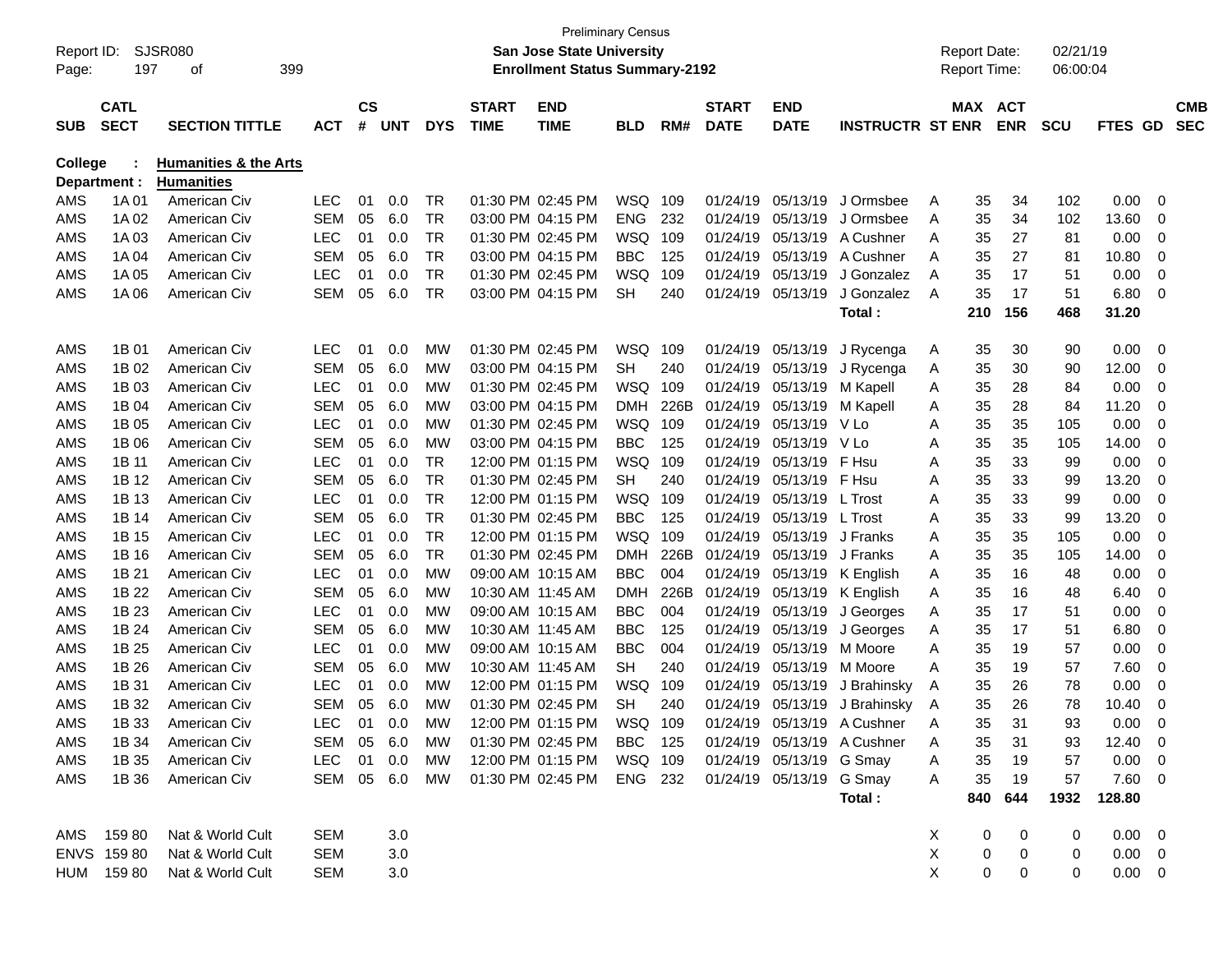| Report ID:<br>Page: | 198                        | <b>SJSR080</b><br>399<br>οf |               |                    |                |            |                             | <b>Preliminary Census</b><br>San Jose State University<br><b>Enrollment Status Summary-2192</b> |            |      |                             |                            |                         | <b>Report Date:</b><br>Report Time: |                       | 02/21/19<br>06:00:04 |                        |                |                          |
|---------------------|----------------------------|-----------------------------|---------------|--------------------|----------------|------------|-----------------------------|-------------------------------------------------------------------------------------------------|------------|------|-----------------------------|----------------------------|-------------------------|-------------------------------------|-----------------------|----------------------|------------------------|----------------|--------------------------|
| <b>SUB</b>          | <b>CATL</b><br><b>SECT</b> | <b>SECTION TITTLE</b>       | <b>ACT</b>    | $\mathsf{cs}$<br># | <b>UNT</b>     | <b>DYS</b> | <b>START</b><br><b>TIME</b> | <b>END</b><br><b>TIME</b>                                                                       | <b>BLD</b> | RM#  | <b>START</b><br><b>DATE</b> | <b>END</b><br><b>DATE</b>  | <b>INSTRUCTR ST ENR</b> |                                     | MAX ACT<br><b>ENR</b> | <b>SCU</b>           | <b>FTES GD</b>         |                | <b>CMB</b><br><b>SEC</b> |
| AMS                 | 15981                      | Nat & World Cult            | SEM           | 05                 | 3.0            | M          | 07:00 PM 09:45 PM           |                                                                                                 |            |      |                             | 01/24/19 05/13/19          | J Pfeiffer              | Α                                   | 40                    | 7<br>21              | 1.40                   |                | $0\,$ C                  |
| <b>ENVS</b>         | 15981                      | Nat & World Cult            | <b>SEM</b>    | 05                 | 3.0            | M          | 07:00 PM 09:45 PM           |                                                                                                 |            |      |                             | 01/24/19 05/13/19          | J Pfeiffer              | A                                   | 0<br>17               | 51                   | 3.45                   |                | 1 C                      |
| <b>HUM</b>          | 15981                      | Nat & World Cult            | SEM           | 05                 | 3.0            | M          | 07:00 PM 09:45 PM           |                                                                                                 |            |      |                             | 01/24/19 05/13/19          | J Pfeiffer              | A                                   | 0                     | 4<br>12              | 0.80                   |                | $0\,$ C                  |
|                     |                            |                             |               |                    |                |            |                             |                                                                                                 |            |      |                             |                            | Total:                  |                                     | 40<br>28              | 84                   | 5.65                   |                |                          |
| AMS                 | 179 01                     | Amer Pop Culture            | SEM           | 05                 | 3.0            | МW         | 01:30 PM 02:45 PM           |                                                                                                 | <b>DMH</b> | 226B | 01/24/19 05/13/19           |                            | J Georges               | A                                   | 35<br>14              | 42                   | 2.80                   |                | $0\,$ C                  |
| <b>HUM</b>          | 179 01                     | Amer Pop Culture            | SEM           | 05                 | 3.0            | MW         |                             | 01:30 PM 02:45 PM                                                                               | <b>DMH</b> | 226B | 01/24/19 05/13/19           |                            | J Georges               | Α                                   | 0                     | 2<br>6               | 0.40                   |                | $0\,$ C                  |
|                     |                            |                             |               |                    |                |            |                             |                                                                                                 |            |      |                             |                            | Total:                  |                                     | 35<br>16              | 48                   | 3.20                   |                |                          |
| AMS                 | 180 01                     | <b>Individual Studies</b>   | <b>SUP</b>    | 36                 | 1.0            | <b>TBA</b> |                             |                                                                                                 |            |      |                             | 01/24/19 05/13/19          | J Ormsbee               | A                                   | 1                     | 0<br>0               | 0.00                   | - 0            |                          |
| AMS                 | 180 02                     | <b>Individual Studies</b>   | <b>SUP</b>    | 78                 | 2.0            | <b>TBA</b> |                             |                                                                                                 |            |      |                             | 01/24/19 05/13/19          | J Ormsbee               | A                                   | 1                     | 0<br>0               | 0.00                   | $\overline{0}$ |                          |
| AMS                 | 180 03                     | <b>Individual Studies</b>   | <b>SUP</b>    | 78                 | 3.0            | <b>TBA</b> |                             |                                                                                                 |            |      |                             | 01/24/19 05/13/19          | J Ormsbee               | A                                   | 1                     | 0<br>0               | 0.00                   | $\mathbf{0}$   |                          |
|                     |                            |                             |               |                    |                |            |                             |                                                                                                 |            |      |                             |                            | Total:                  |                                     | 3                     | 0<br>0               | 0.00                   |                |                          |
| CA                  | 60 01                      | <b>Creativity Matters</b>   | <b>LEC</b>    |                    | 3.0            |            |                             |                                                                                                 |            |      |                             |                            |                         | х                                   | 0                     | 0<br>0               | 0.00                   | - 0            |                          |
| CA                  | 60 02                      | <b>Creativity Matters</b>   | <b>LEC</b>    | 02                 | 3.0            | R          |                             | 03:00 PM 05:45 PM                                                                               | <b>CL</b>  | 306  |                             | 01/24/19 05/13/19          | W McCraw                | Α                                   | 25<br>25              | 75                   | 5.00                   | $\overline{0}$ |                          |
| CA                  | 60 03                      | <b>Creativity Matters</b>   | <b>LEC</b>    | 02                 | 3.0            | MW         | 01:30 PM 02:45 PM           |                                                                                                 | CL.        | 306  |                             | 01/24/19 05/13/19          | E Linden                | Α                                   | 25<br>25              | 75                   | 5.00                   | $\mathbf{0}$   |                          |
|                     |                            |                             |               |                    |                |            |                             |                                                                                                 |            |      |                             |                            | Total:                  |                                     | 50<br>50              | 150                  | 10.00                  |                |                          |
| CA                  | 95 01                      | Queer Arts                  | <b>LEC</b>    | 02                 | 3.0            | TR         |                             | 04:30 PM 05:45 PM                                                                               | <b>ENG</b> | 232  |                             | 01/24/19 05/13/19          | J Ormsbee               | Α                                   | 25<br>25              | 75                   | $5.00 \t 0$            |                |                          |
|                     |                            |                             |               |                    |                |            |                             |                                                                                                 |            |      |                             |                            | Total:                  |                                     | 25<br>25              | 75                   | 5.00                   |                |                          |
| CA                  | 17201                      | Arts in US Society          | <b>LEC</b>    | 01                 | 3.0            | M          | 03:00 PM 05:45 PM           |                                                                                                 | <b>ENG</b> | 232  |                             | 01/24/19 05/13/19          | E Linden                | Α                                   | 30<br>16              | 48                   | 3.20                   |                | $0\,$ C                  |
|                     | ENGL 172 01                | Arts in US Society          | <b>LEC</b>    | 01                 | 3.0            | M          | 03:00 PM 05:45 PM           |                                                                                                 | <b>ENG</b> | 232  |                             | 01/24/19 05/13/19          | E Linden                | Α                                   | 0                     | 9<br>27              | 1.85                   |                | 1 C                      |
|                     | MUSC 172 01                | Arts in US Society          | <b>LEC</b>    | 01                 | 3.0            | M          | 03:00 PM 05:45 PM           |                                                                                                 | <b>ENG</b> | 232  |                             | 01/24/19 05/13/19          | E Linden                | A                                   | 0                     | 3<br>-1              | 0.20                   |                | $0\,$ C                  |
| TA                  | 17201                      | Arts in US Society          | <b>LEC</b>    | 01                 | 3.0            | M          |                             | 03:00 PM 05:45 PM                                                                               | <b>ENG</b> | 232  |                             | 01/24/19 05/13/19          | E Linden                | A                                   | 0                     | 3<br>-1              | 0.20                   |                | $0\,$ C                  |
|                     |                            |                             |               |                    |                |            |                             |                                                                                                 |            |      |                             |                            | Total:                  |                                     | 30<br>27              | 81                   | 5.45                   |                |                          |
| CA                  | 17301                      | Cont World Arts             | <b>LEC</b>    | 01                 | 3.0            | MW         | 10:30 AM 11:45 AM           |                                                                                                 | <b>CL</b>  | 306  |                             | 01/24/19 05/13/19          | E Linden                | A                                   | 30<br>19              | 57                   | 3.80                   |                | $0\,$ C                  |
|                     | ENGL 173 01                | Cont World Arts             | <b>LEC</b>    | 01                 | 3.0            | МW         | 10:30 AM 11:45 AM           |                                                                                                 | CL         | 306  |                             | 01/24/19 05/13/19          | E Linden                | Α                                   | 0                     | 4<br>12              | 0.80                   |                | 0 <sup>o</sup>           |
|                     | MUSC 173 01                | Cont World Arts             | LEC.          |                    | $01 \quad 3.0$ | МW         |                             | 10:30 AM 11:45 AM                                                                               | CI.        | 306  |                             | 01/24/19 05/13/19 E Linden |                         | А                                   | 0                     | 3<br>-1              | 0.20                   |                | 0 C                      |
| TA                  | 173 01                     | Cont World Arts             | LEC.          |                    | 01 3.0         | МW         |                             | 10:30 AM 11:45 AM                                                                               | CL.        | 306  |                             | 01/24/19 05/13/19 E Linden |                         | Α                                   | 0                     | 3<br>9               | $0.60 \t 0 C$          |                |                          |
| CA                  | 17302                      | Cont World Arts             | LEC           | 01                 | 3.0            | TR         |                             | 01:30 PM 02:45 PM                                                                               | ENG 232    |      |                             | 01/24/19 05/13/19 V Rue    |                         | A                                   | 30<br>13              | 39                   | 2.60                   | 0 C            |                          |
|                     | ENGL 17302                 | Cont World Arts             | LEC           |                    | 01 3.0         | TR         |                             | 01:30 PM 02:45 PM                                                                               | ENG 232    |      |                             | 01/24/19 05/13/19 V Rue    |                         | A                                   | 0                     | 3<br>-1              | $0.20 \t 0 C$          |                |                          |
|                     | MUSC 17302                 | Cont World Arts             | LEC           |                    | 01 3.0         | TR         |                             | 01:30 PM 02:45 PM                                                                               | ENG 232    |      |                             | 01/24/19 05/13/19 V Rue    |                         | A                                   | 0                     | 2<br>6               | $0.40 \quad 0 \quad C$ |                |                          |
| TA                  | 173 02                     | Cont World Arts             | LEC 01 3.0 TR |                    |                |            |                             | 01:30 PM 02:45 PM                                                                               | ENG 232    |      |                             | 01/24/19 05/13/19 V Rue    |                         | A                                   | 0                     | 0<br>0               | $0.00 \t 0 C$          |                |                          |
|                     |                            |                             |               |                    |                |            |                             |                                                                                                 |            |      |                             |                            | Total:                  |                                     | 60<br>43              | 129                  | 8.60                   |                |                          |
| CA                  | 176 01                     | Creativ Leadership          | SEM 05 3.0 R  |                    |                |            |                             | 03:00 PM 05:45 PM DMH 226B 01/24/19 05/13/19 E Thorne                                           |            |      |                             |                            |                         | A                                   | 20<br>25              | 60                   | 4.00 0                 |                |                          |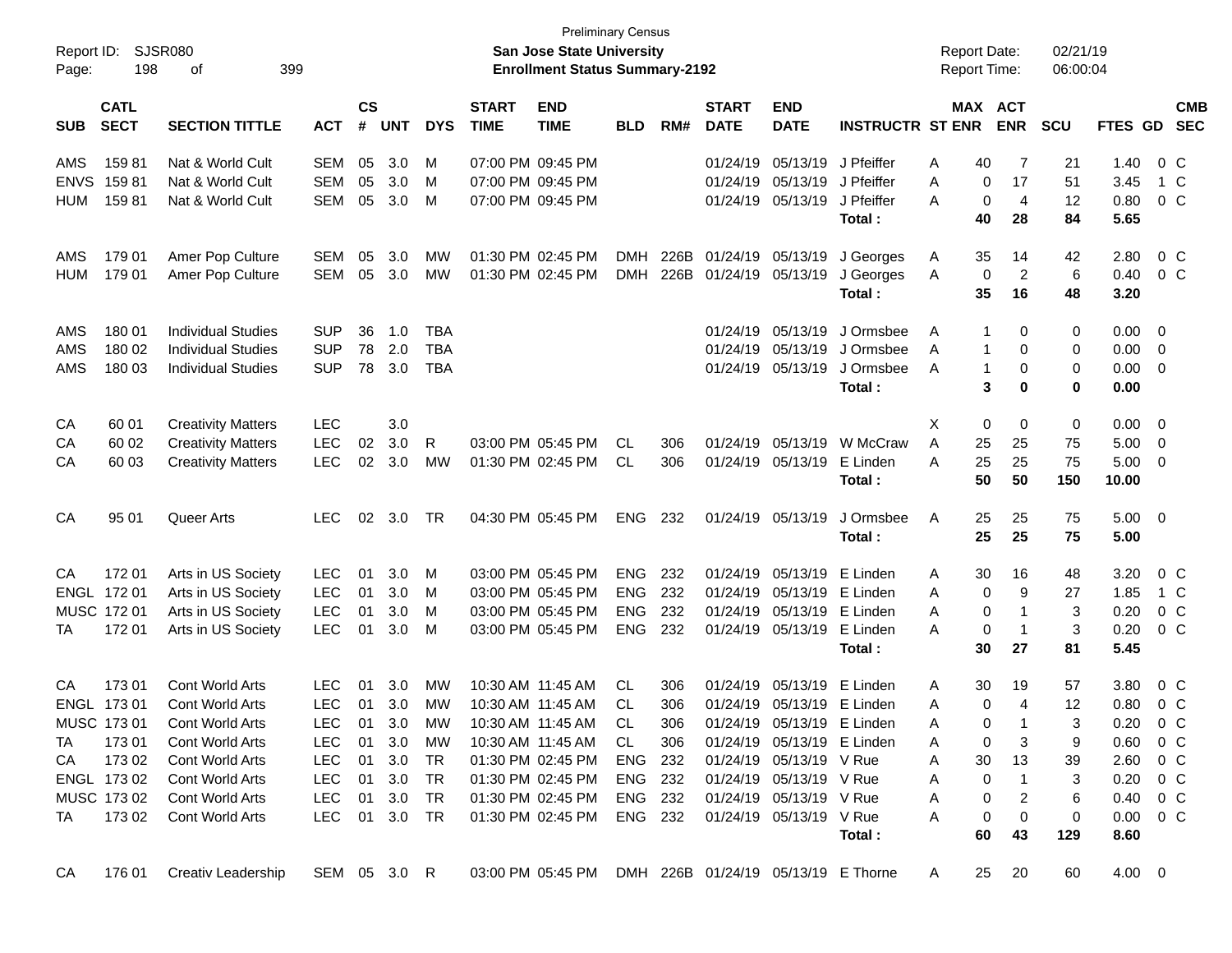| Page:      | Report ID:<br>SJSR080<br>199<br>399<br>оf<br><b>CATL</b> |                           |            |                    |            |            |                             | <b>Preliminary Census</b><br>San Jose State University<br><b>Enrollment Status Summary-2192</b> |            |      |                             |                             |                         | <b>Report Date:</b><br>Report Time: |     |            | 02/21/19<br>06:00:04 |             |                         |                          |
|------------|----------------------------------------------------------|---------------------------|------------|--------------------|------------|------------|-----------------------------|-------------------------------------------------------------------------------------------------|------------|------|-----------------------------|-----------------------------|-------------------------|-------------------------------------|-----|------------|----------------------|-------------|-------------------------|--------------------------|
| <b>SUB</b> | <b>SECT</b>                                              | <b>SECTION TITTLE</b>     | <b>ACT</b> | $\mathsf{cs}$<br># | <b>UNT</b> | <b>DYS</b> | <b>START</b><br><b>TIME</b> | <b>END</b><br><b>TIME</b>                                                                       | <b>BLD</b> | RM#  | <b>START</b><br><b>DATE</b> | <b>END</b><br><b>DATE</b>   | <b>INSTRUCTR ST ENR</b> | MAX ACT                             |     | <b>ENR</b> | <b>SCU</b>           | FTES GD     |                         | <b>CMB</b><br><b>SEC</b> |
|            |                                                          |                           |            |                    |            |            |                             |                                                                                                 |            |      |                             |                             | Total:                  |                                     | 25  | 20         | 60                   | 4.00        |                         |                          |
| CA         | 17701                                                    | Arts for teaching         | <b>LEC</b> | 02                 | 3.0        | TR         | 01:30 PM 02:45 PM           |                                                                                                 | <b>ENG</b> | 403  |                             | 01/24/19 05/13/19           | S Verducci - A          |                                     | 30  | 29         | 87                   | 5.80        | 0                       |                          |
| CA         | 17702                                                    | Arts for teaching         | <b>LEC</b> | 02                 | 3.0        | F          |                             | 01:00 PM 03:45 PM                                                                               | ART        | 203  | 01/24/19                    | 05/13/19                    | K Kratochvil            | A                                   | 25  | 20         | 60                   | 4.00        | 0                       |                          |
| СA         | 177 03                                                   | Arts for teaching         | <b>LEC</b> | 02                 | 3.0        | MW         | 09:00 AM 10:15 AM           |                                                                                                 | <b>DMH</b> | 226B | 01/24/19                    | 05/13/19                    | <b>G</b> Muriera        | A                                   | 30  | 31         | 93                   | 6.20        | 0                       |                          |
|            |                                                          |                           |            |                    |            |            |                             |                                                                                                 |            |      |                             |                             | Total:                  |                                     | 85  | 80         | 240                  | 16.00       |                         |                          |
| CA         | 178 01                                                   | Senior Seminar            | <b>SEM</b> | 05                 | 3.0        | Т          |                             | 03:00 PM 05:45 PM                                                                               | CL         | 306  |                             | 01/24/19 05/13/19           | V Rue                   | Α                                   | 25  | 6          | 18                   | $1.20 \t 0$ |                         |                          |
|            |                                                          |                           |            |                    |            |            |                             |                                                                                                 |            |      |                             |                             | Total:                  |                                     | 25  | 6          | 18                   | 1.20        |                         |                          |
| CA         | 180 01                                                   | <b>Individual Studies</b> | <b>SUP</b> | 36                 | 1.0        | <b>TBA</b> |                             |                                                                                                 |            |      |                             | 01/24/19 05/13/19           | S Riley                 | A                                   | 1   | 0          | 0                    | 0.00        | $\overline{\mathbf{0}}$ |                          |
| CA         | 180 02                                                   | <b>Individual Studies</b> | <b>SUP</b> | 36                 | 2.0        | <b>TBA</b> |                             |                                                                                                 |            |      |                             | 01/24/19 05/13/19           | S Riley                 | Α                                   | 1   | 0          | 0                    | 0.00        | 0                       |                          |
| CA         | 180 03                                                   | <b>Individual Studies</b> | <b>SUP</b> | 36                 | 3.0        | <b>TBA</b> |                             |                                                                                                 |            |      |                             | 01/24/19 05/13/19           | S Riley                 | Α                                   | 1   | -1         | 3                    | 0.20        | 0                       |                          |
| CA         | 180 04                                                   | <b>Individual Studies</b> | <b>SUP</b> | 36                 | 4.0        | <b>TBA</b> |                             |                                                                                                 |            |      |                             | 01/24/19 05/13/19           | S Riley                 | A                                   | 1   | 0          | 0                    | 0.00        | 0                       |                          |
|            |                                                          |                           |            |                    |            |            |                             |                                                                                                 |            |      |                             |                             | Total:                  |                                     | 4   | -1         | 3                    | 0.20        |                         |                          |
| CA         | 190 01                                                   | <b>Field Work-Intern</b>  | <b>SUP</b> | 36                 | 1.0        | <b>TBA</b> |                             |                                                                                                 |            |      |                             | 01/24/19 05/13/19           | S Riley                 | A                                   | 1   | 0          | 0                    | 0.00        | $\overline{\mathbf{0}}$ |                          |
| CA         | 190 02                                                   | Field Work-Intern         | <b>SUP</b> | 36                 | 2.0        | <b>TBA</b> |                             |                                                                                                 |            |      |                             | 01/24/19 05/13/19           | S Riley                 | Α                                   | 1   | 0          | 0                    | 0.00        | 0                       |                          |
| СA         | 190 03                                                   | <b>Field Work-Intern</b>  | <b>SUP</b> | 36                 | 3.0        | <b>TBA</b> |                             |                                                                                                 |            |      |                             | 01/24/19 05/13/19           | S Riley                 | Α                                   | 1   | 0          | 0                    | 0.00        | 0                       |                          |
|            |                                                          |                           |            |                    |            |            |                             |                                                                                                 |            |      |                             |                             | Total:                  |                                     | 3   | $\bf{0}$   | $\bf{0}$             | 0.00        |                         |                          |
| <b>HUM</b> | 1B 01                                                    | Hum Honors 1B             | <b>LEC</b> | 01                 | 0.0        | <b>TR</b>  | 09:00 AM 10:15 AM           |                                                                                                 | WSQ        | 109  | 01/24/19                    | 05/13/19                    | I Pafford               | Α                                   | 35  | 23         | 69                   | 0.00        | $\overline{\mathbf{0}}$ |                          |
| <b>HUM</b> | 1B 02                                                    | Hum Honors 1B             | <b>SEM</b> | 05                 | 6.0        | <b>TR</b>  | 10:30 AM 11:45 AM           |                                                                                                 | <b>BBC</b> | 125  | 01/24/19                    | 05/13/19                    | I Pafford               | Α                                   | 35  | 23         | 69                   | 9.20        | 0                       |                          |
| <b>HUM</b> | 1B 03                                                    | Hum Honors 1B             | <b>LEC</b> | 01                 | 0.0        | <b>TR</b>  |                             | 09:00 AM 10:15 AM                                                                               | WSQ        | 109  | 01/24/19                    | 05/13/19                    | C RostankowsA           |                                     | 35  | 30         | 90                   | 0.00        | 0                       |                          |
| <b>HUM</b> | 1B 04                                                    | Hum Honors 1B             | <b>SEM</b> | 05                 | 6.0        | <b>TR</b>  | 10:30 AM 11:45 AM           |                                                                                                 | SН         | 240  | 01/24/19                    | 05/13/19                    | C RostankowsA           |                                     | 35  | 30         | 90                   | 12.00       | 0                       |                          |
| <b>HUM</b> | 1B 05                                                    | Hum Honors 1B             | <b>LEC</b> | 01                 | 0.0        | <b>TR</b>  |                             | 09:00 AM 10:15 AM                                                                               | WSQ        | 109  | 01/24/19                    | 05/13/19                    | G Smay                  | A                                   | 35  | 30         | 90                   | 0.00        | 0                       |                          |
| <b>HUM</b> | 1B 06                                                    | Hum Honors 1B             | <b>SEM</b> | 05                 | 6.0        | <b>TR</b>  | 10:30 AM 11:45 AM           |                                                                                                 | <b>ENG</b> | 232  |                             | 01/24/19 05/13/19           | G Smay                  | Α                                   | 35  | 30         | 90                   | 12.00       | 0                       |                          |
| <b>HUM</b> | 1B 07                                                    | Hum Honors 1B             | <b>LEC</b> | 01                 | 0.0        | <b>TR</b>  |                             | 09:00 AM 10:15 AM                                                                               | <b>WSQ</b> | 109  |                             | 01/24/19 05/13/19           | L Trost                 | Α                                   | 35  | 21         | 63                   | 0.00        | 0                       |                          |
| <b>HUM</b> | 1B 08                                                    | Hum Honors 1B             | <b>SEM</b> | 05                 | 6.0        | <b>TR</b>  | 10:30 AM 11:45 AM           |                                                                                                 | DMH        | 226B | 01/24/19 05/13/19           |                             | L Trost                 | А                                   | 35  | 21         | 63                   | 8.40        | 0                       |                          |
|            |                                                          |                           |            |                    |            |            |                             |                                                                                                 |            |      |                             |                             | Total :                 |                                     | 280 | 208        | 624                  | 41.60       |                         |                          |
| <b>HUM</b> | 2B 01                                                    | Hum Honors 2B             | <b>LEC</b> | 01                 | 0.0        | TR         | 10:30 AM 11:45 AM           |                                                                                                 | WSQ 109    |      |                             | 01/24/19 05/13/19 J Lindahl |                         | A                                   | 35  | 30         | 90                   | 0.00        | $\overline{\mathbf{0}}$ |                          |
| <b>HUM</b> | 2B 02                                                    | Hum Honors 2B             | <b>SEM</b> | 05                 | 6.0        | <b>TR</b>  |                             | 12:00 PM 01:15 PM                                                                               | <b>DMH</b> | 226B |                             | 01/24/19 05/13/19           | J Lindahl               | A                                   | 35  | 30         | 90                   | 12.00       | 0                       |                          |
| <b>HUM</b> | 2B 03                                                    | Hum Honors 2B             | <b>LEC</b> | 01                 | 0.0        | <b>TR</b>  | 10:30 AM 11:45 AM           |                                                                                                 | WSQ 109    |      |                             | 01/24/19 05/13/19 T Cooper  |                         | A                                   | 35  | 24         | 72                   | 0.00        | $\overline{\mathbf{0}}$ |                          |
| <b>HUM</b> | 2B 04                                                    | Hum Honors 2B             | <b>SEM</b> | 05                 | 6.0        | <b>TR</b>  |                             | 12:00 PM 01:15 PM                                                                               | SH         | 240  |                             | 01/24/19 05/13/19 T Cooper  |                         | A                                   | 35  | 24         | 72                   | 9.60        | $\overline{\mathbf{0}}$ |                          |
| <b>HUM</b> | 2B 05                                                    | Hum Honors 2B             | <b>LEC</b> | 01                 | 0.0        | <b>TR</b>  | 10:30 AM 11:45 AM           |                                                                                                 | WSQ 109    |      |                             | 01/24/19 05/13/19           | J Rycenga               | A                                   | 35  | 29         | 87                   | 0.00        | $\overline{\mathbf{0}}$ |                          |
| <b>HUM</b> | 2B 06                                                    | Hum Honors 2B             | <b>SEM</b> | 05                 | 6.0        | <b>TR</b>  |                             | 12:00 PM 01:15 PM                                                                               | ENG 232    |      |                             | 01/24/19 05/13/19           | J Rycenga               | A                                   | 35  | 29         | 87                   | 11.60       | $\overline{\mathbf{0}}$ |                          |
| <b>HUM</b> | 2B 07                                                    | Hum Honors 2B             | <b>LEC</b> | 01                 | 0.0        | <b>TR</b>  | 10:30 AM 11:45 AM           |                                                                                                 | WSQ 109    |      |                             | 01/24/19 05/13/19 K Peter   |                         | A                                   | 35  | 26         | 78                   | 0.00        | $\overline{\mathbf{0}}$ |                          |
| <b>HUM</b> | 2B 08                                                    | Hum Honors 2B             | SEM        |                    | 05 6.0     | TR         |                             | 12:00 PM 01:15 PM                                                                               | BBC 125    |      |                             | 01/24/19 05/13/19 K Peter   |                         | A                                   | 35  | 26         | 78                   | 10.40 0     |                         |                          |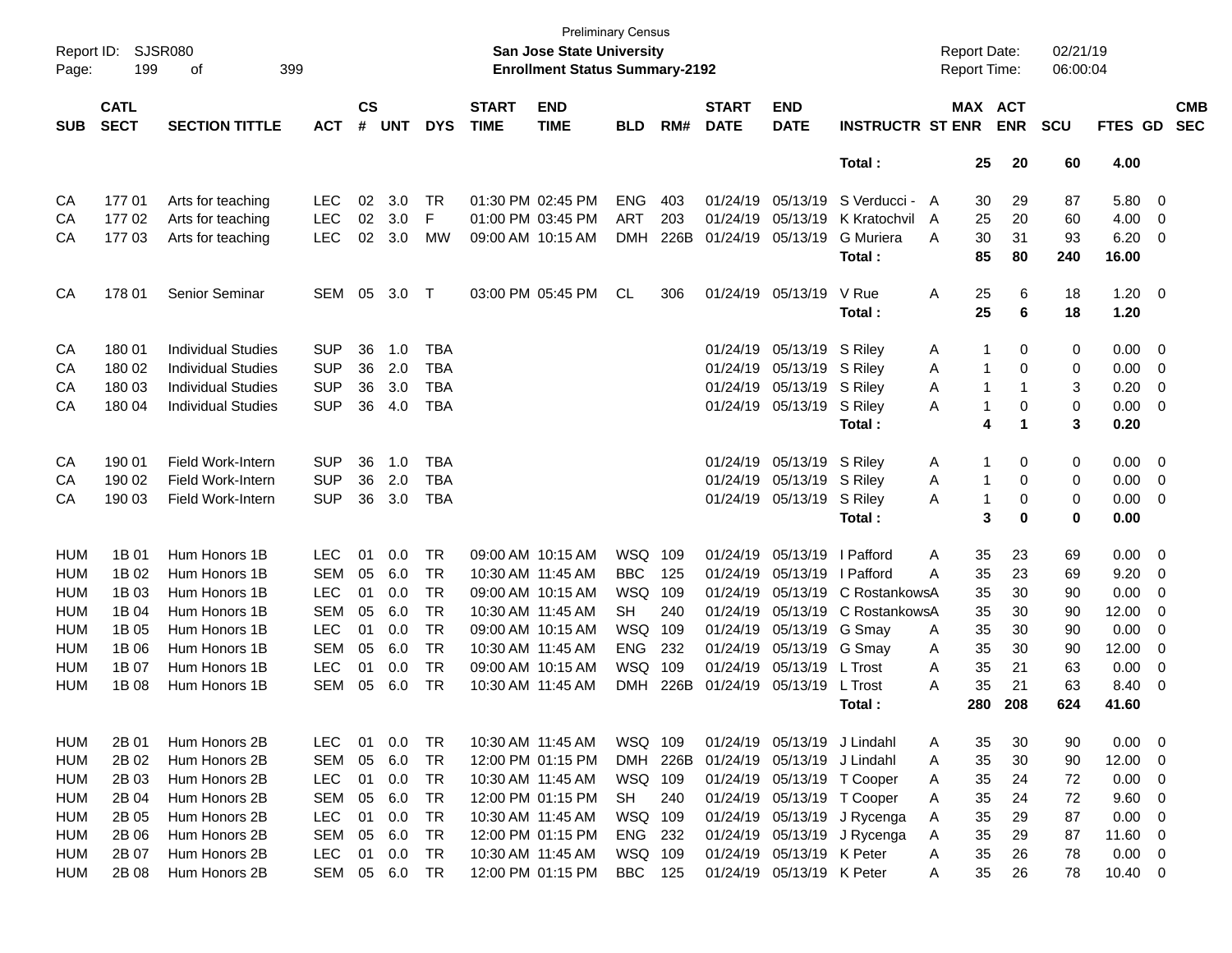| Report ID:<br>Page: | SJSR080<br>200             |                             |                |                    |            |            | <b>Preliminary Census</b><br>San Jose State University<br><b>Enrollment Status Summary-2192</b> |                           |            |      |                             |                           | <b>Report Date:</b><br><b>Report Time:</b>                                  |                  | 02/21/19<br>06:00:04  |            |                     |                         |                          |
|---------------------|----------------------------|-----------------------------|----------------|--------------------|------------|------------|-------------------------------------------------------------------------------------------------|---------------------------|------------|------|-----------------------------|---------------------------|-----------------------------------------------------------------------------|------------------|-----------------------|------------|---------------------|-------------------------|--------------------------|
| <b>SUB</b>          | <b>CATL</b><br><b>SECT</b> | <b>SECTION TITTLE</b>       | <b>ACT</b>     | $\mathsf{cs}$<br># | <b>UNT</b> | <b>DYS</b> | <b>START</b><br><b>TIME</b>                                                                     | <b>END</b><br><b>TIME</b> | <b>BLD</b> | RM#  | <b>START</b><br><b>DATE</b> | <b>END</b><br><b>DATE</b> | <b>INSTRUCTR ST ENR</b>                                                     |                  | MAX ACT<br><b>ENR</b> | <b>SCU</b> | FTES GD             |                         | <b>CMB</b><br><b>SEC</b> |
|                     |                            |                             |                |                    |            |            |                                                                                                 |                           |            |      |                             |                           | Total:                                                                      | 280              | 218                   | 654        | 43.60               |                         |                          |
| <b>HUM</b>          | 10 01                      | <b>Chronicles of Educat</b> | <b>LEC</b>     | 02                 | 3.0        | TR         |                                                                                                 | 09:00 AM 10:15 AM         | <b>DMH</b> | 226B |                             | 01/24/19 05/13/19         | M Smith                                                                     | Α<br>25          | 24                    | 72         | 4.80                | - 0                     |                          |
| <b>HUM</b>          | 10 02                      | <b>Chronicles of Educat</b> | <b>LEC</b>     |                    | 02 3.0     | TR         |                                                                                                 | 01:30 PM 02:45 PM         | CL         | 306  |                             | 01/24/19 05/13/19         | T Cooper<br>Total:                                                          | 25<br>Α<br>50    | 25<br>49              | 75<br>147  | 5.00<br>9.80        | $\overline{\mathbf{0}}$ |                          |
| <b>HUM</b>          | 85 01                      | Intro Liberal Ed            | <b>LEC</b>     |                    | 1.0        |            |                                                                                                 |                           |            |      |                             |                           |                                                                             | Х<br>0           | 0                     | 0          | 0.00                | - 0                     |                          |
| <b>HUM</b>          | 85 02                      | Intro Liberal Ed            | <b>LEC</b>     | 03                 | 1.0        | W          |                                                                                                 | 09:00 AM 09:50 AM         | CL         | 306  |                             | 01/24/19 05/13/19         | <b>B</b> Walters<br>Total :                                                 | Α<br>30<br>30    | 19<br>19              | 19<br>19   | $1.27 \t 0$<br>1.27 |                         |                          |
| HUM                 |                            | 100W 01 Writing Humanities  | <b>SEM</b>     | 05                 | 3.0        | TR         |                                                                                                 | 12:00 PM 01:15 PM         | CL.        | 306  |                             | 01/24/19 05/13/19         | <b>B</b> Walters                                                            | 25<br>Α          | 26                    | 78         | 5.20                |                         | $0\,$ C                  |
| AMS                 |                            | 100W 01 Writing Humanities  | <b>SEM</b>     | 05                 | 3.0        | TR         |                                                                                                 | 12:00 PM 01:15 PM         | CL         | 306  |                             | 01/24/19 05/13/19         | <b>B</b> Walters                                                            | Α                | 0<br>0                | 0          | 0.00                | $0\,$ C                 |                          |
| RELS                |                            | 100W 01 Writing Humanities  | <b>SEM</b>     | 05                 | 3.0        | <b>TR</b>  |                                                                                                 | 12:00 PM 01:15 PM         | CL         | 306  |                             | 01/24/19 05/13/19         | <b>B</b> Walters                                                            | 0<br>Α           | 0                     | 0          | 0.00                | $0\,$ C                 |                          |
| HUM                 |                            | 100W 02 Writing Humanities  | <b>SEM</b>     | 05                 | 3.0        | МW         |                                                                                                 | 04:30 PM 05:45 PM         | СL         | 306  |                             | 01/24/19 05/13/19         | J Georges                                                                   | 25<br>Α          | 9                     | 27         | 1.80                |                         | 0 <sup>o</sup>           |
| AMS                 |                            | 100W 02 Writing Humanities  | <b>SEM</b>     | 05                 | 3.0        | МW         |                                                                                                 | 04:30 PM 05:45 PM         | CL         | 306  |                             | 01/24/19 05/13/19         | J Georges                                                                   | 0<br>Α           | 0                     | 0          | 0.00                | 0 <sup>o</sup>          |                          |
| RELS                |                            | 100W 02 Writing Humanities  | SEM            | 05                 | 3.0        | MW         |                                                                                                 | 04:30 PM 05:45 PM         | CL         | 306  |                             | 01/24/19 05/13/19         | J Georges                                                                   | 0<br>Α           | 0                     | 0          | 0.00                | 0 <sup>o</sup>          |                          |
|                     |                            |                             |                |                    |            |            |                                                                                                 |                           |            |      |                             |                           | Total:                                                                      | 50               | 35                    | 105        | 7.00                |                         |                          |
| HUM                 | 101 01                     | Human Life                  | <b>LEC</b>     | 02                 | 3.0        | MW         |                                                                                                 | 04:30 PM 05:45 PM         | DMH        | 226B | 01/24/19 05/13/19           |                           | M Kapell                                                                    | 25<br>Α          | 12                    | 36         | $2.40 \quad 0$      |                         |                          |
|                     |                            |                             |                |                    |            |            |                                                                                                 |                           |            |      |                             |                           | Total:                                                                      | 25               | 12                    | 36         | 2.40                |                         |                          |
| HUM                 | 128 80                     | <b>Twentieth Century</b>    | <b>LEC</b>     |                    | 02 3.0     | TBA        |                                                                                                 |                           |            |      |                             | 01/24/19 05/13/19         | L Stenmark                                                                  | 40<br>A          | 38                    | 114        | $7.60 \t 0$         |                         |                          |
|                     |                            |                             |                |                    |            |            |                                                                                                 |                           |            |      |                             |                           | Total:                                                                      | 40               | 38                    | 114        | 7.60                |                         |                          |
| HUM                 | 160 01                     | <b>Special Topics</b>       | SEM            | 05                 | 3.0        | TR         |                                                                                                 | 10:30 AM 11:45 AM         | CL         | 306  |                             | 01/24/19 05/13/19         | J Ormsbee                                                                   | A<br>30          | 24                    | 72         | 4.80                | 0 <sup>o</sup>          |                          |
| AMS                 | 160 01                     | <b>Special Topics</b>       | SEM            | 05                 | 3.0        | TR         |                                                                                                 | 10:30 AM 11:45 AM         | CL         | 306  |                             | 01/24/19 05/13/19         | J Ormsbee                                                                   | $\mathbf 0$<br>A | -1                    | 3          | 0.20                | 0 <sup>o</sup>          |                          |
|                     |                            |                             |                |                    |            |            |                                                                                                 |                           |            |      |                             |                           | Total :                                                                     | 30               | 25                    | 75         | 5.00                |                         |                          |
| HUM                 |                            | 177B 10 Advanced Honors     | <b>LEC</b>     | 01                 | 3.0        | $\top$     |                                                                                                 | 04:30 PM 05:45 PM         | MН         | 324  |                             | 01/24/19 05/13/19         | J Lindahl                                                                   | Α<br>35          | 27                    | 41         | 5.40                | $\overline{0}$          |                          |
| HUM                 |                            | 177B 11 Advanced Honors     | <b>SEM</b>     | 05                 | 0.0        | R          |                                                                                                 | 04:30 PM 05:45 PM         | <b>BBC</b> | 125  |                             | 01/24/19 05/13/19         | J Lindahl                                                                   | 35<br>Α          | 27                    | 41         | 0.00                | $\overline{0}$          |                          |
| HUM                 |                            | 177B 20 Advanced Honors     | LEC            |                    | 01 3.0     | T          |                                                                                                 | 04:30 PM 05:45 PM         | MН         | 324  |                             |                           | 01/24/19 05/13/19 C RostankowsA                                             | 35               | 29                    | 44         | 5.80                | $\Omega$                |                          |
|                     |                            | HUM 177B 21 Advanced Honors |                |                    |            |            |                                                                                                 |                           |            |      |                             |                           | SEM 05 0.0 R  04:30 PM 05:45 PM SH  240  01/24/19  05/13/19  C  RostankowsA |                  | 35 29                 | 44         | $0.00 \quad 0$      |                         |                          |
|                     |                            |                             |                |                    |            |            |                                                                                                 |                           |            |      |                             |                           | Total :                                                                     |                  | 140 112               | 168        | 11.20               |                         |                          |
|                     | HUM 180 01                 | <b>Indiv Studies</b>        | SUP 36 1.0 TBA |                    |            |            |                                                                                                 |                           |            |      |                             |                           | 01/24/19 05/13/19 C RostankowsA                                             |                  | 1 0                   | 0          | $0.00 \quad 0$      |                         |                          |
|                     | HUM 180 02                 | <b>Indiv Studies</b>        | SUP 78 2.0 TBA |                    |            |            |                                                                                                 |                           |            |      |                             |                           | 01/24/19 05/13/19 C RostankowsA                                             |                  | $1 \quad 2$           | 4          | $0.27 \quad 0$      |                         |                          |
|                     | HUM 180 03                 | <b>Indiv Studies</b>        | SUP 78 3.0 TBA |                    |            |            |                                                                                                 |                           |            |      |                             |                           | 01/24/19 05/13/19 C RostankowsA                                             |                  | $1 \quad 2$           | -6         | $0.45$ 1            |                         |                          |
|                     |                            |                             |                |                    |            |            |                                                                                                 |                           |            |      |                             |                           | Total :                                                                     |                  | 4<br>$3^{\circ}$      | 10         | 0.72                |                         |                          |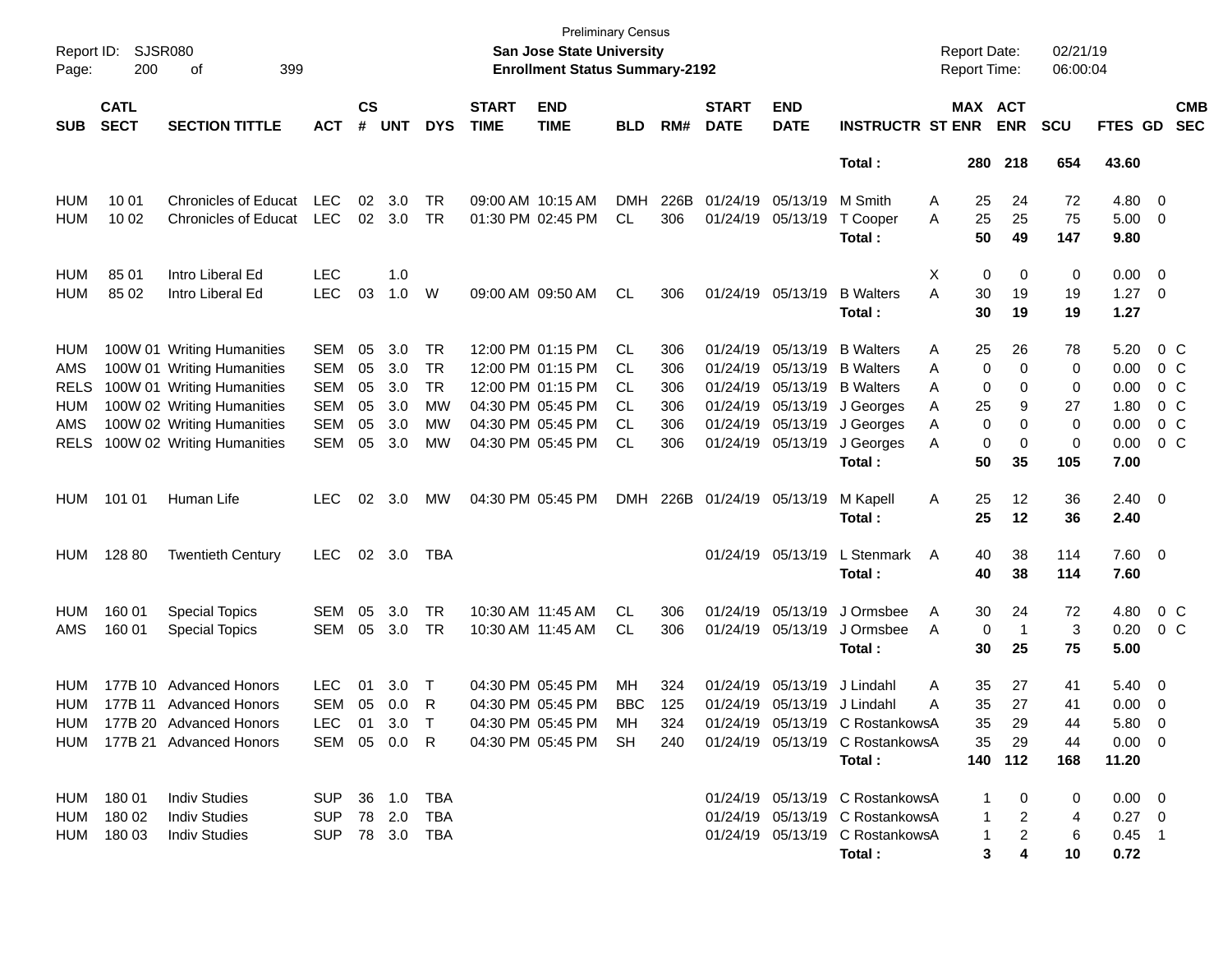| Report ID:<br>Page: | 201                        | SJSR080<br>399<br>οf      |            |                |            |            |                             | <b>San Jose State University</b><br><b>Enrollment Status Summary-2192</b> | <b>Preliminary Census</b> |      |                             |                           |                              | <b>Report Date:</b><br><b>Report Time:</b> |                       |                  | 02/21/19<br>06:00:04 |                          |                          |
|---------------------|----------------------------|---------------------------|------------|----------------|------------|------------|-----------------------------|---------------------------------------------------------------------------|---------------------------|------|-----------------------------|---------------------------|------------------------------|--------------------------------------------|-----------------------|------------------|----------------------|--------------------------|--------------------------|
| <b>SUB</b>          | <b>CATL</b><br><b>SECT</b> | <b>SECTION TITTLE</b>     | <b>ACT</b> | <b>CS</b><br># | <b>UNT</b> | <b>DYS</b> | <b>START</b><br><b>TIME</b> | <b>END</b><br><b>TIME</b>                                                 | <b>BLD</b>                | RM#  | <b>START</b><br><b>DATE</b> | <b>END</b><br><b>DATE</b> | <b>INSTRUCTR ST ENR</b>      |                                            | MAX ACT<br><b>ENR</b> | <b>SCU</b>       | FTES GD              |                          | <b>CMB</b><br><b>SEC</b> |
| HUM                 | 185 01                     | Fld Exp Sem               | <b>LEC</b> | 02             | 3.0        | $\top$     |                             | 03:00 PM 04:30 PM                                                         | <b>ENG</b>                | 403  | 01/24/19                    |                           | 05/13/19 S Verducci - A      |                                            | 30<br>20              | 40               |                      | $4.00 \ 0$               |                          |
| <b>HUM</b>          | 185 02                     | Fld Exp Sem               | LAB        | 15             | 0.0        | <b>TBA</b> |                             |                                                                           |                           |      |                             | 01/24/19 05/13/19         | S Verducci - A               |                                            | 30<br>20              | 20               |                      | $0.00 \t 0$              |                          |
|                     |                            |                           |            |                |            |            |                             |                                                                           |                           |      |                             |                           | Total :                      |                                            | 60<br>40              | 60               | 4.00                 |                          |                          |
| HUM                 | 190 01                     | Sr Sem in Hum             | SEM        | 05             | 3.0        | TR         |                             | 09:00 AM 10:15 AM                                                         | CL                        | 306  | 01/24/19                    |                           | 05/13/19 S Verducci - A      |                                            | 25<br>25              | 75               | 5.00                 |                          | 0 C                      |
| AMS                 | 190 01                     | Sr Sem in Hum             | <b>SEM</b> | 05             | 3.0        | TR         |                             | 09:00 AM 10:15 AM                                                         | CL.                       | 306  | 01/24/19                    |                           | 05/13/19 S Verducci - A      |                                            | 0                     | 0                | 0.00<br>0            |                          | 0 C                      |
| <b>RELS</b>         | 190 01                     | Sr Sem in Hum             | <b>SEM</b> | 05             | 3.0        | TR         |                             | 09:00 AM 10:15 AM                                                         | CL.                       | 306  | 01/24/19                    |                           | 05/13/19 S Verducci -        | A                                          | 0                     | 0                | 0.00<br>0            |                          | 0 C                      |
| <b>HUM</b>          | 190 02                     | Sr Sem in Hum             | <b>SEM</b> | 05             | 3.0        | $\top$     |                             | 03:00 PM 05:45 PM                                                         | <b>DMH</b>                | 226B | 01/24/19                    |                           | 05/13/19 C Jochim            | A                                          | 12<br>25              | 36               | 2.40                 |                          | $0\,C$                   |
| AMS                 | 190 02                     | Sr Sem in Hum             | <b>SEM</b> | 05             | 3.0        | $\top$     |                             | 03:00 PM 05:45 PM                                                         | <b>DMH</b>                | 226B | 01/24/19                    |                           | 05/13/19 C Jochim            | A                                          | 0                     | 0                | 0.00<br>0            |                          | 0 <sup>o</sup>           |
| <b>RELS</b>         | 190 02                     | Sr Sem in Hum             | <b>SEM</b> | 05             | 3.0        | $\top$     |                             | 03:00 PM 05:45 PM                                                         | <b>DMH</b>                | 226B | 01/24/19                    | 05/13/19                  | C Jochim                     | A                                          | 0                     | 0<br>$\mathbf 0$ | 0.00                 |                          | 0 <sup>o</sup>           |
|                     |                            |                           |            |                |            |            |                             |                                                                           |                           |      |                             |                           | Total :                      |                                            | 37<br>50              | 111              | 7.40                 |                          |                          |
| <b>RELS</b>         | 70 01                      | <b>World Religions</b>    | <b>LEC</b> | 02             | 3.0        | TR         |                             | 09:00 AM 10:15 AM                                                         | SН                        | 240  |                             | 01/24/19 05/13/19         | A Zarate                     | Α                                          | 35<br>28              | 84               |                      | 5.60 0                   |                          |
|                     |                            |                           |            |                |            |            |                             |                                                                           |                           |      |                             |                           | Total :                      |                                            | 35<br>28              | 84               | 5.60                 |                          |                          |
| <b>RELS</b>         | 90 01                      | <b>Bible Hist and Lit</b> | <b>LEC</b> |                | 3.0        |            |                             |                                                                           |                           |      |                             |                           |                              | X                                          | 0                     | 0                | 0                    | $0.00 \t 0$              |                          |
| <b>JWSS</b>         | 90 01                      | Bible Hist and Lit        | <b>LEC</b> |                | 3.0        |            |                             |                                                                           |                           |      |                             |                           |                              | X                                          | 0                     | 0                | 0.00<br>0            | $\overline{\phantom{0}}$ |                          |
| <b>HUM</b>          | 90 01                      | Bible Hist and Lit        | <b>LEC</b> |                | 3.0        |            |                             |                                                                           |                           |      |                             |                           |                              | X                                          | 0                     | 0                | 0.00<br>0            | $\overline{\mathbf{0}}$  |                          |
| <b>MDES</b>         | 90 01                      | Bible Hist and Lit        | <b>LEC</b> |                | 3.0        |            |                             |                                                                           |                           |      |                             |                           |                              | X                                          | 0                     | $\Omega$         | 0.00<br>0            | 0                        |                          |
| <b>RELS</b>         | 90 02                      | Bible Hist and Lit        | LEC        | 02             | 3.0        | M          |                             | 06:00 PM 08:45 PM                                                         | <b>DMH</b>                | 226B |                             | 01/24/19 05/13/19         | <b>B</b> Walters             | A                                          | 35<br>11              | 33               | 2.20                 |                          | 0 <sup>o</sup>           |
| <b>JWSS</b>         | 90 02                      | Bible Hist and Lit        | LEC        | 02             | 3.0        | M          |                             | 06:00 PM 08:45 PM                                                         | <b>DMH</b>                | 226B |                             |                           | 01/24/19 05/13/19 B Walters  | A                                          | 0                     | 0                | 0.00<br>0            |                          | 0 <sup>o</sup>           |
| <b>HUM</b>          | 90 02                      | Bible Hist and Lit        | <b>LEC</b> | 02             | 3.0        | M          |                             | 06:00 PM 08:45 PM                                                         | <b>DMH</b>                | 226B |                             |                           | 01/24/19 05/13/19 B Walters  | A                                          | 0                     | 3                | 0.60<br>9            |                          | 0 <sup>o</sup>           |
| <b>MDES</b>         | 90 02                      | <b>Bible Hist and Lit</b> | <b>LEC</b> |                | 02 3.0     | M          |                             | 06:00 PM 08:45 PM                                                         | <b>DMH</b>                |      | 226B 01/24/19 05/13/19      |                           | <b>B</b> Walters             | A                                          | 0                     | $\overline{2}$   | 6<br>0.40            |                          | $0\,$ C                  |
|                     |                            |                           |            |                |            |            |                             |                                                                           |                           |      |                             |                           | Total :                      |                                            | 16<br>35              | 48               | 3.20                 |                          |                          |
| <b>RELS</b>         | 99 01                      | Death Dying & Rels        | LEC        | 02             | 3.0        | MW         |                             | 01:30 PM 02:45 PM                                                         | <b>ENG</b>                | 403  |                             |                           | 01/24/19 05/13/19 T Perreira | A                                          | 22<br>35              | 66               | 4.40                 |                          | 0 C                      |
| <b>GERO</b>         | 99 01                      | Death Dying & Rels        | <b>LEC</b> |                | 02 3.0     | MW         |                             | 01:30 PM 02:45 PM                                                         | <b>ENG</b>                | 403  |                             |                           | 01/24/19 05/13/19 T Perreira | A                                          | 0<br>-1               |                  | 0.20<br>3            |                          | 0 C                      |
| <b>HUM</b>          | 99 01                      | Death Dying & Rels        | <b>LEC</b> | 02             | 3.0        | MW         |                             | 01:30 PM 02:45 PM                                                         | <b>ENG</b>                | 403  | 01/24/19                    |                           | 05/13/19 T Perreira          | A                                          | 0                     | 5<br>15          | 1.00                 |                          | $0\,$ C                  |
| <b>RELS</b>         | 99 02                      | Death Dying & Rels        | <b>LEC</b> | 02             | 3.0        | TR         |                             | 09:00 AM 10:15 AM                                                         | <b>ENG</b>                | 403  | 01/24/19                    |                           | 05/13/19 T Perreira          | A                                          | 12<br>35              | 36               | 2.40                 |                          | $0\,$ C                  |
| <b>GERO</b>         | 99 02                      | Death Dying & Rels        | LEC        | 02             | 3.0        | <b>TR</b>  |                             | 09:00 AM 10:15 AM                                                         | <b>ENG</b>                | 403  |                             |                           | 01/24/19 05/13/19 T Perreira | Α                                          | 0                     |                  | 3<br>0.20            |                          | 0 C                      |
| HUM                 | 99 02                      | Death Dying & Rels        | <b>LEC</b> |                | 02 3.0     | <b>TR</b>  |                             | 09:00 AM 10:15 AM                                                         | <b>ENG</b>                | 403  |                             |                           | 01/24/19 05/13/19 T Perreira | Α                                          | 0                     | 6<br>18          | 1.20                 |                          | 0 C                      |
|                     |                            |                           |            |                |            |            |                             |                                                                           |                           |      |                             |                           | Total:                       |                                            | 70<br>47              | 141              | 9.40                 |                          |                          |
|                     | RELS 120 01                | Arts and Religion         | <b>LEC</b> |                | 3.0        |            |                             |                                                                           |                           |      |                             |                           |                              | X                                          | 0                     | 0                | 0                    | $0.00 \t 0$              |                          |
|                     |                            |                           |            |                |            |            |                             |                                                                           |                           |      |                             |                           | Total:                       |                                            | $\mathbf 0$           | $\mathbf 0$      | $\bf{0}$<br>0.00     |                          |                          |
|                     | RELS 122 80                | Magic Science Reli        | LEC        |                | 02 3.0     | TBA        |                             |                                                                           |                           |      |                             |                           | 01/24/19 05/13/19 L Gilmore  | A                                          | 40<br>18              | 54               |                      | 3.60 0 C                 |                          |
|                     | ANTH 122 80                | Magic Science Reli        | LEC        |                | 02 3.0     | TBA        |                             |                                                                           |                           |      |                             |                           | 01/24/19 05/13/19 L Gilmore  | A                                          | 22<br>0               | 66               |                      | 4.40 0 C                 |                          |
|                     | RELS 122 81                | Magic Science Reli        | LEC 02 3.0 |                |            | TBA        |                             |                                                                           |                           |      |                             |                           | 01/24/19 05/13/19 L Gilmore  | A                                          | 40<br>11              | 33               |                      | 2.20 0 C                 |                          |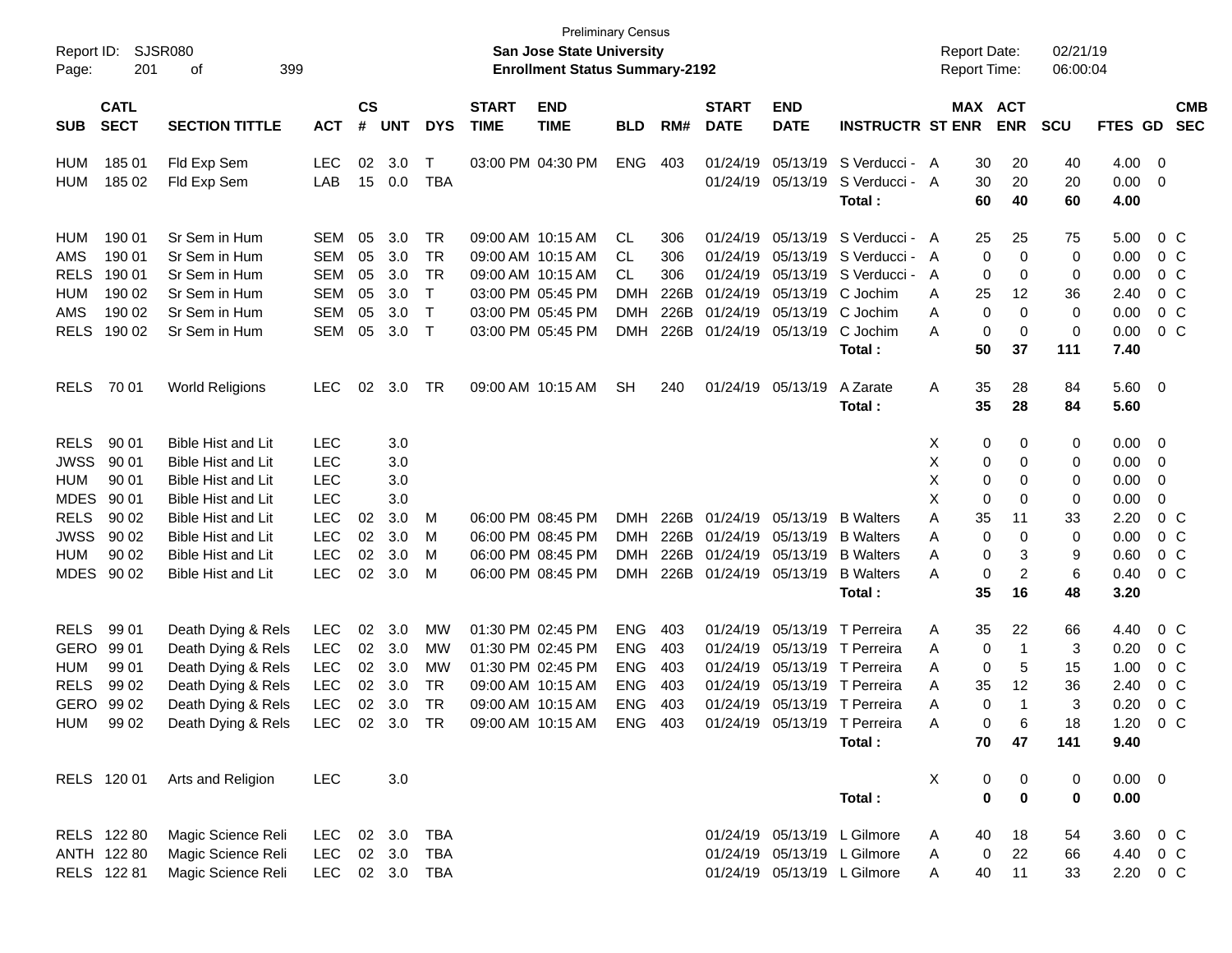| Report ID:<br>202<br>Page:                                                                            | SJSR080<br>399<br>οf                                                                                                                                                 |                                                                                                |                                        |                                               |                                                                                                |                             | <b>San Jose State University</b><br><b>Enrollment Status Summary-2192</b> | <b>Preliminary Census</b> |                   |                                  |                                                                                                                      |                                                                                         |                                 | <b>Report Date:</b><br><b>Report Time:</b> |                                           | 02/21/19<br>06:00:04                                |                                                      |                                                                                                                    |                          |
|-------------------------------------------------------------------------------------------------------|----------------------------------------------------------------------------------------------------------------------------------------------------------------------|------------------------------------------------------------------------------------------------|----------------------------------------|-----------------------------------------------|------------------------------------------------------------------------------------------------|-----------------------------|---------------------------------------------------------------------------|---------------------------|-------------------|----------------------------------|----------------------------------------------------------------------------------------------------------------------|-----------------------------------------------------------------------------------------|---------------------------------|--------------------------------------------|-------------------------------------------|-----------------------------------------------------|------------------------------------------------------|--------------------------------------------------------------------------------------------------------------------|--------------------------|
| <b>CATL</b><br><b>SECT</b><br><b>SUB</b>                                                              | <b>SECTION TITTLE</b>                                                                                                                                                | <b>ACT</b>                                                                                     | $\mathsf{cs}$<br>#                     | <b>UNT</b>                                    | <b>DYS</b>                                                                                     | <b>START</b><br><b>TIME</b> | <b>END</b><br><b>TIME</b>                                                 | <b>BLD</b>                | RM#               | <b>START</b><br><b>DATE</b>      | <b>END</b><br><b>DATE</b>                                                                                            | <b>INSTRUCTR ST ENR</b>                                                                 |                                 | MAX ACT                                    | <b>ENR</b>                                | <b>SCU</b>                                          | <b>FTES GD</b>                                       |                                                                                                                    | <b>CMB</b><br><b>SEC</b> |
| ANTH 122 81                                                                                           | Magic Science Reli                                                                                                                                                   | <b>LEC</b>                                                                                     |                                        | 02 3.0                                        | TBA                                                                                            |                             |                                                                           |                           |                   |                                  | 01/24/19 05/13/19                                                                                                    | L Gilmore<br>Total:                                                                     | Α                               | 0<br>80                                    | 28<br>79                                  | 84<br>237                                           | 5.60<br>15.80                                        | $0\,C$                                                                                                             |                          |
| RELS 144 01<br><b>HUM</b><br>144 01<br>144 01<br>ASIA                                                 | <b>Chinese Traditions</b><br><b>Chinese Traditions</b><br><b>Chinese Traditions</b>                                                                                  | <b>SEM</b><br><b>SEM</b><br><b>SEM</b>                                                         | 04<br>04<br>04                         | 3.0<br>3.0<br>3.0                             | МW<br>МW<br>MW                                                                                 |                             | 10:30 AM 11:45 AM<br>10:30 AM 11:45 AM<br>10:30 AM 11:45 AM               | CL.<br>CL.<br>CL          | 206<br>206<br>206 |                                  | 01/24/19 05/13/19<br>01/24/19 05/13/19<br>01/24/19 05/13/19                                                          | <b>B</b> Sang<br><b>B</b> Sang<br><b>B</b> Sang                                         | A<br>A<br>A                     | 30<br>0<br>$\mathbf 0$                     | 14<br>5<br>$\boldsymbol{2}$               | 42<br>15<br>6                                       | 2.80<br>1.00<br>0.40                                 | $0\,C$<br>$0\,C$<br>0 <sup>C</sup>                                                                                 |                          |
| RELS 162 01                                                                                           | <b>Relig Controversy</b>                                                                                                                                             | <b>LEC</b>                                                                                     |                                        | 3.0                                           |                                                                                                |                             |                                                                           |                           |                   |                                  |                                                                                                                      | Total:<br>Total:                                                                        | X                               | 30<br>0<br>0                               | 21<br>0<br>$\bf{0}$                       | 63<br>0<br>0                                        | 4.20<br>0.00<br>0.00                                 | - 0                                                                                                                |                          |
| RELS 180 01<br>MDES 180 01<br>RELS 180 02<br>MDES 180 02<br>RELS 180 03<br>MDES 180 03<br>RELS 180 04 | <b>Indiv Studies</b><br><b>Indiv Studies</b><br><b>Indiv Studies</b><br><b>Indiv Studies</b><br><b>Indiv Studies</b><br><b>Indiv Studies</b><br><b>Indiv Studies</b> | <b>SUP</b><br><b>SUP</b><br><b>SUP</b><br><b>SUP</b><br><b>SUP</b><br><b>SUP</b><br><b>SUP</b> | 78<br>78<br>78<br>78<br>78<br>78<br>78 | 1.0<br>1.0<br>2.0<br>2.0<br>3.0<br>3.0<br>4.0 | <b>TBA</b><br><b>TBA</b><br><b>TBA</b><br><b>TBA</b><br><b>TBA</b><br><b>TBA</b><br><b>TBA</b> |                             |                                                                           |                           |                   | 01/24/19<br>01/24/19<br>01/24/19 | 05/13/19<br>05/13/19<br>01/24/19 05/13/19<br>01/24/19 05/13/19<br>01/24/19 05/13/19<br>01/24/19 05/13/19<br>05/13/19 | J Rycenga<br>J Rycenga<br>J Rycenga<br>J Rycenga<br>J Rycenga<br>J Rycenga<br>J Rycenga | A<br>A<br>A<br>A<br>A<br>A<br>A | 1<br>0<br>1<br>0<br>1<br>0<br>1            | 0<br>0<br>0<br>0<br>0<br>$\mathbf 0$<br>0 | 0<br>0<br>0<br>0<br>0<br>$\mathbf 0$<br>$\mathbf 0$ | 0.00<br>0.00<br>0.00<br>0.00<br>0.00<br>0.00<br>0.00 | 0 <sup>C</sup><br>0 <sup>C</sup><br>$0\,C$<br>0 <sup>o</sup><br>0 <sup>o</sup><br>0 <sup>o</sup><br>0 <sup>o</sup> |                          |
| MDES 180 04                                                                                           | <b>Indiv Studies</b>                                                                                                                                                 | <b>SUP</b>                                                                                     | 78                                     | 4.0                                           | <b>TBA</b>                                                                                     |                             |                                                                           |                           |                   |                                  | 01/24/19 05/13/19                                                                                                    | J Rycenga<br>Total:                                                                     | Α                               | 0<br>4                                     | 0<br>$\bf{0}$                             | 0<br>$\mathbf 0$                                    | 0.00<br>0.00                                         | 0 <sup>o</sup>                                                                                                     |                          |
| RELS 184 01<br>MDES 184 01<br>RELS 184 02<br>MDES 184 02<br>RELS 184 03                               | Directed Reading<br>Directed Reading<br>Directed Reading<br>Directed Reading<br>Directed Reading                                                                     | <b>SUP</b><br><b>SUP</b><br><b>SUP</b><br><b>SUP</b><br><b>SUP</b>                             | 78<br>78<br>78<br>78<br>78             | 1.0<br>1.0<br>2.0<br>2.0<br>3.0               | <b>TBA</b><br><b>TBA</b><br><b>TBA</b><br><b>TBA</b><br><b>TBA</b>                             |                             |                                                                           |                           |                   |                                  | 01/24/19 05/13/19<br>01/24/19 05/13/19<br>01/24/19 05/13/19<br>01/24/19 05/13/19<br>01/24/19 05/13/19                | J Rycenga<br>J Rycenga<br>J Rycenga<br>J Rycenga<br>J Rycenga                           | A<br>A<br>A<br>A<br>A           | 1<br>0<br>1<br>0<br>1                      | 0<br>0<br>0<br>0<br>0                     | 0<br>0<br>0<br>0<br>0                               | 0.00<br>0.00<br>0.00<br>0.00<br>0.00                 | 0 <sup>C</sup><br>0 <sup>C</sup><br>0 <sup>C</sup><br>0 <sup>C</sup><br>0 <sup>C</sup>                             |                          |
| MDES 184 03<br>RELS 184 04<br>MDES 184 04                                                             | Directed Reading<br>Directed Reading<br>Directed Reading                                                                                                             | <b>SUP</b><br><b>SUP</b><br><b>SUP</b>                                                         | 78<br>78<br>78                         | 3.0<br>4.0<br>4.0                             | <b>TBA</b><br><b>TBA</b><br><b>TBA</b>                                                         |                             |                                                                           |                           |                   |                                  | 01/24/19 05/13/19<br>01/24/19 05/13/19<br>01/24/19 05/13/19                                                          | J Rycenga<br>J Rycenga<br>J Rycenga<br>Total:                                           | A<br>A<br>A                     | 0<br>1<br>0<br>4                           | $\mathbf 0$<br>0<br>0<br>0                | 0<br>0<br>0<br>0                                    | 0.00<br>0.00<br>0.00<br>0.00                         | 0 <sup>C</sup><br>0 <sup>C</sup><br>0 <sup>C</sup>                                                                 |                          |
| RELS 191 80<br>HUM 19180                                                                              | Relig in America<br>Relig in America                                                                                                                                 | <b>LEC</b><br><b>LEC</b>                                                                       | 02                                     | 3.0<br>02 3.0                                 | TBA<br>TBA                                                                                     |                             |                                                                           |                           |                   |                                  |                                                                                                                      | 01/24/19 05/13/19 L Stenmark A<br>01/24/19 05/13/19 L Stenmark A<br>Total:              |                                 | 40<br>0<br>40                              | 24<br>11<br>35                            | 72<br>33<br>105                                     | 4.80<br>2.20<br>7.00                                 | $0\,C$<br>$0\,C$                                                                                                   |                          |
| Department :                                                                                          | <b>Humanities</b>                                                                                                                                                    |                                                                                                |                                        |                                               |                                                                                                |                             |                                                                           |                           |                   |                                  | <b>Lower Division:</b><br><b>Upper Division:</b>                                                                     | <b>Department Total:</b>                                                                |                                 | 2771<br>1905<br>866                        | 2119<br>1460                              | 6089<br>4342<br>659 1747                            | 406.08<br>289.47<br>116.62                           |                                                                                                                    |                          |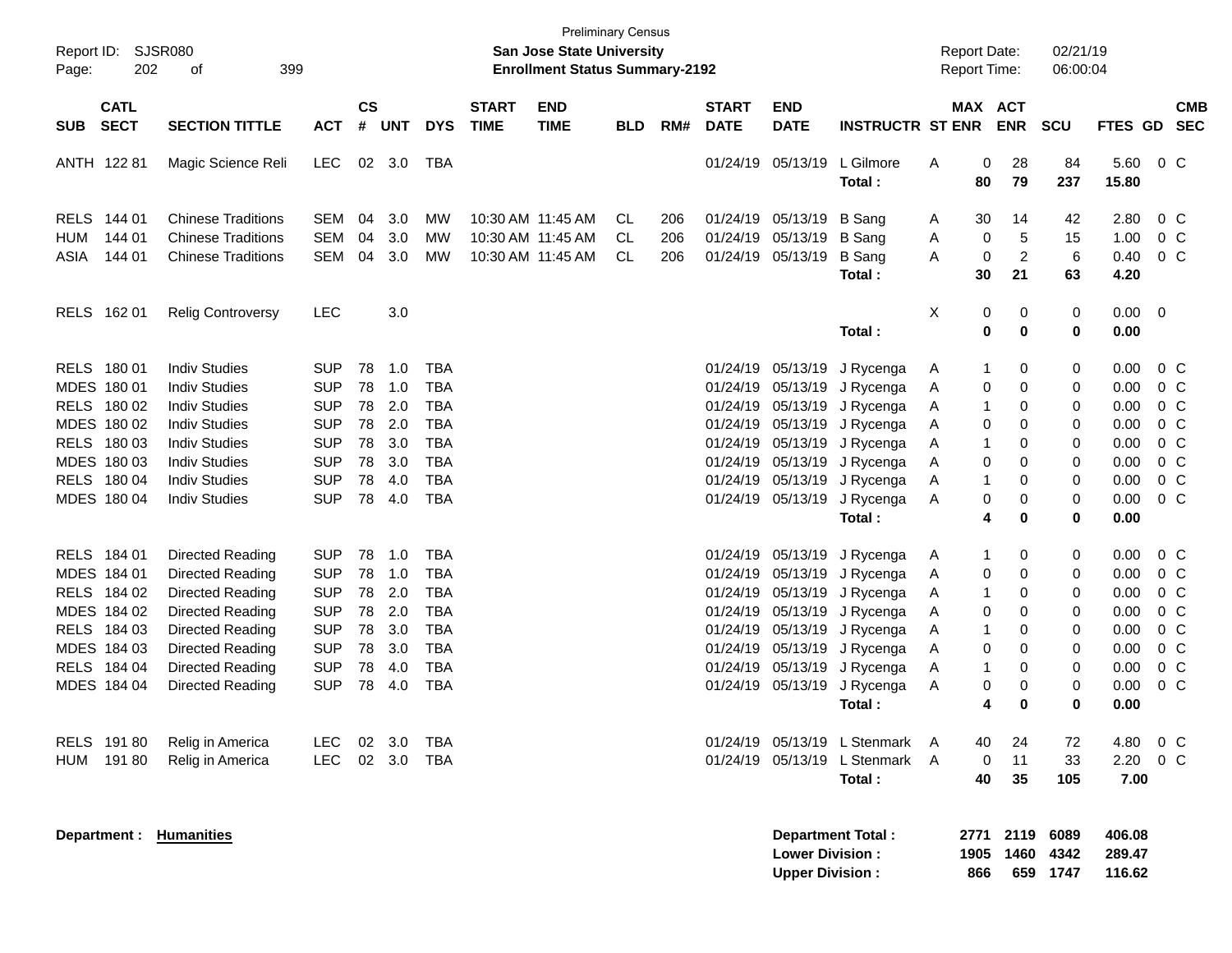| Report ID:<br>Page: | 203                        | SJSR080<br>оf         |         |                  |            | <b>San Jose State University</b><br><b>Enrollment Status Summary-2192</b> | <b>Preliminary Census</b> |            |     |                             |                           | <b>Report Date:</b><br>Report Time: |     | 02/21/19<br>06:00:04     |            |             |     |
|---------------------|----------------------------|-----------------------|---------|------------------|------------|---------------------------------------------------------------------------|---------------------------|------------|-----|-----------------------------|---------------------------|-------------------------------------|-----|--------------------------|------------|-------------|-----|
| <b>SUB</b>          | <b>CATL</b><br><b>SECT</b> | <b>SECTION TITTLE</b> | $ACT$ # | СS<br><b>UNT</b> | <b>DYS</b> | <b>START</b><br><b>TIME</b>                                               | <b>END</b><br>TIME        | <b>BLD</b> | RM# | <b>START</b><br><b>DATE</b> | <b>END</b><br><b>DATE</b> | <b>INSTRUCTR ST ENR</b>             | MAX | <b>ACT</b><br><b>ENR</b> | <b>SCU</b> | FTES GD SEC | СМВ |

**Graduate Division : 0 0 0 0.00**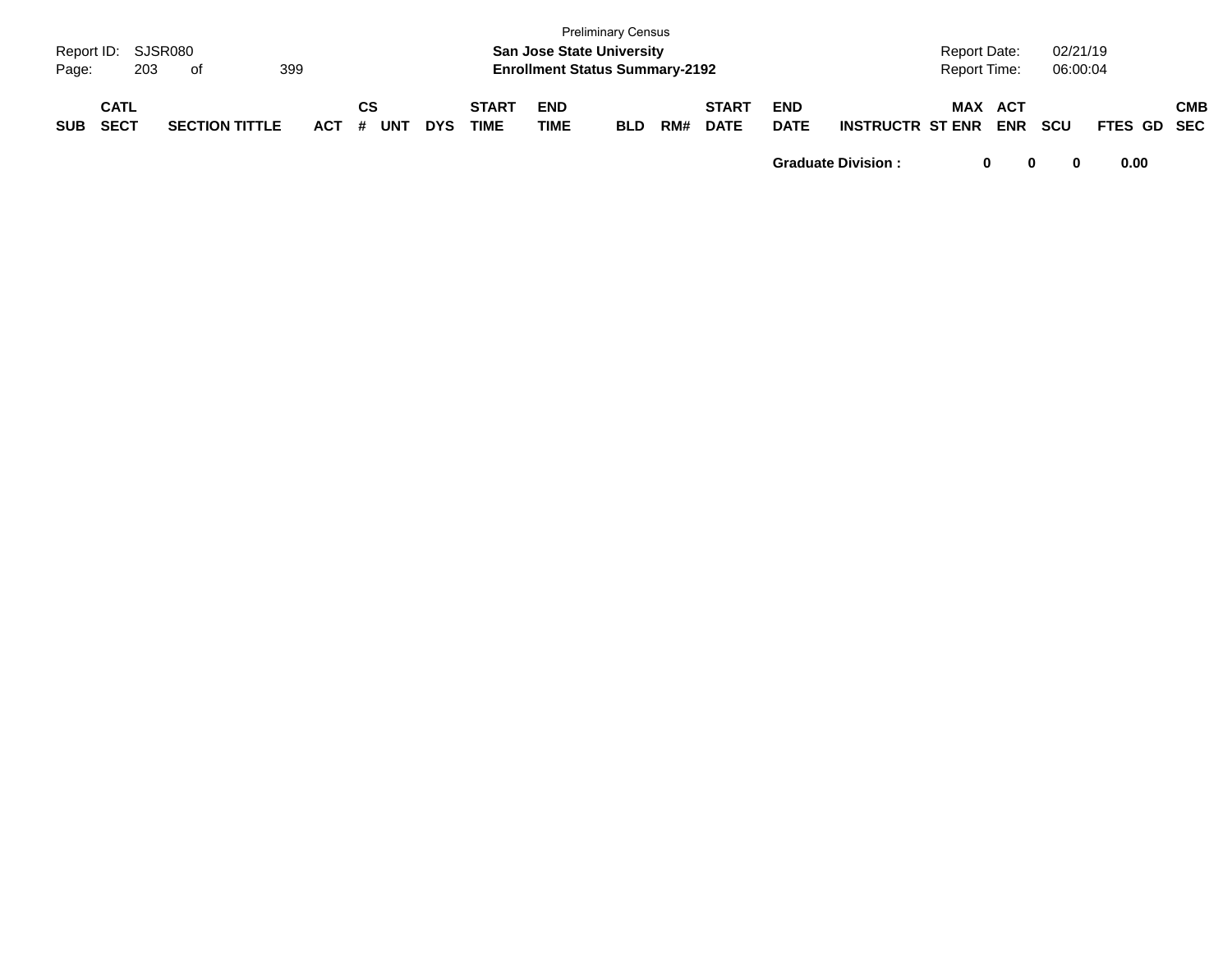| Report ID:<br>Page: | 204                        | SJSR080<br>399<br>οf                          |              |                    |            |            |                             | <b>Preliminary Census</b><br><b>San Jose State University</b><br><b>Enrollment Status Summary-2192</b> |            |     |                             |                           |                                  |   | <b>Report Date:</b><br>Report Time: |                              | 02/21/19<br>06:00:04 |                |                            |                          |
|---------------------|----------------------------|-----------------------------------------------|--------------|--------------------|------------|------------|-----------------------------|--------------------------------------------------------------------------------------------------------|------------|-----|-----------------------------|---------------------------|----------------------------------|---|-------------------------------------|------------------------------|----------------------|----------------|----------------------------|--------------------------|
| <b>SUB</b>          | <b>CATL</b><br><b>SECT</b> | <b>SECTION TITTLE</b>                         | <b>ACT</b>   | $\mathsf{cs}$<br># | <b>UNT</b> | <b>DYS</b> | <b>START</b><br><b>TIME</b> | <b>END</b><br><b>TIME</b>                                                                              | <b>BLD</b> | RM# | <b>START</b><br><b>DATE</b> | <b>END</b><br><b>DATE</b> | <b>INSTRUCTR ST ENR</b>          |   |                                     | <b>MAX ACT</b><br><b>ENR</b> | <b>SCU</b>           | <b>FTES GD</b> |                            | <b>CMB</b><br><b>SEC</b> |
| College             |                            | <b>Humanities &amp; the Arts</b>              |              |                    |            |            |                             |                                                                                                        |            |     |                             |                           |                                  |   |                                     |                              |                      |                |                            |                          |
|                     | Department :               | <b>Linguistics &amp; Language Development</b> |              |                    |            |            |                             |                                                                                                        |            |     |                             |                           |                                  |   |                                     |                              |                      |                |                            |                          |
| <b>LING</b>         | 20 01                      | Nature of Language                            | LEC          |                    | 3.0        |            |                             |                                                                                                        |            |     |                             |                           |                                  | Х | 0                                   | 0                            | 0                    | 0.00           | $\overline{\mathbf{0}}$    |                          |
| <b>LING</b>         | 20 02                      | Nature of Language                            | <b>LEC</b>   | 02                 | 3.0        | TR         |                             | 01:30 PM 02:45 PM                                                                                      | <b>CL</b>  | 308 |                             | 01/24/19 05/13/19         | D Malinowski A                   |   | 25                                  | 18                           | 54                   | 3.60           | 0                          |                          |
|                     |                            |                                               |              |                    |            |            |                             |                                                                                                        |            |     |                             |                           | Total:                           |   | 25                                  | 18                           | 54                   | 3.60           |                            |                          |
| <b>LING</b>         | 21 01                      | Langu and Thinking                            | <b>SEM</b>   | 04                 | 3.0        | МW         |                             | 09:00 AM 10:15 AM                                                                                      | CL         | 308 | 01/24/19                    | 05/13/19                  | K Sanders                        | Α | 25                                  | 25                           | 75                   | 5.00           | 0                          |                          |
| LING                | 21 02                      | Langu and Thinking                            | <b>SEM</b>   | 04                 | 3.0        | МW         |                             | 10:30 AM 11:45 AM                                                                                      | CL.        | 205 | 01/24/19                    | 05/13/19                  | R Kataoka                        | A | 24                                  | 24                           | 72                   | 4.80           | 0                          |                          |
| LING                | 21 03                      | Langu and Thinking                            | <b>SEM</b>   | 04                 | 3.0        | МW         |                             | 12:00 PM 01:15 PM                                                                                      | CL.        | 308 | 01/24/19                    | 05/13/19                  | Y Gao                            | A | 25                                  | 25                           | 75                   | 5.00           | 0                          |                          |
| LING                | 21 04                      | Langu and Thinking                            | <b>SEM</b>   | 04                 | 3.0        | МW         |                             | 01:30 PM 02:45 PM                                                                                      | CL         | 308 | 01/24/19                    | 05/13/19                  | S Ball                           | A | 25                                  | 24                           | 72                   | 4.80           | 0                          |                          |
| LING                | 21 05                      | Langu and Thinking                            | <b>SEM</b>   |                    | 3.0        |            |                             |                                                                                                        |            |     |                             |                           |                                  | Χ | $\mathbf 0$                         | $\mathbf 0$                  | 0                    | 0.00           | 0                          |                          |
| LING                | 21 06                      | Langu and Thinking                            | <b>SEM</b>   | 04                 | 3.0        | TR         |                             | 10:30 AM 11:45 AM                                                                                      | <b>CL</b>  | 308 | 01/24/19                    | 05/13/19                  | K Sanders                        | A | 25                                  | 24                           | 72                   | 4.80           | 0                          |                          |
| LING                | 21 07                      | Langu and Thinking                            | <b>SEM</b>   | 04                 | 3.0        | <b>TR</b>  |                             | 12:00 PM 01:15 PM                                                                                      | CL         | 308 | 01/24/19                    | 05/13/19                  | J Kitajima                       | A | 25                                  | 25                           | 75                   | 5.00           | 0                          |                          |
| LING                | 21 08                      | Langu and Thinking                            | <b>SEM</b>   | 04                 | 3.0        | <b>TR</b>  |                             | 01:30 PM 02:45 PM                                                                                      | <b>SH</b>  | 414 | 01/24/19                    | 05/13/19 S Ball           |                                  | Α | 25                                  | 28                           | 84                   | 5.60           | 0                          |                          |
| LING                | 21 09                      | Langu and Thinking                            | <b>SEM</b>   |                    | 3.0        |            |                             |                                                                                                        |            |     |                             |                           |                                  | X | $\mathbf 0$                         | $\mathbf 0$                  | 0                    | 0.00           | 0                          |                          |
| LING                | 21 10                      | Langu and Thinking                            | <b>SEM</b>   |                    | 3.0        |            |                             |                                                                                                        |            |     |                             |                           |                                  | X | $\mathbf 0$                         | 0                            | 0                    | 0.00           | 0                          |                          |
| LING                | 21 80                      | Langu and Thinking                            | <b>SEM</b>   | 04                 | 3.0        | <b>TBA</b> |                             |                                                                                                        |            |     | 01/24/19                    | 05/13/19                  | E Chiu                           | Α | 25                                  | 24                           | 72                   | 4.80           | 0                          |                          |
| LING                | 2181                       | Langu and Thinking                            | <b>SEM</b>   | 04                 | 3.0        | <b>TBA</b> |                             |                                                                                                        |            |     | 01/24/19                    | 05/13/19                  | M ModirzadehA                    |   | 25                                  | 24                           | 72                   | 4.80           | 0                          |                          |
| <b>LING</b>         | 21 99                      | Langu and Thinking                            | SEM          | 04                 | 3.0        | <b>TBA</b> |                             |                                                                                                        |            |     | 01/24/19                    | 05/13/19                  | D Hunter                         | A | 25                                  | 26                           | 78                   | 5.20           | 0                          |                          |
|                     |                            |                                               |              |                    |            |            |                             |                                                                                                        |            |     |                             |                           | Total:                           |   | 249                                 | 249                          | 747                  | 49.80          |                            |                          |
| <b>LING</b>         | 22 01                      | Lang across Life                              | <b>LEC</b>   |                    | 3.0        |            |                             |                                                                                                        |            |     |                             |                           |                                  | X | 0                                   | 0                            | 0                    | 0.00           | $\overline{\phantom{0}}$   |                          |
|                     |                            |                                               |              |                    |            |            |                             |                                                                                                        |            |     |                             |                           | Total:                           |   | $\mathbf 0$                         | $\mathbf 0$                  | 0                    | 0.00           |                            |                          |
| <b>LING</b>         | 24 01                      | Language Variation                            | <b>LEC</b>   | 04                 | 3.0        | MW         |                             | 09:00 AM 10:15 AM                                                                                      | <b>SH</b>  | 414 |                             | 01/24/19 05/13/19         | T Chatterjee                     | A | 25                                  | 14                           | 42                   | 2.80           | 0                          |                          |
| <b>LING</b>         | 24 02                      | Language Variation                            | <b>LEC</b>   |                    | 3.0        |            |                             |                                                                                                        |            |     |                             |                           |                                  | х | $\mathbf 0$                         | $\mathbf 0$                  | 0                    | 0.00           | 0                          |                          |
| <b>LING</b>         | 24 03                      | Language Variation                            | <b>LEC</b>   | 04                 | 3.0        | TR         |                             | 09:00 AM 10:15 AM                                                                                      | <b>SH</b>  | 414 | 01/24/19                    | 05/13/19                  | R Kataoka                        | A | 25                                  | 26                           | 78                   | 5.20           | 0                          |                          |
| LING                | 24 81                      | Language Variation                            | LEC          | 04                 | 3.0        | <b>TBA</b> |                             |                                                                                                        |            |     | 01/24/19                    | 05/13/19                  | D Hunter                         | A | 25                                  | 24                           | 72                   | 4.80           | 0                          |                          |
| <b>LING</b>         | 24 99                      | Language Variation                            | <b>LEC</b>   | 04                 | 3.0        | <b>TBA</b> |                             |                                                                                                        |            |     |                             | 01/24/19 05/13/19         | D Hunter                         | A | 25                                  | 25                           | 75                   | 5.00           | 0                          |                          |
|                     |                            |                                               |              |                    |            |            |                             |                                                                                                        |            |     |                             |                           | Total :                          |   | 100                                 | 89                           | 267                  | 17.80          |                            |                          |
|                     | LING 101 01                | Intro to Ling                                 | SEM 04 3.0 W |                    |            |            |                             | 06:00 PM 08:45 PM CL                                                                                   |            | 308 |                             |                           | 01/24/19 05/13/19 D Silverman A  |   | 25                                  | 24                           | 72                   | 5.10 6         |                            |                          |
|                     |                            |                                               |              |                    |            |            |                             |                                                                                                        |            |     |                             |                           | Total:                           |   | 25                                  | 24                           | 72                   | 5.10           |                            |                          |
|                     | LING 107 01                | Patterns English                              | SEM 05 3.0   |                    |            | МW         |                             | 10:30 AM 11:45 AM                                                                                      | CL         | 308 |                             |                           | 01/24/19 05/13/19 S Phillabaum A |   | 25                                  | 25                           | 75                   | 5.05           | $\blacksquare$             |                          |
| <b>LING</b>         | 107 02                     | Patterns English                              | SEM          | 05                 | 3.0        | <b>MW</b>  |                             | 01:30 PM 02:45 PM                                                                                      | <b>SH</b>  | 414 |                             |                           | 01/24/19 05/13/19 S Phillabaum A |   | 25                                  | 25                           | 75                   | 5.05           | - 1                        |                          |
| LING                | 107 03                     | Patterns English                              | SEM          | 05                 | 3.0        | <b>TR</b>  |                             | 10:30 AM 11:45 AM                                                                                      | <b>SH</b>  | 414 |                             |                           | 01/24/19 05/13/19 D Malinowski A |   | 25                                  | 25                           | 75                   | 5.15 3         |                            |                          |
|                     | LING 107 04                | Patterns English                              | SEM          | 05                 | 3.0        | TR         |                             | 03:00 PM 04:15 PM                                                                                      | CL         | 216 |                             |                           | 01/24/19 05/13/19 D Malinowski A |   | 25                                  | 12                           | 36                   | 2.45           | $\overline{\phantom{0}}$ 1 |                          |
|                     | LING 107 05                | Patterns English                              | <b>SEM</b>   |                    | 3.0        |            |                             |                                                                                                        |            |     |                             |                           |                                  | X | $\pmb{0}$                           | 0                            | 0                    | $0.00 \t 0$    |                            |                          |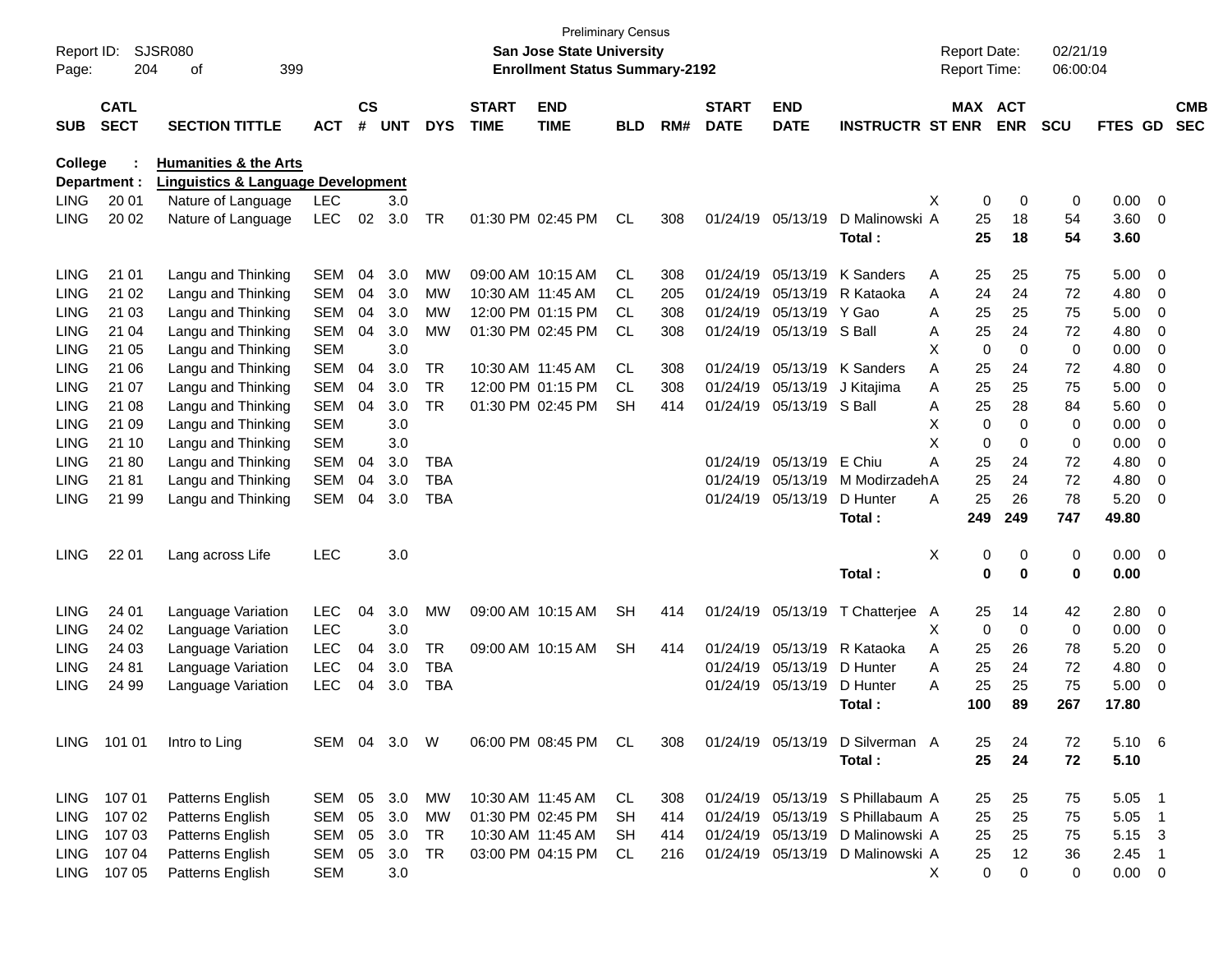| Report ID:<br>Page:                                               | 205                                                                                                                                      | SJSR080<br>399<br>οf                                                                                                                                   |                                                                                                              |                                              |                                                                                 |                                                                 |                             | <b>Preliminary Census</b><br>San Jose State University<br><b>Enrollment Status Summary-2192</b>                                                                                                                |                                                                          |                                                                    |                                              |                                                                                                                                                          |                                                                                                                                               | <b>Report Date:</b><br>Report Time:                                                                                  |                                                                      | 02/21/19<br>06:00:04                                                 |                                                                                                                       |                                                                       |                          |
|-------------------------------------------------------------------|------------------------------------------------------------------------------------------------------------------------------------------|--------------------------------------------------------------------------------------------------------------------------------------------------------|--------------------------------------------------------------------------------------------------------------|----------------------------------------------|---------------------------------------------------------------------------------|-----------------------------------------------------------------|-----------------------------|----------------------------------------------------------------------------------------------------------------------------------------------------------------------------------------------------------------|--------------------------------------------------------------------------|--------------------------------------------------------------------|----------------------------------------------|----------------------------------------------------------------------------------------------------------------------------------------------------------|-----------------------------------------------------------------------------------------------------------------------------------------------|----------------------------------------------------------------------------------------------------------------------|----------------------------------------------------------------------|----------------------------------------------------------------------|-----------------------------------------------------------------------------------------------------------------------|-----------------------------------------------------------------------|--------------------------|
| <b>SUB</b>                                                        | <b>CATL</b><br><b>SECT</b>                                                                                                               | <b>SECTION TITTLE</b>                                                                                                                                  | <b>ACT</b>                                                                                                   | <b>CS</b><br>#                               | <b>UNT</b>                                                                      | <b>DYS</b>                                                      | <b>START</b><br><b>TIME</b> | <b>END</b><br><b>TIME</b>                                                                                                                                                                                      | <b>BLD</b>                                                               | RM#                                                                | <b>START</b><br><b>DATE</b>                  | <b>END</b><br><b>DATE</b>                                                                                                                                | <b>INSTRUCTR ST ENR</b>                                                                                                                       | <b>MAX ACT</b>                                                                                                       | <b>ENR</b>                                                           | <b>SCU</b>                                                           | FTES GD                                                                                                               |                                                                       | <b>CMB</b><br><b>SEC</b> |
|                                                                   |                                                                                                                                          |                                                                                                                                                        |                                                                                                              |                                              |                                                                                 |                                                                 |                             |                                                                                                                                                                                                                |                                                                          |                                                                    |                                              |                                                                                                                                                          | Total:                                                                                                                                        | 100                                                                                                                  | 87                                                                   | 261                                                                  | 17.70                                                                                                                 |                                                                       |                          |
| <b>LING</b>                                                       | 108 01                                                                                                                                   | Sec Lang Dev/Teach                                                                                                                                     | SEM                                                                                                          |                                              | 04 3.0                                                                          | TR                                                              |                             | 10:30 AM 11:45 AM                                                                                                                                                                                              | CL                                                                       | 216                                                                |                                              | 01/24/19 05/13/19                                                                                                                                        | S Khan<br>Total:                                                                                                                              | Α<br>25<br>25                                                                                                        | 13<br>13                                                             | 39<br>39                                                             | 2.60 0<br>2.60                                                                                                        |                                                                       |                          |
| <b>LING</b>                                                       | 111 01                                                                                                                                   | <b>Ling Phonetics</b>                                                                                                                                  | <b>SEM</b>                                                                                                   | 04                                           | 3.0                                                                             | TR                                                              |                             | 12:00 PM 01:15 PM                                                                                                                                                                                              | <b>SH</b>                                                                | 414                                                                |                                              | 01/24/19 05/13/19                                                                                                                                        | D Silverman A<br>Total:                                                                                                                       | 25<br>25                                                                                                             | 20<br>20                                                             | 60<br>60                                                             | $4.20 \quad 4$<br>4.20                                                                                                |                                                                       |                          |
| <b>LING</b>                                                       | 112 01                                                                                                                                   | Intro to Syntax                                                                                                                                        | <b>SEM</b>                                                                                                   | 04                                           | 3.0                                                                             | MW                                                              |                             | 03:00 PM 04:15 PM                                                                                                                                                                                              | CL                                                                       | 216                                                                |                                              | 01/24/19 05/13/19                                                                                                                                        | K Moore<br>Total:                                                                                                                             | Α<br>25<br>25                                                                                                        | 10<br>10                                                             | 30<br>30                                                             | 2.05<br>2.05                                                                                                          | - 1                                                                   |                          |
| <b>LING</b>                                                       | 11301                                                                                                                                    | Intro to Phonology                                                                                                                                     | <b>SEM</b>                                                                                                   | 04                                           | 3.0                                                                             | TR                                                              |                             | 04:30 PM 05:45 PM                                                                                                                                                                                              | CL                                                                       | 216                                                                |                                              | 01/24/19 05/13/19                                                                                                                                        | D Silverman A<br>Total:                                                                                                                       | 25<br>25                                                                                                             | 26<br>26                                                             | 78<br>78                                                             | 5.70 10<br>5.70                                                                                                       |                                                                       |                          |
| <b>LING</b>                                                       | 115 01                                                                                                                                   | <b>Corpus Linguistics</b>                                                                                                                              | <b>SEM</b>                                                                                                   | 05                                           | 3.0                                                                             | MW                                                              |                             | 10:30 AM 11:45 AM                                                                                                                                                                                              | CL                                                                       | 242                                                                |                                              | 01/24/19 05/13/19                                                                                                                                        | H Koo<br>Total:                                                                                                                               | 25<br>Α<br>25                                                                                                        | 16<br>16                                                             | 48<br>48                                                             | 3.60 8<br>3.60                                                                                                        |                                                                       |                          |
| <b>LING</b><br>ASIA<br><b>LING</b><br>ASIA<br><b>LING</b><br>ASIA | 122 01<br>122 01<br>122 02<br>122 02<br>122 03<br>122 03                                                                                 | English World Lang<br>English World Lang<br>English World Lang<br>English World Lang<br>English World Lang<br>English World Lang                       | <b>SEM</b><br><b>SEM</b><br><b>SEM</b><br><b>SEM</b><br><b>SEM</b><br><b>SEM</b>                             | 04<br>04                                     | 3.0<br>3.0<br>3.0<br>3.0<br>3.0<br>3.0                                          | MW<br><b>MW</b>                                                 |                             | 10:30 AM 11:45 AM<br>10:30 AM 11:45 AM                                                                                                                                                                         | SН<br><b>SH</b>                                                          | 414<br>414                                                         |                                              | 01/24/19 05/13/19<br>01/24/19 05/13/19 S Khan                                                                                                            | S Khan<br>Total:                                                                                                                              | 25<br>Α<br>0<br>Α<br>Х<br>0<br>X<br>0<br>Χ<br>0<br>X<br>0<br>25                                                      | 15<br>9<br>0<br>0<br>0<br>0<br>24                                    | 45<br>27<br>0<br>0<br>0<br>0<br>72                                   | 3.00<br>1.80<br>0.00<br>0.00<br>0.00<br>0.00<br>4.80                                                                  | $0\,$ C<br>0 <sup>o</sup><br>-0<br>0<br>0<br>$\overline{\phantom{0}}$ |                          |
| <b>LING</b><br><b>LING</b><br><b>LING</b><br>LING<br><b>LING</b>  | 123 01<br>123 02<br>123 03<br>123 04<br>123 05<br>LING 123 06<br>LING 123 07<br>LING 123 08<br>LING 123 09<br>LING 123 10<br>LING 123 11 | Sound Comm<br>Sound Comm<br>Sound Comm<br>Sound Comm<br>Sound Comm<br>Sound Comm<br>Sound Comm<br>Sound Comm<br>Sound Comm<br>Sound Comm<br>Sound Comm | SEM<br>SEM<br><b>SEM</b><br>SEM<br><b>SEM</b><br>SEM<br>SEM<br><b>SEM</b><br>SEM<br><b>SEM</b><br><b>SEM</b> | 04<br>04<br>04<br>04<br>04<br>04<br>04<br>04 | 3.0<br>3.0<br>3.0<br>3.0<br>3.0<br>3.0<br>3.0<br>04 3.0<br>04 3.0<br>3.0<br>3.0 | MW<br>MW<br>MW<br>МW<br>MW<br><b>TR</b><br>TR<br>TR<br>TR<br>TR |                             | 09:00 AM 10:15 AM<br>10:30 AM 11:45 AM<br>12:00 PM 01:15 PM<br>01:30 PM 02:45 PM<br>04:30 PM 05:45 PM<br>09:00 AM 10:15 AM<br>10:30 AM 11:45 AM<br>12:00 PM 01:15 PM<br>01:30 PM 02:45 PM<br>03:00 PM 04:15 PM | СL<br>СL<br>SН<br>СL<br><b>CL</b><br>CL<br>CL.<br>CL<br>CL<br><b>BBC</b> | 216<br>216<br>414<br>216<br>308<br>216<br>242<br>242<br>216<br>222 | 01/24/19<br>01/24/19<br>01/24/19<br>01/24/19 | 05/13/19<br>05/13/19<br>05/13/19<br>05/13/19<br>01/24/19 05/13/19<br>01/24/19 05/13/19 C Donlay<br>01/24/19 05/13/19 H Koo<br>01/24/19 05/13/19 C Donlay | R Kataoka<br>K Moore<br>K Moore<br>R Kataoka<br>D Moradkhan A<br>01/24/19 05/13/19 D Moradkhan A<br>01/24/19 05/13/19 D Silverman A<br>Total: | 25<br>Α<br>25<br>Α<br>25<br>Α<br>25<br>А<br>25<br>25<br>Α<br>25<br>Α<br>25<br>25<br>25<br>Α<br>$\pmb{0}$<br>Χ<br>250 | 25<br>25<br>24<br>26<br>19<br>24<br>25<br>23<br>24<br>25<br>0<br>240 | 75<br>75<br>72<br>78<br>57<br>72<br>75<br>69<br>72<br>75<br>0<br>720 | 5.00<br>5.00<br>4.80<br>5.20<br>3.80<br>4.80 0<br>5.00 0<br>$4.60$ 0<br>4.80 0<br>$5.00 \t 0$<br>$0.00 \t 0$<br>48.00 | $\overline{\phantom{0}}$<br>$\overline{\mathbf{0}}$<br>0<br>0<br>- 0  |                          |
|                                                                   | LING 125 01                                                                                                                              | Intr Hist Comp Lng                                                                                                                                     | SEM 05 3.0 TR                                                                                                |                                              |                                                                                 |                                                                 |                             | 12:00 PM 01:15 PM ENG 403                                                                                                                                                                                      |                                                                          |                                                                    |                                              | 01/24/19 05/13/19 C Donlay                                                                                                                               |                                                                                                                                               | 25<br>A                                                                                                              | 27                                                                   | 81                                                                   | 5.55 3                                                                                                                |                                                                       |                          |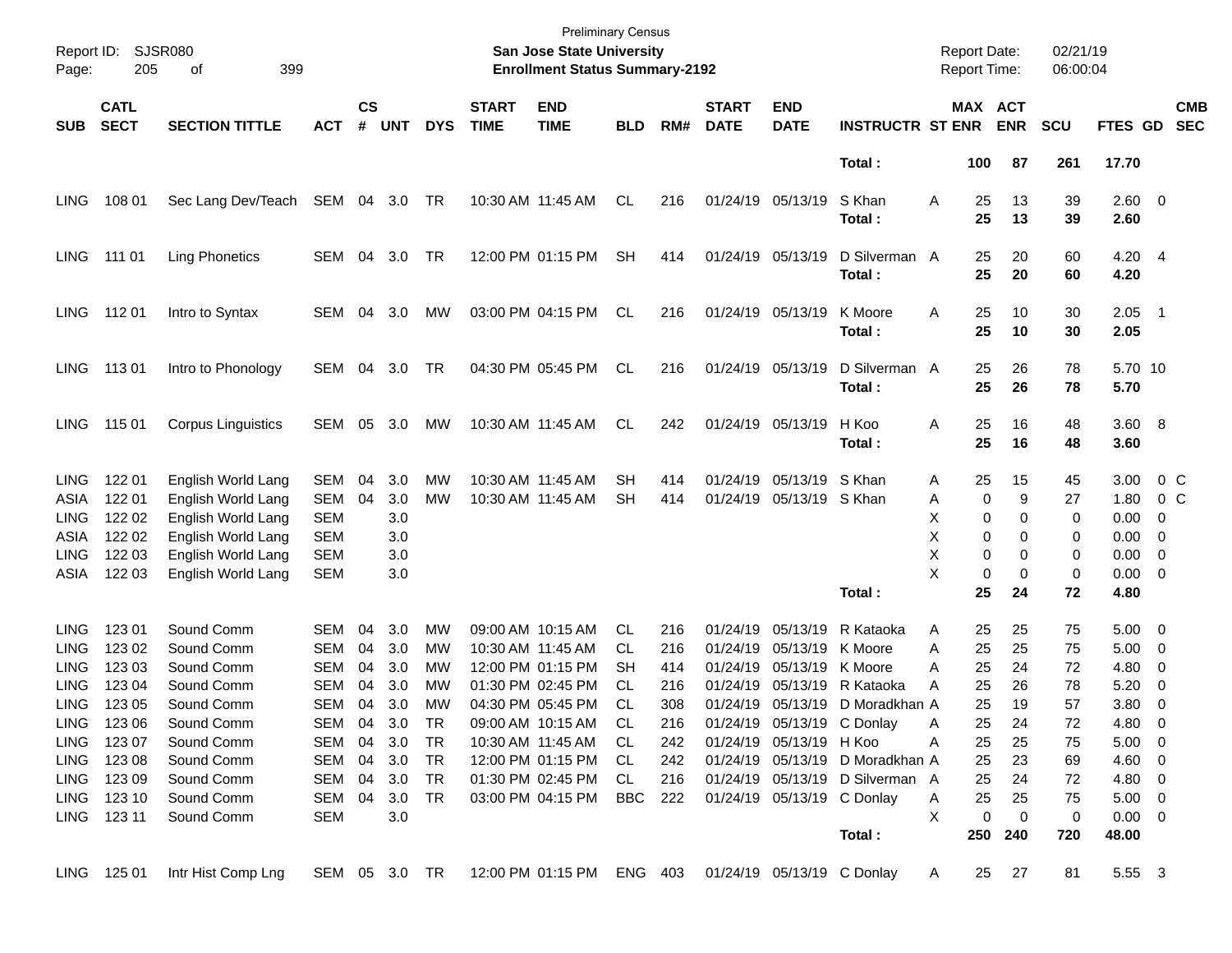| Report ID:<br>Page: | <b>SJSR080</b><br>206      | 399<br>οf                  |            |                    |            |            |                             | <b>Preliminary Census</b><br><b>San Jose State University</b><br><b>Enrollment Status Summary-2192</b> |            |     |                             |                            |                              | <b>Report Date:</b><br>Report Time: |                                             | 02/21/19<br>06:00:04 |                |                          |                          |
|---------------------|----------------------------|----------------------------|------------|--------------------|------------|------------|-----------------------------|--------------------------------------------------------------------------------------------------------|------------|-----|-----------------------------|----------------------------|------------------------------|-------------------------------------|---------------------------------------------|----------------------|----------------|--------------------------|--------------------------|
| <b>SUB</b>          | <b>CATL</b><br><b>SECT</b> | <b>SECTION TITTLE</b>      | <b>ACT</b> | $\mathsf{cs}$<br># | <b>UNT</b> | <b>DYS</b> | <b>START</b><br><b>TIME</b> | <b>END</b><br><b>TIME</b>                                                                              | <b>BLD</b> | RM# | <b>START</b><br><b>DATE</b> | <b>END</b><br><b>DATE</b>  | <b>INSTRUCTR ST ENR</b>      |                                     | MAX ACT<br><b>ENR</b>                       | <b>SCU</b>           | FTES GD        |                          | <b>CMB</b><br><b>SEC</b> |
|                     |                            |                            |            |                    |            |            |                             |                                                                                                        |            |     |                             |                            | Total:                       | 25                                  | 27                                          | 81                   | 5.55           |                          |                          |
| <b>LING</b>         | 129 01                     | Cult/Lg/Ethn/ in US        | <b>SEM</b> |                    | 3.0        |            |                             |                                                                                                        |            |     |                             |                            |                              | х                                   | 0<br>0                                      | 0                    | $0.00 \t 0$    |                          |                          |
| LING                | 129 02                     | Cult/Lg/Ethn/ in US        | <b>SEM</b> |                    | 3.0        |            |                             |                                                                                                        |            |     |                             |                            |                              | X                                   | $\mathbf 0$<br>$\mathbf 0$                  | 0                    | $0.00 \t 0$    |                          |                          |
| LING                | 129 03                     | Cult/Lg/Ethn/ in US        | <b>SEM</b> | 04                 | 3.0        | <b>TR</b>  |                             | 09:00 AM 10:15 AM                                                                                      | CL         | 242 |                             | 01/24/19 05/13/19          | D Moradkhan A                | 25                                  | 19                                          | 57                   | 3.80 0         |                          |                          |
| LING                | 129 04                     | Cult/Lg/Ethn/ in US        | <b>SEM</b> |                    | 3.0        |            |                             |                                                                                                        |            |     |                             |                            |                              | X                                   | $\Omega$<br>$\mathbf 0$                     | 0                    | $0.00 \t 0$    |                          |                          |
|                     |                            |                            |            |                    |            |            |                             |                                                                                                        |            |     |                             |                            | Total:                       | 25                                  | 19                                          | 57                   | 3.80           |                          |                          |
| LING.               | 165 01                     | Intro Nat Lg Proc          | SEM        | 05                 | 3.0        | МW         |                             | 12:00 PM 01:15 PM                                                                                      | CL         | 242 |                             | 01/24/19 05/13/19          | H Koo                        | 25<br>Α                             | 9                                           | 27                   | $2.05$ 5       |                          |                          |
|                     |                            |                            |            |                    |            |            |                             |                                                                                                        |            |     |                             |                            | Total:                       | 25                                  | 9                                           | 27                   | 2.05           |                          |                          |
| <b>LING</b>         | 166 01                     | Socling Crosscul           | SEM        | 04                 | 3.0        | TR         |                             | 03:00 PM 04:15 PM                                                                                      | <b>BBC</b> | 126 |                             | 01/24/19 05/13/19          | J Swan                       | Α<br>24                             | 25                                          | 75                   | 5.204          |                          |                          |
|                     |                            |                            |            |                    |            |            |                             |                                                                                                        |            |     |                             |                            | Total:                       | 24                                  | 25                                          | 75                   | 5.20           |                          |                          |
| <b>LING</b>         | 180 01                     | <b>Individ Studies</b>     | <b>SUP</b> | 78                 | 1.0        | TBA        |                             |                                                                                                        |            |     |                             | 01/24/19 05/13/19 S Ball   |                              | Α                                   | 2<br>1                                      | 1                    | $0.07$ 0       |                          |                          |
| <b>LING</b>         | 180 02                     | <b>Individ Studies</b>     | <b>SUP</b> |                    | 78 3.0     | <b>TBA</b> |                             |                                                                                                        |            |     |                             | 01/24/19 05/13/19          | J Swan                       | A                                   | $\boldsymbol{2}$<br>$\overline{\mathbf{c}}$ | 6                    | $0.40 \quad 0$ |                          |                          |
|                     |                            |                            |            |                    |            |            |                             |                                                                                                        |            |     |                             |                            | Total:                       |                                     | 3<br>4                                      | $\overline{7}$       | 0.47           |                          |                          |
| <b>LING</b>         | 202A 01                    | <b>Syntactic Theory</b>    | SEM 05     |                    | 3.0        | МW         | 01:30 PM 02:45 PM           |                                                                                                        | CL         | 205 |                             | 01/24/19 05/13/19          | C Donlay                     | 15<br>Α                             | 12                                          | 36                   | 3.00 12        |                          |                          |
|                     |                            |                            |            |                    |            |            |                             |                                                                                                        |            |     |                             |                            | Total:                       | 15                                  | 12                                          | 36                   | 3.00           |                          |                          |
| LING.               | 21301                      | Ling Field Methods         | SEM        | 05                 | 3.0        | МW         |                             | 04:30 PM 05:45 PM                                                                                      | CL         | 205 |                             | 01/24/19 05/13/19          | K Moore                      | 15<br>Α                             | 9                                           | 27                   | $2.25$ 9       |                          |                          |
|                     |                            |                            |            |                    |            |            |                             |                                                                                                        |            |     |                             |                            | Total:                       | 15                                  | 9                                           | 27                   | 2.25           |                          |                          |
| <b>LING</b>         | 298 01                     | <b>Spec Studies</b>        | <b>SUP</b> | 25                 | 4.0        | TBA        |                             |                                                                                                        |            |     | 01/24/19 05/13/19           |                            |                              | Α                                   | $\mathbf 0$<br>0                            | 0                    | $0.00 \t 0$    |                          |                          |
| <b>LING</b>         | 298 02                     | <b>Spec Studies</b>        | <b>SUP</b> | 25                 | 3.0        | <b>TBA</b> |                             |                                                                                                        |            |     |                             | 01/24/19 05/13/19          | J Swan                       | Α                                   | $\overline{7}$<br>6                         | 18                   | 1.506          |                          |                          |
|                     |                            |                            |            |                    |            |            |                             |                                                                                                        |            |     |                             |                            | Total:                       |                                     | $\overline{7}$<br>6                         | 18                   | 1.50           |                          |                          |
| <b>LING</b>         | 299 01                     | Thesis                     | <b>SUP</b> | 25                 | 6.0        | <b>TBA</b> |                             |                                                                                                        |            |     | 01/24/19 05/13/19           |                            |                              | Α                                   | 0<br>0                                      | 0                    | $0.00 \t 0$    |                          |                          |
| LING                | 299 02                     | <b>Thesis</b>              | <b>SUP</b> | 25                 | 3.0        | <b>TBA</b> |                             |                                                                                                        |            |     |                             | 01/24/19 05/13/19 S Svorou |                              | Α                                   | 5<br>2                                      | 6                    | $0.50$ 2       |                          |                          |
|                     |                            |                            |            |                    |            |            |                             |                                                                                                        |            |     |                             |                            | Total:                       |                                     | 5<br>$\mathbf{2}$                           | 6                    | 0.50           |                          |                          |
| LLD                 | 100A 01                    | <b>Writing Competency</b>  | SEM        |                    | 05 3.0     | МW         |                             | 07:30 AM 08:45 AM                                                                                      | CL         | 205 |                             |                            | 01/24/19 05/13/19 N Shugan   | 22<br>A                             | 13                                          | 39                   | 2.60 0         |                          |                          |
| LLD                 | 100A 02                    | <b>Writing Competency</b>  | SEM        | 05                 | 3.0        | МW         |                             | 12:00 PM 01:15 PM                                                                                      | CL.        | 205 |                             |                            | 01/24/19 05/13/19 K Sanders  | 22<br>Α                             | 22                                          | 66                   | 4.40           | $\overline{\phantom{0}}$ |                          |
| <b>LLD</b>          | 100A03                     | <b>Writing Competency</b>  | SEM        |                    | 05 3.0     | MW         |                             | 01:30 PM 02:45 PM                                                                                      | <b>BBC</b> | 130 |                             |                            | 01/24/19 05/13/19 K Sanders  | 22<br>Α                             | 22                                          | 66                   | 4.40           | $\overline{\phantom{0}}$ |                          |
| <b>LLD</b>          | 100A 04                    | <b>Writing Competency</b>  | SEM        |                    | 05 3.0     | МW         |                             | 04:30 PM 05:45 PM                                                                                      | CL         | 216 |                             |                            | 01/24/19 05/13/19 J Kitajima | 22<br>Α                             | 22                                          | 66                   | 4.40           | $\overline{\mathbf{0}}$  |                          |
| LLD                 | 100A 05                    | <b>Writing Competency</b>  | SEM        | 05                 | 3.0        | <b>TR</b>  |                             | 10:30 AM 11:45 AM                                                                                      | CL         | 205 |                             | 01/24/19 05/13/19 R Joseph |                              | 22<br>Α                             | 22                                          | 66                   | 4.40           | $\overline{\phantom{0}}$ |                          |
| <b>LLD</b>          | 100A06                     | <b>Writing Competency</b>  | SEM        | 05                 | 3.0        | <b>TR</b>  |                             | 12:00 PM 01:15 PM                                                                                      | <b>CL</b>  | 205 |                             | 01/24/19 05/13/19 S Alkire |                              | 22<br>Α                             | 21                                          | 63                   | 4.20           | $\overline{\phantom{0}}$ |                          |
| LLD                 |                            | 100A 07 Writing Competency | SEM        |                    | 05 3.0     | TR         |                             | 01:30 PM 02:45 PM                                                                                      | <b>BBC</b> | 205 |                             | 01/24/19 05/13/19 S Alkire |                              | 22<br>Α                             | 19                                          | 57                   | 3.80 0         |                          |                          |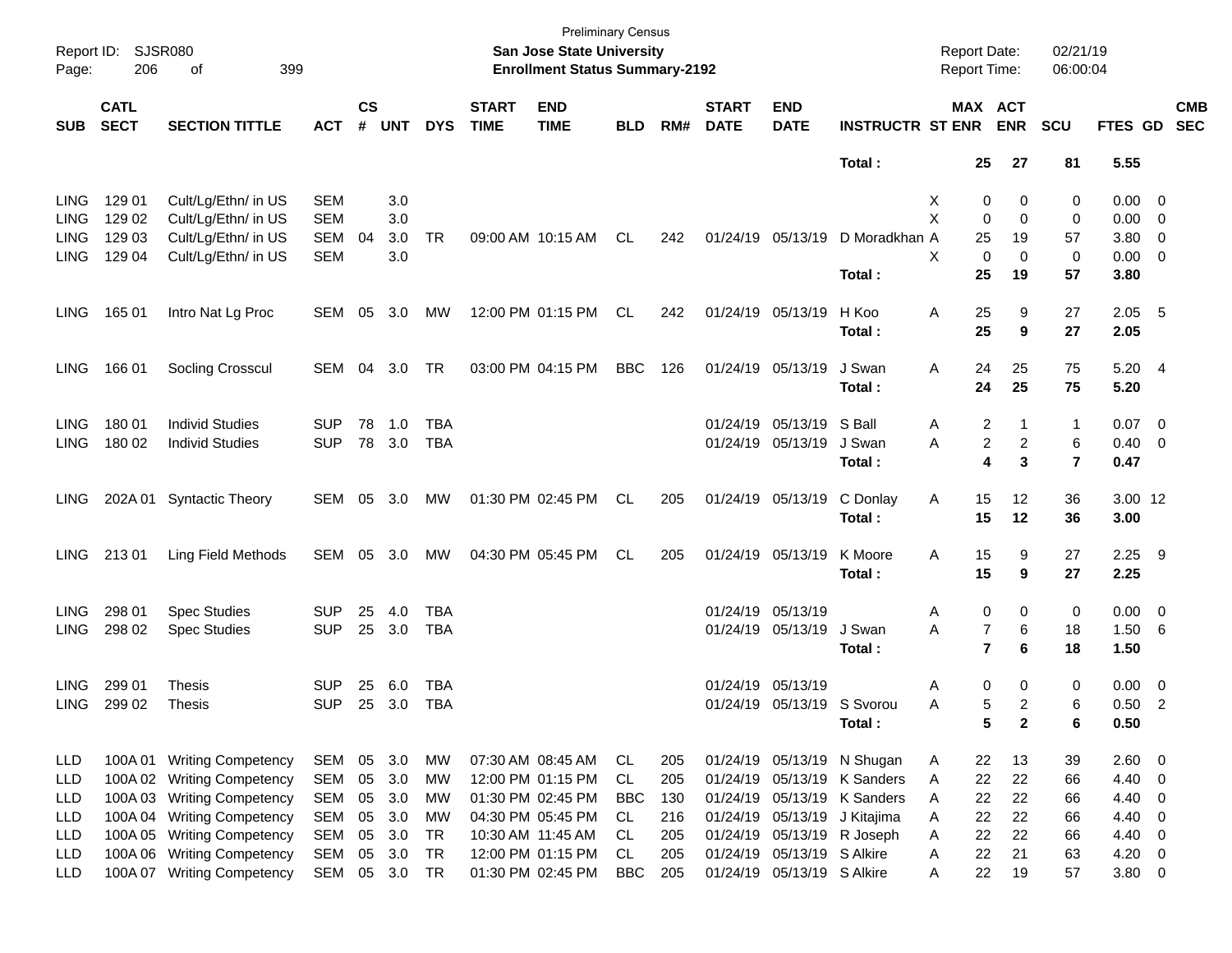| Report ID: |                            | <b>SJSR080</b>                    |            |                    |            |            |                             | <b>Preliminary Census</b><br><b>San Jose State University</b> |            |     |                             |                            |                                                                         | <b>Report Date:</b> |             |                       | 02/21/19   |                 |                |                          |
|------------|----------------------------|-----------------------------------|------------|--------------------|------------|------------|-----------------------------|---------------------------------------------------------------|------------|-----|-----------------------------|----------------------------|-------------------------------------------------------------------------|---------------------|-------------|-----------------------|------------|-----------------|----------------|--------------------------|
| Page:      | 207                        | 399<br>of                         |            |                    |            |            |                             | <b>Enrollment Status Summary-2192</b>                         |            |     |                             |                            |                                                                         | Report Time:        |             |                       | 06:00:04   |                 |                |                          |
| SUB        | <b>CATL</b><br><b>SECT</b> | <b>SECTION TITTLE</b>             | <b>ACT</b> | $\mathsf{cs}$<br># | <b>UNT</b> | <b>DYS</b> | <b>START</b><br><b>TIME</b> | <b>END</b><br><b>TIME</b>                                     | <b>BLD</b> | RM# | <b>START</b><br><b>DATE</b> | <b>END</b><br><b>DATE</b>  | <b>INSTRUCTR ST ENR</b>                                                 |                     |             | MAX ACT<br><b>ENR</b> | <b>SCU</b> | FTES GD         |                | <b>CMB</b><br><b>SEC</b> |
| LLD        |                            | 100A 08 Writing Competency        | <b>SEM</b> | 05                 | 3.0        | МW         |                             | 09:00 AM 10:15 AM                                             | <b>BBC</b> | 205 | 01/24/19                    | 05/13/19                   | R Joseph                                                                | A                   | 22          | 20                    | 60         | 4.00            | - 0            |                          |
| <b>LLD</b> |                            | 100A 09 Writing Competency        | <b>SEM</b> | 05                 | 3.0        | <b>TR</b>  |                             | 04:30 PM 05:45 PM                                             | CL         | 205 | 01/24/19                    | 05/13/19                   | S Alkire                                                                | A                   | 22          | 19                    | 57         | 3.80            | 0              |                          |
| LLD        | 100A 10                    | <b>Writing Competency</b>         | <b>SEM</b> | 05                 | 3.0        | W          |                             | 06:00 PM 08:45 PM                                             | CL         | 205 | 01/24/19                    | 05/13/19                   | N Shugan                                                                | A                   | 22          | 20                    | 60         | 4.00            | 0              |                          |
| <b>LLD</b> | 100A 11                    | <b>Writing Competency</b>         | <b>SEM</b> | 05                 | 3.0        | F          |                             | 09:30 AM 12:15 PM                                             | <b>CL</b>  | 205 | 01/24/19                    | 05/13/19                   | R Joseph                                                                | A                   | 22          | 20                    | 60         | 4.10            | $\overline{2}$ |                          |
|            |                            |                                   |            |                    |            |            |                             |                                                               |            |     |                             |                            | Total:                                                                  |                     | 242         | 220                   | 660        | 44.10           |                |                          |
| <b>LLD</b> |                            | 100W 01 Writing Workshop          | <b>SEM</b> | 04                 | 3.0        | TR         |                             | 09:00 AM 10:15 AM                                             | CL         | 205 | 01/24/19                    | 05/13/19                   | S Khan                                                                  | A                   | 24          | 18                    | 54         | 3.60            | - 0            |                          |
|            |                            |                                   |            |                    |            |            |                             |                                                               |            |     |                             |                            | Total:                                                                  |                     | 24          | 18                    | 54         | 3.60            |                |                          |
| LLD        |                            | 100WB 01Wrtg Wrkshp Bsns Std SEM  |            | 04                 | 3.0        | MW         |                             | 09:00 AM 10:15 AM                                             | CL         | 242 | 01/24/19                    | 05/13/19                   | S Ball                                                                  | A                   | 25          | 26                    | 78         | 5.20            | - 0            |                          |
| <b>LLD</b> |                            | 100WB 02Wrtg Wrkshp Bsns Std SEM  |            | 04                 | 3.0        | <b>MW</b>  |                             | 12:00 PM 01:15 PM                                             | CL         | 216 | 01/24/19                    | 05/13/19 S Ball            |                                                                         | Α                   | 25          | 25                    | 75         | 5.00            | $\overline{0}$ |                          |
| LLD        |                            | 100WB 03Wrtg Wrkshp Bsns Std SEM  |            |                    | 3.0        |            |                             |                                                               |            |     |                             |                            |                                                                         | Х                   | 0           | $\mathbf 0$           | 0          | 0.00            | 0              |                          |
| LLD        |                            | 100WB 04Wrtg Wrkshp Bsns Std SEM  |            |                    | 3.0        |            |                             |                                                               |            |     |                             |                            |                                                                         | X                   | 0           | $\mathbf 0$           | 0          | 0.00            | 0              |                          |
| LLD        |                            | 100WB 05Wrtg Wrkshp Bsns Std SEM  |            | 04                 | 3.0        | TR         |                             | 09:00 AM 10:15 AM                                             | CL.        | 308 | 01/24/19                    | 05/13/19 S Alkire          |                                                                         | A                   | 25          | 15                    | 45         | 3.00            | 0              |                          |
| LLD        |                            | 100WB 06Wrtg Wrkshp Bsns Std SEM  |            | 04                 | 3.0        | <b>TR</b>  |                             | 01:30 PM 02:45 PM                                             | CL         | 242 | 01/24/19                    |                            | 05/13/19 N Shugan                                                       | A                   | 25          | 19                    | 57         | 3.80            | 0              |                          |
| LLD        |                            | 100WB 07Wrtg Wrkshp Bsns Std SEM  |            |                    | 3.0        |            |                             |                                                               |            |     |                             |                            |                                                                         | X                   | $\mathbf 0$ | $\mathbf 0$           | 0          | 0.00            | 0              |                          |
| LLD        |                            | 100WB 08Wrtg Wrkshp Bsns Std SEM  |            | 04                 | 3.0        | T          |                             | 06:00 PM 08:45 PM                                             | CL         | 205 | 01/24/19                    |                            | 05/13/19 N Shugan                                                       | Α                   | 24          | 17                    | 51         | 3.40            | 0              |                          |
| LLD        |                            | 100WB 09Wrtg Wrkshp Bsns Std SEM  |            | 04                 | 3.0        | F          |                             | 09:30 AM 12:15 PM                                             | SH         | 414 | 01/24/19                    | 05/13/19 K Haven           |                                                                         | A                   | 25          | 25                    | 75         | 5.00            | 0              |                          |
| LLD        |                            | 100WB 80Wrtg Wrkshp Bsns Std SEM  |            | 04                 | 3.0        | TBA        |                             |                                                               |            |     | 01/24/19                    | 05/13/19                   | E Chiu                                                                  | A                   | 25          | 25                    | 75         | 5.00            | 0              |                          |
| LLD        |                            | 100WB 81Wrtg Wrkshp Bsns Std SEM  |            | 04                 | 3.0        | <b>TBA</b> |                             |                                                               |            |     | 01/24/19                    | 05/13/19                   | E Chiu                                                                  | A                   | 25          | 25                    | 75         | 5.00            | 0              |                          |
| LLD        |                            | 100WB 82Wrtg Wrkshp Bsns Std SEM  |            | 04                 | 3.0        | <b>TBA</b> |                             |                                                               |            |     | 01/24/19                    | 05/13/19                   | K Haven                                                                 | A                   | 25          | 25                    | 75         | 5.00            | 0              |                          |
| <b>LLD</b> |                            | 100WB 83Wrtg Wrkshp Bsns Std SEM  |            | 04                 | 3.0        | <b>TBA</b> |                             |                                                               |            |     | 01/24/19                    | 05/13/19 K Haven           |                                                                         | A                   | 25          | 25                    | 75         | 5.00            | - 0            |                          |
|            |                            |                                   |            |                    |            |            |                             |                                                               |            |     |                             |                            | Total:                                                                  |                     | 249         | 227                   | 681        | 45.40           |                |                          |
| <b>LLD</b> |                            | 250W 01 Prof in Ling TESOL        | SEM        | 04                 | 3.0        | TR         |                             | 01:30 PM 02:45 PM                                             | CL         | 205 | 01/24/19                    | 05/13/19                   | S Khan<br>Total:                                                        | A                   | 15<br>15    | 12<br>12              | 36<br>36   | 3.00 12<br>3.00 |                |                          |
| LLD        | 260 01                     | Eng Struct Teach I                | <b>SEM</b> | 05                 | 3.0        | MW         |                             | 03:00 PM 04:15 PM                                             | CL         | 205 | 01/24/19                    | 05/13/19                   | S Phillabaum A<br>Total:                                                |                     | 15<br>15    | 16<br>16              | 48<br>48   | 4.00 16<br>4.00 |                |                          |
|            |                            |                                   |            |                    |            |            |                             |                                                               |            |     |                             |                            |                                                                         |                     |             |                       |            |                 |                |                          |
| <b>LLD</b> |                            | 270 01 Second Lang Acq            |            |                    |            |            |                             |                                                               |            |     |                             |                            | SEM 05 3.0 M 06:00 PM 08:45 PM CL 205 01/24/19 05/13/19 S Phillabaum A  |                     | 15          | 15                    | 45         | 3.75 15         |                |                          |
|            |                            |                                   |            |                    |            |            |                             |                                                               |            |     |                             |                            | Total:                                                                  |                     | 15          | $-15$                 | 45         | 3.75            |                |                          |
| LLD.       | 282 01                     | Practicum in TESOL SUP 25 3.0 TBA |            |                    |            |            |                             |                                                               |            |     |                             | 01/24/19 05/13/19 K Glover |                                                                         | A                   | 15          | 10                    | 30         | 2.50 10         |                |                          |
|            |                            |                                   |            |                    |            |            |                             |                                                               |            |     |                             |                            | Total:                                                                  |                     | 15          | 10                    | 30         | 2.50            |                |                          |
|            |                            |                                   |            |                    |            |            |                             |                                                               |            |     |                             |                            |                                                                         |                     |             |                       |            |                 |                |                          |
| LLD.       |                            | 283 01 Curric and Assess          |            |                    |            |            |                             |                                                               |            |     |                             |                            | SEM 05 3.0 MW 01:30 PM 02:45 PM CL 242 01/24/19 05/13/19 S Vanniaraja A |                     | 15          | 14                    | 42         | 3.50 14         |                |                          |
|            |                            |                                   |            |                    |            |            |                             |                                                               |            |     |                             |                            | Total:                                                                  |                     |             | 15 14                 | 42         | 3.50            |                |                          |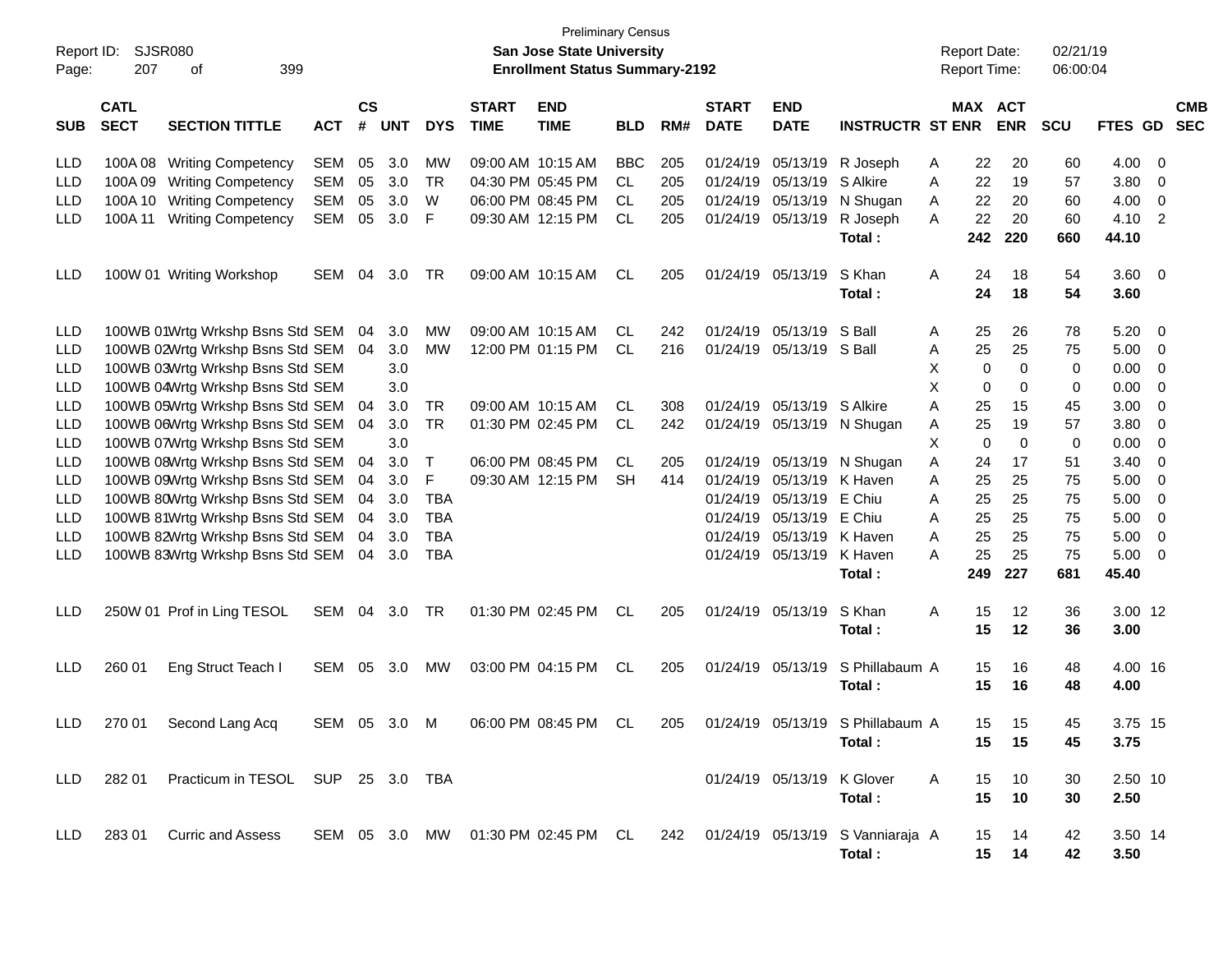| Report ID:<br>Page:                      | 208                                            | SJSR080<br>399<br>οf                                                                            |                                                                    |                            |                                 |                                                             |                             | <b>San Jose State University</b><br><b>Enrollment Status Summary-2192</b> | <b>Preliminary Census</b> |     |                                                          |                                                          |                                                          | <b>Report Date:</b><br><b>Report Time:</b> |                                                                                                                   | 02/21/19<br>06:00:04                                       |                                              |                          |                          |
|------------------------------------------|------------------------------------------------|-------------------------------------------------------------------------------------------------|--------------------------------------------------------------------|----------------------------|---------------------------------|-------------------------------------------------------------|-----------------------------|---------------------------------------------------------------------------|---------------------------|-----|----------------------------------------------------------|----------------------------------------------------------|----------------------------------------------------------|--------------------------------------------|-------------------------------------------------------------------------------------------------------------------|------------------------------------------------------------|----------------------------------------------|--------------------------|--------------------------|
| <b>SUB</b>                               | <b>CATL</b><br><b>SECT</b>                     | <b>SECTION TITTLE</b>                                                                           | <b>ACT</b>                                                         | $\mathsf{cs}$<br>#         | <b>UNT</b>                      | <b>DYS</b>                                                  | <b>START</b><br><b>TIME</b> | <b>END</b><br><b>TIME</b>                                                 | <b>BLD</b>                | RM# | <b>START</b><br><b>DATE</b>                              | <b>END</b><br><b>DATE</b>                                | <b>INSTRUCTR ST ENR</b>                                  | MAX                                        | <b>ACT</b><br><b>ENR</b>                                                                                          | <b>SCU</b>                                                 | FTES GD                                      |                          | <b>CMB</b><br><b>SEC</b> |
| LLD<br>LLD<br>LLD.<br><b>LLD</b><br>LLD. | 298 01<br>298 02<br>298 03<br>299 01<br>299 02 | <b>Indiv Studies</b><br><b>Indiv Studies</b><br><b>Indiv Studies</b><br>Thesis<br><b>Thesis</b> | <b>SUP</b><br><b>SUP</b><br><b>SUP</b><br><b>SUP</b><br><b>SUP</b> | 36<br>36<br>36<br>25<br>25 | 4.0<br>3.0<br>1.0<br>6.0<br>3.0 | <b>TBA</b><br><b>TBA</b><br>TBA<br><b>TBA</b><br><b>TBA</b> |                             |                                                                           |                           |     | 01/24/19<br>01/24/19<br>01/24/19<br>01/24/19<br>01/24/19 | 05/13/19<br>05/13/19<br>05/13/19<br>05/13/19<br>05/13/19 | K Glover<br>Total:                                       | A<br>A<br>A<br>A<br>A                      | $\mathbf{0}$<br>0<br>$\overline{2}$<br>$\mathbf 0$<br>3<br>1<br>$\mathbf 0$<br>0<br>$\overline{2}$<br>$\mathbf 0$ | 0<br>$\mathbf 0$<br>$\mathbf{1}$<br>1<br>0<br>$\mathbf{0}$ | 0.00<br>0.00<br>0.08<br>0.08<br>0.00<br>0.00 | - 0<br>- 0<br>- 0<br>- 0 |                          |
|                                          | Department :                                   | <b>Linguistics &amp; Language Development</b>                                                   |                                                                    |                            |                                 |                                                             |                             |                                                                           |                           |     |                                                          | <b>Lower Division:</b><br><b>Upper Division:</b>         | Total:<br>Department Total:<br><b>Graduate Division:</b> | 1639<br>374<br>1143<br>122                 | $\mathbf{2}$<br>$\mathbf 0$<br>1461<br>356<br>1008<br>97                                                          | 0<br>4379<br>1068<br>3022<br>289                           | 0.00<br>299.20<br>71.20<br>203.92<br>24.08   |                          |                          |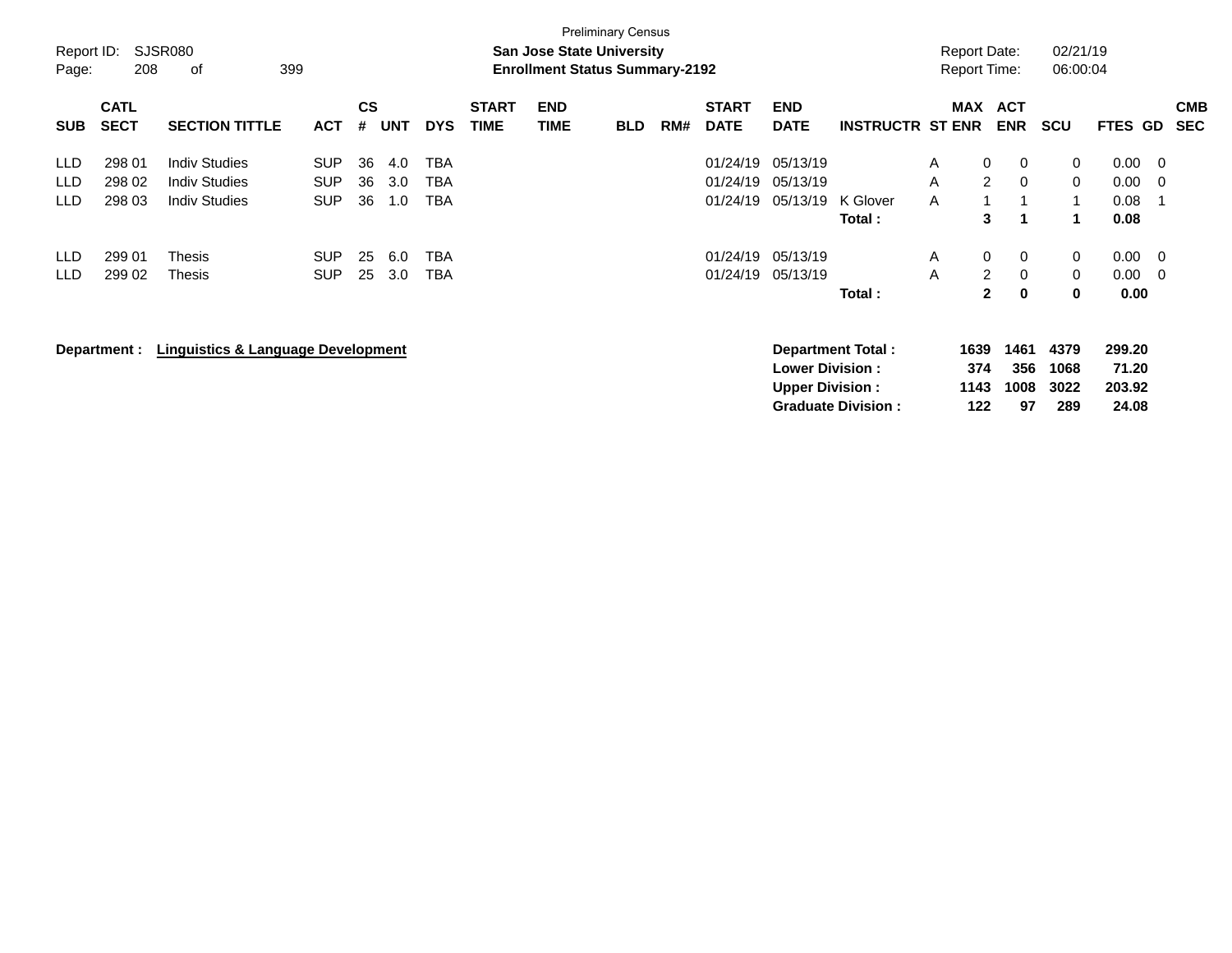| Report ID:<br>Page:     | 209                        | SJSR080<br>399<br>οf                                         |            |                    |                |            |                             | <b>San Jose State University</b><br><b>Enrollment Status Summary-2192</b> | <b>Preliminary Census</b> |     |                             |                           |                         |   | <b>Report Date:</b><br>Report Time: |                | 02/21/19<br>06:00:04 |                        |                |                          |
|-------------------------|----------------------------|--------------------------------------------------------------|------------|--------------------|----------------|------------|-----------------------------|---------------------------------------------------------------------------|---------------------------|-----|-----------------------------|---------------------------|-------------------------|---|-------------------------------------|----------------|----------------------|------------------------|----------------|--------------------------|
| <b>SUB</b>              | <b>CATL</b><br><b>SECT</b> | <b>SECTION TITTLE</b>                                        | <b>ACT</b> | $\mathsf{cs}$<br># | <b>UNT</b>     | <b>DYS</b> | <b>START</b><br><b>TIME</b> | <b>END</b><br><b>TIME</b>                                                 | <b>BLD</b>                | RM# | <b>START</b><br><b>DATE</b> | <b>END</b><br><b>DATE</b> | <b>INSTRUCTR ST ENR</b> |   | MAX ACT                             | <b>ENR</b>     | <b>SCU</b>           | <b>FTES GD</b>         |                | <b>CMB</b><br><b>SEC</b> |
| College<br>Department : |                            | <b>Humanities &amp; the Arts</b><br><b>Music &amp; Dance</b> |            |                    |                |            |                             |                                                                           |                           |     |                             |                           |                         |   |                                     |                |                      |                        |                |                          |
| DANC 1001               |                            | Dance Appreciation                                           | <b>LEC</b> | 01                 | 3.0            | MW         |                             | 07:30 AM 08:45 AM                                                         | CL.                       | 117 |                             | 01/24/19 05/13/19         | J Yager                 | Α | 70                                  | 47             | 141                  | 9.40                   | $\overline{0}$ |                          |
| <b>DANC</b>             | 10 02                      | Dance Appreciation                                           | LEC        | 01                 | 3.0            | TR         |                             | 07:30 AM 08:45 AM                                                         | CL.                       | 117 |                             | 01/24/19 05/13/19         | J Yager                 | A | 70                                  | 50             | 150                  | 10.00                  | $\overline{0}$ |                          |
| <b>DANC</b>             | 10 03                      | <b>Dance Appreciation</b>                                    | <b>LEC</b> | 01                 | 3.0            | TR         |                             | 12:00 PM 01:15 PM                                                         | <b>MUS</b>                | 161 |                             | 01/24/19 05/13/19         | J Scott                 | Α | 70                                  | 70             | 210                  | 14.00                  | 0              |                          |
| DANC                    | 10 04                      | Dance Appreciation                                           | LEC        | 01                 | 3.0            | TR.        |                             | 01:30 PM 02:45 PM                                                         | <b>MUS</b>                | 161 |                             | 01/24/19 05/13/19         | J Scott                 | А | 70                                  | 68             | 204                  | 13.60                  | - 0            |                          |
|                         |                            |                                                              |            |                    |                |            |                             |                                                                           |                           |     |                             |                           | Total:                  |   | 280                                 | 235            | 705                  | 47.00                  |                |                          |
| DANC                    | 12 01                      | ENS:DancRehrslPerf                                           | ACT        | 20                 | 2.0            |            | MTWE 03:30 PM 05:20 PM      |                                                                           | <b>SPXC 216</b>           |     | 01/24/19 05/13/19           |                           | R Boumaila<br>Total:    | A | 15<br>15                            | 3<br>3         | 6<br>6               | $0.40 \quad 0$<br>0.40 |                |                          |
| <b>DANC</b>             | 40A 01                     | Tpcs Modern Dance I                                          | ACT        |                    | 12 2.0         | <b>TBA</b> |                             |                                                                           |                           |     |                             | 01/24/19 05/13/19         |                         | Α | 40                                  | 25             | 50                   | 3.37                   |                | 1 C                      |
| <b>KIN</b>              | 40A 01                     | Tpcs Modern Dance I                                          | ACT        |                    | 12 2.0         | <b>TBA</b> |                             |                                                                           |                           |     |                             | 01/24/19 05/13/19         |                         | Α | 0                                   | 11             | 22                   | 1.47                   |                | $0\,$ C                  |
| DANC                    | 40A 02                     | Tpcs Modern Dance I                                          | ACT        |                    | $12 \quad 2.0$ | TBA        |                             |                                                                           |                           |     |                             | 01/24/19 05/13/19         |                         | Α | 40                                  | 19             | 38                   | 2.57                   |                | 1 C                      |
| <b>KIN</b>              | 40A 02                     | Tpcs Modern Dance I                                          | ACT        |                    | 12, 2.0        | TBA        |                             |                                                                           |                           |     |                             | 01/24/19 05/13/19         |                         | A | 0                                   | 16             | 32                   | 2.13                   |                | $0\,$ C                  |
|                         |                            |                                                              |            |                    |                |            |                             |                                                                           |                           |     |                             |                           | Total:                  |   | 80                                  | 71             | 142                  | 9.53                   |                |                          |
| <b>DANC</b>             | 41A 01                     | Tpcs in Ballet I                                             | <b>ACT</b> | 12                 | 2.0            | МW         |                             | 09:00 AM 10:20 AM                                                         | WSQ 201                   |     |                             | 01/24/19 05/13/19         | M Basile                | Α | 40                                  | 13             | 26                   | 1.73                   |                | $0\,$ C                  |
| <b>KIN</b>              | 41A01                      | Tpcs in Ballet I                                             | <b>ACT</b> |                    | 12 2.0         | <b>MW</b>  |                             | 09:00 AM 10:20 AM                                                         | WSQ 201                   |     |                             | 01/24/19 05/13/19         | M Basile                | A | 0                                   | 9              | 18                   | 1.20                   |                | $0\,$ C                  |
| DANC                    | 41A 02                     | Tpcs in Ballet I                                             | <b>ACT</b> |                    | 12 2.0         | TBA        |                             |                                                                           |                           |     |                             | 01/24/19 05/13/19         | R Boumaila              | A | 40                                  | 10             | 20                   | 1.33                   |                | $0\,$ C                  |
| <b>KIN</b>              | 41A 02                     | Tpcs in Ballet I                                             | <b>ACT</b> |                    | 12 2.0         | <b>TBA</b> |                             |                                                                           |                           |     |                             | 01/24/19 05/13/19         | R Boumaila              | A | 0                                   | $\overline{7}$ | 14                   | 0.93                   |                | $0\,$ C                  |
|                         |                            |                                                              |            |                    |                |            |                             |                                                                           |                           |     |                             |                           | Total:                  |   | 80                                  | 39             | 78                   | 5.20                   |                |                          |
| <b>DANC</b>             | 42A 01                     | Tpcs in Jazz Dance I                                         | <b>ACT</b> |                    | 2.0            |            |                             |                                                                           |                           |     |                             |                           |                         | X | 0                                   | 0              | 0                    | 0.00                   | $\overline{0}$ |                          |
| <b>KIN</b>              | 42A 01                     | Tpcs in Jazz Dance I                                         | ACT        |                    | 2.0            |            |                             |                                                                           |                           |     |                             |                           |                         | X | 0                                   | 0              | 0                    | 0.00                   | 0              |                          |
| <b>DANC</b>             | 42A 02                     | Tpcs in Jazz Dance I                                         | <b>ACT</b> | 12 <sup>12</sup>   | 2.0            | <b>TBA</b> |                             |                                                                           |                           |     |                             | 01/24/19 05/13/19         | D Serapio               | Α | 45                                  | 13             | 26                   | 1.73                   |                | 0 <sup>o</sup>           |
| <b>KIN</b>              | 42A 02                     | Tpcs in Jazz Dance I                                         | <b>ACT</b> |                    | 12 2.0         | <b>TBA</b> |                             |                                                                           |                           |     |                             | 01/24/19 05/13/19         | D Serapio               | Α | 0                                   | 2              | 4                    | 0.27                   |                | $0\,$ C                  |
| <b>DANC</b>             | 42A 03                     | Tpcs in Jazz Dance I                                         | <b>ACT</b> |                    | 12 2.0         | <b>TBA</b> |                             |                                                                           |                           |     |                             | 01/24/19 05/13/19         | K Pinto                 | Α | 45                                  | 9              | 18                   | 1.20                   |                | $0\,C$                   |
| <b>KIN</b>              | 42A 03                     | Tpcs in Jazz Dance I                                         | <b>ACT</b> |                    | $12 \quad 2.0$ | <b>TBA</b> |                             |                                                                           |                           |     |                             | 01/24/19 05/13/19         | K Pinto                 | Α | 0                                   | 10             | 20                   | 1.33                   |                | $0\,C$                   |
| <b>DANC</b>             | 42A 04                     | Tpcs in Jazz Dance I                                         | <b>ACT</b> |                    | 12 2.0         | <b>TBA</b> |                             |                                                                           |                           |     |                             | 01/24/19 05/13/19 K Pinto |                         | Α | 45                                  | 18             | 36                   | 2.40                   |                | $0\,C$                   |
| KIN                     |                            | 42A 04 Tpcs in Jazz Dance I ACT 12 2.0                       |            |                    |                | <b>TBA</b> |                             |                                                                           |                           |     |                             | 01/24/19 05/13/19 K Pinto |                         | А | $\Omega$                            | 16             | 32                   | 2.13                   |                | $0\,C$                   |
|                         |                            | DANC 42A 05 Tpcs in Jazz Dance   ACT 12 2.0 TBA              |            |                    |                |            |                             |                                                                           |                           |     |                             | 01/24/19 05/13/19 K Pinto |                         | Α | 45                                  | 19             | 38                   | 2.53 0 C               |                |                          |
| KIN.                    |                            | 42A 05 Tpcs in Jazz Dance I ACT 12 2.0                       |            |                    |                | TBA        |                             |                                                                           |                           |     |                             | 01/24/19 05/13/19 K Pinto |                         | A | 0                                   | 14             | 28                   | 1.87 0 C               |                |                          |
|                         |                            |                                                              |            |                    |                |            |                             |                                                                           |                           |     |                             |                           | Total:                  |   | 180                                 | 101            | 202                  | 13.47                  |                |                          |
|                         | DANC 49A 01                | Tpcs in Tap Dance I                                          | LAB 15 1.0 |                    |                | MW         |                             | 10:30 AM 11:45 AM   WSQ   106                                             |                           |     |                             | 01/24/19 05/13/19 J Yager |                         | A | 35                                  | 8              | 8                    | $0.53 \t 0 C$          |                |                          |
| KIN                     |                            | 49A 01 Tpcs in Tap Dance I                                   | LAB 15 1.0 |                    |                |            | MW 10:30 AM 11:45 AM        |                                                                           | WSQ 106                   |     |                             | 01/24/19 05/13/19 J Yager |                         | A | 0                                   | 13             | 13                   | 0.87 0 C               |                |                          |
|                         |                            |                                                              |            |                    |                |            |                             |                                                                           |                           |     |                             |                           | Total:                  |   | 35                                  | 21             | 21                   | 1.40                   |                |                          |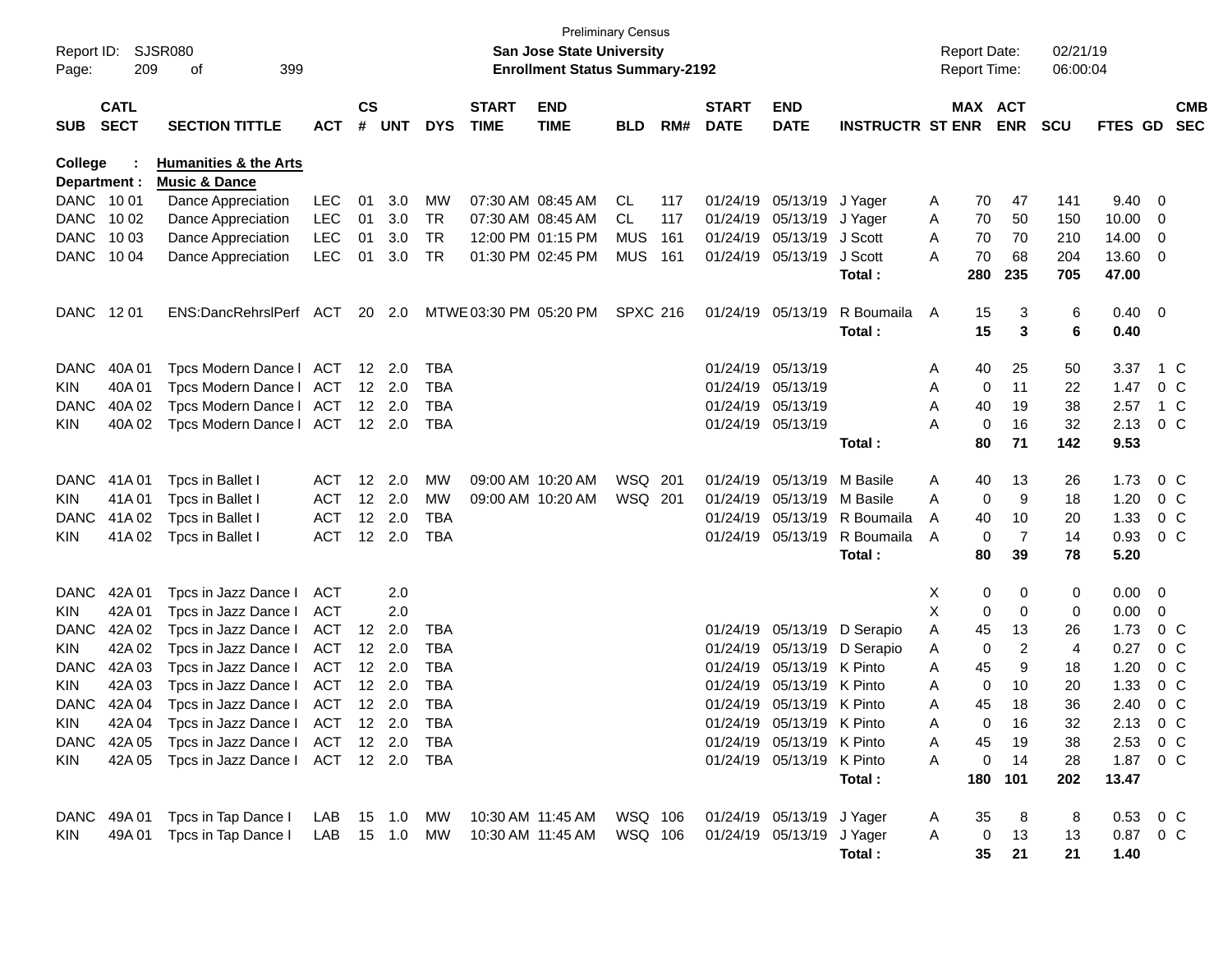| Page:      | Report ID: SJSR080<br>210                 | 399<br>οf                                                      |                                  |                    |                      |                                |                             | San Jose State University<br><b>Enrollment Status Summary-2192</b> | <b>Preliminary Census</b>    |       |                             |                                                    |                                                                                | <b>Report Date:</b><br><b>Report Time:</b> |                                    | 02/21/19<br>06:00:04    |                                                   |                          |
|------------|-------------------------------------------|----------------------------------------------------------------|----------------------------------|--------------------|----------------------|--------------------------------|-----------------------------|--------------------------------------------------------------------|------------------------------|-------|-----------------------------|----------------------------------------------------|--------------------------------------------------------------------------------|--------------------------------------------|------------------------------------|-------------------------|---------------------------------------------------|--------------------------|
| <b>SUB</b> | <b>CATL</b><br><b>SECT</b>                | <b>SECTION TITTLE</b>                                          | <b>ACT</b>                       | $\mathsf{cs}$<br># | <b>UNT</b>           | <b>DYS</b>                     | <b>START</b><br><b>TIME</b> | <b>END</b><br><b>TIME</b>                                          | <b>BLD</b>                   | RM#   | <b>START</b><br><b>DATE</b> | <b>END</b><br><b>DATE</b>                          | <b>INSTRUCTR ST ENR</b>                                                        |                                            | <b>MAX ACT</b><br><b>ENR</b>       | <b>SCU</b>              | FTES GD                                           | <b>CMB</b><br><b>SEC</b> |
|            | DANC 54 02                                | TPCS in Danc II                                                | LAB                              | 16                 | 3.0                  | F                              |                             | 11:00 AM 12:40 PM                                                  | WSQ 201                      |       |                             | 01/24/19 05/13/19                                  | D Serapio<br>Total:                                                            | Α<br>35<br>35                              | 18<br>18                           | 54<br>54                | 3.60 0<br>3.60                                    |                          |
|            | DANC 102 02<br>DANC 102 80<br>DANC 102 81 | Dance in Wrld Cult<br>Dance in Wrld Cult<br>Dance in Wrld Cult | LEC.<br><b>LEC</b><br><b>LEC</b> | 02<br>02<br>02     | 3.0<br>3.0<br>3.0    | MW<br><b>TBA</b><br><b>TBA</b> |                             | 01:30 PM 02:45 PM                                                  | <b>MUS 250</b>               |       | 01/24/19                    | 01/24/19 05/13/19<br>05/13/19<br>01/24/19 05/13/19 | J Walton<br>J Walton<br>J Walton<br>Total:                                     | 40<br>A<br>41<br>A<br>40<br>A<br>121       | 15<br>40<br>36<br>91               | 45<br>120<br>108<br>273 | $3.00 \ 0$<br>$8.00 \t 0$<br>$7.20 \t 0$<br>18.20 |                          |
|            | DANC 112 01<br>DANC 112 02                | ENS:Dance Reh/Perf ACT<br>ENS:Dance Reh/Perf ACT               |                                  | 20                 | 2.0<br>2.0           |                                | MTWE 03:30 PM 05:20 PM      |                                                                    | <b>SPXC 216</b>              |       |                             | 01/24/19 05/13/19                                  | R Boumaila<br>Total:                                                           | X<br>A<br>20<br>20                         | 0<br>0<br>15<br>15                 | 0<br>30<br>30           | $0.00 \t 0$<br>$2.00 \t 0$<br>2.00                |                          |
|            |                                           | DANC 145A 01 Choreography I<br>DANC 145A 02 Choreography I     | ACT<br><b>LEC</b>                | 12<br>02           | 3.0<br>0.0           | м<br>W                         |                             | 01:30 PM 03:20 PM<br>01:30 PM 03:20 PM                             | WSQ 201<br>WSQ 201           |       |                             | 01/24/19 05/13/19<br>01/24/19 05/13/19             | D Serapio<br>D Serapio<br>Total:                                               | 25<br>A<br>A<br>25<br>50                   | 17<br>17<br>34                     | 17<br>34<br>51          | $3.40 \ 0$<br>$0.00 \t 0$<br>3.40                 |                          |
|            |                                           | DANC 145C 01 Choreography III<br>DANC 145C 02 Choreography III | ACT<br><b>LEC</b>                | $12 \,$<br>02      | 3.0<br>0.0           | т<br>R                         |                             | 01:30 PM 03:20 PM<br>01:30 PM 03:20 PM                             | WSQ 201<br>WSQ 201           |       |                             | 01/24/19 05/13/19<br>01/24/19 05/13/19             | D Frank<br>D Frank<br>Total:                                                   | 25<br>A<br>25<br>A<br>50                   | 9<br>9<br>18                       | 9<br>18<br>27           | $1.80 \ 0$<br>$0.00 \t 0$<br>1.80                 |                          |
|            | DANC 147A 01                              | Dance Seminar                                                  | SEM                              | 05                 | 3.0 <sub>2</sub>     | <b>TR</b>                      |                             | 12:00 PM 01:15 PM                                                  | <b>MUS 211</b>               |       |                             | 01/24/19 05/13/19                                  | P Vickers<br>Total:                                                            | A<br>20<br>20                              | 13<br>13                           | 39<br>39                | $2.60 \t 0$<br>2.60                               |                          |
|            |                                           | DANC 150B 01 Kinesiology II<br>DANC 150B 02 Kinesiology II     | LEC.<br><b>ACT</b>               | 02<br>12           | 3.0<br>0.0           | W<br>М                         |                             | 01:30 PM 03:20 PM<br>01:30 PM 03:20 PM                             | <b>MUS</b><br><b>MUS 211</b> | - 211 |                             | 01/24/19 05/13/19<br>01/24/19 05/13/19             | J Yager<br>J Yager<br>Total:                                                   | 30<br>A<br>30<br>A<br>60                   | 21<br>21<br>42                     | 42<br>21<br>63          | $4.20 \ 0$<br>$0.00 \t 0$<br>4.20                 |                          |
|            |                                           | DANC 154A 03 TPCS in Danc III                                  | LAB                              | 16                 | 3.0                  | -F                             |                             | 09:00 AM 10:40 AM                                                  | WSQ 204                      |       |                             | 01/24/19 05/13/19                                  | J Yager<br>Total:                                                              | Α<br>30<br>30                              | 15<br>15                           | 45<br>45                | $3.00 \ 0$<br>3.00                                |                          |
|            |                                           | DANC 154B 01 TPCS in Danc IV                                   | LAB                              |                    | 16 3.0 R             |                                |                             | 10:20 AM 12:00 PM WSQ 204                                          |                              |       |                             |                                                    | 01/24/19 05/13/19 H Cooper<br>Total:                                           | Α<br>30<br>30                              | 18<br>18                           | 54<br>54                | 3.60 0<br>3.60                                    |                          |
|            | DANC 194 01<br>DANC 194 02<br>DANC 194 03 | Rep Dance Activity<br>Rep Dance Activity<br>Rep Dance Activity | ACT<br>ACT<br>ACT                |                    | 20 1.0 TBA<br>20 1.0 | TBA<br>20 1.0 TBA              |                             |                                                                    |                              |       |                             | 01/24/19 05/13/19                                  | 01/24/19 05/13/19 H Cooper<br>01/24/19 05/13/19 P Vickers<br>D Frank<br>Total: | A<br>Α<br>A<br>15                          | 10<br>5<br>5<br>13<br>5<br>5<br>28 | 10<br>13<br>5<br>28     | $0.67$ 0<br>$0.87$ 0<br>0.33 0<br>1.87            |                          |
|            | DANC 198 01                               | Dance Internship                                               | <b>SUP</b>                       |                    |                      | 36 1.0 TBA                     |                             |                                                                    |                              |       |                             |                                                    | 01/24/19 05/13/19 H Cooper                                                     | A                                          | 5<br>$\mathbf{1}$                  | $\mathbf{1}$            | $0.07 \t 0$                                       |                          |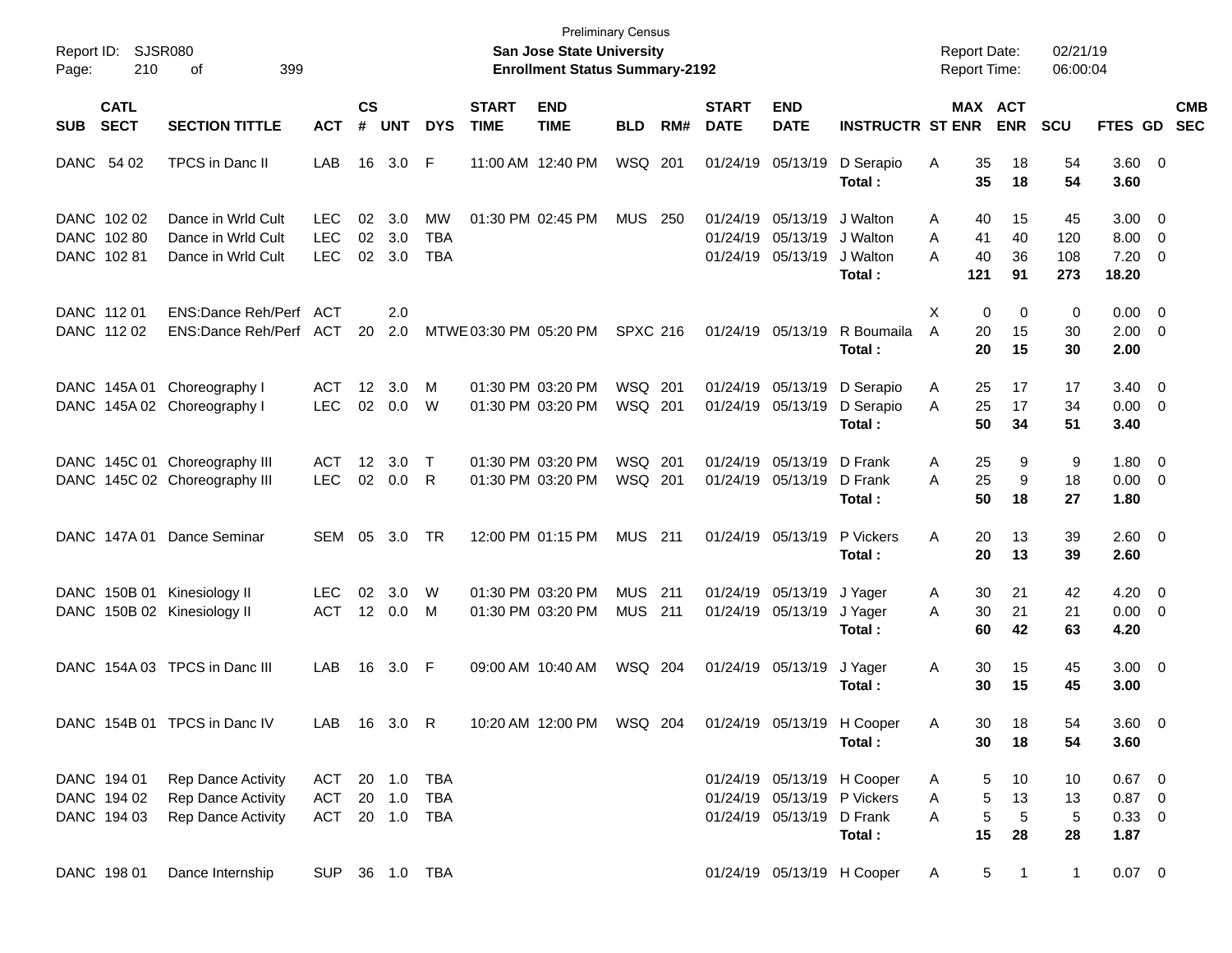| Page:       | Report ID: SJSR080<br>211  | 399<br>оf                         |               |                |            |            |                             | San Jose State University<br><b>Enrollment Status Summary-2192</b> | <b>Preliminary Census</b> |     |                             |                           |                                        | <b>Report Date:</b><br>Report Time: |                     | 02/21/19<br>06:00:04 |                        |                          |            |
|-------------|----------------------------|-----------------------------------|---------------|----------------|------------|------------|-----------------------------|--------------------------------------------------------------------|---------------------------|-----|-----------------------------|---------------------------|----------------------------------------|-------------------------------------|---------------------|----------------------|------------------------|--------------------------|------------|
| SUB         | <b>CATL</b><br><b>SECT</b> | <b>SECTION TITTLE</b>             | <b>ACT</b>    | <b>CS</b><br># | <b>UNT</b> | <b>DYS</b> | <b>START</b><br><b>TIME</b> | <b>END</b><br><b>TIME</b>                                          | <b>BLD</b>                | RM# | <b>START</b><br><b>DATE</b> | <b>END</b><br><b>DATE</b> | <b>INSTRUCTR ST ENR ENR</b>            | MAX ACT                             |                     | <b>SCU</b>           | FTES GD SEC            |                          | <b>CMB</b> |
|             | DANC 198 02                | Dance Internship                  | <b>SUP</b>    | 36             | 2.0        | TBA        |                             |                                                                    |                           |     |                             |                           | 01/24/19 05/13/19 H Cooper             | 5<br>Α                              | 5                   | 10                   | 0.67                   | - 0                      |            |
|             | DANC 198 03                | Dance Internship                  | <b>SUP</b>    | 36             | 3.0        | <b>TBA</b> |                             |                                                                    |                           |     |                             | 01/24/19 05/13/19         | H Cooper<br>Total:                     | $\sqrt{5}$<br>Α<br>15               | 1<br>$\overline{7}$ | 3<br>14              | 0.20<br>0.93           | - 0                      |            |
|             | MUED 142 01                | Intro Mus Ed/EFE                  | ACT           |                | 09 1.0     | TBA        |                             |                                                                    |                           |     |                             | 01/24/19 05/13/19         | D Hollinger<br>Total:                  | 24<br>A<br>24                       | 9<br>9              | 9<br>9               | $0.62$ 1<br>0.62       |                          |            |
|             |                            | MUED 170A 01 Tch Instru Mus Lit/P | SEM 04 2.0    |                |            | TR         |                             | 09:30 AM 10:20 AM                                                  | <b>MUS 182</b>            |     |                             | 01/24/19 05/13/19         | C McKenzie A<br>Total:                 | 20<br>20                            | 14<br>14            | 28<br>28             | $1.90$ 1<br>1.90       |                          |            |
|             | MUED 175 01                | Practicum Mu Ed                   | <b>LEC</b>    | 02             | 3.0        | МW         |                             | 09:00 AM 10:15 AM                                                  | <b>MUS 182</b>            |     |                             | 01/24/19 05/13/19         | D Hollinger<br>Total:                  | 20<br>A<br>20                       | 18<br>18            | 54<br>54             | $3.75 \quad 3$<br>3.75 |                          |            |
|             |                            | MUED 184Y 01 Stdt Tchg II         | <b>SUP</b>    | 25             | 4.0        | TBA        |                             |                                                                    |                           |     |                             |                           | 01/24/19 05/13/19 K Ireland D'         | 3<br>A                              | 4                   | 16                   | $1.07 \t 0$            |                          |            |
|             |                            | MUED 184Y 02 Stdt Tchg II         | <b>SUP</b>    | 25             | 4.0        | <b>TBA</b> |                             |                                                                    |                           |     |                             |                           | 01/24/19 05/13/19 C McKenzie           | 3<br>A                              | $\Omega$            | $\mathbf 0$          | 0.00                   | $\overline{0}$           |            |
|             |                            | MUED 184Y 03 Stdt Tchg II         | <b>SUP</b>    | 25             | 4.0        | <b>TBA</b> |                             |                                                                    |                           |     |                             |                           | 01/24/19 05/13/19 R Calonico<br>Total: | 3<br>A<br>9                         | 3<br>$\overline{7}$ | 12<br>28             | 0.80<br>1.87           | $\overline{\mathbf{0}}$  |            |
|             |                            | MUED 184Z 01 Stdt Tchg III        | <b>SUP</b>    | 25             | 4.0        | TBA        |                             |                                                                    |                           |     |                             |                           | 01/24/19 05/13/19 K Ireland D'         | 3<br>A                              | 4                   | 16                   | $1.07 \t 0$            |                          |            |
|             |                            | MUED 184Z 02 Stdt Tchg III        | <b>SUP</b>    | 25             | 4.0        | <b>TBA</b> |                             |                                                                    |                           |     |                             |                           | 01/24/19 05/13/19 C McKenzie           | 3<br>A                              |                     | $\overline{4}$       | 0.27                   | $\overline{0}$           |            |
|             |                            | MUED 184Z 03 Stdt Tchg III        | <b>SUP</b>    | 25             | 4.0        | <b>TBA</b> |                             |                                                                    |                           |     |                             |                           | 01/24/19 05/13/19 R Calonico           | 3<br>A                              | 4                   | 16                   | 1.07                   | $\overline{\phantom{0}}$ |            |
|             |                            |                                   |               |                |            |            |                             |                                                                    |                           |     |                             |                           | Total:                                 | 9                                   | 9                   | 36                   | 2.40                   |                          |            |
|             | MUED 370B 01               | Meth Mus Ed Sec                   | SEM 04        |                | 2.0        | $\top$     |                             | 03:30 PM 05:20 PM                                                  | MUS 272                   |     |                             | 01/24/19 05/13/19         | D Hollinger<br>Total:                  | 20<br>A<br>20                       | 9<br>9              | 18<br>18             | $1.23 \quad 1$<br>1.23 |                          |            |
| <b>MUSC</b> | 2A 01                      | Music Systems IIA                 | SEM           | 04             | 2.0        | MW         |                             | 09:30 AM 10:20 AM                                                  | MUS 210                   |     |                             |                           | 01/24/19 05/13/19 M Rodriguez- A       | 30                                  | 10                  | 20                   | 1.33                   | $\overline{\mathbf{0}}$  |            |
| <b>MUSC</b> | 2A 02                      | Music Systems IIA                 | SEM           |                | 04 2.0     | <b>MW</b>  |                             | 09:30 AM 10:20 AM                                                  | MUS                       | 160 |                             | 01/24/19 05/13/19         | T Langan                               | 30<br>A                             | 21                  | 42                   | 2.80 0                 |                          |            |
|             |                            |                                   |               |                |            |            |                             |                                                                    |                           |     |                             |                           | Total:                                 | 60                                  | 31                  | 62                   | 4.13                   |                          |            |
|             | MUSC 2B 01                 | Music Systems IIB                 | <b>ACT</b>    |                | 10 1.0     | MW         |                             | 10:30 AM 11:20 AM                                                  | MUS 210                   |     |                             |                           | 01/24/19 05/13/19 M Rodriguez- A       | 20                                  | 9                   | 9                    | $0.60 \t 0$            |                          |            |
|             | MUSC 2B 02                 | Music Systems IIB                 | ACT 10 1.0 MW |                |            |            |                             | 10:30 AM 11:20 AM                                                  | <b>MUS 160</b>            |     |                             |                           | 01/24/19 05/13/19 T Langan             | Α<br>20                             | 23                  | 23                   | $1.53 \t 0$            |                          |            |
|             |                            |                                   |               |                |            |            |                             |                                                                    |                           |     |                             |                           | Total:                                 | 40                                  | 32                  | 32                   | 2.13                   |                          |            |
|             | MUSC 4A 01                 | Music Systems IVA                 | SEM 04 2.0 TR |                |            |            |                             | 10:30 AM 11:20 AM                                                  | MUS 210                   |     |                             | 01/24/19 05/13/19 B Belet |                                        | 30<br>A                             | 24                  | 48                   | $3.20 \ 0$             |                          |            |
|             |                            |                                   |               |                |            |            |                             |                                                                    |                           |     |                             |                           | Total:                                 | 30                                  | 24                  | 48                   | 3.20                   |                          |            |
| MUSC        | 4B 01                      | Music Systems IVB                 | ACT 10 1.0 TR |                |            |            |                             | 11:30 AM 12:20 PM                                                  | MUS 210                   |     |                             |                           | 01/24/19 05/13/19 L Hartwig            | 20<br>A                             | 20                  | 20                   | $1.33 \ 0$             |                          |            |
| MUSC        | 4B 02                      | Music Systems IVB                 | ACT 10 1.0 TR |                |            |            |                             | 11:30 AM 12:20 PM                                                  | <b>MUS 211</b>            |     |                             | 01/24/19 05/13/19         |                                        | Α<br>20                             | 0                   | 0                    | $0.00 \t 0$            |                          |            |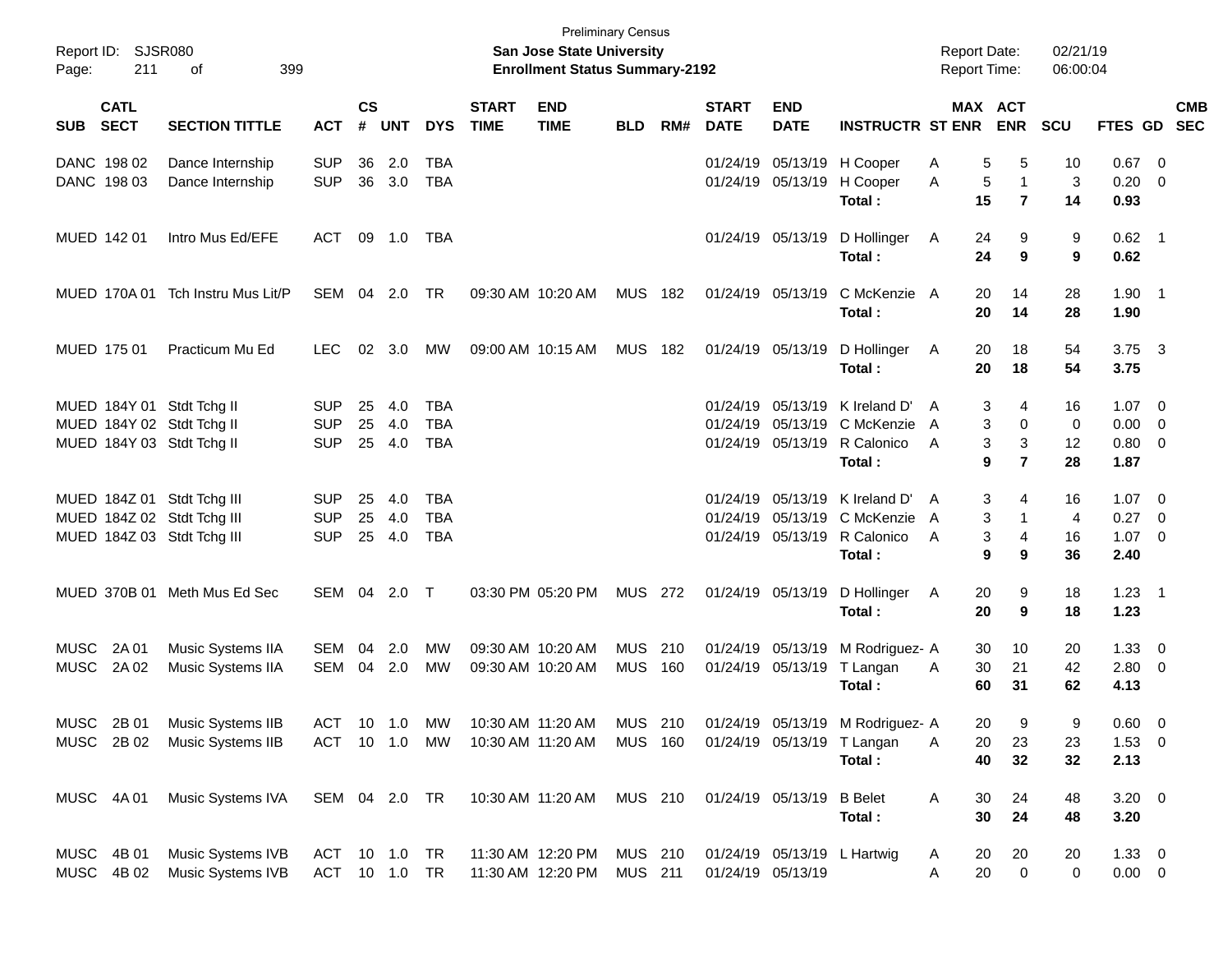| Report ID: SJSR080<br>Page:            | 399                                                                                                                             |                                                                                                                                                                                                                                                                                                        |                                                                                                                                                        |                                                          |                                                                           | <b>Preliminary Census</b><br><b>San Jose State University</b><br><b>Enrollment Status Summary-2192</b>                         |                                                             |                                        |                                        |                   |                                                                                  | <b>Report Date:</b><br><b>Report Time:</b>                                                                                                            |                                                                                                                  | 02/21/19<br>06:00:04                                                                                                      |                                                                         |                                                                         |                                                                                                  |                                                                                                                                                                                                                       |                          |
|----------------------------------------|---------------------------------------------------------------------------------------------------------------------------------|--------------------------------------------------------------------------------------------------------------------------------------------------------------------------------------------------------------------------------------------------------------------------------------------------------|--------------------------------------------------------------------------------------------------------------------------------------------------------|----------------------------------------------------------|---------------------------------------------------------------------------|--------------------------------------------------------------------------------------------------------------------------------|-------------------------------------------------------------|----------------------------------------|----------------------------------------|-------------------|----------------------------------------------------------------------------------|-------------------------------------------------------------------------------------------------------------------------------------------------------|------------------------------------------------------------------------------------------------------------------|---------------------------------------------------------------------------------------------------------------------------|-------------------------------------------------------------------------|-------------------------------------------------------------------------|--------------------------------------------------------------------------------------------------|-----------------------------------------------------------------------------------------------------------------------------------------------------------------------------------------------------------------------|--------------------------|
| <b>SUB</b>                             | <b>CATL</b><br><b>SECT</b>                                                                                                      | <b>SECTION TITTLE</b>                                                                                                                                                                                                                                                                                  | <b>ACT</b>                                                                                                                                             | $\mathsf{cs}$<br>#                                       | <b>UNT</b>                                                                | <b>DYS</b>                                                                                                                     | <b>START</b><br><b>TIME</b>                                 | <b>END</b><br><b>TIME</b>              | <b>BLD</b>                             | RM#               | <b>START</b><br><b>DATE</b>                                                      | <b>END</b><br><b>DATE</b>                                                                                                                             | <b>INSTRUCTR ST ENR</b>                                                                                          | MAX ACT                                                                                                                   | <b>ENR</b>                                                              | <b>SCU</b>                                                              | <b>FTES GD</b>                                                                                   |                                                                                                                                                                                                                       | <b>CMB</b><br><b>SEC</b> |
|                                        |                                                                                                                                 |                                                                                                                                                                                                                                                                                                        |                                                                                                                                                        |                                                          |                                                                           |                                                                                                                                |                                                             |                                        |                                        |                   |                                                                                  |                                                                                                                                                       | Total :                                                                                                          | 40                                                                                                                        | 20                                                                      | 20                                                                      | 1.33                                                                                             |                                                                                                                                                                                                                       |                          |
| <b>MUSC</b>                            | 602                                                                                                                             | Jazz Theory                                                                                                                                                                                                                                                                                            | <b>SEM</b>                                                                                                                                             | 04                                                       | 2.0                                                                       | MW                                                                                                                             | 05:00 PM 05:50 PM                                           |                                        | <b>MUS</b>                             | 160               |                                                                                  | 01/24/19 05/13/19                                                                                                                                     | J Dryden<br>Total :                                                                                              | Α<br>20<br>20                                                                                                             | 8<br>8                                                                  | 16<br>16                                                                | $1.07 \t 0$<br>1.07                                                                              |                                                                                                                                                                                                                       |                          |
| <b>MUSC</b><br><b>MUSC</b>             | 980<br>981                                                                                                                      | Music Fund<br>Music Fund                                                                                                                                                                                                                                                                               | <b>SEM</b><br><b>ACT</b>                                                                                                                               | 04<br>10                                                 | 3.0<br>0.0                                                                | TBA<br><b>TBA</b>                                                                                                              |                                                             |                                        |                                        |                   |                                                                                  | 01/24/19 05/13/19<br>01/24/19 05/13/19                                                                                                                | V Lington<br>V Lington<br>Total:                                                                                 | 30<br>A<br>30<br>A<br>60                                                                                                  | 28<br>28<br>56                                                          | 56<br>28<br>84                                                          | 5.60 0<br>$0.00 \t 0$<br>5.60                                                                    |                                                                                                                                                                                                                       |                          |
| MUSC 10A 01<br>MUSC 10A81              | MUSC 10A02<br>MUSC 10A03<br>MUSC 10A 80<br>MUSC 10A82<br>MUSC 10A84<br>MUSC 10A 85<br>MUSC 10A 86<br>MUSC 10A 87<br>MUSC 10A 99 | <b>Music Appreciation</b><br><b>Music Appreciation</b><br>Music Appreciation<br>Music Appreciation<br><b>Music Appreciation</b><br><b>Music Appreciation</b><br>Music Appreciation<br><b>Music Appreciation</b><br><b>Music Appreciation</b><br><b>Music Appreciation</b><br><b>Music Appreciation</b> | <b>LEC</b><br><b>LEC</b><br><b>LEC</b><br><b>LEC</b><br><b>LEC</b><br><b>LEC</b><br><b>LEC</b><br><b>LEC</b><br><b>LEC</b><br><b>LEC</b><br><b>LEC</b> | 02<br>02<br>02<br>02<br>02<br>02<br>02<br>02<br>02<br>02 | 3.0<br>3.0<br>3.0<br>3.0<br>3.0<br>3.0<br>3.0<br>3.0<br>3.0<br>3.0<br>3.0 | МW<br><b>MW</b><br><b>TR</b><br><b>TBA</b><br><b>TBA</b><br><b>TBA</b><br><b>TBA</b><br><b>TBA</b><br><b>TBA</b><br><b>TBA</b> | 09:00 AM 10:15 AM<br>01:30 PM 02:45 PM<br>01:30 PM 02:45 PM |                                        | <b>MUS</b><br><b>MUS</b><br><b>MUS</b> | 161<br>161<br>250 | 01/24/19<br>01/24/19<br>01/24/19<br>01/24/19<br>01/24/19<br>01/24/19<br>01/24/19 | 05/13/19<br>05/13/19<br>05/13/19<br>05/13/19<br>05/13/19<br>05/13/19<br>01/24/19 05/13/19<br>05/13/19<br>01/24/19 05/13/19 S Lin<br>01/24/19 05/13/19 | K Metcalf<br>R Sacolick<br>R Sacolick<br>A Young<br>M Hernandez A<br>S Lin<br>T Langan<br>V Lington<br>P Ellison | 70<br>A<br>70<br>A<br>65<br>A<br>70<br>Α<br>70<br>Α<br>70<br>70<br>A<br>70<br>A<br>A<br>70<br>X<br>$\mathbf 0$<br>A<br>70 | 70<br>70<br>65<br>70<br>78<br>70<br>70<br>68<br>70<br>$\mathbf 0$<br>70 | 210<br>210<br>195<br>210<br>234<br>210<br>210<br>204<br>210<br>0<br>210 | 14.00 0<br>14.00<br>13.00<br>14.00<br>15.60<br>14.00<br>14.00<br>13.60<br>14.00<br>0.00<br>14.00 | $\overline{\phantom{0}}$<br>$\overline{\phantom{0}}$<br>$\overline{\phantom{0}}$<br>- 0<br>$\overline{\phantom{0}}$<br>$\overline{\phantom{0}}$<br>- 0<br>$\overline{\phantom{0}}$<br>- 0<br>$\overline{\phantom{0}}$ |                          |
| MUSC 10B 01                            | MUSC 10B 02                                                                                                                     | Intro to Music<br>Intro to Music                                                                                                                                                                                                                                                                       | <b>SEM</b><br><b>SEM</b>                                                                                                                               | 04<br>04                                                 | 3.0<br>3.0                                                                | <b>MW</b><br>МW                                                                                                                | 09:00 AM 10:15 AM<br>10:30 AM 11:45 AM                      |                                        | <b>MUS</b><br><b>MUS</b>               | 266<br>266        | 01/24/19<br>01/24/19                                                             | 05/13/19<br>05/13/19                                                                                                                                  | Total :<br>C Oser<br>S Brook                                                                                     | 695<br>50<br>Α<br>50<br>A                                                                                                 | 701<br>50<br>50                                                         | 2103<br>150<br>150                                                      | 140.20<br>$10.00 \t 0$<br>10.00                                                                  | $\overline{\phantom{0}}$                                                                                                                                                                                              |                          |
| <b>MUSC</b><br><b>MUSC</b>             | 10B 03<br>10B 04                                                                                                                | Intro to Music<br>Intro to Music                                                                                                                                                                                                                                                                       | <b>SEM</b><br><b>SEM</b>                                                                                                                               | 04<br>04                                                 | 3.0<br>3.0                                                                | <b>TR</b><br><b>TR</b>                                                                                                         | 10:30 AM 11:45 AM<br>12:00 PM 01:15 PM                      |                                        | <b>MUS</b><br><b>MUS</b>               | 266<br>266        | 01/24/19                                                                         | 05/13/19<br>01/24/19 05/13/19                                                                                                                         | G Mok<br>A Koppel<br>Total:                                                                                      | A<br>50<br>50<br>A<br>200                                                                                                 | 39<br>50<br>189                                                         | 117<br>150<br>567                                                       | 7.80<br>$10.00 \t 0$<br>37.80                                                                    | $\overline{\mathbf{0}}$                                                                                                                                                                                               |                          |
| MUSC 1201                              |                                                                                                                                 | Med Ren Music                                                                                                                                                                                                                                                                                          | <b>LEC</b>                                                                                                                                             | 02                                                       | 3.0                                                                       | MW                                                                                                                             | 10:30 AM 11:45 AM                                           |                                        | <b>MUS</b>                             | 250               |                                                                                  | 01/24/19 05/13/19                                                                                                                                     | G Haramaki<br>Total :                                                                                            | 50<br>A<br>50                                                                                                             | 42<br>42                                                                | 126<br>126                                                              | 8.40 0<br>8.40                                                                                   |                                                                                                                                                                                                                       |                          |
| MUSC 1301                              |                                                                                                                                 | Music Tech                                                                                                                                                                                                                                                                                             | ACT 10 1.0 TR                                                                                                                                          |                                                          |                                                                           |                                                                                                                                |                                                             | 09:30 AM 10:20 AM MUS 213              |                                        |                   |                                                                                  |                                                                                                                                                       | 01/24/19 05/13/19 M Rodriguez- A<br>Total:                                                                       | 24<br>24                                                                                                                  | 24<br>24                                                                | 24<br>24                                                                | 1.60 0<br>1.60                                                                                   |                                                                                                                                                                                                                       |                          |
| MUSC 1901<br>ASIA<br>MUSC 1980<br>ASIA | 1901<br>1980                                                                                                                    | Mus Wrld Cultures<br><b>Mus Wrld Cultures</b><br><b>Mus Wrld Cultures</b><br>Mus Wrld Cultures                                                                                                                                                                                                         | LEC 01 3.0 M<br><b>LEC</b><br><b>LEC</b><br><b>LEC</b>                                                                                                 | 01<br>01                                                 | 3.0<br>3.0<br>01 3.0                                                      | M<br>TBA<br>TBA                                                                                                                |                                                             | 06:00 PM 08:45 PM<br>06:00 PM 08:45 PM | <b>MUS 161</b><br><b>MUS 161</b>       |                   |                                                                                  | 01/24/19 05/13/19 T Harris<br>01/24/19 05/13/19 T Harris                                                                                              | 01/24/19 05/13/19 R Sacolick<br>01/24/19 05/13/19 R Sacolick<br>Total:                                           | 50<br>A<br>0<br>A<br>70<br>A<br>0<br>A                                                                                    | 31<br>18<br>58<br>12<br>120 119                                         | 93<br>54<br>174<br>36<br>357                                            | 6.20 0 C<br>3.60 0 C<br>11.60 0 C<br>2.40 0 C<br>23.80                                           |                                                                                                                                                                                                                       |                          |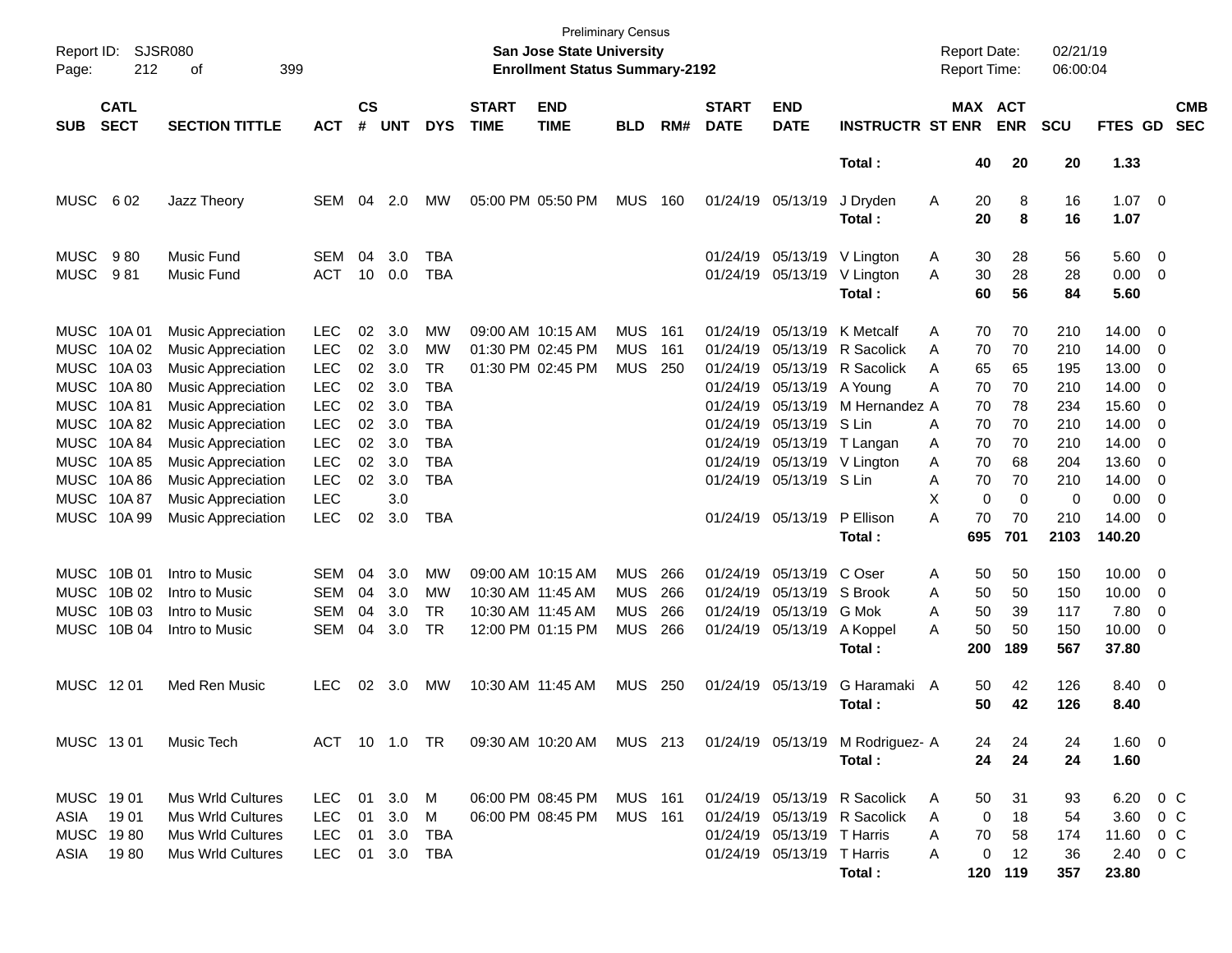| Page:                                  | Report ID: SJSR080<br>213  | 399<br>оf                                                                              |                                 |                |                   |                 |                             | <b>Preliminary Census</b><br>San Jose State University<br><b>Enrollment Status Summary-2192</b> |                          |            |                             |                                                |                                                   | <b>Report Date:</b><br>Report Time: |                                                 | 02/21/19<br>06:00:04                    |                                         |                          |            |
|----------------------------------------|----------------------------|----------------------------------------------------------------------------------------|---------------------------------|----------------|-------------------|-----------------|-----------------------------|-------------------------------------------------------------------------------------------------|--------------------------|------------|-----------------------------|------------------------------------------------|---------------------------------------------------|-------------------------------------|-------------------------------------------------|-----------------------------------------|-----------------------------------------|--------------------------|------------|
| <b>SUB</b>                             | <b>CATL</b><br><b>SECT</b> | <b>SECTION TITTLE</b>                                                                  | <b>ACT</b>                      | <b>CS</b><br># | <b>UNT</b>        | <b>DYS</b>      | <b>START</b><br><b>TIME</b> | <b>END</b><br><b>TIME</b>                                                                       | <b>BLD</b>               | RM#        | <b>START</b><br><b>DATE</b> | <b>END</b><br><b>DATE</b>                      | <b>INSTRUCTR ST ENR</b>                           |                                     | MAX ACT<br><b>ENR</b>                           | <b>SCU</b>                              | FTES GD SEC                             |                          | <b>CMB</b> |
|                                        | MUSC 25B 01<br>MUSC 25B 02 | Piano Proficiency II<br>Piano Proficiency II                                           | ACT<br>ACT                      | 10             | 1.0<br>10 1.0     | <b>TR</b><br>MW |                             | 09:30 AM 10:20 AM<br>09:00 AM 09:50 AM                                                          | <b>MUS</b><br><b>MUS</b> | 266<br>157 |                             | 01/24/19 05/13/19 S Brook<br>01/24/19 05/13/19 | G Kondo<br>Total:                                 | 25<br>A<br>25<br>A<br>50            | 27<br>12<br>39                                  | 27<br>12<br>39                          | 1.80 0<br>0.80 0<br>2.60                |                          |            |
|                                        | MUSC 26A 01                | <b>Voice Fundamentals</b>                                                              | ACT                             |                | 10 1.0            | MW              | 08:00 AM 08:50 AM           |                                                                                                 | MUS 182                  |            |                             | 01/24/19 05/13/19                              | E Nitzan<br>Total:                                | 30<br>A<br>30                       | 23<br>23                                        | 23<br>23                                | $1.55$ 1<br>1.55                        |                          |            |
|                                        | MUSC 27B 01                | Fund Jazz KBD II                                                                       | ACT                             | 10             | 1.0               | MW              |                             | 03:30 PM 04:20 PM                                                                               | <b>MUS 266</b>           |            |                             | 01/24/19 05/13/19                              | J Dryden<br>Total:                                | 20<br>A<br>20                       | 6<br>6                                          | 6<br>6                                  | $0.40 \quad 0$<br>0.40                  |                          |            |
| MUSC 28 01<br>MUSC 28 02<br>MUSC 28 03 |                            | <b>Guitar Fundamentals</b><br><b>Guitar Fundamentals</b><br><b>Guitar Fundamentals</b> | <b>ACT</b><br><b>ACT</b><br>ACT | 08<br>08       | 1.0<br>1.0<br>1.0 | - F<br>R        |                             | 12:30 PM 02:20 PM<br>05:30 PM 07:20 PM                                                          | <b>MUS</b><br><b>MUS</b> | 150<br>150 |                             | 01/24/19 05/13/19                              | 01/24/19 05/13/19 R Vandivier<br>S Lin<br>Total : | X<br>A<br>25<br>25<br>A<br>50       | 0<br>0<br>16<br>13<br>29                        | 0<br>16<br>13<br>29                     | $0.00 \t 0$<br>1.08<br>$0.87$ 0<br>1.95 | $\overline{\phantom{1}}$ |            |
|                                        | MUSC 30A 01                | Piano 1                                                                                | <b>SUP</b>                      |                | 25 2.0            | TBA             |                             |                                                                                                 |                          |            |                             | 01/24/19 05/13/19                              | G Mok<br>Total :                                  | Α                                   | 0<br>3<br>3<br>0                                | 0<br>0                                  | $0.00 \t 0$<br>0.00                     |                          |            |
|                                        |                            | MUSC 30AX 01 Applied Piano 1                                                           | <b>SUP</b>                      |                | 48 1.0            | TBA             |                             |                                                                                                 |                          |            |                             | 01/24/19 05/13/19 S Brook                      | Total :                                           | Α                                   | 2<br>-1<br>$\mathbf{2}$<br>$\blacktriangleleft$ | $\mathbf{1}$<br>1                       | $0.07$ 0<br>0.07                        |                          |            |
|                                        | MUSC 30B 01                | Piano 2                                                                                | <b>SUP</b>                      |                | 25 2.0            | TBA             |                             |                                                                                                 |                          |            |                             | 01/24/19 05/13/19                              | G Mok<br>Total :                                  | Α                                   | 3<br>-1<br>3<br>$\blacktriangleleft$            | 2<br>$\mathbf{2}$                       | $0.13 \quad 0$<br>0.13                  |                          |            |
|                                        |                            | MUSC 30BX 02 Applied Piano 2                                                           | <b>SUP</b>                      |                | 48 1.0            | TBA             |                             |                                                                                                 |                          |            |                             | 01/24/19 05/13/19                              | N Sultanov<br>Total:                              | Α                                   | 0<br>3<br>3<br>0                                | 0<br>0                                  | $0.00 \t 0$<br>0.00                     |                          |            |
|                                        | MUSC 30C 01 Piano 3        |                                                                                        | <b>SUP</b>                      |                | 25 2.0            | TBA             |                             |                                                                                                 |                          |            |                             | 01/24/19 05/13/19                              | G Mok<br>Total :                                  | Α                                   | 3<br>1<br>3<br>$\mathbf 1$                      | $\overline{\mathbf{c}}$<br>$\mathbf{2}$ | $0.13 \ 0$<br>0.13                      |                          |            |
|                                        | MUSC 30D 01 Piano 4        |                                                                                        | SUP 25 2.0 TBA                  |                |                   |                 |                             |                                                                                                 |                          |            |                             | 01/24/19 05/13/19 G Mok                        | Total:                                            | Α                                   | 3<br>0<br>3<br>0                                | 0<br>0                                  | $0.00 \t 0$<br>0.00                     |                          |            |
|                                        |                            | MUSC 30DX 01 Applied Piano 3                                                           | SUP 48 1.0 TBA                  |                |                   |                 |                             |                                                                                                 |                          |            |                             |                                                | 01/24/19 05/13/19 N Sultanov<br>Total:            | A                                   | 3<br>1<br>3<br>$\blacktriangleleft$             | 1<br>1                                  | $0.07$ 0<br>0.07                        |                          |            |
|                                        |                            | MUSC 33AX 01 Applied Voice 1                                                           | SUP 48 1.0 TBA                  |                |                   |                 |                             |                                                                                                 |                          |            |                             |                                                | 01/24/19 05/13/19 S Bengochea A<br>Total:         |                                     | 2<br>$\mathbf 2$<br>$\mathbf{1}$                | $\mathbf{1}$<br>$\mathbf 1$             | $0.07$ 0<br>0.07                        |                          |            |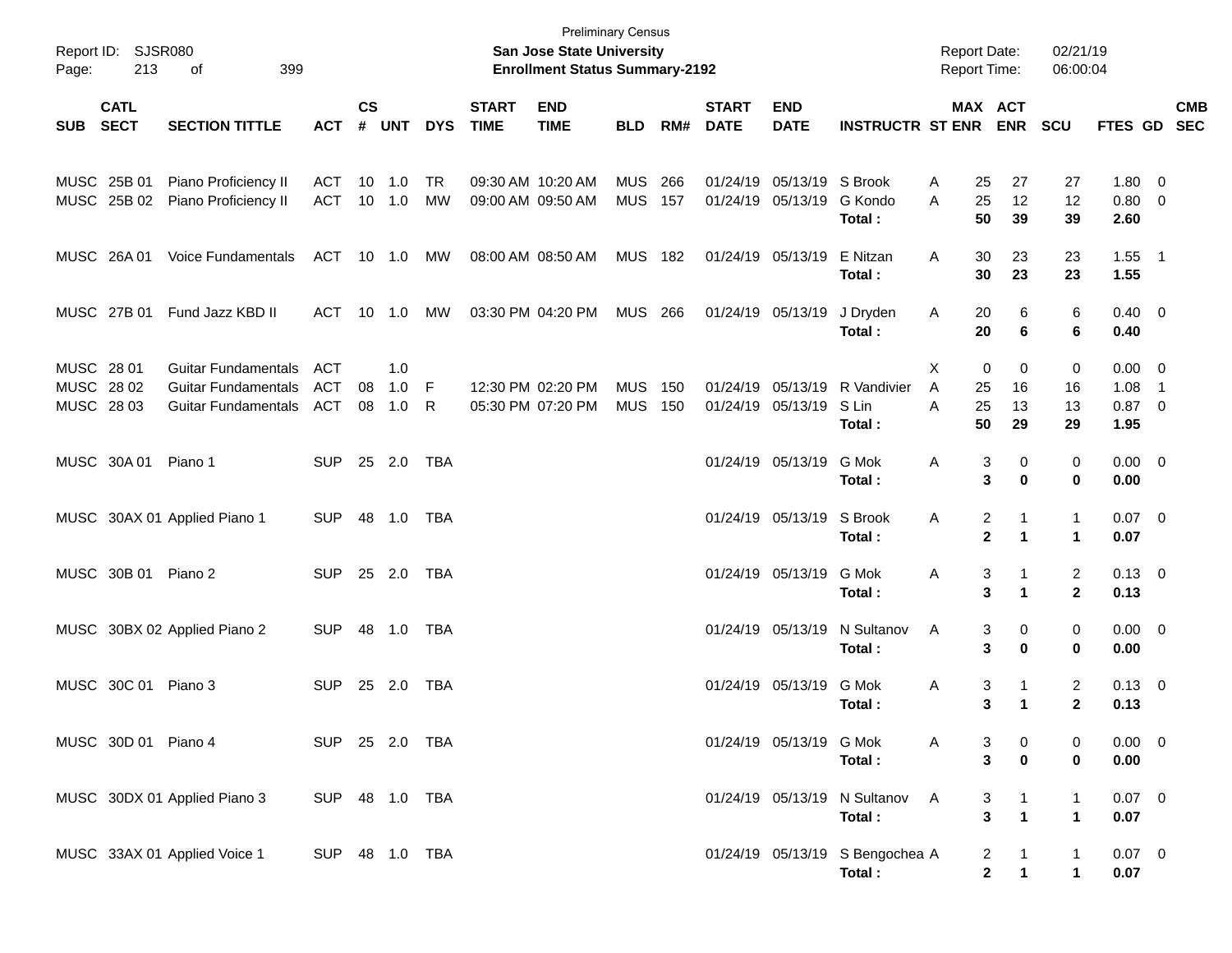|            | Report ID: SJSR080     |                              |                |               |            |            |              | San Jose State University             | <b>Preliminary Census</b> |     |                   |                           |                                  | <b>Report Date:</b> |                                  | 02/21/19       |                |                          |            |
|------------|------------------------|------------------------------|----------------|---------------|------------|------------|--------------|---------------------------------------|---------------------------|-----|-------------------|---------------------------|----------------------------------|---------------------|----------------------------------|----------------|----------------|--------------------------|------------|
| Page:      | 214                    | οf                           | 399            |               |            |            |              | <b>Enrollment Status Summary-2192</b> |                           |     |                   |                           |                                  | <b>Report Time:</b> |                                  | 06:00:04       |                |                          |            |
|            | <b>CATL</b>            |                              |                | $\mathsf{cs}$ |            |            | <b>START</b> | <b>END</b>                            |                           |     | <b>START</b>      | <b>END</b>                |                                  | MAX ACT             |                                  |                |                |                          | <b>CMB</b> |
| <b>SUB</b> | <b>SECT</b>            | <b>SECTION TITTLE</b>        | <b>ACT</b>     | #             | <b>UNT</b> | <b>DYS</b> | <b>TIME</b>  | <b>TIME</b>                           | <b>BLD</b>                | RM# | <b>DATE</b>       | <b>DATE</b>               | <b>INSTRUCTR ST ENR</b>          |                     | <b>ENR</b>                       | <b>SCU</b>     | <b>FTES GD</b> |                          | <b>SEC</b> |
|            | MUSC 33B 01            | Voice 2                      | <b>SUP</b>     | 25            | 2.0        | <b>TBA</b> |              |                                       |                           |     |                   | 01/24/19 05/13/19         | C Bengochea A                    | 3                   |                                  | 6              | 0.40           | - 0                      |            |
|            | MUSC 33B 02            | Voice 2                      | <b>SUP</b>     | 25            | 2.0        | <b>TBA</b> |              |                                       |                           |     | 01/24/19          | 05/13/19                  | J Mitchell                       | A                   | 3<br>$\overline{c}$<br>3         | 4              | 0.27           | $\overline{0}$           |            |
|            | MUSC 33B 03            | Voice 2                      | <b>SUP</b>     | 25            | 2.0        | <b>TBA</b> |              |                                       |                           |     | 01/24/19          | 05/13/19                  | J Scharlach                      | A                   | 3<br>$\overline{2}$              | 4              | 0.27           | $\overline{0}$           |            |
|            | MUSC 33B 04            | Voice 2                      | <b>SUP</b>     |               | 25 2.0     | <b>TBA</b> |              |                                       |                           |     |                   | 01/24/19 05/13/19         | J Smucker                        | 3<br>A              | 3                                | 6              | $0.40 \quad 0$ |                          |            |
|            |                        |                              |                |               |            |            |              |                                       |                           |     |                   |                           | Total:                           | 12                  | 10                               | 20             | 1.33           |                          |            |
|            |                        | MUSC 33BX 01 Applied Voice 2 | <b>SUP</b>     | 48            | 1.0        | <b>TBA</b> |              |                                       |                           |     |                   | 01/24/19 05/13/19         | C Bengochea A                    | 3                   | 1                                | $\mathbf{1}$   | 0.07           | $\overline{\phantom{0}}$ |            |
|            |                        | MUSC 33BX 02 Applied Voice 2 | <b>SUP</b>     | 48            | 1.0        | <b>TBA</b> |              |                                       |                           |     | 01/24/19          | 05/13/19                  | J Mitchell                       | 3<br>A              | $\mathbf{1}$                     | $\mathbf{1}$   | 0.07           | $\overline{\mathbf{0}}$  |            |
|            |                        | MUSC 33BX 03 Applied Voice 2 | <b>SUP</b>     | 48            | 1.0        | <b>TBA</b> |              |                                       |                           |     |                   | 01/24/19 05/13/19         | J Scharlach                      | 3<br>A              | $\overline{c}$                   | $\overline{2}$ | $0.13 \ 0$     |                          |            |
|            |                        |                              |                |               |            |            |              |                                       |                           |     |                   |                           | Total:                           | 9                   | 4                                | 4              | 0.27           |                          |            |
|            | MUSC 33C 01            | Voice 3                      | <b>SUP</b>     | 25            | 1.0        | <b>TBA</b> |              |                                       |                           |     |                   |                           | 01/24/19 05/13/19 S Bengochea A  | 3                   | 1                                | $\mathbf{1}$   | 0.07           | $\overline{\phantom{0}}$ |            |
|            | MUSC 33C 02            | Voice 3                      | <b>SUP</b>     | 25            | 2.0        | <b>TBA</b> |              |                                       |                           |     | 01/24/19          | 05/13/19                  | J Frank                          | 3<br>Α              | $\overline{c}$                   | 4              | 0.27           | $\overline{\mathbf{0}}$  |            |
|            | MUSC 33C 03 Voice 3    |                              | <b>SUP</b>     |               | 25 2.0     | <b>TBA</b> |              |                                       |                           |     |                   | 01/24/19 05/13/19         | C Bengochea A                    |                     | $\overline{2}$<br>0              | 0              | $0.00 \t 0$    |                          |            |
|            |                        |                              |                |               |            |            |              |                                       |                           |     |                   |                           | Total:                           | 8                   | 3                                | 5              | 0.33           |                          |            |
|            |                        | MUSC 33CX 01 Applied Voice 3 | <b>SUP</b>     |               | 48 1.0     | TBA        |              |                                       |                           |     |                   | 01/24/19 05/13/19         | J Mitchell                       | Α<br>3              | $\mathbf{1}$                     | $\mathbf{1}$   | $0.07 \quad 0$ |                          |            |
|            |                        |                              |                |               |            |            |              |                                       |                           |     |                   |                           | Total:                           | 3                   | $\mathbf{1}$                     | $\mathbf 1$    | 0.07           |                          |            |
|            | MUSC 33D 01            | Voice 4                      | <b>SUP</b>     | 25            | 2.0        | <b>TBA</b> |              |                                       |                           |     |                   | 01/24/19 05/13/19         | S Bengochea A                    |                     | $\overline{2}$<br>3              | 4              | 0.27           | $\overline{\phantom{0}}$ |            |
|            | MUSC 33D 02 Voice 4    |                              | <b>SUP</b>     |               | 25 2.0     | <b>TBA</b> |              |                                       |                           |     |                   | 01/24/19 05/13/19         | J Frank                          | 3<br>A              | $\overline{a}$                   | 4              | $0.27$ 0       |                          |            |
|            |                        |                              |                |               |            |            |              |                                       |                           |     |                   |                           | Total:                           | 6                   | 4                                | 8              | 0.53           |                          |            |
|            |                        | MUSC 33DX 01 Applied Voice 4 | <b>SUP</b>     |               | 48 1.0     | TBA        |              |                                       |                           |     | 01/24/19 05/13/19 |                           |                                  | Α<br>3              | 0                                | 0              | $0.00 \quad 0$ |                          |            |
|            |                        |                              |                |               |            |            |              |                                       |                           |     |                   |                           | Total:                           | 3                   | $\mathbf 0$                      | 0              | 0.00           |                          |            |
|            | MUSC 34A 01 Strings 1  |                              | <b>SUP</b>     |               | 25 2.0     | TBA        |              |                                       |                           |     |                   | 01/24/19 05/13/19         | S Lin                            | Α<br>3              | 1                                | 2              | $0.13 \quad 0$ |                          |            |
|            |                        |                              |                |               |            |            |              |                                       |                           |     |                   |                           | Total :                          | 3                   | $\blacktriangleleft$             | $\mathbf{2}$   | 0.13           |                          |            |
|            | MUSC 34B 01 Strings 2  |                              | SUP 25 2.0 TBA |               |            |            |              |                                       |                           |     |                   |                           | 01/24/19 05/13/19 P Gelfand      | A,                  | 3 <sup>7</sup><br>$\overline{2}$ | 4              | $0.27 \ 0$     |                          |            |
|            | MUSC 34B 02 Strings 2  |                              | SUP 25 2.0 TBA |               |            |            |              |                                       |                           |     |                   |                           | 01/24/19 05/13/19 S Jones-Haye A |                     | $\mathbf{3}$<br>3                | 6              | $0.40 \quad 0$ |                          |            |
|            |                        |                              |                |               |            |            |              |                                       |                           |     |                   |                           | Total:                           |                     | 6<br>5                           | 10             | 0.67           |                          |            |
|            | MUSC 34BX 01 Strings 2 |                              | SUP 48 1.0 TBA |               |            |            |              |                                       |                           |     |                   | 01/24/19 05/13/19 B Moyer |                                  | <b>A</b>            | 3<br>$\mathbf{0}$                | 0              | $0.00 \t 0$    |                          |            |
|            | MUSC 34BX 02 Strings 2 |                              | SUP 48 1.0 TBA |               |            |            |              |                                       |                           |     |                   |                           | 01/24/19 05/13/19 S Jones-Haye A |                     | $\mathbf{3}$<br>$\overline{2}$   | $\overline{2}$ | $0.13 \ 0$     |                          |            |
|            |                        |                              |                |               |            |            |              |                                       |                           |     |                   |                           | Total:                           |                     | $\overline{2}$<br>6              | $\overline{2}$ | 0.13           |                          |            |
|            | MUSC 34D 01 Strings 4  |                              | SUP 25 2.0 TBA |               |            |            |              |                                       |                           |     |                   | 01/24/19 05/13/19 B Moyer |                                  | $\mathsf{A}$        | 3 <sup>7</sup><br>$\overline{0}$ | $\mathbf 0$    | $0.00 \t 0$    |                          |            |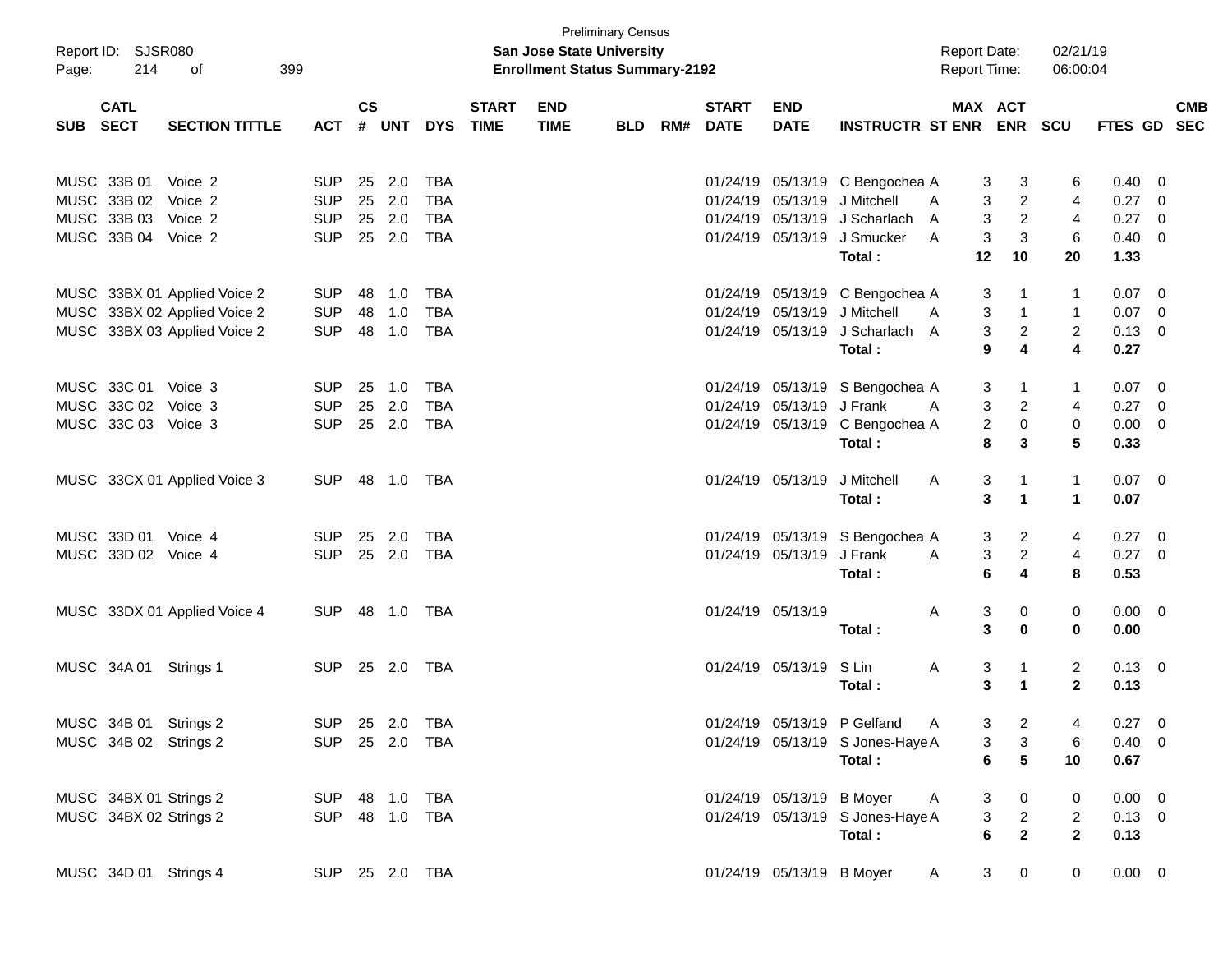| Page:      | Report ID: SJSR080<br>215  | 399<br>of                |                |                |            |            |                             | San Jose State University<br><b>Enrollment Status Summary-2192</b> | <b>Preliminary Census</b> |     |                             |                            |                                    | <b>Report Date:</b><br><b>Report Time:</b> |                      | 02/21/19<br>06:00:04    |                |                          |            |
|------------|----------------------------|--------------------------|----------------|----------------|------------|------------|-----------------------------|--------------------------------------------------------------------|---------------------------|-----|-----------------------------|----------------------------|------------------------------------|--------------------------------------------|----------------------|-------------------------|----------------|--------------------------|------------|
| <b>SUB</b> | <b>CATL</b><br><b>SECT</b> | <b>SECTION TITTLE</b>    | <b>ACT</b>     | <b>CS</b><br># | <b>UNT</b> | <b>DYS</b> | <b>START</b><br><b>TIME</b> | <b>END</b><br><b>TIME</b>                                          | <b>BLD</b>                | RM# | <b>START</b><br><b>DATE</b> | <b>END</b><br><b>DATE</b>  | <b>INSTRUCTR ST ENR</b>            | MAX ACT                                    | <b>ENR</b>           | <b>SCU</b>              | FTES GD SEC    |                          | <b>CMB</b> |
|            | MUSC 34D 02 Strings 4      |                          | <b>SUP</b>     |                | 25 2.0     | <b>TBA</b> |                             |                                                                    |                           |     |                             | 01/24/19 05/13/19          | S Jones-Haye A                     | 3                                          | 0                    | 0                       | 0.00           | $\overline{\phantom{0}}$ |            |
|            |                            |                          |                |                |            |            |                             |                                                                    |                           |     |                             |                            | Total:                             | 6                                          | 0                    | $\mathbf 0$             | 0.00           |                          |            |
|            | MUSC 34DX 01 Strings 4     |                          | <b>SUP</b>     |                | 48 1.0     | TBA        |                             |                                                                    |                           |     |                             | 01/24/19 05/13/19          | S Jones-Haye A                     | 3                                          | 0                    | 0                       | $0.00 \t 0$    |                          |            |
|            |                            |                          |                |                |            |            |                             |                                                                    |                           |     |                             |                            | Total:                             | 3                                          | 0                    | 0                       | 0.00           |                          |            |
|            | MUSC 35A 01                | Woodwinds 1              | <b>SUP</b>     |                | 25 2.0     | TBA        |                             |                                                                    |                           |     |                             | 01/24/19 05/13/19          | C Payne                            | 3<br>A                                     | 1                    | $\overline{2}$          | $0.13 \quad 0$ |                          |            |
|            |                            |                          |                |                |            |            |                             |                                                                    |                           |     |                             |                            | Total:                             | 3                                          | $\blacktriangleleft$ | $\mathbf{2}$            | 0.13           |                          |            |
|            | MUSC 35B 01                | Woodwinds 2              | <b>SUP</b>     | 25             | 2.0        | <b>TBA</b> |                             |                                                                    |                           |     |                             | 01/24/19 05/13/19          | M Hernandez A                      | 5                                          | 2                    | 4                       | 0.27           | $\overline{\phantom{0}}$ |            |
|            | MUSC 35B 02                | Woodwinds 2              | <b>SUP</b>     |                | 25 2.0     | <b>TBA</b> |                             |                                                                    |                           |     |                             | 01/24/19 05/13/19          | C Payne                            | 3<br>A                                     | $\mathbf{1}$         | $\overline{2}$          | 0.13           | $\overline{\mathbf{0}}$  |            |
|            | MUSC 35B 03                | Woodwinds 2              | <b>SUP</b>     | 25             | 2.0        | <b>TBA</b> |                             |                                                                    |                           |     |                             | 01/24/19 05/13/19          | J Averett                          | 3<br>Α                                     | $\mathbf{1}$         | $\overline{c}$          | 0.13           | $\overline{0}$           |            |
|            | MUSC 35B 04                | Woodwinds 2              | <b>SUP</b>     |                | 25 2.0     | <b>TBA</b> |                             |                                                                    |                           |     |                             | 01/24/19 05/13/19 Y Chou   |                                    | 3<br>A                                     | $\mathbf{1}$         | $\overline{2}$          | $0.13 \ 0$     |                          |            |
|            |                            |                          |                |                |            |            |                             |                                                                    |                           |     |                             |                            | Total:                             | 14                                         | 5                    | 10                      | 0.67           |                          |            |
|            | MUSC 35C 01                | Woodwinds 3              | <b>SUP</b>     |                | 25 2.0     | TBA        |                             |                                                                    |                           |     |                             | 01/24/19 05/13/19          | J Averett                          | Α<br>3                                     | 0                    | 0                       | $0.00 \t 0$    |                          |            |
|            |                            |                          |                |                |            |            |                             |                                                                    |                           |     |                             |                            | Total:                             | 3                                          | 0                    | 0                       | 0.00           |                          |            |
|            | MUSC 35D 01                | Woodwinds 4              | <b>SUP</b>     | 25             | 2.0        | <b>TBA</b> |                             |                                                                    |                           |     |                             | 01/24/19 05/13/19          | J Barrett                          | 5<br>Α                                     |                      | 2                       | $0.17$ 1       |                          |            |
|            | MUSC 35D 02                | Woodwinds 4              | <b>SUP</b>     | 25             | 2.0        | <b>TBA</b> |                             |                                                                    |                           |     |                             | 01/24/19 05/13/19          | M Hernandez A                      | 3                                          | $\mathbf{1}$         | $\overline{2}$          | $0.13 \ 0$     |                          |            |
|            | MUSC 35D 03                | Woodwinds 4              | <b>SUP</b>     |                | 25 2.0     | <b>TBA</b> |                             |                                                                    |                           |     |                             | 01/24/19 05/13/19          | J Averett                          | 5<br>A                                     | $\overline{c}$       | $\overline{\mathbf{4}}$ | 0.27 0         |                          |            |
|            |                            |                          |                |                |            |            |                             |                                                                    |                           |     |                             |                            | Total:                             | 13                                         | 4                    | 8                       | 0.57           |                          |            |
|            |                            | MUSC 35DX 01 Woodwinds 4 | <b>SUP</b>     |                | 48 1.0     | TBA        |                             |                                                                    |                           |     |                             | 01/24/19 05/13/19          | J Barrett                          | Α<br>3                                     | 0                    | 0                       | $0.00 \t 0$    |                          |            |
|            |                            |                          |                |                |            |            |                             |                                                                    |                           |     |                             |                            | Total:                             | 3                                          | 0                    | 0                       | 0.00           |                          |            |
| MUSC 36 01 |                            | <b>Brass</b>             | <b>SUP</b>     |                | 25 2.0     | TBA        |                             |                                                                    |                           |     |                             | 01/24/19 05/13/19          | F Byram                            | A<br>1                                     | 1                    | $\overline{2}$          | $0.13 \quad 0$ |                          |            |
|            |                            |                          |                |                |            |            |                             |                                                                    |                           |     |                             |                            | Total:                             | 1                                          | $\blacktriangleleft$ | $\mathbf{2}$            | 0.13           |                          |            |
|            | MUSC 36BX 01 Brass 1       |                          | <b>SUP</b>     |                | 48 1.0     | TBA        |                             |                                                                    |                           |     |                             | 01/24/19 05/13/19 T Hornig |                                    | 3<br>A                                     | 1                    | $\mathbf{1}$            | $0.07$ 0       |                          |            |
|            |                            |                          |                |                |            |            |                             |                                                                    |                           |     |                             |                            | Total:                             |                                            | $3 \quad 1$          | $\mathbf{1}$            | 0.07           |                          |            |
|            | MUSC 36C 01 Brass 2        |                          | <b>SUP</b>     |                | 25 2.0     | <b>TBA</b> |                             |                                                                    |                           |     |                             | 01/24/19 05/13/19 F Byram  |                                    | 3<br>A                                     | $\mathbf{1}$         | 2                       | $0.13 \ 0$     |                          |            |
|            | MUSC 36C 02 Brass 2        |                          | <b>SUP</b>     |                | 25 2.0     | <b>TBA</b> |                             |                                                                    |                           |     |                             |                            | 01/24/19 05/13/19 J Freeman        | 3<br>A                                     | $\overline{c}$       | $\overline{4}$          | $0.27$ 0       |                          |            |
|            | MUSC 36C 03 Brass 2        |                          | <b>SUP</b>     |                | 25 2.0     | <b>TBA</b> |                             |                                                                    |                           |     |                             | 01/24/19 05/13/19 T Hornig |                                    | $\,$ 5 $\,$<br>A                           | $\overline{a}$       | 4                       | $0.27 \t 0$    |                          |            |
|            | MUSC 36C 04 Brass 2        |                          | <b>SUP</b>     |                | 25 2.0     | <b>TBA</b> |                             |                                                                    |                           |     |                             |                            | 01/24/19 05/13/19 C Smith Fran A   | $\ensuremath{\mathsf{3}}$                  | $\overline{c}$       | $\overline{4}$          | $0.27 \ 0$     |                          |            |
|            |                            |                          |                |                |            |            |                             |                                                                    |                           |     |                             |                            | Total:                             | 14                                         | $\overline{7}$       | 14                      | 0.93           |                          |            |
|            | MUSC 36CX 01 Brass 2       |                          | SUP 48 1.0 TBA |                |            |            |                             |                                                                    |                           |     |                             |                            | 01/24/19 05/13/19 J Freeman<br>- A | 3                                          | 0                    | $\mathbf 0$             | $0.00 \t 0$    |                          |            |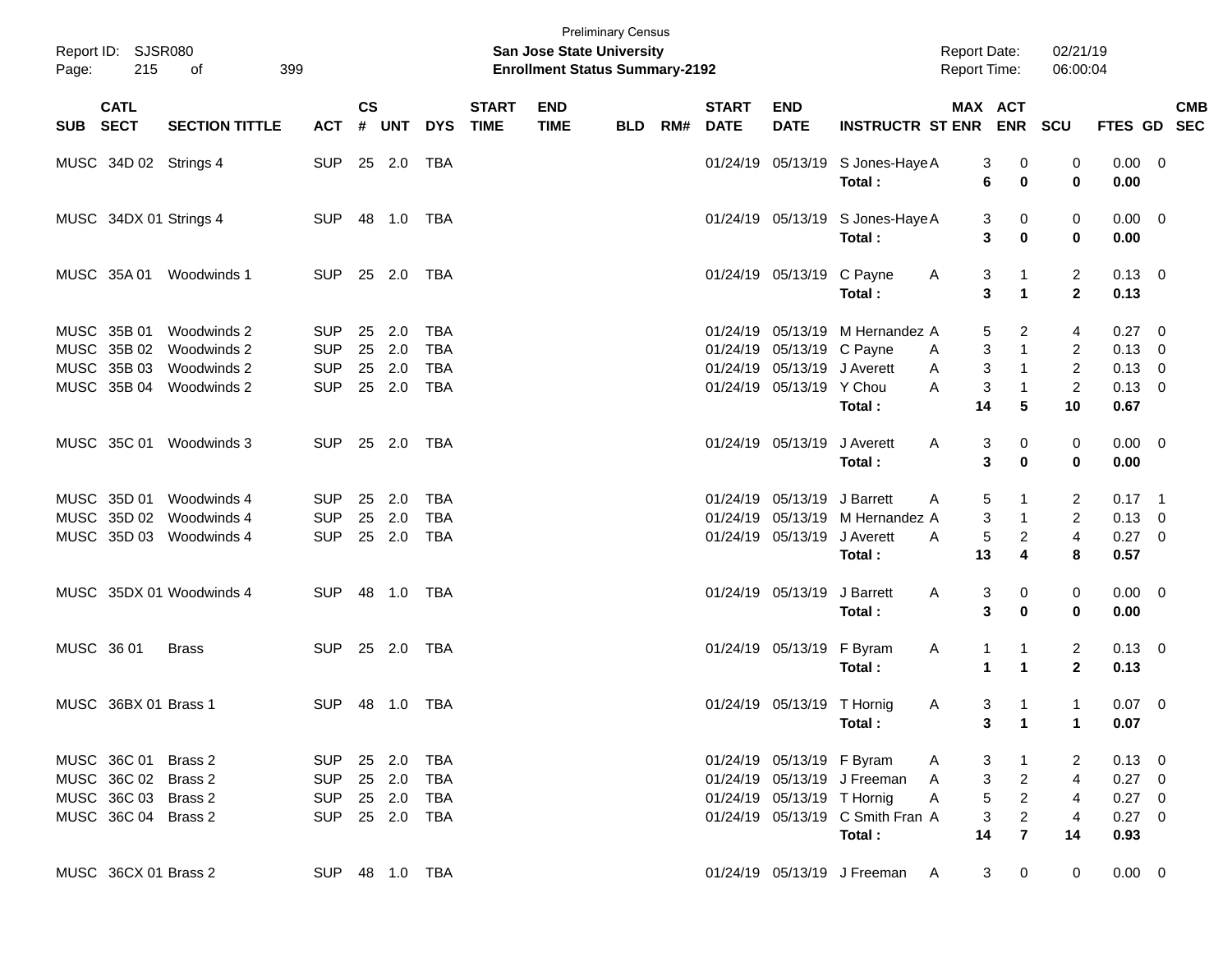| Page:      | Report ID: SJSR080<br>216                                        | 399<br>of                                                      |                                                      |                          |                   |                                               |                             | San Jose State University<br><b>Enrollment Status Summary-2192</b> | <b>Preliminary Census</b> |     |                             |                                                         |                                                                           | <b>Report Date:</b><br>Report Time:   |                                                                         | 02/21/19<br>06:00:04                  |                                      |                                                                                        |            |
|------------|------------------------------------------------------------------|----------------------------------------------------------------|------------------------------------------------------|--------------------------|-------------------|-----------------------------------------------|-----------------------------|--------------------------------------------------------------------|---------------------------|-----|-----------------------------|---------------------------------------------------------|---------------------------------------------------------------------------|---------------------------------------|-------------------------------------------------------------------------|---------------------------------------|--------------------------------------|----------------------------------------------------------------------------------------|------------|
| <b>SUB</b> | <b>CATL</b><br><b>SECT</b>                                       | <b>SECTION TITTLE</b>                                          | <b>ACT</b>                                           | <b>CS</b>                | # UNT             | <b>DYS</b>                                    | <b>START</b><br><b>TIME</b> | <b>END</b><br><b>TIME</b>                                          | <b>BLD</b>                | RM# | <b>START</b><br><b>DATE</b> | <b>END</b><br><b>DATE</b>                               | <b>INSTRUCTR ST ENR</b>                                                   |                                       | MAX ACT                                                                 | ENR SCU                               | FTES GD SEC                          |                                                                                        | <b>CMB</b> |
|            | MUSC 36CX 02 Brass 2                                             |                                                                | <b>SUP</b>                                           |                          | 48 1.0            | TBA                                           |                             |                                                                    |                           |     |                             | 01/24/19 05/13/19 T Hornig                              | Total:                                                                    | 3<br>A<br>6                           | -1<br>$\overline{1}$                                                    | 1<br>$\mathbf{1}$                     | $0.07$ 0<br>0.07                     |                                                                                        |            |
|            | MUSC 36D 01 Brass 3<br>MUSC 36D 02 Brass 3                       |                                                                | <b>SUP</b><br><b>SUP</b>                             | 25<br>25 2.0             | 2.0               | <b>TBA</b><br><b>TBA</b>                      |                             |                                                                    |                           |     |                             | 01/24/19 05/13/19 T Hornig                              | 01/24/19 05/13/19 C Smith Fran A<br>Total:                                | 3<br>A<br>3<br>6                      | 0<br>$\mathbf{1}$<br>$\mathbf{1}$                                       | 0<br>$\overline{2}$<br>$\overline{2}$ | 0.00<br>$0.13 \ 0$<br>0.13           | $\overline{\phantom{0}}$                                                               |            |
|            | MUSC 36DX 01 Brass 3                                             |                                                                | <b>SUP</b>                                           | 48                       | 1.0               | TBA                                           |                             |                                                                    |                           |     |                             |                                                         | 01/24/19 05/13/19 C Smith Fran A<br>Total:                                | 3                                     | -1<br>3<br>$\mathbf{1}$                                                 | $\mathbf{1}$<br>$\mathbf 1$           | $0.07$ 0<br>0.07                     |                                                                                        |            |
|            | MUSC 36E 01<br>MUSC 36E 02<br>MUSC 36E 03<br>MUSC 36E 04 Brass 4 | Brass 4<br>Brass 4<br>Brass 4                                  | <b>SUP</b><br><b>SUP</b><br><b>SUP</b><br><b>SUP</b> | 25<br>25<br>25<br>25 2.0 | 2.0<br>2.0<br>2.0 | TBA<br><b>TBA</b><br><b>TBA</b><br><b>TBA</b> |                             |                                                                    |                           |     |                             | 01/24/19 05/13/19 T Hornig<br>01/24/19 05/13/19 F Byram | 01/24/19 05/13/19 J Freeman<br>01/24/19 05/13/19 C Smith Fran A<br>Total: | 3<br>A<br>3<br>Α<br>3<br>3<br>A<br>12 | -1<br>3<br>3<br>0<br>$\overline{7}$                                     | 2<br>6<br>6<br>0<br>14                | 0.13<br>0.40<br>0.40<br>0.00<br>0.93 | $\overline{\phantom{0}}$<br>$\overline{\mathbf{0}}$<br>- 0<br>$\overline{\phantom{0}}$ |            |
|            | MUSC 36EX 01 Brass 4                                             |                                                                | <b>SUP</b>                                           |                          | 48 1.0 TBA        |                                               |                             |                                                                    |                           |     |                             | 01/24/19 05/13/19                                       | J Freeman<br>Total:                                                       | 3<br>A<br>3                           | $\mathbf 1$<br>$\mathbf{1}$                                             | $\mathbf{1}$<br>$\mathbf 1$           | $0.07 \ 0$<br>0.07                   |                                                                                        |            |
|            | MUSC 37B 01                                                      | Percussion 2                                                   | <b>SUP</b>                                           |                          | 25 2.0            | TBA                                           |                             |                                                                    |                           |     |                             | 01/24/19 05/13/19                                       | G Lemmon<br>Total:                                                        | 5<br>A<br>5                           | $\mathbf 1$<br>$\mathbf{1}$                                             | $\overline{2}$<br>$\mathbf{2}$        | $0.13 \quad 0$<br>0.13               |                                                                                        |            |
|            |                                                                  | MUSC 37D 01 Percussion 4                                       | <b>SUP</b>                                           |                          | 25 2.0            | TBA                                           |                             |                                                                    |                           |     |                             | 01/24/19 05/13/19                                       | G Lemmon<br>Total:                                                        | 5<br>A<br>5                           | 3<br>3                                                                  | 6<br>6                                | $0.40 \quad 0$<br>0.40               |                                                                                        |            |
|            |                                                                  | MUSC 38CX 01 Applied Instruct Mus                              | SUP                                                  |                          | 48  1.0  TBA      |                                               |                             |                                                                    |                           |     |                             | 01/24/19 05/13/19                                       | <b>B</b> Belet<br>Total:                                                  | 3<br>A<br>3                           | 0<br>$\bf{0}$                                                           | 0<br>0                                | $0.00 \quad 0$<br>0.00               |                                                                                        |            |
|            | MUSC 38E 01                                                      | Composition 4                                                  | <b>SUP</b>                                           |                          | 48 2.0            | TBA                                           |                             |                                                                    |                           |     |                             | 01/24/19 05/13/19                                       | <b>B</b> Belet<br>Total:                                                  | 3<br>A<br>3                           | 0<br>$\bf{0}$                                                           | 0<br>0                                | $0.00 \t 0$<br>0.00                  |                                                                                        |            |
|            |                                                                  | MUSC 38EX 01 Applied Instruct Mus SUP 48 1.0 TBA               |                                                      |                          |                   |                                               |                             |                                                                    |                           |     |                             | 01/24/19 05/13/19 B Belet                               | Total:                                                                    | A<br>3                                | $\mathbf 1$<br>$\overline{1}$<br>3                                      | -1<br>$\mathbf{1}$                    | $0.07$ 0<br>0.07                     |                                                                                        |            |
|            | MUSC 39A 01                                                      | ImprovCompArr 1                                                | SUP 48 2.0 TBA                                       |                          |                   |                                               |                             |                                                                    |                           |     |                             |                                                         | 01/24/19 05/13/19 R Vandivier<br>Total:                                   | A                                     | $\mathbf{1}$<br>$\mathbf{1}$<br>$\overline{\mathbf{1}}$<br>$\mathbf{1}$ | $\overline{c}$<br>$\overline{2}$      | $0.13 \ 0$<br>0.13                   |                                                                                        |            |
|            |                                                                  | MUSC 39AX 01 JazzImprCompArr1<br>MUSC 39AX 02 JazzImprCompArr1 | <b>SUP</b><br><b>SUP</b>                             | 48                       | 1.0<br>48 1.0     | <b>TBA</b><br>TBA                             |                             |                                                                    |                           |     |                             | 01/24/19 05/13/19 J Lewis                               | 01/24/19 05/13/19 D Robbins                                               | 3<br>A<br>Α                           | $\mathbf 1$<br>$\mathbf{3}$<br>$\mathbf{1}$                             | 1<br>$\mathbf{1}$                     | $0.07$ 0<br>$0.07$ 0                 |                                                                                        |            |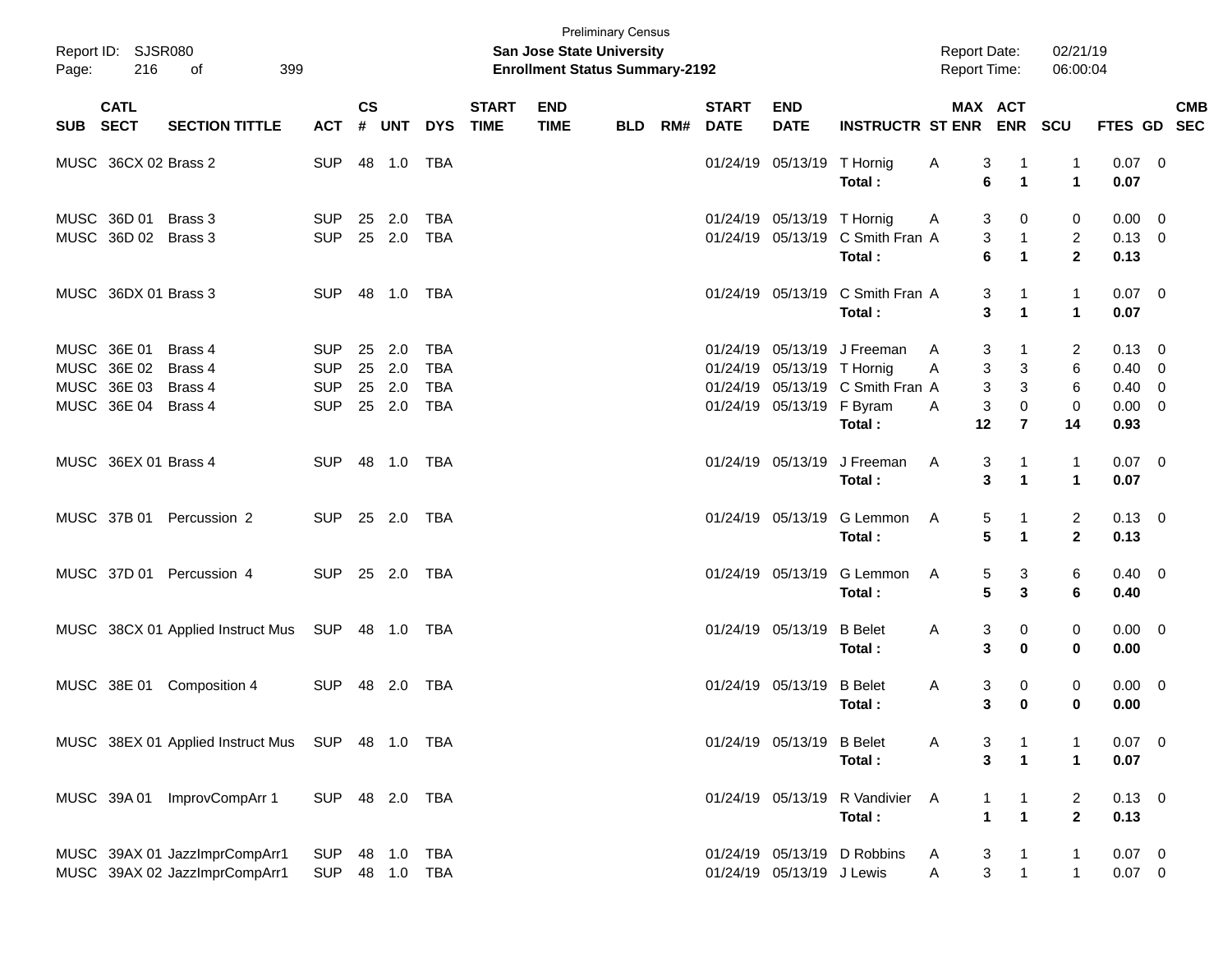| Page:      | Report ID: SJSR080<br>217  | 399<br>оf                     |               |                |        |            |                             | <b>Preliminary Census</b><br>San Jose State University<br><b>Enrollment Status Summary-2192</b> |                |     |                             |                           |                                 | <b>Report Date:</b><br>Report Time: |                           | 02/21/19<br>06:00:04         |                     |                           |
|------------|----------------------------|-------------------------------|---------------|----------------|--------|------------|-----------------------------|-------------------------------------------------------------------------------------------------|----------------|-----|-----------------------------|---------------------------|---------------------------------|-------------------------------------|---------------------------|------------------------------|---------------------|---------------------------|
| <b>SUB</b> | <b>CATL</b><br><b>SECT</b> | <b>SECTION TITTLE</b>         | <b>ACT</b>    | <b>CS</b><br># | UNT    | <b>DYS</b> | <b>START</b><br><b>TIME</b> | <b>END</b><br><b>TIME</b>                                                                       | <b>BLD</b>     | RM# | <b>START</b><br><b>DATE</b> | <b>END</b><br><b>DATE</b> | <b>INSTRUCTR ST ENR</b>         | MAX ACT                             | <b>ENR</b>                | <b>SCU</b>                   |                     | <b>CMB</b><br>FTES GD SEC |
|            |                            |                               |               |                |        |            |                             |                                                                                                 |                |     |                             |                           | Total:                          | 6                                   | $\mathbf{2}$              | $\mathbf{2}$                 | 0.13                |                           |
|            | MUSC 39B 01                | ImprovCompArr 2               | <b>SUP</b>    | 48             | 2.0    | TBA        |                             |                                                                                                 |                |     |                             | 01/24/19 05/13/19         | R Vandivier                     | 3<br>A                              | 1                         | 2                            | 0.13                | $\overline{\phantom{0}}$  |
|            | MUSC 39B 02                | ImprovCompArr 2               | <b>SUP</b>    | 48             | 2.0    | <b>TBA</b> |                             |                                                                                                 |                |     |                             | 01/24/19 05/13/19         | J Lewis<br>Total:               | 3<br>A<br>6                         | 0<br>$\blacktriangleleft$ | $\pmb{0}$<br>$\mathbf{2}$    | $0.00 \t 0$<br>0.13 |                           |
|            |                            | MUSC 39BX 01 JazzImprCompArr2 | <b>SUP</b>    | 48             | 1.0    | TBA        |                             |                                                                                                 |                |     |                             | 01/24/19 05/13/19         | R Vandivier                     | 3<br>A                              | 3                         | 3                            | 0.20                | $\overline{\phantom{0}}$  |
|            |                            | MUSC 39BX 02 JazzImprCompArr2 | <b>SUP</b>    | 48             | 1.0    | <b>TBA</b> |                             |                                                                                                 |                |     |                             | 01/24/19 05/13/19         | A Lington                       | 3<br>Α                              | $\mathbf{1}$              | $\mathbf{1}$                 | 0.07                | $\overline{\phantom{0}}$  |
|            |                            | MUSC 39BX 03 JazzImprCompArr2 | <b>SUP</b>    | 48             | 1.0    | <b>TBA</b> |                             |                                                                                                 |                |     |                             | 01/24/19 05/13/19         | J Lewis<br>Total:               | 3<br>A<br>9                         | $\mathbf{1}$<br>5         | $\mathbf{1}$<br>5            | $0.07$ 0<br>0.33    |                           |
|            |                            | MUSC 39CX 01 JazzImprCompArr3 | <b>SUP</b>    |                | 48 1.0 | TBA        |                             |                                                                                                 |                |     |                             | 01/24/19 05/13/19         | R Vandivier<br>Total:           | A<br>3<br>3                         | 1<br>$\blacktriangleleft$ | $\mathbf{1}$<br>$\mathbf{1}$ | $0.07$ 0<br>0.07    |                           |
|            | MUSC 39D 01                | ImprovCompArr 4               | <b>SUP</b>    | 48             | 2.0    | TBA        |                             |                                                                                                 |                |     |                             | 01/24/19 05/13/19         | D Behroozi                      | 3<br>A                              | 0                         | 0                            | $0.00 \t 0$         |                           |
|            | MUSC 39D 02                | ImprovCompArr 4               | <b>SUP</b>    |                | 48 2.0 | <b>TBA</b> |                             |                                                                                                 |                |     |                             | 01/24/19 05/13/19         | J Lewis                         | 3<br>A                              | 0                         | 0                            | $0.00 \t 0$         |                           |
|            |                            |                               |               |                |        |            |                             |                                                                                                 |                |     |                             |                           | Total:                          | 6                                   | $\bf{0}$                  | 0                            | 0.00                |                           |
|            |                            | MUSC 39DX 01 JazzImprCompArr4 | <b>SUP</b>    | 48             | 1.0    | <b>TBA</b> |                             |                                                                                                 |                |     |                             | 01/24/19 05/13/19         | J Lewis                         | 3<br>A                              | 0                         | 0                            | $0.00 \t 0$         |                           |
| MUSC       |                            | 39DX 02 JazzImprCompArr4      | <b>SUP</b>    | 48             | 1.0    | <b>TBA</b> |                             |                                                                                                 |                |     |                             | 01/24/19 05/13/19         | A Lington                       | 3<br>Α                              | $\mathbf{1}$              | $\mathbf{1}$                 | 0.07                | $\overline{\phantom{0}}$  |
|            |                            | MUSC 39DX 03 JazzImprCompArr4 | <b>SUP</b>    | 48             | 1.0    | <b>TBA</b> |                             |                                                                                                 |                |     |                             | 01/24/19 05/13/19         | D Robbins                       | 3<br>A                              | $\boldsymbol{2}$          | $\overline{c}$               | 0.13                | $\overline{\phantom{0}}$  |
|            |                            |                               |               |                |        |            |                             |                                                                                                 |                |     |                             |                           | Total:                          | 9                                   | 3                         | 3                            | 0.20                |                           |
|            | MUSC 40A 01                | Jazz Improv - I               | <b>SEM</b>    | 04             | 2.0    | TR         |                             | 10:30 AM 11:00 AM                                                                               | <b>MUS</b>     | 150 |                             | 01/24/19 05/13/19         | T Langan                        | 35<br>A                             | 26                        | 26                           | $3.47 \quad 0$      |                           |
|            | MUSC 40A 02                | Jazz Improv - I               | <b>ACT</b>    | 09             | 0.0    | <b>TR</b>  |                             | 11:00 AM 11:50 AM                                                                               | MUS            | 150 |                             | 01/24/19 05/13/19         | T Langan                        | 35<br>A                             | 26                        | 26                           | 0.00                | $\overline{\phantom{0}}$  |
|            |                            |                               |               |                |        |            |                             |                                                                                                 |                |     |                             |                           | Total:                          | 70                                  | 52                        | 52                           | 3.47                |                           |
|            | MUSC 41B 01                | Applied Lyric Dict            | <b>ACT</b>    | 09             | 1.0    | TR         |                             | 08:00 AM 08:50 AM                                                                               | <b>MUS 157</b> |     |                             | 01/24/19 05/13/19         | A Young                         | Α<br>20                             | 20                        | 20                           | $1.33 \ 0$          |                           |
|            |                            |                               |               |                |        |            |                             |                                                                                                 |                |     |                             |                           | Total:                          | 20                                  | 20                        | 20                           | 1.33                |                           |
|            |                            | MUSC 50A 01 ConcertChoir      |               |                |        |            |                             | ACT 21 1.0 MW 01:30 PM 03:20 PM MUS 150 01/24/19 05/13/19 A Cohen                               |                |     |                             |                           |                                 | Α<br>55                             | 30                        | 30                           | $2.00 \t 0$         |                           |
|            |                            |                               |               |                |        |            |                             |                                                                                                 |                |     |                             |                           | Total:                          | 55                                  | 30                        | 30                           | 2.00                |                           |
| MUSC 51 01 |                            | UnivChorales                  | ACT           |                | 09 1.0 | <b>MW</b>  |                             | 03:30 PM 04:20 PM                                                                               | <b>MUS 182</b> |     |                             | 01/24/19 05/13/19         | L Hartwig                       | 30<br>A                             | 2                         | 2                            | $0.13 \ 0$          |                           |
|            | MUSC 51 02                 | UnivChorales                  | ACT 09 1.0 TR |                |        |            |                             | 03:30 PM 04:20 PM                                                                               | MUS 182        |     |                             | 01/24/19 05/13/19         | E Nitzan                        | $30\,$<br>A                         | $\mathbf 5$               | $\mathbf 5$                  | 0.33 0              |                           |
|            |                            |                               |               |                |        |            |                             |                                                                                                 |                |     |                             |                           | Total:                          | 60                                  | $\overline{\mathbf{r}}$   | $\overline{7}$               | 0.47                |                           |
| MUSC 52 01 |                            | <b>ENS: OperaTheater</b>      | ACT 21 1.0 TR |                |        |            |                             | 03:30 PM 05:20 PM MUS 176                                                                       |                |     |                             |                           | 01/24/19 05/13/19 S Bengochea A | 30                                  | 5                         | 5                            | 0.33 0              |                           |
|            |                            |                               |               |                |        |            |                             |                                                                                                 |                |     |                             |                           | Total:                          | 30                                  | $5\phantom{.0}$           | 5                            | 0.33                |                           |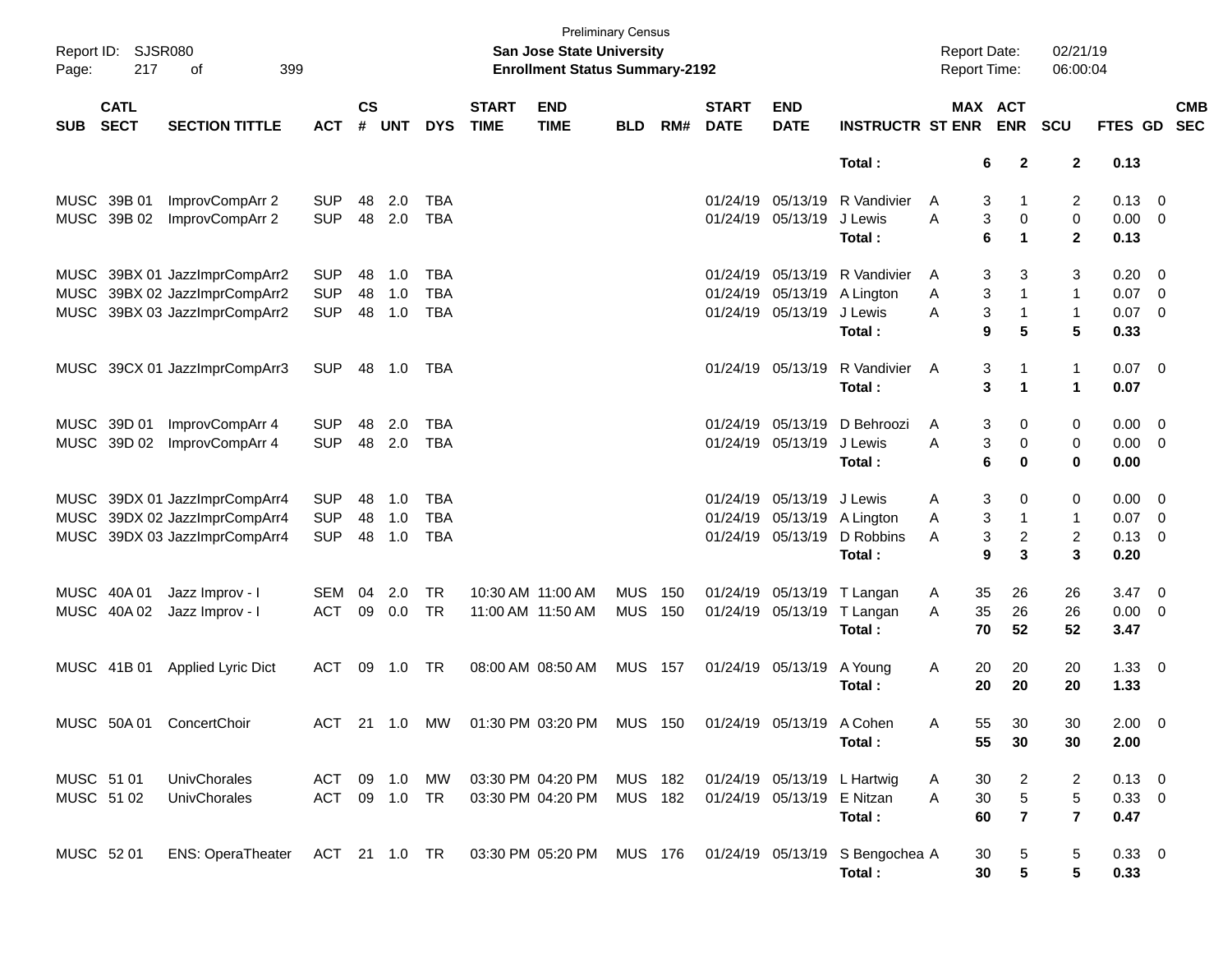| Page:      | Report ID: SJSR080<br>218  | 399<br>οf                                                            |                                         |                |                |                     |                             | <b>Preliminary Census</b><br>San Jose State University<br><b>Enrollment Status Summary-2192</b> |                |     |                             |                                        |                                                                                 | <b>Report Date:</b><br><b>Report Time:</b> |                                                                 | 02/21/19<br>06:00:04                    |                                                |                          |
|------------|----------------------------|----------------------------------------------------------------------|-----------------------------------------|----------------|----------------|---------------------|-----------------------------|-------------------------------------------------------------------------------------------------|----------------|-----|-----------------------------|----------------------------------------|---------------------------------------------------------------------------------|--------------------------------------------|-----------------------------------------------------------------|-----------------------------------------|------------------------------------------------|--------------------------|
| <b>SUB</b> | <b>CATL</b><br><b>SECT</b> | <b>SECTION TITTLE</b>                                                | <b>ACT</b>                              | <b>CS</b><br># | <b>UNT</b>     | <b>DYS</b>          | <b>START</b><br><b>TIME</b> | <b>END</b><br><b>TIME</b>                                                                       | <b>BLD</b>     | RM# | <b>START</b><br><b>DATE</b> | <b>END</b><br><b>DATE</b>              | <b>INSTRUCTR ST ENR</b>                                                         |                                            | MAX ACT<br><b>ENR</b>                                           | <b>SCU</b>                              | FTES GD                                        | <b>CMB</b><br><b>SEC</b> |
| MUSC 53 01 |                            | ENS: UnivSymphOrche&CT 21 1.0 TR                                     |                                         |                |                |                     |                             | 01:30 PM 03:20 PM                                                                               | MUS 176        |     |                             | 01/24/19 05/13/19                      | A Cohen<br>Total:                                                               | A<br>30                                    | 30<br>11<br>11                                                  | 11<br>11                                | $0.73 \quad 0$<br>0.73                         |                          |
| MUSC 54 01 |                            | SymphBand                                                            | ACT                                     |                | 21  1.0        | TR                  |                             | 01:30 PM 03:20 PM                                                                               | <b>MUS 150</b> |     |                             | 01/24/19 05/13/19                      | C McKenzie A<br>Total:                                                          | 30                                         | 26<br>30<br>26                                                  | 26<br>26                                | $1.73 \t 0$<br>1.73                            |                          |
| MUSC 55 01 |                            | ENS: WindEnsemble                                                    | ACT 21 1.0                              |                |                | МW                  |                             | 01:30 PM 03:20 PM                                                                               | MUS 176        |     |                             | 01/24/19 05/13/19                      | D Vickerman A<br>Total:                                                         | 40<br>40                                   | 12<br>12                                                        | 12<br>12                                | $0.80 \ 0$<br>0.80                             |                          |
| MUSC 57 01 |                            | <b>JazzOrch</b>                                                      | ACT                                     | 20             | 1.0            | TR                  |                             | 03:30 PM 05:20 PM                                                                               | <b>MUS 150</b> |     |                             | 01/24/19 05/13/19                      | A Lington<br>Total:                                                             | 20<br>A<br>20                              | 6<br>6                                                          | 6<br>6                                  | $0.40 \quad 0$<br>0.40                         |                          |
| MUSC 59 01 |                            | AfroLatinJazzEns                                                     | ACT                                     |                | 20 1.0         | MW                  |                             | 01:30 PM 03:20 PM                                                                               | <b>MUS 186</b> |     |                             | 01/24/19 05/13/19                      | J Lewis<br>Total:                                                               | A<br>20<br>20                              | 4<br>4                                                          | 4<br>4                                  | $0.27 \t 0$<br>0.27                            |                          |
|            | MUSC 60A 01                | Choraliers                                                           | ACT 21 1.0                              |                |                | TR                  |                             | 01:30 PM 03:20 PM                                                                               | <b>MUS 182</b> |     |                             | 01/24/19 05/13/19                      | D Hollinger<br>Total:                                                           | A<br>20<br>20                              | 7<br>$\overline{7}$                                             | 7<br>$\overline{7}$                     | $0.47 \quad 0$<br>0.47                         |                          |
|            | MUSC 60C 01<br>MUSC 60C 02 | EnsChamberMusic<br>EnsChamberMusic                                   | <b>ACT</b><br>ACT                       | 10             | 1.0<br>10 1.0  | $\mathsf{T}$<br>TBA |                             | 03:30 PM 05:20 PM                                                                               | <b>MUS</b> 211 |     |                             | 01/24/19 05/13/19<br>01/24/19 05/13/19 | G Mok<br>S Jones-Haye A<br>Total:                                               | A<br>10<br>10<br>20                        | 0<br>6<br>6                                                     | 0<br>6<br>6                             | $0.00 \t 0$<br>$0.40 \quad 0$<br>0.40          |                          |
|            | MUSC 60D 01                | CollMusicum                                                          | ACT 10 1.0 F                            |                |                |                     |                             | 08:30 AM 10:15 AM                                                                               | <b>MUS 182</b> |     |                             | 01/24/19 05/13/19                      | G Haramaki A<br>Total:                                                          | 15<br>15                                   | 3<br>3                                                          | 3<br>3                                  | $0.20 \ 0$<br>0.20                             |                          |
|            | MUSC 60E 01                | JazzSingers                                                          | ACT 10 1.0 F                            |                |                |                     |                             | 10:30 AM 11:00 AM                                                                               | <b>MUS 250</b> |     |                             | 01/24/19 05/13/19                      | C Oser<br>Total:                                                                | A<br>15<br>15                              | 13<br>13                                                        | 13<br>13                                | $0.87$ 0<br>0.87                               |                          |
|            | MUSC 60F 01                | SmallJazzEns<br>MUSC 60F 02 SmallJazzEns<br>MUSC 60F 03 SmallJazzEns | ACT<br>ACT 10 1.0 TBA<br>ACT 10 1.0 TBA |                | $10 \quad 1.0$ | <b>TBA</b>          |                             |                                                                                                 |                |     |                             | 01/24/19 05/13/19 J Lewis              | 01/24/19 05/13/19 D Robbins<br>01/24/19 05/13/19 J Dryden<br><b>A</b><br>Total: | Α<br>A                                     | 3<br>0<br>3<br>$\overline{1}$<br>$\overline{9}$<br>$\mathbf{2}$ | 0<br>-1<br>$\mathbf{1}$<br>$\mathbf{2}$ | $0.00 \t 0$<br>$0.07 \t 0$<br>$0.07$ 0<br>0.13 |                          |
|            |                            | MUSC 60G 01 PepBand<br>MUSC 60G 02 PepBand                           |                                         |                |                |                     |                             | ACT 10 1.0 MW 04:00 PM 06:30 PM WSQ 106                                                         |                |     | 01/24/19 05/13/19 A Cohen   |                                        | ACT 10 1.0 W 03:45 PM 06:00 PM MUS 150 01/24/19 05/13/19 C McKenzie A<br>Total: | 20<br>$\mathsf{A}$                         | 35<br>24<br>$\overline{4}$<br>55<br>28                          | 24<br>$\overline{4}$<br>28              | $1.60 \t 0$<br>$0.27 \ 0$<br>1.87              |                          |
|            |                            | MUSC 60H 01 PercEns                                                  |                                         |                |                | ACT 10 1.0 F        |                             |                                                                                                 |                |     |                             |                                        |                                                                                 |                                            | 15 6                                                            | 6                                       | $0.40 \quad 0$                                 |                          |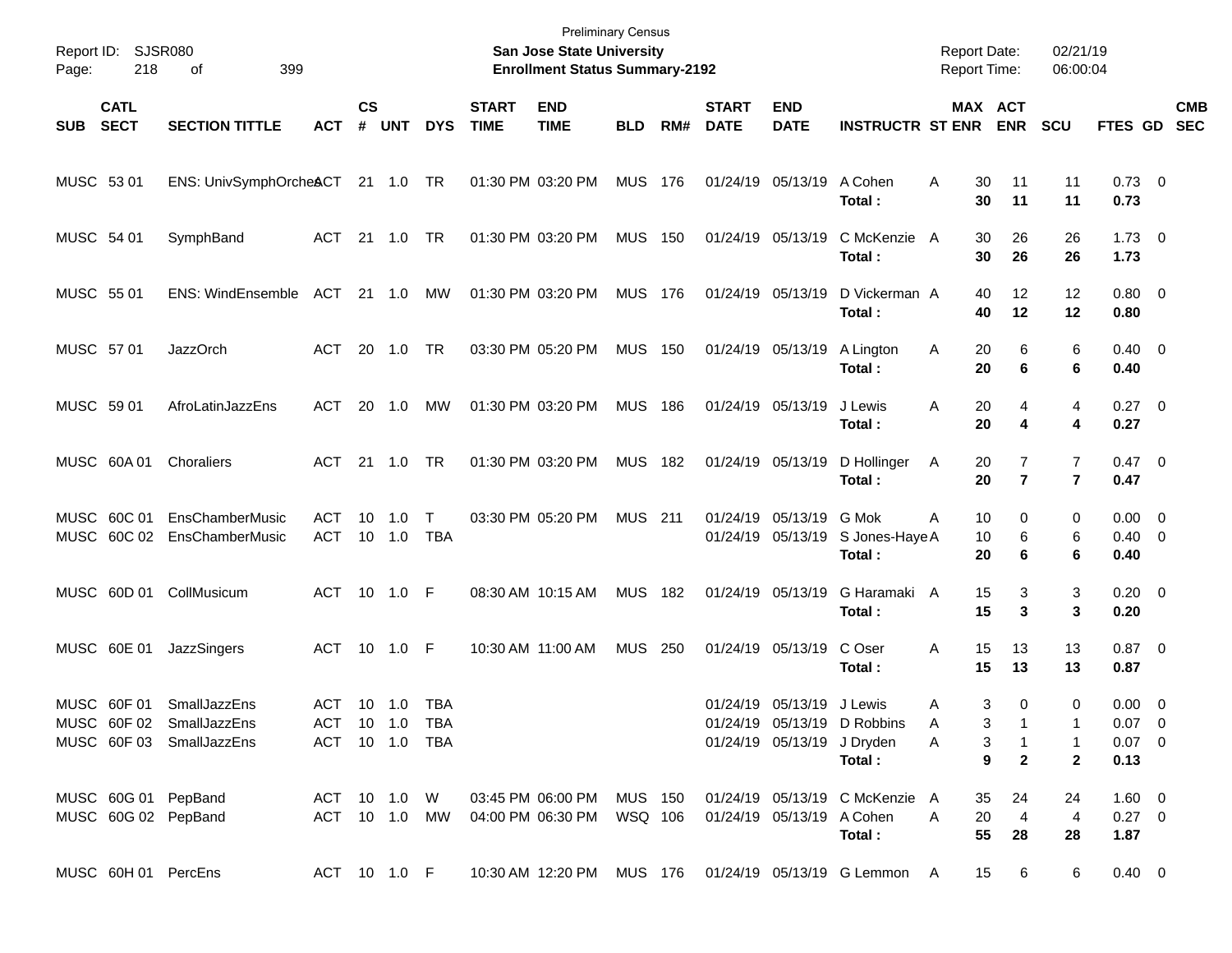| Page:      | Report ID: SJSR080<br>219  | 399<br>of                          |               |                    |               |                 |                             | <b>Preliminary Census</b><br>San Jose State University<br><b>Enrollment Status Summary-2192</b> |            |       |                             |                                                 |                                            | <b>Report Date:</b><br><b>Report Time:</b> |                                    | 02/21/19<br>06:00:04                  |                                       |                          |
|------------|----------------------------|------------------------------------|---------------|--------------------|---------------|-----------------|-----------------------------|-------------------------------------------------------------------------------------------------|------------|-------|-----------------------------|-------------------------------------------------|--------------------------------------------|--------------------------------------------|------------------------------------|---------------------------------------|---------------------------------------|--------------------------|
| <b>SUB</b> | <b>CATL</b><br><b>SECT</b> | <b>SECTION TITTLE</b>              | <b>ACT</b>    | $\mathsf{cs}$<br># | <b>UNT</b>    | <b>DYS</b>      | <b>START</b><br><b>TIME</b> | <b>END</b><br><b>TIME</b>                                                                       | <b>BLD</b> | RM#   | <b>START</b><br><b>DATE</b> | <b>END</b><br><b>DATE</b>                       | <b>INSTRUCTR ST ENR</b>                    | MAX ACT                                    | <b>ENR</b>                         | SCU                                   | <b>FTES GD</b>                        | <b>CMB</b><br><b>SEC</b> |
|            |                            |                                    |               |                    |               |                 |                             |                                                                                                 |            |       |                             |                                                 | Total:                                     | 15                                         | 6                                  | 6                                     | 0.40                                  |                          |
|            | MUSC 60101                 | EnsJazzEnsemble                    | ACT           |                    | 10 1.0 F      |                 |                             | 12:30 PM 02:20 PM                                                                               | <b>MUS</b> | 182   |                             | 01/24/19 05/13/19                               | C Garza<br>Total:                          | A<br>20<br>20                              | 8<br>8                             | 8<br>8                                | 0.53 0<br>0.53                        |                          |
|            | MUSC 60J 01                | StringEns                          | ACT           |                    | 10 1.0        | TBA             |                             |                                                                                                 |            |       |                             | 01/24/19 05/13/19                               | S Jones-Haye A<br>Total:                   | 15<br>15                                   | $\overline{7}$<br>$\overline{7}$   | $\overline{7}$<br>$\overline{7}$      | $0.47 \quad 0$<br>0.47                |                          |
|            | MUSC 60K 01<br>MUSC 60K 02 | <b>BrassEns</b><br><b>BrassEns</b> | ACT<br>ACT    | 10                 | 1.0<br>10 1.0 | F<br><b>TBA</b> |                             | 10:30 AM 12:20 PM                                                                               | MUS        | 150   |                             | 01/24/19 05/13/19 T Hornig<br>01/24/19 05/13/19 | J Freeman<br>Total:                        | 15<br>Α<br>15<br>A<br>30                   | 7<br>$\mathbf 0$<br>$\overline{7}$ | $\overline{7}$<br>0<br>$\overline{7}$ | $0.47 \quad 0$<br>$0.00 \t 0$<br>0.47 |                          |
|            | MUSC 60L01<br>MUSC 60L02   | WoodwindEns<br>WoodwindEns         | ACT<br>ACT    | 10                 | 1.0<br>10 1.0 | F<br><b>TBA</b> |                             | 10:30 AM 12:20 PM                                                                               | <b>MUS</b> | - 182 |                             | 01/24/19 05/13/19<br>01/24/19 05/13/19          | J Averett<br>C Payne<br>Total:             | 10<br>Α<br>A<br>10<br>20                   | 4<br>$\overline{2}$<br>6           | 4<br>2<br>6                           | $0.27 \t 0$<br>$0.13 \quad 0$<br>0.40 |                          |
|            |                            | MUSC 60M 01 SaxophoneEns           | ACT 10 1.0 T  |                    |               |                 |                             | 07:00 PM 09:00 PM                                                                               | MUS        | 150   |                             | 01/24/19 05/13/19                               | M Hernandez A<br>Total:                    | 15<br>15                                   | $\overline{2}$<br>$\mathbf{2}$     | $\overline{2}$<br>$\mathbf{2}$        | $0.13 \quad 0$<br>0.13                |                          |
|            | MUSC 600 01                | TromboneEns                        | ACT 10 1.0 F  |                    |               |                 |                             | 08:30 AM 10:20 AM                                                                               | <b>MUS</b> | 150   |                             | 01/24/19 05/13/19                               | T Hornig<br>Total:                         | 15<br>Α<br>15                              | 3<br>$\mathbf{3}$                  | 3<br>3                                | $0.20 \ 0$<br>0.20                    |                          |
|            | MUSC 61 01                 | StylesIntrpOpera1                  | ACT           |                    | 09 1.0        | <b>TBA</b>      |                             |                                                                                                 |            |       |                             | 01/24/19 05/13/19                               | S Snitkovska A<br>Total:                   | 15<br>15                                   | 1<br>1                             | $\mathbf{1}$<br>1                     | $0.07$ 0<br>0.07                      |                          |
|            | MUSC 63 01                 | StylesIntrpOpera2                  | ACT           |                    | 09 1.0        | <b>TBA</b>      |                             |                                                                                                 |            |       |                             | 01/24/19 05/13/19                               | S Snitkovska A<br>Total:                   | 15<br>15                                   | 1<br>1                             | $\mathbf{1}$<br>1                     | $0.07$ 0<br>0.07                      |                          |
|            | MUSC 81 01                 | Concert Listening I                | ACT           | 09                 | 1.0           | <b>TR</b>       |                             | 12:30 PM 01:20 PM                                                                               | MUS        | 176   |                             | 01/24/19 05/13/19                               | R Lacey<br>Total:                          | 100<br>A<br>100                            | 4<br>4                             | 4<br>4                                | $0.27 \t 0$<br>0.27                   |                          |
|            |                            | MUSC 100W 01 Writing Workshop      |               |                    |               | SEM 04 3.0 TR   |                             | 09:00 AM 10:15 AM MUS 210                                                                       |            |       |                             |                                                 | 01/24/19 05/13/19 G Haramaki A<br>Total:   | 25<br>25                                   | 27<br>27                           | 81<br>81                              | $5.40 \ 0$<br>5.40                    |                          |
|            | MUSC 102 02                | Orchestration                      | SEM 04 3.0 MW |                    |               |                 |                             | 12:00 PM 01:15 PM MUS 211                                                                       |            |       |                             |                                                 | 01/24/19 05/13/19 M Rodriguez- A<br>Total: | 25<br>25                                   | 24<br>24                           | 72<br>72                              | 4.90 2<br>4.90                        |                          |
|            |                            | MUSC 106B 01 Jazz Arranging 2      | SEM 04 2.0 MW |                    |               |                 |                             | 10:30 AM 11:45 AM MUS 157                                                                       |            |       |                             | 01/24/19 05/13/19                               | A Lington<br>Total:                        | 20<br>A<br>20                              | 9<br>$\boldsymbol{9}$              | 18<br>18                              | $1.27$ 2<br>1.27                      |                          |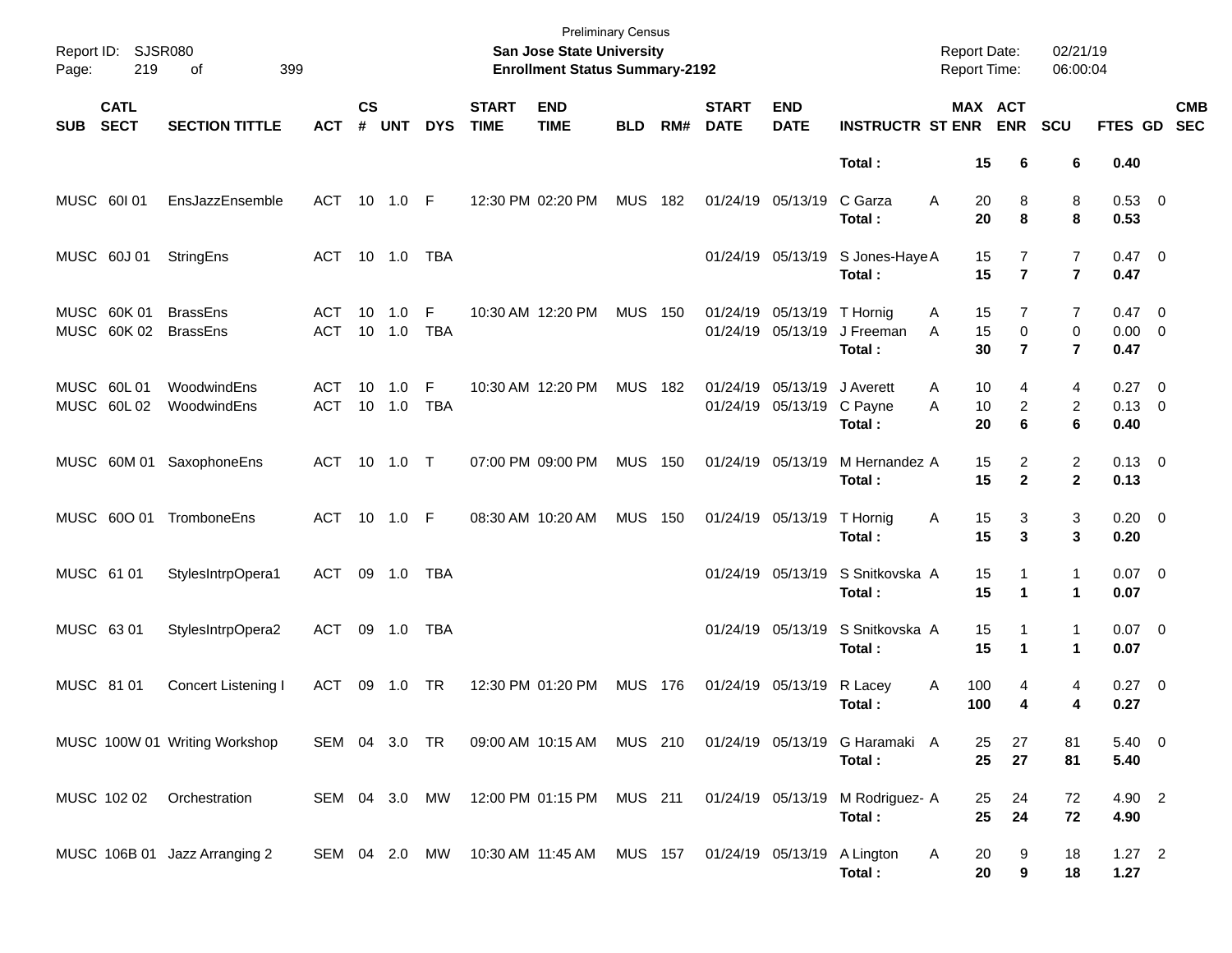| Page:      | Report ID: SJSR080<br>220                    | 399<br>оf                                                    |                                  |                    |                |                          |                             | <b>Preliminary Census</b><br>San Jose State University<br><b>Enrollment Status Summary-2192</b> |                          |            |                             |                                                     |                                          | <b>Report Date:</b><br><b>Report Time:</b>                 |                                   | 02/21/19<br>06:00:04                |                                          |                                            |                          |
|------------|----------------------------------------------|--------------------------------------------------------------|----------------------------------|--------------------|----------------|--------------------------|-----------------------------|-------------------------------------------------------------------------------------------------|--------------------------|------------|-----------------------------|-----------------------------------------------------|------------------------------------------|------------------------------------------------------------|-----------------------------------|-------------------------------------|------------------------------------------|--------------------------------------------|--------------------------|
| <b>SUB</b> | <b>CATL</b><br><b>SECT</b>                   | <b>SECTION TITTLE</b>                                        | <b>ACT</b>                       | $\mathsf{cs}$<br># | <b>UNT</b>     | <b>DYS</b>               | <b>START</b><br><b>TIME</b> | <b>END</b><br><b>TIME</b>                                                                       | <b>BLD</b>               | RM#        | <b>START</b><br><b>DATE</b> | <b>END</b><br><b>DATE</b>                           | <b>INSTRUCTR ST ENR</b>                  | MAX ACT                                                    | <b>ENR</b>                        | <b>SCU</b>                          | FTES GD                                  |                                            | <b>CMB</b><br><b>SEC</b> |
|            | MUSC 111 01                                  | Rom/Modern Mus HistoLEC                                      |                                  |                    | $02 \quad 3.0$ | МW                       |                             | 09:00 AM 10:15 AM                                                                               | <b>MUS 250</b>           |            |                             | 01/24/19 05/13/19                                   | E Buurman<br>Total:                      | 50<br>A<br>50                                              | 52<br>52                          | 156<br>156                          | $10.40 \quad 0$<br>10.40                 |                                            |                          |
|            | MUSC 117 01<br>MUSC 117 02                   | Mus Cul Latin Am<br>Mus Cul Latin Am                         | <b>LEC</b><br><b>LEC</b>         | 01<br>01           | 3.0<br>3.0     | <b>TR</b><br><b>MW</b>   |                             | 09:00 AM 10:15 AM<br>12:00 PM 01:15 PM                                                          | <b>MUS</b><br><b>MUS</b> | 250<br>250 |                             | 01/24/19 05/13/19<br>01/24/19 05/13/19              | A Romero RamA<br>A Romero RanA<br>Total: | 60<br>60<br>120                                            | 46<br>64<br>110                   | 138<br>192<br>330                   | 9.20<br>12.85<br>22.05                   | $\overline{\phantom{0}}$<br>$\overline{1}$ |                          |
|            | MUSC 120 01<br>MUSC 120 80                   | Worlds of Jazz<br>Worlds of Jazz                             | LEC.<br><b>LEC</b>               | 01<br>01           | 3.0<br>3.0     | MW<br><b>TBA</b>         |                             | 10:30 AM 11:45 AM                                                                               | <b>MUS</b>               | 150        |                             | 01/24/19 05/13/19<br>01/24/19 05/13/19              | J Lewis<br>J Lewis<br>Total:             | 70<br>A<br>A<br>100<br>170                                 | 35<br>100<br>135                  | 105<br>300<br>405                   | 7.05<br>$20.00 \t 0$<br>27.05            | $\overline{\phantom{1}}$                   |                          |
|            |                                              | MUSC 122B 01 FundTechDoReeds<br>MUSC 122B 02 FundTechDoReeds | ACT<br><b>ACT</b>                | 10                 | 1.0<br>10 1.0  | <b>TR</b><br><b>TR</b>   |                             | 11:30 AM 12:20 PM<br>11:30 AM 12:20 PM                                                          | <b>MUS</b><br><b>MUS</b> | 182<br>250 | 01/24/19 05/13/19           | 01/24/19 05/13/19                                   | R Lacey<br>R Maldonado A<br>Total:       | 20<br>A<br>20<br>40                                        | 10<br>8<br>18                     | 10<br>8<br>18                       | 0.68<br>0.53 0<br>1.22                   | - 1                                        |                          |
|            |                                              | MUSC 123B 01 FundTechLowBr                                   | ACT                              |                    | 10 1.0         | МW                       | 10:30 AM 11:20 AM           |                                                                                                 | <b>MUS 182</b>           |            |                             | 01/24/19 05/13/19                                   | T Hornig<br>Total:                       | Α<br>20<br>20                                              | 11<br>11                          | 11<br>11                            | $0.75$ 1<br>0.75                         |                                            |                          |
|            |                                              | MUSC 125D 01 Fund Tech Percus                                | ACT                              | 09                 | 1.0 F          |                          |                             | 12:30 PM 02:20 PM                                                                               | <b>MUS 176</b>           |            |                             | 01/24/19 05/13/19                                   | G Lemmon<br>Total:                       | A<br>20<br>20                                              | 12<br>12                          | 12<br>12                            | $0.80 \ 0$<br>0.80                       |                                            |                          |
|            | MUSC 126 01                                  | Marching Band Tech                                           | ACT 08 1.0 M                     |                    |                |                          |                             | 03:30 PM 05:20 PM                                                                               | MUS 213                  |            |                             | 01/24/19 05/13/19                                   | C McKenzie A<br>Total:                   | 20<br>20                                                   | 17<br>17                          | 17<br>17                            | $1.13 \ 0$<br>1.13                       |                                            |                          |
|            |                                              | MUSC 127B 01 FundTechLowStr                                  | <b>ACT</b>                       |                    | 10 1.0         | <b>TR</b>                | 08:00 AM 08:50 AM           |                                                                                                 | <b>MUS</b>               | 150        |                             | 01/24/19 05/13/19                                   | S Jones-Haye A<br>Total:                 | 20<br>20                                                   | 15<br>15                          | 15<br>15                            | $1.02 \quad 1$<br>1.02                   |                                            |                          |
|            | MUSC 130B 01 Piano 6<br>MUSC 130B 02 Piano 6 |                                                              | <b>SUP</b><br><b>SUP</b>         | 25                 | 2.0<br>25 2.0  | <b>TBA</b><br><b>TBA</b> |                             |                                                                                                 |                          |            | 01/24/19                    | 05/13/19<br>01/24/19 05/13/19 F Levy                | G Mok<br>Total:                          | 3<br>A<br>3<br>Α<br>6                                      | 1<br>1<br>$\mathbf{2}$            | $\overline{2}$<br>2<br>4            | $0.13 \quad 0$<br>$0.13 \quad 0$<br>0.27 |                                            |                          |
|            | MUSC 130D 01 Piano 8<br>MUSC 130D 02 Piano 8 |                                                              | SUP 25 2.0 TBA<br>SUP 25 2.0 TBA |                    |                |                          |                             |                                                                                                 |                          |            |                             | 01/24/19 05/13/19 G Mok<br>01/24/19 05/13/19 F Levy | Total:                                   | 3<br>A<br>$\ensuremath{\mathsf{3}}$<br>Α<br>$6\phantom{a}$ | 0<br>$\mathbf{1}$<br>$\mathbf{1}$ | 0<br>$\overline{2}$<br>$\mathbf{2}$ | $0.00 \t 0$<br>$0.13 \ 0$<br>0.13        |                                            |                          |
|            | MUSC 133 01<br>MUSC 133 02                   | Voice<br>Voice                                               | SUP 25 2.0 TBA<br>SUP 25 2.0 TBA |                    |                |                          |                             |                                                                                                 |                          |            |                             | 01/24/19 05/13/19 J Frank                           | 01/24/19 05/13/19 J Smucker<br>Total:    | 3<br>A<br>3<br>A<br>$\bf 6$                                | 1<br>0                            | 2<br>$\mathbf 0$<br>$\mathbf{2}$    | $0.13 \ 0$<br>$0.00 \t 0$<br>0.13        |                                            |                          |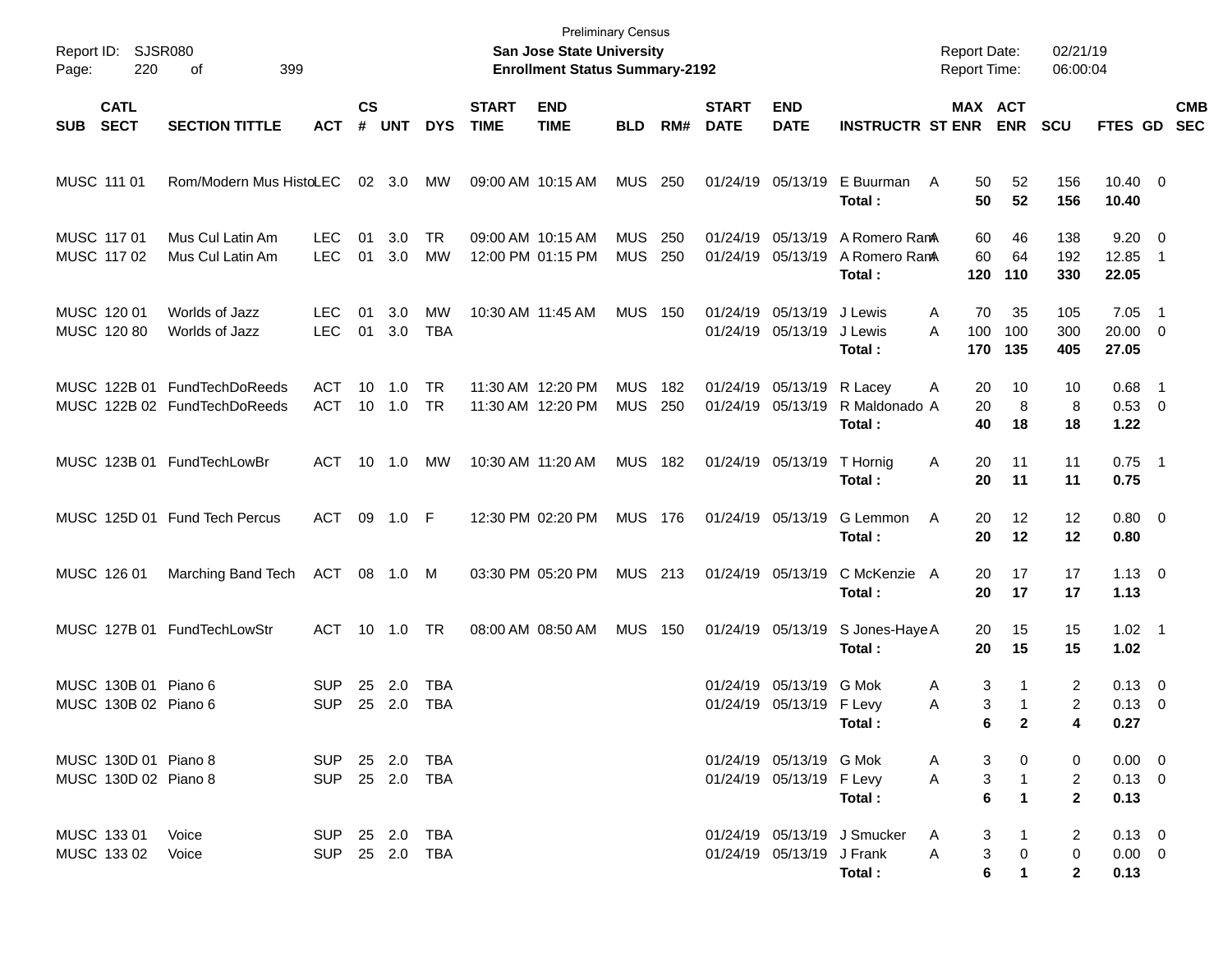| Page:      | Report ID: SJSR080<br>221 | 399<br>οf             |            |               |                |            |              | <b>San Jose State University</b><br><b>Enrollment Status Summary-2192</b> | <b>Preliminary Census</b> |     |              |                              |                                  |   | <b>Report Date:</b><br><b>Report Time:</b> | 02/21/19<br>06:00:04 |                |                         |            |
|------------|---------------------------|-----------------------|------------|---------------|----------------|------------|--------------|---------------------------------------------------------------------------|---------------------------|-----|--------------|------------------------------|----------------------------------|---|--------------------------------------------|----------------------|----------------|-------------------------|------------|
|            | <b>CATL</b>               |                       |            | $\mathsf{cs}$ |                |            | <b>START</b> | <b>END</b>                                                                |                           |     | <b>START</b> | <b>END</b>                   |                                  |   | MAX ACT                                    |                      |                |                         | <b>CMB</b> |
| <b>SUB</b> | <b>SECT</b>               | <b>SECTION TITTLE</b> | <b>ACT</b> |               | # UNT          | <b>DYS</b> | <b>TIME</b>  | <b>TIME</b>                                                               | <b>BLD</b>                | RM# | <b>DATE</b>  | <b>DATE</b>                  | <b>INSTRUCTR ST ENR</b>          |   | <b>ENR</b>                                 | <b>SCU</b>           | FTES GD SEC    |                         |            |
|            | MUSC 133A 01 Voice 5      |                       | SUP        | 25            | 2.0            | TBA        |              |                                                                           |                           |     |              |                              | 01/24/19 05/13/19 C Bengochea A  |   | 3<br>$\mathbf 1$                           | 2                    | 0.13           | $\overline{0}$          |            |
|            | MUSC 133A 02 Voice 5      |                       | <b>SUP</b> | 25            | 2.0            | TBA        |              |                                                                           |                           |     |              | 01/24/19 05/13/19 J Frank    |                                  | A | 3<br>0                                     | 0                    | 0.00           | 0                       |            |
|            | MUSC 133A 03 Voice 5      |                       | <b>SUP</b> | 25            | 2.0            | <b>TBA</b> |              |                                                                           |                           |     |              |                              | 01/24/19 05/13/19 J Scharlach    | A | 3<br>3                                     | 6                    | 0.40           | 0                       |            |
|            | MUSC 133A 04 Voice 5      |                       | <b>SUP</b> | 25            | 2.0            | <b>TBA</b> |              |                                                                           |                           |     |              |                              | 01/24/19 05/13/19 J Smucker      | A | 3<br>2                                     | $\overline{4}$       | 0.27           | $\overline{0}$          |            |
|            | MUSC 133A 05 Voice 5      |                       | <b>SUP</b> | 25            | 2.0            | <b>TBA</b> |              |                                                                           |                           |     |              | 01/24/19 05/13/19            | J Mitchell                       | A | 3<br>$\mathbf{1}$                          | $\overline{2}$       | 0.13           | 0                       |            |
|            |                           |                       |            |               |                |            |              |                                                                           |                           |     |              |                              | Total :                          |   | 15<br>$\overline{7}$                       | 14                   | 0.93           |                         |            |
|            | MUSC 133B 01 Voice 6      |                       | <b>SUP</b> | 25            | 2.0            | TBA        |              |                                                                           |                           |     |              | 01/24/19 05/13/19 J Mitchell |                                  | A | 3<br>1                                     | 2                    | 0.13           | - 0                     |            |
|            | MUSC 133B 02 Voice 6      |                       | <b>SUP</b> |               | 25 2.0         | TBA        |              |                                                                           |                           |     |              | 01/24/19 05/13/19            | J Scharlach                      | A | 3<br>2                                     | 4                    | 0.30           | $\overline{1}$          |            |
|            |                           |                       |            |               |                |            |              |                                                                           |                           |     |              |                              | Total:                           |   | 6<br>3                                     | 6                    | 0.43           |                         |            |
|            | MUSC 133C 01 Voice 7      |                       | <b>SUP</b> | 25            | 2.0            | TBA        |              |                                                                           |                           |     |              |                              | 01/24/19 05/13/19 S Bengochea A  |   | 3<br>1                                     | 2                    | 0.13           | $\overline{\mathbf{0}}$ |            |
|            | MUSC 133C 02 Voice 7      |                       | <b>SUP</b> |               | 25 2.0         | TBA        |              |                                                                           |                           |     |              | 01/24/19 05/13/19 J Frank    |                                  | A | 3<br>$\mathbf{1}$                          | $\overline{2}$       | 0.13           | $\overline{0}$          |            |
|            |                           |                       |            |               |                |            |              |                                                                           |                           |     |              |                              | Total :                          |   | 6<br>$\mathbf{2}$                          | 4                    | 0.27           |                         |            |
|            | MUSC 133D 01 Voice 8      |                       | <b>SUP</b> | 25            | 2.0            | TBA        |              |                                                                           |                           |     |              |                              | 01/24/19 05/13/19 C Bengochea A  |   | 3<br>1                                     | 2                    | 0.13           | $\overline{0}$          |            |
|            | MUSC 133D 02 Voice 8      |                       | <b>SUP</b> | 25            | 2.0            | <b>TBA</b> |              |                                                                           |                           |     |              |                              | 01/24/19 05/13/19 S Bengochea A  |   | 3<br>2                                     | 4                    | 0.27           | $\mathbf 0$             |            |
|            | MUSC 133D 03 Voice 8      |                       | <b>SUP</b> | 25            | 2.0            | <b>TBA</b> |              |                                                                           |                           |     |              | 01/24/19 05/13/19 J Frank    |                                  | A | 3<br>$\overline{2}$                        | 4                    | 0.27           | $\overline{0}$          |            |
|            | MUSC 133D 04 Voice 8      |                       | <b>SUP</b> | 25            | 2.0            | <b>TBA</b> |              |                                                                           |                           |     |              |                              | 01/24/19 05/13/19 J Smucker      | A | 3<br>0                                     | 0                    | 0.00           | 0                       |            |
|            | MUSC 133D 05 Voice 8      |                       | <b>SUP</b> | 25            | 2.0            | <b>TBA</b> |              |                                                                           |                           |     |              | 01/24/19 05/13/19 J Mitchell |                                  | A | 3<br>1                                     | 2                    | 0.13           | 0                       |            |
|            |                           |                       |            |               |                |            |              |                                                                           |                           |     |              |                              | Total :                          |   | 15<br>6                                    | 12                   | 0.80           |                         |            |
|            | MUSC 134A 01 Strings 5    |                       | <b>SUP</b> | 36            | 2.0            | TBA        |              |                                                                           |                           |     |              | 01/24/19 05/13/19 S Lin      |                                  | A | 3<br>1                                     | 2                    | 0.13           | - 0                     |            |
|            | MUSC 134A 02 Strings 5    |                       | <b>SUP</b> | 36            | 2.0            | TBA        |              |                                                                           |                           |     |              |                              | 01/24/19 05/13/19 S Jones-Haye A |   | 3<br>$\mathbf{1}$                          | $\overline{2}$       | 0.13           | $\mathbf 0$             |            |
|            |                           |                       |            |               |                |            |              |                                                                           |                           |     |              |                              | Total:                           |   | 6<br>$\mathbf{2}$                          | 4                    | 0.27           |                         |            |
|            | MUSC 134B 01 Strings 6    |                       | <b>SUP</b> | 36            | 2.0            | TBA        |              |                                                                           |                           |     |              |                              | 01/24/19 05/13/19 P Gelfand      | A | 3<br>1                                     | 2                    | 0.13           | 0                       |            |
|            | MUSC 134B 02 Strings 6    |                       | <b>SUP</b> | 36            | 2.0            | TBA        |              |                                                                           |                           |     |              | 01/24/19 05/13/19 S Lin      |                                  | A | 3<br>$\mathbf{1}$                          | 2                    | 0.13           | 0                       |            |
|            | MUSC 134B 03 Strings 6    |                       | <b>SUP</b> | 36            | 2.0            | <b>TBA</b> |              |                                                                           |                           |     |              |                              | 01/24/19 05/13/19 S Jones-Haye A |   | 3<br>$\mathbf{1}$                          | 2                    | 0.13           | $\overline{0}$          |            |
|            |                           |                       |            |               |                |            |              |                                                                           |                           |     |              |                              | Total :                          |   | 9<br>3                                     | 6                    | 0.40           |                         |            |
|            | MUSC 134C 01 Strings 7    |                       |            |               | SUP 25 2.0 TBA |            |              |                                                                           |                           |     |              | 01/24/19 05/13/19 S Lin      |                                  | A | 3                                          | 2                    | $0.13 \quad 0$ |                         |            |
|            |                           |                       |            |               |                |            |              |                                                                           |                           |     |              |                              | Total:                           |   | 3<br>$\mathbf{1}$                          | $\overline{2}$       | 0.13           |                         |            |
|            | MUSC 134D 01 Strings 8    |                       | <b>SUP</b> |               | 25 2.0         | TBA        |              |                                                                           |                           |     |              | 01/24/19 05/13/19 S Lin      |                                  | A | 0<br>3                                     | 0                    | $0.00 \t 0$    |                         |            |
|            | MUSC 134D 02 Strings 8    |                       | <b>SUP</b> |               | 25 2.0         | <b>TBA</b> |              |                                                                           |                           |     |              |                              | 01/24/19 05/13/19 P Gelfand      | A | 3<br>$\overline{1}$                        | 2                    | $0.17$ 1       |                         |            |
|            | MUSC 134D 03 Strings 8    |                       | <b>SUP</b> |               | 25 2.0         | TBA        |              |                                                                           |                           |     |              | 01/24/19 05/13/19 B Moyer    |                                  | A | $\sqrt{3}$<br>$\mathbf{1}$                 | $\overline{2}$       | $0.13 \ 0$     |                         |            |
|            | MUSC 134D 04 Strings 8    |                       |            |               | SUP 25 2.0 TBA |            |              |                                                                           |                           |     |              |                              | 01/24/19 05/13/19 S Jones-Haye A |   | 3<br>1                                     | $\overline{2}$       | $0.13 \ 0$     |                         |            |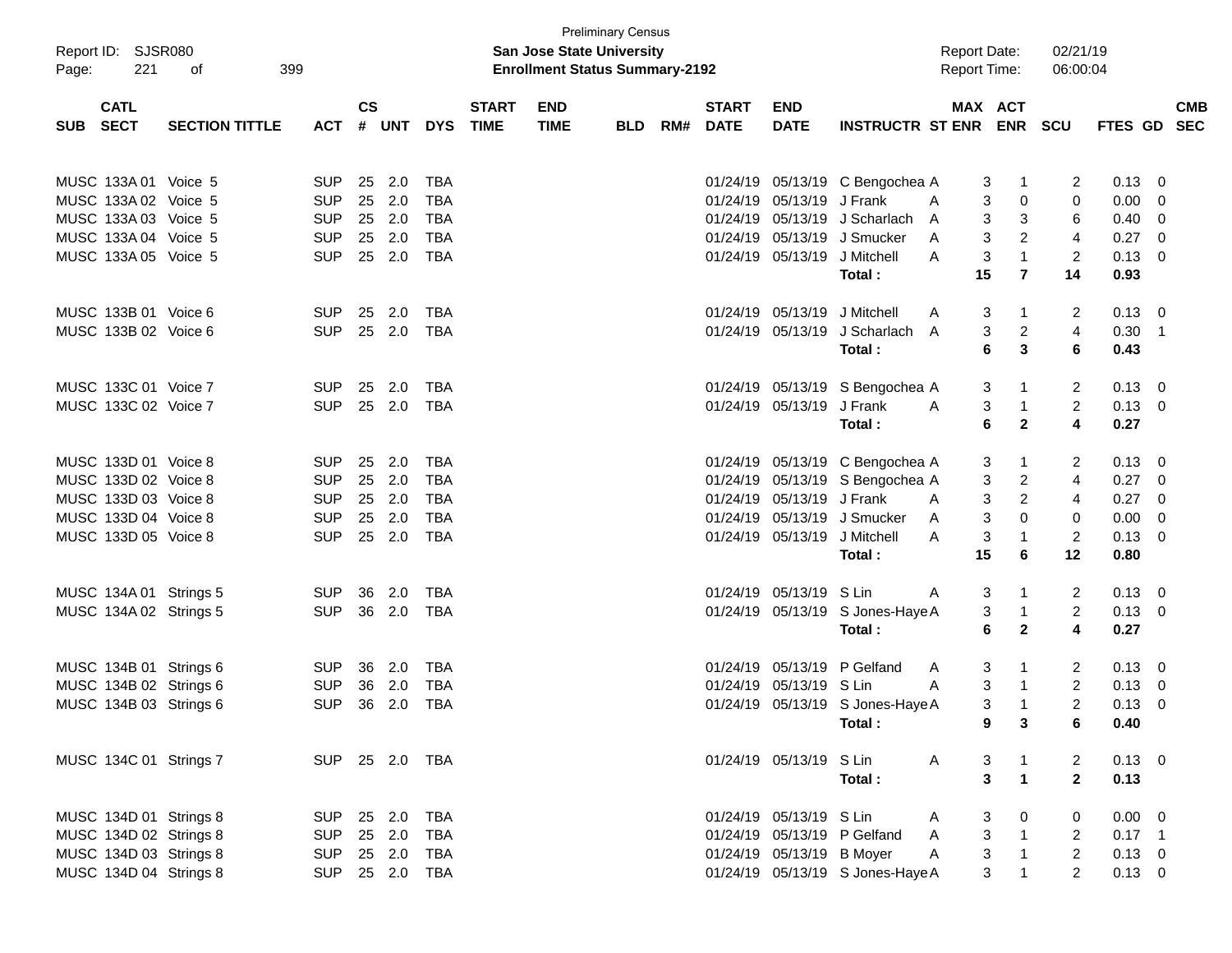| Page: | Report ID: SJSR080<br>222  | 399<br>οf                 |                |                        |     |            |                             | San Jose State University<br><b>Enrollment Status Summary-2192</b> | <b>Preliminary Census</b> |     |                             |                             |                                        | <b>Report Date:</b><br>Report Time: |                   |                          | 02/21/19<br>06:00:04 |                  |                          |            |
|-------|----------------------------|---------------------------|----------------|------------------------|-----|------------|-----------------------------|--------------------------------------------------------------------|---------------------------|-----|-----------------------------|-----------------------------|----------------------------------------|-------------------------------------|-------------------|--------------------------|----------------------|------------------|--------------------------|------------|
| SUB   | <b>CATL</b><br><b>SECT</b> | <b>SECTION TITTLE</b>     | <b>ACT</b>     | $\mathsf{cs}$<br># UNT |     | <b>DYS</b> | <b>START</b><br><b>TIME</b> | <b>END</b><br><b>TIME</b>                                          | <b>BLD</b>                | RM# | <b>START</b><br><b>DATE</b> | <b>END</b><br><b>DATE</b>   | INSTRUCTR ST ENR ENR SCU               |                                     |                   | MAX ACT                  |                      | FTES GD SEC      |                          | <b>CMB</b> |
|       |                            |                           |                |                        |     |            |                             |                                                                    |                           |     |                             |                             | Total:                                 |                                     | 12                | 3                        | 6                    | 0.43             |                          |            |
|       |                            | MUSC 135B 01 Woodwinds 6  | <b>SUP</b>     | 25                     | 2.0 | <b>TBA</b> |                             |                                                                    |                           |     |                             | 01/24/19 05/13/19 J Barrett |                                        | A                                   | 3                 | -1                       | 2                    | $0.13 \quad 0$   |                          |            |
|       |                            | MUSC 135B 02 Woodwinds 6  | <b>SUP</b>     | 25                     | 2.0 | <b>TBA</b> |                             |                                                                    |                           |     |                             | 01/24/19 05/13/19 Y Chou    |                                        | A                                   | $\overline{4}$    | $\overline{1}$           | $\overline{2}$       | $0.13 \ 0$       |                          |            |
|       |                            | MUSC 135B 03 Woodwinds 6  | <b>SUP</b>     | 25                     | 2.0 | <b>TBA</b> |                             |                                                                    |                           |     |                             |                             | 01/24/19 05/13/19 M Hernandez A        |                                     | 3                 | $\overline{1}$           | 2                    | $0.13 \ 0$       |                          |            |
|       |                            | MUSC 135B 04 Woodwinds 6  | <b>SUP</b>     | 25 2.0                 |     | <b>TBA</b> |                             |                                                                    |                           |     |                             | 01/24/19 05/13/19 J Averett |                                        | A                                   | 3                 | $\overline{2}$           | $\overline{4}$       | $0.27 \ 0$       |                          |            |
|       |                            |                           |                |                        |     |            |                             |                                                                    |                           |     |                             |                             | Total:                                 |                                     | 13                | 5                        | 10                   | 0.67             |                          |            |
|       |                            | MUSC 135D 01 Woodwinds 8  | <b>SUP</b>     | 25                     | 2.0 | <b>TBA</b> |                             |                                                                    |                           |     |                             | 01/24/19 05/13/19 Y Chou    |                                        | A                                   | 3                 | $\overline{1}$           | 2                    | $0.13 \quad 0$   |                          |            |
|       |                            | MUSC 135D 02 Woodwinds 8  | <b>SUP</b>     | 25                     | 2.0 | <b>TBA</b> |                             |                                                                    |                           |     |                             |                             | 01/24/19 05/13/19 M Hernandez A        |                                     | 3                 | 3                        | 6                    | 0.40             | $\overline{\phantom{0}}$ |            |
|       |                            | MUSC 135D 03 Woodwinds 8  | <b>SUP</b>     | 25 2.0                 |     | <b>TBA</b> |                             |                                                                    |                           |     |                             | 01/24/19 05/13/19 J Averett |                                        | A                                   | 3                 | $\mathbf{1}$             | $\overline{2}$       | $0.13 \ 0$       |                          |            |
|       |                            |                           |                |                        |     |            |                             |                                                                    |                           |     |                             |                             | Total:                                 |                                     | 9                 | 5                        | 10                   | 0.67             |                          |            |
|       | MUSC 136 01                | <b>Brass</b>              | <b>SUP</b>     | 25 2.0                 |     | TBA        |                             |                                                                    |                           |     |                             | 01/24/19 05/13/19           | J Freeman                              | A                                   | 3                 | -1                       | 2                    | $0.13 \quad 0$   |                          |            |
|       |                            |                           |                |                        |     |            |                             |                                                                    |                           |     |                             |                             | Total:                                 |                                     | 3                 | $\mathbf{1}$             | $\overline{2}$       | 0.13             |                          |            |
|       |                            |                           |                |                        |     |            |                             |                                                                    |                           |     |                             |                             |                                        |                                     |                   |                          |                      |                  |                          |            |
|       | MUSC 136B 01 Brass 5       |                           | <b>SUP</b>     | 25 2.0                 |     | TBA        |                             |                                                                    |                           |     |                             | 01/24/19 05/13/19 F Byram   |                                        | A                                   | 5                 | 0                        | 0                    | $0.00 \t 0$      |                          |            |
|       |                            |                           |                |                        |     |            |                             |                                                                    |                           |     |                             |                             | Total:                                 |                                     | 5                 | $\bf{0}$                 | 0                    | 0.00             |                          |            |
|       |                            |                           |                |                        |     |            |                             |                                                                    |                           |     |                             |                             |                                        |                                     |                   |                          |                      |                  |                          |            |
|       | MUSC 136C 01 Brass 6       |                           | <b>SUP</b>     | 25                     | 2.0 | TBA        |                             |                                                                    |                           |     |                             |                             | 01/24/19 05/13/19 J Freeman            | A                                   | 3                 | 2                        | 4                    | $0.27 \t 0$      |                          |            |
|       | MUSC 136C 02 Brass 6       |                           | <b>SUP</b>     | 25 2.0                 |     | TBA        |                             |                                                                    |                           |     |                             | 01/24/19 05/13/19 T Hornig  |                                        | Α                                   | 3                 | $\overline{c}$           | 4                    | $0.27$ 0         |                          |            |
|       |                            |                           |                |                        |     |            |                             |                                                                    |                           |     |                             |                             | Total:                                 |                                     | 6                 | 4                        | 8                    | 0.53             |                          |            |
|       | MUSC 136D 01 Brass 7       |                           | <b>SUP</b>     | 25 2.0                 |     | TBA        |                             |                                                                    |                           |     |                             | 01/24/19 05/13/19 T Hornig  |                                        | A                                   | 3                 | -1                       | 2                    | $0.13 \ 0$       |                          |            |
|       |                            |                           |                |                        |     |            |                             |                                                                    |                           |     |                             |                             | Total:                                 |                                     | 3                 | $\mathbf{1}$             | $\overline{2}$       | 0.13             |                          |            |
|       | MUSC 136E 01 Brass 8       |                           | SUP.           | 25                     | 2.0 | <b>TBA</b> |                             |                                                                    |                           |     | 01/24/19                    |                             | 05/13/19 C Smith Fran A                |                                     | 3                 | -1                       | 2                    | $0.13 \quad 0$   |                          |            |
|       | MUSC 136E 02 Brass 8       |                           | <b>SUP</b>     | 25                     | 2.0 | <b>TBA</b> |                             |                                                                    |                           |     |                             | 01/24/19 05/13/19 T Hornig  |                                        | A                                   | 3                 | $\mathbf{1}$             | $\overline{2}$       | $0.13 \ 0$       |                          |            |
|       | MUSC 136E 03 Brass 8       |                           | <b>SUP</b>     | 25                     | 2.0 | <b>TBA</b> |                             |                                                                    |                           |     |                             |                             | 01/24/19 05/13/19 J Freeman            | A                                   | 3                 | $\mathbf{1}$             | $\overline{2}$       | 0.13             | $\overline{\mathbf{0}}$  |            |
|       |                            |                           |                |                        |     |            |                             |                                                                    |                           |     |                             |                             | Total:                                 |                                     | 9                 | 3                        | 6                    | 0.40             |                          |            |
|       |                            | MUSC 137 01 Percussion    | SUP 25 2.0 TBA |                        |     |            |                             |                                                                    |                           |     |                             |                             | 01/24/19 05/13/19 G Lemmon A           |                                     | 3                 | $\mathbf{1}$             | 2                    | $0.13 \quad 0$   |                          |            |
|       |                            |                           |                |                        |     |            |                             |                                                                    |                           |     |                             |                             | Total:                                 |                                     | 3                 | $\overline{\phantom{a}}$ | $\overline{2}$       | 0.13             |                          |            |
|       |                            | MUSC 137B 01 Percussion 6 | SUP 25 2.0 TBA |                        |     |            |                             |                                                                    |                           |     |                             |                             | 01/24/19 05/13/19 G Lemmon A           |                                     | 3                 | 5                        | 10                   | $0.67$ 0         |                          |            |
|       |                            |                           |                |                        |     |            |                             |                                                                    |                           |     |                             |                             | Total:                                 |                                     | 3                 | ${\bf 5}$                | 10                   | 0.67             |                          |            |
|       |                            |                           |                |                        |     |            |                             |                                                                    |                           |     |                             |                             |                                        |                                     |                   |                          |                      |                  |                          |            |
|       |                            | MUSC 137D 01 Percussion 8 | SUP 25 2.0 TBA |                        |     |            |                             |                                                                    |                           |     |                             |                             | 01/24/19 05/13/19 G Lemmon A<br>Total: |                                     | 3<br>$\mathbf{3}$ | 4                        | 8<br>8               | $0.53$ 0<br>0.53 |                          |            |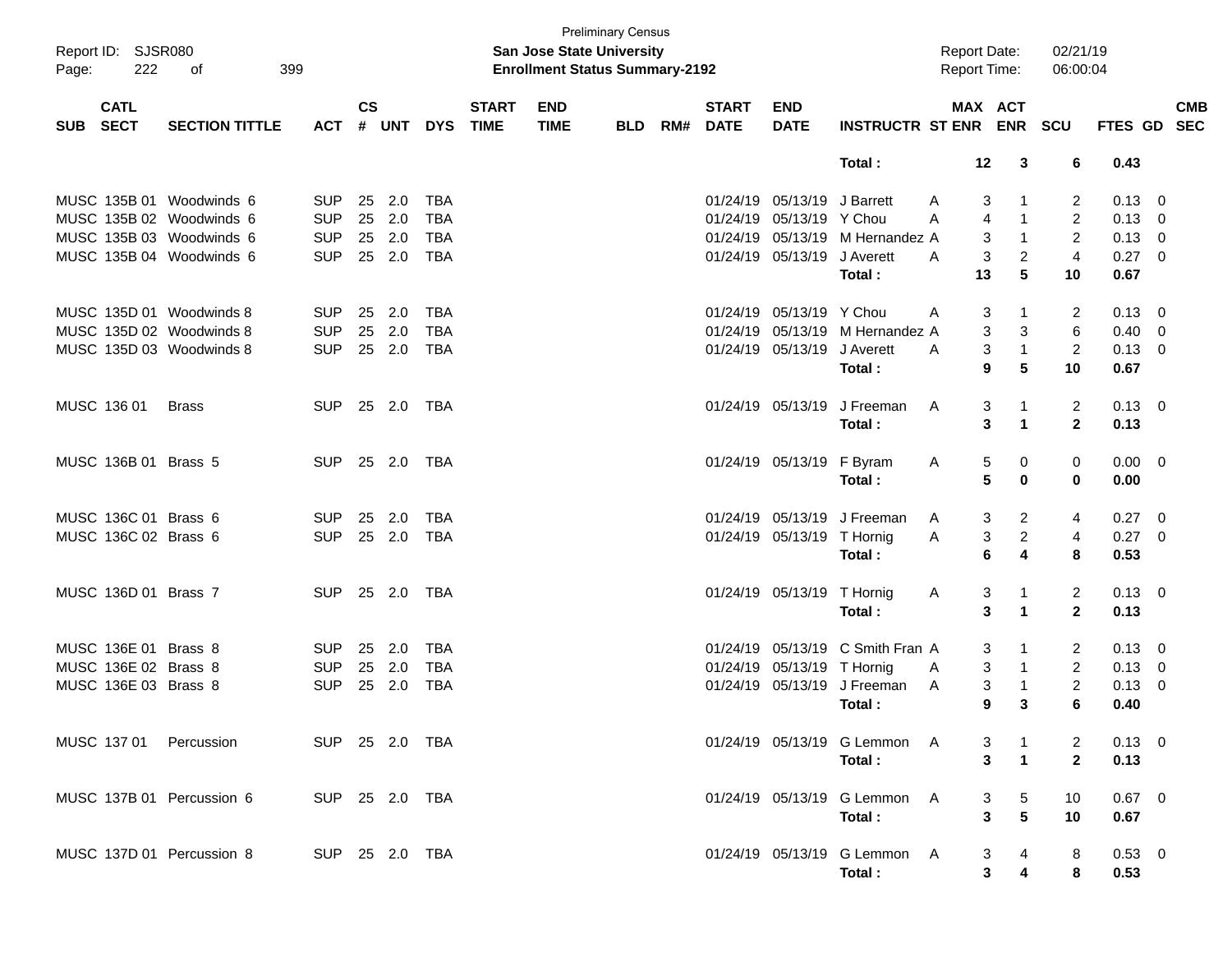| Page:      | Report ID: SJSR080<br>223  | 399<br>οf                                                  |                          |                    |                  |                          |                             | <b>San Jose State University</b><br><b>Enrollment Status Summary-2192</b> | <b>Preliminary Census</b> |     |                             |                           |                                                              | <b>Report Date:</b><br>Report Time: |                                          | 02/21/19<br>06:00:04 |                               |                                           |            |
|------------|----------------------------|------------------------------------------------------------|--------------------------|--------------------|------------------|--------------------------|-----------------------------|---------------------------------------------------------------------------|---------------------------|-----|-----------------------------|---------------------------|--------------------------------------------------------------|-------------------------------------|------------------------------------------|----------------------|-------------------------------|-------------------------------------------|------------|
| <b>SUB</b> | <b>CATL</b><br><b>SECT</b> | <b>SECTION TITTLE</b>                                      | <b>ACT</b>               | $\mathsf{cs}$<br># | <b>UNT</b>       | <b>DYS</b>               | <b>START</b><br><b>TIME</b> | <b>END</b><br><b>TIME</b>                                                 | <b>BLD</b>                | RM# | <b>START</b><br><b>DATE</b> | <b>END</b><br><b>DATE</b> | <b>INSTRUCTR ST ENR</b>                                      |                                     | MAX ACT<br><b>ENR</b>                    | <b>SCU</b>           | FTES GD SEC                   |                                           | <b>CMB</b> |
|            | MUSC 138B 01               | Composition 5                                              | <b>SUP</b>               |                    | 25 2.0           | TBA                      |                             |                                                                           |                           |     | 01/24/19                    | 05/13/19 B Belet          |                                                              | A                                   | 3<br>-1                                  | 2                    | $0.13 \ 0$                    |                                           |            |
|            |                            | MUSC 138B 02 Composition 5                                 | <b>SUP</b>               |                    | 25 2.0           | <b>TBA</b>               |                             |                                                                           |                           |     |                             | 01/24/19 05/13/19         | A Lington<br>Total:                                          | 3<br>A<br>6                         | $\overline{1}$<br>$\mathbf{2}$           | $\overline{2}$<br>4  | $0.13 \quad 0$<br>0.27        |                                           |            |
|            |                            | MUSC 138C 01 Composition 6                                 | <b>SUP</b>               |                    | 25 2.0           | TBA                      |                             |                                                                           |                           |     |                             | 01/24/19 05/13/19         | <b>B</b> Belet                                               | Α                                   | $\overline{c}$<br>3                      | 4                    | $0.27$ 0                      |                                           |            |
|            |                            | MUSC 138D 01 Composition 7                                 | <b>SUP</b>               |                    | 25 2.0           | TBA                      |                             |                                                                           |                           |     |                             | 01/24/19 05/13/19         | Total:<br><b>B</b> Belet                                     | Α                                   | 3<br>$\mathbf{2}$<br>$\overline{c}$<br>3 | 4<br>4               | 0.27<br>$0.27$ 0              |                                           |            |
|            |                            |                                                            |                          |                    |                  |                          |                             |                                                                           |                           |     |                             |                           | Total:                                                       |                                     | $\mathbf 2$<br>3                         | 4                    | 0.27                          |                                           |            |
|            |                            | MUSC 138E 01 Composition 8                                 | <b>SUP</b>               |                    | 25 2.0           | TBA                      |                             |                                                                           |                           |     |                             | 01/24/19 05/13/19         | <b>B</b> Belet<br>Total:                                     | Α                                   | $\overline{c}$<br>3<br>3<br>$\mathbf 2$  | 4<br>4               | $0.27$ 0<br>0.27              |                                           |            |
|            | MUSC 139A 01               | Jazz Studies 5                                             | <b>SUP</b><br><b>SUP</b> | 25                 | 2.0              | <b>TBA</b><br><b>TBA</b> |                             |                                                                           |                           |     | 01/24/19<br>01/24/19        | 05/13/19                  | J Lewis<br>D Robbins                                         | 3<br>A                              | 0                                        | 0                    | $0.00 \t 0$<br>$0.13 \quad 0$ |                                           |            |
|            |                            | MUSC 139A 02 Jazz Studies 5                                | <b>SUP</b>               |                    | 25 2.0           | <b>TBA</b>               |                             |                                                                           |                           |     |                             | 05/13/19                  |                                                              | 3<br>A<br>3                         | -1                                       | 2<br>0               | 0.00                          |                                           |            |
|            |                            | MUSC 139A 03 Jazz Studies 5<br>MUSC 139A 04 Jazz Studies 5 | <b>SUP</b>               |                    | 25 2.0<br>25 2.0 | <b>TBA</b>               |                             |                                                                           |                           |     |                             |                           | 01/24/19 05/13/19 R Vandivier<br>01/24/19 05/13/19 A Lington | A<br>3<br>A                         | 0<br>0                                   | 0                    | 0.00                          | $\overline{\mathbf{0}}$<br>$\overline{0}$ |            |
|            |                            | MUSC 139A 05 Jazz Studies 5                                | <b>SUP</b>               |                    | 25 2.0           | <b>TBA</b>               |                             |                                                                           |                           |     |                             | 01/24/19 05/13/19         | D Behroozi                                                   | 3<br>A                              | $\mathbf{1}$                             | $\overline{2}$       | $0.13 \quad 0$                |                                           |            |
|            |                            |                                                            |                          |                    |                  |                          |                             |                                                                           |                           |     |                             |                           | Total:                                                       | 15                                  | $\mathbf{2}$                             | 4                    | 0.27                          |                                           |            |
|            | MUSC 139B 01               | Jazz Studies 6                                             | <b>SUP</b>               | 36                 | 2.0              | <b>TBA</b>               |                             |                                                                           |                           |     | 01/24/19                    | 05/13/19                  | D Behroozi                                                   | 3<br>A                              | -1                                       | $\overline{2}$       | $0.13 \quad 0$                |                                           |            |
|            |                            | MUSC 139B 02 Jazz Studies 6                                | <b>SUP</b>               | 25                 | 2.0              | <b>TBA</b>               |                             |                                                                           |                           |     |                             |                           | 01/24/19 05/13/19 K Geisick                                  | 3<br>A                              | 0                                        | 0                    | $0.00 \t 0$                   |                                           |            |
|            |                            | MUSC 139B 03 Jazz Studies 6                                | <b>SUP</b>               |                    | 25 2.0           | <b>TBA</b>               |                             |                                                                           |                           |     |                             |                           | 01/24/19 05/13/19 A Lington<br>Total:                        | 5<br>A<br>11                        | -1<br>$\mathbf{2}$                       | $\overline{2}$<br>4  | $0.13 \ 0$<br>0.27            |                                           |            |
|            |                            | MUSC 139C 01 Jazz Studies 7                                | <b>SUP</b>               | 36                 | 2.0              | <b>TBA</b>               |                             |                                                                           |                           |     | 01/24/19                    | 05/13/19                  | J Lewis                                                      | 3<br>A                              | -1                                       | 2                    | $0.13 \quad 0$                |                                           |            |
|            |                            | MUSC 139C 02 Jazz Studies 7                                | <b>SUP</b>               | 36                 | 2.0              | <b>TBA</b>               |                             |                                                                           |                           |     | 01/24/19                    | 05/13/19                  | D Robbins                                                    | 3<br>A                              | 0                                        | 0                    | 0.00                          | $\overline{0}$                            |            |
|            |                            | MUSC 139C 03 Jazz Studies 7                                | <b>SUP</b>               |                    | 25 2.0           | <b>TBA</b>               |                             |                                                                           |                           |     |                             | 01/24/19 05/13/19         | R Vandivier<br>Total:                                        | A<br>9                              | 3<br>3<br>4                              | 6<br>8               | 0.40<br>0.53                  | $\overline{\mathbf{0}}$                   |            |
|            |                            | MUSC 139D 01 Jazz Studies 8                                | <b>SUP</b>               |                    | 36 2.0           | TBA                      |                             |                                                                           |                           |     |                             |                           | 01/24/19 05/13/19 D Behroozi                                 | 3                                   | 0                                        | 0                    | $0.00 \t 0$                   |                                           |            |
|            |                            | MUSC 139D 02 Jazz Studies 8                                | <b>SUP</b>               |                    | 36 2.0           | <b>TBA</b>               |                             |                                                                           |                           |     |                             |                           | 01/24/19 05/13/19 K Geisick                                  | 4<br>A                              | $\mathbf{1}$                             | 2                    | $0.13 \ 0$                    |                                           |            |
|            |                            | MUSC 139D 03 Jazz Studies 8                                | <b>SUP</b>               |                    | 36 2.0           | TBA                      |                             |                                                                           |                           |     |                             | 01/24/19 05/13/19 J Lewis |                                                              | 3<br>A                              | $\overline{c}$                           | 4                    | $0.27$ 0                      |                                           |            |
|            |                            | MUSC 139D 04 Jazz Studies 8                                | <b>SUP</b>               |                    | 25 2.0           | TBA                      |                             |                                                                           |                           |     |                             |                           | 01/24/19 05/13/19 R Vandivier                                | 3<br>A                              | $\mathbf{1}$                             | 2                    | $0.13 \ 0$                    |                                           |            |
|            |                            | MUSC 139D 05 Jazz Studies 8                                | <b>SUP</b>               |                    | 25 2.0           | TBA                      |                             |                                                                           |                           |     |                             |                           | 01/24/19 05/13/19 A Lington                                  | 3<br>A                              | $\overline{1}$                           | $\overline{2}$       | $0.13 \ 0$                    |                                           |            |
|            |                            |                                                            |                          |                    |                  |                          |                             |                                                                           |                           |     |                             |                           | Total:                                                       | 16                                  | 5                                        | 10                   | 0.67                          |                                           |            |
|            |                            | MUSC 140C 01 Jazz Improv III                               | SEM 04 2.0 T             |                    |                  |                          |                             | 10:30 AM 11:20 AM MUS 186 01/24/19 05/13/19 A Lington                     |                           |     |                             |                           |                                                              | 25<br>A                             | 11                                       | 11                   | $1.50$ 1                      |                                           |            |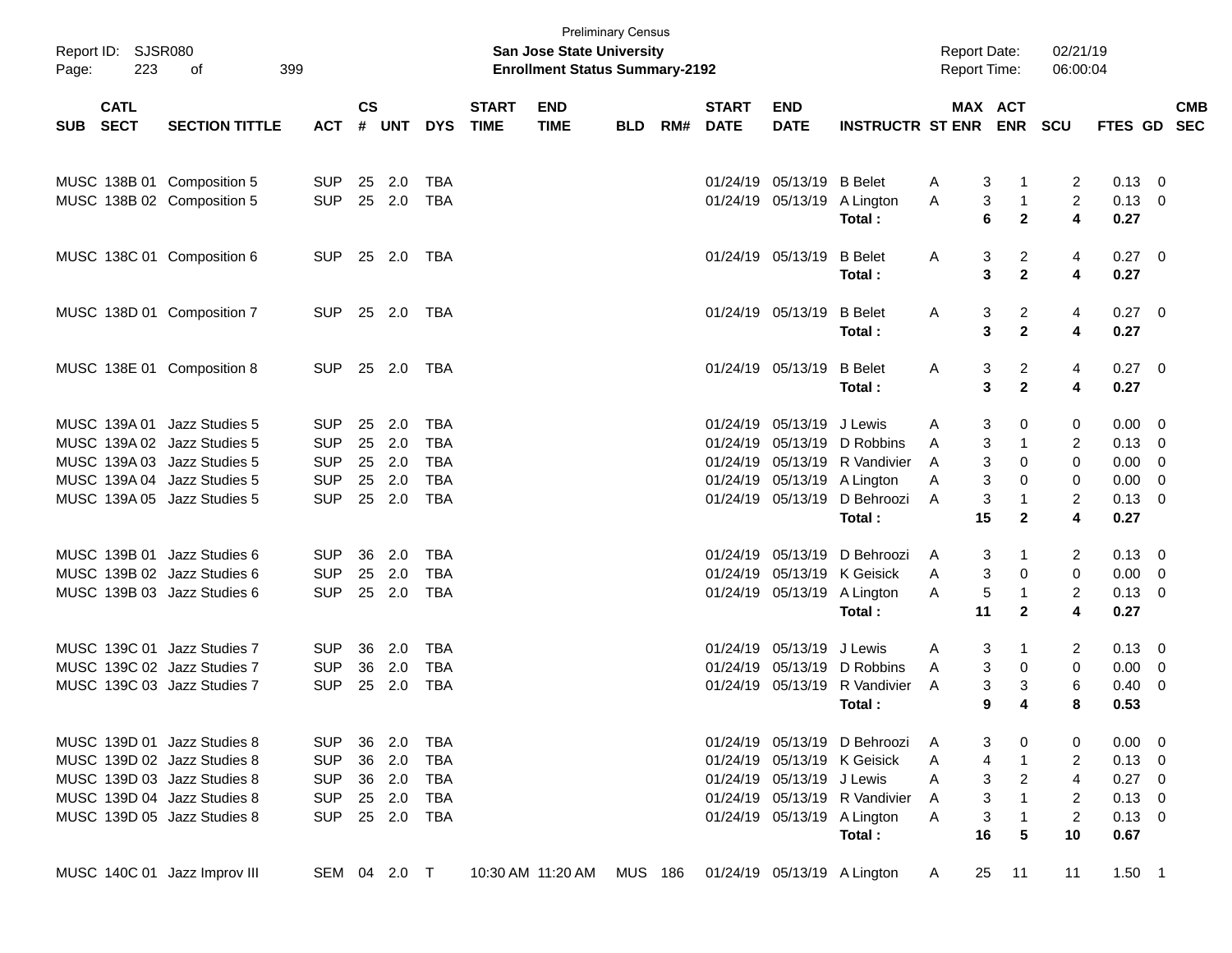| Page: | Report ID: SJSR080<br>224  | 399<br>оf                                                                                                                |                                                      |                    |                          |                 |                             | <b>Preliminary Census</b><br>San Jose State University<br><b>Enrollment Status Summary-2192</b> |                          |            |                             |                                                         |                                          | <b>Report Date:</b><br><b>Report Time:</b> |                                                            | 02/21/19<br>06:00:04     |                                                    |                                              |                          |
|-------|----------------------------|--------------------------------------------------------------------------------------------------------------------------|------------------------------------------------------|--------------------|--------------------------|-----------------|-----------------------------|-------------------------------------------------------------------------------------------------|--------------------------|------------|-----------------------------|---------------------------------------------------------|------------------------------------------|--------------------------------------------|------------------------------------------------------------|--------------------------|----------------------------------------------------|----------------------------------------------|--------------------------|
| SUB   | <b>CATL</b><br><b>SECT</b> | <b>SECTION TITTLE</b>                                                                                                    | <b>ACT</b>                                           | $\mathsf{cs}$<br># | <b>UNT</b>               | <b>DYS</b>      | <b>START</b><br><b>TIME</b> | <b>END</b><br><b>TIME</b>                                                                       | <b>BLD</b>               | RM#        | <b>START</b><br><b>DATE</b> | <b>END</b><br><b>DATE</b>                               | <b>INSTRUCTR ST ENR</b>                  |                                            | <b>MAX ACT</b><br><b>ENR</b>                               | <b>SCU</b>               | <b>FTES GD</b>                                     |                                              | <b>CMB</b><br><b>SEC</b> |
|       |                            | MUSC 140C 02 Jazz Improv III                                                                                             | <b>ACT</b>                                           | 09                 | 0.0                      | R               | 10:30 AM 11:50 AM           |                                                                                                 | <b>MUS</b>               | 186        |                             | 01/24/19 05/13/19                                       | A Lington<br>Total:                      | 25<br>Α<br>50                              | 11<br>22                                                   | 11<br>22                 | $0.00$ 1<br>1.50                                   |                                              |                          |
|       | MUSC 142 01<br>MUSC 142 02 | Art Song Rep<br>Art Song Rep                                                                                             | <b>ACT</b><br><b>ACT</b>                             | 10                 | 1.0<br>1.0               | W               |                             | 03:30 PM 05:20 PM                                                                               | <b>MUS</b>               | 247        |                             | 01/24/19 05/13/19                                       | J Frank<br>Total:                        | Х<br>A<br>10<br>10                         | 0<br>0<br>12<br>12                                         | 0<br>12<br>12            | $0.00 \t 0$<br>$0.80 \ 0$<br>0.80                  |                                              |                          |
|       | MUSC 143 01                | CollabKeyPerf                                                                                                            | <b>ACT</b>                                           | 09                 | 1.0                      | R               |                             | 03:30 PM 05:20 PM                                                                               | <b>MUS</b>               | - 208      |                             | 01/24/19 05/13/19                                       | S Brook<br>Total:                        | 15<br>A<br>15                              | 9<br>9                                                     | 9<br>9                   | 0.706<br>0.70                                      |                                              |                          |
|       | MUSC 144 02<br>MUSC 144 04 | <b>REP:Solo Lit Perf Pr</b><br>REP:Solo Lit Perf Pr                                                                      | <b>ACT</b><br><b>ACT</b>                             | 09                 | 1.0<br>1.0               | M               |                             | 03:30 PM 05:20 PM                                                                               | <b>MUS</b>               | 176        |                             | 01/24/19 05/13/19                                       | G Mok<br>Total:                          | 20<br>A<br>X<br>$\mathbf 0$<br>20          | 11<br>$\mathbf 0$<br>11                                    | 11<br>0<br>11            | 0.804<br>$0.00 \t 0$<br>0.80                       |                                              |                          |
|       | MUSC 145 01                | <b>REP: Perf Concepts</b>                                                                                                | SEM 05 2.0                                           |                    |                          | <b>TR</b>       |                             | 01:30 PM 02:20 PM                                                                               | <b>MUS</b>               | - 272      | 01/24/19 05/13/19           |                                                         | G Mok<br>Total:                          | 22<br>A<br>22                              | 9<br>9                                                     | 18<br>18                 | 1.37, 5<br>1.37                                    |                                              |                          |
|       |                            | MUSC 147B 01 Adv Cond Instr<br>MUSC 147B 02 Adv Cond Instr<br>MUSC 147B 03 Adv Cond Instr<br>MUSC 147B 04 Adv Cond Instr | <b>SEM</b><br><b>ACT</b><br><b>SEM</b><br><b>ACT</b> | 04<br>10           | 2.0<br>0.0<br>2.0<br>0.0 | МW<br><b>MW</b> |                             | 12:00 PM 12:30 PM<br>12:30 PM 01:20 PM                                                          | <b>MUS</b><br><b>MUS</b> | 182<br>182 |                             | 01/24/19 05/13/19<br>01/24/19 05/13/19                  | D Vickerman A<br>D Vickerman A<br>Total: | 20<br>20<br>X<br>X<br>40                   | 15<br>15<br>$\mathbf 0$<br>$\Omega$<br>0<br>$\Omega$<br>30 | 15<br>15<br>0<br>0<br>30 | 2.07<br>0.00<br>$0.00 \t 0$<br>$0.00 \t 0$<br>2.07 | $\overline{\phantom{0}}^2$<br>$\overline{2}$ |                          |
|       |                            | MUSC 147C 01 Adv Cond Choral<br>MUSC 147C 02 Adv Cond Choral                                                             | <b>LEC</b><br><b>ACT</b>                             | 04<br>10           | 2.0<br>0.0               | МW<br><b>MW</b> |                             | 12:00 PM 12:30 PM<br>12:30 PM 01:20 PM                                                          | <b>MUS</b><br><b>MUS</b> | 150<br>150 |                             | 01/24/19 05/13/19<br>01/24/19 05/13/19                  | A Young<br>E Nitzan<br>Total:            | 10<br>A<br>A<br>10<br>20                   | 10<br>10<br>20                                             | 10<br>10<br>20           | $1.33 \ 0$<br>$0.00 \t 0$<br>1.33                  |                                              |                          |
|       | MUSC 150A 01               | <b>ENS: Concert Choir</b>                                                                                                | ACT                                                  | 09                 | 1.0                      | МW              | 01:30 PM 03:20 PM           |                                                                                                 | <b>MUS</b>               | 150        |                             | 01/24/19 05/13/19                                       | A Cohen<br>Total:                        | A<br>80<br>80                              | 31<br>31                                                   | 31<br>31                 | $2.10 \quad 2$<br>2.10                             |                                              |                          |
|       | MUSC 151 01<br>MUSC 151 02 | <b>ENS: UnivChorales</b><br><b>ENS: UnivChorales</b>                                                                     | ACT<br>ACT 09 1.0 MW                                 |                    | 09 1.0 TR                |                 |                             | 03:30 PM 04:20 PM MUS 182<br>03:30 PM 04:20 PM                                                  | <b>MUS 182</b>           |            |                             | 01/24/19 05/13/19 A Young<br>01/24/19 05/13/19 A Koppel | Total:                                   | 20<br>A<br>20<br>Α<br>40                   | 6<br>5<br>11                                               | 6<br>5<br>11             | $0.42$ 1<br>$0.35$ 1<br>0.77                       |                                              |                          |
|       | MUSC 152 01                | ENS: Opera Theater ACT 20 1.0 TR 03:30 PM 05:20 PM MUS 176 01/24/19 05/13/19 S Bengochea A                               |                                                      |                    |                          |                 |                             |                                                                                                 |                          |            |                             |                                                         | Total:                                   | 20<br>20                                   | 10<br>10                                                   | 10<br>10                 | $0.67$ 0<br>0.67                                   |                                              |                          |
|       |                            | MUSC 153 01 ENS:UnivSymphOrchesACT 21 1.0 TR 01:30 PM 03:20 PM MUS 176 01/24/19 05/13/19                                 |                                                      |                    |                          |                 |                             |                                                                                                 |                          |            |                             |                                                         | A Cohen<br>Total:                        | 65<br>A<br>65                              | 10<br>10                                                   | 10<br>10                 | $0.67$ 0<br>0.67                                   |                                              |                          |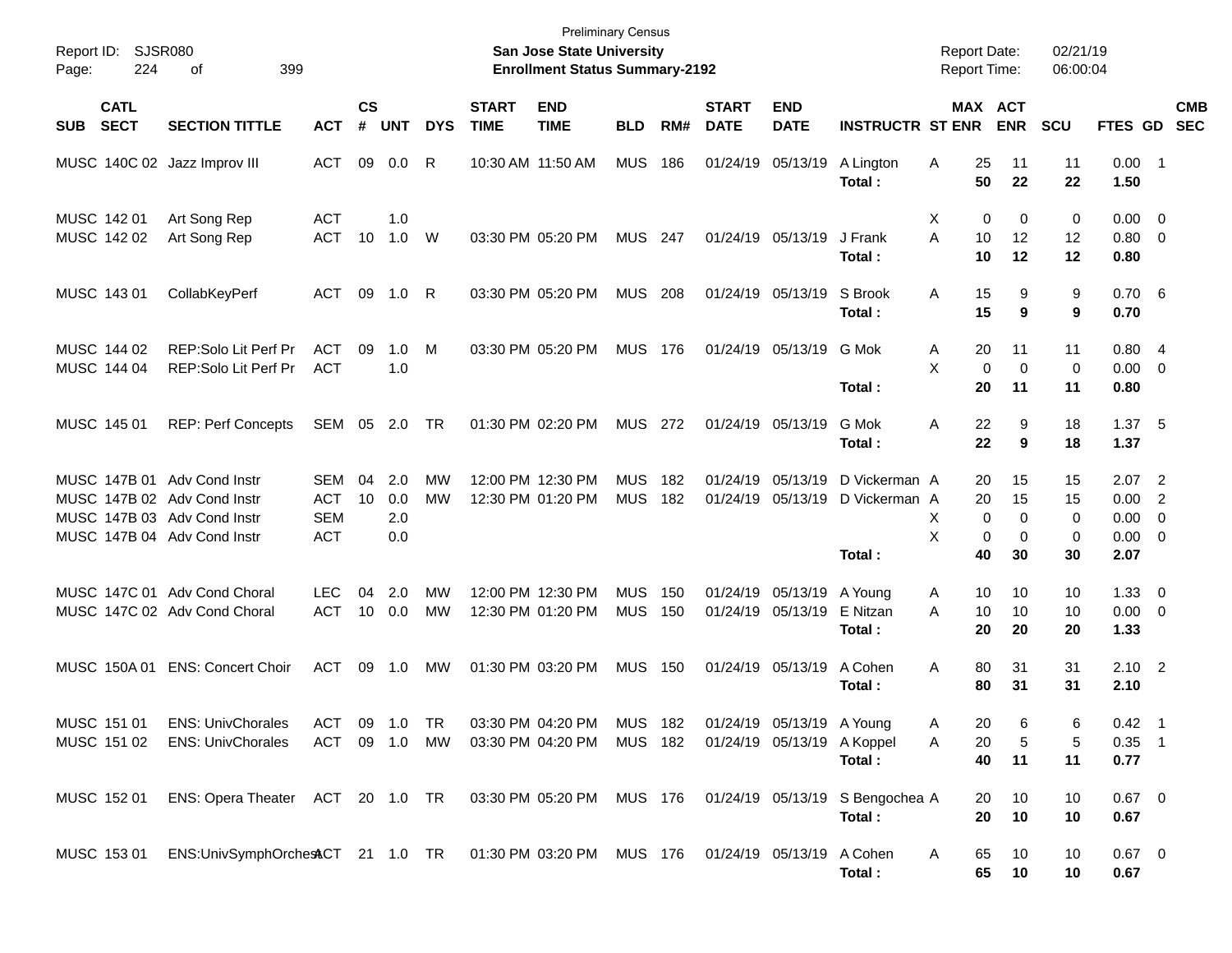| Page:      | Report ID: SJSR080<br>225  | 399<br>оf                                                                                                         |                          |                    |                                            |                                 |                             | <b>Preliminary Census</b><br>San Jose State University<br><b>Enrollment Status Summary-2192</b> |                    |     |                             |                                                             |                                                     |              | <b>Report Date:</b><br><b>Report Time:</b> | 02/21/19<br>06:00:04           |                                              |                          |                          |
|------------|----------------------------|-------------------------------------------------------------------------------------------------------------------|--------------------------|--------------------|--------------------------------------------|---------------------------------|-----------------------------|-------------------------------------------------------------------------------------------------|--------------------|-----|-----------------------------|-------------------------------------------------------------|-----------------------------------------------------|--------------|--------------------------------------------|--------------------------------|----------------------------------------------|--------------------------|--------------------------|
| <b>SUB</b> | <b>CATL</b><br><b>SECT</b> | <b>SECTION TITTLE</b>                                                                                             | <b>ACT</b>               | $\mathsf{cs}$<br># | <b>UNT</b>                                 | <b>DYS</b>                      | <b>START</b><br><b>TIME</b> | <b>END</b><br><b>TIME</b>                                                                       | <b>BLD</b>         | RM# | <b>START</b><br><b>DATE</b> | <b>END</b><br><b>DATE</b>                                   | <b>INSTRUCTR ST ENR</b>                             |              | MAX ACT<br><b>ENR</b>                      | <b>SCU</b>                     | <b>FTES GD</b>                               |                          | <b>CMB</b><br><b>SEC</b> |
|            | MUSC 154 01                | ENS: Symphonic Band ACT 21 1.0 TR                                                                                 |                          |                    |                                            |                                 |                             | 01:30 PM 03:20 PM                                                                               | <b>MUS</b>         | 150 |                             | 01/24/19 05/13/19                                           | C McKenzie A<br>Total:                              |              | 30<br>14<br>30<br>14                       | 14<br>14                       | $0.95$ 1<br>0.95                             |                          |                          |
|            | MUSC 155 01                | ENS: Wind Ensemble ACT 21 1.0                                                                                     |                          |                    |                                            | MW                              |                             | 01:30 PM 03:20 PM                                                                               | <b>MUS 176</b>     |     |                             | 01/24/19 05/13/19                                           | D Vickerman A<br>Total:                             |              | 50<br>27<br>50<br>27                       | 27<br>27                       | $1.80 \ 0$<br>1.80                           |                          |                          |
|            | MUSC 157 01                | ENS: Jazz Orch                                                                                                    | ACT                      |                    | 20 1.0                                     | TR                              |                             | 03:30 PM 05:20 PM                                                                               | <b>MUS</b>         | 150 |                             | 01/24/19 05/13/19                                           | A Lington<br>Total:                                 | A            | 25<br>15<br>25<br>15                       | 15<br>15                       | $1.03$ 2<br>1.03                             |                          |                          |
|            | MUSC 159 01                | ENS: Afro-Latin Jazz                                                                                              | ACT                      |                    | 20 1.0                                     | MW                              |                             | 01:30 PM 03:20 PM                                                                               | <b>MUS</b>         | 186 |                             | 01/24/19 05/13/19                                           | J Lewis<br>Total:                                   | Α            | 20<br>7<br>$\overline{7}$<br>20            | 7<br>$\overline{7}$            | $0.47 \quad 0$<br>0.47                       |                          |                          |
|            | MUSC 160A01                | <b>ENS: Choraliers</b>                                                                                            | <b>ACT</b>               |                    | 21  1.0                                    | <b>TR</b>                       |                             | 01:30 PM 03:20 PM                                                                               | <b>MUS</b>         | 182 |                             | 01/24/19 05/13/19                                           | D Hollinger<br>Total:                               | A            | 30<br>20<br>30<br>20                       | 20<br>20                       | $1.33 \ 0$<br>1.33                           |                          |                          |
|            |                            | MUSC 160C 01 EnsChamberMusic<br>MUSC 160C 02 EnsChamberMusic                                                      | <b>ACT</b><br>ACT        | 10                 | 1.0                                        | $\mathsf{T}$<br>TBA             |                             | 03:30 PM 05:20 PM                                                                               | <b>MUS</b> 211     |     |                             | 01/24/19 05/13/19<br>01/24/19 05/13/19                      | G Mok<br>S Jones-Haye A<br>Total:                   | A            | 10<br>3<br>5<br>10<br>8<br>20              | 3<br>5<br>8                    | $0.20 \ 0$<br>0.33 0<br>0.53                 |                          |                          |
|            |                            | MUSC 160D 01 ENS: Collegium Music ACT 10 1.0 F                                                                    |                          |                    |                                            |                                 |                             | 08:30 AM 10:15 AM                                                                               | <b>MUS</b>         | 182 |                             | 01/24/19 05/13/19                                           | G Haramaki A<br>Total:                              |              | 15<br>10<br>15<br>10                       | 10<br>10                       | $0.67$ 0<br>0.67                             |                          |                          |
|            |                            | MUSC 160E 01 ENS: Jazz Singers                                                                                    | ACT 10 1.0 F             |                    |                                            |                                 |                             | 10:30 AM 11:00 AM                                                                               | <b>MUS 250</b>     |     |                             | 01/24/19 05/13/19                                           | Total:                                              | Α            | 15<br>1<br>15<br>1                         | $\mathbf{1}$<br>1              | $0.07$ 0<br>0.07                             |                          |                          |
|            | MUSC 160F 01               | <b>ENS: Small Jazz Ense ACT</b><br>MUSC 160F 02 ENS: Small Jazz Ense ACT<br>MUSC 160F 03 ENS: Small Jazz Ense ACT |                          |                    | $10 \quad 1.0$<br>10 1.0<br>$10 \quad 1.0$ | TBA<br><b>TBA</b><br><b>TBA</b> |                             |                                                                                                 |                    |     |                             | 01/24/19 05/13/19<br>01/24/19 05/13/19<br>01/24/19 05/13/19 | J Lewis<br>D Robbins<br>J Dryden<br>Total:          | A<br>A<br>A  | 10<br>6<br>10<br>3<br>2<br>10<br>30<br>11  | 6<br>3<br>$\overline{2}$<br>11 | $0.40 \quad 0$<br>0.20<br>$0.13 \ 0$<br>0.73 | $\overline{\phantom{0}}$ |                          |
|            |                            | MUSC 160G 01 ENS: Pep Band<br>MUSC 160G 02 ENS: Pep Band                                                          | ACT 21 1.0<br>ACT 21 1.0 |                    |                                            | W<br>MW                         |                             | 03:45 PM 06:00 PM<br>04:00 PM 06:30 PM                                                          | MUS 150<br>WSQ 106 |     |                             | 01/24/19 05/13/19                                           | 01/24/19 05/13/19 C McKenzie A<br>A Cohen<br>Total: | A            | 35<br>20<br>4<br>55<br>11                  | 7<br>4<br>11                   | $0.47 \quad 0$<br>$0.27$ 0<br>0.73           |                          |                          |
|            |                            | MUSC 160H 01 ENS: Percuss EnsemblACT 10 1.0 F                                                                     |                          |                    |                                            |                                 |                             | 10:30 AM 12:20 PM MUS 176                                                                       |                    |     |                             |                                                             | 01/24/19 05/13/19 G Lemmon<br>Total:                | A            | 15<br>8<br>15<br>8                         | 8<br>8                         | $0.53 \ 0$<br>0.53                           |                          |                          |
|            |                            | MUSC 160I 01 EnsJazzEnsemble                                                                                      | ACT 10 1.0 F             |                    |                                            |                                 |                             | 12:30 PM 02:20 PM MUS 182 01/24/19 05/13/19 C Garza                                             |                    |     |                             |                                                             |                                                     | $\mathsf{A}$ | 15 11                                      | 11                             | $0.73 \quad 0$                               |                          |                          |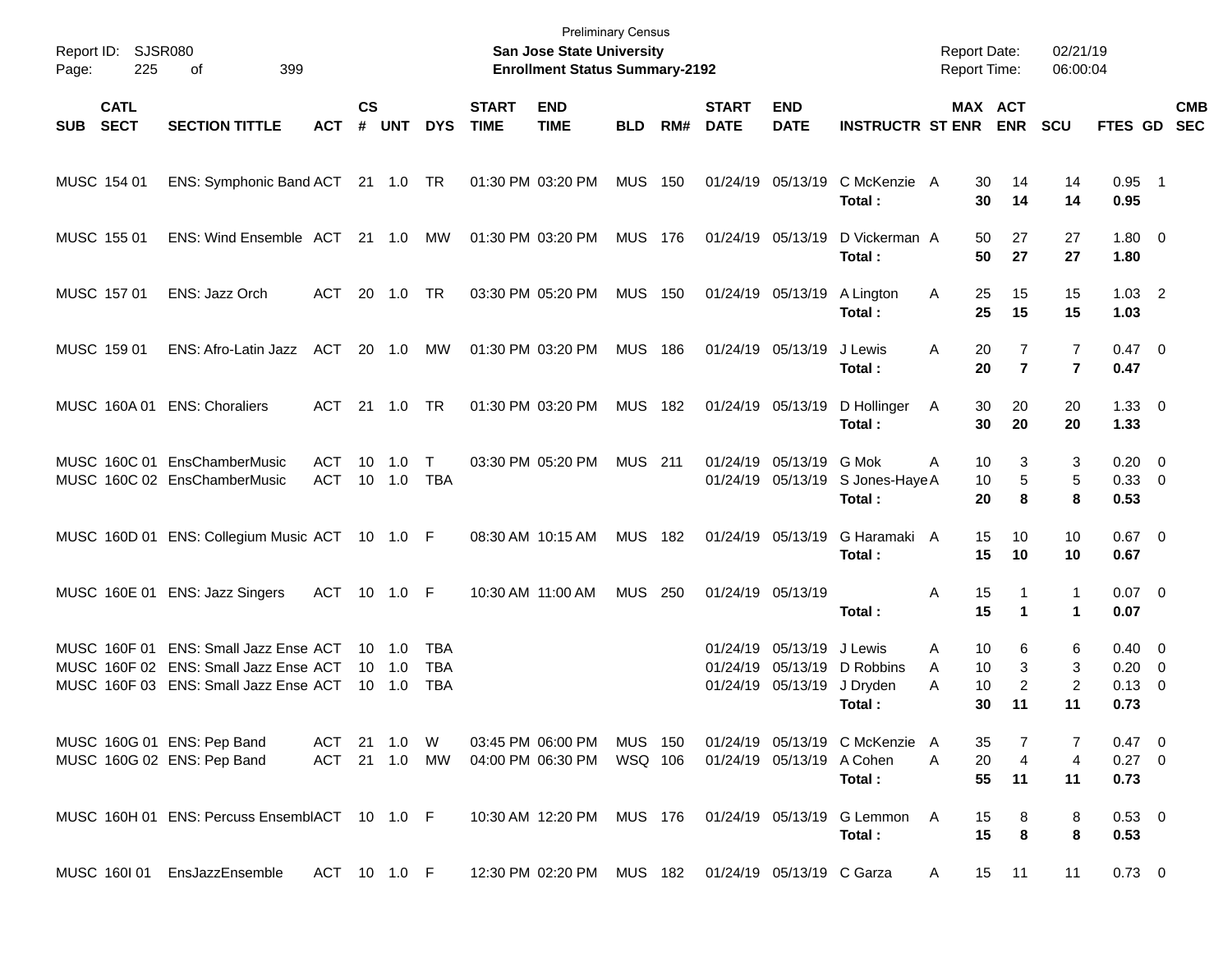| Page: | Report ID: SJSR080<br>226  | 399<br>of                                                                    |                                  |               |                                  |                   |                             | <b>Preliminary Census</b><br><b>San Jose State University</b><br><b>Enrollment Status Summary-2192</b> |                |     |                             |                                                |                                            | <b>Report Date:</b><br>Report Time: |                |                                          | 02/21/19<br>06:00:04       |                                       |                  |
|-------|----------------------------|------------------------------------------------------------------------------|----------------------------------|---------------|----------------------------------|-------------------|-----------------------------|--------------------------------------------------------------------------------------------------------|----------------|-----|-----------------------------|------------------------------------------------|--------------------------------------------|-------------------------------------|----------------|------------------------------------------|----------------------------|---------------------------------------|------------------|
| SUB   | <b>CATL</b><br><b>SECT</b> | <b>SECTION TITTLE</b>                                                        | <b>ACT</b>                       | $\mathsf{cs}$ | # UNT                            | <b>DYS</b>        | <b>START</b><br><b>TIME</b> | <b>END</b><br><b>TIME</b>                                                                              | <b>BLD</b>     | RM# | <b>START</b><br><b>DATE</b> | <b>END</b><br><b>DATE</b>                      | <b>INSTRUCTR ST ENR ENR</b>                |                                     | MAX ACT        |                                          | <b>SCU</b>                 | FTES GD SEC                           | <b>CMB</b>       |
|       |                            |                                                                              |                                  |               |                                  |                   |                             |                                                                                                        |                |     |                             |                                                | Total:                                     |                                     | 15             | 11                                       | 11                         | 0.73                                  |                  |
|       |                            | MUSC 160J 01 ENS: String Ensemble ACT 10 1.0 TBA                             |                                  |               |                                  |                   |                             |                                                                                                        |                |     |                             |                                                | 01/24/19 05/13/19 S Jones-Haye A<br>Total: |                                     | 15<br>15       | 5<br>5                                   | 5<br>5                     | 0.33 0<br>0.33                        |                  |
|       |                            | MUSC 160K 01 ENS: Brass Ensemble ACT<br>MUSC 160K 02 ENS: Brass Ensemble ACT |                                  |               | 10 1.0<br>10 1.0                 | F<br><b>TBA</b>   |                             | 10:30 AM 12:20 PM                                                                                      | <b>MUS 150</b> |     |                             | 01/24/19 05/13/19 T Hornig                     | 01/24/19 05/13/19 J Freeman<br>Total:      | Α<br>A                              | 15<br>15<br>30 | 8<br>$\mathbf{1}$<br>9                   | 8<br>$\mathbf{1}$<br>9     | 0.53 0<br>$0.07$ 0<br>0.60            |                  |
|       |                            | MUSC 160L 01 ENS: Woodwind EnsemACT<br>MUSC 160L02 ENS: Woodwind EnsemACT    |                                  |               | $10 \quad 1.0$<br>$10 \quad 1.0$ | F<br><b>TBA</b>   |                             | 10:30 AM 12:20 PM                                                                                      | <b>MUS 182</b> |     |                             | 01/24/19 05/13/19<br>01/24/19 05/13/19 C Payne | J Averett<br>Total:                        | Α<br>A                              | 15<br>15<br>30 | $\overline{2}$<br>0<br>$\mathbf{2}$      | 2<br>0<br>$\mathbf{2}$     | $0.13 \quad 0$<br>$0.00 \t 0$<br>0.13 |                  |
|       |                            | MUSC 160M 01 ENS: Saxophone EnserACT 10 1.0 T                                |                                  |               |                                  |                   |                             | 07:00 PM 09:00 PM                                                                                      | <b>MUS 150</b> |     |                             | 01/24/19 05/13/19                              | M Hernandez A<br>Total:                    |                                     | 15<br>15       | 3<br>3                                   | 3<br>3                     | $0.20 \ 0$<br>0.20                    |                  |
|       |                            | MUSC 1600 01 Trombone Ensemble ACT 10 1.0 F                                  |                                  |               |                                  |                   |                             | 08:30 AM 10:20 AM                                                                                      | <b>MUS 150</b> |     |                             | 01/24/19 05/13/19                              | T Hornig<br>Total:                         | Α                                   | 15<br>15       | 6<br>6                                   | 6<br>6                     | $0.40 \quad 0$<br>0.40                |                  |
|       | MUSC 161 01                | REP: Styles Interp O ACT                                                     |                                  |               |                                  |                   |                             |                                                                                                        |                |     |                             |                                                | 01/24/19 05/13/19 S Snitkovska A<br>Total: |                                     | 15<br>15       | 1<br>$\blacktriangleleft$                | 1<br>1                     | $0.07$ 0<br>0.07                      |                  |
|       | MUSC 163 01                | REP: Styles Intrp Op ACT                                                     |                                  |               |                                  |                   |                             |                                                                                                        |                |     |                             |                                                | 01/24/19 05/13/19 S Snitkovska A<br>Total: |                                     | 15<br>15       | 5<br>5                                   | 5<br>5                     | 0.33 0<br>0.33                        |                  |
|       |                            | MUSC 170B 01 Int Sound Recrdng                                               | SEM 04 3.0                       |               |                                  | M                 |                             | 07:00 PM 09:30 PM                                                                                      | <b>MUS 124</b> |     |                             |                                                | 01/24/19 05/13/19 Y Schwyter<br>Total:     | A                                   | 25<br>25       | 9<br>9                                   | 27<br>27                   | $1.80 \ 0$<br>1.80                    |                  |
|       | MUSC 180 01<br>MUSC 180 02 | <b>Indiv Studies</b><br><b>Indiv Studies</b>                                 | <b>SUP</b><br><b>SUP</b>         | 36            | 1.0<br>36 1.0                    | TBA<br><b>TBA</b> |                             |                                                                                                        |                |     |                             | 01/24/19 05/13/19 A Cohen                      | 01/24/19 05/13/19 R Vandivier<br>Total:    | A<br>Α                              | 3<br>3<br>6    | 1<br>$\mathbf 0$<br>$\blacktriangleleft$ | $\mathbf{1}$<br>0<br>1     | 0.08<br>$0.00 \t 0$<br>0.08           | $\blacksquare$ 1 |
|       | MUSC 181 02                | Concert Listening II                                                         |                                  |               |                                  |                   |                             | ACT 09 1.0 TR 12:30 PM 01:20 PM MUS 176                                                                |                |     |                             | 01/24/19 05/13/19 R Lacey                      | Total:                                     | A                                   | 100<br>100     | 13<br>13                                 | 13<br>13                   | $0.87$ 0<br>0.87                      |                  |
|       | MUSC 182 01<br>MUSC 182 02 | Senior Project<br>Senior Project                                             | ACT 10 1.0 TBA<br>ACT 10 1.0 TBA |               |                                  |                   |                             |                                                                                                        |                |     |                             | 01/24/19 05/13/19 A Cohen                      | 01/24/19 05/13/19 G Lemmon<br>Total:       | Α<br>A                              | 20<br>3<br>23  | 17<br>$\overline{1}$<br>18               | 17<br>$\overline{1}$<br>18 | $1.13 \ 0$<br>$0.07$ 0<br>1.20        |                  |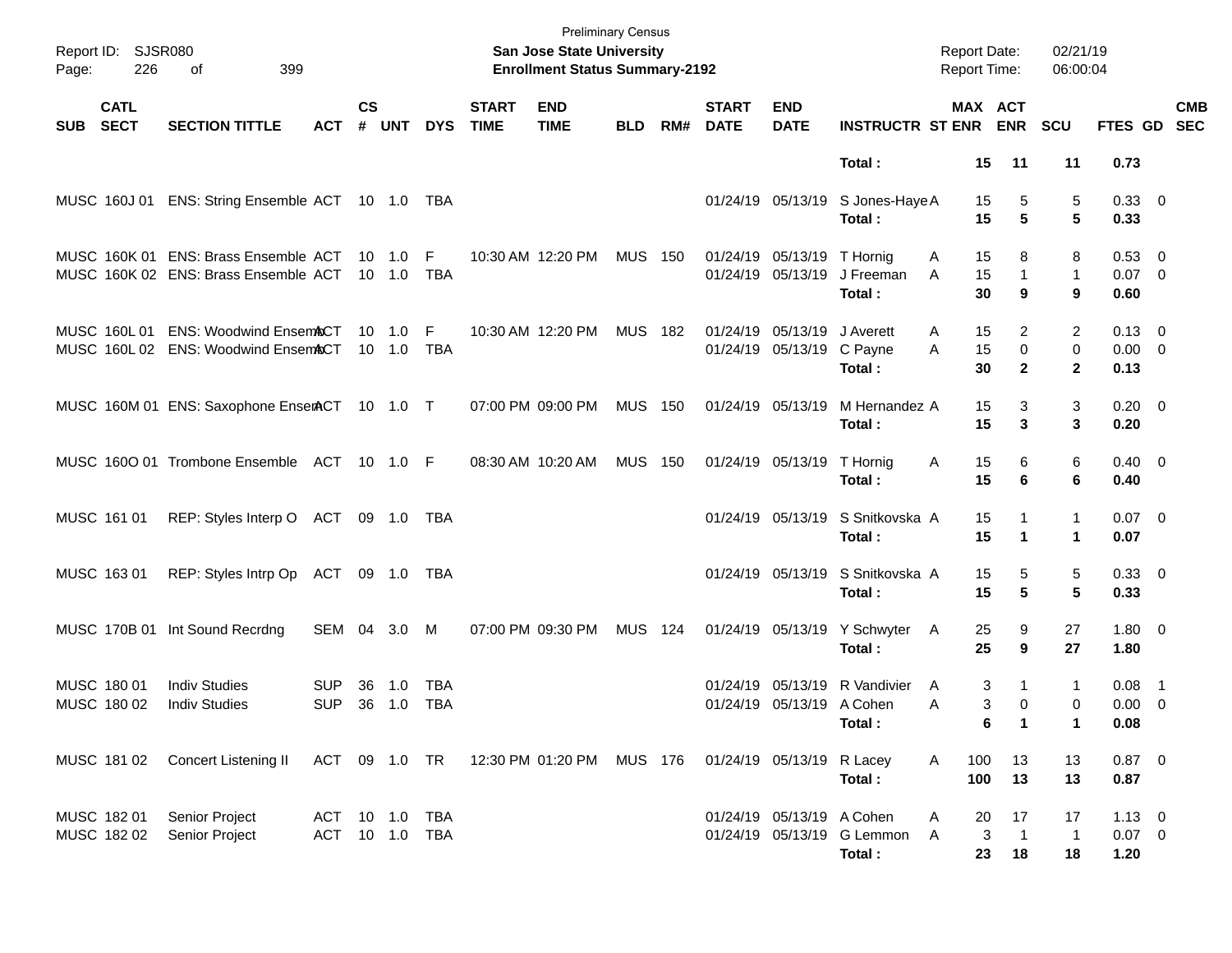| Report ID: SJSR080<br>Page:<br>227        | 399<br>оf                                                                        |                                        |                |                   |                                        |                             | <b>San Jose State University</b><br><b>Enrollment Status Summary-2192</b> | <b>Preliminary Census</b> |     |                                  |                                                             |                                               | <b>Report Date:</b><br>Report Time: |                                                      | 02/21/19<br>06:00:04                   |                                        |                                                  |            |
|-------------------------------------------|----------------------------------------------------------------------------------|----------------------------------------|----------------|-------------------|----------------------------------------|-----------------------------|---------------------------------------------------------------------------|---------------------------|-----|----------------------------------|-------------------------------------------------------------|-----------------------------------------------|-------------------------------------|------------------------------------------------------|----------------------------------------|----------------------------------------|--------------------------------------------------|------------|
| <b>CATL</b><br><b>SECT</b><br><b>SUB</b>  | <b>SECTION TITTLE</b>                                                            | <b>ACT</b>                             | <b>CS</b><br># | <b>UNT</b>        | <b>DYS</b>                             | <b>START</b><br><b>TIME</b> | <b>END</b><br><b>TIME</b>                                                 | <b>BLD</b>                | RM# | <b>START</b><br><b>DATE</b>      | <b>END</b><br><b>DATE</b>                                   | <b>INSTRUCTR ST ENR</b>                       |                                     | MAX ACT<br><b>ENR</b>                                | <b>SCU</b>                             | FTES GD SEC                            |                                                  | <b>CMB</b> |
|                                           | MUSC 185A 01 Music for Children                                                  | SEM                                    | 04             | 3.0               | м                                      |                             | 04:00 PM 06:30 PM                                                         | <b>MUS</b>                | 250 |                                  | 01/24/19 05/13/19                                           | K Ireland D'<br>Total:                        | 40<br>A<br>40                       | 10<br>10                                             | 30<br>30                               | 2.05<br>2.05                           | $\overline{\phantom{0}}$ 1                       |            |
|                                           | MUSC 190B 01 Honors Project                                                      | <b>SUP</b>                             |                | 78 2.0            | TBA                                    |                             |                                                                           |                           |     |                                  | 01/24/19 05/13/19                                           | M Hernandez A<br>Total:                       |                                     | 3<br>3<br>$\mathbf{1}$                               | $\overline{c}$<br>$\mathbf{2}$         | $0.13 \ 0$<br>0.13                     |                                                  |            |
| MUSC 201 01                               | Sem in Mus Hist                                                                  | SEM                                    | 05             | 3.0               | W                                      |                             | 04:00 PM 06:30 PM                                                         | <b>MUS 272</b>            |     |                                  | 01/24/19 05/13/19                                           | G Haramaki A<br>Total:                        | 15<br>15                            | 13<br>13                                             | 39<br>39                               | 3.25 13<br>3.25                        |                                                  |            |
| MUSC 202 01                               | Sem Mus Sys Thry                                                                 | SEM                                    | 05             | 3.0               | M                                      |                             | 04:00 PM 06:30 PM                                                         | <b>MUS 272</b>            |     |                                  | 01/24/19 05/13/19                                           | <b>B</b> Belet<br>Total:                      | 15<br>Α<br>15                       | 10<br>10                                             | 30<br>30                               | 2.50 10<br>2.50                        |                                                  |            |
| MUSC 222 01<br>MUSC 222 02<br>MUSC 222 03 | Sp Top Mus<br>Sp Top Mus<br>Sp Top Mus                                           | SEM<br><b>SEM</b><br>SEM               | 05<br>05<br>05 | 1.0<br>1.0<br>1.0 | <b>TBA</b><br><b>TBA</b><br><b>TBA</b> |                             |                                                                           |                           |     |                                  | 01/24/19 05/13/19<br>01/24/19 05/13/19<br>01/24/19 05/13/19 | G Mok<br>K Ireland D'<br>G Haramaki<br>Total: | Α<br>10<br>A<br>A<br>16             | 3<br>0<br>9<br>3<br>$\mathbf{1}$<br>10               | 0<br>9<br>$\mathbf{1}$<br>10           | $0.00 \quad 0$<br>0.60<br>0.08<br>0.68 | $\overline{\mathbf{0}}$<br>-1                    |            |
| MUSC 224 01<br>MUSC 224 02<br>MUSC 224 03 | <b>Supv Grad Studies</b><br><b>Supv Grad Studies</b><br><b>Supv Grad Studies</b> | <b>SUP</b><br><b>SUP</b><br><b>SUP</b> | 78<br>36<br>36 | 2.0<br>2.0<br>2.0 | TBA<br><b>TBA</b><br><b>TBA</b>        |                             |                                                                           |                           |     |                                  | 01/24/19 05/13/19<br>01/24/19 05/13/19<br>01/24/19 05/13/19 | D Hollinger<br>K Geisick<br>J Averett         | A<br>Α<br>A                         | 5<br>5<br>3<br>1<br>5                                | 10<br>$\overline{2}$<br>$\overline{2}$ | 0.83<br>0.17<br>0.17                   | - 5<br>- 1<br>- 1                                |            |
| MUSC 224 04<br>MUSC 224 05<br>MUSC 224 07 | <b>Supv Grad Studies</b><br><b>Supv Grad Studies</b><br><b>Supv Grad Studies</b> | <b>SUP</b><br><b>SUP</b><br><b>SUP</b> | 36<br>36<br>36 | 2.0<br>2.0<br>2.0 | <b>TBA</b><br><b>TBA</b><br><b>TBA</b> |                             |                                                                           |                           |     | 01/24/19                         | 01/24/19 05/13/19<br>01/24/19 05/13/19<br>05/13/19          | A Lington<br>J Scharlach<br>N Sultanov        | Α<br>A<br>A                         | 3<br>3<br>0<br>3<br>2                                | $\overline{2}$<br>0<br>4               | 0.17<br>0.00<br>0.33                   | - 1<br>$\overline{\mathbf{0}}$<br>$\overline{2}$ |            |
| MUSC 224 08<br>MUSC 224 09<br>MUSC 224 10 | <b>Supv Grad Studies</b><br><b>Supv Grad Studies</b><br><b>Supv Grad Studies</b> | <b>SUP</b><br><b>SUP</b><br><b>SUP</b> | 36<br>36<br>36 | 2.0<br>1.0<br>2.0 | <b>TBA</b><br><b>TBA</b><br><b>TBA</b> |                             |                                                                           |                           |     | 01/24/19<br>01/24/19<br>01/24/19 | 05/13/19<br>05/13/19<br>05/13/19 A Cohen                    | M Hernandez A<br>K Ireland D'                 | A<br>A                              | 3<br>3<br>3<br>3                                     | 2<br>$\mathbf{1}$<br>6                 | 0.17<br>0.08<br>0.50                   | - 1<br>-1<br>-3                                  |            |
| MUSC 224 11<br>MUSC 224 12<br>MUSC 224 13 | <b>Supv Grad Studies</b><br><b>Supv Grad Studies</b><br><b>Supv Grad Studies</b> | <b>SUP</b><br><b>SUP</b><br><b>SUP</b> | 36<br>78<br>78 | 2.0<br>2.0<br>1.0 | <b>TBA</b><br><b>TBA</b><br><b>TBA</b> |                             |                                                                           |                           |     | 01/24/19<br>01/24/19<br>01/24/19 | 05/13/19<br>05/13/19<br>05/13/19                            | G Mok<br>J Smucker<br>D Hollinger             | A<br>A<br>Α                         | 3<br>2<br>3<br>0<br>3<br>1                           | 4<br>0<br>$\mathbf 1$                  | 0.33<br>0.00<br>0.08                   | $\overline{2}$<br>0<br>-1                        |            |
| MUSC 224 14                               | <b>Supv Grad Studies</b>                                                         | <b>SUP</b>                             | 78             | 2.0               | <b>TBA</b>                             |                             |                                                                           |                           |     |                                  |                                                             | 01/24/19 05/13/19 R Vandivier<br>Total :      | A<br>43                             | 3<br>3<br>21                                         | 6<br>40                                | 0.50<br>3.33                           | $\overline{3}$                                   |            |
| MUSC 230 01                               | GrdPianoSec                                                                      | SUP 36 1.0 TBA                         |                |                   |                                        |                             |                                                                           |                           |     |                                  |                                                             | 01/24/19 05/13/19 G Haramaki A<br>Total:      |                                     | 3<br>0<br>3<br>$\mathbf 0$                           | 0<br>0                                 | $0.00 \t 0$<br>0.00                    |                                                  |            |
| MUSC 232 01                               | Adv Fld Exp                                                                      | SUP 25 1.0 TBA                         |                |                   |                                        |                             |                                                                           |                           |     |                                  | 01/24/19 05/13/19 S Brook                                   | Total:                                        | A                                   | 3<br>$\overline{\mathbf{3}}$<br>$\blacktriangleleft$ | $\mathbf 1$<br>$\mathbf{1}$            | $0.08$ 1<br>0.08                       |                                                  |            |
| MUSC 233 01                               | GrdVoiceSec                                                                      | SUP 36 1.0 TBA                         |                |                   |                                        |                             |                                                                           |                           |     |                                  |                                                             | 01/24/19 05/13/19 J Scharlach A               |                                     | 3<br>$\mathbf{1}$                                    | 1                                      | $0.08$ 1                               |                                                  |            |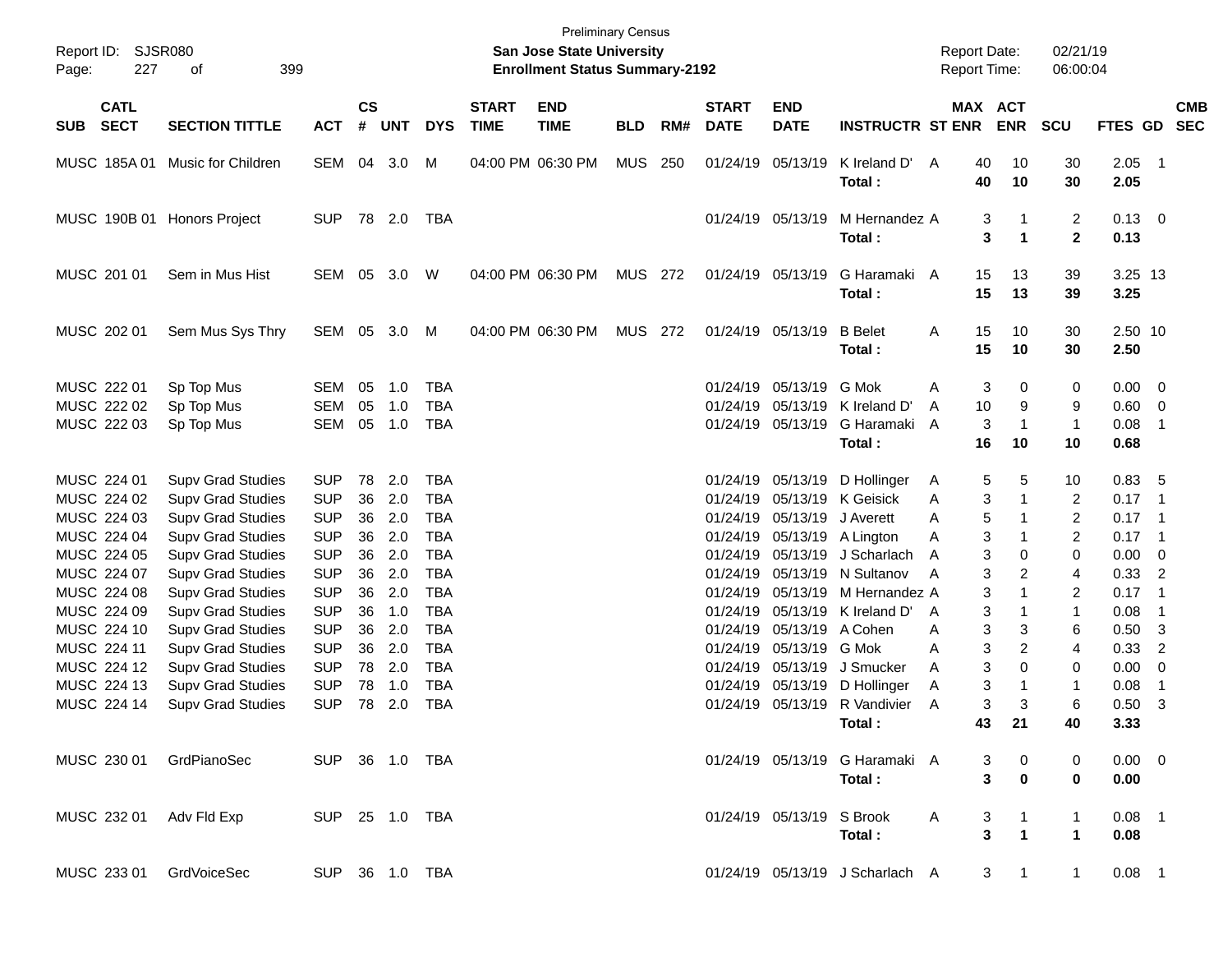| Report ID:<br>228<br>Page:                                                       | <b>SJSR080</b><br>399<br>οf              |                          |                    |                                  |                      |                             | <b>Preliminary Census</b><br><b>San Jose State University</b><br><b>Enrollment Status Summary-2192</b> |                |     |                             |                                     |                                                                     | <b>Report Date:</b><br><b>Report Time:</b> |                                         | 02/21/19<br>06:00:04           |                                                |                           |
|----------------------------------------------------------------------------------|------------------------------------------|--------------------------|--------------------|----------------------------------|----------------------|-----------------------------|--------------------------------------------------------------------------------------------------------|----------------|-----|-----------------------------|-------------------------------------|---------------------------------------------------------------------|--------------------------------------------|-----------------------------------------|--------------------------------|------------------------------------------------|---------------------------|
| <b>CATL</b><br><b>SECT</b><br><b>SUB</b>                                         | <b>SECTION TITTLE</b>                    | <b>ACT</b>               | $\mathsf{cs}$<br># | <b>UNT</b>                       | <b>DYS</b>           | <b>START</b><br><b>TIME</b> | <b>END</b><br><b>TIME</b>                                                                              | <b>BLD</b>     | RM# | <b>START</b><br><b>DATE</b> | <b>END</b><br><b>DATE</b>           | <b>INSTRUCTR ST ENR</b>                                             | MAX ACT                                    | <b>ENR</b>                              | <b>SCU</b>                     |                                                | <b>CMB</b><br>FTES GD SEC |
| MUSC 233 02<br>MUSC 233 03                                                       | <b>GrdVoiceSec</b><br><b>GrdVoiceSec</b> | <b>SUP</b><br><b>SUP</b> | 36<br>36           | 1.0<br>1.0                       | TBA<br><b>TBA</b>    |                             |                                                                                                        |                |     |                             | 01/24/19 05/13/19                   | 01/24/19 05/13/19 S Bengochea A<br>J Smucker<br>Total:              | 3<br>A<br>3<br>9                           | 0<br>$\overline{c}$<br>3                | 0<br>2<br>3                    | $0.00 \t 0$<br>$0.17$ 2<br>0.25                |                           |
| MUSC 250A 01 GrdConcChoir                                                        |                                          | <b>SUP</b>               | 36                 | 1.0                              | MW                   |                             | 01:30 PM 03:20 PM                                                                                      | <b>MUS 150</b> |     |                             | 01/24/19 05/13/19                   | A Cohen<br>Total:                                                   | 5<br>Α<br>5                                | 5<br>5                                  | 5<br>5                         | 0.42 5<br>0.42                                 |                           |
| MUSC 252 01                                                                      | GrdOperaThtr                             | ACT                      |                    | 21 1.0                           | TR                   |                             | 03:30 PM 05:20 PM                                                                                      | <b>MUS 176</b> |     |                             | 01/24/19 05/13/19                   | S Bengochea A<br>Total:                                             | 5<br>5                                     | 1<br>1                                  | $\mathbf{1}$<br>$\mathbf 1$    | $0.08$ 1<br>0.08                               |                           |
| MUSC 253 01                                                                      | GrdUnivSymOrch                           | ACT                      |                    | 21 1.0                           | TR                   |                             | 01:30 PM 03:20 PM                                                                                      | <b>MUS 176</b> |     |                             | 01/24/19 05/13/19                   | A Cohen<br>Total:                                                   | 5<br>A<br>5                                | $\overline{\mathbf{c}}$<br>$\mathbf{2}$ | $\overline{c}$<br>$\mathbf{2}$ | $0.17$ 2<br>0.17                               |                           |
| MUSC 255 01                                                                      | GrdWindEns                               | ACT                      |                    | $21 \quad 1.0$                   | МW                   |                             | 01:30 PM 03:20 PM                                                                                      | <b>MUS 176</b> |     |                             | 01/24/19 05/13/19                   | D Vickerman A<br>Total:                                             | 5<br>5                                     | 1                                       | $\mathbf{1}$<br>1              | $0.08$ 1<br>0.08                               |                           |
| MUSC 259 01                                                                      | GrdLatinJazzEns                          | ACT                      |                    | 21 1.0                           | MW                   |                             | 01:30 PM 03:20 PM                                                                                      | <b>MUS 186</b> |     |                             | 01/24/19 05/13/19                   | J Lewis<br>Total:                                                   | 5<br>A<br>5                                | 3<br>3                                  | 3<br>3                         | $0.25$ 3<br>0.25                               |                           |
| MUSC 260A 01 GrdChrlrs                                                           |                                          | ACT                      |                    | 10 1.0                           | <b>TR</b>            |                             | 01:30 PM 03:20 PM                                                                                      | <b>MUS 182</b> |     |                             | 01/24/19 05/13/19                   | A Cohen<br>Total:                                                   | Α<br>5<br>5                                | 5<br>5                                  | 5<br>5                         | $0.42\quad 5$<br>0.42                          |                           |
| MUSC 260C 01 GrdChmbrMsc<br>MUSC 260C 02 GrdChmbrMsc                             |                                          | ACT.<br><b>ACT</b>       | 10                 | $-1.0$<br>10 1.0                 | $\top$<br><b>TBA</b> |                             | 03:30 PM 05:20 PM                                                                                      | <b>MUS 211</b> |     | 01/24/19                    | 05/13/19 G Mok<br>01/24/19 05/13/19 | S Jones-Haye A<br>Total:                                            | 5<br>Α<br>5<br>10                          | 4<br>0<br>4                             | 4<br>0<br>4                    | 0.334<br>$0.00 \t 0$<br>0.33                   |                           |
| MUSC 260D 01 GrdCollegium                                                        |                                          | ACT                      |                    | 10 1.0                           | F                    |                             | 08:30 AM 10:20 AM                                                                                      | <b>MUS</b>     | 182 |                             | 01/24/19 05/13/19                   | G Haramaki A<br>Total:                                              | 10<br>10                                   | 1                                       | $\mathbf{1}$<br>1              | $0.08$ 1<br>0.08                               |                           |
| MUSC 260F 01 GrdSmJzzEns<br>MUSC 260F 02 GrdSmJzzEns<br>MUSC 260F 03 GrdSmJzzEns |                                          | ACT 10 1.0               |                    | ACT 10 1.0 TBA<br>ACT 10 1.0 TBA | TBA                  |                             |                                                                                                        |                |     |                             | 01/24/19 05/13/19 J Lewis           | 01/24/19 05/13/19 D Robbins<br>01/24/19 05/13/19 J Dryden<br>Total: | 3<br>Α<br>3<br>A<br>3<br>Α<br>9            | 1<br>0<br>0<br>$\mathbf 1$              | 1<br>0<br>0<br>1               | $0.08$ 1<br>$0.00 \t 0$<br>$0.00 \t 0$<br>0.08 |                           |
| MUSC 260J 01 GrdStringEns                                                        |                                          | ACT 10 1.0 TBA           |                    |                                  |                      |                             |                                                                                                        |                |     |                             |                                     | 01/24/19 05/13/19 S Jones-Haye A<br>Total:                          | 3<br>3                                     | 0<br>$\mathbf 0$                        | 0<br>0                         | $0.00 \t 0$<br>0.00                            |                           |
| MUSC 260L 01 GrdEnsWdwnd                                                         |                                          |                          |                    | ACT 10 1.0 TBA                   |                      |                             |                                                                                                        |                |     |                             | 01/24/19 05/13/19 J Averett         | Total:                                                              | 3<br>A<br>3                                | $\mathbf{1}$                            | 1<br>1                         | $0.08$ 1<br>0.08                               |                           |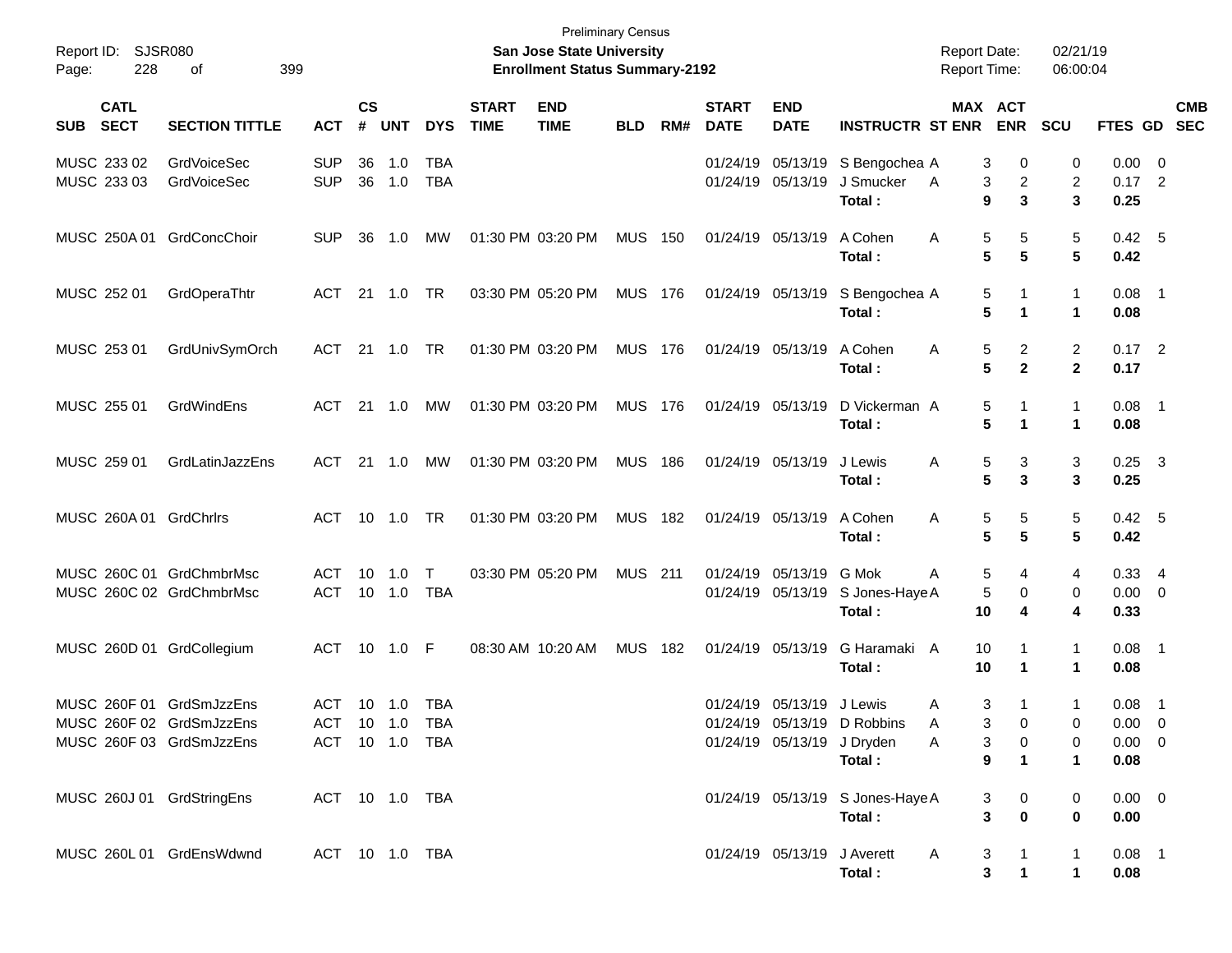| Report ID:<br>Page: | 229                        | SJSR080<br>399<br>οf     |            |                    |            |            |                             | <b>Preliminary Census</b><br>San Jose State University<br><b>Enrollment Status Summary-2192</b> |            |     |                             |                                                  |                          | <b>Report Date:</b><br><b>Report Time:</b> |                      |                      | 02/21/19<br>06:00:04             |                            |                          |                          |
|---------------------|----------------------------|--------------------------|------------|--------------------|------------|------------|-----------------------------|-------------------------------------------------------------------------------------------------|------------|-----|-----------------------------|--------------------------------------------------|--------------------------|--------------------------------------------|----------------------|----------------------|----------------------------------|----------------------------|--------------------------|--------------------------|
| <b>SUB</b>          | <b>CATL</b><br><b>SECT</b> | <b>SECTION TITTLE</b>    | <b>ACT</b> | $\mathsf{cs}$<br># | <b>UNT</b> | <b>DYS</b> | <b>START</b><br><b>TIME</b> | <b>END</b><br><b>TIME</b>                                                                       | <b>BLD</b> | RM# | <b>START</b><br><b>DATE</b> | <b>END</b><br><b>DATE</b>                        | <b>INSTRUCTR ST ENR</b>  | MAX                                        |                      | ACT<br><b>ENR</b>    | <b>SCU</b>                       | <b>FTES GD</b>             |                          | <b>CMB</b><br><b>SEC</b> |
|                     |                            | MUSC 260M 01 GrdSaxEns   | ACT        | 10                 | 1.0        | $\top$     |                             | 07:00 PM 08:50 PM                                                                               | MUS        | 150 | 01/24/19                    | 05/13/19                                         | M Hernandez A<br>Total:  |                                            | 5<br>5               | -1<br>-1             | 1<br>1                           | 0.08<br>0.08               |                          |                          |
|                     | MUSC 298 01                | <b>Special Study</b>     | <b>SUP</b> | 25                 | 1.0        | TBA        |                             |                                                                                                 |            |     | 01/24/19                    | 05/13/19                                         | J Averett                | A                                          | 3                    |                      | 1                                | 0.08                       |                          |                          |
|                     | MUSC 298 02                | <b>Special Study</b>     | <b>SUP</b> | 25                 | 2.0        | <b>TBA</b> |                             |                                                                                                 |            |     | 01/24/19                    | 05/13/19                                         | D Hollinger              | A                                          | 3                    | 4                    | 8                                | 0.67                       | -4                       |                          |
|                     | MUSC 298 03                | <b>Special Study</b>     | <b>SUP</b> | 78                 | 1.0        | <b>TBA</b> |                             |                                                                                                 |            |     | 01/24/19                    | 05/13/19                                         | M Hernandez A            |                                            | $\overline{2}$       |                      | $\mathbf 1$                      | 0.08                       |                          |                          |
|                     | MUSC 298 04                | <b>Special Study</b>     | <b>SUP</b> | 78                 | 1.0        | <b>TBA</b> |                             |                                                                                                 |            |     | 01/24/19                    | 05/13/19                                         | D Hollinger              | A                                          | $\overline{c}$       |                      | $\mathbf{1}$                     | 0.08                       |                          |                          |
|                     | MUSC 298 05                | <b>Special Study</b>     | <b>SUP</b> | 78                 | 2.0        | TBA        |                             |                                                                                                 |            |     | 01/24/19                    | 05/13/19                                         | G Mok                    | A                                          | $\overline{c}$       | $\mathbf 0$          | $\mathbf 0$                      | 0.00                       | $\overline{\phantom{0}}$ |                          |
|                     |                            |                          |            |                    |            |            |                             |                                                                                                 |            |     |                             |                                                  | Total:                   |                                            | 12                   | $\overline{7}$       | 11                               | 0.92                       |                          |                          |
|                     | MUSC 299 01                | Mstr Ths Rct Cmp         | <b>SUP</b> | 78                 | 2.0        | <b>TBA</b> |                             |                                                                                                 |            |     | 01/24/19                    | 05/13/19                                         | D Hollinger<br>Total:    | A                                          | 3<br>3               | -1<br>-1             | $\overline{2}$<br>$\overline{2}$ | $0.17$ 1<br>0.17           |                          |                          |
|                     | Department :               | <b>Music &amp; Dance</b> |            |                    |            |            |                             |                                                                                                 |            |     |                             | <b>Lower Division:</b><br><b>Upper Division:</b> | <b>Department Total:</b> |                                            | 5672<br>3193<br>2270 | 3541<br>2191<br>1250 | 7864<br>5160<br>2525             | 528.17<br>344.13<br>169.53 |                          |                          |

**Upper Division : 2270 1250 2525 169.53**

**Graduate Division : 209 100 179 14.50**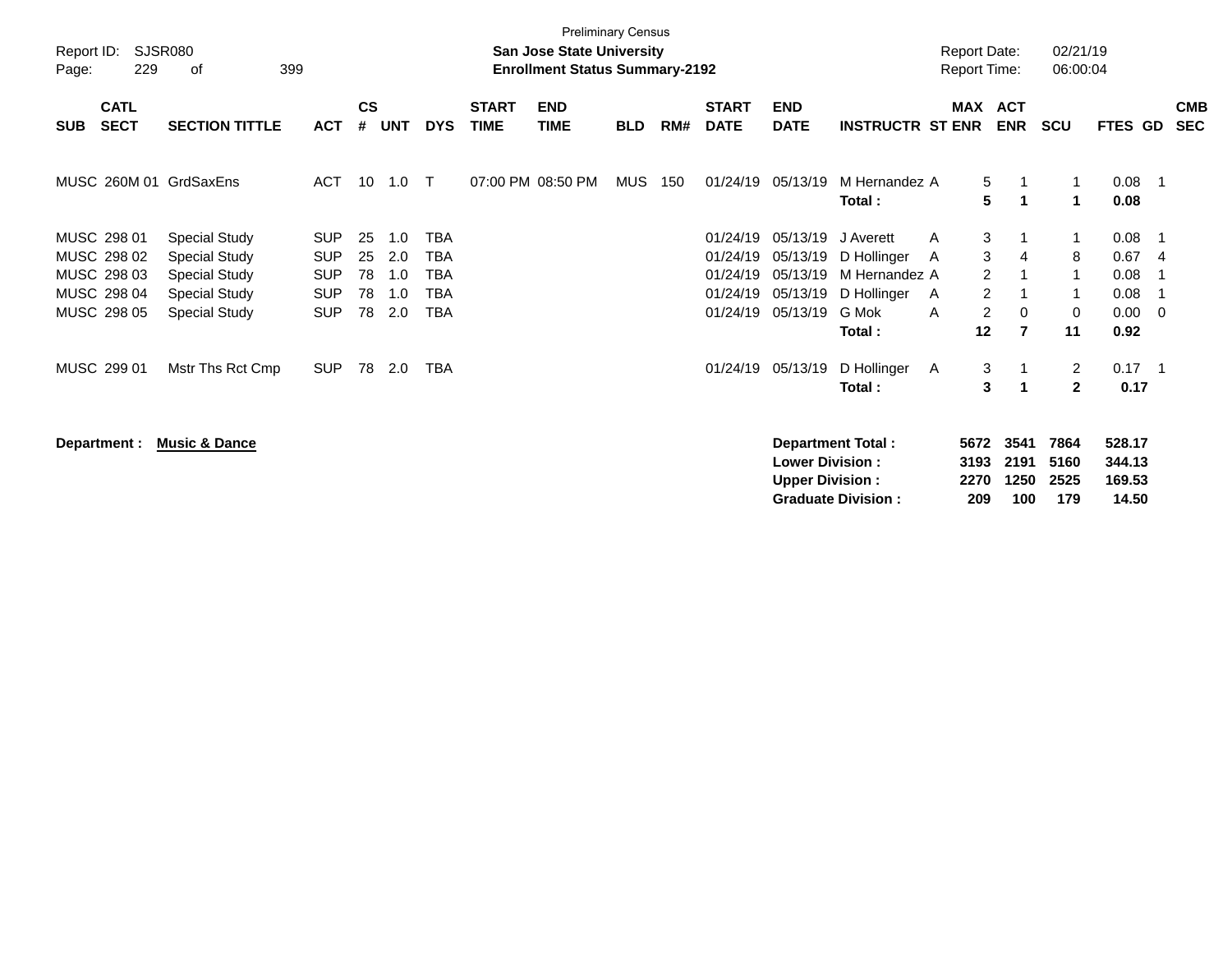| Report ID:<br>Page: | 230                        | SJSR080<br>399<br>οf                           |            |                    |            |            |                             | <b>Preliminary Census</b><br>San Jose State University<br><b>Enrollment Status Summary-2192</b> |            |      |                             |                            |                                          | <b>Report Date:</b><br>Report Time: |            | 02/21/19<br>06:00:04 |                |                          |                          |
|---------------------|----------------------------|------------------------------------------------|------------|--------------------|------------|------------|-----------------------------|-------------------------------------------------------------------------------------------------|------------|------|-----------------------------|----------------------------|------------------------------------------|-------------------------------------|------------|----------------------|----------------|--------------------------|--------------------------|
| <b>SUB</b>          | <b>CATL</b><br><b>SECT</b> | <b>SECTION TITTLE</b>                          | <b>ACT</b> | $\mathsf{cs}$<br># | <b>UNT</b> | <b>DYS</b> | <b>START</b><br><b>TIME</b> | <b>END</b><br><b>TIME</b>                                                                       | <b>BLD</b> | RM#  | <b>START</b><br><b>DATE</b> | <b>END</b><br><b>DATE</b>  | <b>INSTRUCTR ST ENR</b>                  | MAX ACT                             | <b>ENR</b> | <b>SCU</b>           | <b>FTES GD</b> |                          | <b>CMB</b><br><b>SEC</b> |
| <b>College</b>      | Department :               | <b>Humanities &amp; the Arts</b><br>Philosophy |            |                    |            |            |                             |                                                                                                 |            |      |                             |                            |                                          |                                     |            |                      |                |                          |                          |
| <b>PHIL</b>         | 901                        | Math/Logic for GE                              | <b>SEM</b> | 04                 | 3.0        | MW         |                             | 12:00 PM 01:15 PM                                                                               | <b>DMH</b> | 208  |                             | 01/24/19 05/13/19          | N Friedman-B A                           | 35                                  | 16         | 48                   | 3.20           | $\overline{\phantom{0}}$ |                          |
| <b>PHIL</b>         | 902                        | Math/Logic for GE                              | SEM        |                    | 3.0        |            |                             |                                                                                                 |            |      |                             |                            |                                          | X<br>0                              | 0          | 0                    | 0.00           | $\overline{\phantom{0}}$ |                          |
|                     |                            |                                                |            |                    |            |            |                             |                                                                                                 |            |      |                             |                            | Total:                                   | 35                                  | 16         | 48                   | 3.20           |                          |                          |
| PHIL                | 10 01                      | Intro to Phil                                  | <b>LEC</b> | 03                 | 3.0        | MW         |                             | 09:00 AM 10:15 AM                                                                               | <b>DMH</b> | 208  |                             | 01/24/19 05/13/19          | T Nguyen                                 | A<br>41                             | 40         | 120                  | 8.00           | $\overline{\mathbf{0}}$  |                          |
| PHIL                | 10 02                      | Intro to Phil                                  | <b>LEC</b> | 03                 | 3.0        | MW         | 10:30 AM 11:45 AM           |                                                                                                 | MН         | 324  |                             | 01/24/19 05/13/19          | M Jordan                                 | Α<br>50                             | 51         | 153                  | 10.20          | 0                        |                          |
| PHIL                | 10 03                      | Intro to Phil                                  | <b>LEC</b> | 03                 | 3.0        | MW         |                             | 03:00 PM 04:15 PM                                                                               | <b>DMH</b> | 208  |                             | 01/24/19 05/13/19          | C Smith                                  | A<br>41                             | 41         | 123                  | 8.20           | 0                        |                          |
| PHIL                | 10 04                      | Intro to Phil                                  | <b>LEC</b> | 03                 | 3.0        | <b>TR</b>  | 10:30 AM 11:45 AM           |                                                                                                 | DMH.       | 208  |                             | 01/24/19 05/13/19          | K Brown                                  | A<br>41                             | 40         | 120                  | 8.00           | 0                        |                          |
| PHIL                | 10 05                      | Intro to Phil                                  | <b>LEC</b> | 03                 | 3.0        | <b>TR</b>  |                             | 12:00 PM 01:15 PM                                                                               | <b>DMH</b> | 208  | 01/24/19                    | 05/13/19                   | R Chan                                   | A<br>41                             | 41         | 123                  | 8.20           | 0                        |                          |
| PHIL                | 10 06                      | Intro to Phil                                  | <b>LEC</b> | 03                 | 3.0        | <b>TR</b>  |                             | 03:00 PM 04:15 PM                                                                               | <b>DMH</b> | 208  | 01/24/19                    | 05/13/19                   | K Brown                                  | A<br>41                             | 41         | 123                  | 8.20           | 0                        |                          |
| PHIL                | 10 07                      | Intro to Phil                                  | <b>LEC</b> | 03                 | 3.0        | T          |                             | 06:00 PM 08:45 PM                                                                               | MН         | 324  |                             | 01/24/19 05/13/19          | G Pinto                                  | A<br>45                             | 46         | 138                  | 9.20           | 0                        |                          |
| <b>PHIL</b>         | 10 08                      | Intro to Phil                                  | <b>LEC</b> | 03                 | 3.0        | F          |                             | 12:30 PM 03:15 PM                                                                               | <b>DMH</b> | 208  |                             | 01/24/19 05/13/19          | T Nguyen                                 | 35<br>A                             | 25         | 75                   | 5.00           | $\overline{\mathbf{0}}$  |                          |
|                     |                            |                                                |            |                    |            |            |                             |                                                                                                 |            |      |                             |                            | Total:                                   | 335                                 | 325        | 975                  | 65.00          |                          |                          |
| <b>PHIL</b>         | 12 01                      | Phil of the Person                             | <b>LEC</b> | 03                 | 3.0        | <b>MW</b>  | 10:30 AM 11:45 AM           |                                                                                                 | <b>DMH</b> | 208  |                             | 01/24/19 05/13/19          | A Delunas                                | Α<br>41                             | 33         | 99                   | 6.60           | $\overline{\phantom{0}}$ |                          |
| <b>PHIL</b>         | 12 02                      | Phil of the Person                             | <b>LEC</b> | 03                 | 3.0        | <b>TR</b>  |                             | 01:30 PM 02:45 PM                                                                               | DMH.       | 208  |                             | 01/24/19 05/13/19          | N Osborne                                | A<br>41                             | 40         | 120                  | 8.00           | $\overline{\phantom{0}}$ |                          |
|                     |                            |                                                |            |                    |            |            |                             |                                                                                                 |            |      |                             |                            | Total:                                   | 82                                  | 73         | 219                  | 14.60          |                          |                          |
| <b>PHIL</b>         | 57 01                      | Logic & Crit Reas                              | <b>SEM</b> | 04                 | 3.0        | MW         | 10:30 AM 11:45 AM           |                                                                                                 | DMH        | 149B |                             | 01/24/19 05/13/19          | C Smith                                  | Α<br>35                             | 36         | 108                  | 7.20           | $\overline{\mathbf{0}}$  |                          |
| PHIL                | 57 02                      | Logic & Crit Reas                              | <b>SEM</b> | 04                 | 3.0        | MW         |                             | 01:30 PM 02:45 PM                                                                               | DMH        | 149B | 01/24/19                    | 05/13/19                   | D Williamson A                           | 35                                  | 35         | 105                  | 7.00           | $\overline{\mathbf{0}}$  |                          |
| PHIL                | 57 03                      | Logic & Crit Reas                              | <b>SEM</b> | 04                 | 3.0        | MW         |                             | 03:00 PM 04:15 PM                                                                               | DMH        | 149B |                             | 01/24/19 05/13/19          | D Williamson A                           | 35                                  | 25         | 75                   | 5.00           | 0                        |                          |
| PHIL                | 57 04                      | Logic & Crit Reas                              | <b>SEM</b> | 04                 | 3.0        | <b>TR</b>  |                             | 09:00 AM 10:15 AM                                                                               | SН         | 241  |                             | 01/24/19 05/13/19          | J Liz                                    | A<br>35                             | 35         | 105                  | 7.00           | 0                        |                          |
| PHIL                | 57 05                      | Logic & Crit Reas                              | <b>SEM</b> | 04                 | 3.0        | <b>TR</b>  |                             | 12:00 PM 01:15 PM                                                                               | DMH        | 149B | 01/24/19 05/13/19           |                            | K Patel                                  | Α<br>35                             | 37         | 111                  | 7.40           | $\overline{\mathbf{0}}$  |                          |
| PHIL                | 57 06                      | Logic & Crit Reas                              | <b>SEM</b> | 04                 | 3.0        | <b>TR</b>  |                             | 01:30 PM 02:45 PM                                                                               | DMH        | 149B |                             | 01/24/19 05/13/19          | A Vaidya                                 | 35<br>A                             | 33         | 99                   | 6.60           | 0                        |                          |
| <b>PHIL</b>         | 57 07                      | Logic & Crit Reas                              | <b>SEM</b> | 04                 | 3.0        | F          |                             | 09:30 AM 12:15 PM                                                                               | <b>DMH</b> | 208  |                             | 01/24/19 05/13/19          | T Nguyen                                 | 35<br>A                             | 21         | 63                   | 4.20           | 0                        |                          |
|                     |                            |                                                |            |                    |            |            |                             |                                                                                                 |            |      |                             |                            | Total:                                   | 245                                 | 222        | 666                  | 44.40          |                          |                          |
| <b>PHIL</b>         | 61 01                      | <b>Moral Issues</b>                            | <b>LEC</b> | 03                 | 3.0        | MW         |                             | 07:30 AM 08:45 AM                                                                               | <b>DMH</b> | 208  |                             | 01/24/19 05/13/19          | J Wilhelmsso A                           | 41                                  | 40         | 120                  | 8.00           | $\overline{\phantom{0}}$ |                          |
| PHIL                | 61 02                      | Moral Issues                                   | <b>LEC</b> |                    | 03 3.0     | MW         |                             | 09:00 AM 10:15 AM                                                                               |            |      |                             |                            | DMH 149B 01/24/19 05/13/19 M Jordan      | 46<br>A                             | 45         | 135                  | $9.00 \quad 0$ |                          |                          |
| <b>PHIL</b>         | 61 03                      | Moral Issues                                   | LEC        |                    | 03 3.0     | МW         |                             | 12:00 PM 01:15 PM                                                                               | MH.        | 324  |                             | 01/24/19 05/13/19 M Jordan |                                          | Α<br>50                             | 50         | 150                  | $10.00 \t 0$   |                          |                          |
| <b>PHIL</b>         | 61 04                      | Moral Issues                                   | <b>LEC</b> | 03                 | 3.0        | TR         |                             | 09:00 AM 10:15 AM                                                                               | BBC        | 222  |                             |                            | 01/24/19 05/13/19 N Osborne              | 50<br>Α                             | 50         | 150                  | $10.00 \t 0$   |                          |                          |
| <b>PHIL</b>         | 61 05                      | Moral Issues                                   | LEC        |                    | 03 3.0     | TR         | 10:30 AM 11:45 AM           |                                                                                                 | BBC 222    |      |                             |                            | 01/24/19 05/13/19 N Osborne              | A<br>50                             | 49         | 147                  | $9.80\ 0$      |                          |                          |
| <b>PHIL</b>         | 61 06                      | Moral Issues                                   | <b>LEC</b> | 03                 | 3.0        | TR.        |                             | 03:00 PM 04:15 PM                                                                               |            |      |                             |                            | DMH 149B 01/24/19 05/13/19 P Munoz-HernA | 46                                  | 45         | 135                  | $9.00 \t 0$    |                          |                          |
| PHIL                | 61 07                      | Moral Issues                                   | LEC        |                    | 3.0        |            |                             |                                                                                                 |            |      |                             |                            |                                          | 0<br>X                              | 0          | 0                    | $0.00 \t 0$    |                          |                          |
| PHIL                | 61 08                      | Moral Issues                                   | <b>LEC</b> |                    | 3.0        |            |                             |                                                                                                 |            |      |                             |                            |                                          | X<br>0                              | 0          | 0                    | $0.00 \t 0$    |                          |                          |
|                     |                            |                                                |            |                    |            |            |                             |                                                                                                 |            |      |                             |                            | Total:                                   |                                     | 283 279    | 837                  | 55.80          |                          |                          |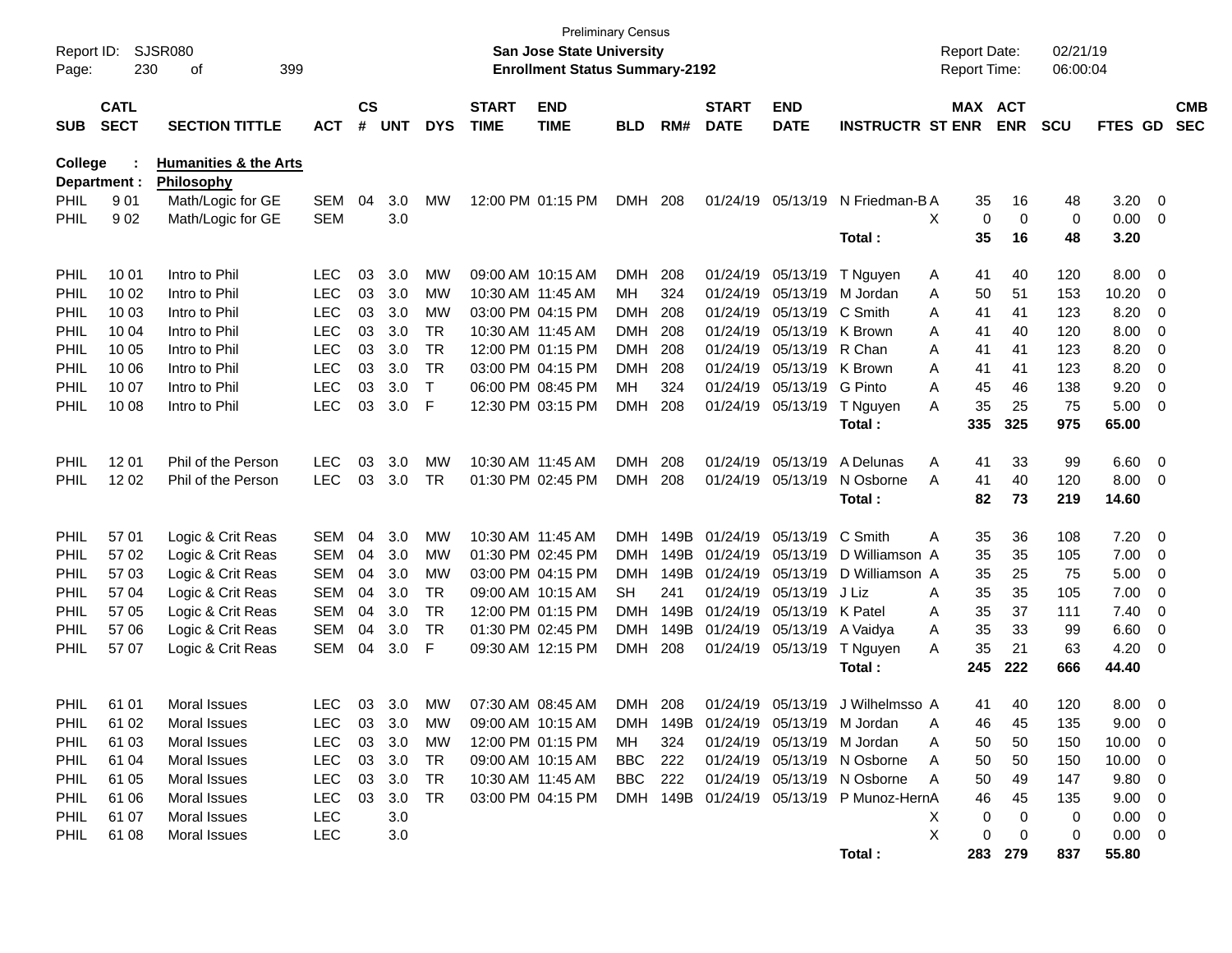| Page:       | Report ID: SJSR080<br>231  | 399<br>οf                                                                                             |               | <b>Preliminary Census</b><br>San Jose State University<br><b>Enrollment Status Summary-2192</b> |            |            |                             |                           |            |     |                             |                           |                                  | <b>Report Date:</b><br><b>Report Time:</b><br>MAX ACT |             |                | 02/21/19<br>06:00:04 |               |                         |                          |
|-------------|----------------------------|-------------------------------------------------------------------------------------------------------|---------------|-------------------------------------------------------------------------------------------------|------------|------------|-----------------------------|---------------------------|------------|-----|-----------------------------|---------------------------|----------------------------------|-------------------------------------------------------|-------------|----------------|----------------------|---------------|-------------------------|--------------------------|
| <b>SUB</b>  | <b>CATL</b><br><b>SECT</b> | <b>SECTION TITTLE</b>                                                                                 | <b>ACT</b>    | $\mathsf{cs}$<br>#                                                                              | <b>UNT</b> | <b>DYS</b> | <b>START</b><br><b>TIME</b> | <b>END</b><br><b>TIME</b> | <b>BLD</b> | RM# | <b>START</b><br><b>DATE</b> | <b>END</b><br><b>DATE</b> | <b>INSTRUCTR ST ENR</b>          |                                                       |             | <b>ENR</b>     | <b>SCU</b>           | FTES GD       |                         | <b>CMB</b><br><b>SEC</b> |
|             |                            |                                                                                                       |               |                                                                                                 |            |            |                             |                           |            |     |                             |                           |                                  |                                                       |             |                |                      |               |                         |                          |
| PHIL        | 66 01                      | Intro Aesthetics                                                                                      | <b>LEC</b>    | 03                                                                                              | 3.0        | MW         |                             | 12:00 PM 01:15 PM         | <b>BBC</b> | 222 |                             | 01/24/19 05/13/19         | J Cardoza-Ko A                   |                                                       | 50          | 49             | 147                  | 9.80          | - 0                     |                          |
| PHIL        | 66 02                      | Intro Aesthetics                                                                                      | <b>LEC</b>    | 03                                                                                              | 3.0        | <b>TR</b>  |                             | 07:30 AM 08:45 AM         | <b>DMH</b> | 208 |                             | 01/24/19 05/13/19         | <b>F</b> Alberts                 | A                                                     | 41          | 38             | 114                  | 7.60          | 0                       |                          |
| PHIL        | 66 03                      | Intro Aesthetics                                                                                      | <b>LEC</b>    | 03                                                                                              | 3.0        | <b>TR</b>  |                             | 09:00 AM 10:15 AM         | <b>DMH</b> | 208 |                             | 01/24/19 05/13/19         | <b>F</b> Alberts                 | A                                                     | 41          | 41             | 123                  | 8.20          | 0                       |                          |
|             |                            |                                                                                                       |               |                                                                                                 |            |            |                             |                           |            |     |                             |                           | Total:                           |                                                       | 132         | 128            | 384                  | 25.60         |                         |                          |
| PHIL        | 70A01                      | Ancient Philosophy                                                                                    | LEC.          | 03                                                                                              | 3.0        | MW         | 10:30 AM 11:45 AM           |                           | SН         | 241 |                             | 01/24/19 05/13/19         | J Lindahl                        | A                                                     | 42          | 42             | 126                  | 8.40 0        |                         |                          |
|             |                            |                                                                                                       |               |                                                                                                 |            |            |                             |                           |            |     |                             |                           | Total:                           |                                                       | 42          | 42             | 126                  | 8.40          |                         |                          |
| PHIL        | 70B 01                     | Modern Philosophy                                                                                     | <b>LEC</b>    | 03                                                                                              | 3.0        | -F         |                             | 09:30 AM 12:15 PM         | <b>SH</b>  | 241 |                             | 01/24/19 05/13/19         | C Sanchez                        | A                                                     | 42          | 23             | 69                   | $4.60$ 0      |                         |                          |
|             |                            |                                                                                                       |               |                                                                                                 |            |            |                             |                           |            |     |                             |                           | Total:                           |                                                       | 42          | 23             | 69                   | 4.60          |                         |                          |
| PHIL        | 96L01                      |                                                                                                       | <b>LEC</b>    |                                                                                                 |            |            |                             |                           |            |     |                             |                           |                                  |                                                       | 0           | 0              |                      | 0.00          | $\overline{\mathbf{0}}$ |                          |
| PHIL        | 96L02                      | Logic Workshop<br>Logic Workshop                                                                      | <b>LEC</b>    |                                                                                                 | 1.0<br>1.0 |            |                             |                           |            |     |                             |                           |                                  | Х<br>X                                                | 0           | 0              | 0<br>0               | 0.00          | - 0                     |                          |
|             |                            |                                                                                                       |               |                                                                                                 |            |            |                             |                           |            |     |                             |                           | Total:                           |                                                       | 0           | 0              | 0                    | 0.00          |                         |                          |
|             |                            |                                                                                                       |               |                                                                                                 |            |            |                             |                           |            |     |                             |                           |                                  |                                                       |             |                |                      |               |                         |                          |
| <b>PHIL</b> | 104 01                     | Asian Philosophy                                                                                      | <b>LEC</b>    | 02                                                                                              | 3.0        | <b>TR</b>  |                             | 12:00 PM 01:15 PM         | SH         | 241 |                             | 01/24/19 05/13/19         | A Korsund                        | A                                                     | 41          | 23             | 69                   | 4.60          |                         | $0\,C$                   |
| <b>RELS</b> | 104 01                     | Asian Philosophy                                                                                      | <b>LEC</b>    | 02                                                                                              | 3.0        | <b>TR</b>  |                             | 12:00 PM 01:15 PM         | SН         | 241 |                             | 01/24/19 05/13/19         | A Korsund                        | A                                                     | 0           | $\overline{4}$ | 12                   | 0.80          | $0\,C$                  |                          |
| ASIA        | 104 01                     | Asian Philosophy                                                                                      | <b>LEC</b>    | 02                                                                                              | 3.0        | <b>TR</b>  |                             | 12:00 PM 01:15 PM         | SН         | 241 |                             | 01/24/19 05/13/19         | A Korsund                        | A                                                     | 0           | 13             | 39                   | 2.60          |                         | $0\,C$                   |
| <b>PHIL</b> | 104 80                     | Asian Philosophy                                                                                      | <b>LEC</b>    | 02                                                                                              | 3.0        | <b>TBA</b> |                             |                           |            |     |                             | 01/24/19 05/13/19         | <b>B</b> Mou                     | A                                                     | 25          | 13             | 39                   | 2.60          |                         | $0\,C$                   |
| <b>RELS</b> | 104 80                     | Asian Philosophy                                                                                      | <b>LEC</b>    | 02                                                                                              | 3.0        | TBA        |                             |                           |            |     |                             | 01/24/19 05/13/19         | B Mou                            | A                                                     | 0           | 2              | 6                    | 0.40          |                         | $0\,C$                   |
| ASIA        | 104 80                     | Asian Philosophy                                                                                      | <b>LEC</b>    | 02                                                                                              | 3.0        | TBA        |                             |                           |            |     |                             | 01/24/19 05/13/19         | B Mou                            | A                                                     | 0           | 9              | 27                   | 1.80          |                         | $0\,C$                   |
| <b>PHIL</b> | 104 81                     | Asian Philosophy                                                                                      | <b>LEC</b>    | 02                                                                                              | 3.0        | TBA        |                             |                           |            |     |                             | 01/24/19 05/13/19         | <b>B</b> Mou                     | A                                                     | 25          | 14             | 42                   | 2.85          |                         | 1 C                      |
| <b>RELS</b> | 104 81                     | Asian Philosophy                                                                                      | <b>LEC</b>    | 02                                                                                              | 3.0        | TBA        |                             |                           |            |     |                             | 01/24/19 05/13/19         | B Mou                            | A                                                     | 0           | 2              | 6                    | 0.40          |                         | 0 <sup>C</sup>           |
| ASIA        | 104 81                     | Asian Philosophy                                                                                      | <b>LEC</b>    | 02                                                                                              | 3.0        | TBA        |                             |                           |            |     |                             | 01/24/19 05/13/19         | <b>B</b> Mou                     | A                                                     | $\mathbf 0$ | 5              | 15                   | 1.00          |                         | $0\,C$                   |
|             |                            |                                                                                                       |               |                                                                                                 |            |            |                             |                           |            |     |                             |                           | Total:                           |                                                       | 91          | 85             | 255                  | 17.05         |                         |                          |
| <b>PHIL</b> | 107 01                     | Phil and Lit                                                                                          | LEC.          | 02                                                                                              | 3.0        | МW         |                             | 01:30 PM 02:45 PM         | <b>SH</b>  | 241 |                             | 01/24/19 05/13/19         | A Delunas                        | A                                                     | 35          | 14             | 42                   | $2.80 \t 0$   |                         |                          |
|             |                            |                                                                                                       |               |                                                                                                 |            |            |                             |                           |            |     |                             |                           | Total:                           |                                                       | 35          | 14             | 42                   | 2.80          |                         |                          |
| <b>PHIL</b> | 110 01                     | Sci Tech & Hum Val                                                                                    | <b>LEC</b>    | 03                                                                                              | 3.0        | MW         | 10:30 AM 11:45 AM           |                           | <b>BBC</b> | 222 |                             | 01/24/19 05/13/19         | L Bernasconi A                   |                                                       | 50          | 56             | 168                  | 11.20         |                         |                          |
| PHIL        | 110 02                     | Sci Tech & Hum Val                                                                                    | LEC 03 3.0 MW |                                                                                                 |            |            |                             | $01:30$ PM $02:45$ PM     | BBC        | 222 |                             |                           | 01/24/19 05/13/19 J Cardoza-Ko A |                                                       | 50          | 29             | 87                   | 5.80          | - 0<br>- 0              |                          |
|             |                            | PHIL 110 03 Sci Tech & Hum Val LEC 03 3.0 TR 12:00 PM 01:15 PM BBC 222 01/24/19 05/13/19 K Yrigoyen A |               |                                                                                                 |            |            |                             |                           |            |     |                             |                           |                                  |                                                       | 50          | -53            | 159                  | $10.60$ 0     |                         |                          |
|             |                            |                                                                                                       |               |                                                                                                 |            |            |                             |                           |            |     |                             |                           |                                  |                                                       |             |                |                      |               |                         |                          |
|             |                            |                                                                                                       |               |                                                                                                 |            |            |                             |                           |            |     |                             |                           | Total:                           |                                                       |             | 150 138        | 414                  | 27.60         |                         |                          |
|             | PHIL 111 01                | <b>Medical Ethics</b>                                                                                 | LEC 02 3.0 TR |                                                                                                 |            |            |                             | 10:30 AM 11:45 AM SH      |            | 241 |                             | 01/24/19 05/13/19 J Liz   |                                  | A                                                     | 35          | 14             | 42                   | 2.80 0 C      |                         |                          |
| GERO 111 01 |                            | <b>Medical Ethics</b>                                                                                 | LEC           |                                                                                                 | 02 3.0     | TR         |                             | 10:30 AM 11:45 AM         | SH         | 241 |                             | 01/24/19 05/13/19 J Liz   |                                  | A                                                     | 0           | 0              | 0                    | $0.00 \t 0 C$ |                         |                          |
|             | NURS 111 01                | <b>Medical Ethics</b>                                                                                 | LEC 02 3.0    |                                                                                                 |            | TR.        |                             | 10:30 AM 11:45 AM         | -SH        | 241 |                             | 01/24/19 05/13/19 J Liz   |                                  | A                                                     | 0           | 0              | 0                    | $0.00 \t 0 C$ |                         |                          |
|             | HS 111 01                  | <b>Medical Ethics</b>                                                                                 | LEC 02 3.0 TR |                                                                                                 |            |            |                             | 10:30 AM 11:45 AM         | SH         | 241 |                             | 01/24/19 05/13/19 J Liz   |                                  | A                                                     | 0           | 6              | 18                   | $1.20 \t 0 C$ |                         |                          |
|             |                            |                                                                                                       |               |                                                                                                 |            |            |                             |                           |            |     |                             |                           | Total:                           |                                                       | 35          | 20             | 60                   | 4.00          |                         |                          |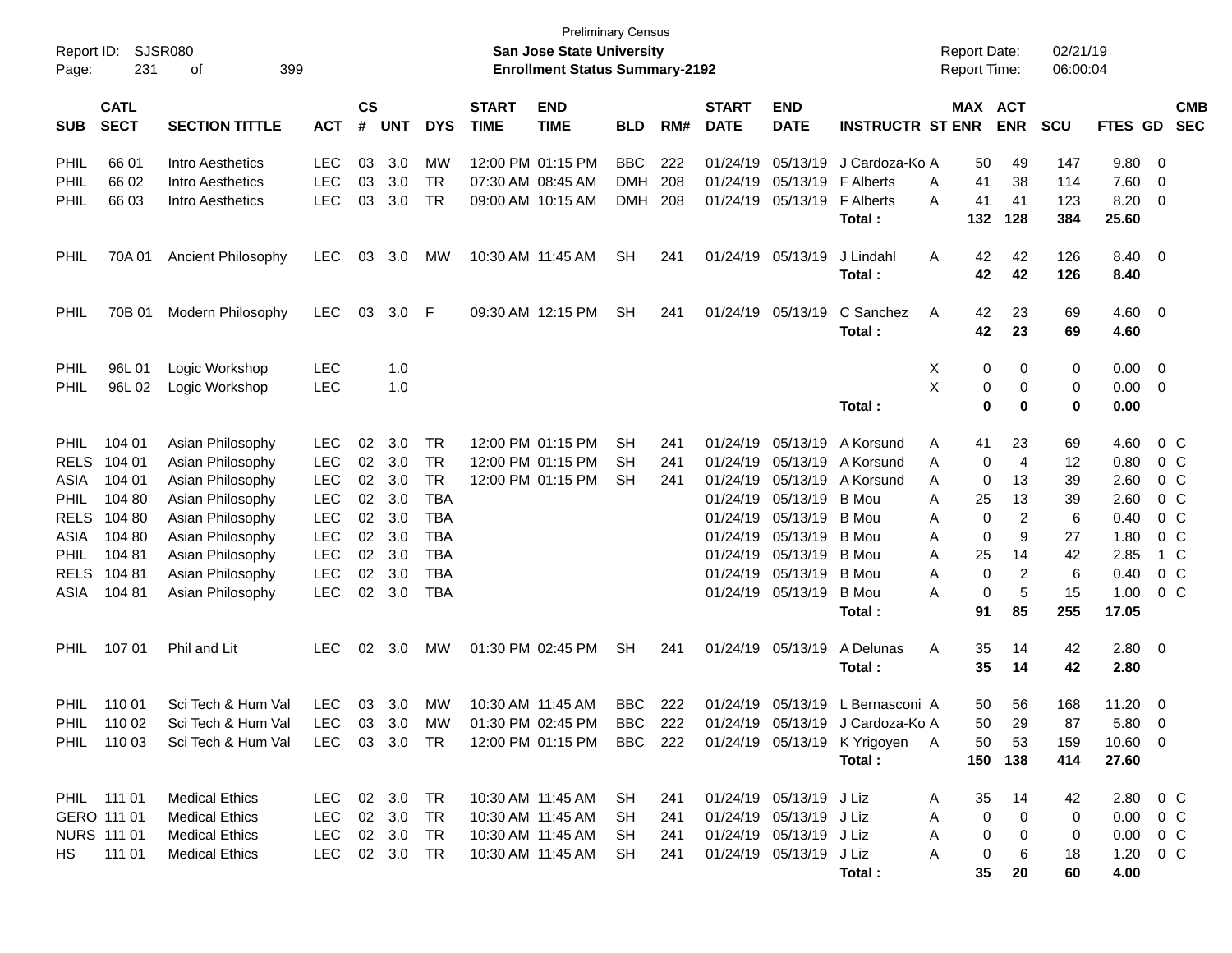| Page:       | Report ID: SJSR080<br>232  | 399<br>οf                |                |                    |                |            |                             | <b>Preliminary Census</b><br>San Jose State University<br><b>Enrollment Status Summary-2192</b> |            |      |                             |                            |                          | <b>Report Date:</b><br><b>Report Time:</b> |                          | 02/21/19<br>06:00:04 |                       |     |                          |
|-------------|----------------------------|--------------------------|----------------|--------------------|----------------|------------|-----------------------------|-------------------------------------------------------------------------------------------------|------------|------|-----------------------------|----------------------------|--------------------------|--------------------------------------------|--------------------------|----------------------|-----------------------|-----|--------------------------|
| <b>SUB</b>  | <b>CATL</b><br><b>SECT</b> | <b>SECTION TITTLE</b>    | <b>ACT</b>     | $\mathsf{cs}$<br># | <b>UNT</b>     | <b>DYS</b> | <b>START</b><br><b>TIME</b> | <b>END</b><br><b>TIME</b>                                                                       | <b>BLD</b> | RM#  | <b>START</b><br><b>DATE</b> | <b>END</b><br><b>DATE</b>  | <b>INSTRUCTR ST ENR</b>  |                                            | MAX ACT<br><b>ENR</b>    | <b>SCU</b>           | FTES GD               |     | <b>CMB</b><br><b>SEC</b> |
| <b>PHIL</b> | 119 01                     | Africana Phil & Cult     | <b>LEC</b>     | 02                 | 3.0            | $\top$     | 06:00 PM 08:45 PM           |                                                                                                 | <b>DMH</b> | 208  |                             | 01/24/19 05/13/19          | <b>B</b> Seals           | 25<br>A                                    | 4                        | 12                   | 0.85                  | 1 C |                          |
|             | AFAM 119 01                | Africana Phil & Cult     | <b>LEC</b>     |                    | 02 3.0         | $\top$     | 06:00 PM 08:45 PM           |                                                                                                 | <b>DMH</b> | 208  |                             | 01/24/19 05/13/19          | <b>B</b> Seals<br>Total: | A<br>25                                    | 0<br>3<br>$\overline{7}$ | 9<br>21              | 0.65<br>1.50          |     | 1 C                      |
| <b>PHIL</b> | 120 01                     | Comparative Phil         | <b>LEC</b>     |                    | 02 3.0         | TBA        |                             |                                                                                                 |            |      |                             | 01/24/19 05/13/19          | <b>B</b> Mou<br>Total:   | Α<br>25<br>25                              | 15<br>15                 | 45<br>45             | $3.05$ 1<br>3.05      |     |                          |
| <b>PHIL</b> | 122 01                     | Social Justic            | LEC.           |                    | 02 3.0         | R          |                             | 03:00 PM 05:45 PM                                                                               | <b>SH</b>  | 241  |                             | 01/24/19 05/13/19          | A Vaidya<br>Total:       | 35<br>A<br>35                              | 14<br>14                 | 42<br>42             | $2.90$ 2<br>2.90      |     |                          |
| <b>PHIL</b> | 13301                      | <b>Ethics in Science</b> | <b>LEC</b>     | 03                 | 3.0            | TR         | 01:30 PM 02:45 PM           |                                                                                                 | <b>BBC</b> | 222  |                             | 01/24/19 05/13/19          | J Stemwedel A<br>Total:  | 64<br>64                                   | 61<br>61                 | 183<br>183           | $12.20 \t 0$<br>12.20 |     |                          |
| PHIL        | 134 80                     | Computers, Ethics, S LEC |                |                    | $02 \quad 3.0$ | <b>TBA</b> |                             |                                                                                                 |            |      |                             | 01/24/19 05/13/19          | E Sonnier                | 42<br>A                                    | 40                       | 120                  | $8.00 \t 0$           |     |                          |
| PHIL        | 134 81                     | Computers, Ethics, S LEC |                | 02 <sub>o</sub>    | 3.0            | <b>TBA</b> |                             |                                                                                                 |            |      |                             | 01/24/19 05/13/19          | E Sonnier                | 42<br>A                                    | 42                       | 126                  | 8.40 0                |     |                          |
| PHIL        | 134 82                     | Computers, Ethics, S LEC |                | 02                 | 3.0            | <b>TBA</b> |                             |                                                                                                 |            |      |                             | 01/24/19 05/13/19          | E Sonnier                | 42<br>A                                    | 42                       | 126                  | 8.40 0                |     |                          |
| PHIL        | 134 83                     | Computers, Ethics, S LEC |                | 02 <sub>o</sub>    | 3.0            | <b>TBA</b> |                             |                                                                                                 |            |      |                             | 01/24/19 05/13/19          | E Sonnier                | 42<br>A                                    | 42                       | 126                  | 8.40 0                |     |                          |
| PHIL        | 134 84                     | Computers, Ethics, S LEC |                | 02                 | 3.0            | <b>TBA</b> |                             |                                                                                                 |            |      |                             | 01/24/19 05/13/19          |                          | 42<br>A                                    | 42                       | 126                  | 8.40 0                |     |                          |
| PHIL        | 134 85                     | Computers, Ethics, S LEC |                | 02                 | 3.0            | <b>TBA</b> |                             |                                                                                                 |            |      |                             | 01/24/19 05/13/19          | K Yrigoyen               | 42<br>A                                    | 38                       | 114                  | $7.60 \t 0$           |     |                          |
| PHIL        | 134 86                     | Computers, Ethics, S LEC |                |                    | 3.0            |            |                             |                                                                                                 |            |      |                             |                            | K Yrigoyen               | X                                          | 0<br>$\mathbf 0$         | 0                    | $0.00 \t 0$           |     |                          |
|             |                            |                          |                |                    |                |            |                             |                                                                                                 |            |      |                             |                            | Total:                   | 252                                        | 246                      | 738                  | 49.20                 |     |                          |
| <b>PHIL</b> | 15701                      | Inter Logic & Lang       | SEM 05         |                    | 3.0            | M          | 06:00 PM 08:45 PM           |                                                                                                 | <b>SH</b>  | 241  |                             | 01/24/19 05/13/19          | N Friedman-BA<br>Total:  | 35<br>35                                   | 9<br>9                   | 27<br>27             | $2.10\quad 6$<br>2.10 |     |                          |
|             |                            |                          |                |                    |                |            |                             |                                                                                                 |            |      |                             |                            |                          |                                            |                          |                      |                       |     |                          |
| PHIL        | 160 01                     | Phil of Science          | <b>LEC</b>     | 02                 | 3.0            | <b>MW</b>  | 09:00 AM 10:15 AM           |                                                                                                 | <b>SH</b>  | 241  |                             | 01/24/19 05/13/19          | J Lindahl                | 42<br>A                                    | 42                       | 126                  | 8.40 0                |     |                          |
| PHIL        | 160 02                     | Phil of Science          | <b>LEC</b>     |                    | 02 3.0         | TR         | 10:30 AM 11:45 AM           |                                                                                                 | <b>DMH</b> | 149B | 01/24/19 05/13/19           |                            | K Patel                  | 46<br>A                                    | 37                       | 111                  | $7.50$ 2              |     |                          |
|             |                            |                          |                |                    |                |            |                             |                                                                                                 |            |      |                             |                            | Total :                  | 88                                         | 79                       | 237                  | 15.90                 |     |                          |
| PHIL        | 180 01                     | <b>Indiv Studies</b>     | <b>SUP</b>     |                    | 36 3.0 TBA     |            |                             |                                                                                                 |            |      |                             | 01/24/19 05/13/19 K Brown  |                          | A                                          | 5<br>1                   | 3                    | $0.20 \ 0$            |     |                          |
|             | PHIL 180 02                | <b>Indiv Studies</b>     | SUP 36 3.0 TBA |                    |                |            |                             |                                                                                                 |            |      |                             | 01/24/19 05/13/19          |                          | A                                          | 0<br>5                   | 0                    | $0.00 \ 0$            |     |                          |
|             | PHIL 180 03                | <b>Indiv Studies</b>     | SUP 78 2.0 TBA |                    |                |            |                             |                                                                                                 |            |      |                             | 01/24/19 05/13/19          |                          | A                                          | 5<br>0                   | 0                    | $0.00 \t 0$           |     |                          |
|             | PHIL 180 04                | <b>Indiv Studies</b>     | SUP 78 2.0 TBA |                    |                |            |                             |                                                                                                 |            |      |                             | 01/24/19 05/13/19          |                          | A                                          | 5<br>0                   | 0                    | $0.00 \t 0$           |     |                          |
|             |                            |                          |                |                    |                |            |                             |                                                                                                 |            |      |                             |                            | Total:                   | 20                                         |                          | 3                    | 0.20                  |     |                          |
|             | PHIL 184 01                | Directed Reading         | SUP 36 3.0 TBA |                    |                |            |                             |                                                                                                 |            |      |                             | 01/24/19 05/13/19 J Liz    |                          | A                                          | 5                        | 3                    | $0.25$ 1              |     |                          |
|             | PHIL 184 02                | Directed Reading         | SUP 36 3.0 TBA |                    |                |            |                             |                                                                                                 |            |      |                             | 01/24/19 05/13/19 A Vaidya |                          | A                                          | 5<br>0                   | 0                    | $0.00 \t 0$           |     |                          |
|             |                            |                          |                |                    |                |            |                             |                                                                                                 |            |      |                             |                            | Total:                   | 10                                         | 1                        | 3                    | 0.25                  |     |                          |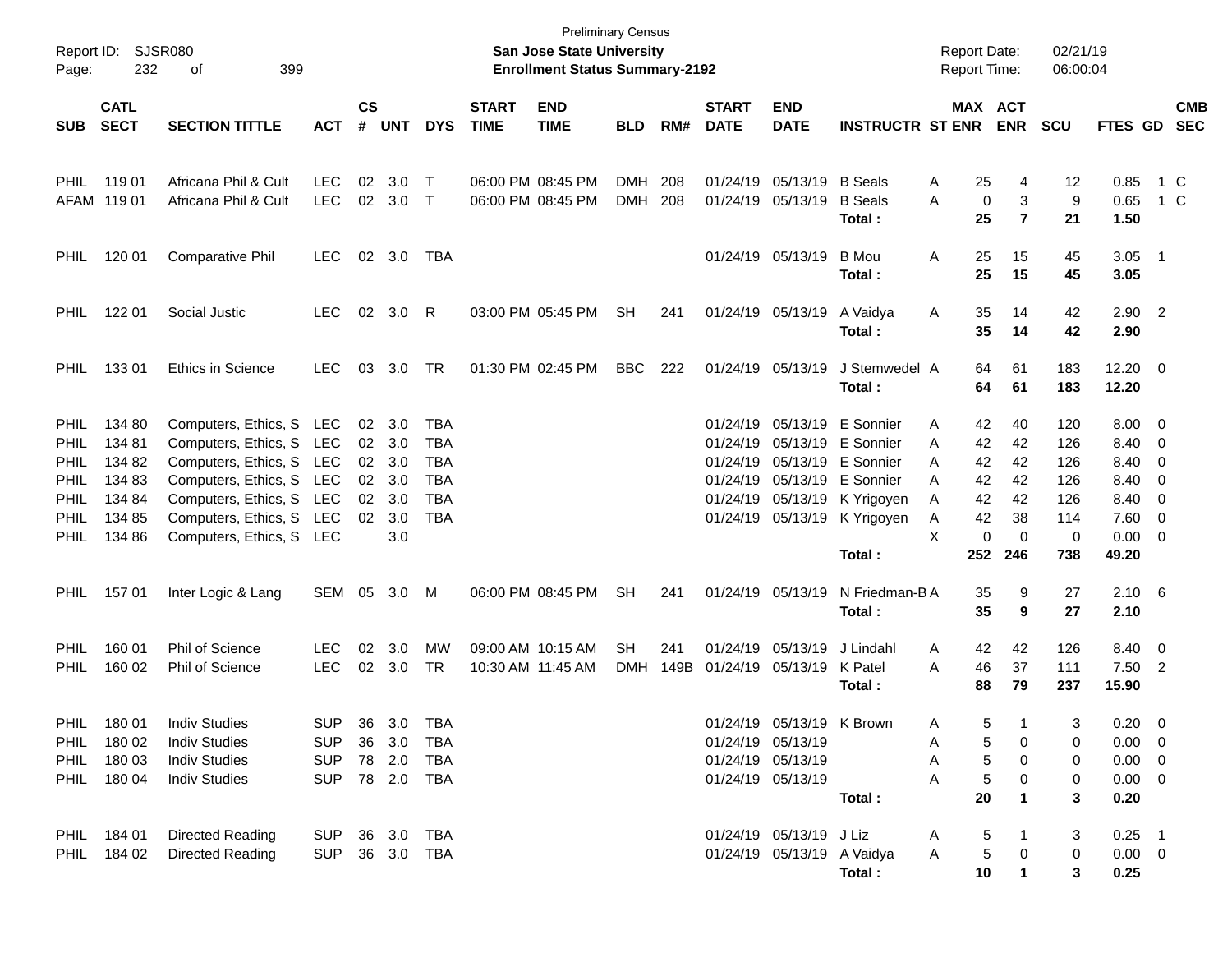| <b>San Jose State University</b><br>02/21/19<br>Report ID:<br>SJSR080<br><b>Report Date:</b><br><b>Enrollment Status Summary-2192</b><br>233<br>399<br><b>Report Time:</b><br>06:00:04<br>Page:<br>οf<br>$\mathsf{cs}$<br><b>CATL</b><br><b>START</b><br><b>START</b><br>MAX ACT<br><b>CMB</b><br><b>END</b><br><b>END</b><br><b>SECT</b><br>#<br><b>SECTION TITTLE</b><br><b>UNT</b><br><b>TIME</b><br><b>TIME</b><br><b>DATE</b><br><b>DATE</b><br><b>INSTRUCTR ST ENR</b><br><b>ENR</b><br><b>SCU</b><br><b>SEC</b><br><b>SUB</b><br><b>ACT</b><br><b>DYS</b><br><b>BLD</b><br>RM#<br>FTES GD<br>18601<br>Prof & Bus Ethics<br>07:30 AM 08:45 AM<br>05/13/19 L Bernasconi A<br>0 <sup>o</sup><br><b>LEC</b><br>03<br>3.0<br>MW<br><b>BBC</b><br>222<br>01/24/19<br>33<br>99<br>6.60<br><b>PHIL</b><br>60<br>BUS3<br>186 01<br>Prof & Bus Ethics<br><b>LEC</b><br>03<br><b>BBC</b><br>05/13/19 L Bernasconi A<br>27<br>5.40<br>0 <sup>o</sup><br>3.0<br>MW<br>07:30 AM 08:45 AM<br>222<br>01/24/19<br>0<br>81<br>186 02<br>Prof & Bus Ethics<br><b>LEC</b><br><b>BBC</b><br>222<br>05/13/19 L Bernasconi A<br>8.60<br>0 <sup>o</sup><br><b>PHIL</b><br>03<br>3.0<br>MW<br>09:00 AM 10:15 AM<br>01/24/19<br>43<br>129<br>60<br>BUS3<br>186 02<br>Prof & Bus Ethics<br><b>LEC</b><br>03<br>222<br>05/13/19 L Bernasconi A<br>3.80<br>0 <sup>o</sup><br>3.0<br>MW<br>09:00 AM 10:15 AM<br><b>BBC</b><br>01/24/19<br>0<br>19<br>57<br>186 03<br>Prof & Bus Ethics<br><b>LEC</b><br>05/13/19 J Lindahl<br>42<br>20<br>0 <sup>o</sup><br><b>PHIL</b><br>03<br>3.0<br>MW<br>12:00 PM 01:15 PM<br><b>SH</b><br>241<br>01/24/19<br>60<br>4.00<br>A<br>BUS3<br>186 03<br>Prof & Bus Ethics<br><b>LEC</b><br>03<br>05/13/19 J Lindahl<br>21<br>4.20<br>0 <sup>o</sup><br>3.0<br>MW<br>12:00 PM 01:15 PM<br>SН<br>241<br>01/24/19<br>0<br>63<br>A<br>186 04<br>Prof & Bus Ethics<br><b>LEC</b><br>03<br><b>MW</b><br>01:30 PM 02:45 PM<br>324<br>05/13/19 L Bernasconi A<br>42<br>126<br>8.40<br>0 <sup>o</sup><br><b>PHIL</b><br>3.0<br>01/24/19<br>60<br>мн<br>BUS3<br>186 04<br>Prof & Bus Ethics<br><b>LEC</b><br>03<br><b>MW</b><br>01:30 PM 02:45 PM<br>05/13/19 L Bernasconi A<br>4.60<br>0 <sup>o</sup><br>3.0<br>324<br>01/24/19<br>0<br>23<br>69<br>мн<br>186 05<br>Prof & Bus Ethics<br><b>LEC</b><br>03<br><b>MW</b><br>03:00 PM 04:15 PM<br>05/13/19 M Jordan<br>5.60<br>0 <sup>o</sup><br><b>PHIL</b><br>3.0<br>324<br>01/24/19<br>60<br>28<br>84<br>мн<br>A<br>BUS3<br>186 05<br>Prof & Bus Ethics<br><b>LEC</b><br>03<br><b>MW</b><br>03:00 PM 04:15 PM<br>05/13/19 M Jordan<br>6.20<br>0 <sup>o</sup><br>3.0<br>324<br>01/24/19<br>0<br>31<br>93<br>MН<br>A<br>186 06<br>Prof & Bus Ethics<br><b>LEC</b><br>03<br><b>MW</b><br>04:30 PM 05:45 PM<br>05/13/19 A Delunas<br>21<br>4.20<br>0 <sup>o</sup><br><b>PHIL</b><br>3.0<br>324<br>01/24/19<br>60<br>63<br>мн<br>A<br>BUS3<br>186 06<br>Prof & Bus Ethics<br><b>LEC</b><br>03<br><b>MW</b><br>05/13/19 A Delunas<br>26<br>5.20<br>0 <sup>o</sup><br>3.0<br>04:30 PM 05:45 PM<br>324<br>01/24/19<br>0<br>78<br>MН<br>A<br><b>LEC</b><br>186 07<br>Prof & Bus Ethics<br>3.0<br>$\mathbf 0$<br>0<br>0.00<br>0<br><b>PHIL</b><br>X<br>0<br>BUS3<br>186 07<br>Prof & Bus Ethics<br><b>LEC</b><br>3.0<br>X<br>0<br>0<br>0<br>0<br>0.00<br>186 08<br>Prof & Bus Ethics<br><b>LEC</b><br>3.0<br>09:00 AM 10:15 AM<br>3.20<br>0 <sup>o</sup><br><b>PHIL</b><br>03<br>TR<br>324<br>01/24/19<br>05/13/19<br>J Giddings<br>60<br>16<br>48<br>MН<br>Α<br>BUS3<br>186 08<br>Prof & Bus Ethics<br><b>LEC</b><br><b>TR</b><br>3.80<br>0 <sup>o</sup><br>03<br>3.0<br>09:00 AM 10:15 AM<br>324<br>01/24/19<br>05/13/19<br>J Giddings<br>0<br>19<br>57<br>MН<br>A<br>186 09<br>Prof & Bus Ethics<br><b>LEC</b><br>TR<br>5<br>0 <sup>o</sup><br><b>PHIL</b><br>03<br>3.0<br>10:30 AM 11:45 AM<br>324<br>01/24/19<br>05/13/19<br>D Williamson A<br>60<br>15<br>1.00<br>мн<br>BUS3<br>186 09<br>Prof & Bus Ethics<br><b>LEC</b><br>03<br>TR<br>7<br>0 <sup>o</sup><br>3.0<br>10:30 AM 11:45 AM<br>324<br>01/24/19<br>05/13/19<br>D Williamson A<br>0<br>21<br>1.40<br>мн<br>186 10<br>Prof & Bus Ethics<br><b>LEC</b><br>03<br>3.0<br>TR<br>0 <sup>o</sup><br><b>PHIL</b><br>12:00 PM 01:15 PM<br>324<br>01/24/19<br>05/13/19<br>17<br>51<br>3.40<br>MН<br>J Giddings<br>60<br>A<br>BUS3<br>186 10<br>Prof & Bus Ethics<br><b>LEC</b><br>03<br>3.0<br>TR<br>0 <sup>o</sup><br>12:00 PM 01:15 PM<br>324<br>01/24/19<br>05/13/19<br>J Giddings<br>0<br>32<br>96<br>6.40<br>MН<br>A<br>186 11<br>Prof & Bus Ethics<br><b>LEC</b><br>03<br>3.0<br>TR<br>01:30 PM 02:45 PM<br>8<br>1.60<br>0 <sup>o</sup><br><b>PHIL</b><br>324<br>01/24/19<br>05/13/19<br>J Giddings<br>60<br>24<br>MН<br>A<br>BUS3<br>186 11<br>Prof & Bus Ethics<br><b>LEC</b><br>03<br><b>TR</b><br>01:30 PM 02:45 PM<br>3.20<br>0 <sup>o</sup><br>3.0<br>324<br>01/24/19<br>05/13/19<br>J Giddings<br>0<br>16<br>48<br>MН<br>A<br>186 12<br>Prof & Bus Ethics<br><b>LEC</b><br>03<br>3.0<br>$\overline{7}$<br>0 <sup>o</sup><br><b>PHIL</b><br>R<br>03:00 PM 05:45 PM<br><b>BBC</b><br>301<br>01/24/19<br>05/13/19<br>45<br>21<br>1.40<br>M Ingerson<br>A<br>BUS3<br>186 12<br>Prof & Bus Ethics<br><b>LEC</b><br>03<br>3.0<br>9<br>1.80<br>0 <sup>o</sup><br>R<br>03:00 PM 05:45 PM<br><b>BBC</b><br>301<br>01/24/19<br>05/13/19<br>0<br>27<br>M Ingerson<br>A<br>186 13<br>Prof & Bus Ethics<br><b>LEC</b><br>03<br>3.0<br>$\overline{7}$<br>0 <sup>o</sup><br><b>PHIL</b><br>R<br>06:00 PM 08:45 PM<br><b>BBC</b><br>301<br>01/24/19<br>05/13/19<br>45<br>21<br>1.40<br>M Ingerson<br>A<br>BUS3<br>186 13<br>Prof & Bus Ethics<br><b>LEC</b><br>03<br>3.0<br>8<br>1.60<br>0 <sup>o</sup><br>R<br>06:00 PM 08:45 PM<br><b>BBC</b><br>301<br>01/24/19<br>05/13/19<br>M Ingerson<br>0<br>24<br>A<br>186 14<br>Prof & Bus Ethics<br><b>LEC</b><br>03<br>3.0<br>F<br>222<br>05/13/19<br>0 <sub>C</sub><br><b>PHIL</b><br>09:30 AM 12:15 PM<br><b>BBC</b><br>01/24/19<br>J Wilhelmsso A<br>50<br>17<br>51<br>3.40<br>BUS3<br>186 14<br><b>LEC</b><br>F<br><b>BBC</b><br>42<br>2.80<br>0 <sub>C</sub><br>Prof & Bus Ethics<br>03<br>3.0<br>09:30 AM 12:15 PM<br>222<br>01/24/19<br>05/13/19<br>J Wilhelmsso A<br>14<br>0<br>LEC<br>18680<br>Prof & Bus Ethics<br>03<br>3.0<br><b>TBA</b><br>05/13/19 P Hadreas<br>78<br>5.20<br>0 <sup>o</sup><br><b>PHIL</b><br>01/24/19<br>45<br>26<br>A<br>BUS3<br>LEC-<br><b>TBA</b><br>01/24/19 05/13/19 P Hadreas<br>3.80<br>186 80<br>Prof & Bus Ethics<br>03 3.0<br>19<br>57<br>$0\,C$<br>0<br>A<br>Prof & Bus Ethics<br>5.20 0 C<br>PHIL 186 81<br>LEC.<br>03 3.0<br>TBA<br>01/24/19 05/13/19 T Gullion<br>26<br>A<br>45<br>78<br>BUS3 186 81<br>01/24/19 05/13/19 T Gullion<br>Prof & Bus Ethics<br><b>LEC</b><br>03 3.0<br>TBA<br>0<br>19<br>3.80<br>$0\,$ C<br>57<br>A<br>01/24/19 05/13/19 P Hadreas<br>PHIL 186 82<br>Prof & Bus Ethics<br><b>LEC</b><br>03 3.0<br>$0\,$ C<br>TBA<br>45<br>24<br>72<br>4.80<br>A<br>BUS3 186 82<br>01/24/19 05/13/19 P Hadreas<br>Prof & Bus Ethics<br><b>LEC</b><br>03 3.0<br>21<br>TBA<br>0<br>63<br>4.20<br>$0\,$ C<br>A<br>PHIL 186 83<br>01/24/19 05/13/19 C Sanchez<br>Prof & Bus Ethics<br><b>LEC</b><br>03 3.0<br>29<br>5.80<br>$0\,$ C<br>TBA<br>A<br>45<br>87<br>BUS3 186 83<br>01/24/19 05/13/19 C Sanchez<br>Prof & Bus Ethics<br><b>LEC</b><br>03 3.0<br>17<br>TBA<br>A<br>0<br>3.40<br>$0\,$ C<br>51<br>PHIL 186 84<br>01/24/19 05/13/19 T Johnston<br>Prof & Bus Ethics<br>LEC<br>03 3.0<br>$0\,$ C<br>TBA<br>A<br>45<br>23<br>69<br>4.60 | <b>Preliminary Census</b> |                   |  |  |  |  |  |  |  |  |  |  |  |                |    |  |  |
|------------------------------------------------------------------------------------------------------------------------------------------------------------------------------------------------------------------------------------------------------------------------------------------------------------------------------------------------------------------------------------------------------------------------------------------------------------------------------------------------------------------------------------------------------------------------------------------------------------------------------------------------------------------------------------------------------------------------------------------------------------------------------------------------------------------------------------------------------------------------------------------------------------------------------------------------------------------------------------------------------------------------------------------------------------------------------------------------------------------------------------------------------------------------------------------------------------------------------------------------------------------------------------------------------------------------------------------------------------------------------------------------------------------------------------------------------------------------------------------------------------------------------------------------------------------------------------------------------------------------------------------------------------------------------------------------------------------------------------------------------------------------------------------------------------------------------------------------------------------------------------------------------------------------------------------------------------------------------------------------------------------------------------------------------------------------------------------------------------------------------------------------------------------------------------------------------------------------------------------------------------------------------------------------------------------------------------------------------------------------------------------------------------------------------------------------------------------------------------------------------------------------------------------------------------------------------------------------------------------------------------------------------------------------------------------------------------------------------------------------------------------------------------------------------------------------------------------------------------------------------------------------------------------------------------------------------------------------------------------------------------------------------------------------------------------------------------------------------------------------------------------------------------------------------------------------------------------------------------------------------------------------------------------------------------------------------------------------------------------------------------------------------------------------------------------------------------------------------------------------------------------------------------------------------------------------------------------------------------------------------------------------------------------------------------------------------------------------------------------------------------------------------------------------------------------------------------------------------------------------------------------------------------------------------------------------------------------------------------------------------------------------------------------------------------------------------------------------------------------------------------------------------------------------------------------------------------------------------------------------------------------------------------------------------------------------------------------------------------------------------------------------------------------------------------------------------------------------------------------------------------------------------------------------------------------------------------------------------------------------------------------------------------------------------------------------------------------------------------------------------------------------------------------------------------------------------------------------------------------------------------------------------------------------------------------------------------------------------------------------------------------------------------------------------------------------------------------------------------------------------------------------------------------------------------------------------------------------------------------------------------------------------------------------------------------------------------------------------------------------------------------------------------------------------------------------------------------------------------------------------------------------------------------------------------------------------------------------------------------------------------------------------------------------------------------------------------------------------------------------------------------------------------------------------------------------------------------------------------------------------------------------------------------------------------------------------------------------------------------------------------------------------------------------------------------------------------------------------------------------------------------------------------------------------------------------------------------------------------------------------------------------------------------------------------------------------------------------------------------------------------------------------------------------------------------------------------------------------------------------------------------------------------------------------------------------------------------------------------------------------------------------------------------------------------------------------------------------------------------------------------------------------------------------------------------------------------------------------------------------------------------------------------------------------------------------------------------------------------------------------------------------------------------------------------------------------------------------------------------------------------------------------------------------------------------------------------------------------------------------------------------------------------------------------------------------------------------------------------------------------------------------------------------------------------------------------------------------------------------------------------------------------------------|---------------------------|-------------------|--|--|--|--|--|--|--|--|--|--|--|----------------|----|--|--|
|                                                                                                                                                                                                                                                                                                                                                                                                                                                                                                                                                                                                                                                                                                                                                                                                                                                                                                                                                                                                                                                                                                                                                                                                                                                                                                                                                                                                                                                                                                                                                                                                                                                                                                                                                                                                                                                                                                                                                                                                                                                                                                                                                                                                                                                                                                                                                                                                                                                                                                                                                                                                                                                                                                                                                                                                                                                                                                                                                                                                                                                                                                                                                                                                                                                                                                                                                                                                                                                                                                                                                                                                                                                                                                                                                                                                                                                                                                                                                                                                                                                                                                                                                                                                                                                                                                                                                                                                                                                                                                                                                                                                                                                                                                                                                                                                                                                                                                                                                                                                                                                                                                                                                                                                                                                                                                                                                                                                                                                                                                                                                                                                                                                                                                                                                                                                                                                                                                                                                                                                                                                                                                                                                                                                                                                                                                                                                                                                                                                                                                                                                                                                                                                                                                                                                                                                                                                                                                                                                                                                                                                                                                                                                                                                                                                                                                                                                                                                                                                                                                                                          |                           |                   |  |  |  |  |  |  |  |  |  |  |  |                |    |  |  |
|                                                                                                                                                                                                                                                                                                                                                                                                                                                                                                                                                                                                                                                                                                                                                                                                                                                                                                                                                                                                                                                                                                                                                                                                                                                                                                                                                                                                                                                                                                                                                                                                                                                                                                                                                                                                                                                                                                                                                                                                                                                                                                                                                                                                                                                                                                                                                                                                                                                                                                                                                                                                                                                                                                                                                                                                                                                                                                                                                                                                                                                                                                                                                                                                                                                                                                                                                                                                                                                                                                                                                                                                                                                                                                                                                                                                                                                                                                                                                                                                                                                                                                                                                                                                                                                                                                                                                                                                                                                                                                                                                                                                                                                                                                                                                                                                                                                                                                                                                                                                                                                                                                                                                                                                                                                                                                                                                                                                                                                                                                                                                                                                                                                                                                                                                                                                                                                                                                                                                                                                                                                                                                                                                                                                                                                                                                                                                                                                                                                                                                                                                                                                                                                                                                                                                                                                                                                                                                                                                                                                                                                                                                                                                                                                                                                                                                                                                                                                                                                                                                                                          |                           |                   |  |  |  |  |  |  |  |  |  |  |  |                |    |  |  |
|                                                                                                                                                                                                                                                                                                                                                                                                                                                                                                                                                                                                                                                                                                                                                                                                                                                                                                                                                                                                                                                                                                                                                                                                                                                                                                                                                                                                                                                                                                                                                                                                                                                                                                                                                                                                                                                                                                                                                                                                                                                                                                                                                                                                                                                                                                                                                                                                                                                                                                                                                                                                                                                                                                                                                                                                                                                                                                                                                                                                                                                                                                                                                                                                                                                                                                                                                                                                                                                                                                                                                                                                                                                                                                                                                                                                                                                                                                                                                                                                                                                                                                                                                                                                                                                                                                                                                                                                                                                                                                                                                                                                                                                                                                                                                                                                                                                                                                                                                                                                                                                                                                                                                                                                                                                                                                                                                                                                                                                                                                                                                                                                                                                                                                                                                                                                                                                                                                                                                                                                                                                                                                                                                                                                                                                                                                                                                                                                                                                                                                                                                                                                                                                                                                                                                                                                                                                                                                                                                                                                                                                                                                                                                                                                                                                                                                                                                                                                                                                                                                                                          |                           |                   |  |  |  |  |  |  |  |  |  |  |  |                |    |  |  |
|                                                                                                                                                                                                                                                                                                                                                                                                                                                                                                                                                                                                                                                                                                                                                                                                                                                                                                                                                                                                                                                                                                                                                                                                                                                                                                                                                                                                                                                                                                                                                                                                                                                                                                                                                                                                                                                                                                                                                                                                                                                                                                                                                                                                                                                                                                                                                                                                                                                                                                                                                                                                                                                                                                                                                                                                                                                                                                                                                                                                                                                                                                                                                                                                                                                                                                                                                                                                                                                                                                                                                                                                                                                                                                                                                                                                                                                                                                                                                                                                                                                                                                                                                                                                                                                                                                                                                                                                                                                                                                                                                                                                                                                                                                                                                                                                                                                                                                                                                                                                                                                                                                                                                                                                                                                                                                                                                                                                                                                                                                                                                                                                                                                                                                                                                                                                                                                                                                                                                                                                                                                                                                                                                                                                                                                                                                                                                                                                                                                                                                                                                                                                                                                                                                                                                                                                                                                                                                                                                                                                                                                                                                                                                                                                                                                                                                                                                                                                                                                                                                                                          |                           |                   |  |  |  |  |  |  |  |  |  |  |  |                |    |  |  |
|                                                                                                                                                                                                                                                                                                                                                                                                                                                                                                                                                                                                                                                                                                                                                                                                                                                                                                                                                                                                                                                                                                                                                                                                                                                                                                                                                                                                                                                                                                                                                                                                                                                                                                                                                                                                                                                                                                                                                                                                                                                                                                                                                                                                                                                                                                                                                                                                                                                                                                                                                                                                                                                                                                                                                                                                                                                                                                                                                                                                                                                                                                                                                                                                                                                                                                                                                                                                                                                                                                                                                                                                                                                                                                                                                                                                                                                                                                                                                                                                                                                                                                                                                                                                                                                                                                                                                                                                                                                                                                                                                                                                                                                                                                                                                                                                                                                                                                                                                                                                                                                                                                                                                                                                                                                                                                                                                                                                                                                                                                                                                                                                                                                                                                                                                                                                                                                                                                                                                                                                                                                                                                                                                                                                                                                                                                                                                                                                                                                                                                                                                                                                                                                                                                                                                                                                                                                                                                                                                                                                                                                                                                                                                                                                                                                                                                                                                                                                                                                                                                                                          |                           |                   |  |  |  |  |  |  |  |  |  |  |  |                |    |  |  |
|                                                                                                                                                                                                                                                                                                                                                                                                                                                                                                                                                                                                                                                                                                                                                                                                                                                                                                                                                                                                                                                                                                                                                                                                                                                                                                                                                                                                                                                                                                                                                                                                                                                                                                                                                                                                                                                                                                                                                                                                                                                                                                                                                                                                                                                                                                                                                                                                                                                                                                                                                                                                                                                                                                                                                                                                                                                                                                                                                                                                                                                                                                                                                                                                                                                                                                                                                                                                                                                                                                                                                                                                                                                                                                                                                                                                                                                                                                                                                                                                                                                                                                                                                                                                                                                                                                                                                                                                                                                                                                                                                                                                                                                                                                                                                                                                                                                                                                                                                                                                                                                                                                                                                                                                                                                                                                                                                                                                                                                                                                                                                                                                                                                                                                                                                                                                                                                                                                                                                                                                                                                                                                                                                                                                                                                                                                                                                                                                                                                                                                                                                                                                                                                                                                                                                                                                                                                                                                                                                                                                                                                                                                                                                                                                                                                                                                                                                                                                                                                                                                                                          |                           |                   |  |  |  |  |  |  |  |  |  |  |  |                |    |  |  |
|                                                                                                                                                                                                                                                                                                                                                                                                                                                                                                                                                                                                                                                                                                                                                                                                                                                                                                                                                                                                                                                                                                                                                                                                                                                                                                                                                                                                                                                                                                                                                                                                                                                                                                                                                                                                                                                                                                                                                                                                                                                                                                                                                                                                                                                                                                                                                                                                                                                                                                                                                                                                                                                                                                                                                                                                                                                                                                                                                                                                                                                                                                                                                                                                                                                                                                                                                                                                                                                                                                                                                                                                                                                                                                                                                                                                                                                                                                                                                                                                                                                                                                                                                                                                                                                                                                                                                                                                                                                                                                                                                                                                                                                                                                                                                                                                                                                                                                                                                                                                                                                                                                                                                                                                                                                                                                                                                                                                                                                                                                                                                                                                                                                                                                                                                                                                                                                                                                                                                                                                                                                                                                                                                                                                                                                                                                                                                                                                                                                                                                                                                                                                                                                                                                                                                                                                                                                                                                                                                                                                                                                                                                                                                                                                                                                                                                                                                                                                                                                                                                                                          |                           |                   |  |  |  |  |  |  |  |  |  |  |  |                |    |  |  |
|                                                                                                                                                                                                                                                                                                                                                                                                                                                                                                                                                                                                                                                                                                                                                                                                                                                                                                                                                                                                                                                                                                                                                                                                                                                                                                                                                                                                                                                                                                                                                                                                                                                                                                                                                                                                                                                                                                                                                                                                                                                                                                                                                                                                                                                                                                                                                                                                                                                                                                                                                                                                                                                                                                                                                                                                                                                                                                                                                                                                                                                                                                                                                                                                                                                                                                                                                                                                                                                                                                                                                                                                                                                                                                                                                                                                                                                                                                                                                                                                                                                                                                                                                                                                                                                                                                                                                                                                                                                                                                                                                                                                                                                                                                                                                                                                                                                                                                                                                                                                                                                                                                                                                                                                                                                                                                                                                                                                                                                                                                                                                                                                                                                                                                                                                                                                                                                                                                                                                                                                                                                                                                                                                                                                                                                                                                                                                                                                                                                                                                                                                                                                                                                                                                                                                                                                                                                                                                                                                                                                                                                                                                                                                                                                                                                                                                                                                                                                                                                                                                                                          |                           |                   |  |  |  |  |  |  |  |  |  |  |  |                |    |  |  |
|                                                                                                                                                                                                                                                                                                                                                                                                                                                                                                                                                                                                                                                                                                                                                                                                                                                                                                                                                                                                                                                                                                                                                                                                                                                                                                                                                                                                                                                                                                                                                                                                                                                                                                                                                                                                                                                                                                                                                                                                                                                                                                                                                                                                                                                                                                                                                                                                                                                                                                                                                                                                                                                                                                                                                                                                                                                                                                                                                                                                                                                                                                                                                                                                                                                                                                                                                                                                                                                                                                                                                                                                                                                                                                                                                                                                                                                                                                                                                                                                                                                                                                                                                                                                                                                                                                                                                                                                                                                                                                                                                                                                                                                                                                                                                                                                                                                                                                                                                                                                                                                                                                                                                                                                                                                                                                                                                                                                                                                                                                                                                                                                                                                                                                                                                                                                                                                                                                                                                                                                                                                                                                                                                                                                                                                                                                                                                                                                                                                                                                                                                                                                                                                                                                                                                                                                                                                                                                                                                                                                                                                                                                                                                                                                                                                                                                                                                                                                                                                                                                                                          |                           |                   |  |  |  |  |  |  |  |  |  |  |  |                |    |  |  |
|                                                                                                                                                                                                                                                                                                                                                                                                                                                                                                                                                                                                                                                                                                                                                                                                                                                                                                                                                                                                                                                                                                                                                                                                                                                                                                                                                                                                                                                                                                                                                                                                                                                                                                                                                                                                                                                                                                                                                                                                                                                                                                                                                                                                                                                                                                                                                                                                                                                                                                                                                                                                                                                                                                                                                                                                                                                                                                                                                                                                                                                                                                                                                                                                                                                                                                                                                                                                                                                                                                                                                                                                                                                                                                                                                                                                                                                                                                                                                                                                                                                                                                                                                                                                                                                                                                                                                                                                                                                                                                                                                                                                                                                                                                                                                                                                                                                                                                                                                                                                                                                                                                                                                                                                                                                                                                                                                                                                                                                                                                                                                                                                                                                                                                                                                                                                                                                                                                                                                                                                                                                                                                                                                                                                                                                                                                                                                                                                                                                                                                                                                                                                                                                                                                                                                                                                                                                                                                                                                                                                                                                                                                                                                                                                                                                                                                                                                                                                                                                                                                                                          |                           |                   |  |  |  |  |  |  |  |  |  |  |  |                |    |  |  |
|                                                                                                                                                                                                                                                                                                                                                                                                                                                                                                                                                                                                                                                                                                                                                                                                                                                                                                                                                                                                                                                                                                                                                                                                                                                                                                                                                                                                                                                                                                                                                                                                                                                                                                                                                                                                                                                                                                                                                                                                                                                                                                                                                                                                                                                                                                                                                                                                                                                                                                                                                                                                                                                                                                                                                                                                                                                                                                                                                                                                                                                                                                                                                                                                                                                                                                                                                                                                                                                                                                                                                                                                                                                                                                                                                                                                                                                                                                                                                                                                                                                                                                                                                                                                                                                                                                                                                                                                                                                                                                                                                                                                                                                                                                                                                                                                                                                                                                                                                                                                                                                                                                                                                                                                                                                                                                                                                                                                                                                                                                                                                                                                                                                                                                                                                                                                                                                                                                                                                                                                                                                                                                                                                                                                                                                                                                                                                                                                                                                                                                                                                                                                                                                                                                                                                                                                                                                                                                                                                                                                                                                                                                                                                                                                                                                                                                                                                                                                                                                                                                                                          |                           |                   |  |  |  |  |  |  |  |  |  |  |  |                |    |  |  |
|                                                                                                                                                                                                                                                                                                                                                                                                                                                                                                                                                                                                                                                                                                                                                                                                                                                                                                                                                                                                                                                                                                                                                                                                                                                                                                                                                                                                                                                                                                                                                                                                                                                                                                                                                                                                                                                                                                                                                                                                                                                                                                                                                                                                                                                                                                                                                                                                                                                                                                                                                                                                                                                                                                                                                                                                                                                                                                                                                                                                                                                                                                                                                                                                                                                                                                                                                                                                                                                                                                                                                                                                                                                                                                                                                                                                                                                                                                                                                                                                                                                                                                                                                                                                                                                                                                                                                                                                                                                                                                                                                                                                                                                                                                                                                                                                                                                                                                                                                                                                                                                                                                                                                                                                                                                                                                                                                                                                                                                                                                                                                                                                                                                                                                                                                                                                                                                                                                                                                                                                                                                                                                                                                                                                                                                                                                                                                                                                                                                                                                                                                                                                                                                                                                                                                                                                                                                                                                                                                                                                                                                                                                                                                                                                                                                                                                                                                                                                                                                                                                                                          |                           |                   |  |  |  |  |  |  |  |  |  |  |  |                |    |  |  |
|                                                                                                                                                                                                                                                                                                                                                                                                                                                                                                                                                                                                                                                                                                                                                                                                                                                                                                                                                                                                                                                                                                                                                                                                                                                                                                                                                                                                                                                                                                                                                                                                                                                                                                                                                                                                                                                                                                                                                                                                                                                                                                                                                                                                                                                                                                                                                                                                                                                                                                                                                                                                                                                                                                                                                                                                                                                                                                                                                                                                                                                                                                                                                                                                                                                                                                                                                                                                                                                                                                                                                                                                                                                                                                                                                                                                                                                                                                                                                                                                                                                                                                                                                                                                                                                                                                                                                                                                                                                                                                                                                                                                                                                                                                                                                                                                                                                                                                                                                                                                                                                                                                                                                                                                                                                                                                                                                                                                                                                                                                                                                                                                                                                                                                                                                                                                                                                                                                                                                                                                                                                                                                                                                                                                                                                                                                                                                                                                                                                                                                                                                                                                                                                                                                                                                                                                                                                                                                                                                                                                                                                                                                                                                                                                                                                                                                                                                                                                                                                                                                                                          |                           |                   |  |  |  |  |  |  |  |  |  |  |  |                |    |  |  |
|                                                                                                                                                                                                                                                                                                                                                                                                                                                                                                                                                                                                                                                                                                                                                                                                                                                                                                                                                                                                                                                                                                                                                                                                                                                                                                                                                                                                                                                                                                                                                                                                                                                                                                                                                                                                                                                                                                                                                                                                                                                                                                                                                                                                                                                                                                                                                                                                                                                                                                                                                                                                                                                                                                                                                                                                                                                                                                                                                                                                                                                                                                                                                                                                                                                                                                                                                                                                                                                                                                                                                                                                                                                                                                                                                                                                                                                                                                                                                                                                                                                                                                                                                                                                                                                                                                                                                                                                                                                                                                                                                                                                                                                                                                                                                                                                                                                                                                                                                                                                                                                                                                                                                                                                                                                                                                                                                                                                                                                                                                                                                                                                                                                                                                                                                                                                                                                                                                                                                                                                                                                                                                                                                                                                                                                                                                                                                                                                                                                                                                                                                                                                                                                                                                                                                                                                                                                                                                                                                                                                                                                                                                                                                                                                                                                                                                                                                                                                                                                                                                                                          |                           |                   |  |  |  |  |  |  |  |  |  |  |  |                |    |  |  |
|                                                                                                                                                                                                                                                                                                                                                                                                                                                                                                                                                                                                                                                                                                                                                                                                                                                                                                                                                                                                                                                                                                                                                                                                                                                                                                                                                                                                                                                                                                                                                                                                                                                                                                                                                                                                                                                                                                                                                                                                                                                                                                                                                                                                                                                                                                                                                                                                                                                                                                                                                                                                                                                                                                                                                                                                                                                                                                                                                                                                                                                                                                                                                                                                                                                                                                                                                                                                                                                                                                                                                                                                                                                                                                                                                                                                                                                                                                                                                                                                                                                                                                                                                                                                                                                                                                                                                                                                                                                                                                                                                                                                                                                                                                                                                                                                                                                                                                                                                                                                                                                                                                                                                                                                                                                                                                                                                                                                                                                                                                                                                                                                                                                                                                                                                                                                                                                                                                                                                                                                                                                                                                                                                                                                                                                                                                                                                                                                                                                                                                                                                                                                                                                                                                                                                                                                                                                                                                                                                                                                                                                                                                                                                                                                                                                                                                                                                                                                                                                                                                                                          |                           |                   |  |  |  |  |  |  |  |  |  |  |  |                |    |  |  |
|                                                                                                                                                                                                                                                                                                                                                                                                                                                                                                                                                                                                                                                                                                                                                                                                                                                                                                                                                                                                                                                                                                                                                                                                                                                                                                                                                                                                                                                                                                                                                                                                                                                                                                                                                                                                                                                                                                                                                                                                                                                                                                                                                                                                                                                                                                                                                                                                                                                                                                                                                                                                                                                                                                                                                                                                                                                                                                                                                                                                                                                                                                                                                                                                                                                                                                                                                                                                                                                                                                                                                                                                                                                                                                                                                                                                                                                                                                                                                                                                                                                                                                                                                                                                                                                                                                                                                                                                                                                                                                                                                                                                                                                                                                                                                                                                                                                                                                                                                                                                                                                                                                                                                                                                                                                                                                                                                                                                                                                                                                                                                                                                                                                                                                                                                                                                                                                                                                                                                                                                                                                                                                                                                                                                                                                                                                                                                                                                                                                                                                                                                                                                                                                                                                                                                                                                                                                                                                                                                                                                                                                                                                                                                                                                                                                                                                                                                                                                                                                                                                                                          |                           |                   |  |  |  |  |  |  |  |  |  |  |  |                |    |  |  |
|                                                                                                                                                                                                                                                                                                                                                                                                                                                                                                                                                                                                                                                                                                                                                                                                                                                                                                                                                                                                                                                                                                                                                                                                                                                                                                                                                                                                                                                                                                                                                                                                                                                                                                                                                                                                                                                                                                                                                                                                                                                                                                                                                                                                                                                                                                                                                                                                                                                                                                                                                                                                                                                                                                                                                                                                                                                                                                                                                                                                                                                                                                                                                                                                                                                                                                                                                                                                                                                                                                                                                                                                                                                                                                                                                                                                                                                                                                                                                                                                                                                                                                                                                                                                                                                                                                                                                                                                                                                                                                                                                                                                                                                                                                                                                                                                                                                                                                                                                                                                                                                                                                                                                                                                                                                                                                                                                                                                                                                                                                                                                                                                                                                                                                                                                                                                                                                                                                                                                                                                                                                                                                                                                                                                                                                                                                                                                                                                                                                                                                                                                                                                                                                                                                                                                                                                                                                                                                                                                                                                                                                                                                                                                                                                                                                                                                                                                                                                                                                                                                                                          |                           |                   |  |  |  |  |  |  |  |  |  |  |  |                |    |  |  |
|                                                                                                                                                                                                                                                                                                                                                                                                                                                                                                                                                                                                                                                                                                                                                                                                                                                                                                                                                                                                                                                                                                                                                                                                                                                                                                                                                                                                                                                                                                                                                                                                                                                                                                                                                                                                                                                                                                                                                                                                                                                                                                                                                                                                                                                                                                                                                                                                                                                                                                                                                                                                                                                                                                                                                                                                                                                                                                                                                                                                                                                                                                                                                                                                                                                                                                                                                                                                                                                                                                                                                                                                                                                                                                                                                                                                                                                                                                                                                                                                                                                                                                                                                                                                                                                                                                                                                                                                                                                                                                                                                                                                                                                                                                                                                                                                                                                                                                                                                                                                                                                                                                                                                                                                                                                                                                                                                                                                                                                                                                                                                                                                                                                                                                                                                                                                                                                                                                                                                                                                                                                                                                                                                                                                                                                                                                                                                                                                                                                                                                                                                                                                                                                                                                                                                                                                                                                                                                                                                                                                                                                                                                                                                                                                                                                                                                                                                                                                                                                                                                                                          |                           |                   |  |  |  |  |  |  |  |  |  |  |  |                |    |  |  |
|                                                                                                                                                                                                                                                                                                                                                                                                                                                                                                                                                                                                                                                                                                                                                                                                                                                                                                                                                                                                                                                                                                                                                                                                                                                                                                                                                                                                                                                                                                                                                                                                                                                                                                                                                                                                                                                                                                                                                                                                                                                                                                                                                                                                                                                                                                                                                                                                                                                                                                                                                                                                                                                                                                                                                                                                                                                                                                                                                                                                                                                                                                                                                                                                                                                                                                                                                                                                                                                                                                                                                                                                                                                                                                                                                                                                                                                                                                                                                                                                                                                                                                                                                                                                                                                                                                                                                                                                                                                                                                                                                                                                                                                                                                                                                                                                                                                                                                                                                                                                                                                                                                                                                                                                                                                                                                                                                                                                                                                                                                                                                                                                                                                                                                                                                                                                                                                                                                                                                                                                                                                                                                                                                                                                                                                                                                                                                                                                                                                                                                                                                                                                                                                                                                                                                                                                                                                                                                                                                                                                                                                                                                                                                                                                                                                                                                                                                                                                                                                                                                                                          |                           |                   |  |  |  |  |  |  |  |  |  |  |  |                |    |  |  |
|                                                                                                                                                                                                                                                                                                                                                                                                                                                                                                                                                                                                                                                                                                                                                                                                                                                                                                                                                                                                                                                                                                                                                                                                                                                                                                                                                                                                                                                                                                                                                                                                                                                                                                                                                                                                                                                                                                                                                                                                                                                                                                                                                                                                                                                                                                                                                                                                                                                                                                                                                                                                                                                                                                                                                                                                                                                                                                                                                                                                                                                                                                                                                                                                                                                                                                                                                                                                                                                                                                                                                                                                                                                                                                                                                                                                                                                                                                                                                                                                                                                                                                                                                                                                                                                                                                                                                                                                                                                                                                                                                                                                                                                                                                                                                                                                                                                                                                                                                                                                                                                                                                                                                                                                                                                                                                                                                                                                                                                                                                                                                                                                                                                                                                                                                                                                                                                                                                                                                                                                                                                                                                                                                                                                                                                                                                                                                                                                                                                                                                                                                                                                                                                                                                                                                                                                                                                                                                                                                                                                                                                                                                                                                                                                                                                                                                                                                                                                                                                                                                                                          |                           |                   |  |  |  |  |  |  |  |  |  |  |  |                |    |  |  |
|                                                                                                                                                                                                                                                                                                                                                                                                                                                                                                                                                                                                                                                                                                                                                                                                                                                                                                                                                                                                                                                                                                                                                                                                                                                                                                                                                                                                                                                                                                                                                                                                                                                                                                                                                                                                                                                                                                                                                                                                                                                                                                                                                                                                                                                                                                                                                                                                                                                                                                                                                                                                                                                                                                                                                                                                                                                                                                                                                                                                                                                                                                                                                                                                                                                                                                                                                                                                                                                                                                                                                                                                                                                                                                                                                                                                                                                                                                                                                                                                                                                                                                                                                                                                                                                                                                                                                                                                                                                                                                                                                                                                                                                                                                                                                                                                                                                                                                                                                                                                                                                                                                                                                                                                                                                                                                                                                                                                                                                                                                                                                                                                                                                                                                                                                                                                                                                                                                                                                                                                                                                                                                                                                                                                                                                                                                                                                                                                                                                                                                                                                                                                                                                                                                                                                                                                                                                                                                                                                                                                                                                                                                                                                                                                                                                                                                                                                                                                                                                                                                                                          |                           |                   |  |  |  |  |  |  |  |  |  |  |  |                |    |  |  |
|                                                                                                                                                                                                                                                                                                                                                                                                                                                                                                                                                                                                                                                                                                                                                                                                                                                                                                                                                                                                                                                                                                                                                                                                                                                                                                                                                                                                                                                                                                                                                                                                                                                                                                                                                                                                                                                                                                                                                                                                                                                                                                                                                                                                                                                                                                                                                                                                                                                                                                                                                                                                                                                                                                                                                                                                                                                                                                                                                                                                                                                                                                                                                                                                                                                                                                                                                                                                                                                                                                                                                                                                                                                                                                                                                                                                                                                                                                                                                                                                                                                                                                                                                                                                                                                                                                                                                                                                                                                                                                                                                                                                                                                                                                                                                                                                                                                                                                                                                                                                                                                                                                                                                                                                                                                                                                                                                                                                                                                                                                                                                                                                                                                                                                                                                                                                                                                                                                                                                                                                                                                                                                                                                                                                                                                                                                                                                                                                                                                                                                                                                                                                                                                                                                                                                                                                                                                                                                                                                                                                                                                                                                                                                                                                                                                                                                                                                                                                                                                                                                                                          |                           |                   |  |  |  |  |  |  |  |  |  |  |  |                |    |  |  |
|                                                                                                                                                                                                                                                                                                                                                                                                                                                                                                                                                                                                                                                                                                                                                                                                                                                                                                                                                                                                                                                                                                                                                                                                                                                                                                                                                                                                                                                                                                                                                                                                                                                                                                                                                                                                                                                                                                                                                                                                                                                                                                                                                                                                                                                                                                                                                                                                                                                                                                                                                                                                                                                                                                                                                                                                                                                                                                                                                                                                                                                                                                                                                                                                                                                                                                                                                                                                                                                                                                                                                                                                                                                                                                                                                                                                                                                                                                                                                                                                                                                                                                                                                                                                                                                                                                                                                                                                                                                                                                                                                                                                                                                                                                                                                                                                                                                                                                                                                                                                                                                                                                                                                                                                                                                                                                                                                                                                                                                                                                                                                                                                                                                                                                                                                                                                                                                                                                                                                                                                                                                                                                                                                                                                                                                                                                                                                                                                                                                                                                                                                                                                                                                                                                                                                                                                                                                                                                                                                                                                                                                                                                                                                                                                                                                                                                                                                                                                                                                                                                                                          |                           |                   |  |  |  |  |  |  |  |  |  |  |  |                |    |  |  |
|                                                                                                                                                                                                                                                                                                                                                                                                                                                                                                                                                                                                                                                                                                                                                                                                                                                                                                                                                                                                                                                                                                                                                                                                                                                                                                                                                                                                                                                                                                                                                                                                                                                                                                                                                                                                                                                                                                                                                                                                                                                                                                                                                                                                                                                                                                                                                                                                                                                                                                                                                                                                                                                                                                                                                                                                                                                                                                                                                                                                                                                                                                                                                                                                                                                                                                                                                                                                                                                                                                                                                                                                                                                                                                                                                                                                                                                                                                                                                                                                                                                                                                                                                                                                                                                                                                                                                                                                                                                                                                                                                                                                                                                                                                                                                                                                                                                                                                                                                                                                                                                                                                                                                                                                                                                                                                                                                                                                                                                                                                                                                                                                                                                                                                                                                                                                                                                                                                                                                                                                                                                                                                                                                                                                                                                                                                                                                                                                                                                                                                                                                                                                                                                                                                                                                                                                                                                                                                                                                                                                                                                                                                                                                                                                                                                                                                                                                                                                                                                                                                                                          |                           |                   |  |  |  |  |  |  |  |  |  |  |  |                |    |  |  |
|                                                                                                                                                                                                                                                                                                                                                                                                                                                                                                                                                                                                                                                                                                                                                                                                                                                                                                                                                                                                                                                                                                                                                                                                                                                                                                                                                                                                                                                                                                                                                                                                                                                                                                                                                                                                                                                                                                                                                                                                                                                                                                                                                                                                                                                                                                                                                                                                                                                                                                                                                                                                                                                                                                                                                                                                                                                                                                                                                                                                                                                                                                                                                                                                                                                                                                                                                                                                                                                                                                                                                                                                                                                                                                                                                                                                                                                                                                                                                                                                                                                                                                                                                                                                                                                                                                                                                                                                                                                                                                                                                                                                                                                                                                                                                                                                                                                                                                                                                                                                                                                                                                                                                                                                                                                                                                                                                                                                                                                                                                                                                                                                                                                                                                                                                                                                                                                                                                                                                                                                                                                                                                                                                                                                                                                                                                                                                                                                                                                                                                                                                                                                                                                                                                                                                                                                                                                                                                                                                                                                                                                                                                                                                                                                                                                                                                                                                                                                                                                                                                                                          |                           |                   |  |  |  |  |  |  |  |  |  |  |  |                |    |  |  |
|                                                                                                                                                                                                                                                                                                                                                                                                                                                                                                                                                                                                                                                                                                                                                                                                                                                                                                                                                                                                                                                                                                                                                                                                                                                                                                                                                                                                                                                                                                                                                                                                                                                                                                                                                                                                                                                                                                                                                                                                                                                                                                                                                                                                                                                                                                                                                                                                                                                                                                                                                                                                                                                                                                                                                                                                                                                                                                                                                                                                                                                                                                                                                                                                                                                                                                                                                                                                                                                                                                                                                                                                                                                                                                                                                                                                                                                                                                                                                                                                                                                                                                                                                                                                                                                                                                                                                                                                                                                                                                                                                                                                                                                                                                                                                                                                                                                                                                                                                                                                                                                                                                                                                                                                                                                                                                                                                                                                                                                                                                                                                                                                                                                                                                                                                                                                                                                                                                                                                                                                                                                                                                                                                                                                                                                                                                                                                                                                                                                                                                                                                                                                                                                                                                                                                                                                                                                                                                                                                                                                                                                                                                                                                                                                                                                                                                                                                                                                                                                                                                                                          |                           |                   |  |  |  |  |  |  |  |  |  |  |  |                |    |  |  |
|                                                                                                                                                                                                                                                                                                                                                                                                                                                                                                                                                                                                                                                                                                                                                                                                                                                                                                                                                                                                                                                                                                                                                                                                                                                                                                                                                                                                                                                                                                                                                                                                                                                                                                                                                                                                                                                                                                                                                                                                                                                                                                                                                                                                                                                                                                                                                                                                                                                                                                                                                                                                                                                                                                                                                                                                                                                                                                                                                                                                                                                                                                                                                                                                                                                                                                                                                                                                                                                                                                                                                                                                                                                                                                                                                                                                                                                                                                                                                                                                                                                                                                                                                                                                                                                                                                                                                                                                                                                                                                                                                                                                                                                                                                                                                                                                                                                                                                                                                                                                                                                                                                                                                                                                                                                                                                                                                                                                                                                                                                                                                                                                                                                                                                                                                                                                                                                                                                                                                                                                                                                                                                                                                                                                                                                                                                                                                                                                                                                                                                                                                                                                                                                                                                                                                                                                                                                                                                                                                                                                                                                                                                                                                                                                                                                                                                                                                                                                                                                                                                                                          |                           |                   |  |  |  |  |  |  |  |  |  |  |  |                |    |  |  |
|                                                                                                                                                                                                                                                                                                                                                                                                                                                                                                                                                                                                                                                                                                                                                                                                                                                                                                                                                                                                                                                                                                                                                                                                                                                                                                                                                                                                                                                                                                                                                                                                                                                                                                                                                                                                                                                                                                                                                                                                                                                                                                                                                                                                                                                                                                                                                                                                                                                                                                                                                                                                                                                                                                                                                                                                                                                                                                                                                                                                                                                                                                                                                                                                                                                                                                                                                                                                                                                                                                                                                                                                                                                                                                                                                                                                                                                                                                                                                                                                                                                                                                                                                                                                                                                                                                                                                                                                                                                                                                                                                                                                                                                                                                                                                                                                                                                                                                                                                                                                                                                                                                                                                                                                                                                                                                                                                                                                                                                                                                                                                                                                                                                                                                                                                                                                                                                                                                                                                                                                                                                                                                                                                                                                                                                                                                                                                                                                                                                                                                                                                                                                                                                                                                                                                                                                                                                                                                                                                                                                                                                                                                                                                                                                                                                                                                                                                                                                                                                                                                                                          |                           |                   |  |  |  |  |  |  |  |  |  |  |  |                |    |  |  |
|                                                                                                                                                                                                                                                                                                                                                                                                                                                                                                                                                                                                                                                                                                                                                                                                                                                                                                                                                                                                                                                                                                                                                                                                                                                                                                                                                                                                                                                                                                                                                                                                                                                                                                                                                                                                                                                                                                                                                                                                                                                                                                                                                                                                                                                                                                                                                                                                                                                                                                                                                                                                                                                                                                                                                                                                                                                                                                                                                                                                                                                                                                                                                                                                                                                                                                                                                                                                                                                                                                                                                                                                                                                                                                                                                                                                                                                                                                                                                                                                                                                                                                                                                                                                                                                                                                                                                                                                                                                                                                                                                                                                                                                                                                                                                                                                                                                                                                                                                                                                                                                                                                                                                                                                                                                                                                                                                                                                                                                                                                                                                                                                                                                                                                                                                                                                                                                                                                                                                                                                                                                                                                                                                                                                                                                                                                                                                                                                                                                                                                                                                                                                                                                                                                                                                                                                                                                                                                                                                                                                                                                                                                                                                                                                                                                                                                                                                                                                                                                                                                                                          |                           |                   |  |  |  |  |  |  |  |  |  |  |  |                |    |  |  |
|                                                                                                                                                                                                                                                                                                                                                                                                                                                                                                                                                                                                                                                                                                                                                                                                                                                                                                                                                                                                                                                                                                                                                                                                                                                                                                                                                                                                                                                                                                                                                                                                                                                                                                                                                                                                                                                                                                                                                                                                                                                                                                                                                                                                                                                                                                                                                                                                                                                                                                                                                                                                                                                                                                                                                                                                                                                                                                                                                                                                                                                                                                                                                                                                                                                                                                                                                                                                                                                                                                                                                                                                                                                                                                                                                                                                                                                                                                                                                                                                                                                                                                                                                                                                                                                                                                                                                                                                                                                                                                                                                                                                                                                                                                                                                                                                                                                                                                                                                                                                                                                                                                                                                                                                                                                                                                                                                                                                                                                                                                                                                                                                                                                                                                                                                                                                                                                                                                                                                                                                                                                                                                                                                                                                                                                                                                                                                                                                                                                                                                                                                                                                                                                                                                                                                                                                                                                                                                                                                                                                                                                                                                                                                                                                                                                                                                                                                                                                                                                                                                                                          |                           |                   |  |  |  |  |  |  |  |  |  |  |  |                |    |  |  |
|                                                                                                                                                                                                                                                                                                                                                                                                                                                                                                                                                                                                                                                                                                                                                                                                                                                                                                                                                                                                                                                                                                                                                                                                                                                                                                                                                                                                                                                                                                                                                                                                                                                                                                                                                                                                                                                                                                                                                                                                                                                                                                                                                                                                                                                                                                                                                                                                                                                                                                                                                                                                                                                                                                                                                                                                                                                                                                                                                                                                                                                                                                                                                                                                                                                                                                                                                                                                                                                                                                                                                                                                                                                                                                                                                                                                                                                                                                                                                                                                                                                                                                                                                                                                                                                                                                                                                                                                                                                                                                                                                                                                                                                                                                                                                                                                                                                                                                                                                                                                                                                                                                                                                                                                                                                                                                                                                                                                                                                                                                                                                                                                                                                                                                                                                                                                                                                                                                                                                                                                                                                                                                                                                                                                                                                                                                                                                                                                                                                                                                                                                                                                                                                                                                                                                                                                                                                                                                                                                                                                                                                                                                                                                                                                                                                                                                                                                                                                                                                                                                                                          |                           |                   |  |  |  |  |  |  |  |  |  |  |  |                |    |  |  |
|                                                                                                                                                                                                                                                                                                                                                                                                                                                                                                                                                                                                                                                                                                                                                                                                                                                                                                                                                                                                                                                                                                                                                                                                                                                                                                                                                                                                                                                                                                                                                                                                                                                                                                                                                                                                                                                                                                                                                                                                                                                                                                                                                                                                                                                                                                                                                                                                                                                                                                                                                                                                                                                                                                                                                                                                                                                                                                                                                                                                                                                                                                                                                                                                                                                                                                                                                                                                                                                                                                                                                                                                                                                                                                                                                                                                                                                                                                                                                                                                                                                                                                                                                                                                                                                                                                                                                                                                                                                                                                                                                                                                                                                                                                                                                                                                                                                                                                                                                                                                                                                                                                                                                                                                                                                                                                                                                                                                                                                                                                                                                                                                                                                                                                                                                                                                                                                                                                                                                                                                                                                                                                                                                                                                                                                                                                                                                                                                                                                                                                                                                                                                                                                                                                                                                                                                                                                                                                                                                                                                                                                                                                                                                                                                                                                                                                                                                                                                                                                                                                                                          |                           |                   |  |  |  |  |  |  |  |  |  |  |  |                |    |  |  |
|                                                                                                                                                                                                                                                                                                                                                                                                                                                                                                                                                                                                                                                                                                                                                                                                                                                                                                                                                                                                                                                                                                                                                                                                                                                                                                                                                                                                                                                                                                                                                                                                                                                                                                                                                                                                                                                                                                                                                                                                                                                                                                                                                                                                                                                                                                                                                                                                                                                                                                                                                                                                                                                                                                                                                                                                                                                                                                                                                                                                                                                                                                                                                                                                                                                                                                                                                                                                                                                                                                                                                                                                                                                                                                                                                                                                                                                                                                                                                                                                                                                                                                                                                                                                                                                                                                                                                                                                                                                                                                                                                                                                                                                                                                                                                                                                                                                                                                                                                                                                                                                                                                                                                                                                                                                                                                                                                                                                                                                                                                                                                                                                                                                                                                                                                                                                                                                                                                                                                                                                                                                                                                                                                                                                                                                                                                                                                                                                                                                                                                                                                                                                                                                                                                                                                                                                                                                                                                                                                                                                                                                                                                                                                                                                                                                                                                                                                                                                                                                                                                                                          |                           |                   |  |  |  |  |  |  |  |  |  |  |  |                |    |  |  |
|                                                                                                                                                                                                                                                                                                                                                                                                                                                                                                                                                                                                                                                                                                                                                                                                                                                                                                                                                                                                                                                                                                                                                                                                                                                                                                                                                                                                                                                                                                                                                                                                                                                                                                                                                                                                                                                                                                                                                                                                                                                                                                                                                                                                                                                                                                                                                                                                                                                                                                                                                                                                                                                                                                                                                                                                                                                                                                                                                                                                                                                                                                                                                                                                                                                                                                                                                                                                                                                                                                                                                                                                                                                                                                                                                                                                                                                                                                                                                                                                                                                                                                                                                                                                                                                                                                                                                                                                                                                                                                                                                                                                                                                                                                                                                                                                                                                                                                                                                                                                                                                                                                                                                                                                                                                                                                                                                                                                                                                                                                                                                                                                                                                                                                                                                                                                                                                                                                                                                                                                                                                                                                                                                                                                                                                                                                                                                                                                                                                                                                                                                                                                                                                                                                                                                                                                                                                                                                                                                                                                                                                                                                                                                                                                                                                                                                                                                                                                                                                                                                                                          |                           |                   |  |  |  |  |  |  |  |  |  |  |  |                |    |  |  |
|                                                                                                                                                                                                                                                                                                                                                                                                                                                                                                                                                                                                                                                                                                                                                                                                                                                                                                                                                                                                                                                                                                                                                                                                                                                                                                                                                                                                                                                                                                                                                                                                                                                                                                                                                                                                                                                                                                                                                                                                                                                                                                                                                                                                                                                                                                                                                                                                                                                                                                                                                                                                                                                                                                                                                                                                                                                                                                                                                                                                                                                                                                                                                                                                                                                                                                                                                                                                                                                                                                                                                                                                                                                                                                                                                                                                                                                                                                                                                                                                                                                                                                                                                                                                                                                                                                                                                                                                                                                                                                                                                                                                                                                                                                                                                                                                                                                                                                                                                                                                                                                                                                                                                                                                                                                                                                                                                                                                                                                                                                                                                                                                                                                                                                                                                                                                                                                                                                                                                                                                                                                                                                                                                                                                                                                                                                                                                                                                                                                                                                                                                                                                                                                                                                                                                                                                                                                                                                                                                                                                                                                                                                                                                                                                                                                                                                                                                                                                                                                                                                                                          |                           |                   |  |  |  |  |  |  |  |  |  |  |  |                |    |  |  |
|                                                                                                                                                                                                                                                                                                                                                                                                                                                                                                                                                                                                                                                                                                                                                                                                                                                                                                                                                                                                                                                                                                                                                                                                                                                                                                                                                                                                                                                                                                                                                                                                                                                                                                                                                                                                                                                                                                                                                                                                                                                                                                                                                                                                                                                                                                                                                                                                                                                                                                                                                                                                                                                                                                                                                                                                                                                                                                                                                                                                                                                                                                                                                                                                                                                                                                                                                                                                                                                                                                                                                                                                                                                                                                                                                                                                                                                                                                                                                                                                                                                                                                                                                                                                                                                                                                                                                                                                                                                                                                                                                                                                                                                                                                                                                                                                                                                                                                                                                                                                                                                                                                                                                                                                                                                                                                                                                                                                                                                                                                                                                                                                                                                                                                                                                                                                                                                                                                                                                                                                                                                                                                                                                                                                                                                                                                                                                                                                                                                                                                                                                                                                                                                                                                                                                                                                                                                                                                                                                                                                                                                                                                                                                                                                                                                                                                                                                                                                                                                                                                                                          |                           |                   |  |  |  |  |  |  |  |  |  |  |  |                |    |  |  |
|                                                                                                                                                                                                                                                                                                                                                                                                                                                                                                                                                                                                                                                                                                                                                                                                                                                                                                                                                                                                                                                                                                                                                                                                                                                                                                                                                                                                                                                                                                                                                                                                                                                                                                                                                                                                                                                                                                                                                                                                                                                                                                                                                                                                                                                                                                                                                                                                                                                                                                                                                                                                                                                                                                                                                                                                                                                                                                                                                                                                                                                                                                                                                                                                                                                                                                                                                                                                                                                                                                                                                                                                                                                                                                                                                                                                                                                                                                                                                                                                                                                                                                                                                                                                                                                                                                                                                                                                                                                                                                                                                                                                                                                                                                                                                                                                                                                                                                                                                                                                                                                                                                                                                                                                                                                                                                                                                                                                                                                                                                                                                                                                                                                                                                                                                                                                                                                                                                                                                                                                                                                                                                                                                                                                                                                                                                                                                                                                                                                                                                                                                                                                                                                                                                                                                                                                                                                                                                                                                                                                                                                                                                                                                                                                                                                                                                                                                                                                                                                                                                                                          |                           |                   |  |  |  |  |  |  |  |  |  |  |  |                |    |  |  |
|                                                                                                                                                                                                                                                                                                                                                                                                                                                                                                                                                                                                                                                                                                                                                                                                                                                                                                                                                                                                                                                                                                                                                                                                                                                                                                                                                                                                                                                                                                                                                                                                                                                                                                                                                                                                                                                                                                                                                                                                                                                                                                                                                                                                                                                                                                                                                                                                                                                                                                                                                                                                                                                                                                                                                                                                                                                                                                                                                                                                                                                                                                                                                                                                                                                                                                                                                                                                                                                                                                                                                                                                                                                                                                                                                                                                                                                                                                                                                                                                                                                                                                                                                                                                                                                                                                                                                                                                                                                                                                                                                                                                                                                                                                                                                                                                                                                                                                                                                                                                                                                                                                                                                                                                                                                                                                                                                                                                                                                                                                                                                                                                                                                                                                                                                                                                                                                                                                                                                                                                                                                                                                                                                                                                                                                                                                                                                                                                                                                                                                                                                                                                                                                                                                                                                                                                                                                                                                                                                                                                                                                                                                                                                                                                                                                                                                                                                                                                                                                                                                                                          |                           |                   |  |  |  |  |  |  |  |  |  |  |  |                |    |  |  |
|                                                                                                                                                                                                                                                                                                                                                                                                                                                                                                                                                                                                                                                                                                                                                                                                                                                                                                                                                                                                                                                                                                                                                                                                                                                                                                                                                                                                                                                                                                                                                                                                                                                                                                                                                                                                                                                                                                                                                                                                                                                                                                                                                                                                                                                                                                                                                                                                                                                                                                                                                                                                                                                                                                                                                                                                                                                                                                                                                                                                                                                                                                                                                                                                                                                                                                                                                                                                                                                                                                                                                                                                                                                                                                                                                                                                                                                                                                                                                                                                                                                                                                                                                                                                                                                                                                                                                                                                                                                                                                                                                                                                                                                                                                                                                                                                                                                                                                                                                                                                                                                                                                                                                                                                                                                                                                                                                                                                                                                                                                                                                                                                                                                                                                                                                                                                                                                                                                                                                                                                                                                                                                                                                                                                                                                                                                                                                                                                                                                                                                                                                                                                                                                                                                                                                                                                                                                                                                                                                                                                                                                                                                                                                                                                                                                                                                                                                                                                                                                                                                                                          |                           |                   |  |  |  |  |  |  |  |  |  |  |  |                |    |  |  |
|                                                                                                                                                                                                                                                                                                                                                                                                                                                                                                                                                                                                                                                                                                                                                                                                                                                                                                                                                                                                                                                                                                                                                                                                                                                                                                                                                                                                                                                                                                                                                                                                                                                                                                                                                                                                                                                                                                                                                                                                                                                                                                                                                                                                                                                                                                                                                                                                                                                                                                                                                                                                                                                                                                                                                                                                                                                                                                                                                                                                                                                                                                                                                                                                                                                                                                                                                                                                                                                                                                                                                                                                                                                                                                                                                                                                                                                                                                                                                                                                                                                                                                                                                                                                                                                                                                                                                                                                                                                                                                                                                                                                                                                                                                                                                                                                                                                                                                                                                                                                                                                                                                                                                                                                                                                                                                                                                                                                                                                                                                                                                                                                                                                                                                                                                                                                                                                                                                                                                                                                                                                                                                                                                                                                                                                                                                                                                                                                                                                                                                                                                                                                                                                                                                                                                                                                                                                                                                                                                                                                                                                                                                                                                                                                                                                                                                                                                                                                                                                                                                                                          |                           |                   |  |  |  |  |  |  |  |  |  |  |  |                |    |  |  |
|                                                                                                                                                                                                                                                                                                                                                                                                                                                                                                                                                                                                                                                                                                                                                                                                                                                                                                                                                                                                                                                                                                                                                                                                                                                                                                                                                                                                                                                                                                                                                                                                                                                                                                                                                                                                                                                                                                                                                                                                                                                                                                                                                                                                                                                                                                                                                                                                                                                                                                                                                                                                                                                                                                                                                                                                                                                                                                                                                                                                                                                                                                                                                                                                                                                                                                                                                                                                                                                                                                                                                                                                                                                                                                                                                                                                                                                                                                                                                                                                                                                                                                                                                                                                                                                                                                                                                                                                                                                                                                                                                                                                                                                                                                                                                                                                                                                                                                                                                                                                                                                                                                                                                                                                                                                                                                                                                                                                                                                                                                                                                                                                                                                                                                                                                                                                                                                                                                                                                                                                                                                                                                                                                                                                                                                                                                                                                                                                                                                                                                                                                                                                                                                                                                                                                                                                                                                                                                                                                                                                                                                                                                                                                                                                                                                                                                                                                                                                                                                                                                                                          |                           |                   |  |  |  |  |  |  |  |  |  |  |  |                |    |  |  |
|                                                                                                                                                                                                                                                                                                                                                                                                                                                                                                                                                                                                                                                                                                                                                                                                                                                                                                                                                                                                                                                                                                                                                                                                                                                                                                                                                                                                                                                                                                                                                                                                                                                                                                                                                                                                                                                                                                                                                                                                                                                                                                                                                                                                                                                                                                                                                                                                                                                                                                                                                                                                                                                                                                                                                                                                                                                                                                                                                                                                                                                                                                                                                                                                                                                                                                                                                                                                                                                                                                                                                                                                                                                                                                                                                                                                                                                                                                                                                                                                                                                                                                                                                                                                                                                                                                                                                                                                                                                                                                                                                                                                                                                                                                                                                                                                                                                                                                                                                                                                                                                                                                                                                                                                                                                                                                                                                                                                                                                                                                                                                                                                                                                                                                                                                                                                                                                                                                                                                                                                                                                                                                                                                                                                                                                                                                                                                                                                                                                                                                                                                                                                                                                                                                                                                                                                                                                                                                                                                                                                                                                                                                                                                                                                                                                                                                                                                                                                                                                                                                                                          |                           |                   |  |  |  |  |  |  |  |  |  |  |  |                |    |  |  |
|                                                                                                                                                                                                                                                                                                                                                                                                                                                                                                                                                                                                                                                                                                                                                                                                                                                                                                                                                                                                                                                                                                                                                                                                                                                                                                                                                                                                                                                                                                                                                                                                                                                                                                                                                                                                                                                                                                                                                                                                                                                                                                                                                                                                                                                                                                                                                                                                                                                                                                                                                                                                                                                                                                                                                                                                                                                                                                                                                                                                                                                                                                                                                                                                                                                                                                                                                                                                                                                                                                                                                                                                                                                                                                                                                                                                                                                                                                                                                                                                                                                                                                                                                                                                                                                                                                                                                                                                                                                                                                                                                                                                                                                                                                                                                                                                                                                                                                                                                                                                                                                                                                                                                                                                                                                                                                                                                                                                                                                                                                                                                                                                                                                                                                                                                                                                                                                                                                                                                                                                                                                                                                                                                                                                                                                                                                                                                                                                                                                                                                                                                                                                                                                                                                                                                                                                                                                                                                                                                                                                                                                                                                                                                                                                                                                                                                                                                                                                                                                                                                                                          |                           |                   |  |  |  |  |  |  |  |  |  |  |  |                |    |  |  |
|                                                                                                                                                                                                                                                                                                                                                                                                                                                                                                                                                                                                                                                                                                                                                                                                                                                                                                                                                                                                                                                                                                                                                                                                                                                                                                                                                                                                                                                                                                                                                                                                                                                                                                                                                                                                                                                                                                                                                                                                                                                                                                                                                                                                                                                                                                                                                                                                                                                                                                                                                                                                                                                                                                                                                                                                                                                                                                                                                                                                                                                                                                                                                                                                                                                                                                                                                                                                                                                                                                                                                                                                                                                                                                                                                                                                                                                                                                                                                                                                                                                                                                                                                                                                                                                                                                                                                                                                                                                                                                                                                                                                                                                                                                                                                                                                                                                                                                                                                                                                                                                                                                                                                                                                                                                                                                                                                                                                                                                                                                                                                                                                                                                                                                                                                                                                                                                                                                                                                                                                                                                                                                                                                                                                                                                                                                                                                                                                                                                                                                                                                                                                                                                                                                                                                                                                                                                                                                                                                                                                                                                                                                                                                                                                                                                                                                                                                                                                                                                                                                                                          |                           |                   |  |  |  |  |  |  |  |  |  |  |  |                |    |  |  |
| BUS3 186 84<br>LEC 03 3.0 TBA<br>01/24/19 05/13/19 T Johnston<br>19<br>3.80 0 C<br>A                                                                                                                                                                                                                                                                                                                                                                                                                                                                                                                                                                                                                                                                                                                                                                                                                                                                                                                                                                                                                                                                                                                                                                                                                                                                                                                                                                                                                                                                                                                                                                                                                                                                                                                                                                                                                                                                                                                                                                                                                                                                                                                                                                                                                                                                                                                                                                                                                                                                                                                                                                                                                                                                                                                                                                                                                                                                                                                                                                                                                                                                                                                                                                                                                                                                                                                                                                                                                                                                                                                                                                                                                                                                                                                                                                                                                                                                                                                                                                                                                                                                                                                                                                                                                                                                                                                                                                                                                                                                                                                                                                                                                                                                                                                                                                                                                                                                                                                                                                                                                                                                                                                                                                                                                                                                                                                                                                                                                                                                                                                                                                                                                                                                                                                                                                                                                                                                                                                                                                                                                                                                                                                                                                                                                                                                                                                                                                                                                                                                                                                                                                                                                                                                                                                                                                                                                                                                                                                                                                                                                                                                                                                                                                                                                                                                                                                                                                                                                                                     |                           | Prof & Bus Ethics |  |  |  |  |  |  |  |  |  |  |  | $\overline{0}$ | 57 |  |  |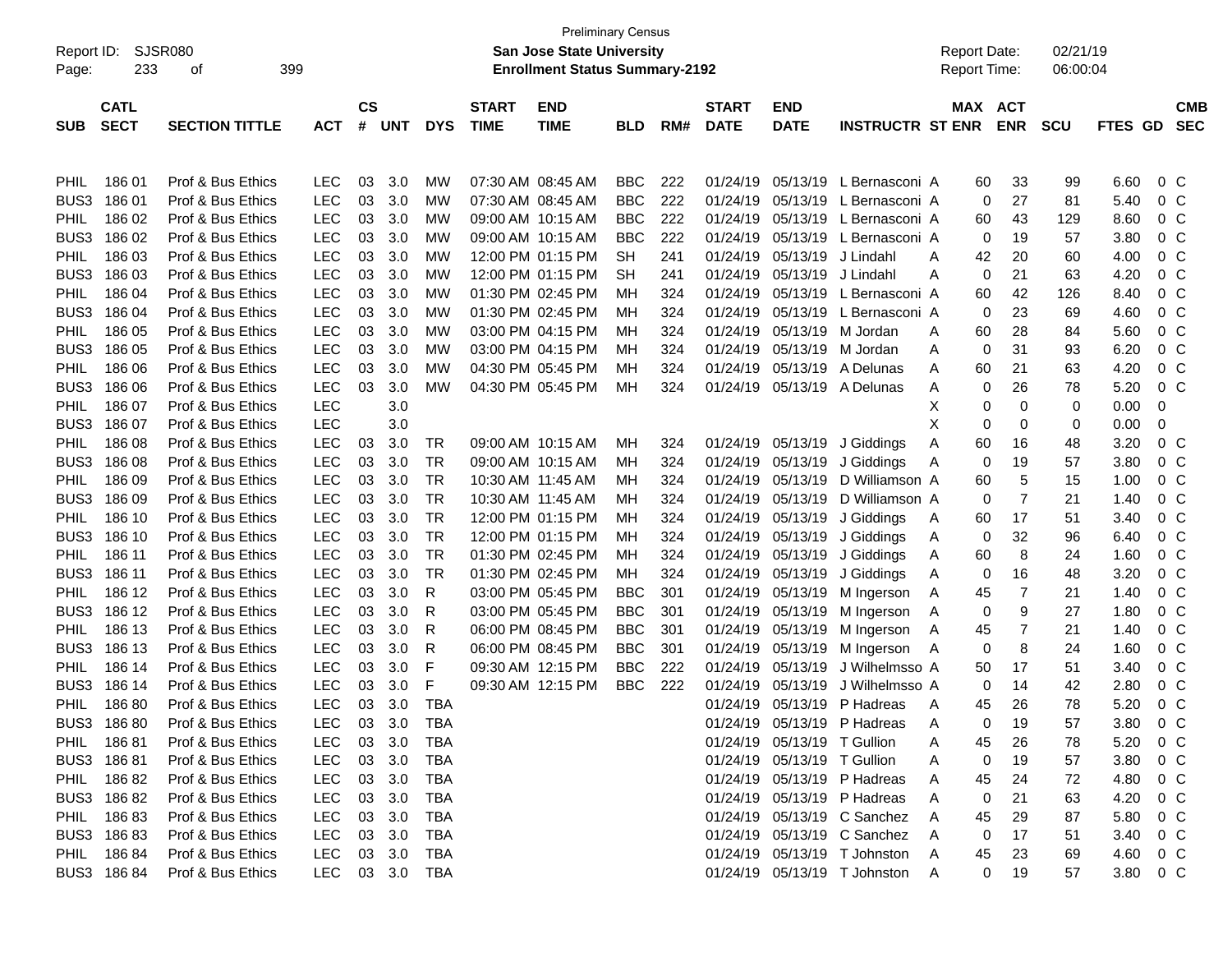| Page:       | Report ID:<br><b>SJSR080</b><br>234<br>399<br>οf |                                   |            |                | <b>Preliminary Census</b><br>San Jose State University<br><b>Enrollment Status Summary-2192</b> |            |                             |                           |            |     |                             |                                                  |                                                       |   | <b>Report Date:</b><br>Report Time: |                                           | 02/21/19<br>06:00:04       |                                    |                         |            |
|-------------|--------------------------------------------------|-----------------------------------|------------|----------------|-------------------------------------------------------------------------------------------------|------------|-----------------------------|---------------------------|------------|-----|-----------------------------|--------------------------------------------------|-------------------------------------------------------|---|-------------------------------------|-------------------------------------------|----------------------------|------------------------------------|-------------------------|------------|
| <b>SUB</b>  | <b>CATL</b><br><b>SECT</b>                       | <b>SECTION TITTLE</b>             | <b>ACT</b> | <b>CS</b><br># | <b>UNT</b>                                                                                      | <b>DYS</b> | <b>START</b><br><b>TIME</b> | <b>END</b><br><b>TIME</b> | <b>BLD</b> | RM# | <b>START</b><br><b>DATE</b> | <b>END</b><br><b>DATE</b>                        | <b>INSTRUCTR ST ENR</b>                               |   | MAX ACT                             | <b>ENR</b>                                | <b>SCU</b>                 | FTES GD SEC                        |                         | <b>CMB</b> |
| PHIL        | 18685                                            | Prof & Bus Ethics                 | LEC        | 03             | 3.0                                                                                             | <b>TBA</b> |                             |                           |            |     | 01/24/19                    | 05/13/19 T Gullion                               |                                                       | Α | 45                                  | 26                                        | 78                         | 5.20                               | $0\,$ C                 |            |
| BUS3        | 18685                                            | Prof & Bus Ethics                 | <b>LEC</b> | 03             | 3.0                                                                                             | <b>TBA</b> |                             |                           |            |     |                             | 01/24/19 05/13/19                                | T Gullion                                             | A | 0                                   | 19                                        | 57                         | 3.80                               | $0\,C$                  |            |
| PHIL        | 18686                                            | Prof & Bus Ethics                 | <b>LEC</b> | 03             | 3.0                                                                                             | <b>TBA</b> |                             |                           |            |     | 01/24/19                    | 05/13/19                                         | C Sanchez                                             | Α | 45                                  | 26                                        | 78                         | 5.20                               | 0 <sup>o</sup>          |            |
| BUS3        | 18686                                            | Prof & Bus Ethics                 | <b>LEC</b> | 03             | 3.0                                                                                             | <b>TBA</b> |                             |                           |            |     | 01/24/19                    |                                                  | 05/13/19 C Sanchez                                    | Α | 0                                   | 20                                        | 60                         | 4.00                               | $0\,C$                  |            |
| PHIL        | 18687                                            | Prof & Bus Ethics                 | <b>LEC</b> | 03             | 3.0                                                                                             | <b>TBA</b> |                             |                           |            |     | 01/24/19                    | 05/13/19 T Gullion                               |                                                       | A | 45                                  | 33                                        | 99                         | 6.60                               | $0\,C$                  |            |
| BUS3        | 18687                                            | Prof & Bus Ethics                 | <b>LEC</b> | 03             | 3.0                                                                                             | <b>TBA</b> |                             |                           |            |     | 01/24/19                    | 05/13/19 T Gullion                               |                                                       | A | 0                                   | 12                                        | 36                         | 2.40                               | $0\,C$                  |            |
| PHIL        | 18688                                            | Prof & Bus Ethics                 | <b>LEC</b> | 03             | 3.0                                                                                             | <b>TBA</b> |                             |                           |            |     | 01/24/19                    | 05/13/19                                         | J Giddings                                            | Α | 45                                  | 21                                        | 63                         | 4.20                               | 0 <sup>o</sup>          |            |
| BUS3        | 18688                                            | Prof & Bus Ethics                 | <b>LEC</b> | 03             | 3.0                                                                                             | <b>TBA</b> |                             |                           |            |     |                             | 01/24/19 05/13/19                                | J Giddings                                            | A | 0                                   | 22                                        | 66                         | 4.40                               | $0\,C$                  |            |
|             |                                                  |                                   |            |                |                                                                                                 |            |                             |                           |            |     |                             |                                                  | Total:                                                |   | 1127                                | 918                                       | 2754                       | 183.60                             |                         |            |
| PHIL        | 190 01                                           | Sem Phil Classics                 | SEM 05 3.0 |                |                                                                                                 | $\top$     |                             | 06:00 PM 08:45 PM         | <b>SH</b>  | 241 |                             | 01/24/19 05/13/19                                | P Hadreas<br>Total:                                   | Α | 25<br>25                            | 12<br>12                                  | 36<br>36                   | 2.80<br>2.80                       | 8                       |            |
| PHIL        | 195 01                                           | Sem in Phil Law                   | SEM 05 3.0 |                |                                                                                                 | $\top$     |                             | 03:00 PM 05:45 PM         | <b>SH</b>  | 241 |                             | 01/24/19 05/13/19                                | R Manning<br>Total:                                   | A | 25<br>25                            | 8<br>8                                    | 24<br>24                   | 1.60<br>1.60                       | $\overline{\mathbf{0}}$ |            |
| PHIL        | 290 01                                           | Adv Sem Select Philo SEM 05 3.0 R |            |                |                                                                                                 |            |                             | 06:00 PM 08:45 PM         | <b>SH</b>  | 241 |                             | 01/24/19 05/13/19                                | D Williamson A<br>Total:                              |   | 20<br>20                            | 9<br>9                                    | 27<br>27                   | 2.20<br>2.20                       | 8                       |            |
| <b>PHIL</b> | 292 01                                           | <b>Ethics or Aestheti</b>         | SEM 05 3.0 |                |                                                                                                 | W          |                             | 06:00 PM 08:45 PM         | <b>SH</b>  | 241 |                             | 01/24/19 05/13/19                                | K Brown<br>Total:                                     | A | 20<br>20                            | 12<br>12                                  | 36<br>36                   | 2.85<br>2.85                       | - 9                     |            |
|             |                                                  |                                   |            |                |                                                                                                 |            |                             |                           |            |     |                             |                                                  |                                                       |   |                                     |                                           |                            |                                    |                         |            |
| PHIL        | 298 01                                           | <b>Spec Studies</b>               | <b>SUP</b> | 25             | 3.0                                                                                             | <b>TBA</b> |                             |                           |            |     |                             | 01/24/19 05/13/19                                | C Sanchez                                             | A | 3                                   |                                           | 3                          | 0.25                               | - 1                     |            |
| PHIL        | 298 02                                           | <b>Spec Studies</b>               | <b>SUP</b> | 25             | 3.0                                                                                             | <b>TBA</b> |                             |                           |            |     |                             | 01/24/19 05/13/19                                | R Chan                                                | Α | 6                                   | 3                                         | 9                          | 0.75                               | $\overline{\mathbf{3}}$ |            |
| PHIL        | 298 03                                           | <b>Spec Studies</b>               | <b>SUP</b> | 78             | 3.0                                                                                             | <b>TBA</b> |                             |                           |            |     |                             | 01/24/19 05/13/19                                |                                                       | Α | 3                                   | 0                                         | 0                          | 0.00                               | $\mathbf 0$             |            |
| PHIL        | 298 04                                           | <b>Spec Studies</b>               | <b>SUP</b> | 78             | 3.0                                                                                             | <b>TBA</b> |                             |                           |            |     |                             | 01/24/19 05/13/19                                | Total:                                                | A | 5<br>17                             | 0<br>4                                    | 0<br>12                    | 0.00<br>1.00                       | $\mathbf 0$             |            |
|             |                                                  |                                   |            |                |                                                                                                 |            |                             |                           |            |     |                             |                                                  |                                                       |   |                                     |                                           |                            |                                    |                         |            |
| PHIL        | 299 01                                           | <b>Masters Thesis</b>             | <b>SUP</b> | 25             | 3.0                                                                                             | <b>TBA</b> |                             |                           |            |     |                             | 01/24/19 05/13/19                                |                                                       | Α | 5                                   | 0                                         | 0                          | 0.00                               | $\overline{\mathbf{0}}$ |            |
| <b>PHIL</b> | 299 02                                           | <b>Masters Thesis</b>             | <b>SUP</b> | 78             | 3.0                                                                                             | <b>TBA</b> |                             |                           |            |     |                             | 01/24/19 05/13/19                                |                                                       | A | 5                                   | 0                                         | 0                          | 0.00                               | $\overline{0}$          |            |
|             |                                                  |                                   |            |                |                                                                                                 |            |                             |                           |            |     |                             |                                                  | Total:                                                |   | 10                                  | 0                                         | 0                          | 0.00                               |                         |            |
|             | Department :                                     | Philosophy                        |            |                |                                                                                                 |            |                             |                           |            |     |                             | <b>Lower Division:</b><br><b>Upper Division:</b> | <b>Department Total:</b><br><b>Graduate Division:</b> |   | 67                                  | 3305 2761<br>1196 1108<br>2042 1628<br>25 | 8283<br>3324<br>4884<br>75 | 554.40<br>221.60<br>326.75<br>6.05 |                         |            |